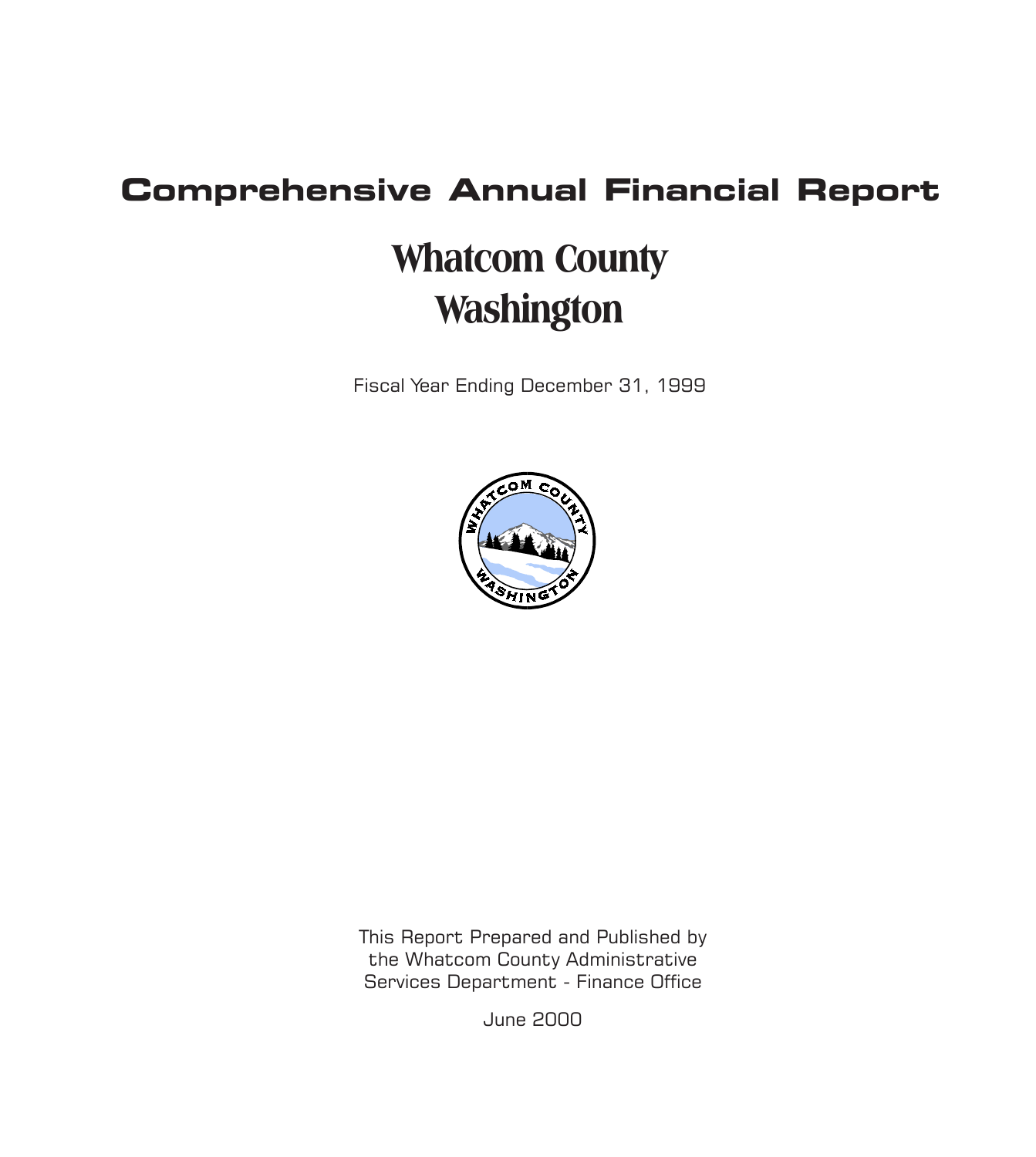#### **CONTACT INFORMATION**

Brad Bennett, Finance Manager

Kristin Frank, Accounting Supervisor

Phone (360) 676-6734

FAX (360) 738-4553

E-Mail finance@co.whatcom.wa.us

http:// www.co.whatcom.wa.us

*Photo on Cover: A view of Mount Baker from Lynden Washington, by Eva Browning*

Copyright © 2000, Whatcom County, Bellingham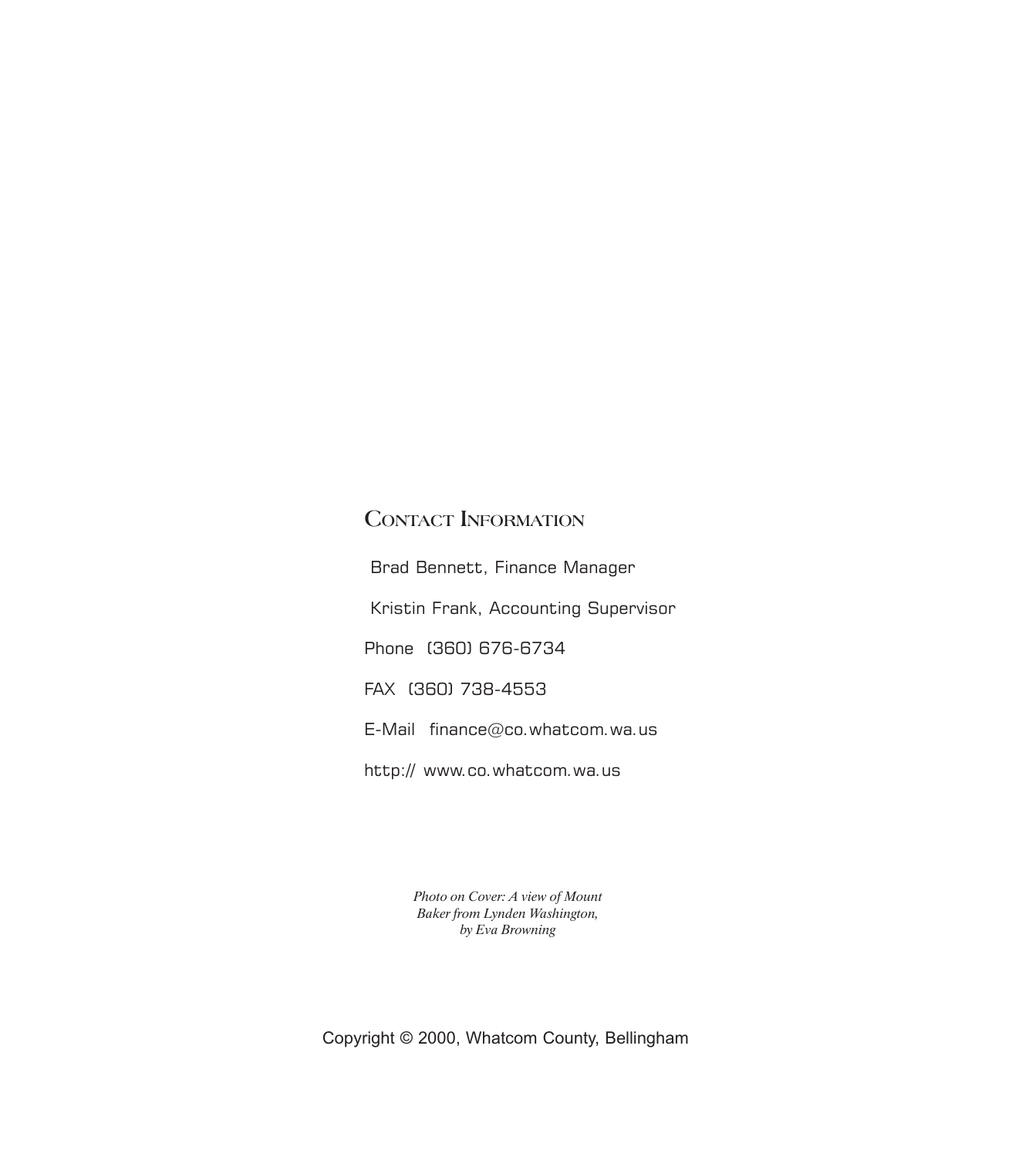

## Table of Contents

## Introductory Section

## Financial Section

| Combined Statement of Revenues, Expenditures and                           |  |
|----------------------------------------------------------------------------|--|
| Combined Statement of Revenues, Expenditures and Changes in Fund Balance - |  |
| Combined Statement of Revenues, Expenses and Changes in Fund Equity -      |  |
|                                                                            |  |
|                                                                            |  |
|                                                                            |  |
| Note 15 - Postclosure Care Cost …………………………………………………………………………… 52           |  |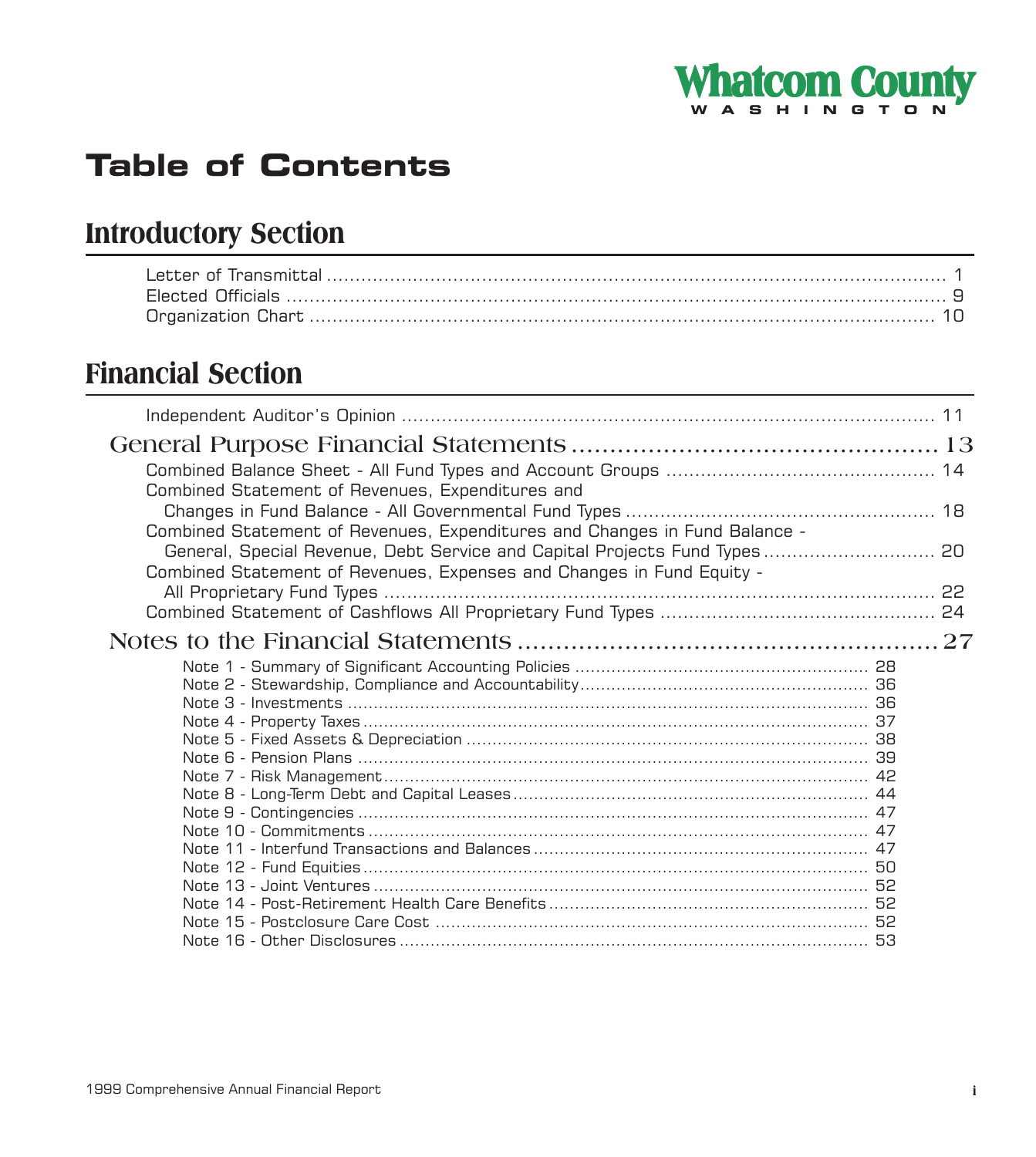# Whatcom County

| Combining Statement of Revenues, Expenditures and Changes in                  |  |
|-------------------------------------------------------------------------------|--|
|                                                                               |  |
|                                                                               |  |
|                                                                               |  |
|                                                                               |  |
|                                                                               |  |
|                                                                               |  |
| Combining Statement of Revenues, Expenditures and Changes in Fund Balance  73 |  |
|                                                                               |  |
|                                                                               |  |
|                                                                               |  |
|                                                                               |  |
|                                                                               |  |
|                                                                               |  |
|                                                                               |  |
|                                                                               |  |
|                                                                               |  |
|                                                                               |  |
|                                                                               |  |
|                                                                               |  |
|                                                                               |  |
|                                                                               |  |
|                                                                               |  |
|                                                                               |  |
|                                                                               |  |
|                                                                               |  |
|                                                                               |  |
|                                                                               |  |
|                                                                               |  |
|                                                                               |  |
|                                                                               |  |
|                                                                               |  |
|                                                                               |  |
|                                                                               |  |
|                                                                               |  |
|                                                                               |  |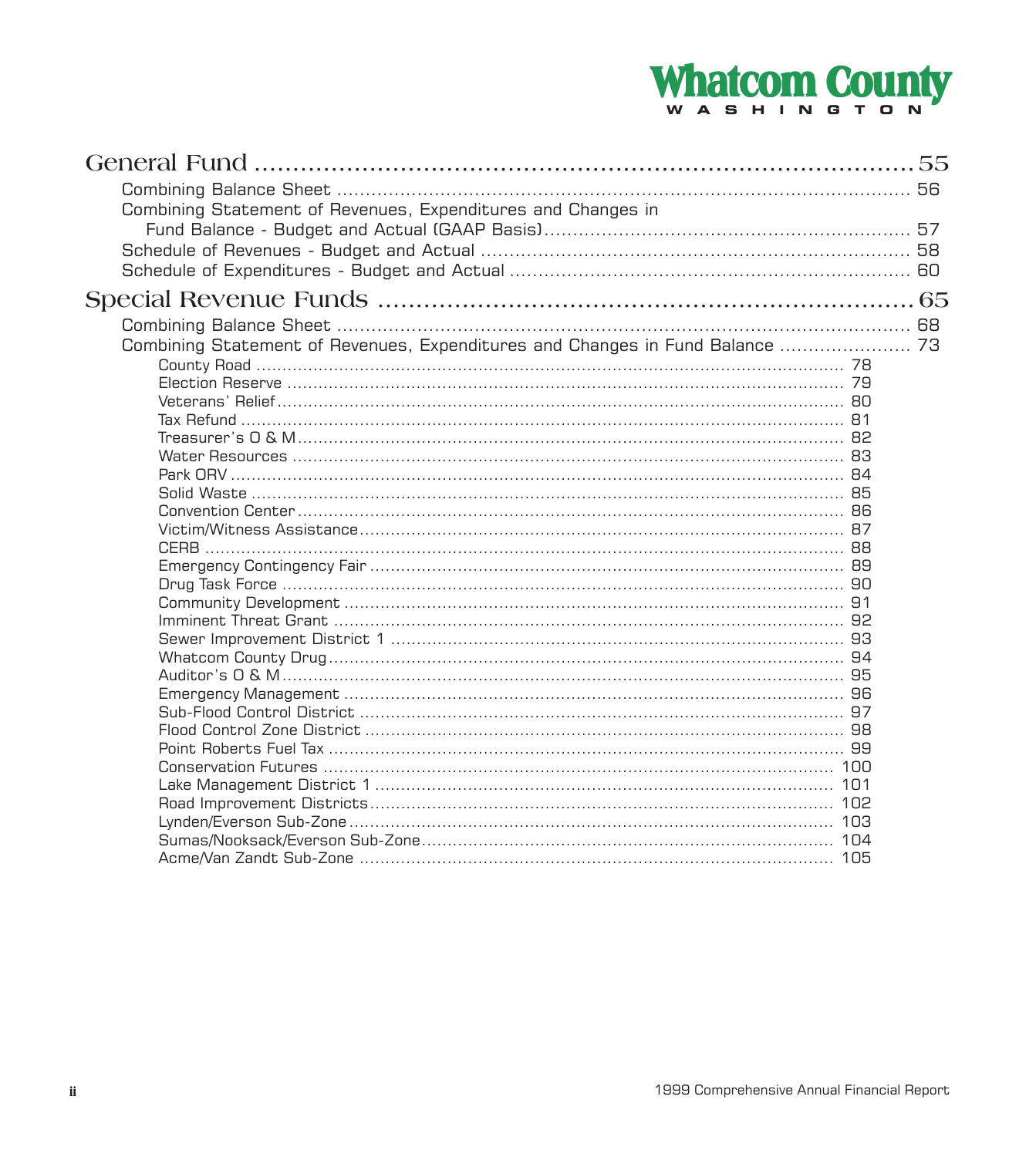## Whatcom County

| Combining Statement of Revenues, Expenditures and Changes in Fund Balance  110 |  |
|--------------------------------------------------------------------------------|--|
| Combining Statement of Revenues, Expenditures & Changes in                     |  |
|                                                                                |  |
|                                                                                |  |
| Combining Statement of Revenues, Expenses and Changes in Fund Equity 140       |  |
|                                                                                |  |
|                                                                                |  |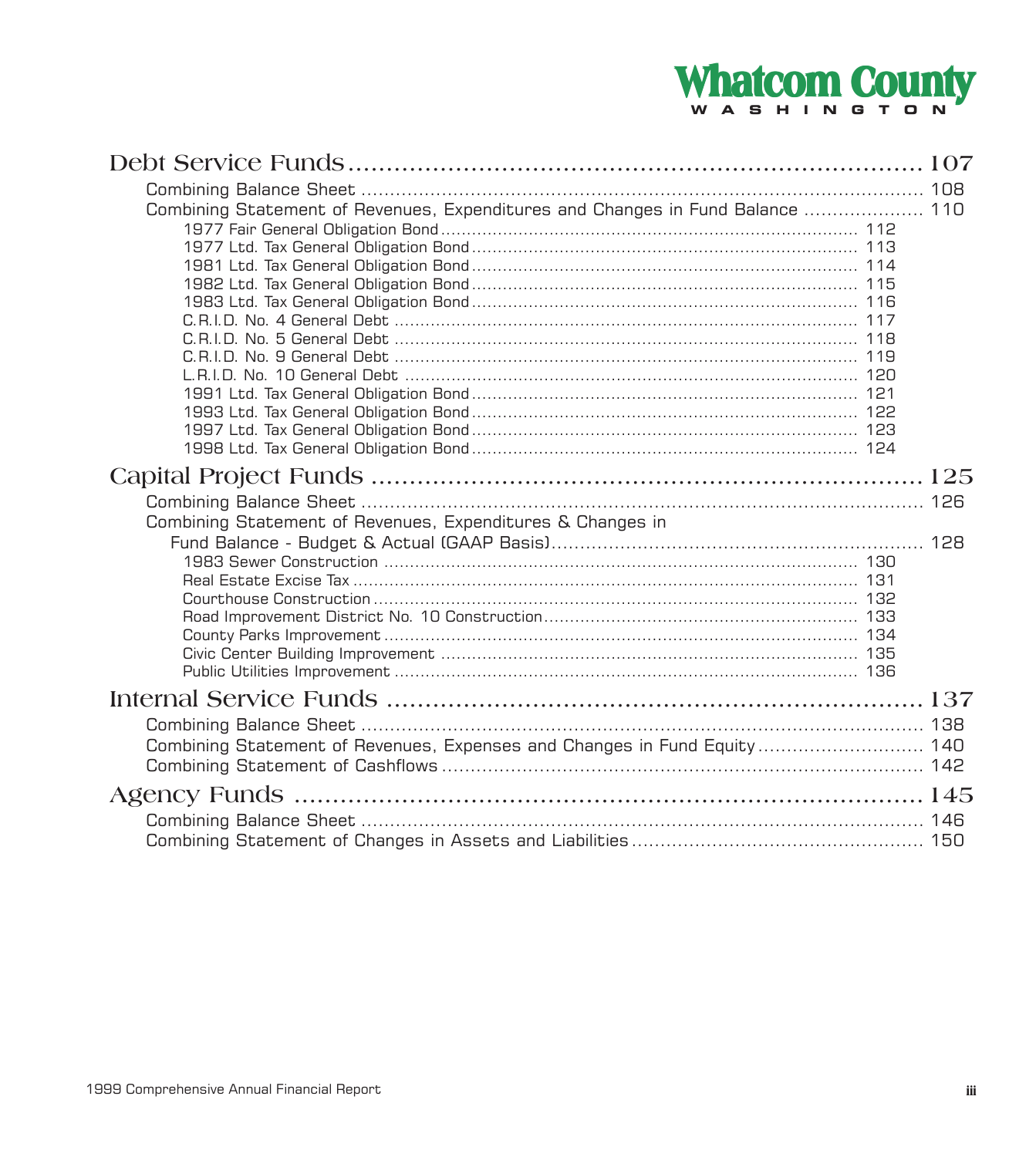

| Schedule of Changes in General Fixed Assets by Function and Activity  162 |  |
|---------------------------------------------------------------------------|--|
|                                                                           |  |
|                                                                           |  |

## Statistical Section 165

| Property Tax Rates (Per \$1,000 of Assessed Value) - Direct & Overlapping Governments  172 |  |
|--------------------------------------------------------------------------------------------|--|
|                                                                                            |  |
|                                                                                            |  |
|                                                                                            |  |
| Ratio of Net General Obligation Bonded Debt to Assessed Value &                            |  |
|                                                                                            |  |
| Ratio of Annual Debt Service Expenditures for General Obligations                          |  |
|                                                                                            |  |
| Computation of Direct & Overlapping Bonded Debt - General Obligation Bonds 179             |  |
|                                                                                            |  |
|                                                                                            |  |
|                                                                                            |  |

## Supplemental Schedules 183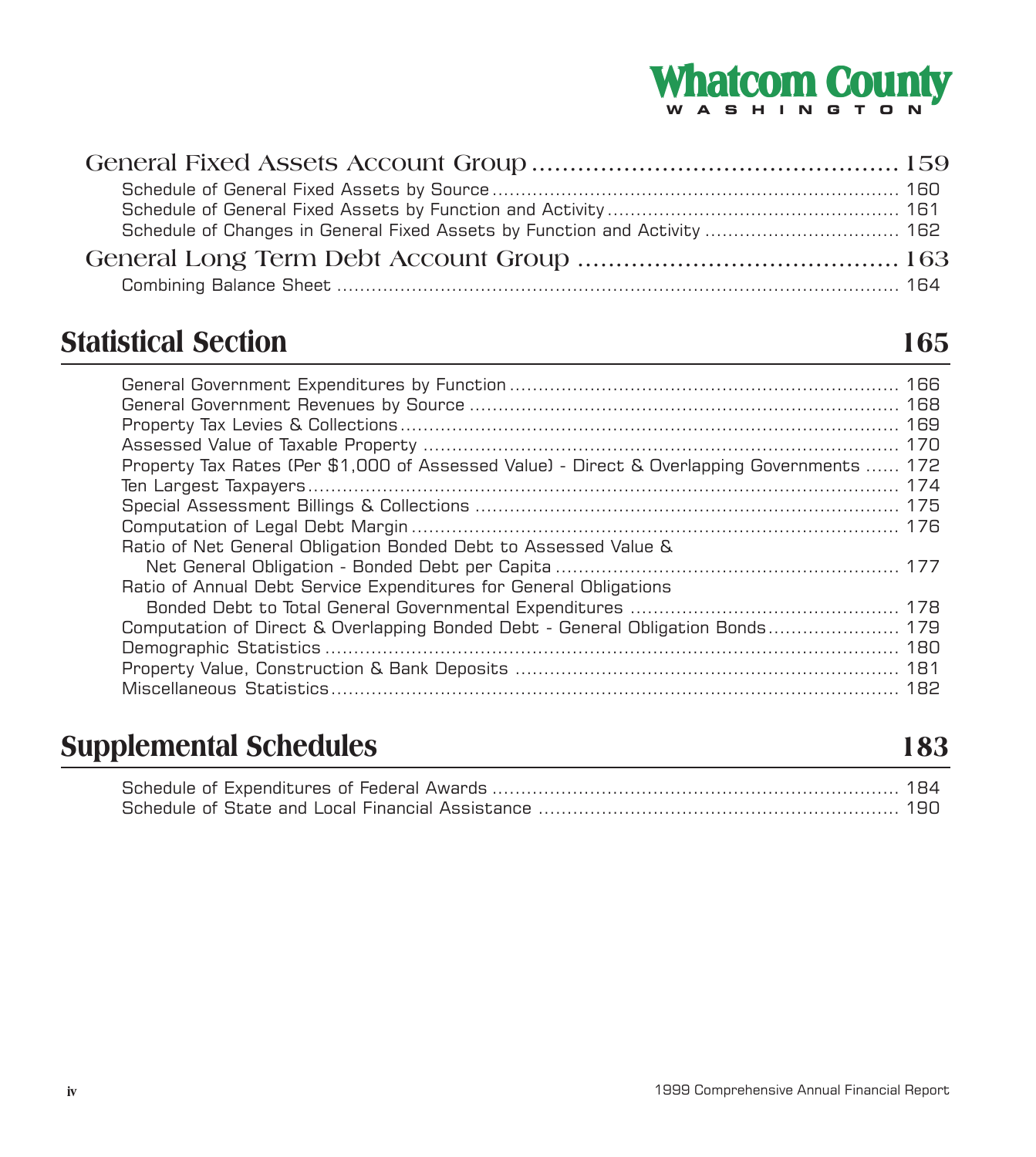

**WHATCOM COUNTY EXECUTIVE'S OFFICE County Courthouse** 311 Grand Avenue, Suite #108 Bellingham, WA 98225-4082



**Pete Kremen** County Executive

June 30, 2000

Citizens of Whatcom County:

We submit the Comprehensive Annual Financial Report of Whatcom County for the year ended December 31, 1999.

The responsibility for both the accuracy of the data presented and the completeness and fairness of the presentation, including all disclosures, rests with the County. We believe the data as presented, is accurate in all material aspects; that it is presented in a manner designed to fairly set forth the financial position and results of operation of the County as measured by the financial activity of its various funds; and that all disclosures necessary to enable the reader to gain an understanding of the Countyís financial activity have been included.

This report is presented in three sections, Introductory, Financial, and Statistical. In respect to the Financial Section, statements presented are further divided into two parts, which are distinguished according to the reporting level of data. They are as follows:

#### A. General Purpose Financial Statements (Combined Statements - Overview)

The combined data presented in this section is required and the financial statements are in a form necessary to display a summary overview of the financial position of all funds and account groups and of the operating results of all funds by type. The combined formats of these statements include columns of aggregate data, which have been summarized from the more detailed combining and individual statements that follow in the next section.

#### B. Combining and Individual Fund and Account Group - Statements & Schedules

Combining financial statements are required for this reporting level in each instance where the County has more than one fund of a given type. Individual fund statements and schedules are presented for individual funds and account groups to assure detail disclosure not provided at the reporting level of the combining statements.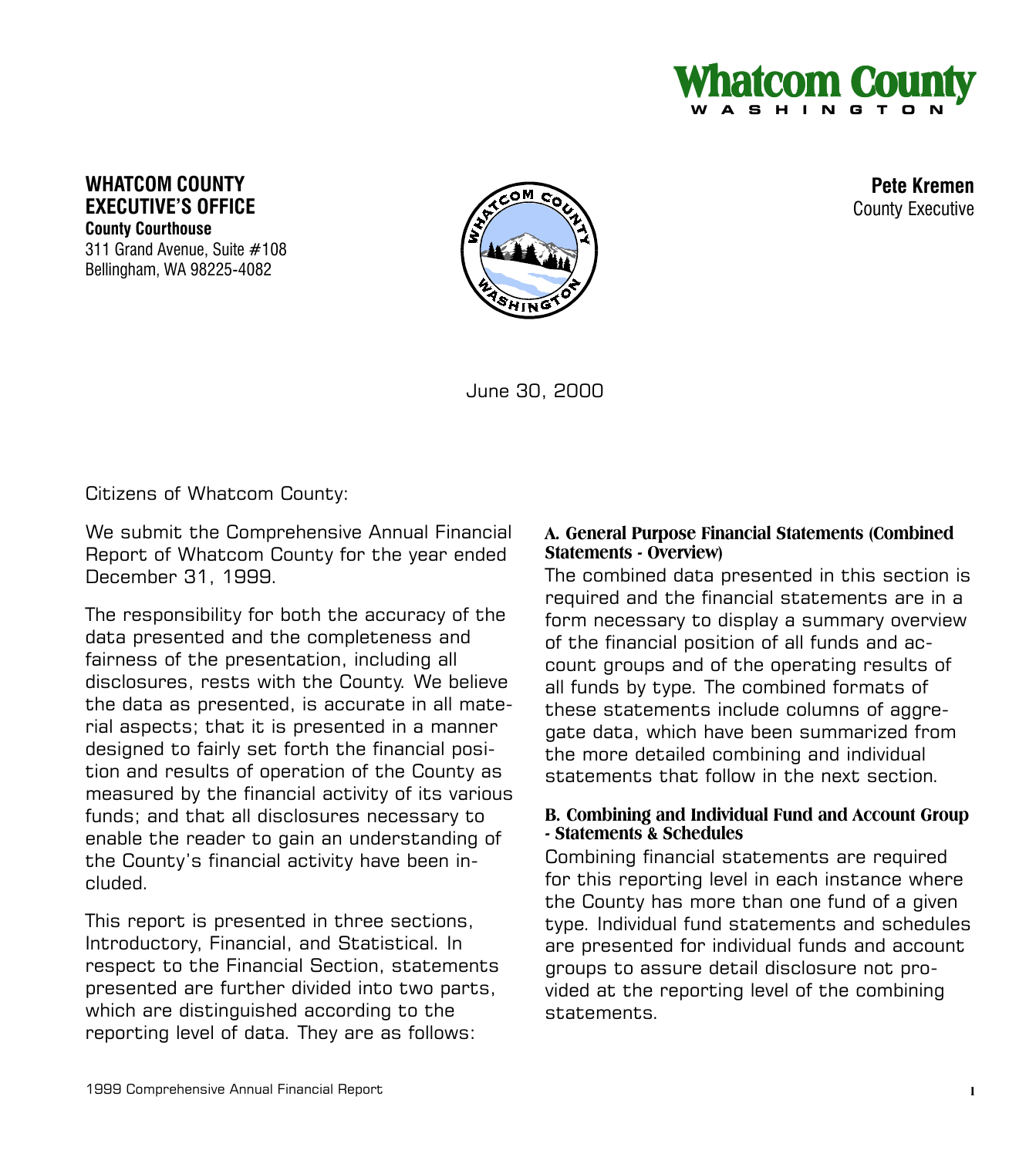

The notes provided in the Financial Section are considered essential to fair presentation and adequate disclosure for this financial report. The notes include the Summary of Significant Accounting Policies for the County and other necessary disclosure of important matters relating to the financial position of the County. The notes are treated as an integral part of the financial statements and should be read in conjunction with it.

## **REPORTING ENTITY**

For financial reporting purposes, in compliance with NCGA Statement 3, the County of Whatcom includes all funds, account groups and authorities that are controlled by or dependent on the County Council. Control by, or dependence on the County was determined on the basis of budget adoption, taxing authority, obligation of the County to finance any deficits that may occur, or receipt of significant subsidies from the County.

## **GENERAL INFORMATION**

Whatcom County was created by an act of the Legislative Assembly of the Territory of Washington on March 9, 1854. In the eighteenth century, the area was visited by Spanish and British explorers; Bellingham Bay was named by Captain George Vancouver. The legislature stipulated that the Whatcom County Courthouse shall remain permanently in the settlement of Whatcom (now a part of the City of Bellingham) as the county seat. For the first few years, all business and court were transacted at the home of R.V. Peabody on the west bank of Whatcom Creek.

Whatcom County is located in the northwest corner of Washington State. Its northern border is British Columbia, Canada. On the southern border is Skagit County, east is Okanogan County and to the west is Puget Sound. The county is 2,126 square miles in size and about two thirds of the county are part of either the Mt. Baker National Forest or the North Cascades National Park. The Cascade Range runs through the central and western part of the county and Mt. Baker, a 10,775 foot peak, is in the center. All of the incorporated areas are within the western corridor. The county seat, Bellingham, is the major city of Whatcom County with about 40% of the countyís total population. Bellingham is located 90 miles north of Seattle, the major metropolitan city in the State of Washington and 50 miles south of Vancouver, British Columbia. The population of Whatcom County in 1999 is estimated at 161,300.

Whatcom County operates under a Home Rule Charter adopted by the voters of the county in 1978. The County Council, which consists of six members elected by districts and one member at large, is the policy determining and legislative body of the County. The Council levies taxes, makes appropriations and adopts the budget for the County. The elected County Executive presents to the County Council an annual statement of the financial and governmental affairs of the County, the budget, and capital improvement plans. The county charter was amended in November 1993 to allow the establishment of a finance department. Effective July 1994, financial accounting and reporting responsibilities were transferred to an administrative finance department under the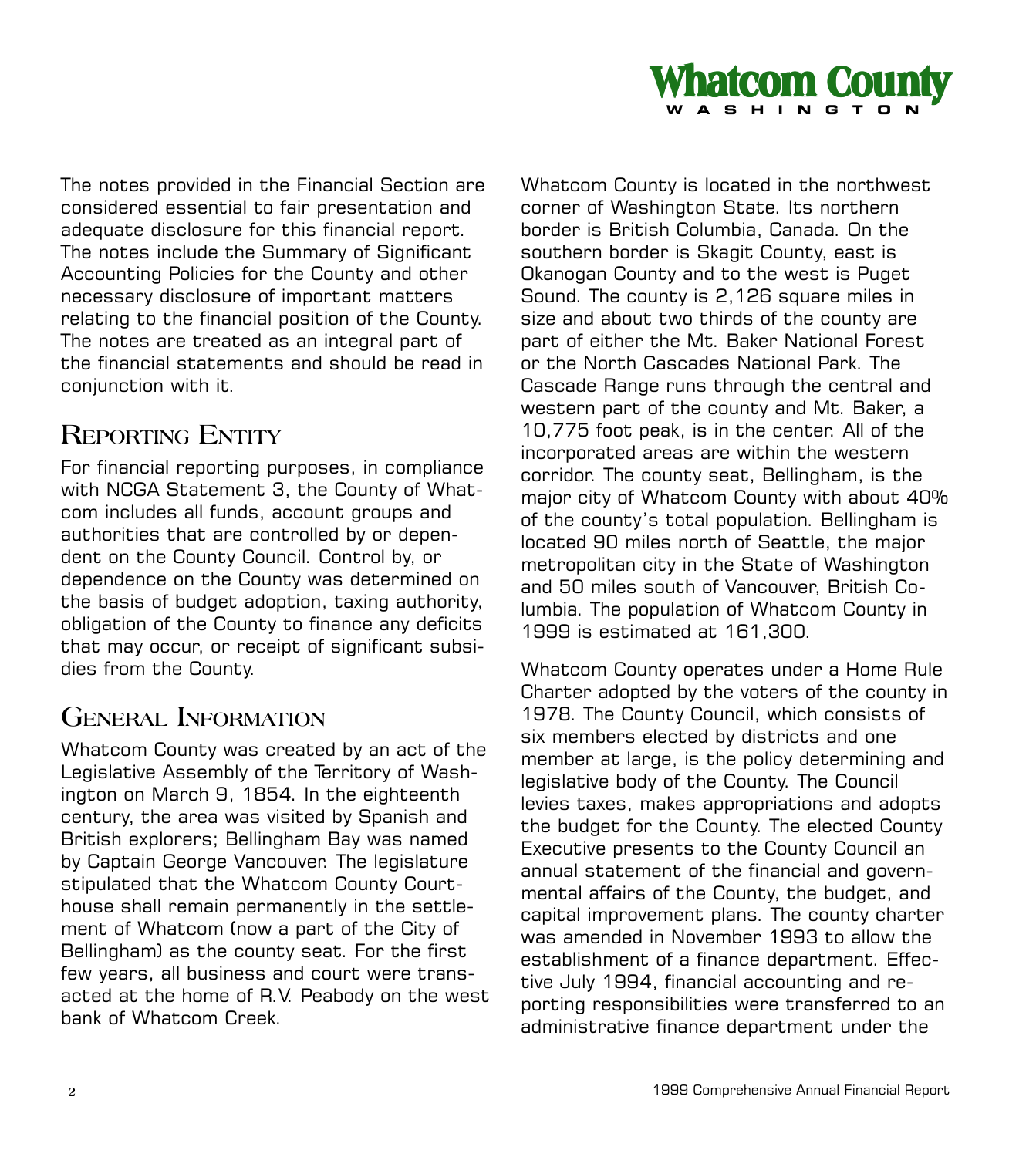

authority of the County Executive. At the same time, an independent internal audit function was established in the County Auditor's office. Tax collection, receipting and investment responsibilities are those of the elected County Treasurer.

The County provides a wide range of services, some to all citizens and some only to unincorporated areas. Services include road construction and maintenance, law enforcement, flood control, parks and recreation services, public health services, court services, agriculture services, tax assessment and collection, planning and zoning services, mental health services, fire inspections, animal control, criminal detention, election administration, solid waste and recycling, ambulance, medical examiner, and probation services.

Most funds in this report pertain to the entity Whatcom County Government. Certain agency funds exist to fill the County's custodial role for these agencies. Under state statute, the County Treasurer is the ex officio treasurer of most special purpose districts (fire, cemetery, water, drainage, port, public utility district). Money received from or for the special purpose districts is deposited in a central bank account and the Treasurer invests or disburses this money according to the instructions of the respective special purpose district's governing body or administrative officer.

#### **ECONOMIC CONDITION AND OUTLOOK**

The County serves a rapidly growing population, which since 1990 has grown 26%. The county's greatest employment sector is "services." In 1999 Whatcom County's workforce of approximately 64,300 people was distributed as follows:

| Agriculture, Forestry, Fishing | 4.44%  |
|--------------------------------|--------|
| Mining                         | .17%   |
| Construction                   | 7.22%  |
| Manufacturing                  | 14.37% |
| Transport, Commun., Utilities  | 3.97%  |
| Wholesale trade                | 4.86%  |
| Retail trade                   | 21.85% |
| Finance, Ins., Real estate     | 3.40%  |
| <b>Services</b>                | 24.57% |
| Government                     | 15.16% |

#### International Transportation

Whatcom County is home to the highest volume border crossing between the United State and Canada. With its port, highway, rail and air facilities, Whatcom Countyís strategic physical location provides for an important international transportation hub.

The Port of Bellingham significantly contributes to the growing trade between Asia and North America, as well as the area's local economy. The Port has more than 2,000 acres of waterfront commercial and industrial property and it administers three federally designated foreign trade zones that promote manufacturing, warehousing and trade in the region. Over 320 companies operate on Port property. Offering tenants a high bandwidth fiber optics connection option, the Port provides a means for toplevel global communications. The Port's 1999 proposed budget allocated over \$74 million for new projects and improvements to existing facilities over the next five years.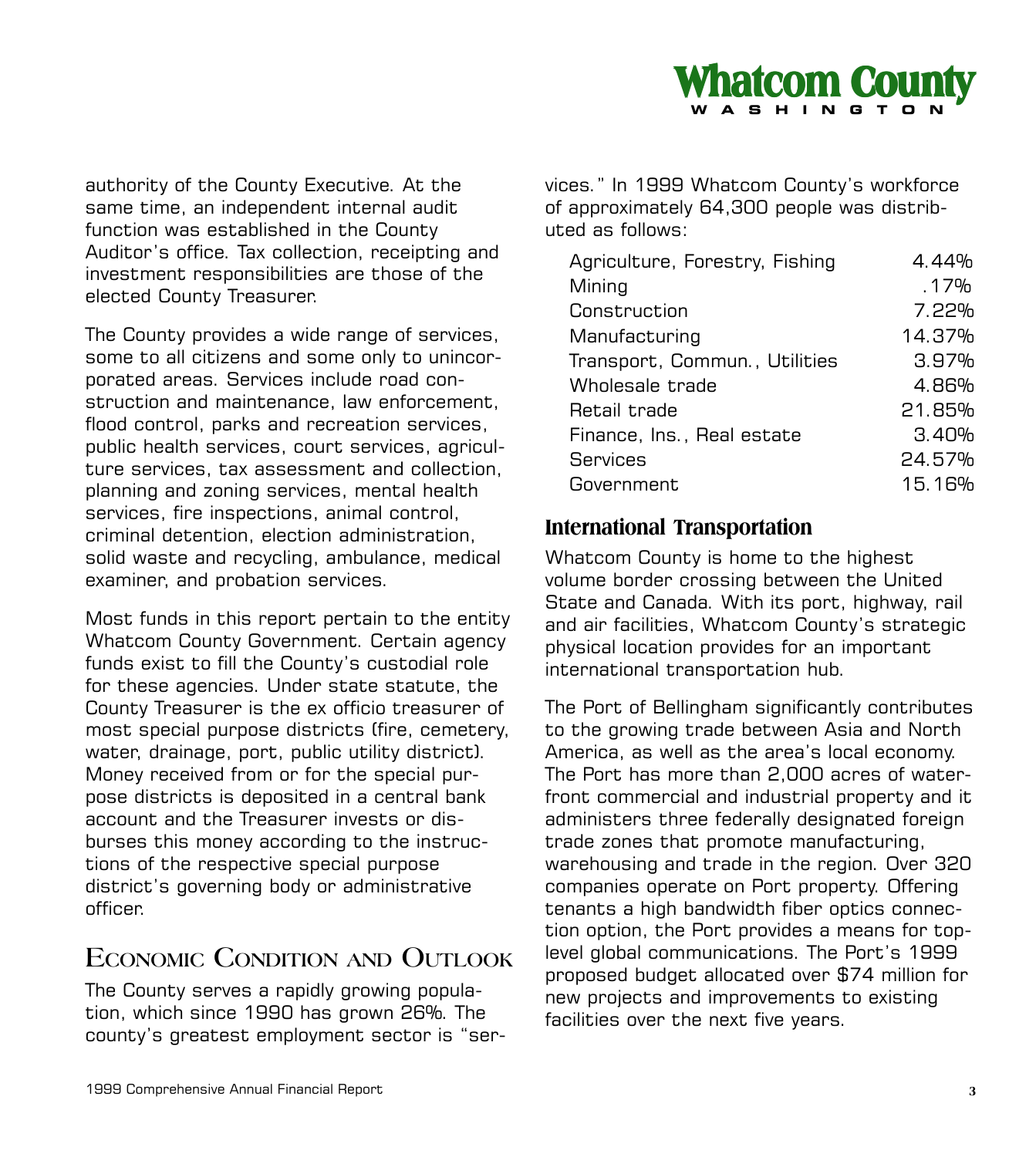

The last undeveloped deep draft port on the Pacific Coast, Cherry Point, 11 miles northwest of Bellingham, is considered a prime location for a bulk commodity port that would serve growing trade in raw materials and foodstuffs, primarily with Asia. As of January 1999, approximately 98 percent of the necessary permits were in place for the construction of a private-sector bulk-loading pier at Cherry Point.

#### Higher Education

Western Washington University (WWU) is one of six state-funded, four-year institutions of higher education in Washington State. WWU maintains 80 permanent buildings on its 195 acre main campus, a 95 acre off-campus facility in Anacortes and an 11 acre facility at nearby Lake Whatcom. The university's current enrollment is approximately 11,500. Oncampus student enrollment is estimated to increase by 15 percent over the next decade. One of the county's largest employers, WWU employed 1, 700 full-time faculty and staff in the fall of 1998.

#### Retail Trade

During the period from the first quarter 1996 through the first quarter 1998, taxable retail sales in Whatcom County grew by \$33 million or 8.8%. Canadian trade is a significant strength of our regional economy. Crossborder trips were 18.5 million in 1998 and increased to 19.8 million in 1999.

Supermarket chains provide a major source of employment for Whatcom County. Haggen, Inc., the largest independent grocer and the seventh largest private company in the State

of Washington, with 26 stores in Washington and Oregon (four in Whatcom County), is headquartered in Bellingham. With nine stores, Brown & Cole, Inc., also headquartered in Bellingham, employs over 900 people.

Since 1988, Whatcom County has been home to Bellis Fair Mall, a 900,000 square-foot regional mall with approximately 154 stores and a multi-screen cinema. Approximately 1,500 people are employed at Bellis Fair. Of the daily 45,000 mall shoppers, about 35% are Canadian.

### **FINANCIAL INFORMATION**

The Countyís accounting system is organized and operated on a "fund basis." Each fund is a distinct self-balancing accounting entity. Various funds and account groups utilized by Whatcom County are fully described in Note 1- B of the Notes To The Financial Statements.

The modified accrual basis of accounting is followed by the governmental funds. Under this method of accounting, revenues are recognized when they become both measurable and available. "Available" means collectible within the current period or soon enough thereafter to pay the liabilities of the current period. Expenditures are recorded as liabilities when incurred. The accrual basis of accounting is utilized by proprietary funds.

#### Internal Controls

County management is responsible for establishing and maintaining an internal control structure designed to ensure that the assets of the government are protected from loss, theft or misuse, and to ensure that adequate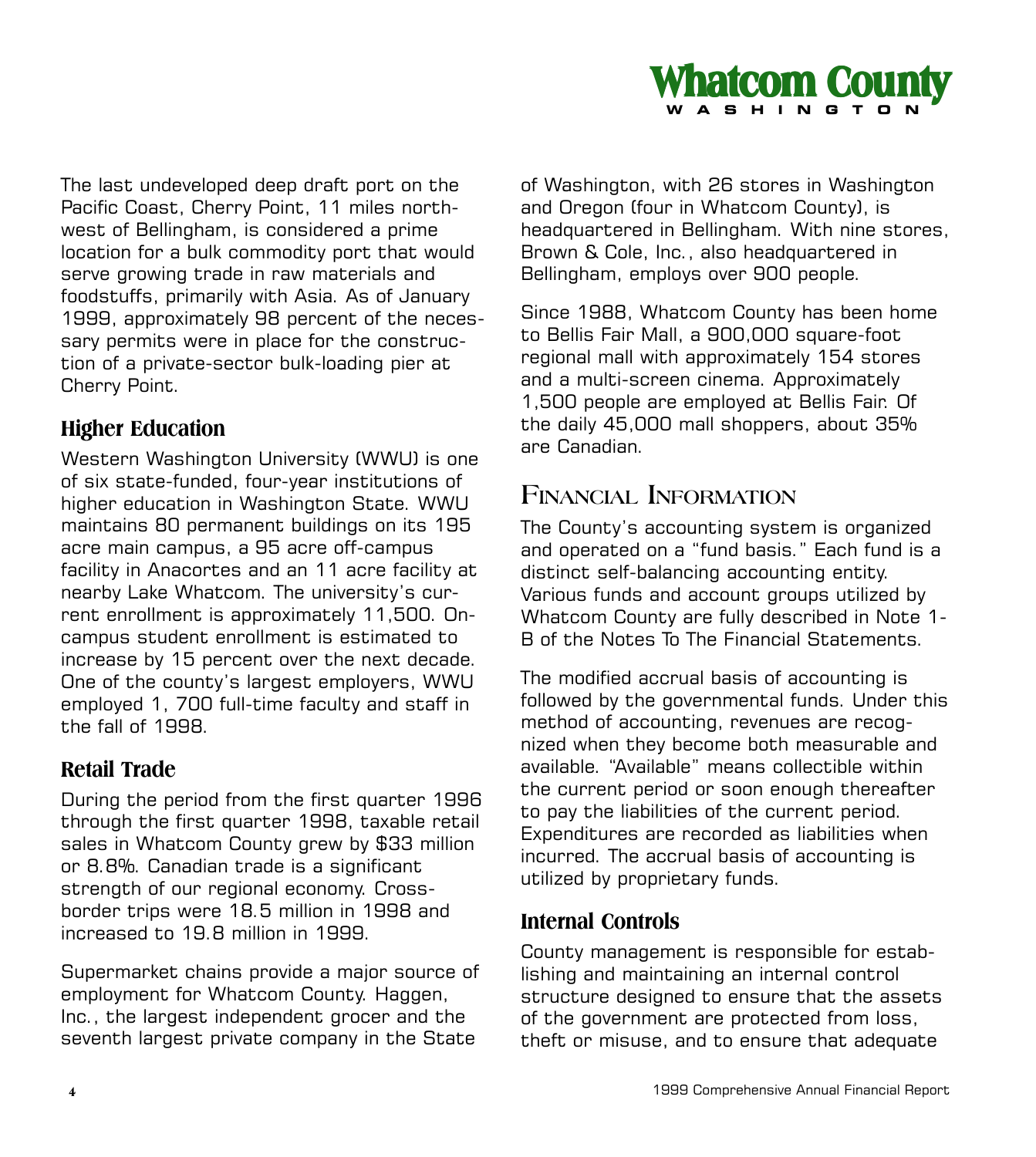

accounting data are compiled to allow for the preparation of financial statements in conformity with general accepted accounting principles. The internal control structure is designed to provide reasonable, but not absolute, assurance that these objectives are met. The concept of reasonable assurance recognizes that: (1) the cost of a control should not exceed the benefits likely to be derived; and (2) the valuation of costs and benefits requires estimates and judgments by management.

#### Budgeting Controls

The Whatcom County Code requires all funds to adopt a balanced budget at least 30 days prior to the beginning of the fiscal year. The legal level of budgetary control is at the department level for the General Fund and at the fund level for all other funds. Administrative

controls are in place through the use of line item budgeting and position control principles to facilitate budget administration throughout the year. The County uses an encumbrance system to record commitments for goods and services when a commitment is made. At the end of each budget year most encumbrances expire. Those encumbrances relating to a contract commitment are carried forward to the next budget year with the authorization of the County Executive.

#### General Government Functions

The following schedule represents a summary of General Fund, special revenue funds, debt service, and capital projects fund revenues for the fiscal year ended December 31, 1999 and the amount and percentage of increases and decreases in relation to prior year amounts.

| Revenues                   | Amount.    | Percent of<br>Total | Increase<br>(Decrease)<br>from 1998 | Percent of<br>Increase<br>(Decrease) |
|----------------------------|------------|---------------------|-------------------------------------|--------------------------------------|
| <b>Tax Revenues</b>        | 42,343,803 | 56.31%              | 2,905,467                           | 7.37%                                |
| Licenses & Permits         | 1,415,442  | 1.88%               | 64,088                              | 4.74%                                |
| Intergovernmental Revenues | 17,887,435 | 23.79%              | (1,855,208)                         | $(9, 40\%)$                          |
| <b>Charges for Service</b> | 7,042,729  | 9.37%               | 373,545                             | 5.60%                                |
| <b>Fines and Forfeits</b>  | 1,705,223  | 2.27%               | 238,968                             | 16.30%                               |
| Miscellaneous Revenue      | 4,796,490  | 6.38%               | 11,535                              | 0.24%                                |
| <b>Total Revenues</b>      | 75,191,122 | 100%                | 1,738,395                           | 2.37%                                |

Tax revenues increased \$2,905,467 or 7% over the amount collected in 1998. Property taxes make up approximately 67% of the total tax revenue and increased by \$703,729 over 1998. Retail sales tax revenues were up \$644,247 from 1998. Excise tax revenues

increased \$1,752,383 over last year, due to increased flood district assessments.

Intergovernmental revenues decreased 9% over last year. Fewer federal and state grant revenues received for county road projects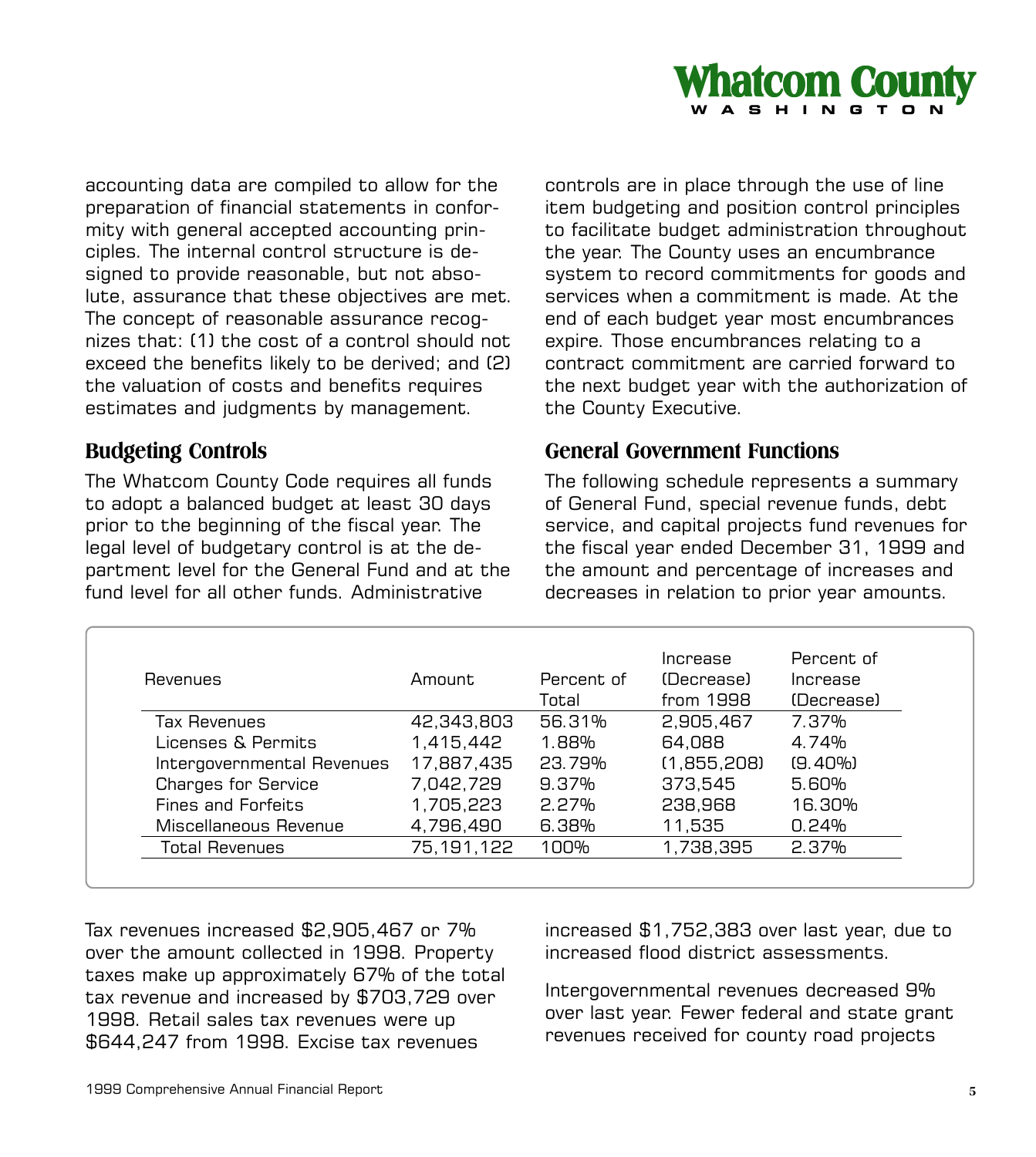

account for the decrease of intergovernmental revenues in 1999 from 1998. All other intergovernmental revenue sources in 1999 are up over 1998. Intergovernmental revenue consists of grant revenue, state entitlements, and payments for intergovernmental services rendered.

In 1999, charges for services revenues increased 6%, largely due to an increase in revenue generated from plan check fees.

Fines and Forfeits revenue is up \$238,968

over 1998. An increase of fines and forfeits collected on traffic infractions and miscellaneous Superior Court penalties account for the additional revenue.

The following schedule represents a summary of General Fund, special revenue funds, debt service funds, and capital project funds expenditures for the fiscal year ended December 31, 1999 and the amount and percentage of increases and decreases in relation to prior year amounts.

| Expenditures                   | Amount     |        | Increase<br>Percent (Decrease)<br>of Total from 1998 | Percent of<br>Increase<br>(Decrease) |
|--------------------------------|------------|--------|------------------------------------------------------|--------------------------------------|
| Current:                       |            |        |                                                      |                                      |
| General Government             | 15,047,278 | 21.65% | 819,817                                              | 5.76%                                |
| Security Of Persons & Property | 18,509,529 | 26.63% | 1,506,148                                            | 8.86%                                |
| <b>Physical Environment</b>    | 2,834,910  | 4.08%  | (163, 987)                                           | (5.47%)                              |
| Transportation                 | 11,444,117 | 16.46% | 453,732                                              | 4.13%                                |
| Economic Environment           | 1,235,673  | 1.78%  | 52,348                                               | 4.42%                                |
| Mental & Physical Health       | 8,028,398  | 11.55% | 298,131                                              | 3.86%                                |
| Culture & Recreation           | 3,020,587  | 4.35%  | 108,837                                              | 3.74%                                |
| Capital Outlay                 | 6,508,375  | 9.36%  | (7,081,630)                                          | $(52.11\%)$                          |
| Debt Service:                  |            |        |                                                      |                                      |
| <b>Principal Retirement</b>    | 1,672,398  | 2.41%  | 75,992                                               | 4.76%                                |
| Interest                       | 1,205,669  | 1.73%  | 45,516                                               | 3.92%                                |
| <b>Total Expenditures</b>      | 69,506,934 |        | (3,885,096)                                          |                                      |

Overall, expenditures decreased in 1999 by \$3,885,096 or 5%. Capital outlays are down \$7,081,630 from 1998. (In 1998 there were two major parks land purchases, Canyon Lake Creek and Nesset Farm.) Expenditure increases are largely due to increased salary and benefit expenditures.

#### General Fund Balance

The ending fund balance for the General Fund increased by \$2,571,645 in 1999 to \$13,164,944.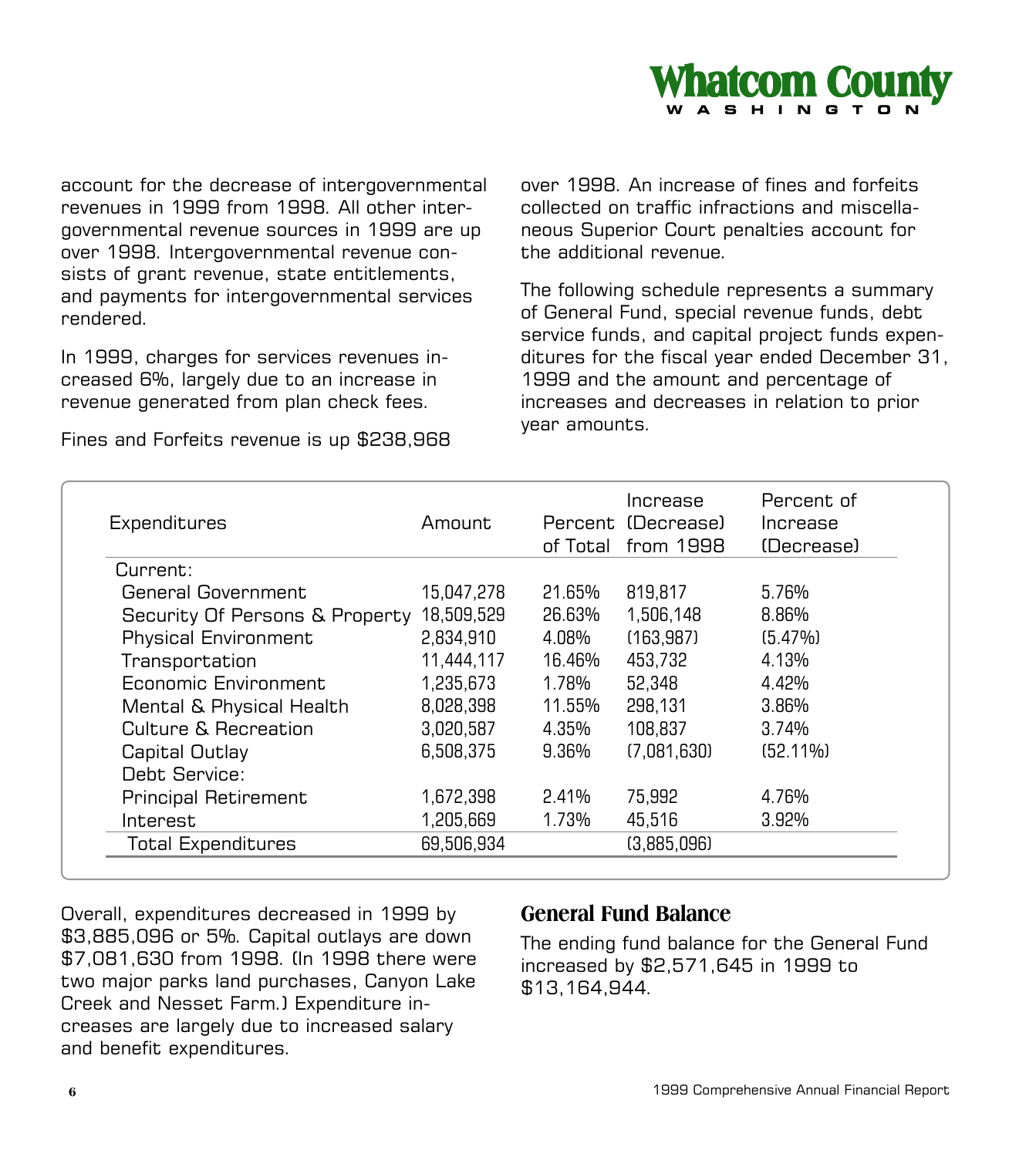

#### Proprietary Operations

In 1999, the County's only enterprise fund, Solid Waste, was reclassified to a special revenue fund. The County is no longer in the business of operating any county-owned disposal sites.

The County operates two internal service funds: Equipment Rental and Administrative Services. The Equipment Rental fund provides repair, maintenance and rental services for cars, trucks and equipment owned by the County. Administrative Services fund provides facility maintenance, general liability, selfinsurance, finance, human resources and information services related activities.

#### Fiduciary Operations

#### Pension Plan Funding

Substantially all County full-time employees participate in the statewide local government retirement system administered by the Washington State Department of Retirement. Rates paid by the County are set by the State legislature each biennium. The rates range from 3.73% to 6.21% of covered payroll, depending on the plan that the employee is enrolled in.

#### Agency Funds

The greatest number of Agency Funds held by the County are Special Purpose Districts. These districts are governed by popularly elected boards with the County having only fiduciary responsibilities. These districts include Rural Library, Northwest Regional Council, Council of Governments, Sewer & Diking Districts, Drainage Districts, Cemetery Districts, Fire Districts, Flood Control Districts,

Port Districts, School Districts, Public Utility Districts, Water Districts, and Park and Recreation Districts. For some Agency Funds, the County only collects and remits certain revenues, mainly taxes. This group includes the State of Washington, seven cities and towns and a hospital district. The County maintains clearing funds to manage certain revenues to be distributed at a later date.

#### Debt Administration

On December 31, 1999, the County had a number of debt issues outstanding. These issues included \$19.4 million of general obligation bonds and \$1.1 million of special assessment bonds. In addition, the County had outstanding long term contracts and capital leases of \$204,533. Under current State statutes, the County's indebtedness for general purposes is, without a vote of the people, limited to 1.5% of property value. With a 3/5 vote of the people, the general purpose indebtedness is limited to 2 1/2% of property value. As of December 31, 1999, the Countyís net combined general indebtedness of \$24.5 million is well below the legal limit of \$268 million.

#### Cash Management

Cash temporarily idle during the year is invested in commercial bank savings and loan certificates of deposit and repurchase agreements, as well as the State's investment pool. Cash is invested by the County Treasurer for Special Purpose Districts as allowed by law. Cash is invested directly for the benefit of several individual County funds, including, Administrative Services, Sewer Construction,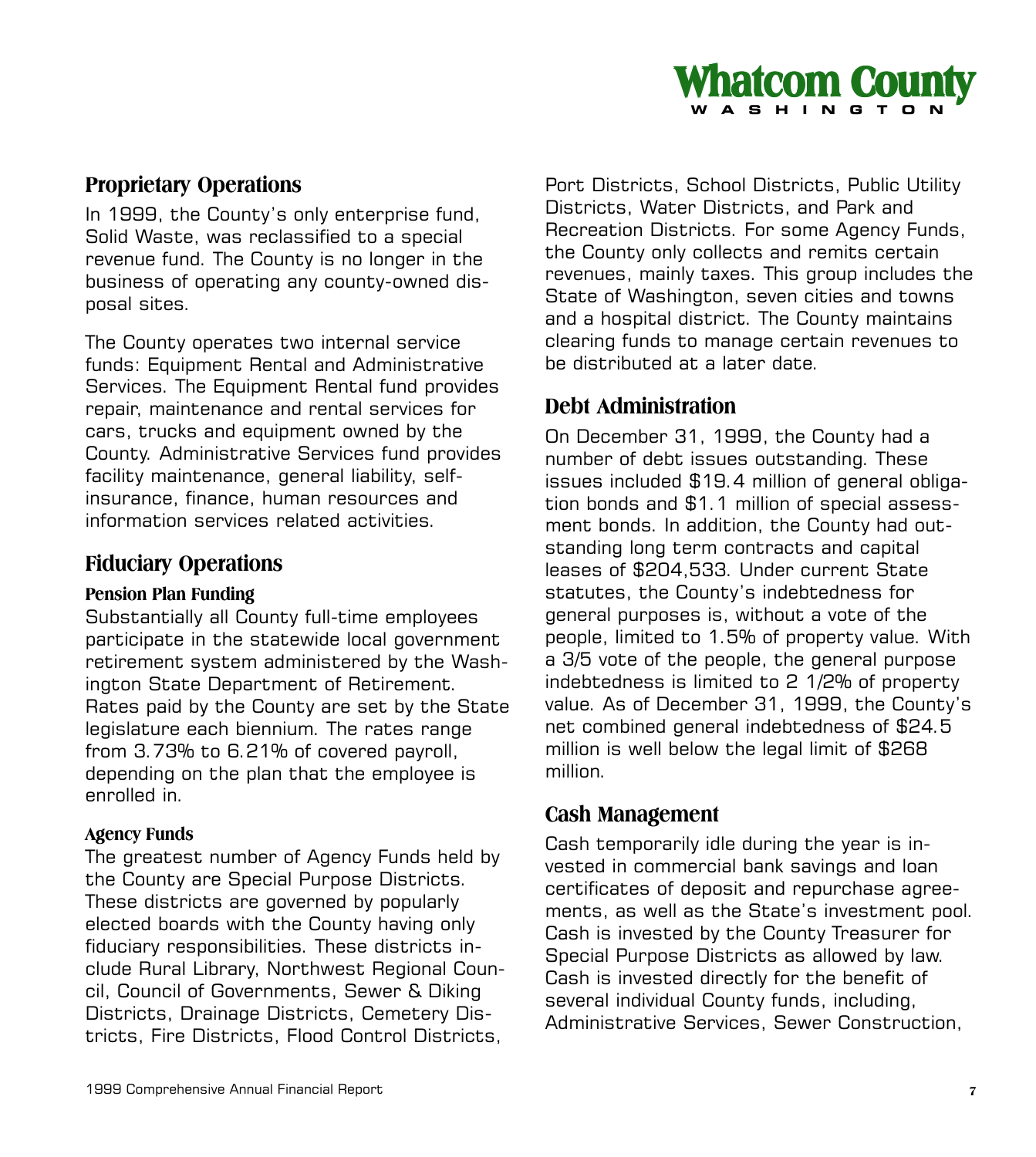

Road Improvement Guaranty, Solid Waste Management, Flood Control Zone, Parks Improvement, and LRID No. 10 Construction. The County Treasurer invests pooled residual cash to the benefit of the General Fund. Interest earned on investments to the General Fund in 1999 was \$2.8 million.

#### Risk Management

Whatcom County accounts for its self insurance activities in the Administrative Service Fund.

- l. Unemployment compensation account reserves are accumulated at a rate of .005 (.5%) of each employeeís wage (except elected officials)
- 2. Health Insurance benefit account is used to record medical, dental, vision, and life insurance coverage for employees.
- 3. Industrial Insurance covers medical payment and time loss payment for workrelated injuries. The County has a self insured retention level of \$175,000 per occurrence.
- 4. **Tort Claims Defense Fund.** In October, 1988, the County entered into an interlocal agreement with 15 other counties to form the Washington Counties Risk Pool. The Pool's umbrella coverage is \$5,000,000 per occurrence and covers comprehensive general liability and public officials errors and omissions.

### **OTHER INFORMATION**

#### Independent Audit

In accordance with state statutes, Whatcom County is subject to an annual comprehensive

examination by the State Auditor's office. Their examination is conducted in accordance with generally accepted auditing standards, Standards for Audit of Governmental Organizations, Programs, Activities, and Functions; the Single Audit Act of 1984 (P.L.98-502) and Circular A128, Audits of State and Local Governments, issued by the U. S. Office of Management and Budget.

#### Distinguished Budget Presentation Award

In 1998 and again in 1999, Whatcom County was awarded the "Distinguished Budget Presentation Award" from the Government Finance Officers Association (GFOA) of the United States and Canada. This is the highest award in governmental budgeting and is presented to governments whose budgets are judged to adhere to program standards.

#### Acknowledgments

Preparation of this report could not have been accomplished without the professional, efficient and dedicated service of the entire staff of our Administrative Services Finance office, the Treasurerís office, Public Works accounting office and the various department heads and employees who contributed to its preparation.

Respectfully Submitted,

t hence

Pete Kremen County Executive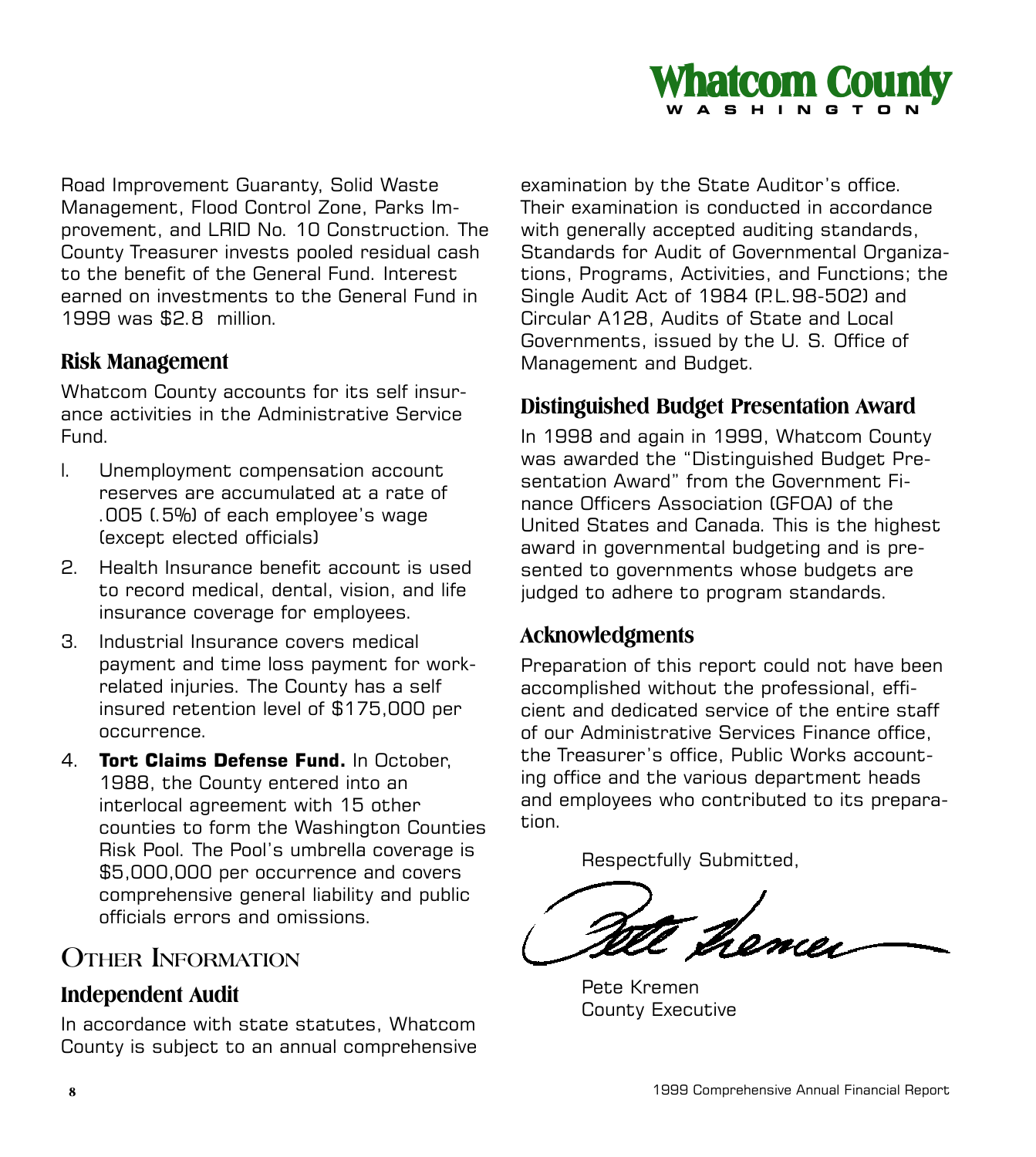

## Elected Officials

as of December 31, 1999

|                             | ELECTED OFFICIALS          |                        |
|-----------------------------|----------------------------|------------------------|
| Executive                   | Term Ends January 10, 2000 | Pete Kremen            |
| Assessor                    | Term Ends January 10, 2000 | Keith Willnauer        |
| Auditor                     | Term Ends January 10, 2000 | <b>Shirley Forslof</b> |
| <b>Prosecuting Attorney</b> | Term Ends January 13, 2003 | David S. Mc Eachran    |
| Sheriff                     | Term Ends January 10, 2000 | Dale Brandland         |
| Treasurer                   | Term Ends January 10, 2000 | Barbara Cory           |

| COUNTY COUNCIL              |                            |                 |  |  |
|-----------------------------|----------------------------|-----------------|--|--|
| District No. 1, Position A  | Term Ends January 14, 2002 | Ward Nelson     |  |  |
| District No. 1, Position B. | Term Ends January 10, 2000 | Kathy Sutter    |  |  |
| District No. 2, Position A  | Term Ends January 14, 2002 | Constance Hoag  |  |  |
| District No. 2, Position B. | Term Ends January 10, 2000 | Tom Brown       |  |  |
| District No. 3, Position A  | Term Ends January 14, 2002 | Robert Imhof    |  |  |
| District No. 3, Position B. | Term Ends January 10, 2000 | Barbara Brenner |  |  |
| Councilperson At Large      | Term Ends January 14, 2002 | Marlene Dawson  |  |  |

|                  | SUPERIOR COURT JUDGES     |                  |
|------------------|---------------------------|------------------|
| Department No. 1 | Term Ends January 8, 2001 | Michael Moynihan |
| Department No. 2 | Term Ends January 8, 2001 | Steven J Mura    |
| Department No. 3 | Term Ends January 8, 2001 | David A. Nichols |

|                | DISTRICT COURT JUDGES      |               |
|----------------|----------------------------|---------------|
| Position No. 1 | Term Ends January 13, 2003 | David E. Rhea |
| Position No. 2 | Term Ends January 13, 2003 | Edward B.Ross |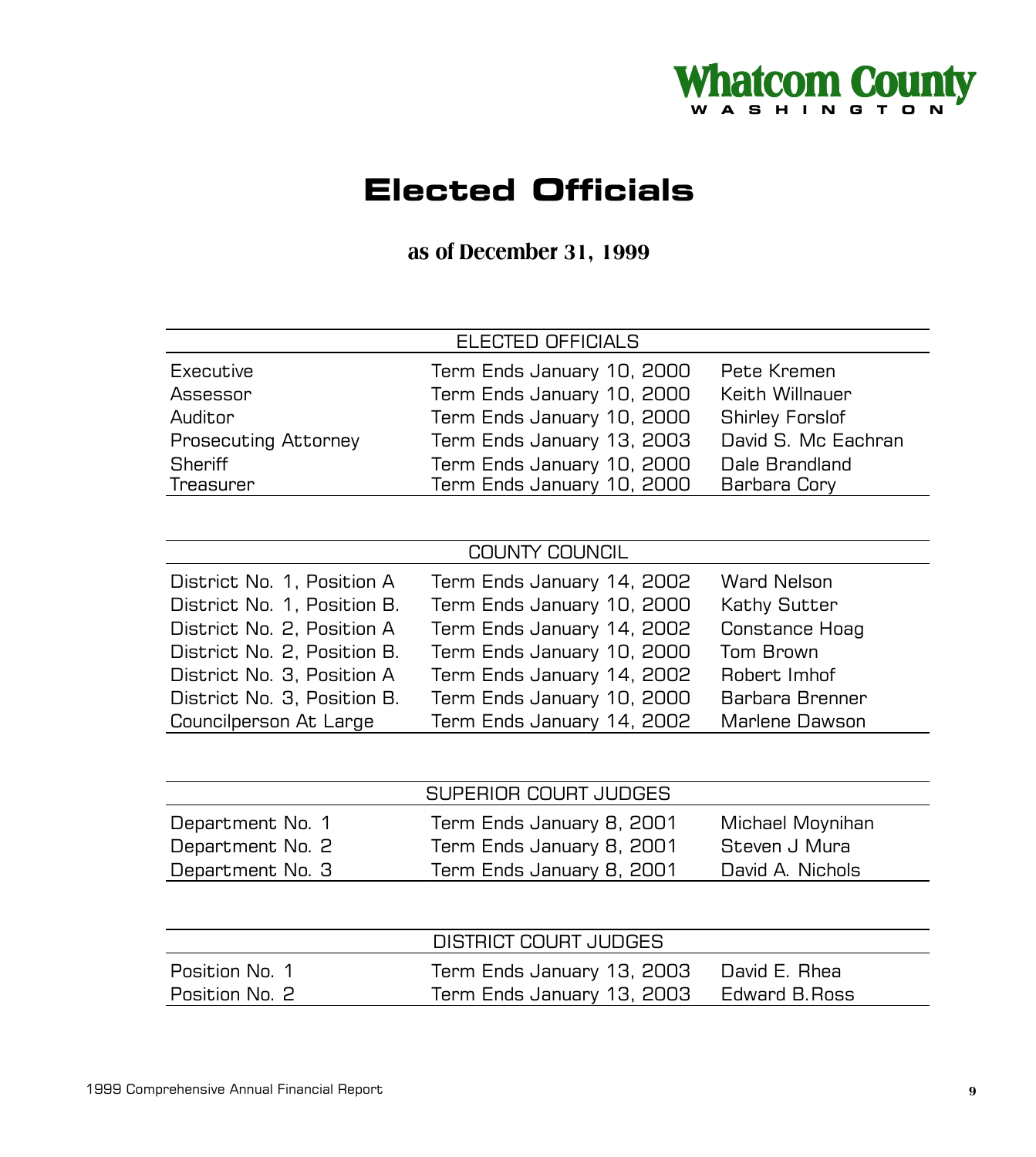

## Whatcom County Organizational Chart

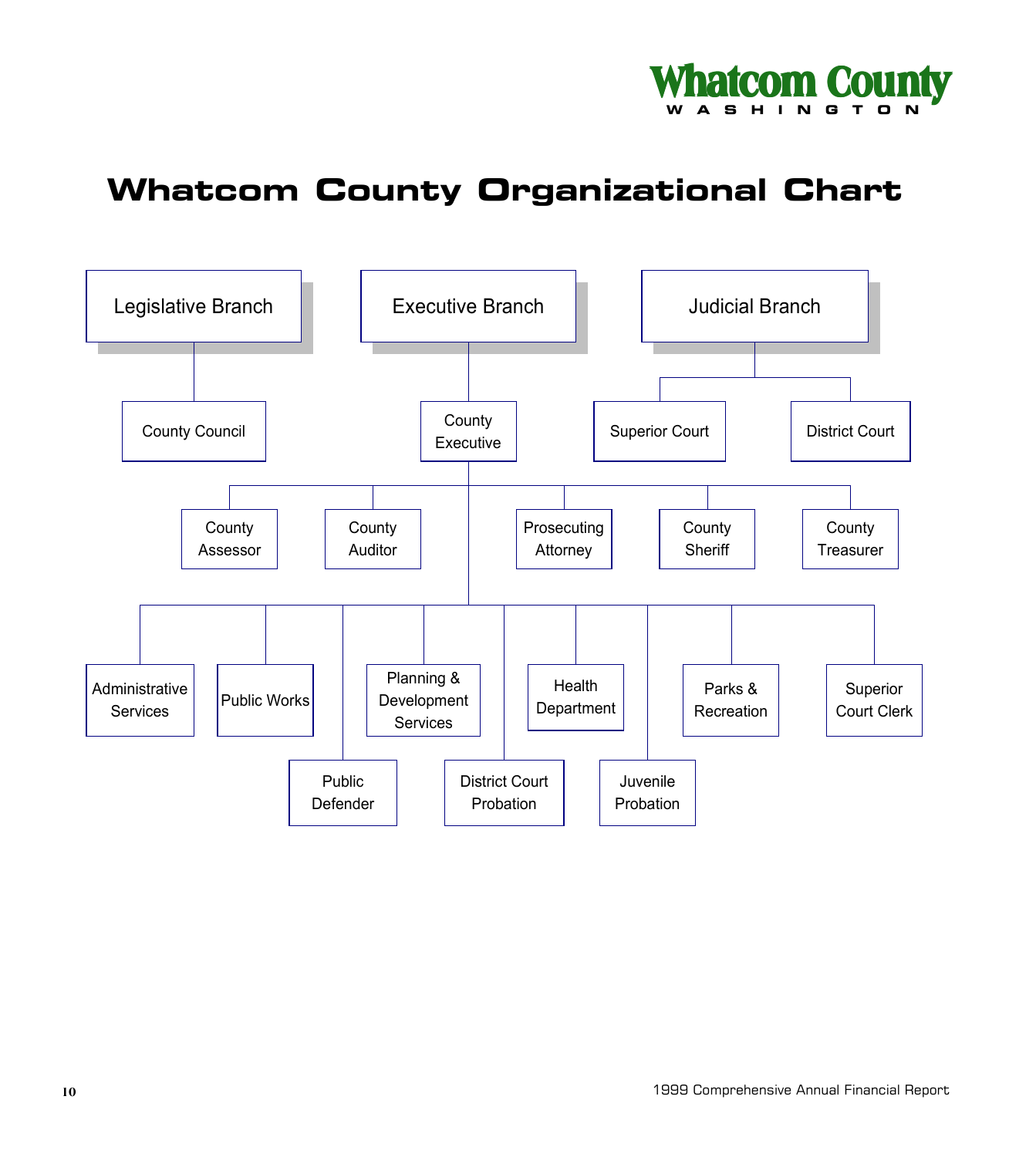

**Washington State Auditor** 

**Brian Sonntag** 

(360) 902-0370 EAX (360) 753-0646 TDD Relay 1-800-833-6388 http://www.wa.gov/san/

INDEPENDENT AUDITOR'S REPORT

June 21, 2000

County Executive Whatcom County Bellingham, Washington

Legislative Building

PO Box 40021

Olympia, Washington 98504-0021

We have audited the accompanying general purpose financial statements of Whatcom County, Washington, as of and for the year ended December 31, 1999, as listed in the table of contents. These financial statements are the responsibility of the County's management. Our responsibility is to express an opinion on these financial statements based on our audit.

We conducted our audit in accordance with generally accepted auditing standards. Those standards require that we plan and perform the audit to obtain reasonable assurance about whether the financial statements are free of material misstatement. An audit includes examining, on a test basis, evidence supporting the amounts and disclosures in the financial statements. An audit also includes assessing the accounting principles used and significant estimates made by management, as well as evaluating the overall financial statement presentation. We believe that our audit provides a reasonable basis for our opinion.

Our audit was performed pursuant to the Revised Code of Washington 43.09.260, under which a full report on the results of this audit will be issued. This report may include findings and recommendations on compliance matters, internal control procedures, and questionable costs or contingencies that would not be material in relation to the general purpose financial statements taken as a whole.

In our opinion, the general purpose financial statements referred to above present fairly, in all material respects, the financial position of Whatcom County, Washington, as of December 31, 1999, and the results of its operations and cash flows of its proprietary fund types and similar nonexpendable trust funds for the year then ended in conformity with generally accepted accounting principles.

Our audit was made for the purpose of forming an opinion on the general purpose financial statements taken as a whole. The combining, individual fund, and account group financial statements and schedules listed in the table of contents are presented for purposes of additional analysis and are not a required part of the general purpose financial statements of Whatcom County, Washington. Such information has been subjected to the auditing procedures applied in the audit of the general purpose financial statements and, in our opinion, is fairly stated, in all material respects, in relation to the general purpose financial statements taken as a whole.

The other data included in this report, designated as the statistical section in the table of contents, has not been audited by us and, accordingly, we express no opinion on such data.

Sincerely,

**BRIAN SONNTAG, CGFM** STATE AUDITOR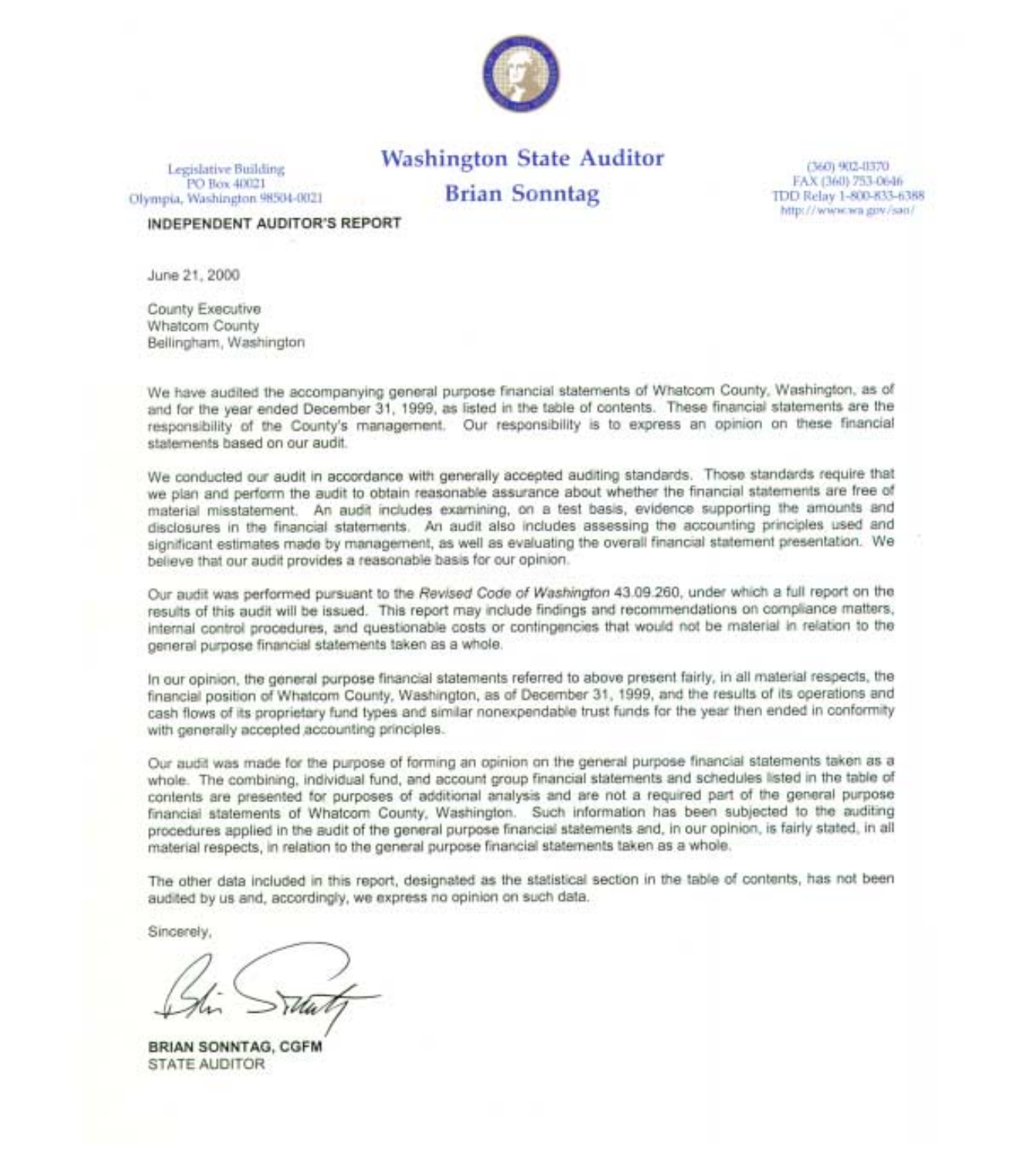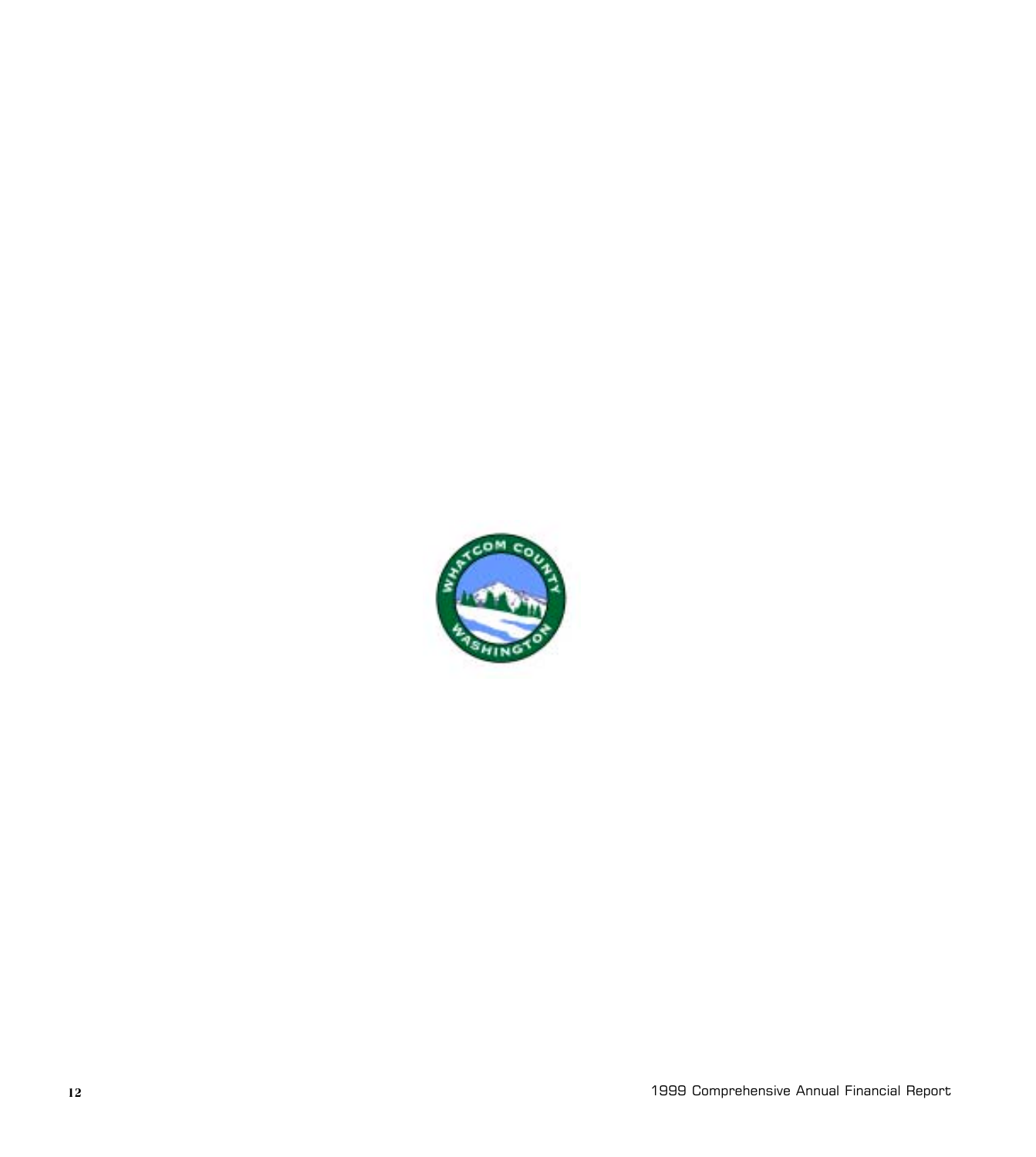

## General Purpose Financial Statements

General Purpose Financial Statements (GPFS) are the basic financial statements comprising the minimum acceptable fair presentation in conformity with Generally Accepted Accounting Principals (GAAP) as they apply to governmental organizations. GPFS are designed to be "separable" from the Financial Section of the Comprehensive Annual Financial Report (CAFR) for widespread distribution, along with the detailed information that is contained in the full CAFR. GPFS include the following:

- **Combined Balance Sheet All Fund Types** and Account Groups.
- **Combined Statement of Revenues,** Expenditures, and Changes in Fund Balance - All Governmental Fund Types.
- **Combined Statement of Revenues.** Expenses and Changes in Fund Balance - Budget (GAAP Basis) and Actual - General, Special Revenue, Debt Service and Capital Projects.
- **Combined Statement of Revenues,** Expenses and Changes in Fund Equity - All Proprietary Fund Types.
- **Combined Statement of Cash Flows All** Proprietary Fund Types.
- Notes to the Financial Statements.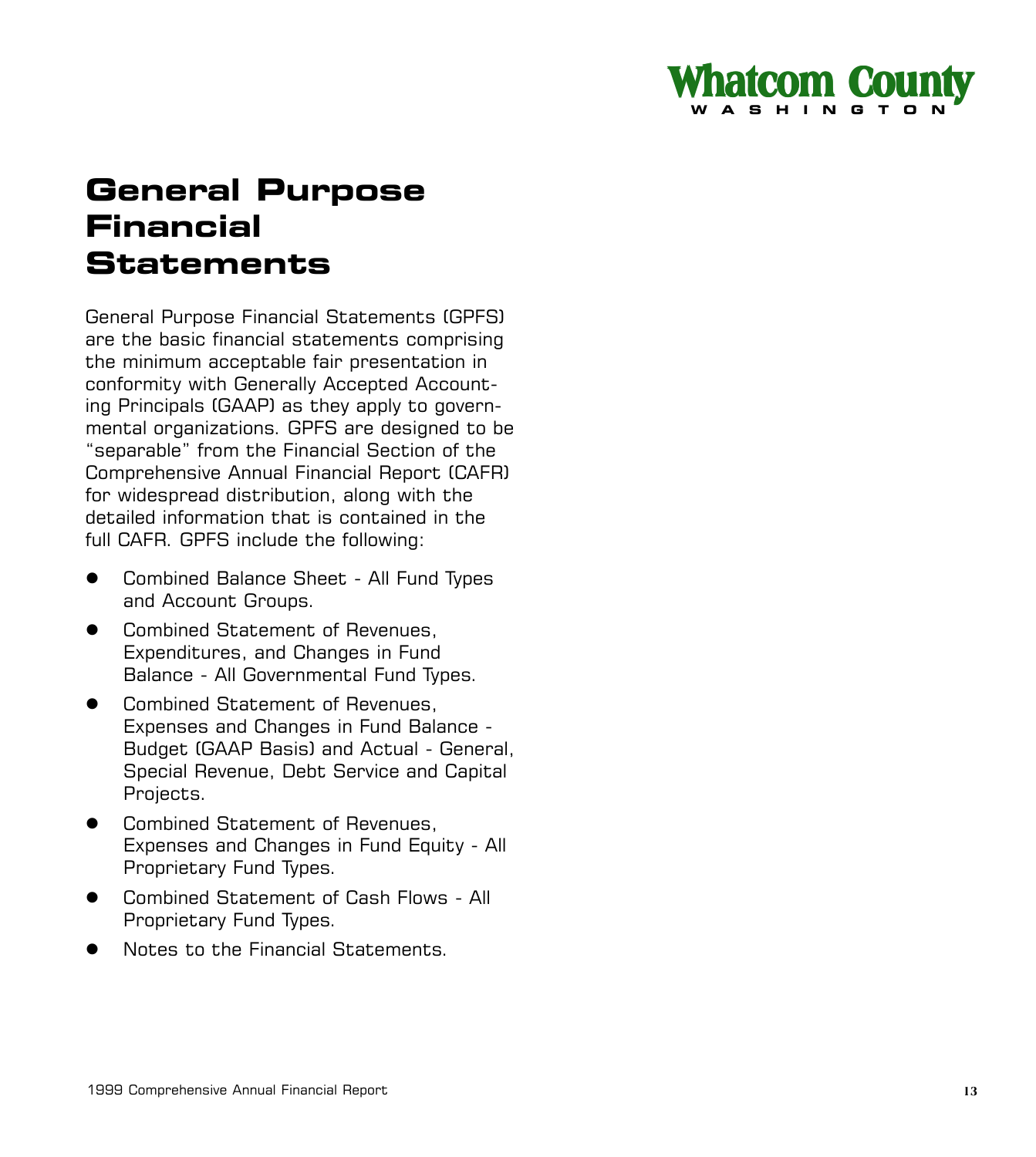#### Combined Balance Sheet

#### **• All Fund Types and Account Groups**

December 31, 1999 (With comparative totals for December 31, 1998)

Page 1 of 4

|                                              |            | Governmental Fund Types |                     |                     |
|----------------------------------------------|------------|-------------------------|---------------------|---------------------|
|                                              | General    | <b>Special Revenue</b>  | <b>Debt Service</b> | Capital<br>Projects |
| <b>Assets</b>                                |            |                         |                     |                     |
| <b>Current Assets</b>                        |            |                         |                     |                     |
| Cash & Equivalents                           | 12,835,735 | 16,266,841              | 94,951              | 1,784,818           |
| Deposits With Fiscal Agent                   | 1,169      |                         |                     |                     |
| <b>Investments At Cost</b>                   |            | 8,857,973               | 50.374              | 92,961              |
| Taxes Receivable (Net)                       | 797,144    | 695,603                 | 139                 |                     |
| Accounts Receivable (Net)                    | 165,723    | 272,975                 |                     |                     |
| Special Assessments (Net)                    |            | 2,751                   | 8,410               |                     |
| Interest Receivable (Net)                    | 257,405    | 42,735                  | 231                 | 440                 |
| Notes Receivable (Net)                       |            | 154,640                 |                     |                     |
| Due From Other Funds                         |            | 21,237                  |                     |                     |
| Interfund Loans Receivable                   | 20,000     |                         |                     |                     |
| Due From Other Governments                   | 2,154,303  | 529,183                 |                     | 2,279               |
| <b>Employee Advances</b>                     |            |                         |                     |                     |
| Inventory                                    |            |                         |                     |                     |
| Prepayments                                  | 650        |                         |                     |                     |
| <b>Long-Term Assets</b>                      |            |                         |                     |                     |
| Due From Gov't - Non current                 | 2,000,000  |                         |                     |                     |
| Investment in Joint Ventures                 |            |                         |                     | 40,769              |
| Land                                         |            |                         |                     |                     |
| <b>Building &amp; Structures (Net)</b>       |            |                         |                     |                     |
| Capital Leases (Net)                         |            |                         |                     |                     |
| Leasehold Improvements (Net)                 |            |                         |                     |                     |
| Other Improvements (Net)                     |            |                         |                     |                     |
| Machinery & Equipment (Net)                  |            |                         |                     |                     |
| Notes Receivable                             |            | 20,000                  |                     |                     |
| Intangible Assets (Net)                      |            |                         |                     |                     |
| Deferred Charges                             |            |                         |                     |                     |
| <b>Other Debits</b>                          |            |                         |                     |                     |
| Amount Available in Debt Service Funds       |            |                         |                     |                     |
| Amount to be Prov. For Retirement of LT Debt |            |                         |                     |                     |
| <b>Total Assets</b>                          | 18,232,129 | 26,863,938              | 154,105             | 1,921,267           |

See accompanying notes to financial statements.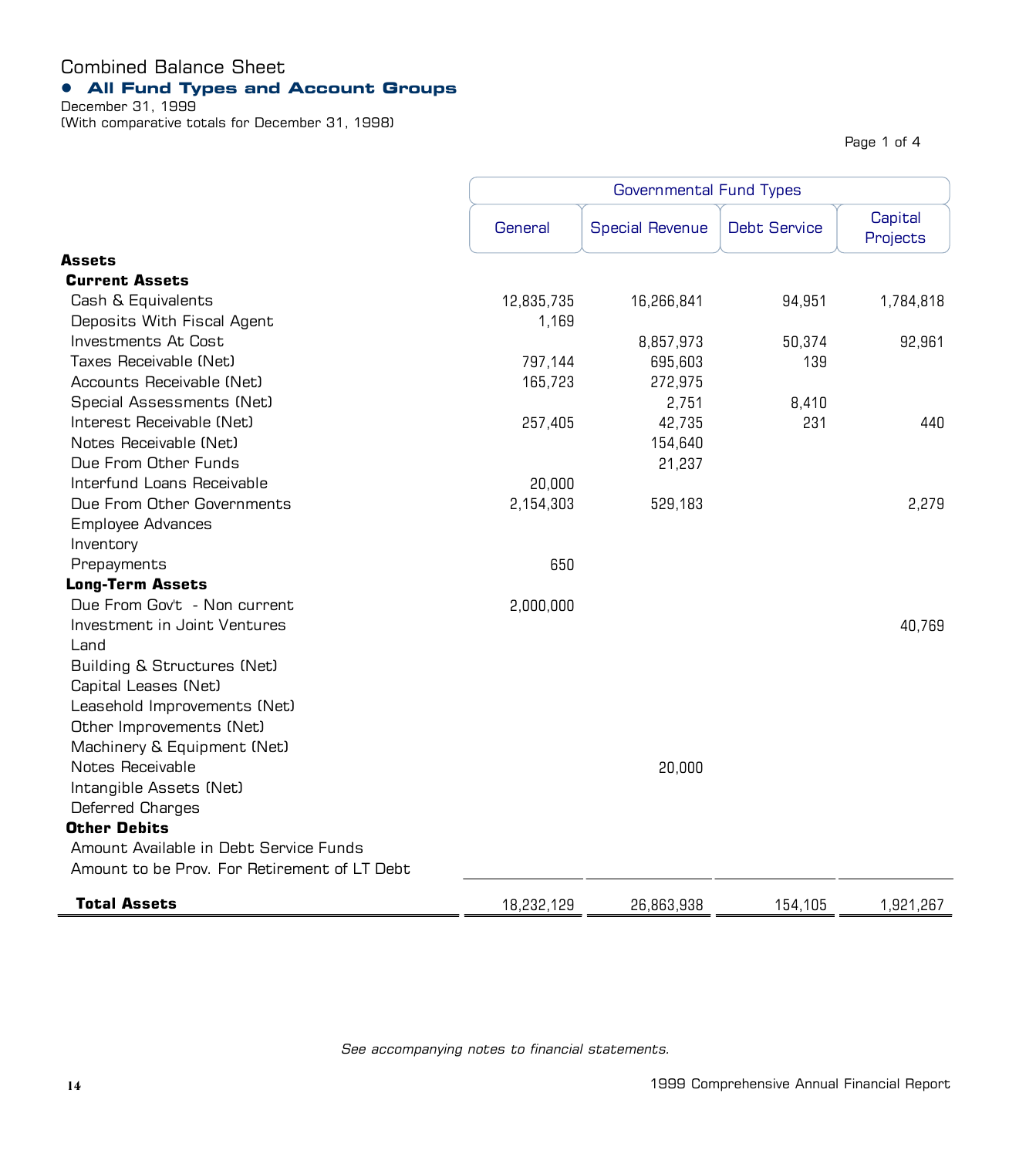

Page 2 of 4

| <b>Proprietary Fund Types</b> | <b>Fiduciary Fund Types</b> | <b>Account Groups</b>                 |                                   | <b>Total (Memorandum Only)</b> |             |
|-------------------------------|-----------------------------|---------------------------------------|-----------------------------------|--------------------------------|-------------|
| <b>Internal Service</b>       | Agency                      | <b>General Fixed</b><br><b>Assets</b> | General Long-<br><b>Term Debt</b> | 1,999                          | 1,998       |
|                               |                             |                                       |                                   |                                |             |
| 8,430,775                     | 13,594,437                  |                                       |                                   | 53,007,557                     | 49,967,019  |
| 2,000                         | 232,508                     |                                       |                                   | 235,677                        | 170,986     |
| 1,214,256                     | 135,784,324                 |                                       |                                   | 145,999,888                    | 146,984,547 |
|                               |                             |                                       |                                   | 1,492,886                      | 1,430,996   |
| 892                           | 194                         |                                       |                                   | 439,784                        | 346,596     |
|                               |                             |                                       |                                   | 11,161                         | 257,660     |
| 5,761                         |                             |                                       |                                   | 306,572                        | 264,100     |
|                               |                             |                                       |                                   | 154,640                        | 154,640     |
| 43,436                        |                             |                                       |                                   | 64,673                         | 343,833     |
|                               |                             |                                       |                                   | 20,000                         | 30,000      |
| 54,051                        | 803                         |                                       |                                   | 2,740,619                      | 3,044,826   |
| 1,289,444                     |                             |                                       |                                   | 1,289,444                      | 840,096     |
|                               |                             |                                       |                                   | 650                            | 2,678       |
|                               |                             |                                       |                                   | 2,000,000                      | 2,500,000   |
|                               |                             |                                       |                                   | 40,769                         | 40,770      |
| 755,331                       |                             | 10,659,137                            |                                   | 11,414,468                     | 11,286,492  |
| 1,488,554                     |                             | 51,294,222                            |                                   | 52,782,776                     | 45,605,517  |
| 137,572                       |                             |                                       |                                   | 137,572                        | 146,921     |
|                               |                             | 76,791                                |                                   | 76,791                         | 76,791      |
| 308,108                       |                             | 442,283                               |                                   | 750,391                        | 945,140     |
| 4,722,758                     |                             | 6,371,574                             |                                   | 11,094,332                     | 9,191,615   |
|                               |                             |                                       |                                   | 20,000                         | 30,000      |
|                               |                             |                                       |                                   |                                |             |
|                               |                             |                                       | 145,187                           | 145,187                        | 382,924     |
|                               |                             |                                       | 24,110,020                        | 24,110,020                     | 25,309,661  |
| 18,452,938                    | 149,612,266                 | 68,844,007                            | 24,255,207                        | 308,335,857                    | 299,353,808 |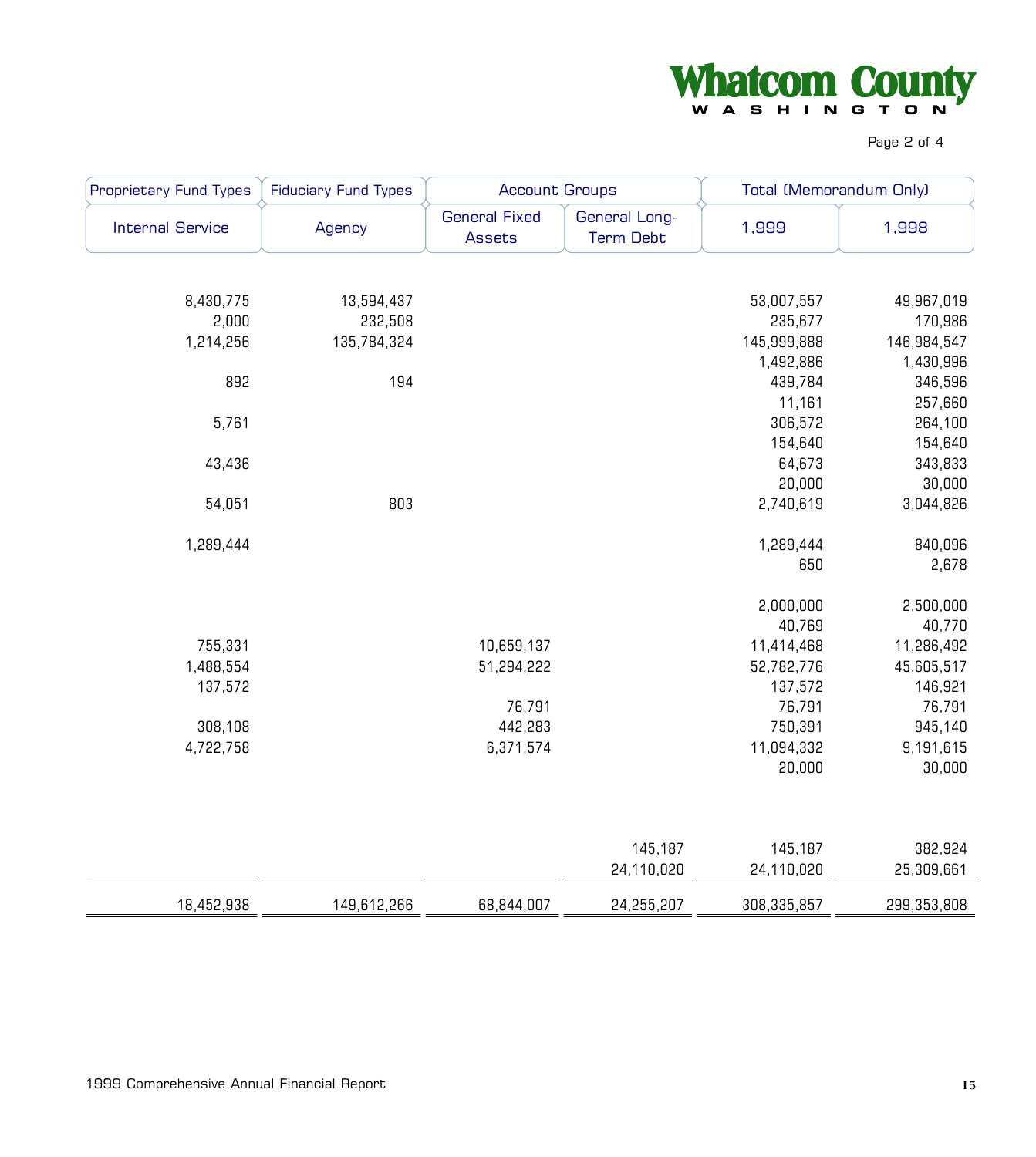#### Combined Balance Sheet

#### **.** All Fund Types and Account Groups

December 31, 1999 (With comparative totals for December 31, 1998)

Page 3 of 4

|                                                    |            | Governmental Fund Types |              |                     |
|----------------------------------------------------|------------|-------------------------|--------------|---------------------|
|                                                    | General    | <b>Special Revenue</b>  | Debt Service | Capital<br>Projects |
| Liabilities, Equity and Other Credits              |            |                         |              |                     |
| <b>Liabilities</b>                                 |            |                         |              |                     |
| <b>Current Liabilities</b>                         |            |                         |              |                     |
| Warrants Payable                                   |            |                         |              |                     |
| Accounts Payable                                   | 1,174,930  | 506,748                 | 369          |                     |
| Matured Long-Term Debt                             |            |                         |              |                     |
| Matured Interest Payable                           |            |                         |              |                     |
| Claims Cost Payable                                |            |                         |              |                     |
| Due to Other Funds                                 | 40,314     | 24,062                  |              |                     |
| Accrued Wages & Benefits                           |            |                         |              |                     |
| Interfund Loans Payable                            |            | 20,000                  |              |                     |
| Revenue Collected in Advance                       | 2.734      |                         |              | 50                  |
| Due to Other Governments                           | 461,586    | 31,977                  |              |                     |
| Other Accrued Liabilities                          | 49,155     | (53, 299)               |              |                     |
| Custodial Accounts                                 |            | 32,753                  |              |                     |
| Other Current Liabilities                          | 20,000     | 2,490                   |              |                     |
| Deferred Revenue                                   | 3,297,145  | 863,499                 | 8,549        |                     |
| Deferred Credits                                   | 21,321     | 45,457                  |              |                     |
| <b>Long-Term Liabilities</b>                       |            |                         |              |                     |
| Claims & Judgements Payable                        |            |                         |              |                     |
| General Obligation Bonds (Net)                     |            |                         |              |                     |
| Revenue Bonds (Net)                                |            |                         |              |                     |
| Special Assessment Bonds (Net)                     |            |                         |              |                     |
| Notes Payable                                      |            |                         |              |                     |
| <b>Employee Leave Benefits</b>                     |            |                         |              |                     |
| Landfill Closure Costs                             |            |                         |              |                     |
| Other Long-Term Liabilities                        |            |                         |              |                     |
| <b>Total Liabilities</b>                           | 5,067,185  | 1,473,687               | 8,918        | 50                  |
| <b>Equity and Other Credits</b>                    |            |                         |              |                     |
| <b>Contributed Capital</b>                         |            |                         |              |                     |
| Investment in General Fixed Assets                 |            |                         |              |                     |
| Retained Earnings - Reserved                       |            |                         |              |                     |
| Retained Earnings - Unreserved                     |            |                         |              |                     |
| Fund Balance - Reserved                            | 2,279,442  | 746,526                 | 145,187      |                     |
| Fund Balance - Unreserved/ Undesignated            | 10,885,502 | 24,643,725              |              | 1,921,217           |
| <b>Total Equity and Other Credits</b>              | 13,164,944 | 25,390,251              | 145,187      | 1,921,217           |
| <b>Total Liabilities, Equity and Other Credits</b> | 18,232,129 | 26,863,938              | 154,105      | 1,921,267           |

See accompanying notes to financial statements.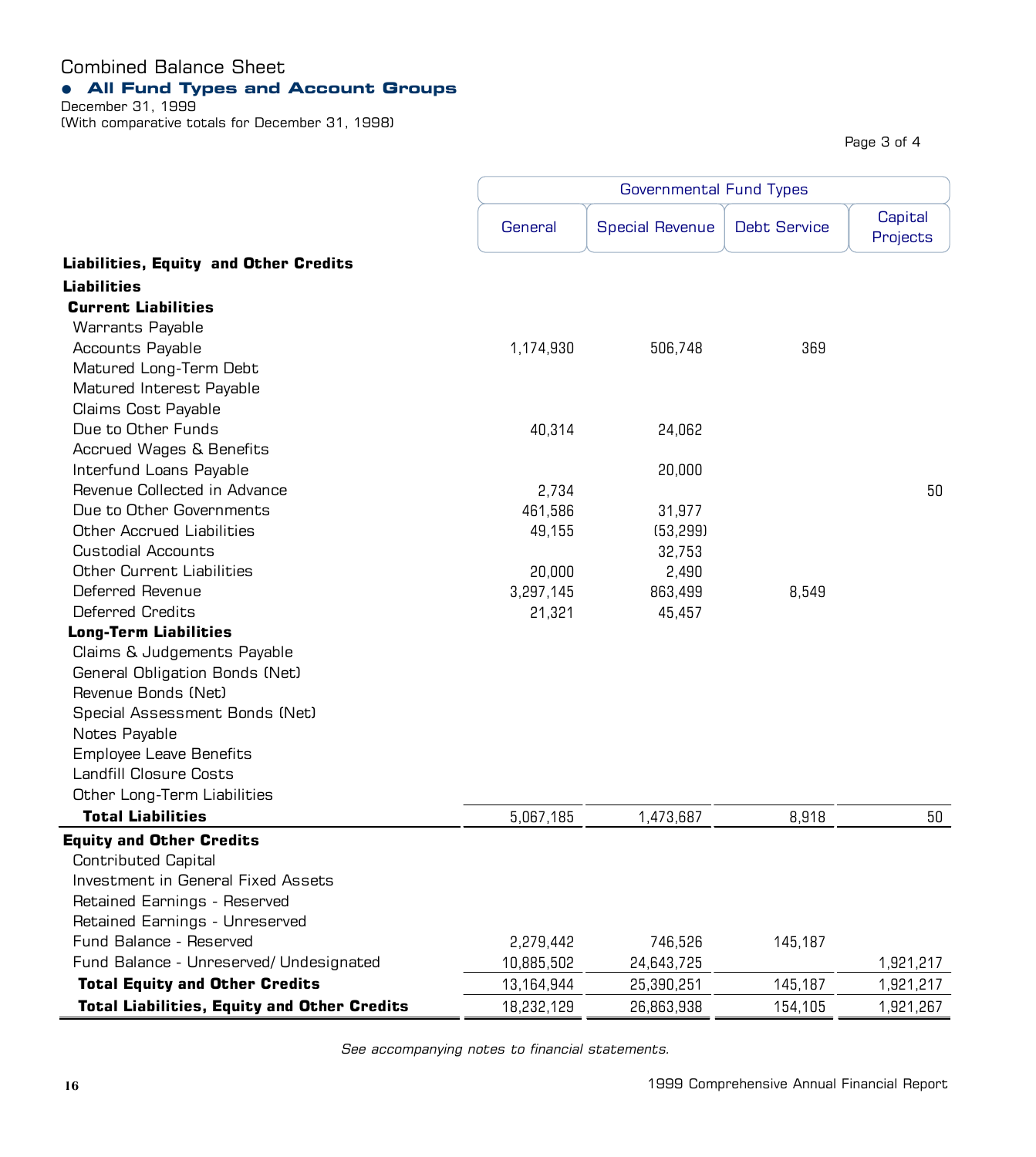

Page 4 of 4

| <b>Proprietary Fund Types</b> | <b>Fiduciary Fund Types</b>       |                                       | <b>Account Groups</b>             | <b>Total (Memorandum Only)</b>     |                                    |
|-------------------------------|-----------------------------------|---------------------------------------|-----------------------------------|------------------------------------|------------------------------------|
| <b>Internal Service</b>       | Agency                            | <b>General Fixed</b><br><b>Assets</b> | General Long-<br><b>Term Debt</b> | 1,999                              | 1,998                              |
|                               |                                   |                                       |                                   |                                    |                                    |
| 403,584                       | 8,440,122<br>1,364,812<br>180,000 |                                       |                                   | 8,440,122<br>3,450,443<br>180,000  | 8,929,267<br>3,776,320<br>130,000  |
| 2,252,054<br>298              | 52,508                            |                                       |                                   | 52,508<br>2,252,054<br>64,674      | 30,986<br>1,727,587<br>343,830     |
| (237)                         | 85,176                            |                                       |                                   | (237)<br>20,000<br>87,960          | (237)<br>30,000<br>51              |
| 13,792<br>(2, 397)            | 32,889<br>139,456,759             |                                       |                                   | 507,355<br>26,348<br>139,489,512   | 469,430<br>74,485<br>143,984,009   |
|                               |                                   |                                       |                                   | 22,490<br>4,169,193<br>66,778      | 22,490<br>4,861,935<br>5,879       |
|                               |                                   |                                       |                                   |                                    |                                    |
|                               |                                   |                                       | 19,430,000                        | 19,430,000                         | 20,705,000                         |
|                               |                                   |                                       | 1,140,241                         | 1,140,241                          | 1,537,639                          |
| 342,473                       |                                   |                                       | 3,230,433<br>250,000              | 3,572,906<br>250,000               | 3,508,675                          |
| 236,192                       |                                   |                                       | 204,533                           | 440,725                            | 469,115                            |
| 3,245,759                     | 149,612,266                       |                                       | 24,255,207                        | 183,663,072                        | 190,606,461                        |
| 4,453,477                     |                                   | 68,844,007                            |                                   | 4,453,477<br>68,844,007            | 4,316,178<br>59,796,298            |
| 500,000<br>10,253,702         |                                   |                                       |                                   | 500,000<br>10,253,702<br>3,171,155 | 500,000<br>10,835,523<br>4,516,441 |
|                               |                                   |                                       |                                   | 37,450,444                         | 28,782,907                         |
| 15,207,179                    |                                   | 68,844,007                            |                                   | 124,672,785                        | 108,747,347                        |
| 18,452,938                    | 149,612,266                       | 68,844,007                            | 24,255,207                        | 308,335,857                        | 299,353,808                        |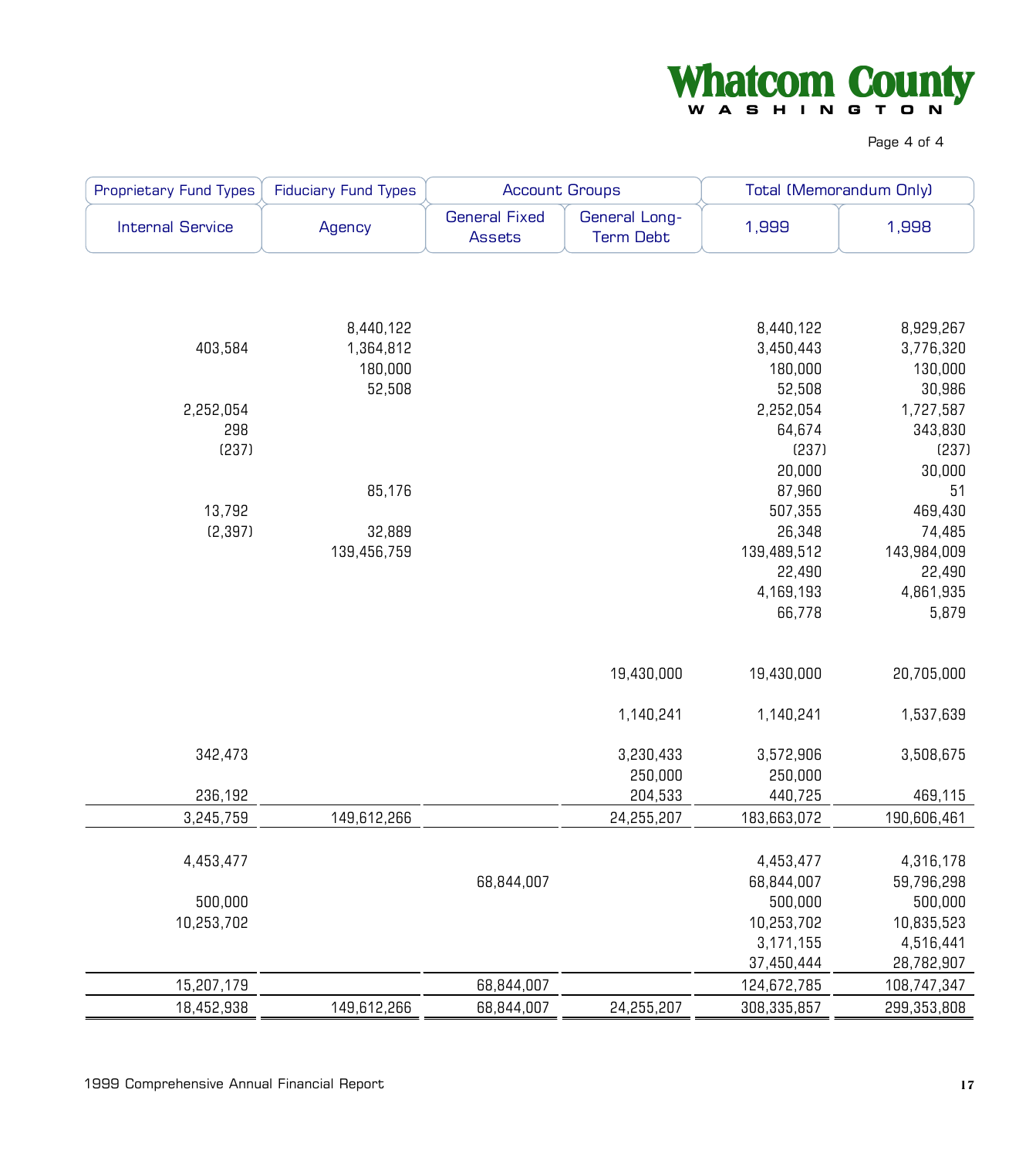#### Combined Statement of Revenues, Expenditures and Changes in Fund Balance

#### **• All Governmental Fund Types**

Whatcom County

Year Ended December 31, 1999 (With comparative totals for December 31, 1998)

| Capital<br><b>Special</b><br><b>Debt</b><br>1999<br>General<br>1998<br>Revenue<br><b>Service</b><br>Projects<br><b>Revenues</b><br>\$25,050,617<br>\$16,172,106<br>\$270<br>\$1,120,809<br>\$39,438,336<br>Taxes<br>\$42,343,802<br>Licenses & Permits<br>1,364,846<br>50,596<br>1,415,442<br>1,351,354<br>Intergovernmental<br>12,473,666<br>5,411,202<br>2,567<br>17,887,435<br>19,742,643<br><b>Charges for Service</b><br>4,583,387<br>2,459,343<br>7,042,730<br>6,669,184<br>Fines & Forfeits<br>440,407<br>1,705,223<br>1,466,255<br>1,264,816<br><b>Miscellaneous</b><br>4,796,489<br>3,986,378<br>507,029<br>297,934<br>5,148<br>4,784,955<br><b>Total Revenues</b><br>\$48,723,710<br>1,128,524<br>25,040,683<br>298,204<br>75,191,121<br>73,452,727<br><b>Expenditures</b><br>Current:<br>General Government<br>14,023,789<br>1,023,489<br>15,047,278<br>14,227,461<br>Security of Persons & Property<br>18,196,978<br>312,551<br>18,509,529<br>17,003,381<br><b>Physical Environment</b><br>349,268<br>2,485,642<br>2,834,910<br>2,998,897<br>Transportation<br>10,990,385<br>11,444,117<br>11,444,117<br>Economic Environment<br>1,078,514<br>157,159<br>1,235,673<br>1,183,325<br>Mental & Physical Health<br>8,028,398<br>8,028,398<br>7,730,267<br>Culture & Recreation<br>2,918,062<br>102,525<br>3,020,587<br>2,911,750<br>Capital Outlay<br>502,244<br>5,901,850<br>18,933<br>6,423,027<br>13,590,005<br>Debt Service:<br>Principal<br>197,398<br>1,475,000<br>1,672,398<br>1,596,406<br>Interest<br>76,339<br>1,129,331<br>1,205,670<br>1,160,153<br>45,097,253<br>21,701,070<br>2,604,331<br>18,933<br>69,421,587<br><b>Total Expenditures</b><br>73,392,030<br>Excess (Deficiency) of Revenues Over<br>Expenditures<br>60,697<br>3,626,457<br>3,339,613<br>(2,306,127)<br>1,109,591<br>5,769,534<br>Sales of Fixed Assets |                                       |         | Governmental Fund Types |  |           | <b>Totals (Memorandum Only)</b> |
|------------------------------------------------------------------------------------------------------------------------------------------------------------------------------------------------------------------------------------------------------------------------------------------------------------------------------------------------------------------------------------------------------------------------------------------------------------------------------------------------------------------------------------------------------------------------------------------------------------------------------------------------------------------------------------------------------------------------------------------------------------------------------------------------------------------------------------------------------------------------------------------------------------------------------------------------------------------------------------------------------------------------------------------------------------------------------------------------------------------------------------------------------------------------------------------------------------------------------------------------------------------------------------------------------------------------------------------------------------------------------------------------------------------------------------------------------------------------------------------------------------------------------------------------------------------------------------------------------------------------------------------------------------------------------------------------------------------------------------------------------------------------------------------------------------------------------------------------|---------------------------------------|---------|-------------------------|--|-----------|---------------------------------|
|                                                                                                                                                                                                                                                                                                                                                                                                                                                                                                                                                                                                                                                                                                                                                                                                                                                                                                                                                                                                                                                                                                                                                                                                                                                                                                                                                                                                                                                                                                                                                                                                                                                                                                                                                                                                                                                |                                       |         |                         |  |           |                                 |
|                                                                                                                                                                                                                                                                                                                                                                                                                                                                                                                                                                                                                                                                                                                                                                                                                                                                                                                                                                                                                                                                                                                                                                                                                                                                                                                                                                                                                                                                                                                                                                                                                                                                                                                                                                                                                                                |                                       |         |                         |  |           |                                 |
|                                                                                                                                                                                                                                                                                                                                                                                                                                                                                                                                                                                                                                                                                                                                                                                                                                                                                                                                                                                                                                                                                                                                                                                                                                                                                                                                                                                                                                                                                                                                                                                                                                                                                                                                                                                                                                                |                                       |         |                         |  |           |                                 |
|                                                                                                                                                                                                                                                                                                                                                                                                                                                                                                                                                                                                                                                                                                                                                                                                                                                                                                                                                                                                                                                                                                                                                                                                                                                                                                                                                                                                                                                                                                                                                                                                                                                                                                                                                                                                                                                |                                       |         |                         |  |           |                                 |
|                                                                                                                                                                                                                                                                                                                                                                                                                                                                                                                                                                                                                                                                                                                                                                                                                                                                                                                                                                                                                                                                                                                                                                                                                                                                                                                                                                                                                                                                                                                                                                                                                                                                                                                                                                                                                                                |                                       |         |                         |  |           |                                 |
|                                                                                                                                                                                                                                                                                                                                                                                                                                                                                                                                                                                                                                                                                                                                                                                                                                                                                                                                                                                                                                                                                                                                                                                                                                                                                                                                                                                                                                                                                                                                                                                                                                                                                                                                                                                                                                                |                                       |         |                         |  |           |                                 |
|                                                                                                                                                                                                                                                                                                                                                                                                                                                                                                                                                                                                                                                                                                                                                                                                                                                                                                                                                                                                                                                                                                                                                                                                                                                                                                                                                                                                                                                                                                                                                                                                                                                                                                                                                                                                                                                |                                       |         |                         |  |           |                                 |
|                                                                                                                                                                                                                                                                                                                                                                                                                                                                                                                                                                                                                                                                                                                                                                                                                                                                                                                                                                                                                                                                                                                                                                                                                                                                                                                                                                                                                                                                                                                                                                                                                                                                                                                                                                                                                                                |                                       |         |                         |  |           |                                 |
|                                                                                                                                                                                                                                                                                                                                                                                                                                                                                                                                                                                                                                                                                                                                                                                                                                                                                                                                                                                                                                                                                                                                                                                                                                                                                                                                                                                                                                                                                                                                                                                                                                                                                                                                                                                                                                                |                                       |         |                         |  |           |                                 |
|                                                                                                                                                                                                                                                                                                                                                                                                                                                                                                                                                                                                                                                                                                                                                                                                                                                                                                                                                                                                                                                                                                                                                                                                                                                                                                                                                                                                                                                                                                                                                                                                                                                                                                                                                                                                                                                |                                       |         |                         |  |           |                                 |
|                                                                                                                                                                                                                                                                                                                                                                                                                                                                                                                                                                                                                                                                                                                                                                                                                                                                                                                                                                                                                                                                                                                                                                                                                                                                                                                                                                                                                                                                                                                                                                                                                                                                                                                                                                                                                                                |                                       |         |                         |  |           |                                 |
|                                                                                                                                                                                                                                                                                                                                                                                                                                                                                                                                                                                                                                                                                                                                                                                                                                                                                                                                                                                                                                                                                                                                                                                                                                                                                                                                                                                                                                                                                                                                                                                                                                                                                                                                                                                                                                                |                                       |         |                         |  |           |                                 |
|                                                                                                                                                                                                                                                                                                                                                                                                                                                                                                                                                                                                                                                                                                                                                                                                                                                                                                                                                                                                                                                                                                                                                                                                                                                                                                                                                                                                                                                                                                                                                                                                                                                                                                                                                                                                                                                |                                       |         |                         |  |           |                                 |
|                                                                                                                                                                                                                                                                                                                                                                                                                                                                                                                                                                                                                                                                                                                                                                                                                                                                                                                                                                                                                                                                                                                                                                                                                                                                                                                                                                                                                                                                                                                                                                                                                                                                                                                                                                                                                                                |                                       |         |                         |  |           |                                 |
|                                                                                                                                                                                                                                                                                                                                                                                                                                                                                                                                                                                                                                                                                                                                                                                                                                                                                                                                                                                                                                                                                                                                                                                                                                                                                                                                                                                                                                                                                                                                                                                                                                                                                                                                                                                                                                                |                                       |         |                         |  |           |                                 |
|                                                                                                                                                                                                                                                                                                                                                                                                                                                                                                                                                                                                                                                                                                                                                                                                                                                                                                                                                                                                                                                                                                                                                                                                                                                                                                                                                                                                                                                                                                                                                                                                                                                                                                                                                                                                                                                |                                       |         |                         |  |           |                                 |
|                                                                                                                                                                                                                                                                                                                                                                                                                                                                                                                                                                                                                                                                                                                                                                                                                                                                                                                                                                                                                                                                                                                                                                                                                                                                                                                                                                                                                                                                                                                                                                                                                                                                                                                                                                                                                                                |                                       |         |                         |  |           |                                 |
|                                                                                                                                                                                                                                                                                                                                                                                                                                                                                                                                                                                                                                                                                                                                                                                                                                                                                                                                                                                                                                                                                                                                                                                                                                                                                                                                                                                                                                                                                                                                                                                                                                                                                                                                                                                                                                                |                                       |         |                         |  |           |                                 |
|                                                                                                                                                                                                                                                                                                                                                                                                                                                                                                                                                                                                                                                                                                                                                                                                                                                                                                                                                                                                                                                                                                                                                                                                                                                                                                                                                                                                                                                                                                                                                                                                                                                                                                                                                                                                                                                |                                       |         |                         |  |           |                                 |
|                                                                                                                                                                                                                                                                                                                                                                                                                                                                                                                                                                                                                                                                                                                                                                                                                                                                                                                                                                                                                                                                                                                                                                                                                                                                                                                                                                                                                                                                                                                                                                                                                                                                                                                                                                                                                                                |                                       |         |                         |  |           |                                 |
|                                                                                                                                                                                                                                                                                                                                                                                                                                                                                                                                                                                                                                                                                                                                                                                                                                                                                                                                                                                                                                                                                                                                                                                                                                                                                                                                                                                                                                                                                                                                                                                                                                                                                                                                                                                                                                                |                                       |         |                         |  |           |                                 |
|                                                                                                                                                                                                                                                                                                                                                                                                                                                                                                                                                                                                                                                                                                                                                                                                                                                                                                                                                                                                                                                                                                                                                                                                                                                                                                                                                                                                                                                                                                                                                                                                                                                                                                                                                                                                                                                |                                       |         |                         |  |           |                                 |
|                                                                                                                                                                                                                                                                                                                                                                                                                                                                                                                                                                                                                                                                                                                                                                                                                                                                                                                                                                                                                                                                                                                                                                                                                                                                                                                                                                                                                                                                                                                                                                                                                                                                                                                                                                                                                                                |                                       |         |                         |  |           |                                 |
|                                                                                                                                                                                                                                                                                                                                                                                                                                                                                                                                                                                                                                                                                                                                                                                                                                                                                                                                                                                                                                                                                                                                                                                                                                                                                                                                                                                                                                                                                                                                                                                                                                                                                                                                                                                                                                                |                                       |         |                         |  |           |                                 |
|                                                                                                                                                                                                                                                                                                                                                                                                                                                                                                                                                                                                                                                                                                                                                                                                                                                                                                                                                                                                                                                                                                                                                                                                                                                                                                                                                                                                                                                                                                                                                                                                                                                                                                                                                                                                                                                |                                       |         |                         |  |           |                                 |
|                                                                                                                                                                                                                                                                                                                                                                                                                                                                                                                                                                                                                                                                                                                                                                                                                                                                                                                                                                                                                                                                                                                                                                                                                                                                                                                                                                                                                                                                                                                                                                                                                                                                                                                                                                                                                                                | <b>Other Financing Sources (Uses)</b> |         |                         |  |           |                                 |
|                                                                                                                                                                                                                                                                                                                                                                                                                                                                                                                                                                                                                                                                                                                                                                                                                                                                                                                                                                                                                                                                                                                                                                                                                                                                                                                                                                                                                                                                                                                                                                                                                                                                                                                                                                                                                                                |                                       | 891,073 | 1,250,267               |  | 2,141,340 | 1,740,249                       |
| Operating Transfer In<br>906,221<br>2,536,969<br>2,342,129<br>5,785,319<br>3,456,008                                                                                                                                                                                                                                                                                                                                                                                                                                                                                                                                                                                                                                                                                                                                                                                                                                                                                                                                                                                                                                                                                                                                                                                                                                                                                                                                                                                                                                                                                                                                                                                                                                                                                                                                                           |                                       |         |                         |  |           |                                 |
| Operating Transfer Out<br>(2,722,807)<br>(2,599,718)<br>(273, 738)<br>(648, 379)<br>(6, 244, 642)<br>(4,022,962)                                                                                                                                                                                                                                                                                                                                                                                                                                                                                                                                                                                                                                                                                                                                                                                                                                                                                                                                                                                                                                                                                                                                                                                                                                                                                                                                                                                                                                                                                                                                                                                                                                                                                                                               |                                       |         |                         |  |           |                                 |
| Proceeds of General Long-Term Debt<br>3,305,755                                                                                                                                                                                                                                                                                                                                                                                                                                                                                                                                                                                                                                                                                                                                                                                                                                                                                                                                                                                                                                                                                                                                                                                                                                                                                                                                                                                                                                                                                                                                                                                                                                                                                                                                                                                                |                                       |         |                         |  |           |                                 |
| <b>Total Other Financing Sources</b>                                                                                                                                                                                                                                                                                                                                                                                                                                                                                                                                                                                                                                                                                                                                                                                                                                                                                                                                                                                                                                                                                                                                                                                                                                                                                                                                                                                                                                                                                                                                                                                                                                                                                                                                                                                                           |                                       |         |                         |  |           |                                 |
| (Uses)<br>(925, 513)<br>1,187,518<br>2,068,391<br>(648, 379)<br>1,682,017<br>4,479,050                                                                                                                                                                                                                                                                                                                                                                                                                                                                                                                                                                                                                                                                                                                                                                                                                                                                                                                                                                                                                                                                                                                                                                                                                                                                                                                                                                                                                                                                                                                                                                                                                                                                                                                                                         |                                       |         |                         |  |           |                                 |
| Excess (Deficiency) of Revenues & Other                                                                                                                                                                                                                                                                                                                                                                                                                                                                                                                                                                                                                                                                                                                                                                                                                                                                                                                                                                                                                                                                                                                                                                                                                                                                                                                                                                                                                                                                                                                                                                                                                                                                                                                                                                                                        |                                       |         |                         |  |           |                                 |
| Financing Sources Over Expenditures &                                                                                                                                                                                                                                                                                                                                                                                                                                                                                                                                                                                                                                                                                                                                                                                                                                                                                                                                                                                                                                                                                                                                                                                                                                                                                                                                                                                                                                                                                                                                                                                                                                                                                                                                                                                                          |                                       |         |                         |  |           |                                 |
| 2,700,944<br>4,527,131<br>(237, 736)<br>461,212<br>7,451,551<br>4,539,747                                                                                                                                                                                                                                                                                                                                                                                                                                                                                                                                                                                                                                                                                                                                                                                                                                                                                                                                                                                                                                                                                                                                                                                                                                                                                                                                                                                                                                                                                                                                                                                                                                                                                                                                                                      | Other Uses                            |         |                         |  |           |                                 |
| 10,593,299<br>20,863,120<br>382,923<br>1,460,005<br>33,299,347<br>28,890,736                                                                                                                                                                                                                                                                                                                                                                                                                                                                                                                                                                                                                                                                                                                                                                                                                                                                                                                                                                                                                                                                                                                                                                                                                                                                                                                                                                                                                                                                                                                                                                                                                                                                                                                                                                   | Fund Balance as of January 1          |         |                         |  |           |                                 |
| Residual Equity Transfer In<br>2,585,459                                                                                                                                                                                                                                                                                                                                                                                                                                                                                                                                                                                                                                                                                                                                                                                                                                                                                                                                                                                                                                                                                                                                                                                                                                                                                                                                                                                                                                                                                                                                                                                                                                                                                                                                                                                                       |                                       |         |                         |  |           |                                 |
| Residual Equity Transfer Out<br>(129, 299)<br>(129, 299)<br>(2,716,594)                                                                                                                                                                                                                                                                                                                                                                                                                                                                                                                                                                                                                                                                                                                                                                                                                                                                                                                                                                                                                                                                                                                                                                                                                                                                                                                                                                                                                                                                                                                                                                                                                                                                                                                                                                        |                                       |         |                         |  |           |                                 |
| <b>Fund Balance as of December 31</b><br>\$25,390,251<br>\$40,621,599<br>\$13,164,944<br>\$145,187<br>\$1,921,217<br>\$33,299,348                                                                                                                                                                                                                                                                                                                                                                                                                                                                                                                                                                                                                                                                                                                                                                                                                                                                                                                                                                                                                                                                                                                                                                                                                                                                                                                                                                                                                                                                                                                                                                                                                                                                                                              |                                       |         |                         |  |           |                                 |

See accompanying notes to financial statements.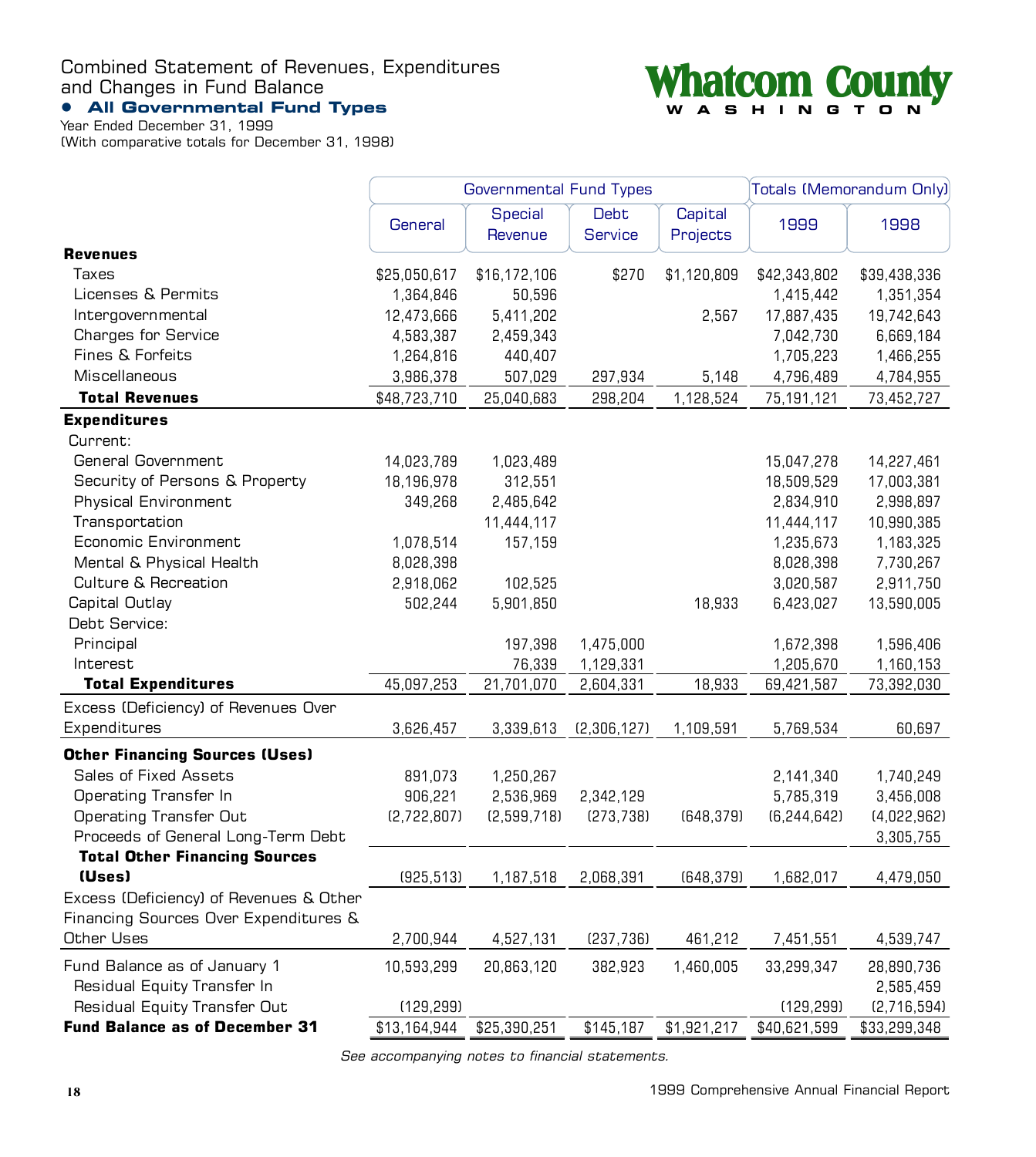

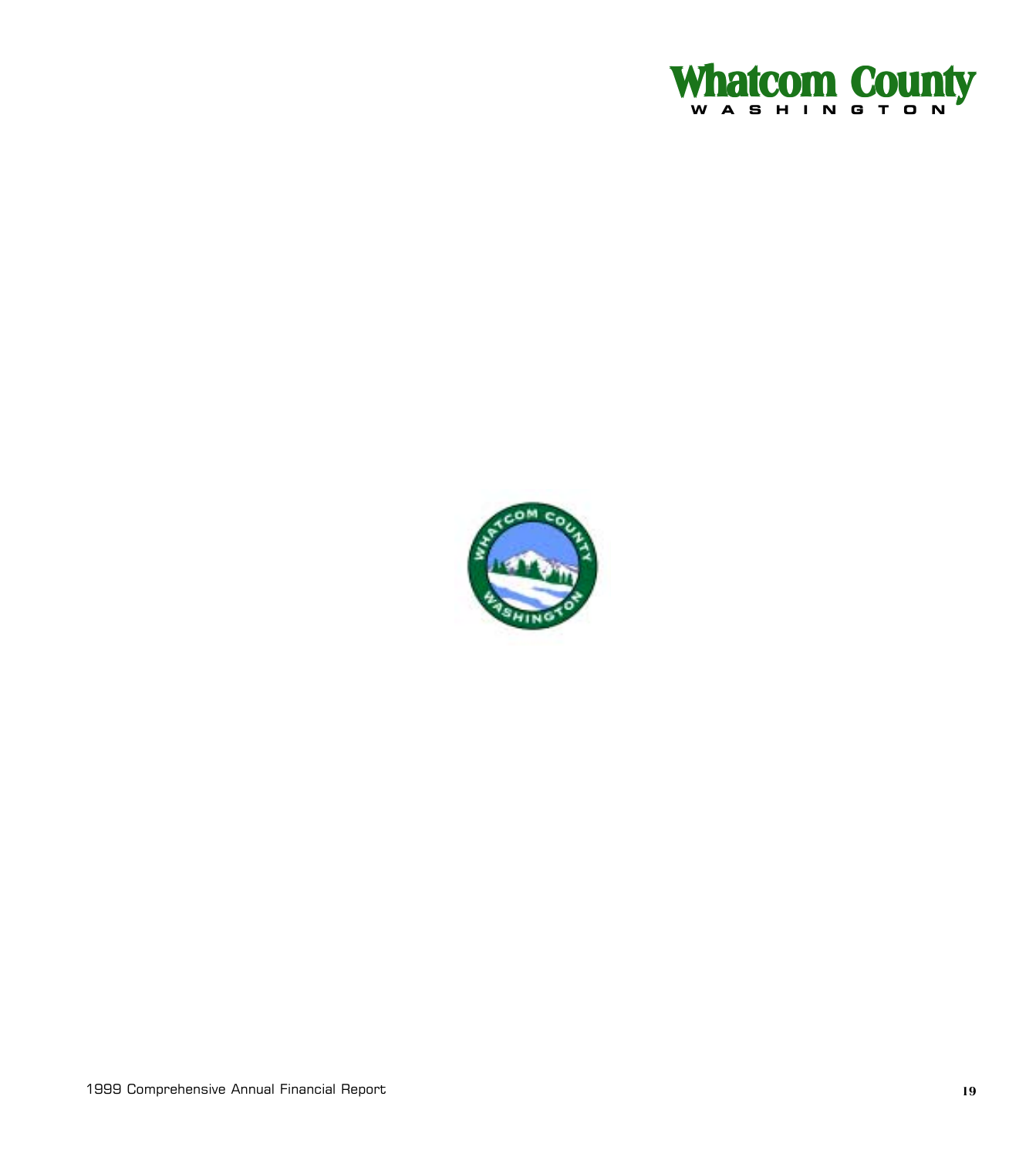Combined Statement of Revenues, Expenditures and Changes in Fund Balance

#### ! General, Special Revenue, Debt Service and Capital Projects Fund Types

Year Ended December 31, 1999

|                                                                                                                                                                  |                                                    | <b>General Fund</b>                                  |                                            |
|------------------------------------------------------------------------------------------------------------------------------------------------------------------|----------------------------------------------------|------------------------------------------------------|--------------------------------------------|
|                                                                                                                                                                  | <b>Budget</b>                                      | Actual                                               | Variance                                   |
| <b>Revenues</b><br>Taxes<br>Licenses & Permits<br>Intergovernmental                                                                                              | \$24,339,109<br>1,319,150<br>11,524,385            | \$25,050,617<br>1,364,846<br>12,473,666              | \$711,508<br>45,696<br>949,281             |
| <b>Charges for Service</b><br>Fines & Forfeits<br>Miscellaneous                                                                                                  | 4,464,664<br>965,900<br>3,606,706                  | 4,583,387<br>1,264,816<br>3,986,378                  | 118,723<br>298,916<br>379,672              |
| <b>Total Revenues</b>                                                                                                                                            | 46,219,914                                         | 48,723,710                                           | 2,503,796                                  |
| <b>Expenditures</b><br>Current:                                                                                                                                  |                                                    |                                                      |                                            |
| General Government<br>Security of Persons & Property<br>Physical Environment                                                                                     | 14,861,590<br>19,211,379<br>636,404                | 14,023,789<br>18, 196, 978<br>349.268                | 837,801<br>1,014,401<br>287,136            |
| Transportation<br>Economic Environment<br>Mental & Physical Health<br>Culture & Recreation<br>Capital Outlay                                                     | 977,179<br>8,516,403<br>3,005,013<br>1,099,654     | 1,078,514<br>8,028,398<br>2,918,062<br>502.244       | (101, 335)<br>488,005<br>86,951<br>597,410 |
| Debt Service:<br>Principal<br>Interest<br><b>Total Expenditures</b>                                                                                              | 10,000<br>48,317,622                               | 45,097,253                                           | 10,000<br>3,220,369                        |
| Excess (Deficiency) of Revenues Over Expenditures                                                                                                                | (2,097,708)                                        | 3,626,457                                            | 5,724,165                                  |
| <b>Other Financing Sources (Uses)</b><br>Sales of Fixed Assets<br>Operating Transfer In<br>Operating Transfer Out<br><b>Total Other Financing Sources (Uses)</b> | 511,000<br>848,009<br>(2,771,313)<br>(1, 412, 304) | 891.073<br>906,221<br>(2,722,807)<br>(925, 513)      | 380,073<br>58,212<br>48,506<br>486,791     |
| Excess (Deficiency) of Revenues & Other Financing Sources<br>Over Expenditures & Other Uses                                                                      | (3,510,012)                                        | 2,700,944                                            | 6,210,956                                  |
| Fund Balance as of January 1<br>Residual Equity Transfer Out<br><b>Fund Balance as of December 31</b>                                                            | 1,734,553<br>(15,000)<br>(\$1,790,459)             | 10,593,299<br>(129, 299)<br>$\overline{$13,164,944}$ | 8,858,746<br>(114, 299)<br>\$14,955,403    |

See accompanying notes to financial statements.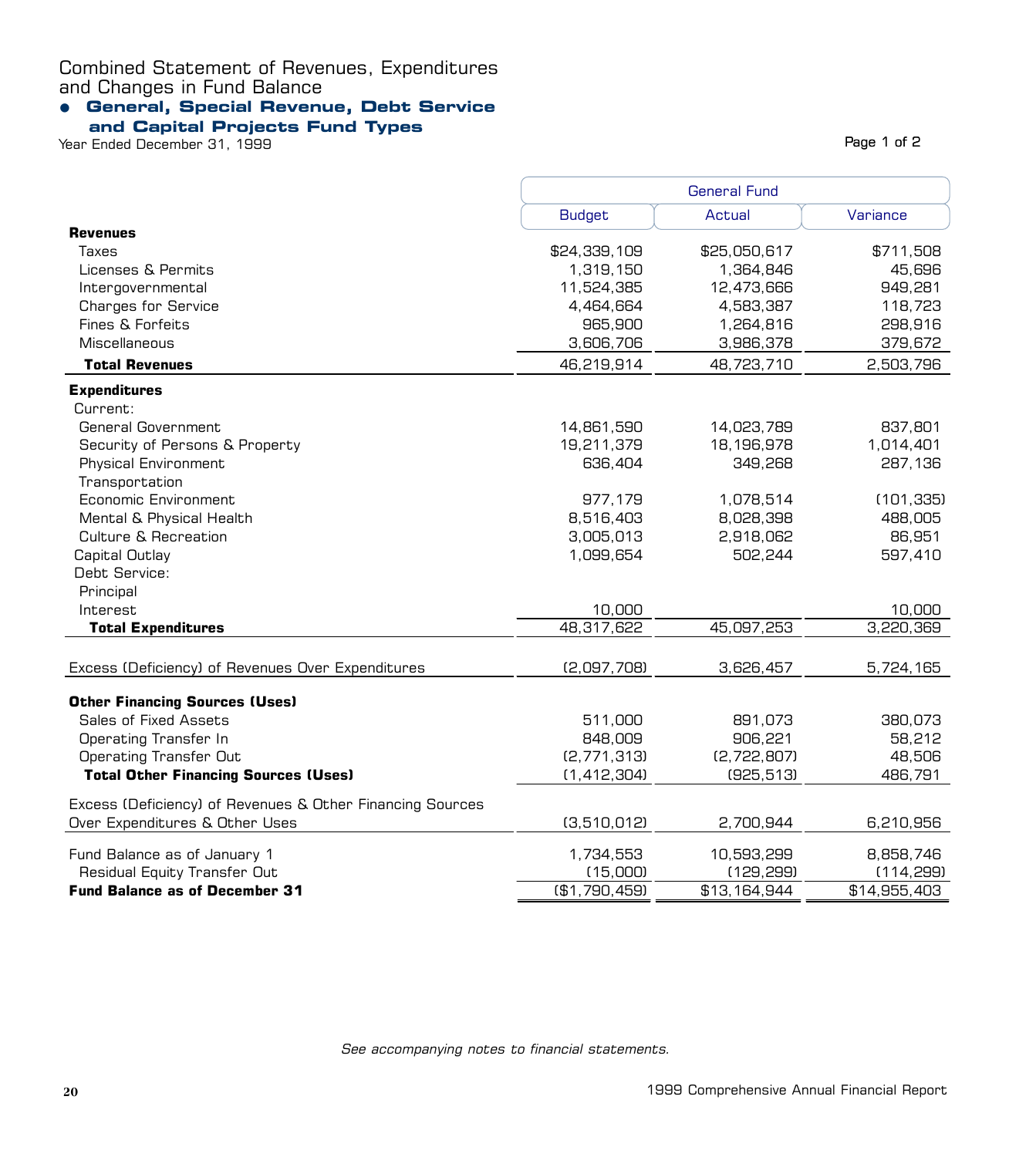

#### Page 2 of 2

|                        | <b>Special Revenue Funds</b> |                         |               | <b>Debt Service Funds</b> |           | <b>Capital Project Funds</b> |             |             |
|------------------------|------------------------------|-------------------------|---------------|---------------------------|-----------|------------------------------|-------------|-------------|
| <b>Budget</b>          | Actual                       | Variance                | <b>Budget</b> | Actual                    | Variance  | <b>Budget</b>                | Actual      | Variance    |
| \$16,650,804<br>55,000 | \$16,172,106<br>50,596       | (\$478,698)<br>(4, 404) |               | \$270                     | \$270     | \$750,000                    | \$1,120,809 | \$370,809   |
| 11,361,551             | 5,411,202                    | (5,950,349)             |               |                           |           |                              | 2,567       | 2,567       |
| 2,364,447              | 2,459,343                    | 94,896                  |               |                           |           |                              |             |             |
| 331,000<br>394,298     | 440,407<br>507,029           | 109,407<br>112,731      | 280,070       | 297,934                   | 17,864    | 4,600                        | 5,148       | 548         |
| 31, 157, 100           | 25,040,683                   | (6, 116, 417)           | 280,070       | 298,204                   | 18,134    | 754,600                      | 1,128,524   | 373,924     |
|                        |                              |                         |               |                           |           |                              |             |             |
|                        |                              |                         |               |                           |           |                              |             |             |
| 1,040,679              | 1,023,489                    | 17.190                  |               |                           |           |                              |             |             |
| 387,825<br>7.223.926   | 312,551<br>2.485.642         | 75,274<br>4.738.284     |               |                           |           |                              |             |             |
| 13,877,634             | 11,444,117                   | 2,433,517               |               |                           |           |                              |             |             |
| 169,746                | 157,159                      | 12,587                  |               |                           |           |                              |             |             |
|                        |                              |                         |               |                           |           |                              |             |             |
| 106.525                | 102.525                      | 4.000                   |               |                           |           |                              |             |             |
| 11, 199, 954           | 5,901,850                    | 5,298,104               |               |                           |           | 52,000                       | 18,933      | 33,067      |
| 197,398                | 197,398                      |                         | 1,475,000     | 1,475,000                 |           |                              |             |             |
| 76,340                 | 76,339                       | 1                       | 1,130,648     | 1,129,331                 | 1,317     |                              |             |             |
| 34,280,027             | 21,701,070                   | 12,578,957              | 2,605,648     | 2,604,331                 | 1,317     | 52,000                       | 18,933      | 33,067      |
|                        |                              |                         |               |                           |           |                              |             |             |
| (3, 122, 927)          | 3,339,613                    | 6,462,540               | (2,325,578)   | (2,306,127)               | 19.451    | 702,600                      | 1,109,591   | 406.991     |
|                        |                              |                         |               |                           |           |                              |             |             |
| 802,500                | 1,250,267                    | 447.767                 |               |                           |           |                              |             |             |
| 2,546,007              | 2,536,969                    | (9,038)                 | 2,346,590     | 2,342,129                 | (4, 461)  |                              |             |             |
| (2,594,216)            | (2,599,718)                  | (5,502)                 | (273, 738)    | (273, 738)                |           | (669, 304)                   | (648, 379)  | 20,925      |
| 754,291                | 1,187,518                    | 433,227                 | 2,072,852     | 2,068,391                 | (4, 461)  | (669, 304)                   | (648, 379)  | 20,925      |
|                        |                              |                         |               |                           |           |                              |             |             |
| (2,368,636)            | 4,527,131                    | 6,895,767               | (252, 726)    | (237,736)                 | 14,990    | 33,296                       | 461,212     | 427,916     |
| 12.898.238             | 20.863.120                   | 7.964.882               | 89,522        | 382,923                   | 293,401   | 19,622                       | 1.460.005   | 1.440.383   |
|                        |                              |                         |               |                           |           |                              |             |             |
| \$10,529,602           | \$25,390,251                 | \$14,860,649            | (\$163,204)   | \$145,187                 | \$308,391 | \$52,918                     | \$1.921.217 | \$1,868,299 |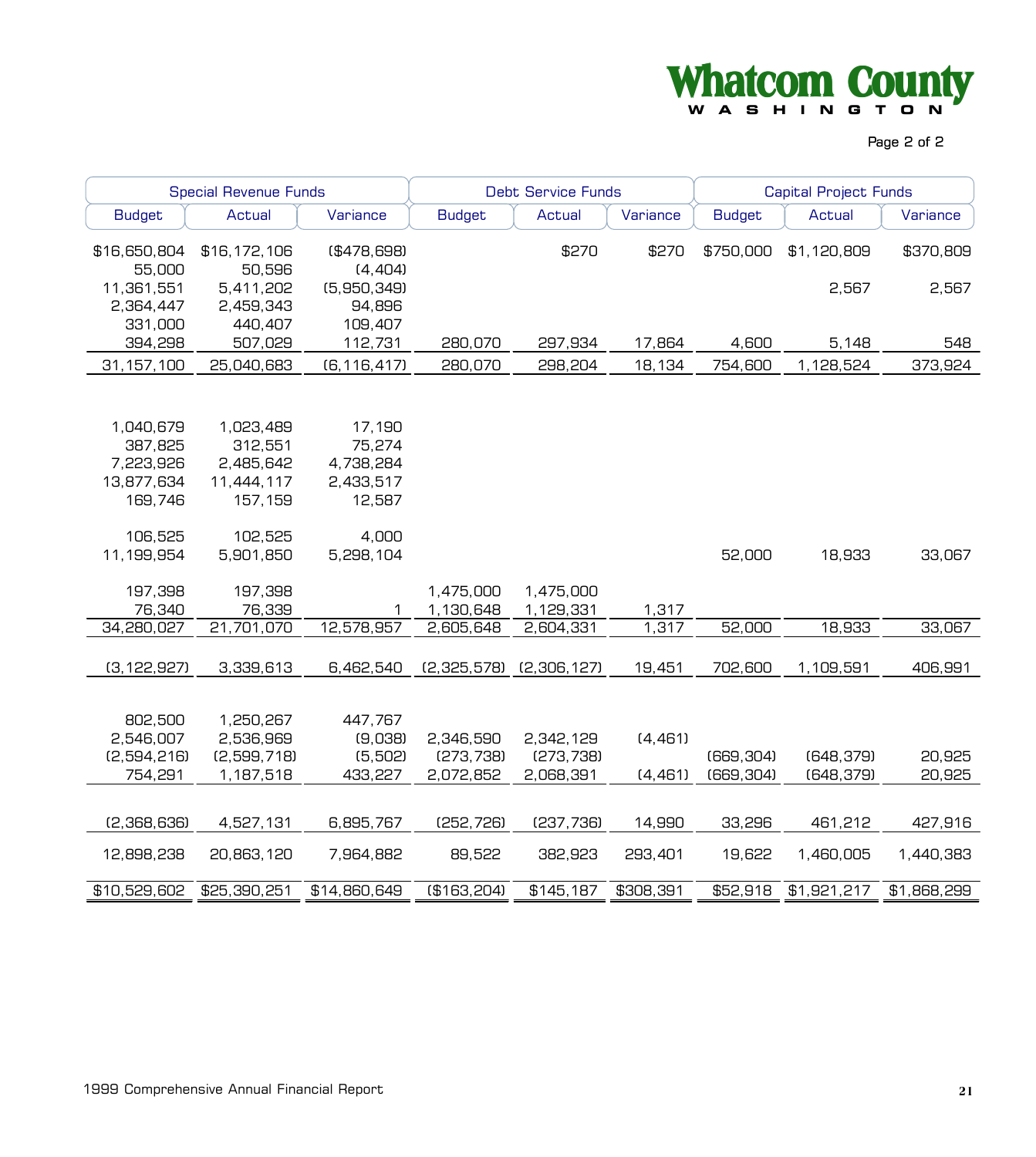Combined Statement of Revenues, Expenses and Changes in Fund Equity

#### **• All Proprietary Fund Types**

Year Ended December 31, 1999 (With comparative totals for December 31, 1998)



|                                                    | <b>Internal Service</b> |                         |
|----------------------------------------------------|-------------------------|-------------------------|
|                                                    | 1999                    | 1998                    |
| <b>Operating Revenue</b>                           |                         |                         |
| Intergovernmental                                  |                         |                         |
| <b>Charges for Service</b><br><b>Miscellaneous</b> | 10,654,820              | 10,434,116              |
| <b>Total Operating Revenues</b>                    | 3,473,845<br>14,128,665 | 3,423,199<br>13,857,315 |
|                                                    |                         |                         |
| <b>General Operations</b>                          | 13,241,281              | 12,286,788              |
| General Administration                             | 388,509                 | 441,485                 |
| Depreciation<br><b>Total Operating Expenses</b>    | 1,518,926<br>15,148,716 | 1,374,800<br>14,103,073 |
|                                                    |                         |                         |
| <b>Operating Income (Loss)</b>                     | (1,020,051)             | (245, 758)              |
| <b>Non-Operating Revenues (Expenses)</b>           |                         |                         |
| Gain (Loss) on Sale of Fixed Assets                | 36,108                  | 46,186                  |
| Interest Revenue                                   | 65,280                  |                         |
| Interest Expense                                   | (6,890)                 | (151, 345)              |
| Other Non-Operating Revenues                       | 53,284                  | 138,629                 |
| <b>Total Non-Operating Revenues (Expenses)</b>     | 147,782                 | 33,470                  |
| <b>Income Before Operating Transfers</b>           | (872, 269)              | (212, 288)              |
| <b>Operating Transfers In</b>                      | 687,240                 | 525,988                 |
| <b>Operating Transfers Out</b>                     | (396, 792)              | (149, 034)              |
| <b>Net Income (Loss)</b>                           | (581, 821)              | 164,666                 |
|                                                    |                         |                         |
| <b>Fund Equity Changes:</b>                        |                         |                         |
| Retained Earning, January 1                        | 11,335,523              | 11,170,857              |
| Net Income (Loss)                                  | (581, 821)              | 164,666                 |
| Retained Earning, December 31                      | 10,753,702              | 11,335,523              |
| Contributed Capital, January 1                     | 4,316,178               | 4,185,043               |
| Contributed Capital Increases                      | 8,000                   |                         |
| Residual Equity Transfer In (Out)                  | 129,299                 | 131,135                 |
| Contributed Capital, December 31                   | 4,453,477               | 4,316,178               |
| <b>Fund Equity as of December 31</b>               | \$15,207,179            | \$15,651,701            |

See accompanying notes to financial statements.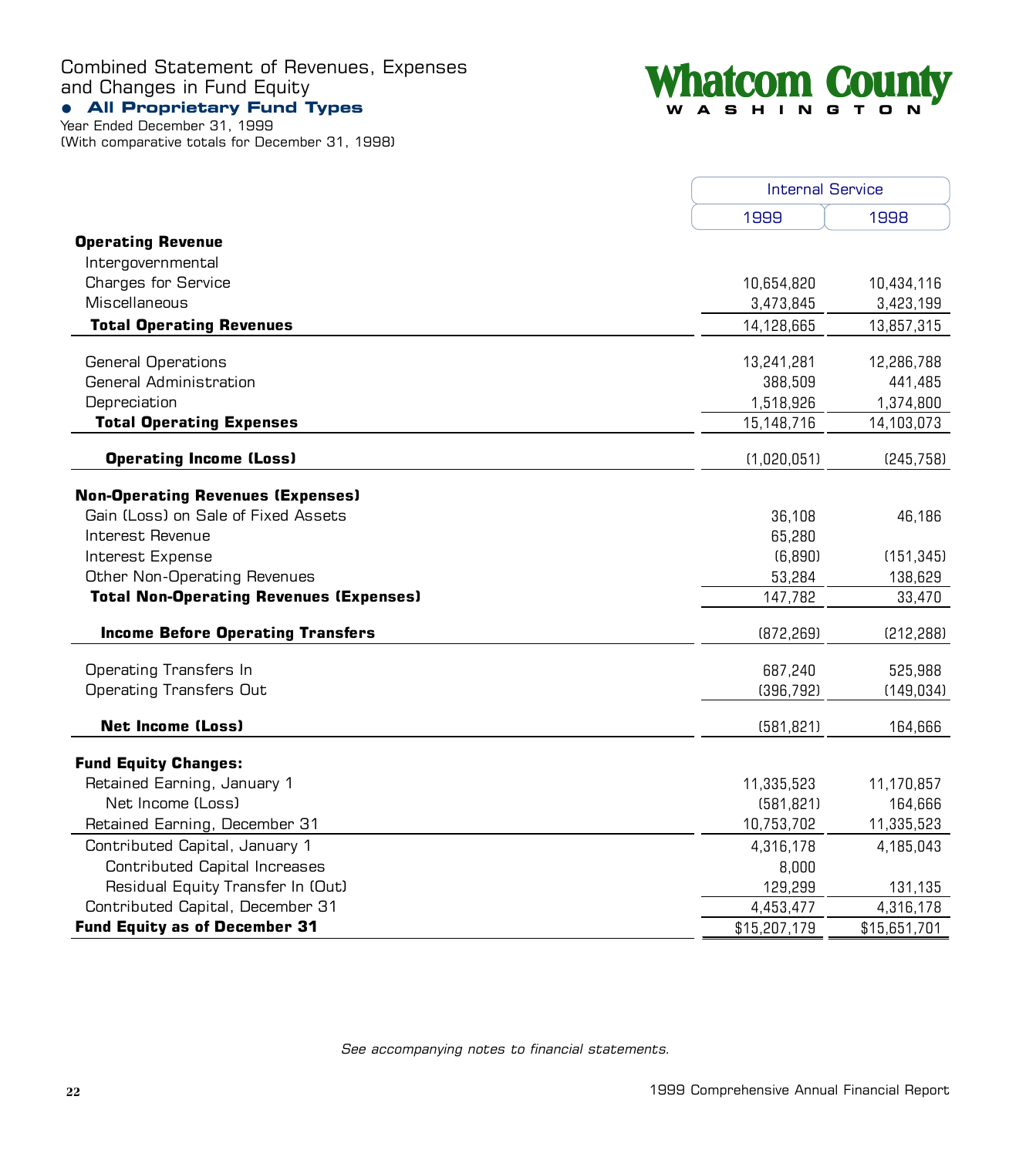

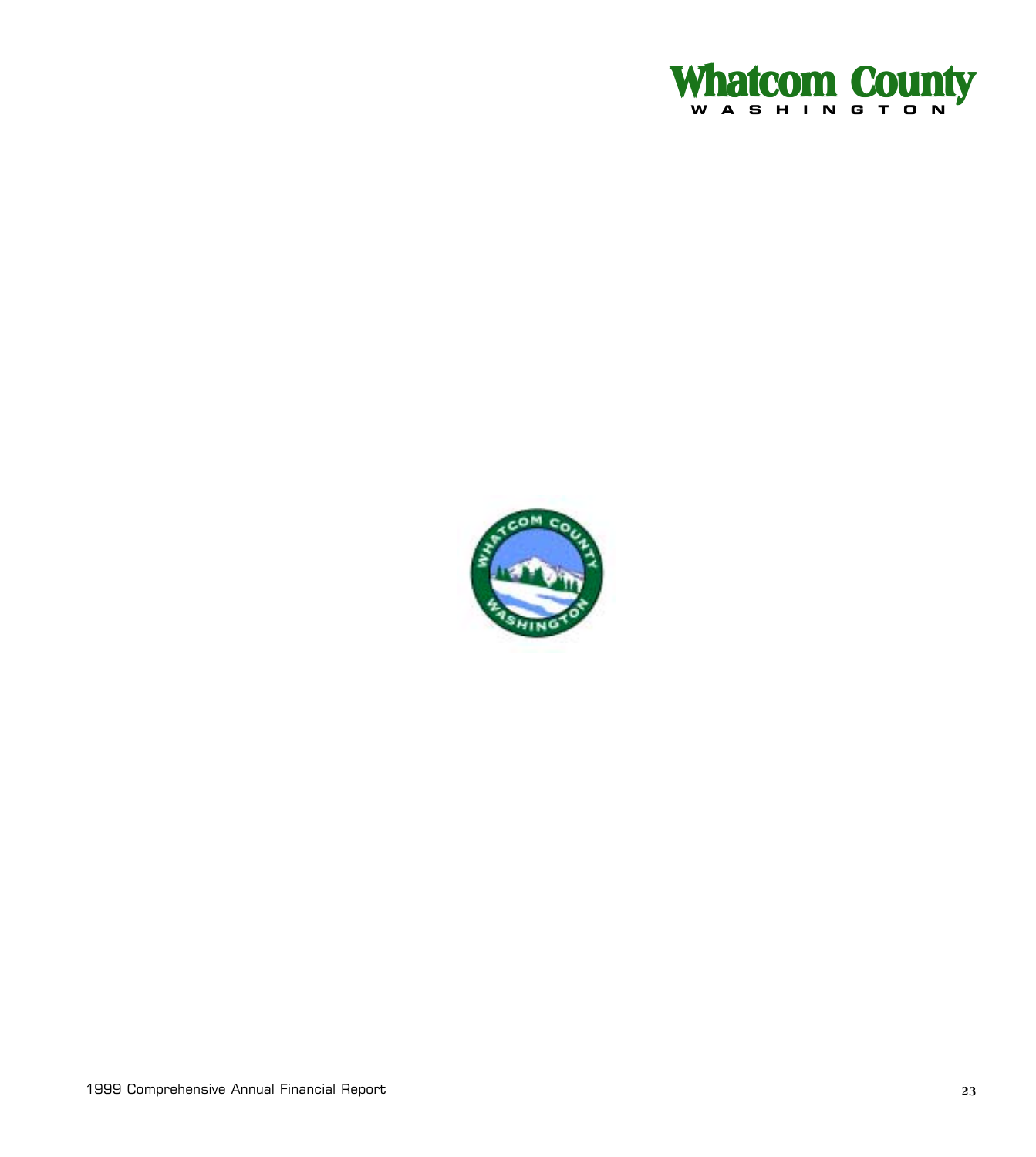#### Combined Statement of Cashflows

#### **.** All Proprietary Fund Types

Year Ended December 31, 1999 (With comparative totals for December 31, 1998)



Page 1 of 2

|                                                               | <b>Internal Service</b> |               |
|---------------------------------------------------------------|-------------------------|---------------|
|                                                               | 1999                    | 1998          |
| <b>Cash Flows From Operating Activities:</b>                  |                         |               |
| Cash Received From Customers                                  | \$14,397,452            | \$13,895,191  |
| Cash Payments For Goods And Services                          | (10.288.187)            | (8,858,089)   |
| Cash Payments To Employees                                    | (3.351.051)             | (3,083,934)   |
| Miscellaneous Cash Receipts                                   | 13,645                  | 264,347       |
| <b>Total Cash Flows From Operating Activities</b>             | \$771,859               | \$2,217,515   |
| <b>Cash Flows From Non-Capital Financing Activities:</b>      |                         |               |
| Operating Transfer In                                         | 687.240                 | 525.988       |
| Operating Transfer Out                                        | (396, 782)              | (149, 034)    |
| <b>Total Cash Flows From Non-Capital Financing Activities</b> | \$290,458               | \$376,954     |
| <b>Cash Flows From Capital Financing Activities:</b>          |                         |               |
| Interest on Lease                                             | (6,890)                 | (5,601)       |
| Interest on Short-Term Loan                                   |                         | (145, 744)    |
| Contributions From Other Funds                                | 8,000                   |               |
| Proceeds From Sale of Assets                                  | 265.851                 | 128,151       |
| Residual Equity Transfer In (Out)                             | 129,299                 | 131,135       |
| Payments For Capital Assets                                   | (1,631,489)             | (1,514,128)   |
| <b>Total Cash Flows From Capital Financing Activities</b>     | (\$1,235,229)           | (\$1,406,187) |
| Net Increase (Decrease) in Cash                               | (172.922)               | 1,188,282     |
| Cash And Cash Equivalents January, 1                          | 8,603,697               | 7,415,415     |
| <b>Cash And Cash Equivalents December, 31</b>                 | \$8.430.775             | \$8,603,697   |

See accompanying notes to financial statements.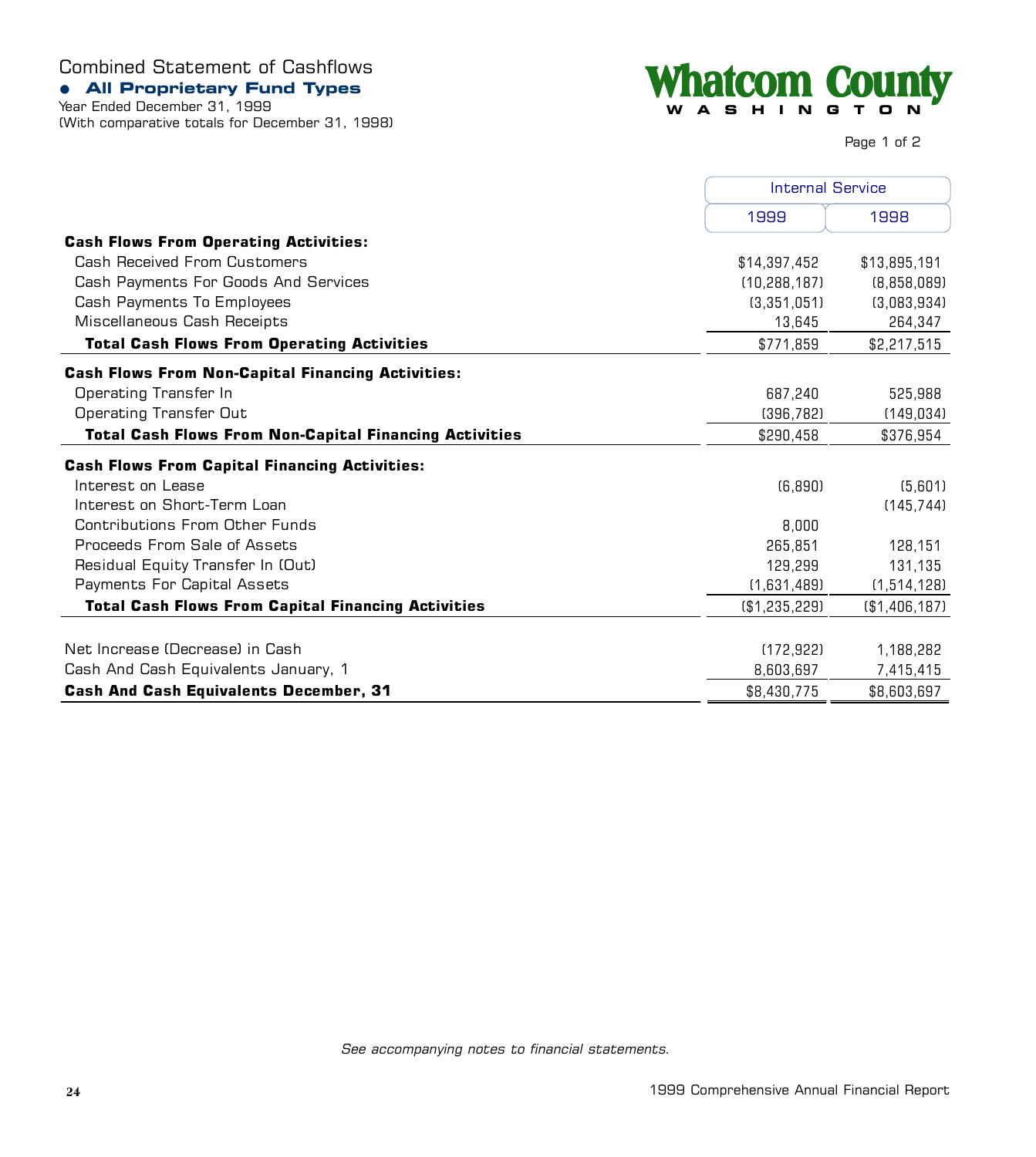#### Combined Statement of Cashflows

#### **.** All Proprietary Fund Types

Year Ended December 31, 1999 (With comparative totals for December 31, 1998)



Page 2 of 2

|                                                                                            | <b>Internal Service</b> |             |
|--------------------------------------------------------------------------------------------|-------------------------|-------------|
|                                                                                            | 1999                    | 1998        |
| Reconciliation Of Operating Income To Net Cash Provided By Operating<br><b>Activities:</b> |                         |             |
| Operating Income                                                                           | (\$1,020,051)           | (\$245,760) |
| <b>Adjustments To Reconcile Operating Income:</b>                                          |                         |             |
| Depreciation Expense                                                                       | 1,518,926               | 1,374,800   |
| (Increase) Decrease in Receivable                                                          | 10,276                  | 84,560      |
| (Increase) Decrease in Interfund Receivable                                                | 242,461                 | (64, 213)   |
| (Increase) Decrease in Prepaid Expenses                                                    |                         | 1,257       |
| (Increase) Decrease in intergovernmental Receivable                                        | 16,051                  | 16,747      |
| (Increase) Decrease in Inventory                                                           | (449, 348)              | 311,919     |
| Increase (Decrease) in Deposit W/ Fiscal Agent                                             |                         | 782         |
| Increase (Decrease) in Accounts Payable                                                    | 427,962                 | 616,823     |
| Increase (Decrease) in Due to Other Funds                                                  | (3,431)                 | 3,431       |
| Increase (Decrease) in Due To Governments                                                  | (6, 198)                | (2,793)     |
| Increase (Decrease) in Other Accrued Liabilities                                           |                         | 1,400       |
| Increase (Decrease) in Interfund Payables                                                  | 298                     | (55, 942)   |
| Increase (Decrease) in Accrued Leave Benefits                                              | 23,386                  | 9,490       |
| Increase (Decrease) in Intergovernmental Payables                                          | (2, 118)                | 5,769       |
| Miscellaneous Cash Receipts                                                                | 13,645                  | 264,347     |
| Increase (Decrease) in Accrued Wages                                                       |                         | (105, 102)  |
| <b>Net Cash Provided By Operating Activities</b>                                           | \$771,859               | \$2,217,515 |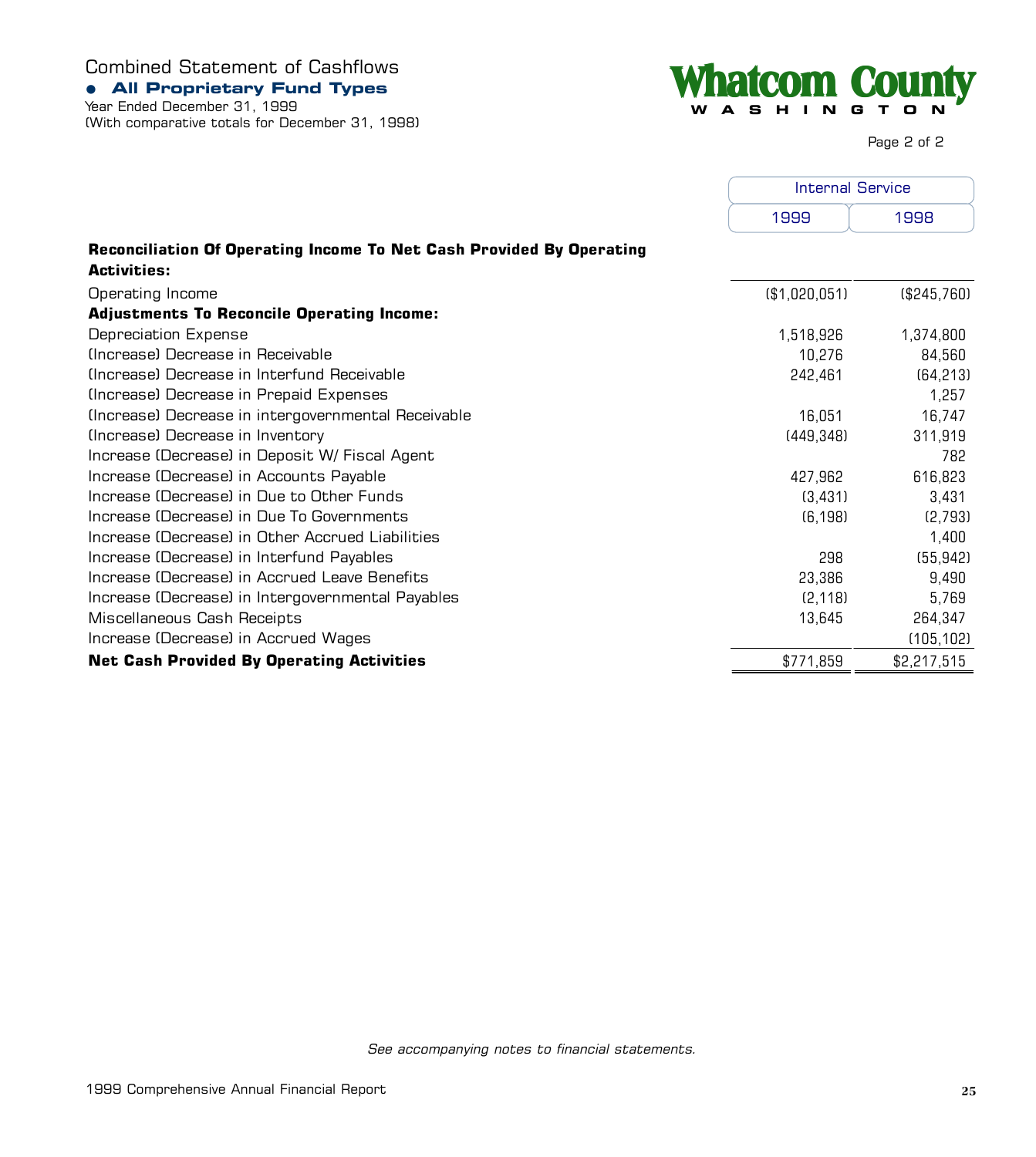

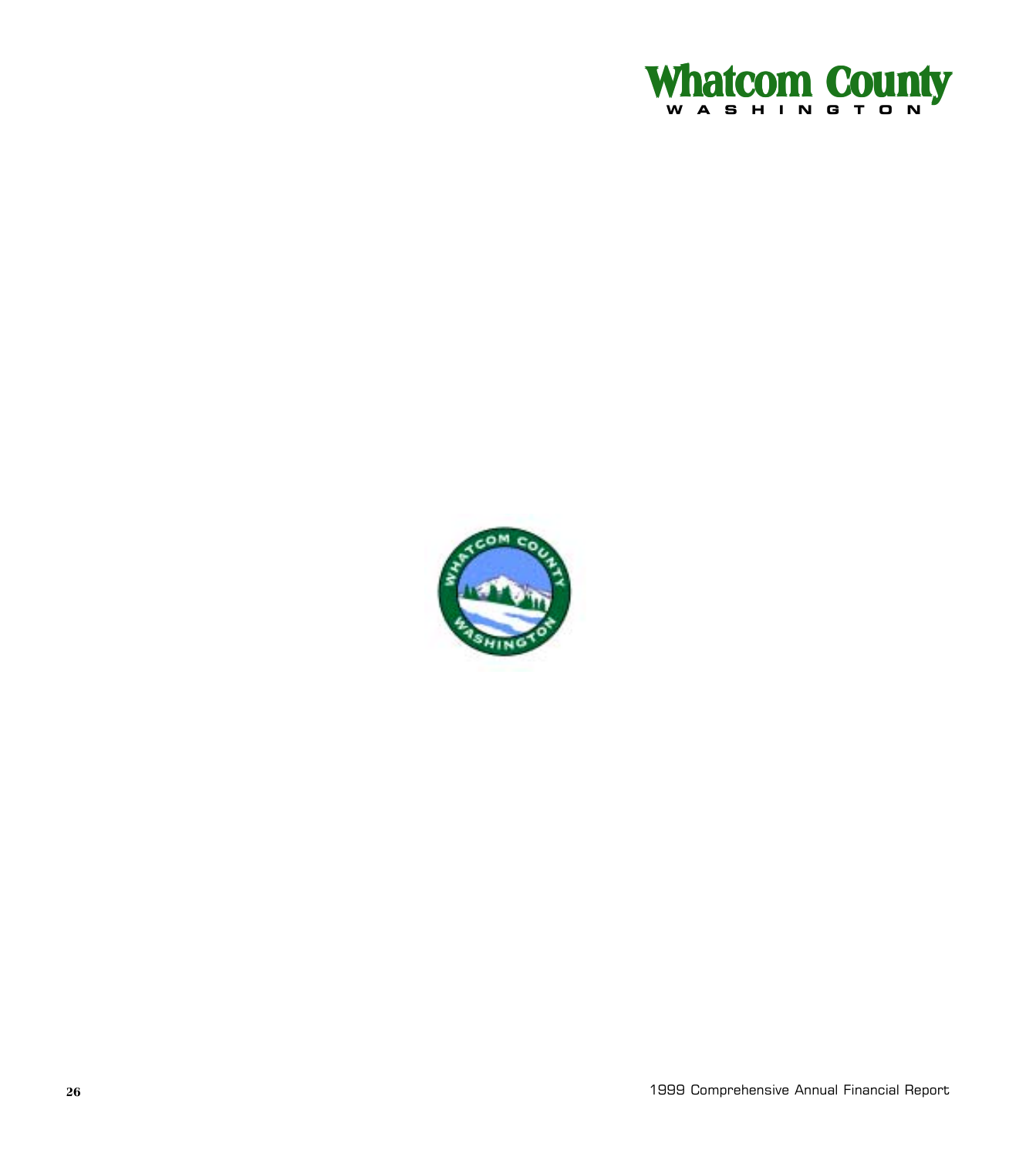

## Notes to the Financial Statements

| Note 1  | Summary of Significant Accounting Policies 28 |     |
|---------|-----------------------------------------------|-----|
| Note 2  | Stewardship, Compliance & Accountability      | 36  |
| Note 3  |                                               | 36  |
| Note 4  |                                               | 37  |
| Note 5  |                                               | 38  |
| Note 6  |                                               | 39  |
| Note 7  |                                               | 42  |
| Note 8  | Long-Term Debt & Capital Leases               | 44  |
| Note 9  |                                               | 47  |
| Note 10 |                                               | 47  |
| Note 11 | Interfund Transactions & Balances             | 47  |
| Note 12 |                                               | 50  |
| Note 13 |                                               | .52 |
| Note 14 | Post-Retirement Health Care Benefits          | 52  |
| Note 15 |                                               |     |
| Note 16 |                                               |     |
|         |                                               |     |

| Table F.1  |                                                            |  |
|------------|------------------------------------------------------------|--|
| Table F.2  |                                                            |  |
| Table F.3  |                                                            |  |
| Table F.4  |                                                            |  |
| Table F.5  |                                                            |  |
| Table F.6  |                                                            |  |
| Table F.7  |                                                            |  |
| Table E.B. |                                                            |  |
| Table F.9  |                                                            |  |
| Table F.10 |                                                            |  |
| Table F.11 |                                                            |  |
| Table F.12 |                                                            |  |
| Table E 13 |                                                            |  |
| Table F.14 |                                                            |  |
| Table F.15 |                                                            |  |
| Table E16  |                                                            |  |
| Table F.17 |                                                            |  |
| Table E18  |                                                            |  |
| Table F.19 |                                                            |  |
| Table E20  |                                                            |  |
| Table F.21 |                                                            |  |
| Table F.22 |                                                            |  |
| Table F.23 | Deferred Compensation - 1998 Asset & Liability Changes  53 |  |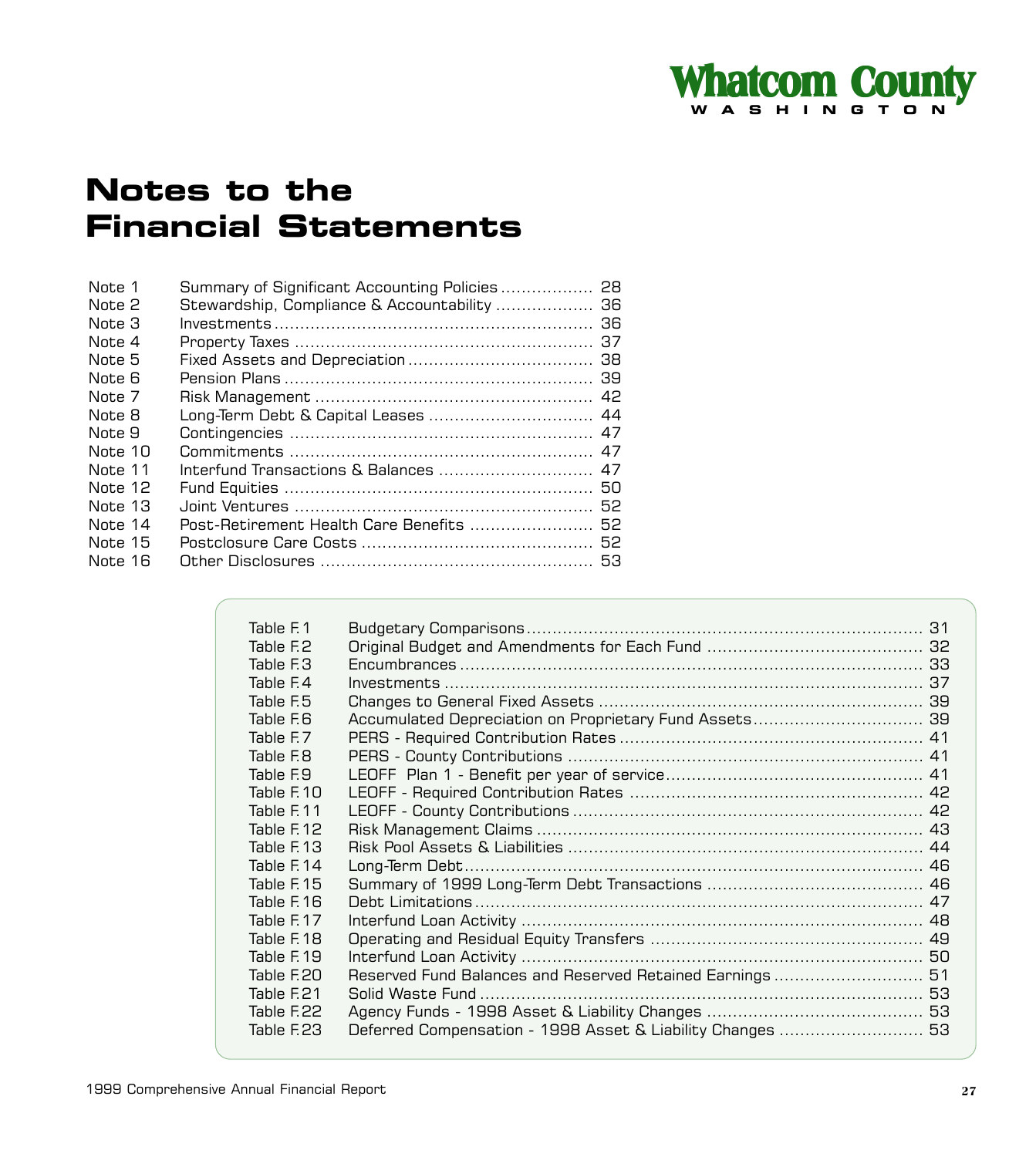

## Notes to the Financial Statements

Year Ended December 31, 1999

### **NOTE 1 - SUMMARY OF SIGNIFICANT ACCOUNTING POLICIES**

Whatcom County was incorporated on March 3, 1854 and operates under the laws of the State of Washington applicable to a home-rule charter county with a full-time, nonpartisan, elected County Executive and a seven member, part-time, County Council. The accounting and reporting policies of the County conform to generally accepted accounting principles for local governments.

#### **A. REPORTING ENTITY**

Whatcom County is a general purpose government providing public safety, fire inspection, road improvement, parks and recreation, judicial administration, health, social and general administrative services. In addition, the County owns and operates a ferry as an extension of the county road system.

The County's combined financial statements include the financial position and results of operations of all funds and account groups that are controlled by or dependent on the County, except that the operations of and equity of the county's joint ventures are not included in the statements (see note 13).

Factors that would indicate control over an agency are the ability to appoint a controlling majority to the governing board, the ability to designate management personnel, or the ability to otherwise influence agency operations.

Dependence on the County was determined by the extent of financial interdependency between an agency and the County. Evaluation of the County's obligation to redeem an organizationís debts, to finance an organization's deficits and the extent to which subsidies from the County constitute a major portion of an organization's total non-grant resources were used in determining the degree of dependence on the County. Applying these criteria, the combined financial statements do not include the financial position or results of operations of the following agencies.

The Whatcom County Council of Governments (WCCOG). The County shares oversight responsibilities for WCCOG with other local governments located within Whatcom County. The County appoints two of its elected council members to WCCOG's governing board. Because the County does not control the operations of WCCOG and there is no financial interdependency between the County and WCCOG, that agency has not been included in this financial report.

Whatcom Transit Authority (WTA). The County shares oversight responsibility for WTA with the cities of Whatcom County. The County Executive and one County Council member are members of WTAís governing board. Because the County does not control the operations of WTA and there is no financial interdependency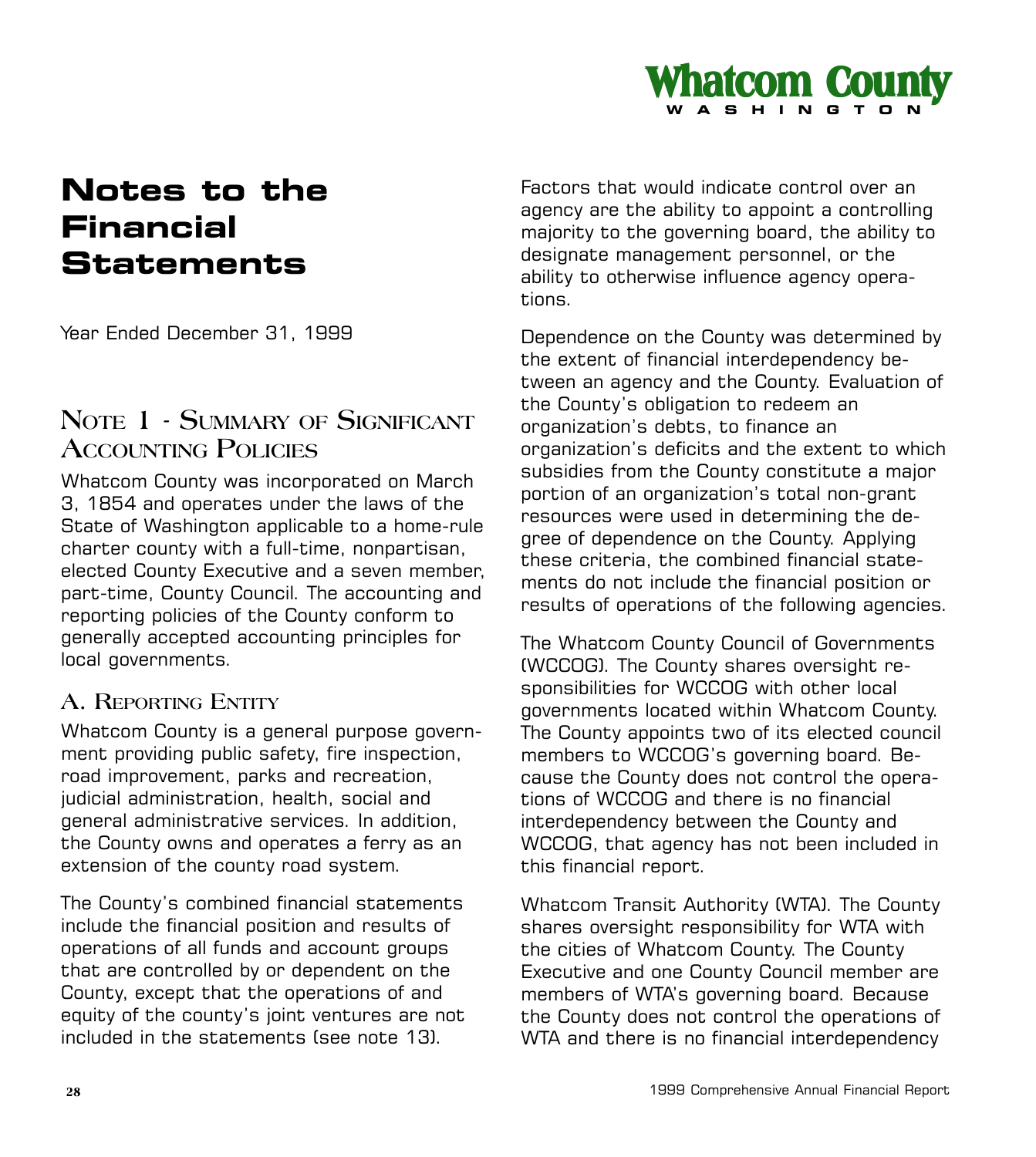

between the County and WTA, that agency has not been included in this financial report.

Whatcom County Housing Authority (WCHA). The County's responsibility over WCHA activities is limited to the appointment of commissioners to the authority's governing board. The County exerts no control over the operations of WCHA and has no financial responsibility for the agency; therefore, WCHA has not been included in this report.

Other separate municipal corporations share the name Whatcom County, such as fire, water, sewer, cemetery, public utility, and drainage districts. The County does not control the operation of these districts, nor are they financially dependent upon the County. These special purpose districts are agency funds of the County and the County's responsibility for them are custodial in nature. Their financial position is reported on the County's combined financial statements in the agency fund type.

Several private nonprofit organizations share the name of Whatcom County but are not associated with the operations of county government in any way. These organizations include Whatcom County Council on Aging, Whatcom County Opportunity Council, and Whatcom County Crisis Services, as well as other agencies.

#### **B. BASIS OF PRESENTATION - FUND ACCOUNTING**

The accounts of the County are organized on the basis of funds and account groups, each of which is considered a separate accounting entity. Each fund is accounted for with a

separate set of self-balancing accounts that comprise its assets, liabilities, fund equity, revenues and expenditures or expenses, as appropriate. The County's resources are allocated to and accounted for in individual funds depending on what they are to be spent for and how they are controlled. The individual funds are summarized by fund type in the financial statements. The following are the fund types and account groups used by the County. Note 1-C describes the accounting basis used by the funds of the County.

#### Governmental Fund Types

#### General Fund

This fund is the general operating fund of the County. It accounts for all financial resources and transactions except those required to be accounted for in another fund.

#### Special Revenue Funds

These funds account for revenues derived from specific taxes, grants, or other sources that are designated to finance particular activities of the County.

#### Debt Service Funds

These funds account for the accumulation of resources to pay principal, interest and related costs on general and special assessment long-term bonded debt.

#### Capital Projects Funds

These funds account for financial resources that are designated for the acquisition or construction of general governmental capital improvements.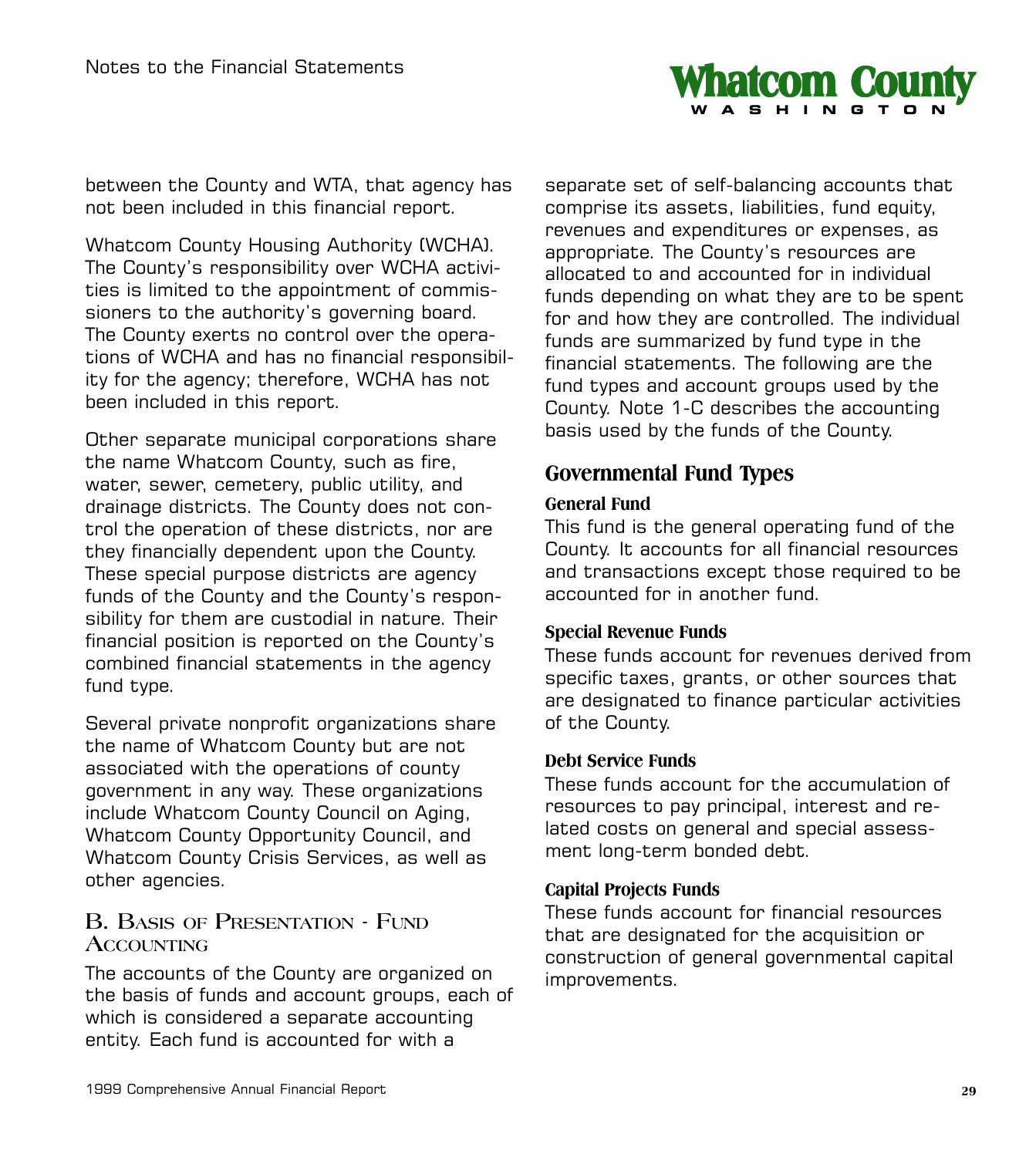

#### Proprietary Fund Types

Proprietary funds are accounted for on a cost of services or "capital maintenance" measurement focus. This means that all assets and all liabilities (whether current or noncurrent) associated with their activity are included on their balance sheets. Their reported fund equity (net total assets) is segregated into contributed capital and retained earnings components. Proprietary fund operating statements present increases (revenues and gains) and decreases (expenses and losses) in net total assets. Proprietary funds disclose changes in financial position by a separate statement that presents their investing and financing activities.

#### Internal Service Funds

These funds account for operations that provide goods or services to other departments or funds in the County or to other governmental units on a cost reimbursement basis.

#### Fiduciary Fund Types

Fiduciary funds account for assets held by the County on behalf of individuals, other governments and other funds.

#### Agency Funds

These funds are custodial in nature where assets equal liabilities. The measurement of the results of operations is not necessary.

#### Account Groups

The County uses two self balancing account groups to account for fixed assets and general long-term debt related to general government purposes. Any fixed assets or general longterm debt related to a specific proprietary fund is recorded in that fund.

#### General Fixed Assets

This group establishes accounting control over all recorded fixed assets used in general government operations. Proprietary funds account for their own fixed assets.

#### General Long-Term Debt

This group accounts for the outstanding debt principal of the County not supported by proprietary funds.

#### **C. BASIS OF ACCOUNTING**

Basis of accounting refers to when revenues and expenditures or expenses are recognized in the accounts and reported in the financial statements.

The accrual basis of accounting is used for all funds except the governmental fund types, expendable trust funds and agency funds, which use the modified accrual basis of accounting.

Under the modified accrual basis of accounting, principal and interest on general longterm debt are recorded as expenditures when paid. Purchases of capital assets are considered expenditures and inventories and prepaid items are reported as expenditures when purchased. The accrual basis of accounting is used by proprietary funds. Under this method, revenues are recorded when earned and expenses are recorded at the time liabilities are incurred. Note 1-E describes the significant County policies related to each account.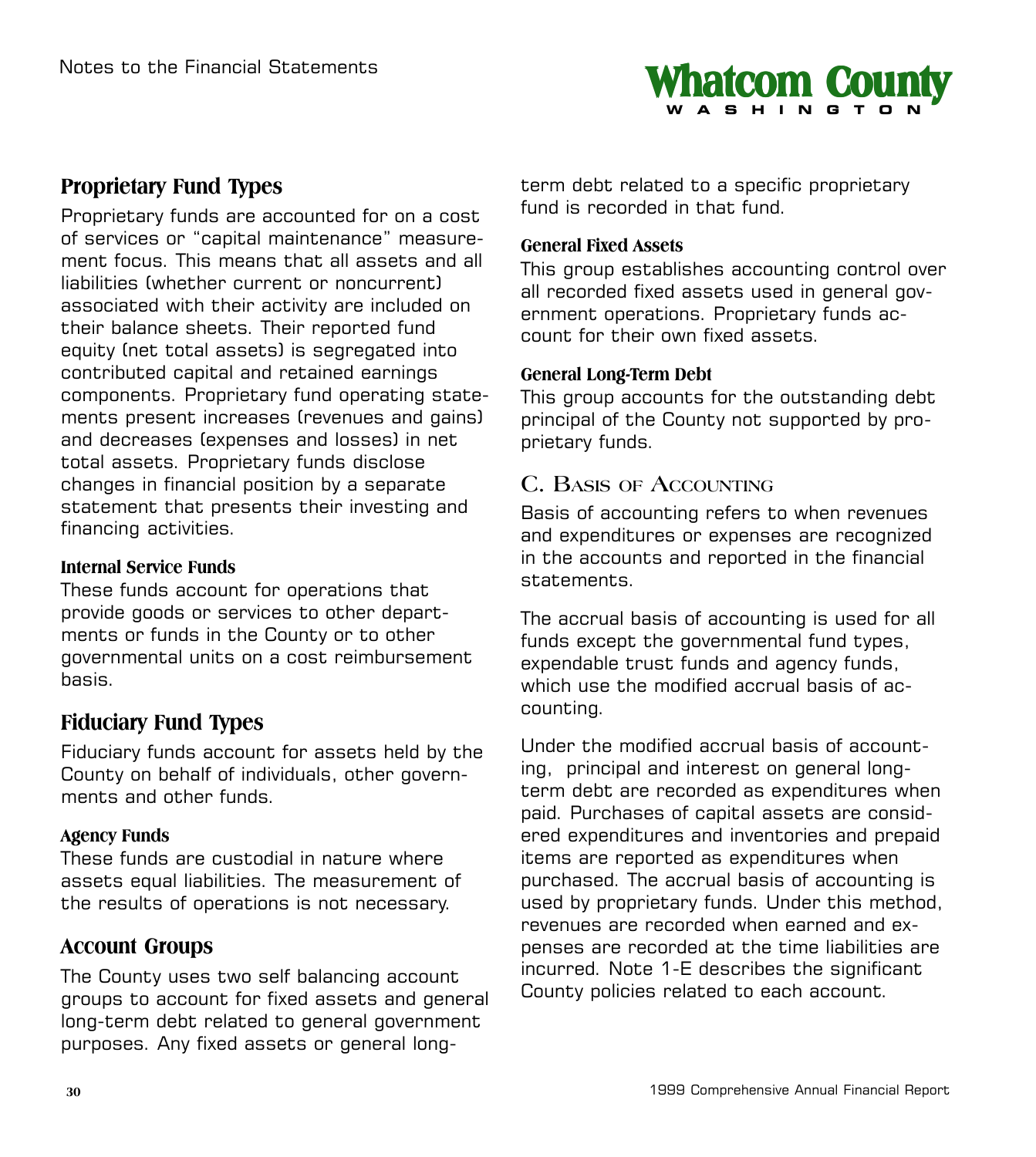

### **D. BUDGETS AND BUDGETARY ACCOUNTING**

## Scope of Budget

Annual appropriated budgets are adopted for the general, special revenue, debt service, capital projects, and all proprietary funds on the modified accrual basis of accounting. For governmental funds, there are no differences between the budgetary basis and generally accepted accounting principles. Budgetary accounts are integrated in fund ledgers for all budgeted funds but the financial statements include budgetary comparisons for annually budgeted governmental funds only. The reconciliation of operating expenditures using the accrual basis of accounting and fund expenditures on the budgetary basis of accounting is presented in the following table. In addition, this table presents budgetary comparisons for proprietary fund types.

| Table F.1 Budgetary Comparisons   |                     |
|-----------------------------------|---------------------|
|                                   | Internal<br>Service |
| <b>Operating Expense</b>          | 15,552,398          |
| Depreciation Expense              | (1.518.926)         |
| Fixed Asset Purchases             | 1,631,489           |
| Interest Paid                     |                     |
| Leave Accrual (Increase) Decrease | (23.386)            |
| Inventory (Increase) Decrease     | (449, 348)          |
| <b>Fund Expenditures</b>          | 15.192.227          |
| <b>Budgeted Expenditures</b>      | (17.294.568)        |
| <b>Budget Variance</b>            | (2, 102, 341)       |
| Fund Revenue                      | (14.970.577)        |
| <b>Budgeted Revenue</b>           | 14.054.690          |
| <b>Budget Variance</b>            | (915.887)           |
|                                   |                     |

Annual appropriated budgets are adopted at the level of the fund, except in the general

fund, where expenditures may not exceed appropriations at the department level and the budgets constitute the legal authority for expenditures at that level. Subsidiary revenue and expenditure ledgers are used to compare the budgeted amounts with actual revenues and expenditures. As a management control device, the subsidiary ledgers monitor expenditures for individual functions and activities by object class.

Appropriations for all funds lapse at year-end. Expenditure authority for projects extending beyond one year is granted through a continuing appropriation procedure.

## Procedures for Adopting the Original Budget

Home Rule Charter, Article 6, mandates the Countyís budget procedures. The steps in the budget process are as follows:

- **•** Prior to October 17th, the County Executive submits a proposed budget to the County Council. This budget is based on priorities established by the Council and estimates provided by County departments during the preceding months, and balanced with revenue estimates made by the County Executive.
- The Council conducts public hearings on the proposed budget prior to its adoption.
- The Council makes adjustments to the proposed budget and adopts by ordinance a final balanced budget thirty days prior to the end of the fiscal year.
- Copies of the final budget are available to the public.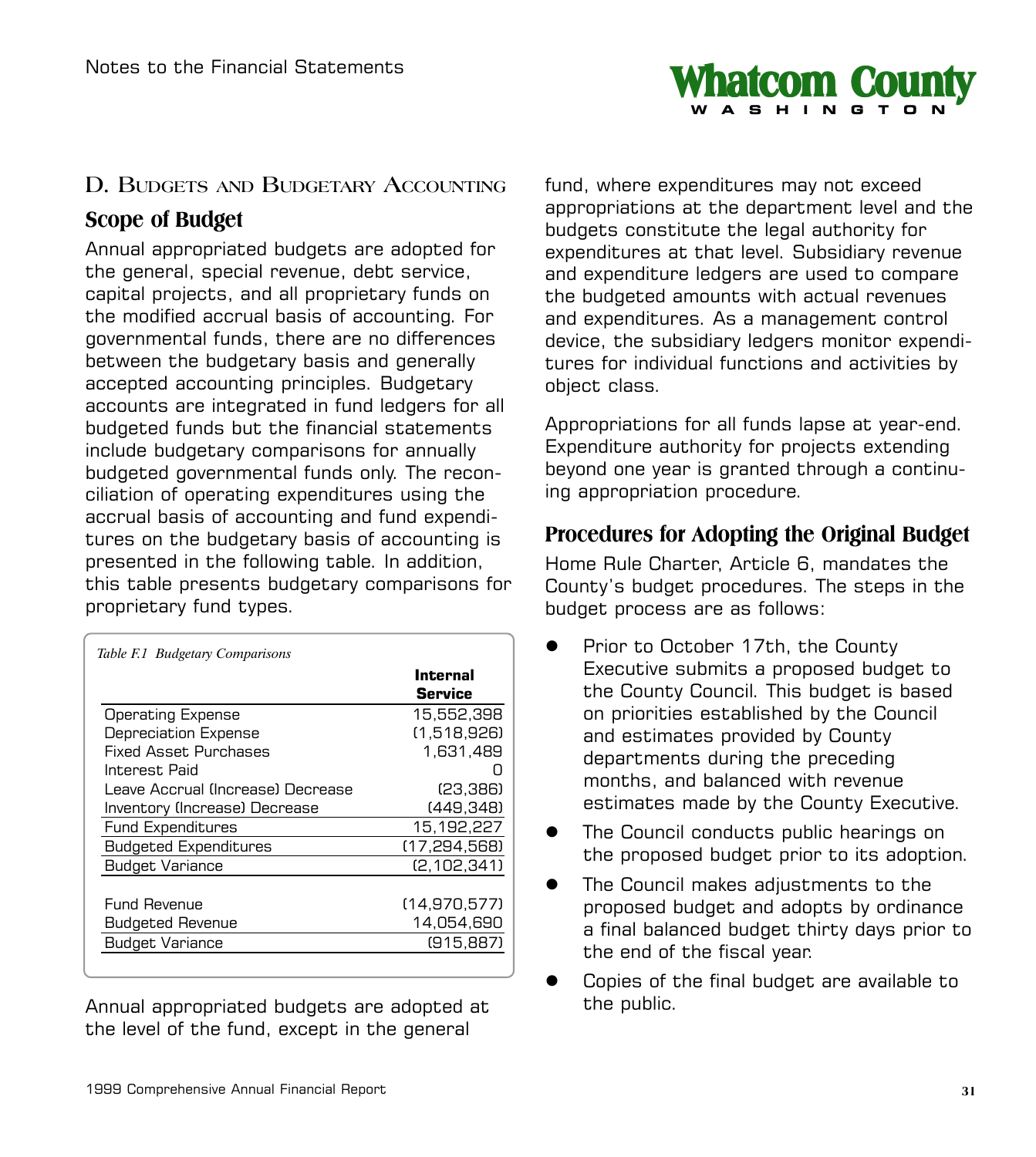

## Amending the Budget

The County Executive is authorized to approve transfers between accounts. However, any revisions that alter the total expenditures of a fund or that affect the number of authorized employee positions must be approved by the County Council.

in the best interest of the County to increase or decrease the appropriations for a particular fund or department, it may do so by ordinance approved by a simple majority. The budget amounts shown in the financial statements are the final authorized amounts as revised during the year. The original budget and amendments for each fund are shown in Table F.2.

When the County Council determines that it is

| <b>General Fund</b>              | <b>Original Budget</b> | <b>Budget Revisions</b> | <b>Revised Budget</b> |
|----------------------------------|------------------------|-------------------------|-----------------------|
| Current Expense Fund             | 48,420,946             | 2,682,989               | 51,103,935            |
| <b>Special Revenue</b>           |                        |                         |                       |
| County Road Fund                 | 24,438,381             | 840.853                 | 25,279,234            |
| <b>Election Reserve Fund</b>     | 713,146                |                         | 713,146               |
| Veterans Relief Fund             | 144,746                |                         | 144,746               |
| Treasurer's O&M Fund             | 74,396                 |                         | 74,396                |
| Water Resources Fund             |                        | 2.037.727               | 2,037,727             |
| Solid Waste Fund                 | 952.045                |                         | 952.045               |
| <b>WC Convention Center Fund</b> | 106,525                |                         | 106,525               |
| Victim/Witness Assistance Fund   | 91,386                 |                         | 91.386                |
| CERB Fund                        | 184,216                | 89.522                  | 273,738               |
| Community Development Fund       | 17,000                 |                         | 17,000                |
| Road Improvement Dist. #1        | 22,117                 |                         | 22,117                |
| Road Improvement Dist. #2        | 1,571                  |                         | 1,571                 |
| Road Improvement Dist. #7        | 2,252                  |                         | 2,252                 |
| Whatcom Co Drug Fund             | 429,600                | 65,353                  | 494,953               |
| Auditor's O&M Fund               | 16,050                 | 37.580                  | 53,630                |
| <b>Emergency Management Fund</b> | 303.325                |                         | 303.325               |
| Flood Control Zone Dist. Fund    | 3,857,645              | 1.858.157               | 5,715,802             |
| PT Roberts Fuel Tax              | 80,000                 |                         | 80,000                |
| <b>Conservation Futures Fund</b> | 75,000                 |                         | 75,000                |
| Lake Management Dist. #1         | 5,000                  |                         | 5,000                 |
| Lynden/Everson Sub-Zone          | 170,000                |                         | 170,000               |
| Sumas/Nooksack/Everson Sub-Zone  | 195,000                |                         | 195,000               |
| Acme/VanZandt Sub-Zone           | 65,650                 |                         | 65,650                |
| Special Revenue                  | 31,945,051             | 4,929,192               | 36,874,243            |

*Table is continued on next page*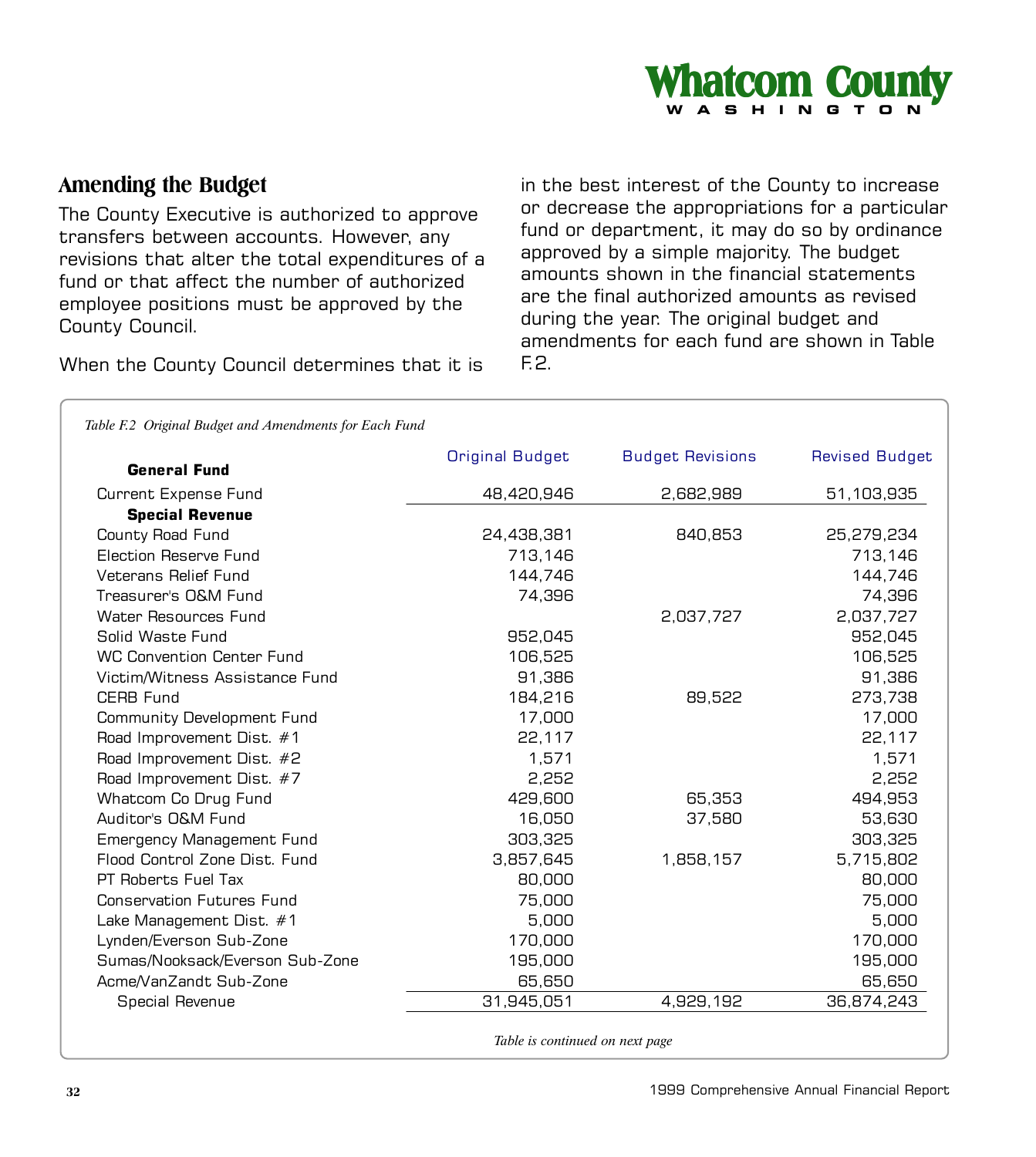

| Table F.2 Original Budget and Amendments for Each Fund |  |
|--------------------------------------------------------|--|
| (continued from previous page)                         |  |

|                                | <b>Original Budget</b> | <b>Budget Revisions</b> | <b>Revised Budget</b> |
|--------------------------------|------------------------|-------------------------|-----------------------|
| <b>Debt Service</b>            |                        |                         |                       |
| 1982 WC Ltd Tax GO Bond        | 153,650                |                         | 153,650               |
| CRID #9 Gen Debt Fund          | 184.216                | 89,522                  | 273.738               |
| $LRID \# 10$ Gen Debt Fund     | 231,600                |                         | 231,600               |
| 1991 Ltd Tax GO Bond           | 520,175                |                         | 520,175               |
| 1993 Ltd Tax GO Bond           | 805,205                |                         | 805,205               |
| 1997 Ltd Tax GO Bond           | 643,518                |                         | 643,518               |
| 1998 Ltd Tax GO Bond           |                        | 251,500                 | 251,500               |
| Debt Service                   | 2,538,364              | 341,022                 | 2,879,386             |
| <b>Capital Projects</b>        |                        |                         |                       |
| 1983 Sewer Construction Fund   | 12,425                 |                         | 12,425                |
| Real Estate Excise Tax Fund    | 648,879                |                         | 648,879               |
| $LRID \# 10$ Construction Fund | 8.000                  |                         | 8.000                 |
| Co Parks Improvement Fund      | 52,000                 |                         | 52,000                |
| Capital Projects               | 721,304                |                         | 721,304               |
| <b>Internal Service</b>        |                        |                         |                       |
| Equipment Rental & Revolving   | 6,309,042              | 1,378,260               | 7,687,302             |
| Adminstrative Services Fund    | 8,702,795              | 904,471                 | 9,607,266             |
| Internal Service               | 15,011,837             | 2,282,731               | 17,294,568            |
| Total                          | 98.637.502             | 10,235,934              | 108.873.436           |
|                                |                        |                         |                       |

### Encumbrances

Encumbrance accounting is employed in the governmental funds. With encumbrance accounting, purchase orders, contracts, and other commitments for the expenditure of funds are recorded in order to reserve that portion of the applicable appropriation. Encumbrances are reported as a reservation of fund balance since they do not constitute expenditures or liabilities. At the end of the fiscal year, these reserves are closed to fund balance.

| 239,732   |
|-----------|
| 675,326   |
|           |
|           |
| \$915,058 |
|           |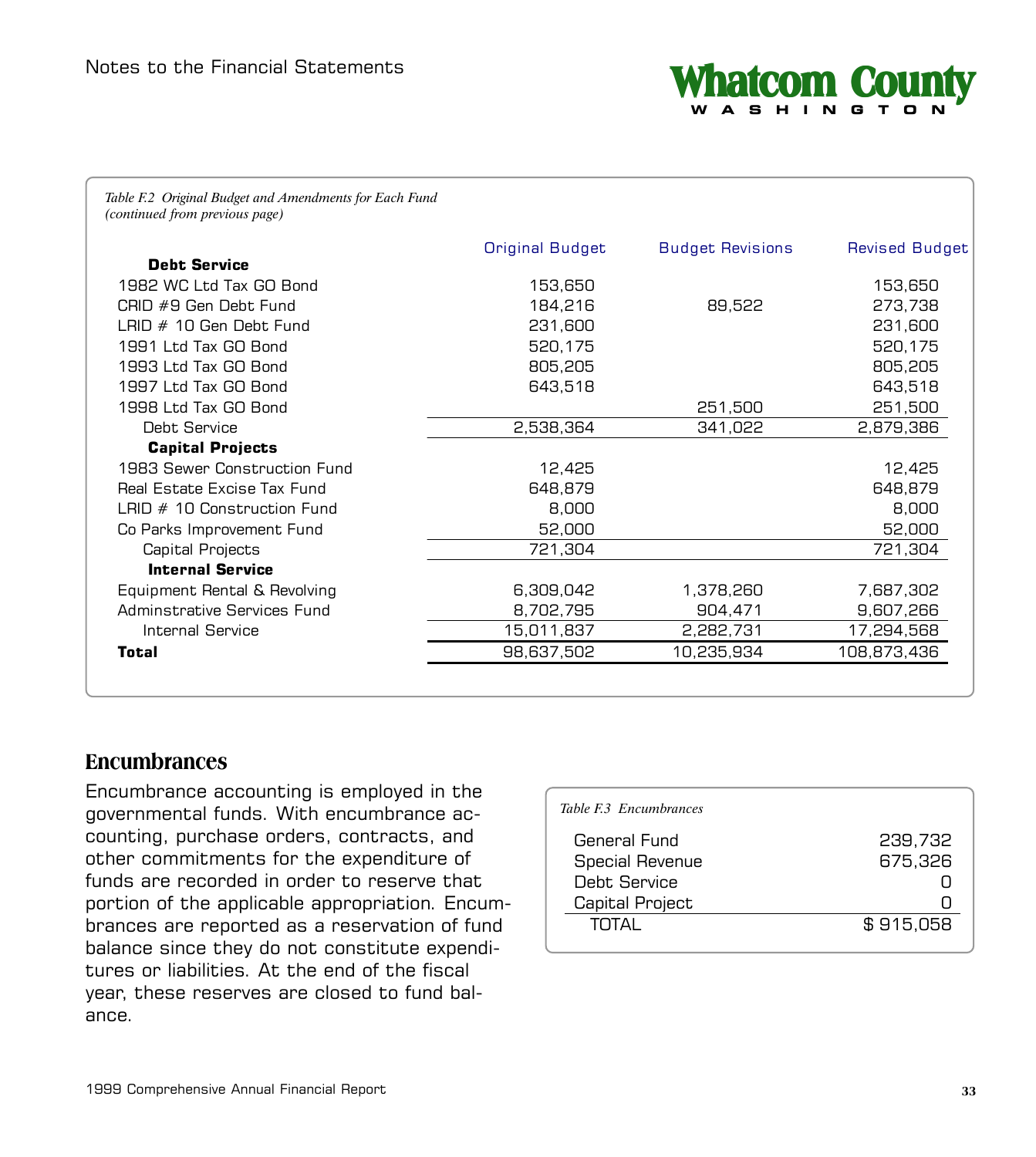

### **E. ASSETS, LIABILITIES AND EQUITIES**

## Cash and Equivalents

The County follows the practice of pooling cash and investments of all funds held by the County Treasurer, except when otherwise requested, in order to facilitate the management of cash. Cash applicable to a particular fund is readily identifiable. Each fund's portion of total cash and pooled investments is summarized by fund type on the combined balance sheet as cash and cash equivalents. Balances in cash and pooled investments are available on a demand basis to each fund. Earnings on cash and cash equivalents accrue to the Countyís general fund. The total cash, cash equivalent and investment pool at December 31 was \$200 million with \$56 million invested in instruments maturing one year or less.

The County's deposits are entirely covered by federal depository insurance (FDIC and FSLIC) or by collateral held in a multiple financial institution collateral pool administered by the Washington Public Deposit Protection Commission.

### Temporary Investments - See Note 3

### Receivables

Taxes receivable consist of property taxes due as of December 31 (see Note 4). Accrued interest receivable consists of amounts earned on investments, notes and contracts at the end of the year.

Special assessments are recorded when levied. Special assessments receivable consist of current and delinquent assessments (see Note 8).

Accounts receivable consist of amounts owed from private individuals or organizations for goods and services including amounts owed for which billings have not been prepared.

Notes receivables primarily consist of amounts due from private individuals for home improvement loans granted through the Federal Community Development Block Grant Program. Repayment of these loans is due upon sale or exchange of the improved property. These loans are secured by a lien on the benefited properties and all are considered ultimately collectible.

## Amounts Due to and from Other Governmental Units

These accounts include amounts due to or from other governments for grants, entitlements, temporary loans, taxes and charges for services, which are expected to be received within 90 days. Amounts due to other governmental units also reflect the liability for net monetary assets being held by the County in its trustee or agency capacity.

## Amounts Due to and from Other Funds; Interfund Loans

These accounts include all interfund receivables and payables. A separate schedule of interfund loans receivable and payable is furnished in Interfund Transaction Note 11. A provision is made as "Reserve for Interfund Loans" in governmental funds, which includes the entire amount of such outstanding loans.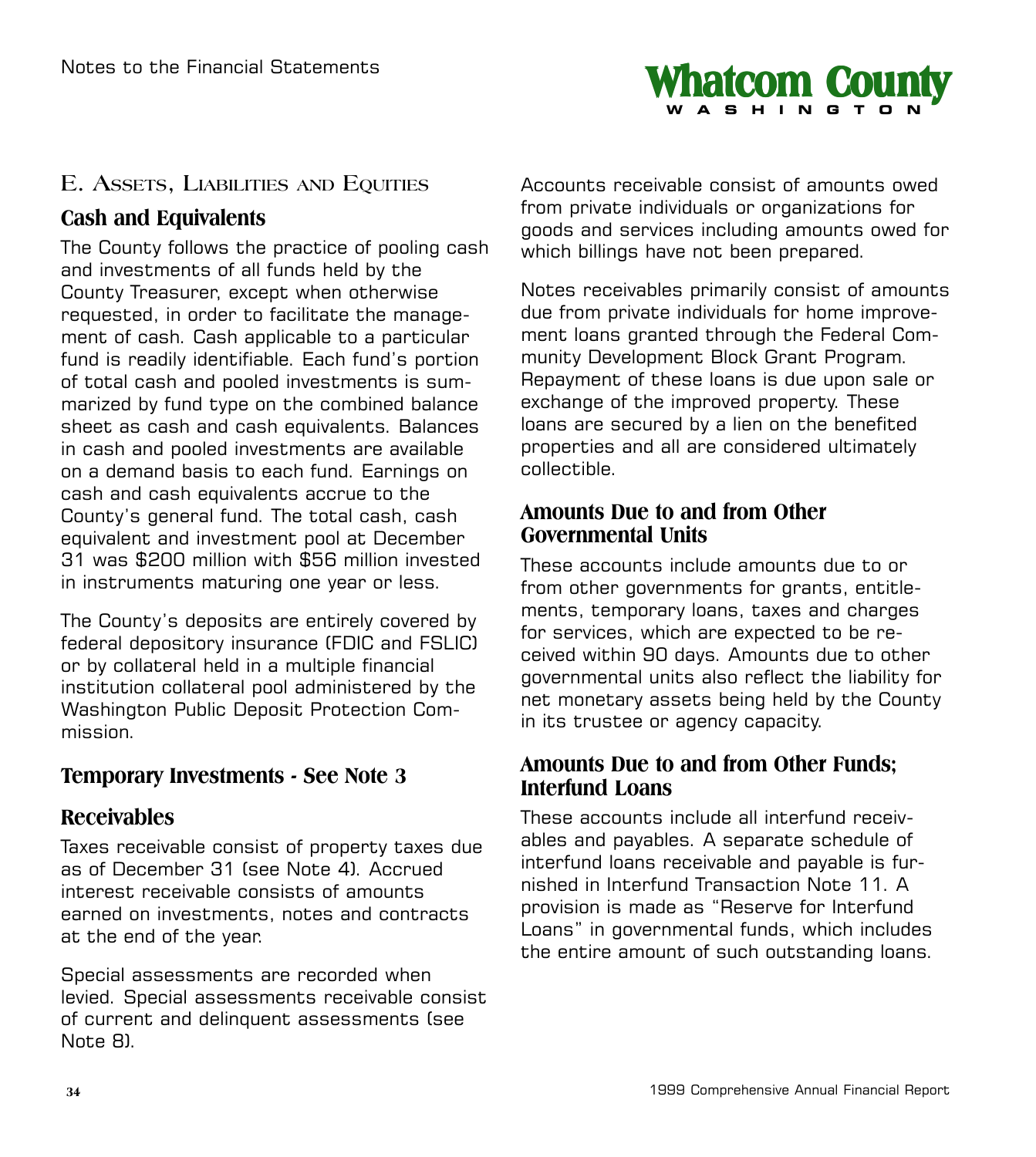

### Inventories

Inventories recorded in proprietary funds are stated at cost. Inventories in proprietary funds are valued at "First In First Out" inventory basis.

## Fixed Assets and Depreciation - See Note 5

### Other Assets and Debits

These accounts reflect future resources needed to retire general long-term debt principal and amounts currently available in debt service or other funds to retire general longterm debt.

## Custodial Accounts

This account reflects the liability for net monetary assets being held by the County in its trustee or agency capacity.

## Compensated Absences

The County records all accumulated unused vacation and sick leave. Vacation pay, which may be accumulated up to 30 days, is payable upon resignation, retirement or death. Sick leave may accumulate up to 120 days. Employees hired before May 15, 1984 with three years of service can receive a cash payout of 50% of their accrued sick leave balance. An employee hired after that date with three years of service can receive 25% of their accrued sick leave. The amount reported for the employee leave benefit accrual includes 100% of the vacation leave accrual as of December 31, 1999 and 1998. Sick leave accruals are recorded at 50% if hired prior to May 15, 1984 or 25% sick leave accrual if hired after.

In proprietary funds, the leave expenses are accrued when incurred and the liability is recorded in the fund. For governmental funds, the value of leave benefits considered susceptible to accrual (payable within 60 days of year-end) is considered immaterial. Governmental fund leave liabilities are recorded in the General Long-Term Debt Account Group.

Of the liability reported in the General Long-Term Debt Account Group as of December 31, 1999, \$1.4 million relates to annual leave liabilities and \$1.9 million to sick leave.

## Deferred Revenues

This account includes amounts recognized as receivables but not revenues in governmental funds because the revenue recognition criteria have not been met (see Note 1-C).

## Long-Term Debt - See Note 8

Contributed Capital - See Note 12

Fund Reserves - See Note 12

## **F. REVENUES, EXPENDITURES & EXPENSES**

**Under the modified-accrual basis of accounting charges for services**, interest on investments and rents are generally considered measurable and available when earned in governmental funds.

Taxes and federal or state entitlement or shared revenues that have been collected but not remitted by an intermediary collection agency to the County are considered measurable and available.

Special assessments are considered measurable and available when they become current.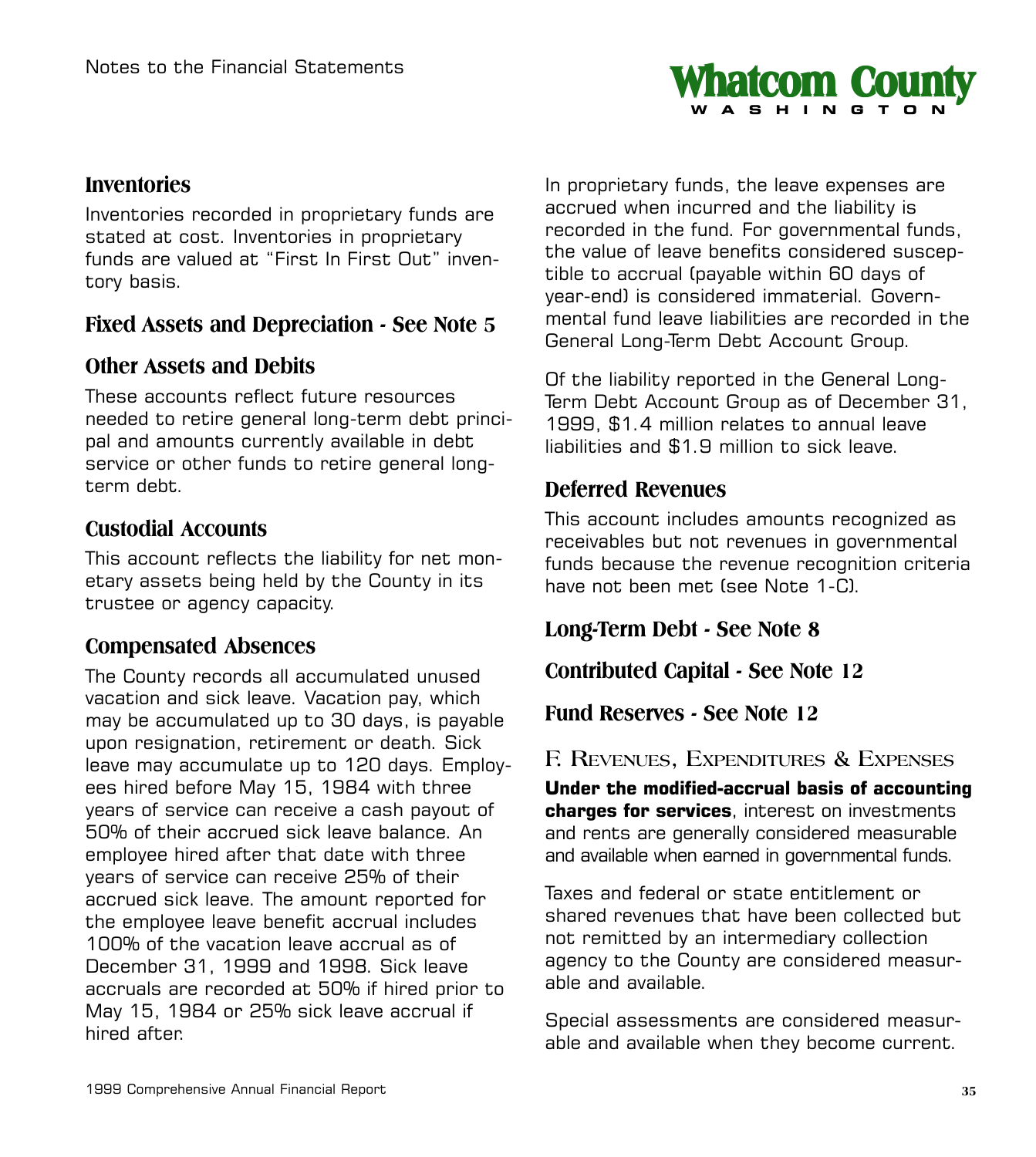

Grants are considered measurable and available when they become current.

Grants are considered measurable and available to the extent that expenditures have been made. Other intergovernmental revenues are considered measurable and available when earned.

Interfund revenues for goods and services are considered measurable and available when earned.

Proceeds from refunded debt are recognized as an other financing source and the amount remitted to the refunding trustee is recognized as an other financing use (payment out of proceeds of refunding bonds) and expenditures (payment from other sources).

Proceeds from the sale or loss of fixed assets are recognized as an other financing source.

Revenues from taxpayer-assessed taxes (e.g., sales tax), net of estimated refunds, are recognized when measurable and available to finance expenditures of the current period.

All other revenues are either not measurable or considered not available until collected.

Expenditures are generally recognized when incurred (see Note 1-C).

### **Under the full accrual basis of accounting**,

revenues are recognized when earned, if measurable, and expenses when incurred, if measurable.

### **G. TOTAL COLUMNS ON COMBINED STATEMENTS**

The total columns on the combined state-

ments are captioned "Memorandum Only" to indicate that they are presented only as an aid in making financial analysis. Adjustments to eliminate interfund transactions have not been made in the aggregation of this data.

## **NOTE 2 - STEWARDSHIP, COMPLIANCE AND ACCOUNTABILITY**

There have been no material violations of finance-related legal or contractual provisions in any of the funds of the County. Expenditures exceeded legal appropriations in the 1998 Ltd Tax GO Bond Fund by \$281; however, the ordinance authorizing the bond issue also authorized bond payments.

## **NOTE 3 - INVESTMENTS**

As required by state law, all investments of the Countyís funds are obligations of the US Government, the State Treasurer's Investment Pool, bankers' acceptances, or deposits with Washington State banks and savings and loan institutions. All investments are categorized according to the level of risk associated with the investment, with Category 1 being the least risky and category 3 being the most risky. Category 1 investments are insured, registered or held by the County or its agent in the Countyís name. All investments held by the countyís treasurer are Category 1. (See Table F.4.)

GASB statement 31 requires adjustments be made to the financial statements to reflect the difference between amortized cost and market value of investments. In 1999, the difference between amortized cost and market value was not material. Therefore, no adjust-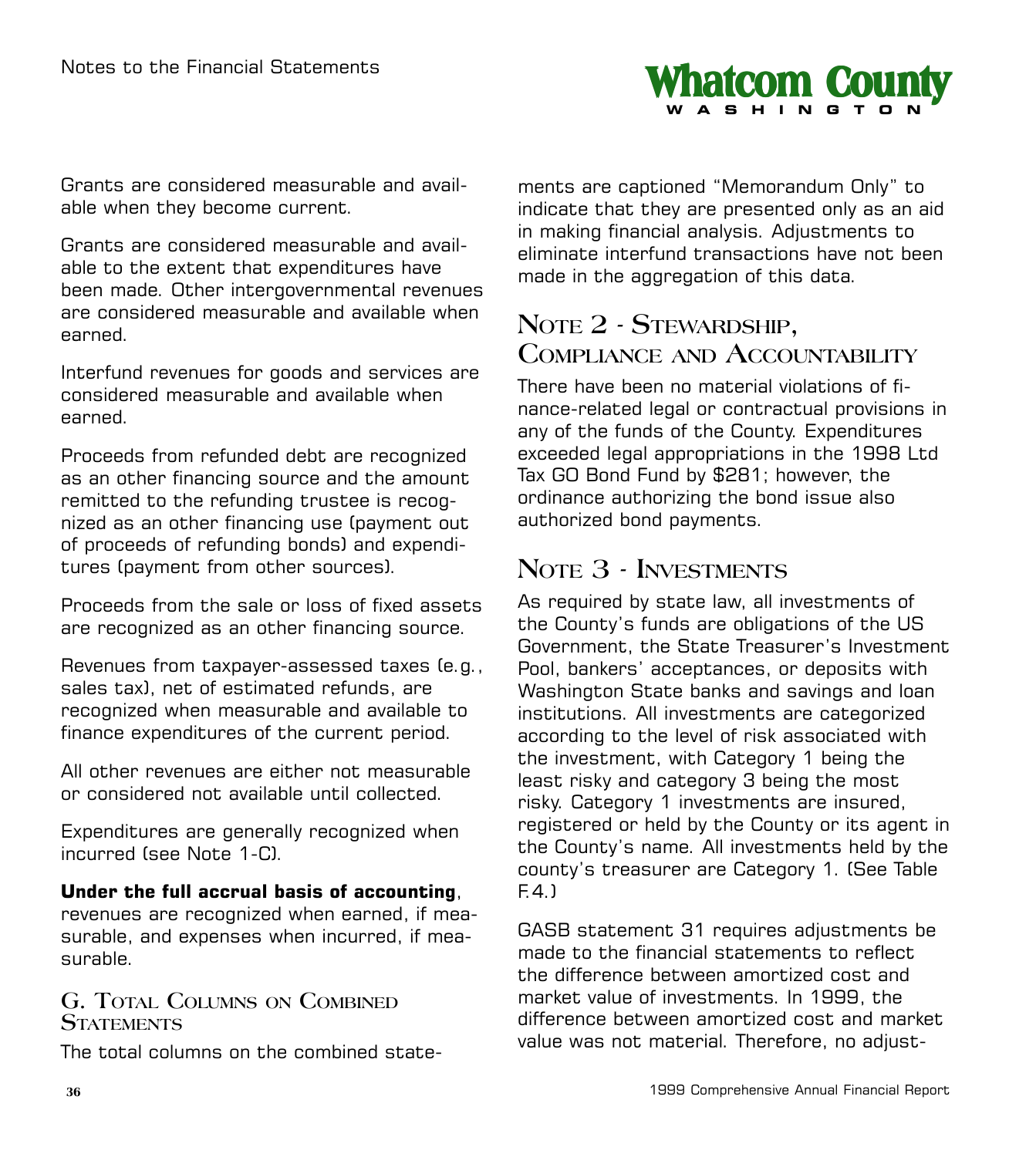

| Table F.4 Investments               | Category 1  | Carrying<br>Amount | Market<br>Value |
|-------------------------------------|-------------|--------------------|-----------------|
| Repurchase Agreements               |             |                    |                 |
| U.S. Government Securities          | 11.000.000  | 11.020.021         | 10.936.550      |
| Bankers' Acceptances                | 10,000,000  | 9.946.611          | 9.946.611       |
| Other Investments:                  |             |                    |                 |
| Certificates of Deposit             | 10,000      | 10,000             | 10,000          |
| <b>General Obligation Bonds</b>     | 17.540.000  | 17.642.587         | 17.393.051      |
| U.S. Agency Obligations             | 153.776.778 | 153.170.924        | 150,177,337     |
| Sub total                           | 192,326,778 | 191.790.143        | 188.463.549     |
| Investment in State I GIP           |             | 6.153.320          | 6.153.320       |
| Accrued Interest Receivable         |             | 1.592.969          | 1,592,969       |
| Total Investments                   | 192.326.778 | 199,536,432        | 196.209.838     |
| Treasurer's Pooled Cash Investments |             | (53,536,545)       | (53,536,545)    |
| Reported Investment Balance         |             | 145.999.887        | 142.673.293     |

ments have been made. Investments are shown on the balance sheet at cost, net of amortized premium or discount. Gains or losses on investments sold or exchanged are recognized at the time the transactions are completed.

Passbook accounts are entirely covered by Federal depository insurance (FDIC) or by collateral held in a multiple financial institution collateral pool administered by the Washington Public Deposit Protection Commission.

## **NOTE 4 - PROPERTY TAXES**

The County Treasurer acts as an agent to collect property taxes levied in the county for all taxing authorities. Collections are distributed after the end of each month.

## Property Tax Calendar

- Jan. 1 Taxes are levied and become an enforceable lien against proper ties.
- Feb. 14 Tax bills are mailed.
- April 30 First of two equal installment payments is due.
- May 31 Assessed value of property established for next year's levy at 100 percent of market value.
- Oct. 31 Second installment is due.

Property taxes are recorded as a receivable when levied, offset by a deferred revenue. During the year, property tax revenues are recognized when cash is collected. No allowance for uncollectible taxes is established because delinquent taxes are considered fully collectible.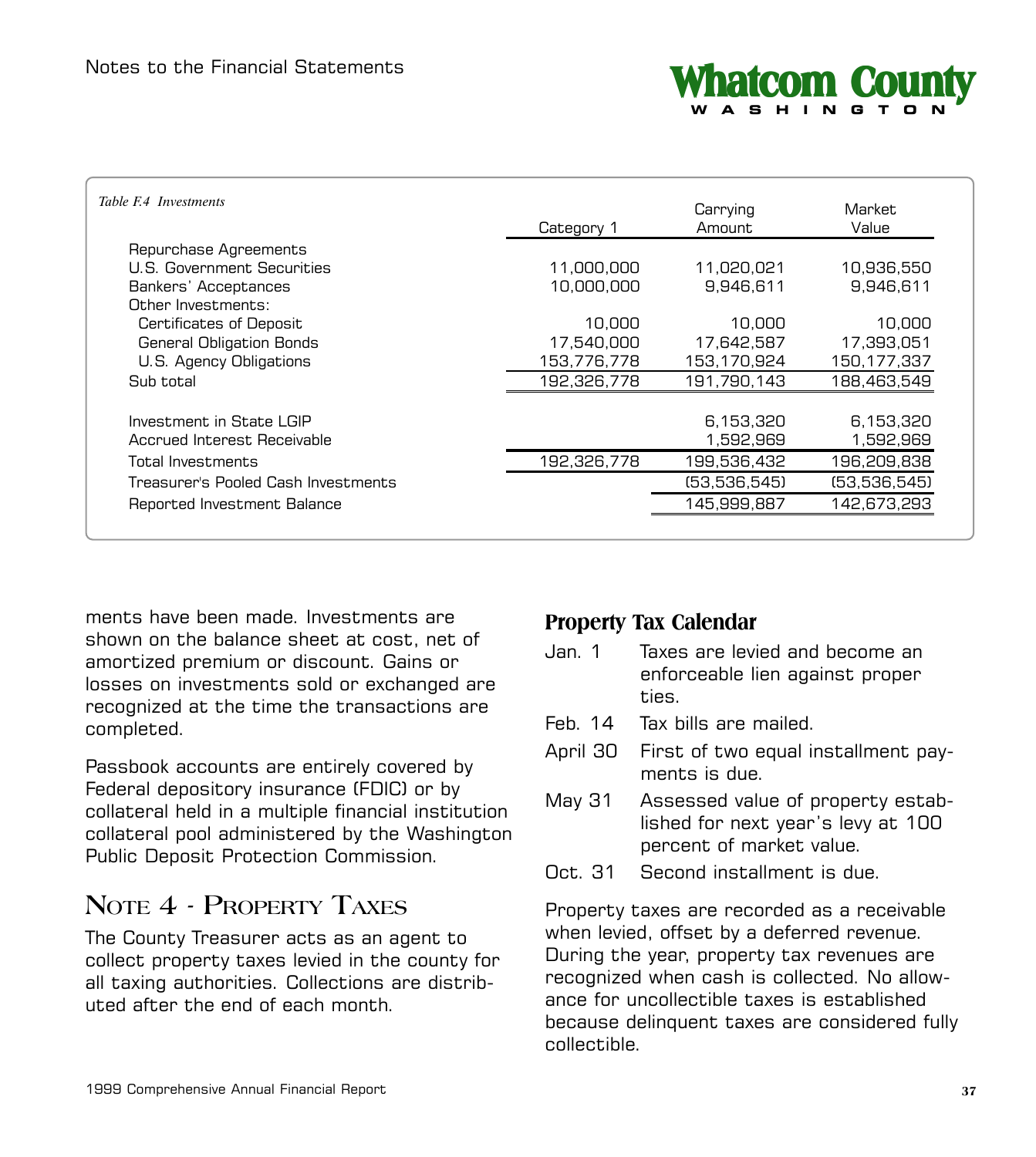

The County may levy up to \$1.80 per \$1,000 of assessed valuation for general governmental services, subject to three limitations:

- 1. Washington State law in RCW 84.55.010 limits the growth of regular property taxes to 106% of the previous year's levy, after adjustments for new construction.
- 2. Chapter 84.52 RCW establishes a limitation on the levies for ports, public utilities, state school, emergency medical services, counties, roads, and cities and towns. All other regular levies are reduced by a priority schedule if a composite rate of \$5.55 per thousand is exceeded.
- 3. The Washington State Constitution limits the total regular property taxes to 1 percent of assessed valuation or \$10 per \$1000 of value. If the taxes of all districts exceed this amount, each is proportionately reduced until the total is at or below the 1 percent limit, with the exception of port districts, public utility districts, and new state school construction.

The Countyís regular levy for 1999 was \$1.51790 per \$1,000 on an assessed valuation of \$10.7 billion for a regular levy of \$16,245,902. This levy was used for general governmental purposes.

The road fund levied \$2.18495 per \$1,000 on an assessed value of \$5.3 billion in 1999. This resulted in a total levy of \$11,654,683 to be used for county road maintenance and construction.

## **NOTE 5 - FIXED ASSETS & DEPRECIATION**

## General Policies

Major expenditures (in excess of \$1,000) for fixed assets, including capital leases and major repairs that increase useful lives are capitalized. Maintenance, repairs, and minor renewals are accounted for as expenditures or expenses when incurred. Land, buildings, and equipment are valued at historical cost or estimated historical cost where actual information is not available.

The County has acquired certain assets with funding provided by federal financial assistance programs. Depending on the terms of the agreements involved, the federal government could retain an equity interest in these assets. However, the County has sufficient legal interest to accomplish the purposes for which the assets were acquired, and has included such assets within the applicable account group or fund.

## General Fixed Assets

General fixed assets are long-lived assets of the County as a whole. When purchased, leased, or constructed, such assets are recorded as expenditures in the governmental funds and capitalized in the general fixed assets account group. Depreciation has not been provided on general fixed assets, nor has interest been capitalized. Assets are valued at historical cost, when known, or at estimated fair market value at the time received. A summary of changes to general fixed assets are shown in Table F.5.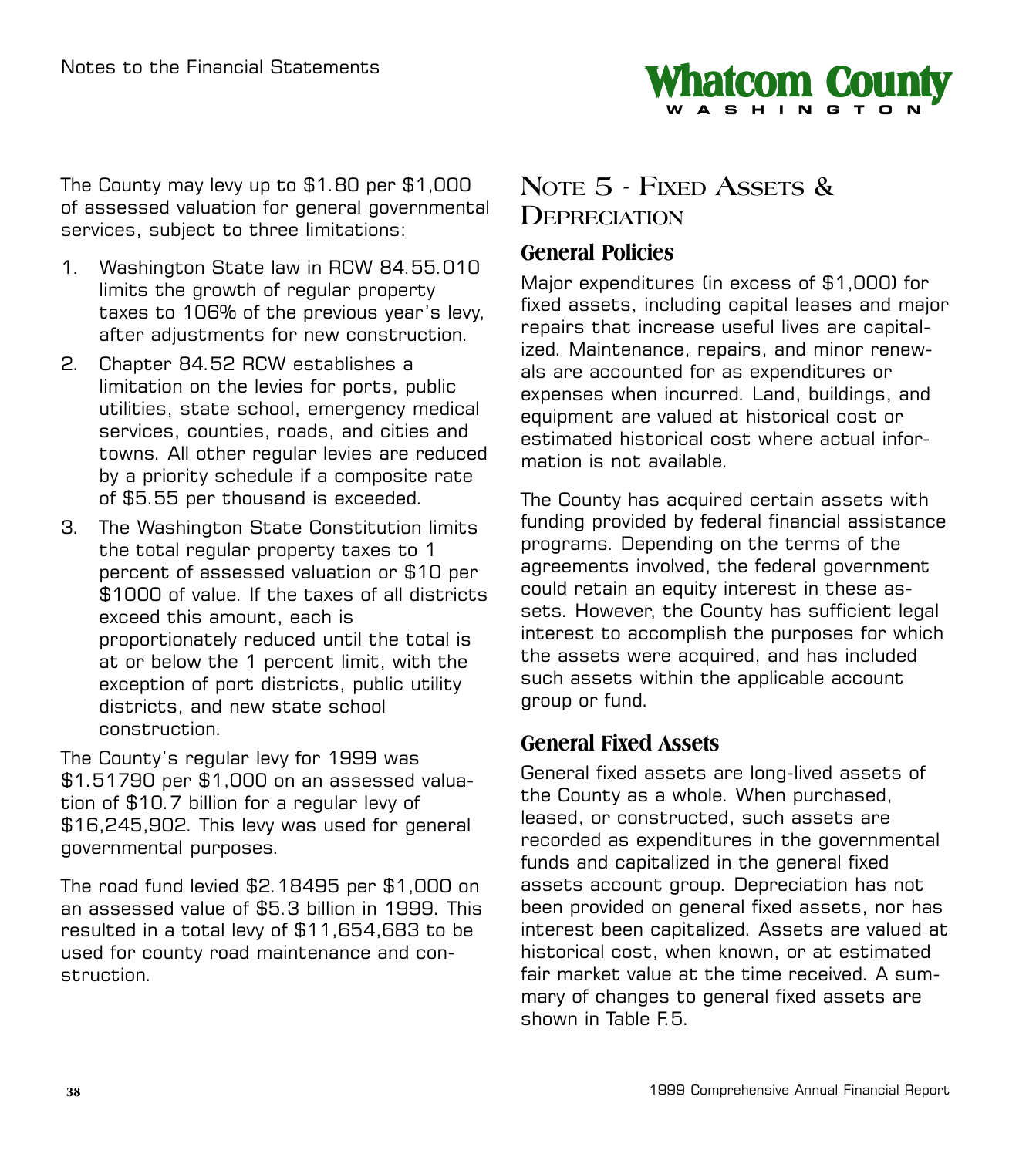

| Table F.5 Changes to General Fixed Assets |            |           |          |             |             |
|-------------------------------------------|------------|-----------|----------|-------------|-------------|
|                                           | January 1  | Purchased | Deleted  | Adjustments | December 31 |
| Land                                      | 10.397.805 | 261,332   |          |             | 10.659.137  |
| <b>Building</b>                           | 44.356.989 | 18.039    |          | 6.919.194   | 51.294.222  |
| Leasehold Improvements                    | 76.791     |           |          |             | 76.791      |
| <i>Improvements</i>                       | 420,405    | 21.878    |          |             | 442.283     |
| Equipment                                 | 4.544.308  | 652.753   | (33.799) | 1,208,312   | 6,371,574   |
| <b>TOTAL</b>                              | 59.796.298 | 954.002   | (33.799) | 8.127.506   | 68.844.007  |
|                                           |            |           |          |             |             |

In 1999, the Public Safety Building (jail) and related equipment was added to the general fixed asset account group. This building was constructed in 1983 and cost \$6,919,194 and equipment purchased for the jail cost \$1,208,312.

Prior to 1989, land and building assets were valued at their current assessed value. These assets are now valued at their actual or estimated historical cost. Actual historical cost information was used to value 90% of the current adjusted value for these properties as of December 31, 1989. The remaining 10% was obtained through the use of an estimation method using historical county assessed property values.

Infrastructure assets, such as roads, bridges, curbs and sidewalks, are considered public property and are not accounted for in the general fixed assets account group.

## Proprietary Fund Fixed Assets

Proprietary fund fixed assets are capitalized in their respective balance sheets. Depreciation expense is charged to operations of proprietary funds to allocate the cost of fixed assets over their estimated useful lives, using the straight-line method of depreciation with useful lives of three to fifty years. Table F.6 shows accumulated depreciation on proprietary fund assets at December 31, 1999.

| Table F.6 Accumulated Depreciation on Proprietary Fund Assets |                               |                                      |
|---------------------------------------------------------------|-------------------------------|--------------------------------------|
|                                                               | Internal<br>Service           | Average Life                         |
| <b>Buildings</b><br>Capital Leases<br>Improvements            | 538,895<br>201,020<br>845,802 | 50 years<br>3-30 years<br>5-30 years |
| Machinery &<br>Equipment                                      | 8,447,497                     | 3-10 years                           |
| TOTAL                                                         | \$10,033,214                  |                                      |

## **NOTE 6 - PENSION PLANS**

Substantially all County full-time and qualifying part-time employees participate in one of the following statewide local government retirement systems administered by the Department of Retirement Systems, under costsharing multiple-employer public employee retirement plans. The Department of Retirement Systems (DRS), a department within the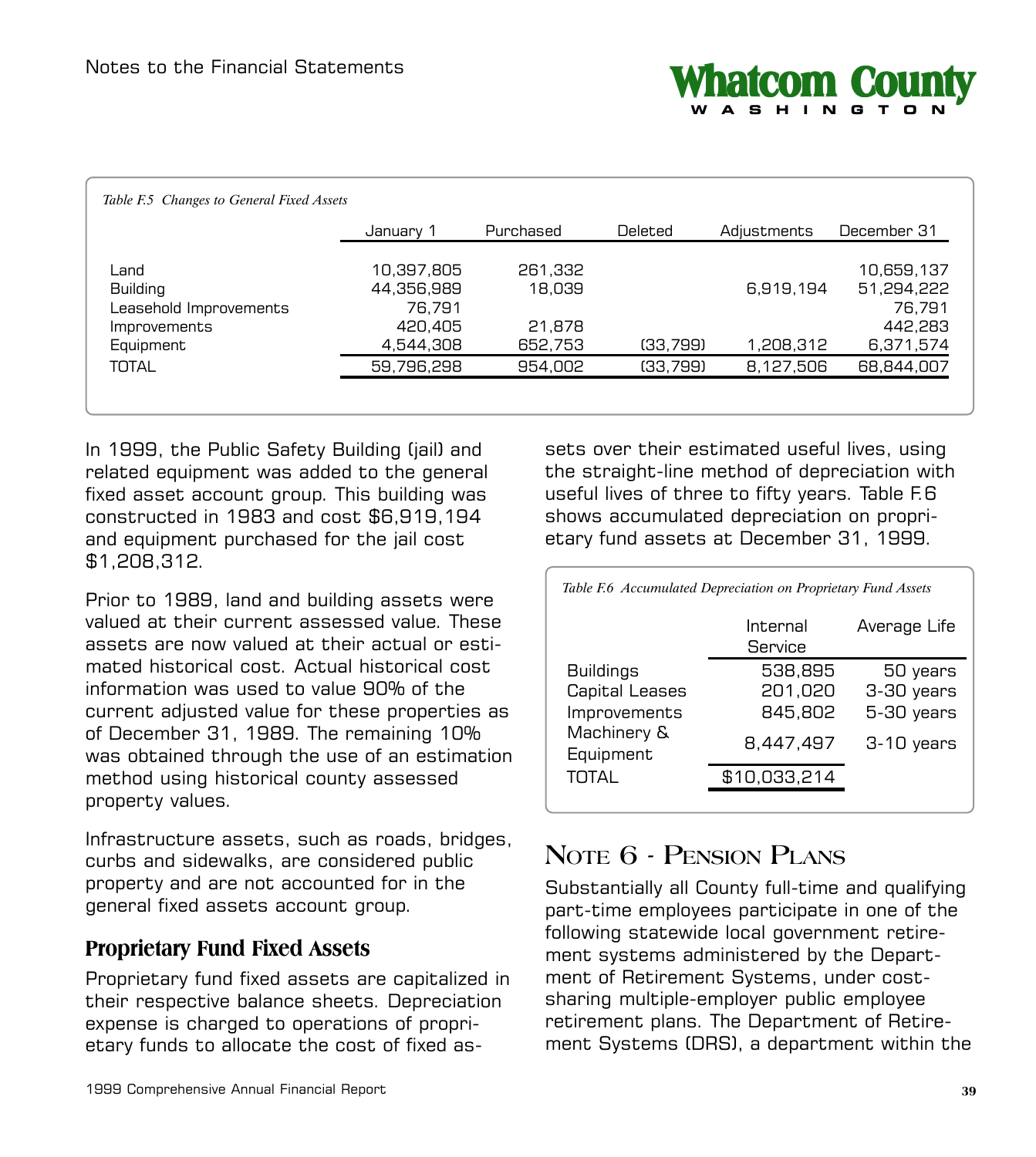

primary government of the State of Washington, issues a publicly available comprehensive annual financial report (CAFR) that includes financial statements and required supplementary information for each plan. The DRS CAFR may be obtained from the Department of Retirement Systems, Administrative Services Division, P.O. Box 48380, Olympia, WA 98504-8380. The following disclosures are made pursuant to GASB Statement 27, Accounting for Pensions by State and Local Government Employers.

## Public Employees' Retirement System (PERS) Plans 1 and 2

### Plan Description

PERS is a cost-sharing multiple employer defined benefit pension plan. Membership in the plan includes elected officials, state employees, employees of the Supreme, Appeals, and Superior courts (other than judges in a judicial retirement system), employees of legislative committees, college and university employees (not in national higher education retirement programs), judges of district and municipal courts, non-certificated employees of school districts, and employees of local governments. The PERS system includes two plans. Participants who joined the system by September 30, 1977, are Plan 1 members. Those joining thereafter are enrolled in Plan 2. Retirement benefits are financed from employee and employer contributions and investment earnings. Retirement benefits in both Plan 1 and Plan 2 are vested after completion of five years of eligible service.

Plan 1 members are eligible for retirement at any age after 30 years of service, or at age

60 with five years of service, or at age 55 with 25 years of service. The annual pension is two percent of the average final compensation per year of service, capped at 60 percent. The average final compensation is based on the greatest compensation during any 24 eligible consecutive compensation months. If qualified, after reaching age 66, a cost-of-living allowance is granted based on years of service credit and is capped at three percent annually.

Plan 2 members may retire at the age of 65 with five years of service, or at 55 with 20 years of service, with an allowance of two percent per year of service of the average final compensation. Plan 2 retirements prior to 65 are actuarially reduced. There is no cap on years of service credit and a cost-of-living allowance is granted, capped at three percent annually.

The County covered payroll for the year ended December 31, 1999 was \$27,814,916. The Countyís total current year payroll for all employees was \$31,214,976.

### Funding Policy

Each biennium, the state Pension Funding Council adopts Plan 1 employer contribution rates and Plan 2 employer and employee contribution rates. Employee contribution rates for Plan 1 are established by statute at six percent and do not vary from year to year. The employer and employee contribution rates for Plan 2 are set by the director of the Department of Retirement Systems based on recommendation by the Office of the State Actuary to continue to fully fund Plan 2. All employers are required to contribute at the level established by state law. The methods used to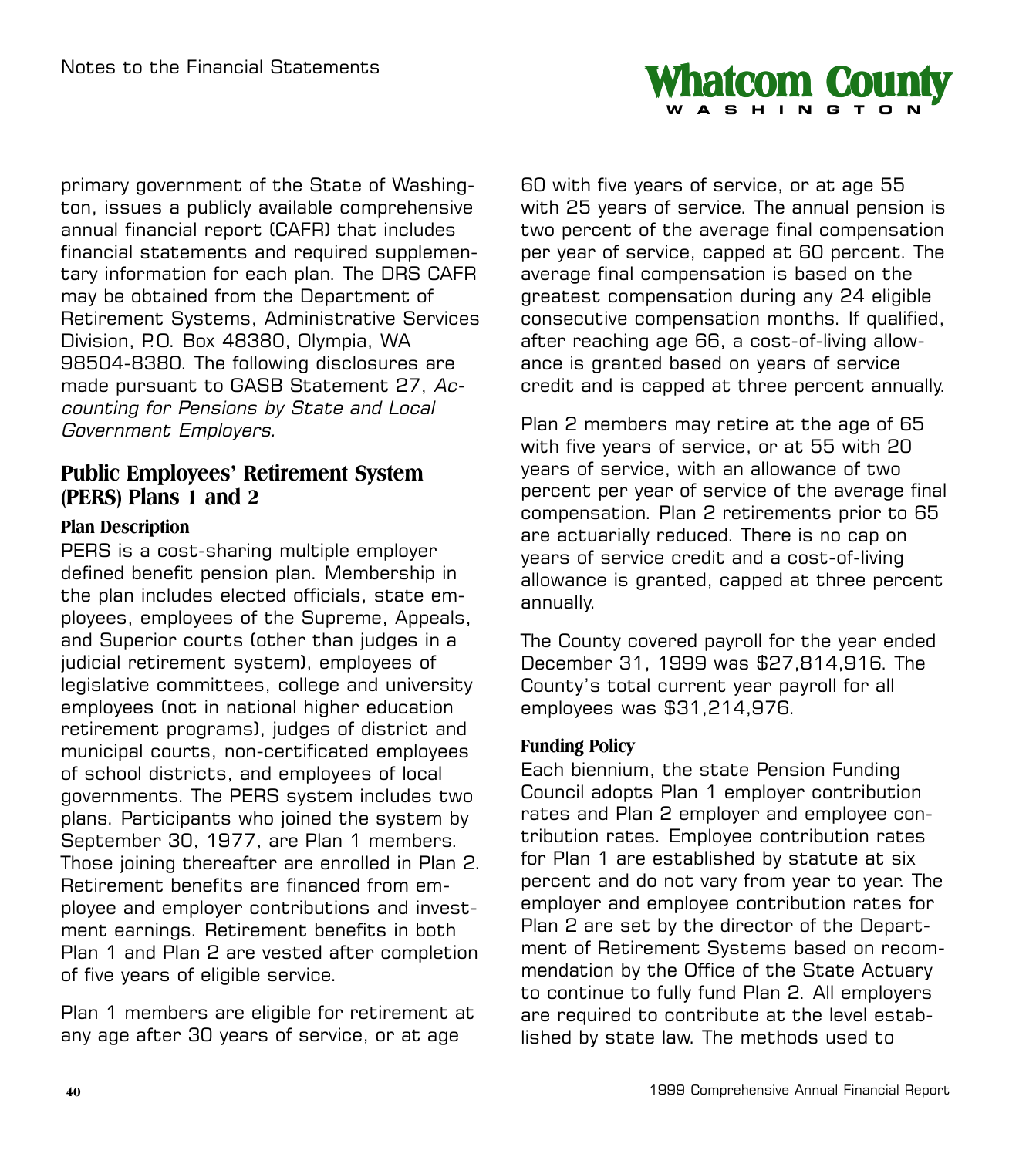

determine the contribution requirements are established under state statute in accordance with Chapters 41.40 and 41.45 RCW.

Table F.7 shows the required contribution rates expressed as a percentage of current year covered payroll, as of December 31, 1999.

 *Table F.7 PERS - Required Contribution Rates*

|                                                                                                       | <b>PERS Plan 1</b> | <b>PERS Plan 2</b>    |
|-------------------------------------------------------------------------------------------------------|--------------------|-----------------------|
| Employer                                                                                              | $4.41\%$           | $4.41\%$ <sup>*</sup> |
| Employee                                                                                              | 6.00%              | 1.85%                 |
| *The employer rates do not include the employer<br>administrative expense fee currently set at 0.19%. |                    |                       |

Both Whatcom County and the employees made the required contributions. Table F.8 shows the County's required contributions for the years ended December 31.

|      | <b>PERS Plan 1</b> | <b>PERS Plan 2</b> |
|------|--------------------|--------------------|
| 1999 | \$421,227          | \$1,261,575        |
| 1998 | \$541,226          | \$1,391,995        |
| 1997 | \$425,996          | \$1,294,302        |
|      |                    |                    |

## Law Enforcement Officers' and Fire Fighters' Retirement System (LEOFF) Plans 1 and 2

### Plan Description

LEOFF is a cost-sharing multiple employer defined benefit pension plan. Membership in the plan includes all full-time, fully compensated, local law enforcement officers and fire fighters. LEOFF is comprised solely of non-

state employees. The LEOFF system includes two plans. Participants who joined the system by September 30, 1977 are Plan 1 members. Those joining thereafter are enrolled in Plan 2. Retirement benefits are financed from employee and employer contributions, investment earnings, and state contributions. Retirement benefits in both Plan 1 and Plan 2 are vested after completion of five years of eligible service.

Plan I members are eligible to retire with five years of service at age 50. The benefit per year of service is as follows (Table F.9), with a cost-of-living allowance granted, capped at three percent annually.

 *Table F.9 LEOFF Plan 1 - Benefit per year of service*

| <b>Term of Service</b>    | <b>Percent of Final Average</b> |
|---------------------------|---------------------------------|
| 20 or more years          | $2.0\%$                         |
| 10 but less than 20 years | 1.5%                            |
| 5 but less than 10 years  | 1. $\Omega$ %                   |

Plan 2 members are eligible to retire at age 50 with 20 years of service, or at age 55 with five years of service. Retirement benefits prior to age 55 are actuarially reduced. The benefit is two percent of average salary per year of service. The average salary is based on the highest consecutive 60 months. There is no cap on years of service credit and a cost-ofliving allowance is granted, capped at three percent annually.

## Funding Policy

Plan 1 employer and employee contribution rates are established by statute at six per-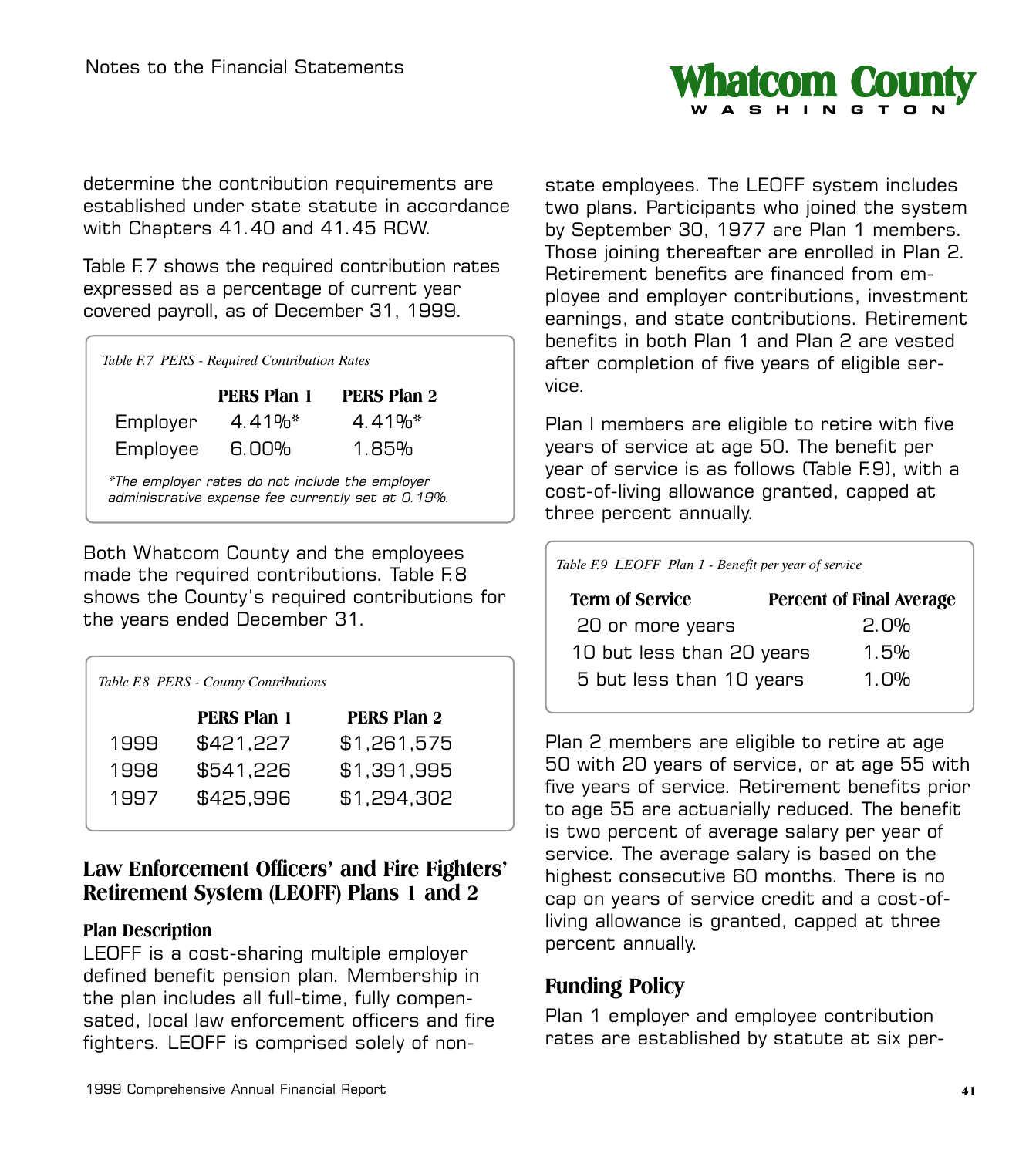latcom Cou W A S H I N G T O N

cent, and the state is responsible for the balance of the funding at rates set by the Pension Funding Council to fully amortize the total costs of the plan. Employer and employee rates for Plan 2 are set by the director of the Department of Retirement Systems based on recommendations by the Office of the State Actuary to continue to fully fund the plan. Plan 2 employers and employees are required to contribute at the level required by state law. The methods used to determine the contribution rates are established under state statute in accordance with Chapters 41.26 and 41.45 RCW.

The County's covered payroll for the year ended December 31, 1999 was \$3,400,060. The County's total current year payroll for all employees was \$31,214,976.

Table F.10 shows the required contribution rates expressed as a percentage of current year covered payroll, as of December 31, 1999.

|          | Table F.10 LEOFF - Required Contribution Rates                                                        |                     |
|----------|-------------------------------------------------------------------------------------------------------|---------------------|
|          | <b>LEOFF Plan 1</b>                                                                                   | <b>LEOFF Plan 2</b> |
| Employer | 6.00%*                                                                                                | $3.52\%$            |
| Employee | 6.00%                                                                                                 | 5.87%               |
|          | *The employer rates do not include the employer<br>administrative expense fee currently set at 0.21%. |                     |

Both Whatcom County and the employees made the required contributions. Table F.11 shows the County's required contributions for the years ended December 31.

|      | Table F.11 LEOFF - County Contributions |                     |
|------|-----------------------------------------|---------------------|
|      | <b>LEOFF Plan 1</b>                     | <b>LEOFF Plan 2</b> |
| 1999 | \$26,877                                | \$133,480           |
| 1998 | \$25,984                                | \$140,813           |
| 1997 | \$24,626                                | \$121,776           |

Substantially all County employees participate in one of these statewide local government retirement systems.

## **NOTE 7 - RISK MANAGEMENT**

The County maintains insurance against most normal hazards except for unemployment insurance, workers' compensation, and medical and dental insurance where it has elected to become self-insured. Claims for these risks are processed by independent claims managers. The countyís claims expense for 1999 and 1998, and budget for 2000 is shown in Table F.12.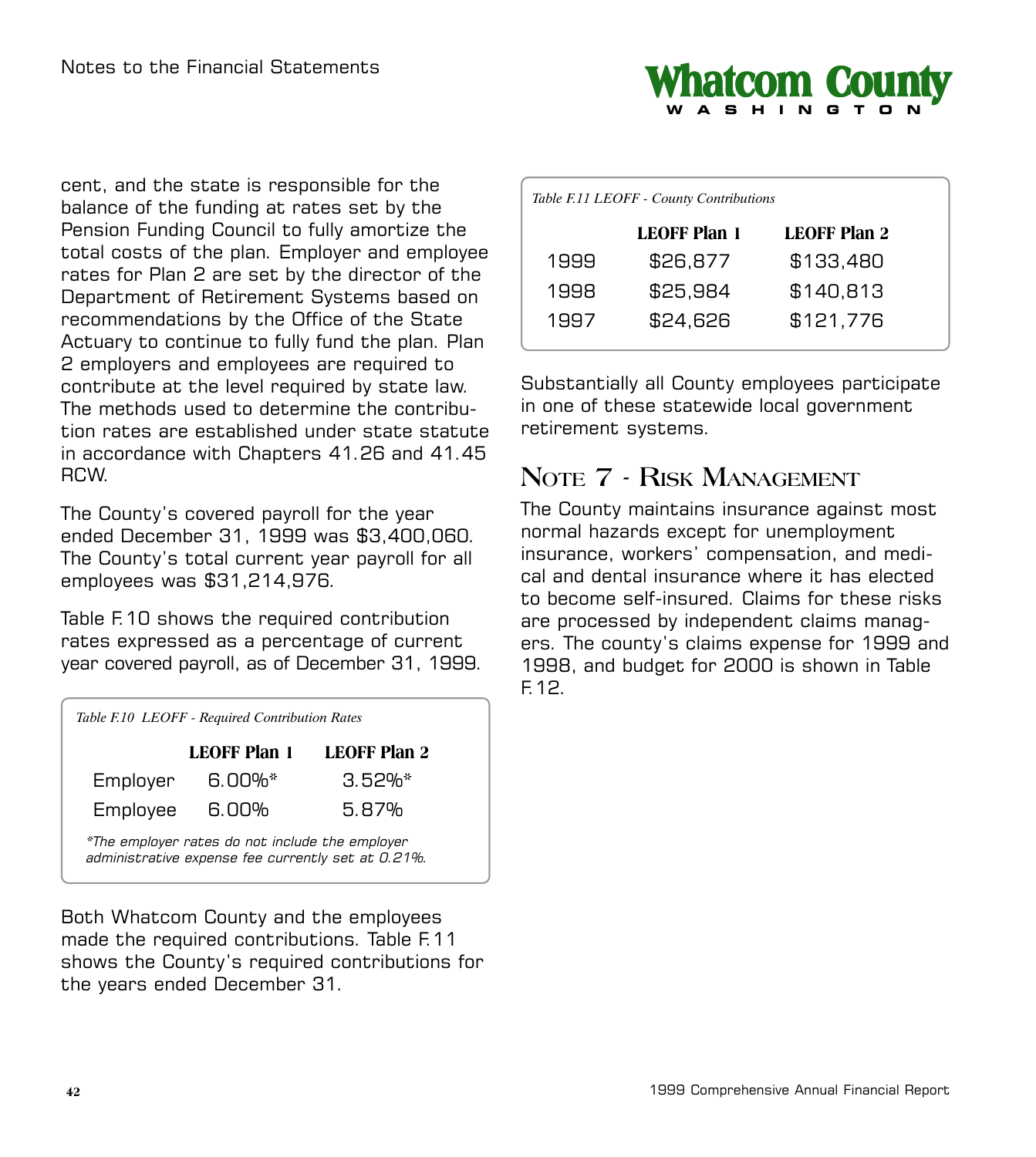|                              | Budget<br>2000 | Actual<br>1999 | Actual<br>1998 |
|------------------------------|----------------|----------------|----------------|
| Settlements Major and Minor  | 455,842        | 146,554        | 641,508        |
| Unemployment                 | 120,000        | 47.932         | 60,671         |
| <b>Workers' Compensation</b> | 156,954        | 250,780        | 188,549        |
| Health Insurance             | 1,251,306      | 1,238,891      | 1,155,889      |
| Dental Insurance*            | 119.205        | 80.789         |                |

The County is required by the State to carry a \$200,000 bond for protection to the Workers' Compensation Fund. Interfund premiums are assessed on the basis of claims experience and are reported as revenues in the selfinsurance funds and expenses or expenditures in the paying funds.

Whatcom County is a member of the Washington Counties Risk Pool. Chapter 48.62 RCW authorizes the governing body of any one or more governmental entities to form together into or join a pool or organization for the joint purchasing of insurance, and/or joint self insuring, and/or joint hiring or contracting for risk management services to the same extent that they may individually purchase insurance, self-insure, or hire or contract for risk management services. An agreement to form a pooling arrangement was made pursuant to the provisions of Chapter 39.34 RCW, the Interlocal Cooperation Act. The pool was formed on August 18, 1988 when counties in the state of Washington joined together by signing an interlocal agreement to pool their self-insured losses and jointly purchase insurance and administrative services. Twenty-five

counties have joined the pool.

The pool allows members to establish a plan of self-insurance, jointly purchase excess or reinsurance and provide related services. All pool joint self-insurance liability coverages, including public officials' errors and omissions, are on an "occurrence" basis.

**atcom County** W A S H I N G T O N

Members make annual contributions to fund the pool. The pool acquires reinsurance from unrelated underwriters that are subject to a pool per-occurrence self-insured retention of \$100,000. Members may elect deductible amounts ranging from \$10,000 per occurrence to \$250,000. Whatcom County currently has a \$100,000 per occurrence deductible. Members are responsible for the first deductible amounts of each claim, while the pool is responsible for the remaining difference up to the poolís \$100,000 self-insured retention. Reinsurance carriers cover all losses over \$100,000 to the maximum limits of each policy. Since the pool is a cooperative program, there is joint liability among the participating members.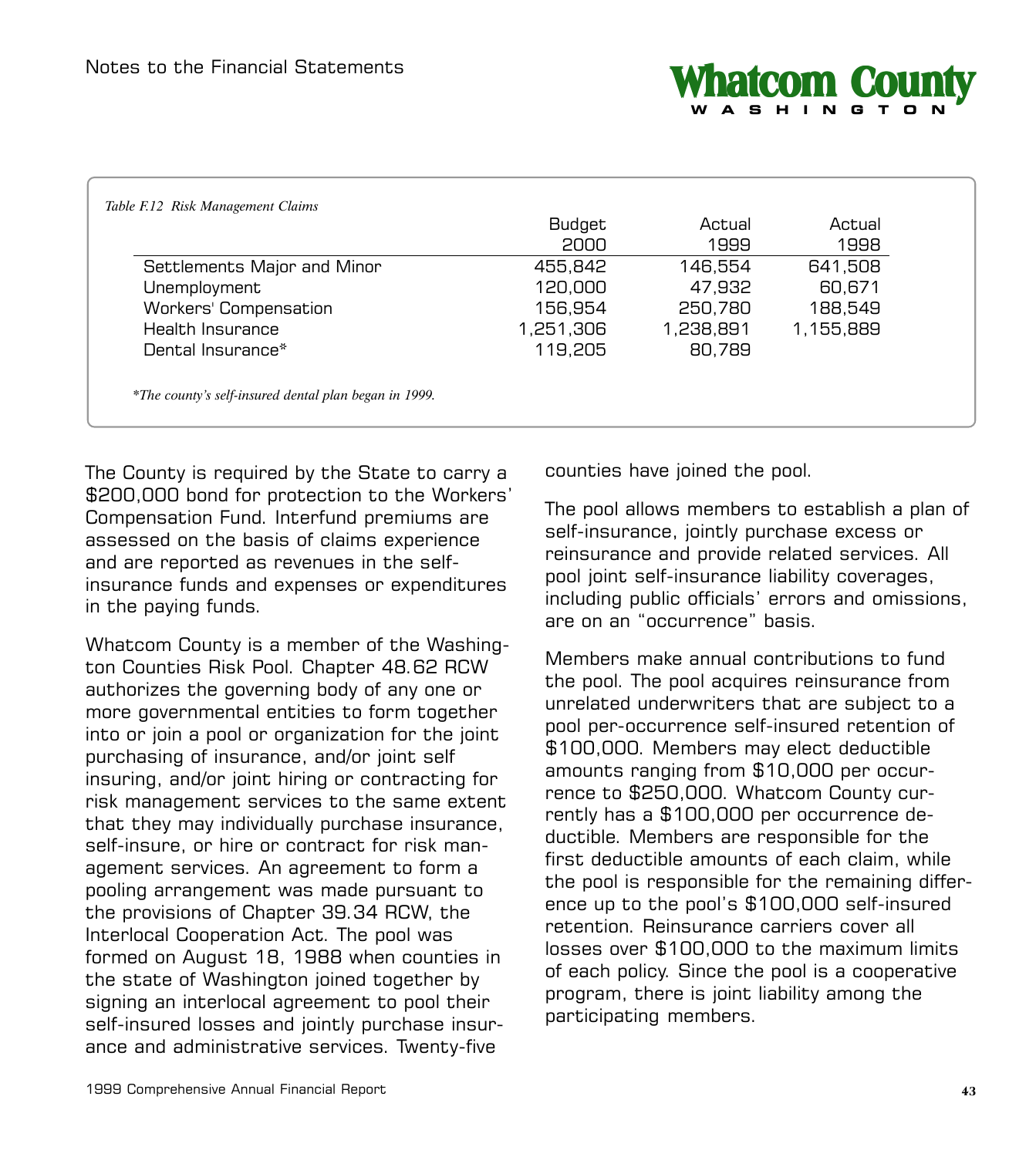

Members contract to remain in the pool for a minimum of five years, and must give notice one year before terminating participation. The interlocal agreement is renewed automatically each year until terminated. Even after termination, a member is still responsible for contributions to the pool for any unresolved, unreported, and in-process claims for the period that it was a signatory to the interlocal agreement.

The pool is fully funded by its member participants. Claims are filed by members with the pool.

The pool is governed by a board of directors that is comprised of one designated representative from each participating member. An executive committee is elected at the annual meeting, and is responsible for conducting the business affairs of the pool. In the past three years, Whatcom County has not had any claims that exceeded Risk Pool coverage.

Whatcom County's membership in the pool comprises a 5% interest (approximately) in pool assets and liabilities. Summarized financial information as of December 31, 1999 is shown in Table F13.

| Table E13 Risk Pool Assets & Liabilities | WCRP as of<br>September 30, 1999 |
|------------------------------------------|----------------------------------|
| Total Assets                             | 23,348,820                       |
| Total Liabilities                        | 24,105,259                       |
| <b>Total Retained Earnings</b>           | (756, 439)                       |
| Revenues                                 | 13,194,148                       |
| <b>Expenses</b>                          | 8,444,354                        |
| <b>Total Revenues Over Expenses</b>      | 4,749,795                        |

## **NOTE 8 - LONG-TERM DEBT AND CAPITAL LEASES**

## General Obligation Bonds

In December 1982, \$1,300,000 in general obligation bonds were issued (interest rate 9.9%) to construct an exposition building at the Northwest Washington Fairgrounds and to repair and restore county roads and drainage facilities. These bonds are paid by the Northwest Washington Fair Fund and the Real Estate Excise Tax Fund. At December 31, 1999, the amount outstanding was \$380,000. Final maturity occurs in 2002.

The County issued general obligation bonds in the amount of \$10,750,000 in 1991 to finance the remodeling of the county courthouse. Interest on these bond issues range from 5.0-7.0% with final maturity in 2011. This issue was partially refunded in 1997. The balance outstanding at December 31, 1999 was \$975,000. These bonds will be repaid from General Fund Revenues.

In 1993, the County issued \$8,400,000 (interest rate 5.75-6.00%) in general obligation bonds for additional financing of an addition to the Whatcom County courthouse. This debt issue matures in full in 2012. As of December 31, 1999, outstanding bonds totaled \$5,150,000. Repayment will be made from general fund revenues.

The County issued general obligation bonds in the amount of \$9,990,000 in 1997 to refinance 1991 issue of bonds for the remodeling of the county courthouse and payoff interfund loans for the remodeling the county courthouse. Interest on these bond issues range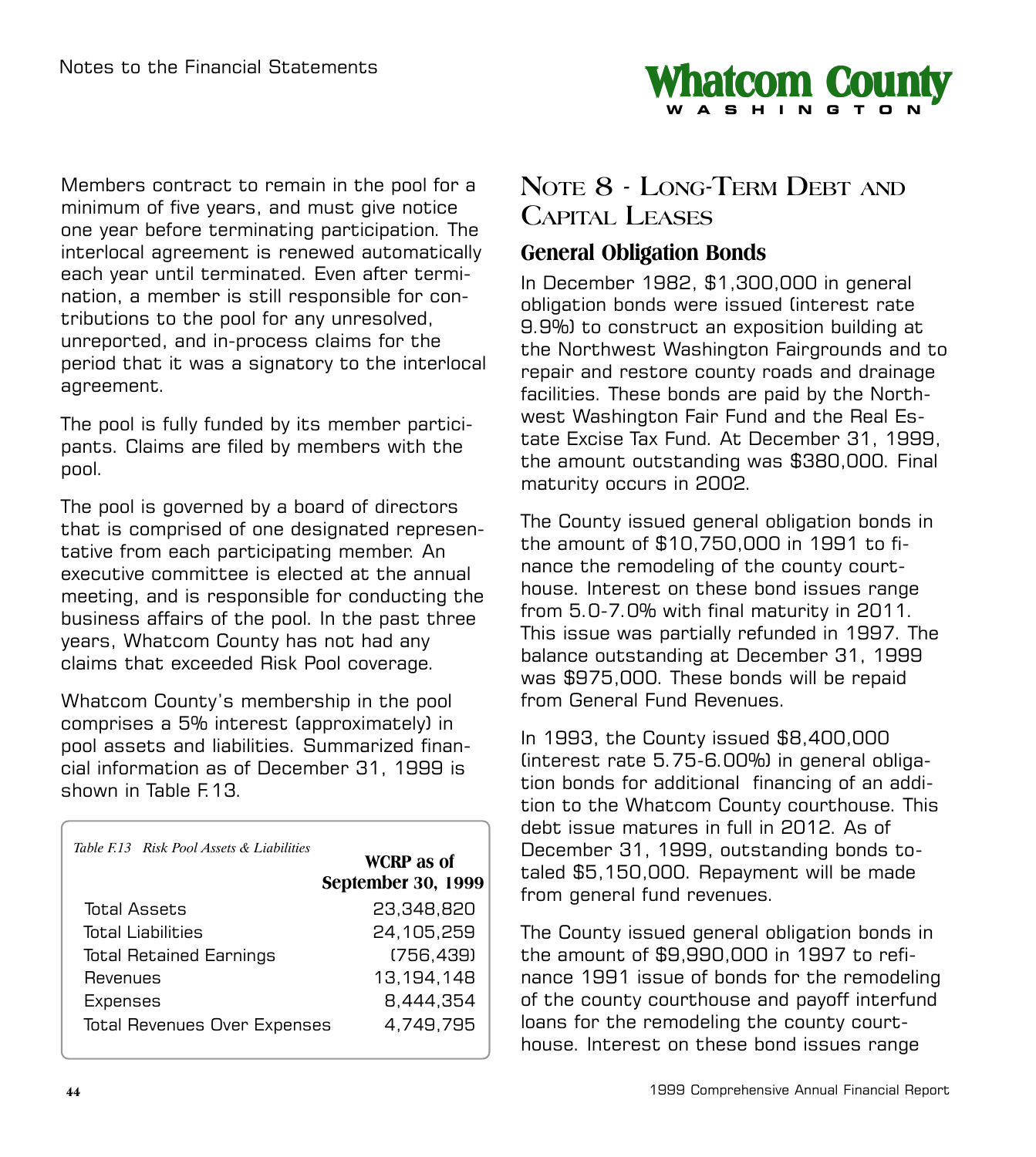

from 4.0-5.5% with final maturity in 2012. These bonds will be repaid from General Fund revenues. As of December 31, 1999, bonds outstanding total \$9,675,000.

In 1998, the County issued \$3,360,000 in general obligation bonds to payoff an interfund loan for the purchase of the Civic Center Building. Interest rate on these bonds range from 3.75-4.7% with final maturity in 2018. Repayment will be made from general fund revenues. As of December 31, 1999, outstanding bonds totaled \$3,250,000.

## Contracts and Capital Leases

The county entered into two lease purchase agreements for upgrades to their central computer system in 1998. The first obligation of \$71,701 matures in 2003 and has an interest rate of 5.64%. As of December 31, 1999, the balance was \$48,845. The second obligation of \$228,513 matures in 2003 and carries an interest rate of 5.64%. The balance outstanding at December 31, 1999 was \$155,688.

Whatcom County has lease agreements for copiers that are accounted for as capital leases. The leased copiers and related obligations are accounted for in the Proprietary Fund, Administrative Services. As of December 31, 1999, outstanding lease payments totaled \$236,192.

### Special Assessment Debt for Road Improvements

Debt service requirements for special assessment bonds will be met by the collection of assessments receivable that have been levied

against property owners. The assessments are liens against the property and subject to foreclosure. Whatcom County has established a RID Guaranty Fund to set aside a reserve to meet debt service requirements on RID debt in the event that assessment collections are insufficient. This reserve is funded by an assessment against RID funds as they are established. At December 31, 1999, a reserve of \$101,594 was available in the RID Guaranty Fund.

RID 9 debt represents loans from Washington Community Economic Revitalization Board (CERB) for road, water and sewer improvements to an area within Whatcom County known as Cordata Business Park. In November 1987, the County formed Road Improvement District #9 and levied assessments to service these loans. The special assessment debt balance is payable from assessments receivable until maturity in the year 2006. At December 31, the outstanding loan balance was \$925,241.

RID 10 was created in 1989 to fund improvements to Horton Road which is located in the Cordata development. RID anticipation notes were issued 1991 in the amount of \$1,043,674 (interest rate 5.5-7.6%) to fund the construction of this project. This debt is secured by assessments on the properties benefited. At December 31, the outstanding balance was \$215,000.

The annual requirements to amortize outstanding debt, including interest, are shown in Table F.14.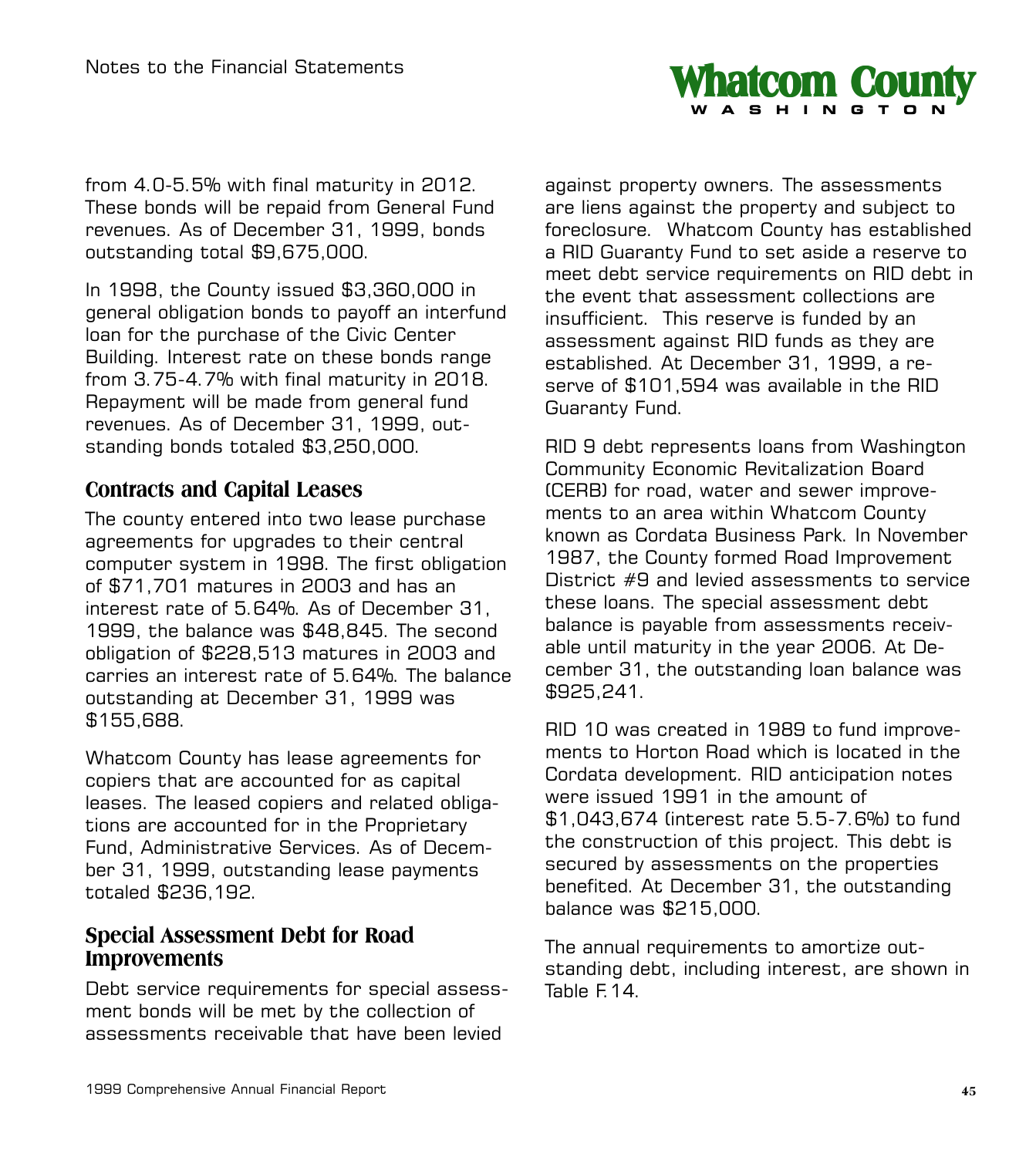

| Table F.14 Long-Term Debt | General<br>Obligation<br><b>Bonds</b> | Contracts &<br>Capital Leases | Special<br>Assessment<br>Debt | Total      |
|---------------------------|---------------------------------------|-------------------------------|-------------------------------|------------|
| 2000                      | 2,158,048                             | 149,541                       | 194,130                       | 2,501,719  |
| 2001                      | 2,147,958                             | 149,541                       | 194,130                       | 2,491,629  |
| 2002                      | 2,156,723                             | 134,575                       | 194,130                       | 2,485,428  |
| 2003                      | 1,998,493                             | 40,760                        | 199,130                       | 2,238,383  |
| 2004                      | 2,010,343                             | 12,929                        | 263,755                       | 2,287,027  |
| 2005 and Beyond           | 16,714,971                            |                               | 450,532                       | 17,165,503 |
| Total Debt Service        | 27,186,536                            | 487,346                       | 1,495,807                     | 29,169,689 |
| Interest                  | 7,756,536                             | 46,621                        | 355,566                       | 8,158,723  |
| Principal                 | 19,430,000                            | 440,725                       | 1,140,241                     | 21,010,966 |

In proprietary funds, unamortized debt issue costs and bond discount are recorded as deferred charges. Annual interest expense is increased by amortization of debt costs and discount.

At December 31, 1999, the County had \$79,884 available in debt service funds to service the general bonded debt. In addition, \$65,441 was available to service RID debt.

## Changes In Long-Term Debt

Table F.15 summarizes significant General Long-Term Debt Account Group transactions during 1999.

The compensated absence liability is based upon accrued hours at year-end. The change reported below is shown net.

|                                        | Table F.15 Summary of 1999 Long-Term Debt Transactions |                               |                               |                                    |                         |                       |
|----------------------------------------|--------------------------------------------------------|-------------------------------|-------------------------------|------------------------------------|-------------------------|-----------------------|
|                                        | Contracts &<br>Capital<br>Leases                       | General<br>Obligation<br>Debt | Special<br>Assessment<br>Debt | Landfill Post-<br>closure<br>Costs | Compensated<br>Absences | Total                 |
| January 1<br>New Issues<br>Transferred | 260,358                                                | 20,705,000                    | 1,537,639                     | 250,000                            | 3,189,588<br>40.845     | 25,692,585<br>290.845 |
| <b>Retirements</b>                     | (55, 825)                                              | (1.275.000)                   | (397,398)                     |                                    |                         | (1,728,223)           |
| December 31                            | 204,533                                                | 19.430.000                    | 1,140,241                     | 250,000                            | 3,230,433               | 24,255,207            |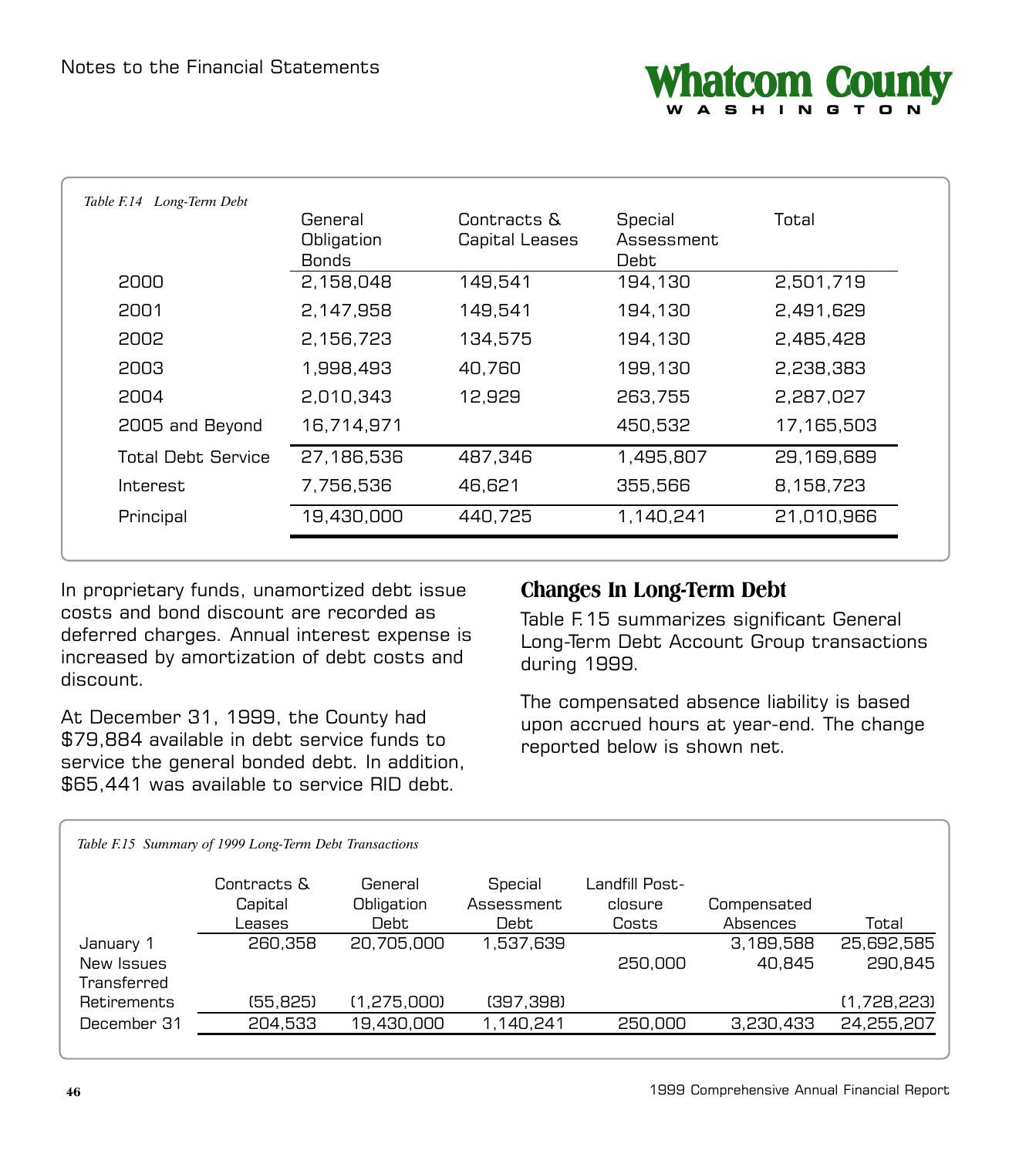

## Refunded Debt

In 1997, the County issued \$9,990,000 of general obligation refunding bonds to provide resources to purchase U.S. Government and State and Local Government Series securities that were placed in an irrevocable trust for the purpose of generating resources for all future debt service payments on \$7,450,000 of refunded debt. As a result, the refunded bonds were considered to be defeased and the liability was removed from the General Long-Term Debt Account Group. The advance refunding was undertaken to reduce total debt service payments over 14 years by \$951,104 and resulted in an economic gain of \$451,034.

## Debt Limitations

The amount of long-term debt that can be incurred by a County is limited by State statute. The table below presents the remaining unused long-term debt capacity available to the County based upon the limits set by statute.

| Table F.16 Debt Limitations                           |                           |
|-------------------------------------------------------|---------------------------|
| <b>Purpose of Indebtedness</b>                        | <b>Remaining Capacity</b> |
| General Government<br>(No vote required)              | \$136,086,835             |
| <b>General Government</b><br>(With 3/5 majority vote) | \$243,122,472             |

## **NOTE 9 - CONTINGENCIES**

Whatcom County has claims and lawsuits pending at this time. All these claims and lawsuits were forwarded to the Washington Counties Risk Pool (see Note 7) and will not have a material adverse effect on the financial condition of the County.

The County participates in a number of federal and state assisted programs. These grants are subject to audit by the grantors or their representative. Such audits could result in requests for reimbursement to grantor agencies for expenditures disallowed under the terms of the grants. County management believes that such disallowances, if any, will be immaterial.

## **NOTE 10 - COMMITMENTS**

The City of Bellingham provides county-wide emergency medical care and transportation services. In the event that the user fees and donations received by the city to provide these services is insufficient to pay for all the operation, maintenance and capital expenditures attributed to this service, the City and the County have agreed to split the deficit equally.

## **NOTE 11 - INTERFUND TRANSACTIONS AND BALANCES**

## Classification of Interfund Transactions

- Transactions that would be treated as revenues, expenditures or expenses if they involved external organizations, such as buying goods and services or payments in lieu of taxes, are similarly treated when they involve other funds of the County.
- Transfers to support the operations of other funds are recorded as "Operating Transfers" and classified with "Other Financing Sources or Uses."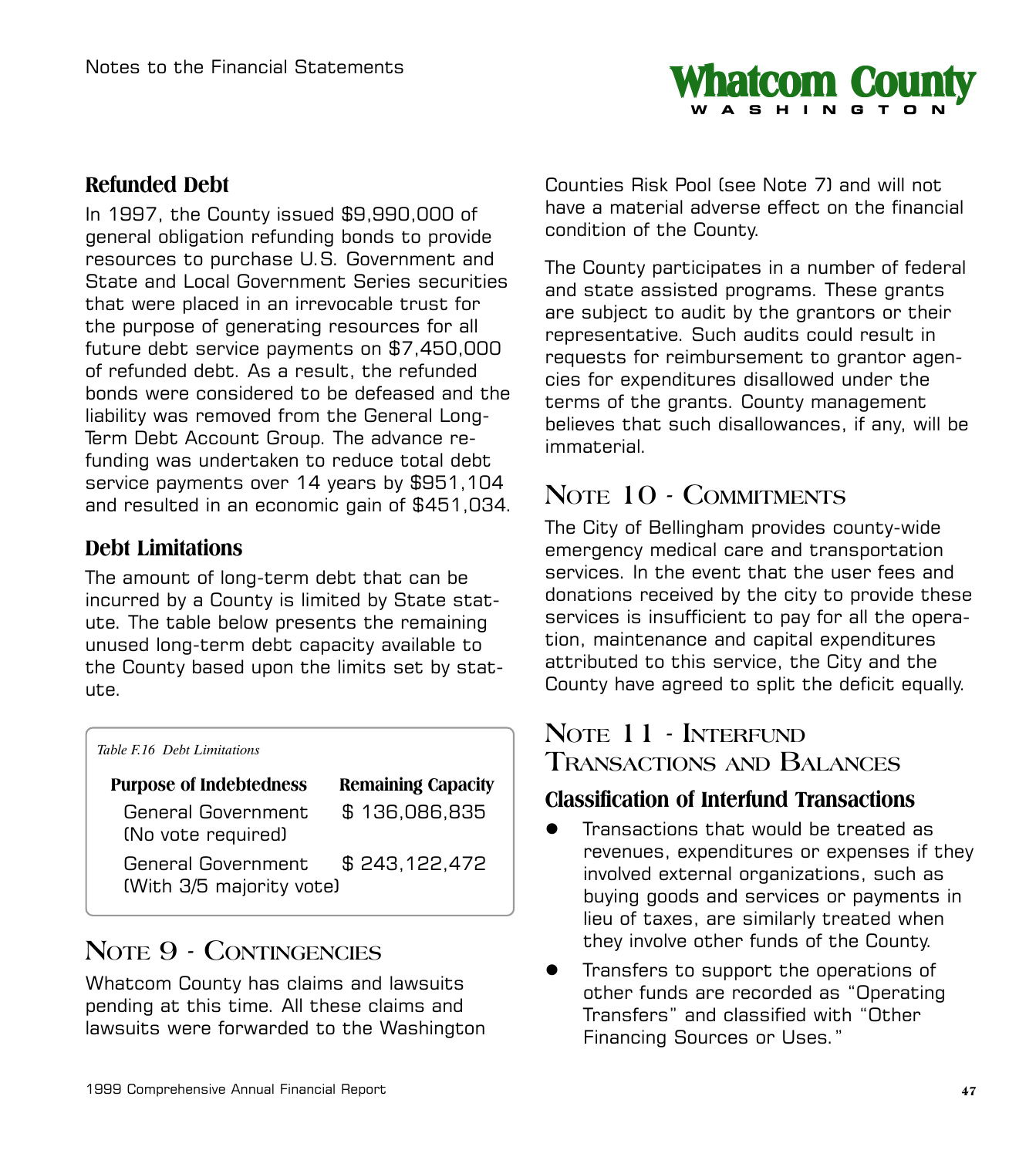

- **•** Contributions to capital of enterprise or internal service funds, transfers to establish or reduce working capital in other funds, and transfers of remaining balances when funds are closed are classified as residual equity transfers and reported as direct additions to or deductions from fund equity.
- $\bullet$  Loans between funds are classified as interfund loans receivable and payable or as advances to and from other funds on the combined balance sheet depending on the time period for which the loan was made. Interfund loans to other funds are offset by a reservation of fund equity.

Individual fund interfund receivable and payable balances at December 31, 1999 are shown in Table F.17.

|                                   | Funds  | Due From Other Due To Other Funds |
|-----------------------------------|--------|-----------------------------------|
| General                           |        |                                   |
| Current Expense Fund              |        | 40,314                            |
| General                           |        |                                   |
| <b>Special Revenue</b>            |        |                                   |
| County Road Fund                  | 15,321 | 195                               |
| Solid Waste Fund                  |        | 3,359                             |
| RID #1 (Birch Bay Light Dist)     |        | 753                               |
| RID #2 (Marineland Light Dist)    |        | 116                               |
| $RID$ #7 (Emerald Lk Light Dist)  |        | 184                               |
| Whatcom Co Drug Fund              |        | 2,973                             |
| Flood Control Zone District Fund  | 5,917  | 10,863                            |
| Lynden/ Everson Sub-Zone          |        | 1,975                             |
| Sumas/ Nooksack/ Everson Sub-Zone |        | 2,885                             |
| Acme/ Van Zandt Sub-Zone          |        | 759                               |
| Special Revenue                   | 21,238 | 24,062                            |
| <b>Internal Service</b>           |        |                                   |
| Equipment Rental & Revolving      | 43,436 | 298                               |
| <b>Internal Service</b>           | 43,436 | 298                               |
| Total                             | 64,674 | 64,674                            |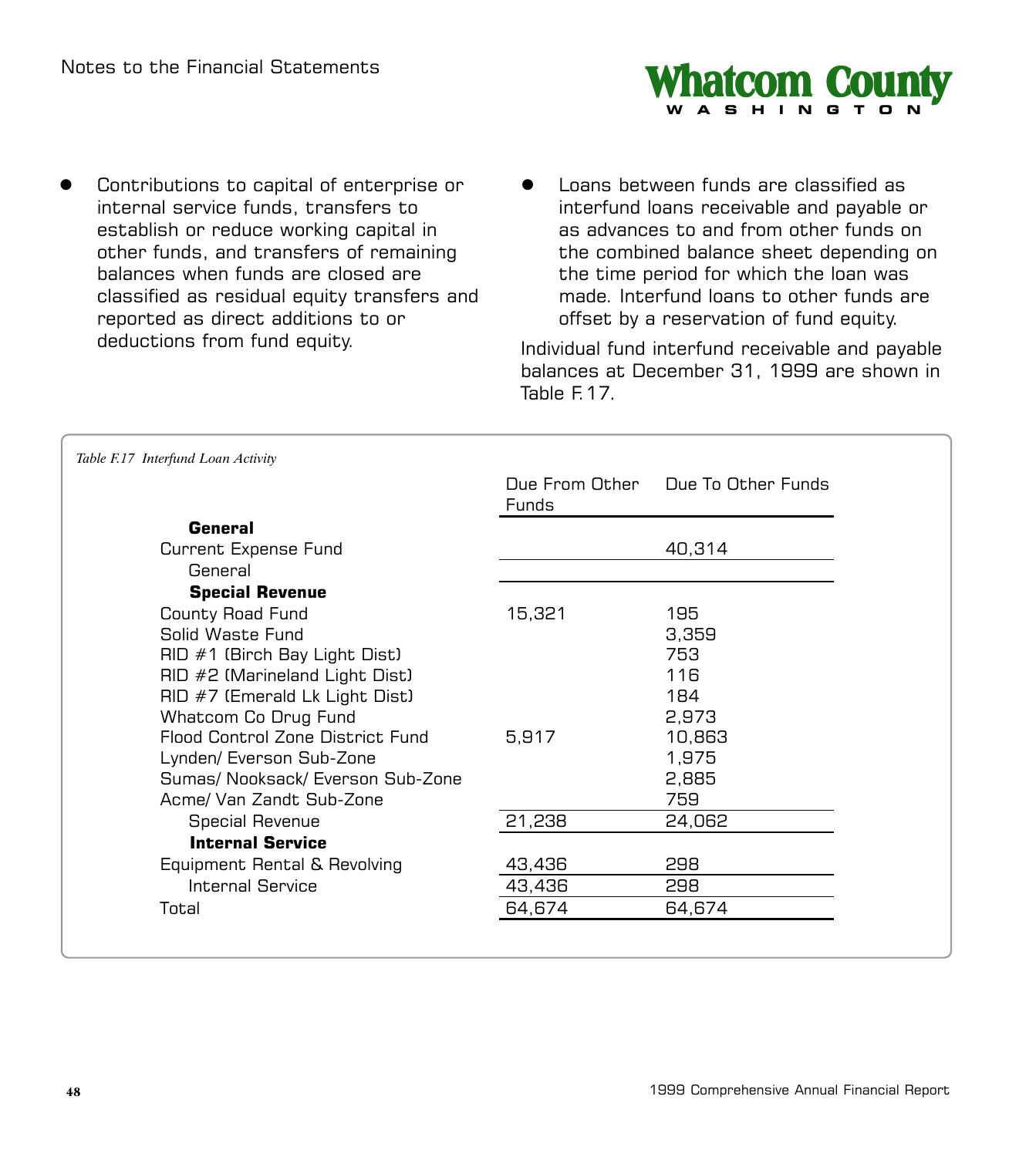

Operating and residual equity transfers during 1999 are as follows:

| Table F.18 Operating and Residual Equity Transfers |         |                                  |           |                            |
|----------------------------------------------------|---------|----------------------------------|-----------|----------------------------|
|                                                    |         | <b>Residual Equity Transfers</b> |           | <b>Operating Transfers</b> |
|                                                    | $\ln$   | Out                              | $\ln$     | Out                        |
| <b>General Fund</b>                                |         |                                  |           |                            |
| Current Expense Fund                               |         | 129,299                          | 906,221   | 2,722,807                  |
| <b>Special Revenue</b>                             |         |                                  |           |                            |
| County Road Fund                                   |         |                                  | 139,800   | 327,352                    |
| <b>Election Reserve Fund</b>                       |         |                                  | 88,428    |                            |
| Treasurer's O&M Fund                               |         |                                  |           | 28,774                     |
| Water Resources Fund                               |         |                                  | 1,957,494 |                            |
| Solid Waste Fund                                   |         |                                  |           | 123,474                    |
| Victim/Witness Assistance Fund                     |         |                                  |           | 49,500                     |
| <b>CERB Fund</b>                                   |         |                                  | 273,738   |                            |
| Community Development Fund                         |         |                                  |           | 17,000                     |
| Road Improvement Dist. #1                          |         |                                  |           | 753                        |
| Road Improvement Dist. #2                          |         |                                  |           | 116                        |
| Road Improvement Dist. #7                          |         |                                  |           | 184                        |
| Whatcom Co Drug Fund                               |         |                                  |           | 270,453                    |
| <b>Emergency Management Fund</b>                   |         |                                  | 77,509    |                            |
| Flood Control Zone Dist. Fund                      |         |                                  |           | 1,728,713                  |
| PT Roberts Fuel Tax                                |         |                                  |           | 53,400                     |
| Special Revenue                                    |         |                                  | 2,536,969 | 2,599,719                  |
| <b>Debt Service</b>                                |         |                                  |           |                            |
| 1982 WC Ltd Tax GO Bond                            |         |                                  | 117,808   |                            |
| CRID #9 Gen Debt Fund                              |         |                                  |           | 273,738                    |
| 1991 Ltd Tax GO Bond                               |         |                                  | 519,675   |                            |
| 1993 Ltd Tax GO Bond                               |         |                                  | 804,705   |                            |
| 1997 Ltd Tax GO Bond                               |         |                                  | 643,518   |                            |
| 1998 Ltd Tax GO Bond                               |         |                                  | 256,424   |                            |
| Debt Service                                       |         |                                  | 2,342,130 | 273,738                    |
| <b>Capital Projects</b>                            |         |                                  |           |                            |
| Real Estate Excise Tax Fund                        |         |                                  |           | 648,379                    |
| Capital Projects                                   |         |                                  |           | 648,379                    |
| <b>Internal Service</b>                            |         |                                  |           |                            |
| Equipment Rental & Revolving                       | 129,299 |                                  | 168,875   |                            |
| Adminstrative Services Fund                        |         |                                  | 687,240   | 396,792                    |
| <b>Internal Service</b>                            | 129,299 |                                  | 856,115   | 396,792                    |
| Total                                              | 129,299 | 129,299                          | 6,641,435 | 6,641,435                  |
|                                                    |         |                                  |           |                            |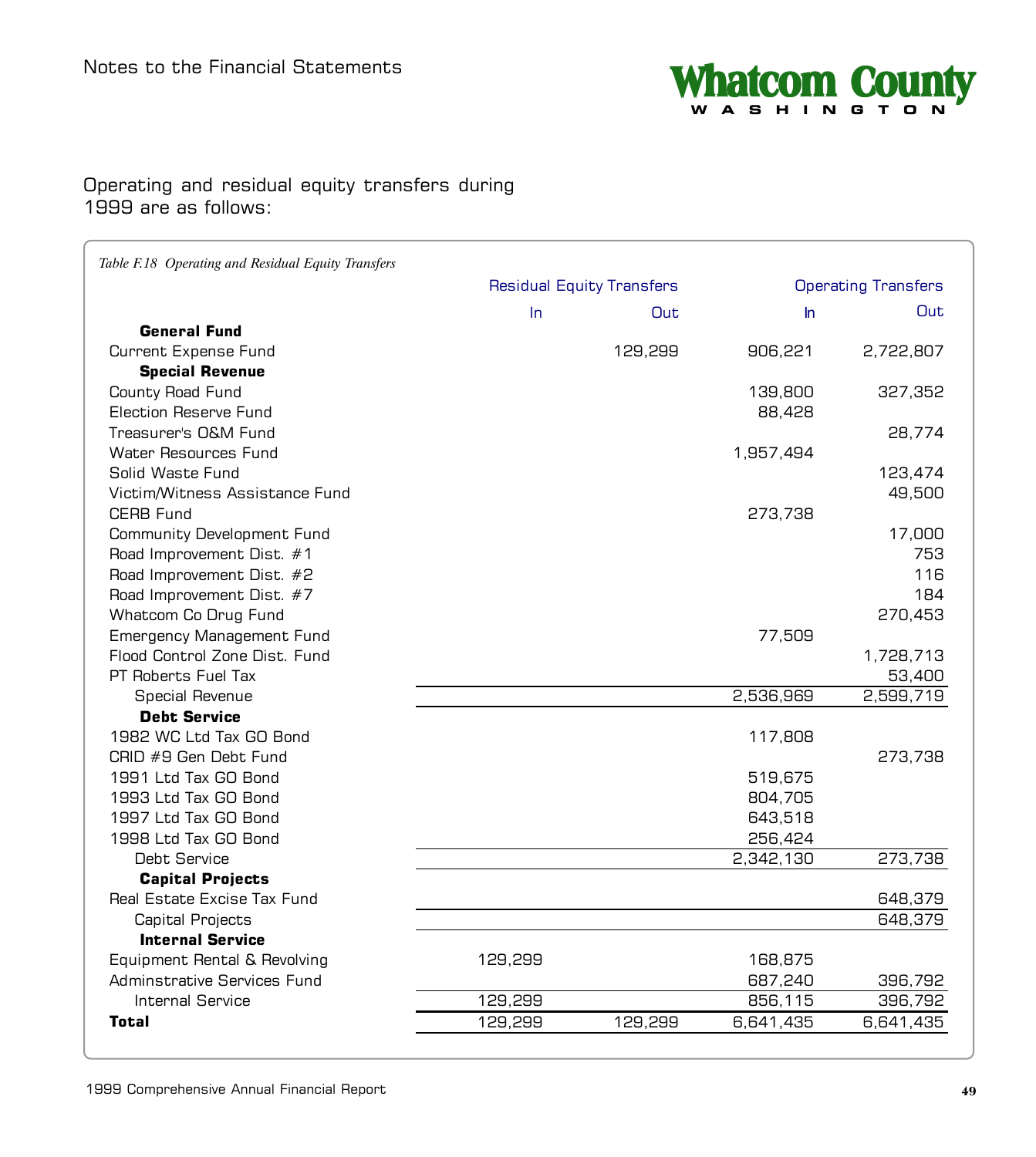

The Equipment Rental Fund transferred \$129,299 from Residual Equity Transfers In to increase contributed capital for vehicles purchased for County departments. \$168,000 from Operating Transfer In to the Equipment Rental Fund was transferred to decrease land (the Holly Street property) that was sold to the general fund. The Equipment Rental Fund also transferred \$875 from Operating Transfer In to reimburse capital improvements for the boat & evidence storage building.

Due from other funds and due to other funds are created from interfund transactions, which usually involve the exchange of goods or services in a normal business relationship. Interfund loan activity during 1999 is shown in Table F.19.

| Table F.19 Interfund Loan Activity |                   |                             |           |        |                        |
|------------------------------------|-------------------|-----------------------------|-----------|--------|------------------------|
| Lending Fund                       | Borrowing<br>Fund | <b>Balance</b><br>January 1 | New Loans | Repaid | Balance<br>December 31 |
| General Fund                       | Election Reserve  | 30,000                      | 20,000    | 30,000 | 20,000                 |

## **NOTE 12 - FUND EQUITIES**

## Governmental Fund Types

### Reservations of Fund Balance

Fund balance in governmental fund types is reserved for two purposes;

- Where certain amounts are legally committed for specific future uses such as continuing appropriations and,
- Where assets are not available for appropriation, because they have been advanced to another fund, used to establish revolving funds, or because they are noncurrent receivables.

## Proprietary Fund Types

### Contributed Capital

Contributed capital in internal service funds records the amount of working capital and fixed assets received from other funds.

### Reservations of Retained Earnings

Retained earnings in proprietary fund types are generally reserved to indicate that a portion of retained earnings has been externally restricted for specific purposes.

Table F.20 shows funds that had reserved fund balances or reserved retained earnings at December 31, 1999.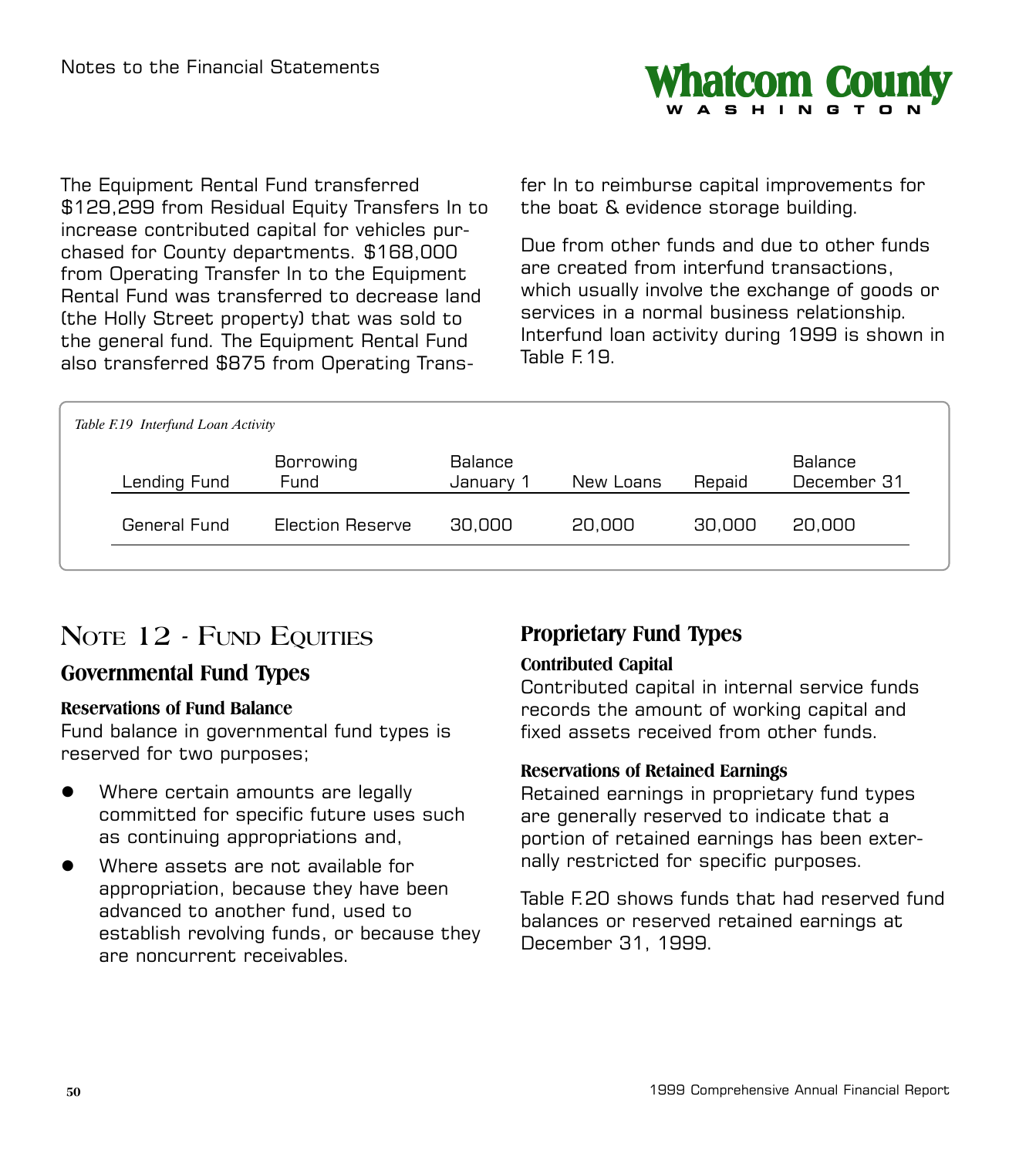

| Table F.20 Reserved Fund Balances and Reserved Retained Earnings as of December 31, 1999 |                  |
|------------------------------------------------------------------------------------------|------------------|
| Reserved Fund Balance                                                                    |                  |
| Reserved for Debt Service:                                                               |                  |
| 1977 Fair GO Bond                                                                        | \$30,629         |
| 1978 Ltd. Tax GO Bond                                                                    | 22,312           |
| 1981 Ltd. Tax GO Bond                                                                    | (60)             |
| 1982 Ltd. Tax GO Bond                                                                    | 6,699            |
| 1983 Ltd. Tax GO Bond                                                                    | 5,271            |
| CRID No. 4 General Debt                                                                  | 219              |
| CRID No. 5 General Debt                                                                  | 14,602           |
| CRID No. 9 General Debt                                                                  | 21,425           |
| LRID No. 10 General Debt                                                                 | 29,332           |
| 1991 Ltd. Tax GO Bond                                                                    | 2,711            |
| 1993 Ltd. Tax GO Bond                                                                    | 393              |
| 1997 Ltd. Tax GO Bond                                                                    | 331              |
| 1998 Ltd. Tax GO Bond                                                                    | 11,323           |
| <b>Reserved for Encumbrances:</b>                                                        |                  |
| General Fund                                                                             | 239,732          |
| <b>Special Revenue Funds:</b>                                                            |                  |
| Road                                                                                     | 177,303          |
| Treasurer's O & M                                                                        | 3,850            |
| <b>Water Resources</b>                                                                   | 247,233          |
| Solid Waste                                                                              | 2,000            |
| <b>Emergency Management</b>                                                              | 59,315           |
| <b>Flood Control</b>                                                                     | 185,625          |
| Reserved for Non-Current Receivables:                                                    |                  |
| General Fund                                                                             | 2,000,000        |
| Reserved for Petty Cash Funds:                                                           |                  |
| General Fund                                                                             | 39,710           |
| <b>Special Revenue Funds:</b>                                                            |                  |
| Road                                                                                     | 700              |
| Solid Waste                                                                              | 300              |
| <b>Emergency Management</b>                                                              | 200              |
| Drug Task Force<br><b>WC Drug Fund</b>                                                   | 10,000<br>60,000 |
| <b>Total Reserved Fund Balances</b>                                                      | \$3,171,155      |
|                                                                                          |                  |
| <b>Reserved Retained Earnings</b>                                                        |                  |
| Reserved for Fixed Asset Replacements<br>Internal Service Funds:                         |                  |
|                                                                                          |                  |
| Equipment Rental & Revolving                                                             | \$500,000        |
| <b>Total Reserved Retained Earnings</b>                                                  | \$500,000        |

*The Sub-Flood Control District Fund had a deficit of \$2,244 and the 1981 Ltd. Tax General Obligation Bond Fund had a deficit of \$60. Both funds are in the process of being closed.*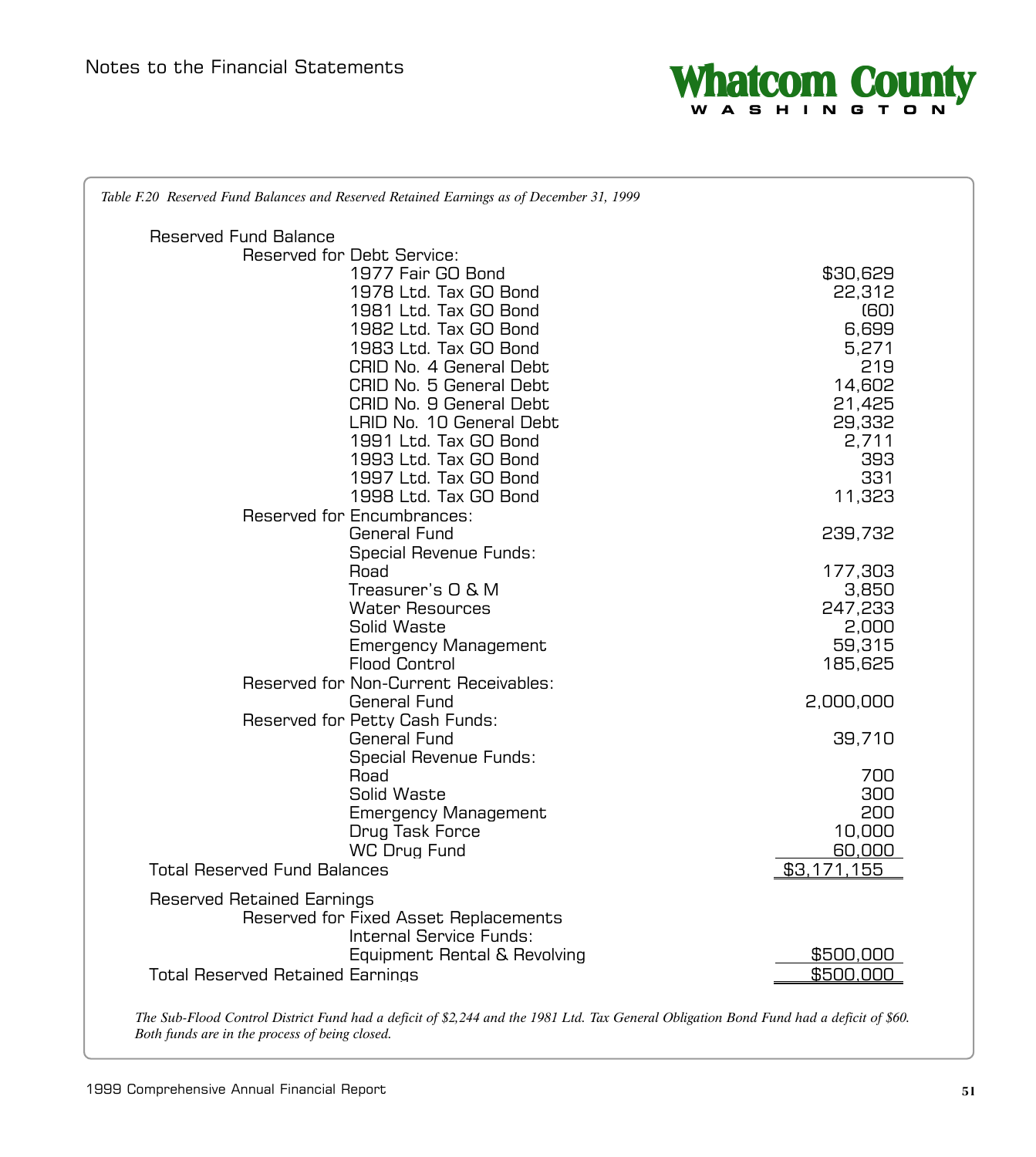

## **NOTE 13 - JOINT VENTURES**

Whatcom County participates with the City of Bellingham and other local governmental jurisdictions to provide a law enforcement, fire and emergency medical communications dispatching service (What-Comm Communications Center). The governing board of What-Comm consists of three members from the County, three from the City, one representing county fire districts and one elected official to be selected by the other members. The board is responsible for establishing the budget for What-Comm and for establishing the annual financial contributions to be made by the member jurisdictions. Whatcom County contributed \$475,760 as its share of operations in 1999. Whatcom County did not have an equity interest in What-Comm in 1999. Financial statements for What-Comm Communications Center can be obtained from the City of Bellingham, 210 Lottie Street, Bellingham, Washington 98225.

## **NOTE 14 - POST-RETIREMENT HEALTH CARE BENEFITS**

In addition to the pension benefits described in Note 6, Whatcom County provides postretirement health care benefits, in accordance with the Washington Law Enforcement Officers and Fire Fighters Retirement Systems (LEOFF) Act (RCW 41.26), to employees who were law enforcement officers and established membership in the LEOFF I retirement system on or before September 30, 1977. Currently, 21 retirees meet those eligibility requirements.

Whatcom County pays for health insurance and medical costs not covered by insurance for pre-Medicare retirees. The County also pays a fixed amount of \$67 to \$96 per month for a Medicare supplement for each retiree eligible for Medicare.

During the year, expenditures of \$56,716 were recognized for post-retirement health care.

## **NOTE 15 - POSTCLOSURE CARE COST**

Whatcom County owns four closed solid waste landfills. These are Birch-Bay Lynden, Y Road, and Pt. Roberts, which were closed in the 1980ís and Cedarville, which was closed in 1992. Whatcom County is required by the Department of Ecology to perform postclosure monitoring of the landfills for a minimum of 30 years. The County complies with this requirement by monitoring ground water of all the landfills and disposal of leachate from the Cedarville landfill. In addition, a reserve of \$250,000 was established in the Solid Waste Fund in 1992 to cover postclosure care costs.

As of 1999, the Solid Waste Fund was reclassified from an enterprise fund to a special revenue fund and the postclosure reserve of \$250,000 was reported as a liability in the general long-term debt account group.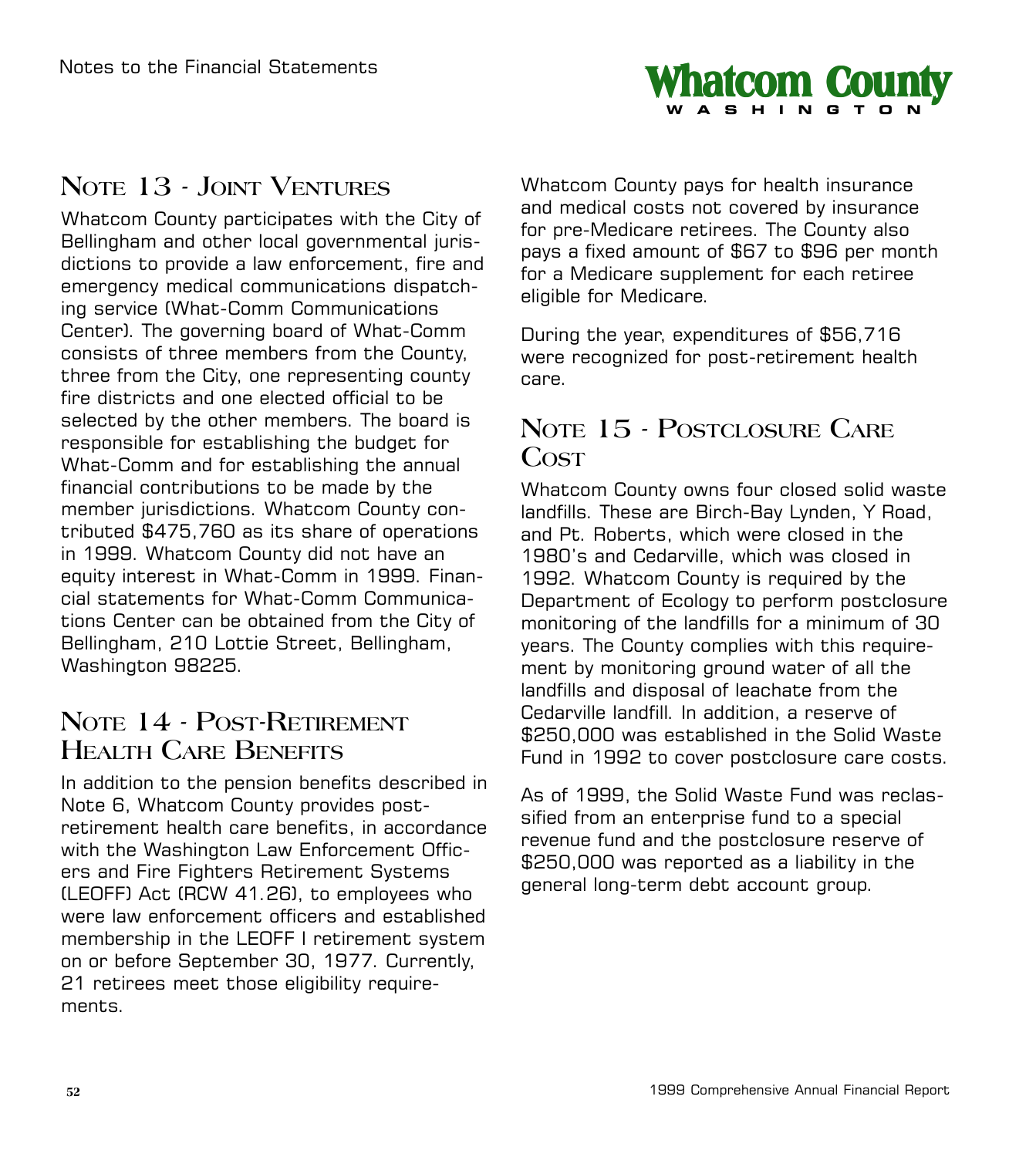

## **NOTE 16 - OTHER DISCLOSURES**

## Fund Changes

During 1999, the following funds were added: Water Resources Fund, Public Utilities Improvement Fund.

## Accounting and Reporting Changes

In 1999, the County reclassified the Solid Waste Fund from an enterprise fund to a special revenue fund. Prior year comparative data has been restated and the following changes in revenues, expenditures, assets, liabilities and fund equity occurred.

|                                      |               | Increase (Decrease) |            |
|--------------------------------------|---------------|---------------------|------------|
|                                      | Enterprise    | Special             | Total      |
|                                      | Fund          | Revenue             | Increase   |
|                                      |               | Fund                | (Decrease) |
| Revenues:                            | (B81, 342)    | 881,342             |            |
| Expenditures:                        | (781, 183)    | 733,781             | (47, 402)  |
| <b>Fund Equity-Beginning Balance</b> | (1, 337, 435) | 671,738             | (665, 697) |
| Fund Equity-Ending Balance           | (1,437,594)   | 819,301             | (618, 293) |
| Assets                               | (1,469,221)   | 847,321             | (621, 900) |
| Liabilities                          | (31,627)      | 28,020              | (3,607)    |

Whatcom County is not reporting long-term debt in Agency Funds for 1999. Prior year comparative data has been restated and the following changes in assets and liabilities occurred.

| Table F.22 Agency Funds - 1998 Asset & Liability Changes |                     |  |  |  |  |
|----------------------------------------------------------|---------------------|--|--|--|--|
|                                                          | Increase (Decrease) |  |  |  |  |
| Assets                                                   | (208, 603, 436)     |  |  |  |  |
| Liabilities<br>(208.603.436)                             |                     |  |  |  |  |
|                                                          |                     |  |  |  |  |
|                                                          |                     |  |  |  |  |

According to GASB 32, Accounting and Financial Reporting for Internal Revenue Code Section 457 Deferred Compensation Plans, Whatcom County is no longer required to report amounts deferred by employees. Prior year comparative data has been restated and the following changes in assets and liabilities occurred.

| Table F.23 Deferred Compensation - 1998 Asset & Liability Changes |                                                   |  |  |  |
|-------------------------------------------------------------------|---------------------------------------------------|--|--|--|
| Assets<br>Liabilities                                             | Increase (Decrease)<br>(7,647,409)<br>(7.647.409) |  |  |  |
|                                                                   |                                                   |  |  |  |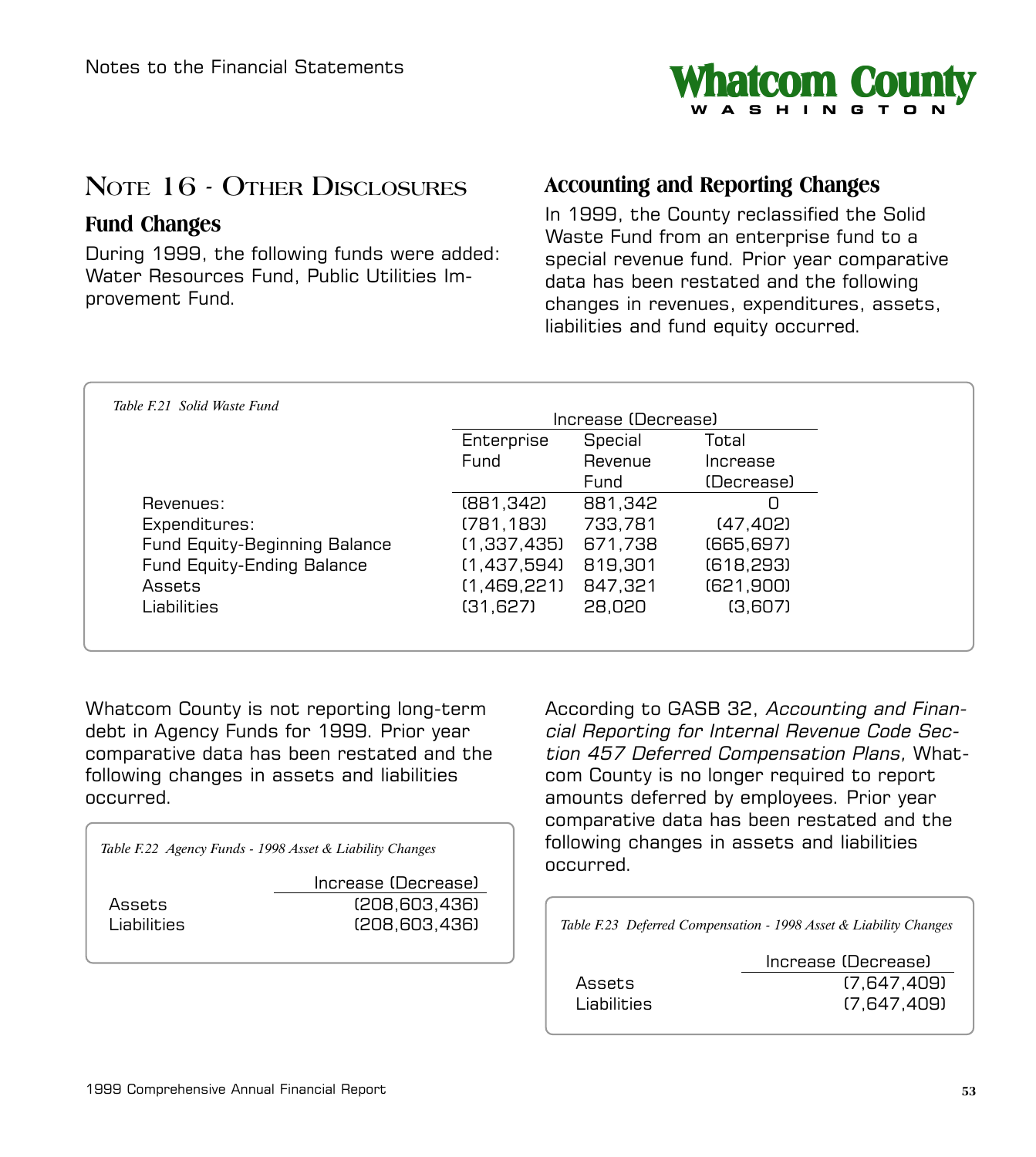

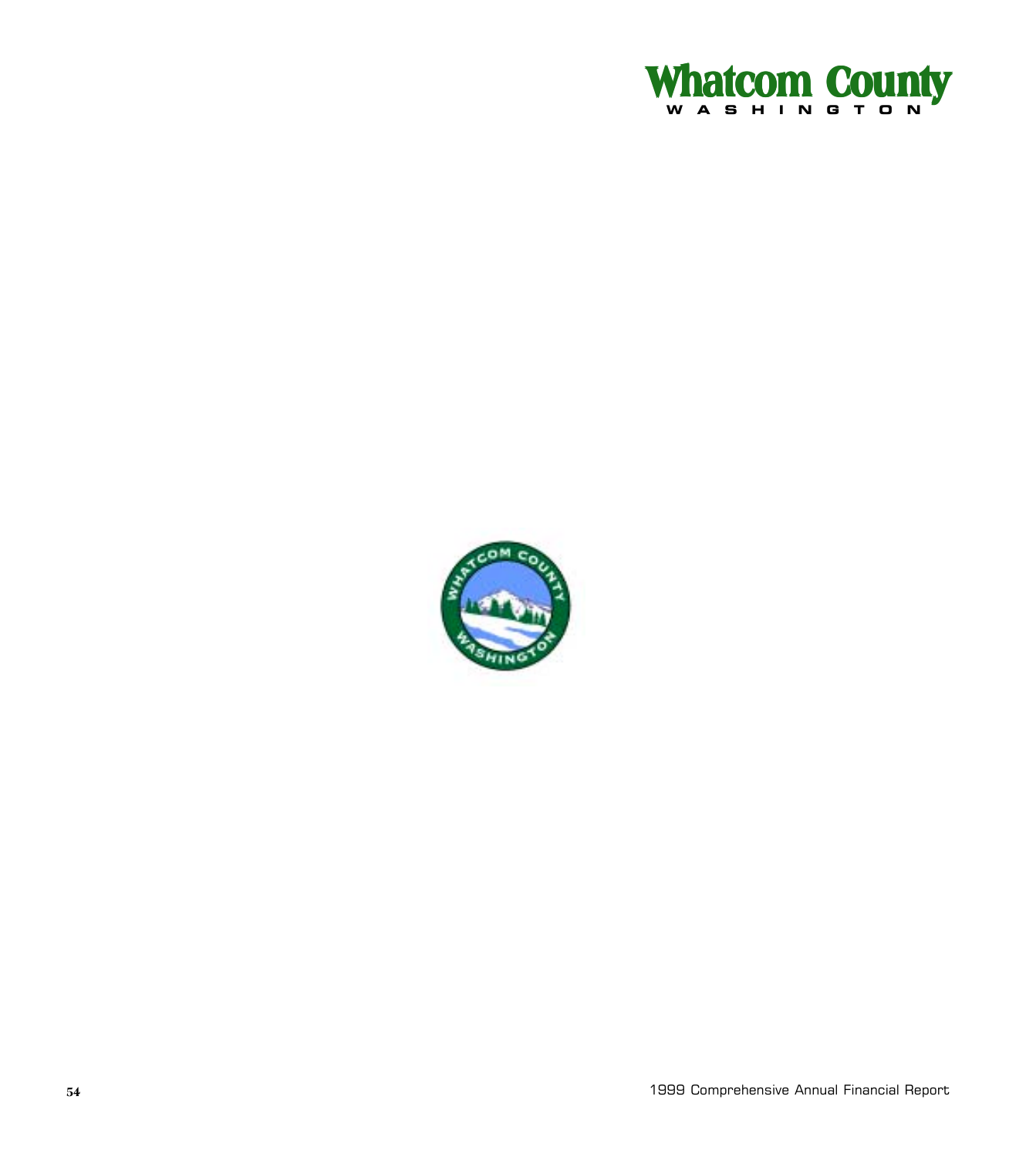

# General Fund

The General Fund is used to account for resources of Whatcom County that are not required to be accounted for in another fund. Both revenues and expenditures are budgeted in compliance with procedures established in Article 6 of the Whatcom County Charter and the Whatcom County Code. Appropriations are authorized at the department level. The modified accrual basis of accounting is applied.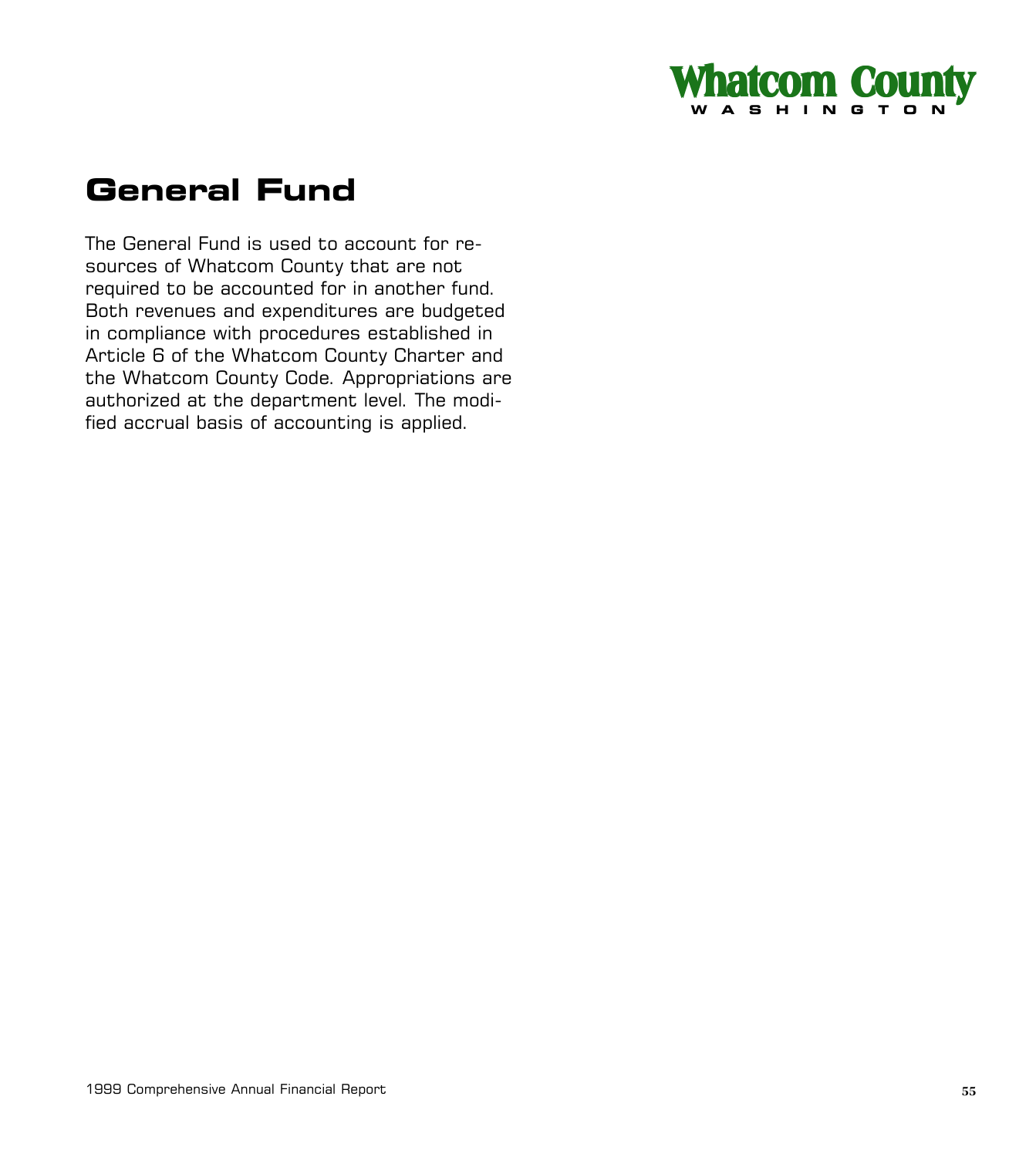#### Combining Balance Sheet **• General Fund** Year Ended December 31, 1999



|                                           | 1999         | 1998         |
|-------------------------------------------|--------------|--------------|
| <b>Assets</b>                             |              |              |
| <b>Current Assets</b>                     |              |              |
| Cash & Equivalents                        | \$12,835,735 | \$11,314,182 |
| Deposits With Fiscal Agent                | 1,169        | 8,000        |
| Taxes Receivable (Net)                    | 797,144      | 765,302      |
| Accounts Receivable (Net)                 | 165,723      | 132,027      |
| Interest Receivable (Net)                 | 257,405      | 225,094      |
| Due From Other Funds                      |              | 54,367       |
| Interfund Loans Receivable                | 20,000       | 30,000       |
| Due From Other Governments                | 2,154,303    | 1,645,159    |
| Prepayments                               | 650          | 2,678        |
| <b>Long-Term Assets</b>                   |              |              |
| Due From Gov't - Non current              | 2,000,000    | 2,500,000    |
| <b>Total Assets</b>                       | \$18,232,129 | \$16,676,809 |
| <b>Liabilities and Fund Balance</b>       |              |              |
| <b>Liabilities</b>                        |              |              |
| Accounts Payable                          | \$1,174,930  | \$1,571,409  |
| Due to Other Funds                        | 40,314       | 293,264      |
| Due to Other Governments                  | 461,586      | 397,518      |
| Other Accrued Liabilities                 | 49,155       | 36,148       |
| Revenue Collected in Advance              | 2,734        |              |
| Other Current Liabilities                 | 20,000       | 20,000       |
| Deferred Revenue                          | 3,297,145    | 3,765,303    |
| Deferred Credits                          | 21,321       | (132)        |
| <b>Total Liabilities</b>                  | 5,067,185    | 6,083,510    |
| <b>Fund Balance</b>                       |              |              |
| Fund Balance - Reserved                   | 2,279,442    | 3,086,546    |
| Fund Balance - Unreserved/ Undesignated   | 10,885,502   | 7,506,753    |
| <b>Total Fund Balance</b>                 | 13,164,944   | 10,593,299   |
| <b>Total Liabilities and Fund Balance</b> | \$18,232,129 | \$16,676,809 |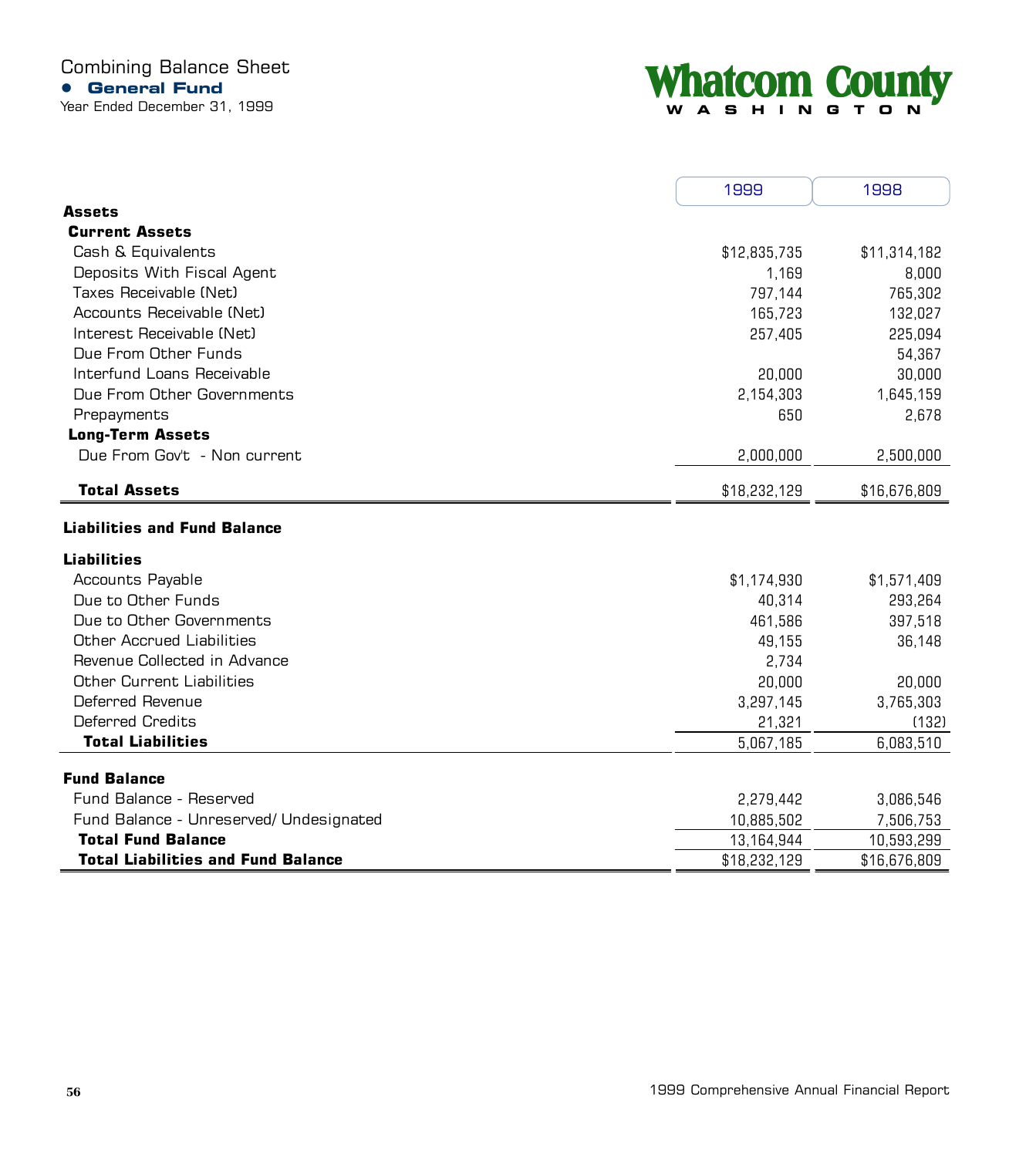### Combining Statement of Revenues, Expenditures and Changes in Fund Balance Budget and Actual (GAAP Basis)



### **• General Fund**

Year Ended December 31, 1999 (With comparative totals for December 31, 1998)

|                                                   | 1999          |              |                                        | 1998          |
|---------------------------------------------------|---------------|--------------|----------------------------------------|---------------|
|                                                   | <b>Budget</b> | Actual       | Variance<br>Favorable<br>(Unfavorable) | Actual        |
| <b>Revenues</b>                                   |               |              |                                        |               |
| Taxes                                             | \$24,339,109  | \$25,050,617 | \$711,508                              | \$24,200,886  |
| Licenses & Permits                                | 1,319,150     | 1,364,846    | 45,696                                 | 1,307,497     |
| Intergovernmental                                 | 11,524,385    | 12,473,666   | 949,281                                | 10,960,121    |
| <b>Charges for Service</b>                        | 4,464,664     | 4,583,387    | 118,723                                | 4,385,600     |
| Fines & Forfeits                                  | 965,900       | 1,264,816    | 298,916                                | 1,027,521     |
| Miscellaneous                                     | 3,606,706     | 3,986,378    | 379,672                                | 3,568,220     |
| <b>Total Revenues</b>                             | 46,219,914    | 48,723,710   | 2,503,796                              | 45,449,845    |
| <b>Expenditures</b>                               |               |              |                                        |               |
| Current:                                          |               |              |                                        |               |
| General Government                                | 14,861,590    | 14,023,789   | 837,801                                | 13,135,694    |
| Security of Persons & Property                    | 19,211,379    | 18,196,978   | 1,014,401                              | 16,693,938    |
| <b>Physical Environment</b>                       | 636,404       | 349,268      | 287,136                                | 358,160       |
| Economic Environment                              | 977,179       | 1,078,514    | (101, 335)                             | 1,058,863     |
| Mental & Physical Health                          | 8,516,403     | 8,028,398    | 488,005                                | 7,730,267     |
| Culture & Recreation                              | 3,005,013     | 2,918,062    | 86,951                                 | 2,807,225     |
| Capital Outlay                                    | 1,099,654     | 502,244      | 597,410                                | 1,411,580     |
| Debt Service:                                     |               |              |                                        |               |
| Interest                                          | 10,000        |              | 10,000                                 | 2,832         |
| <b>Total Expenditures</b>                         | 48,317,622    | 45,097,253   | 3,220,369                              | 43,198,559    |
| Excess (Deficiency) of Revenues Over Expenditures | (2,097,708)   | 3,626,457    | 5,724,165                              | 2,251,286     |
| <b>Other Financing Sources (Uses)</b>             |               |              |                                        |               |
| Sales of Fixed Assets                             | 511,000       | 891,073      | 380,073                                | 689,471       |
| Operating Transfer In                             | 848,009       | 906,221      | 58,212                                 | 781,126       |
| <b>Operating Transfer Out</b>                     | (2,771,313)   | (2,722,807)  | 48,506                                 | (2, 291, 637) |
| <b>Total Other Financing Sources (Uses)</b>       | (1, 412, 304) | (925, 513)   | 486,791                                | (821, 040)    |
| Excess (Deficiency) of Revenues & Other Financing |               |              |                                        |               |
| Sources Over Expenditures & Other Uses            | (3,510,012)   | 2,700,944    | 6,210,956                              | 1,430,246     |
| Fund Balance as of January 1                      | 1,734,553     | 10,593,299   | 8,858,746                              | 6,708,729     |
| Residual Equity Transfer In                       |               |              |                                        | 2,585,459     |
| Residual Equity Transfer Out                      | (15,000)      | (129, 299)   | (114, 299)                             | (131, 135)    |
| <b>Fund Balance as of December 31</b>             | (\$1,790,459) | \$13,164,944 | \$14,955,403                           | \$10,593,299  |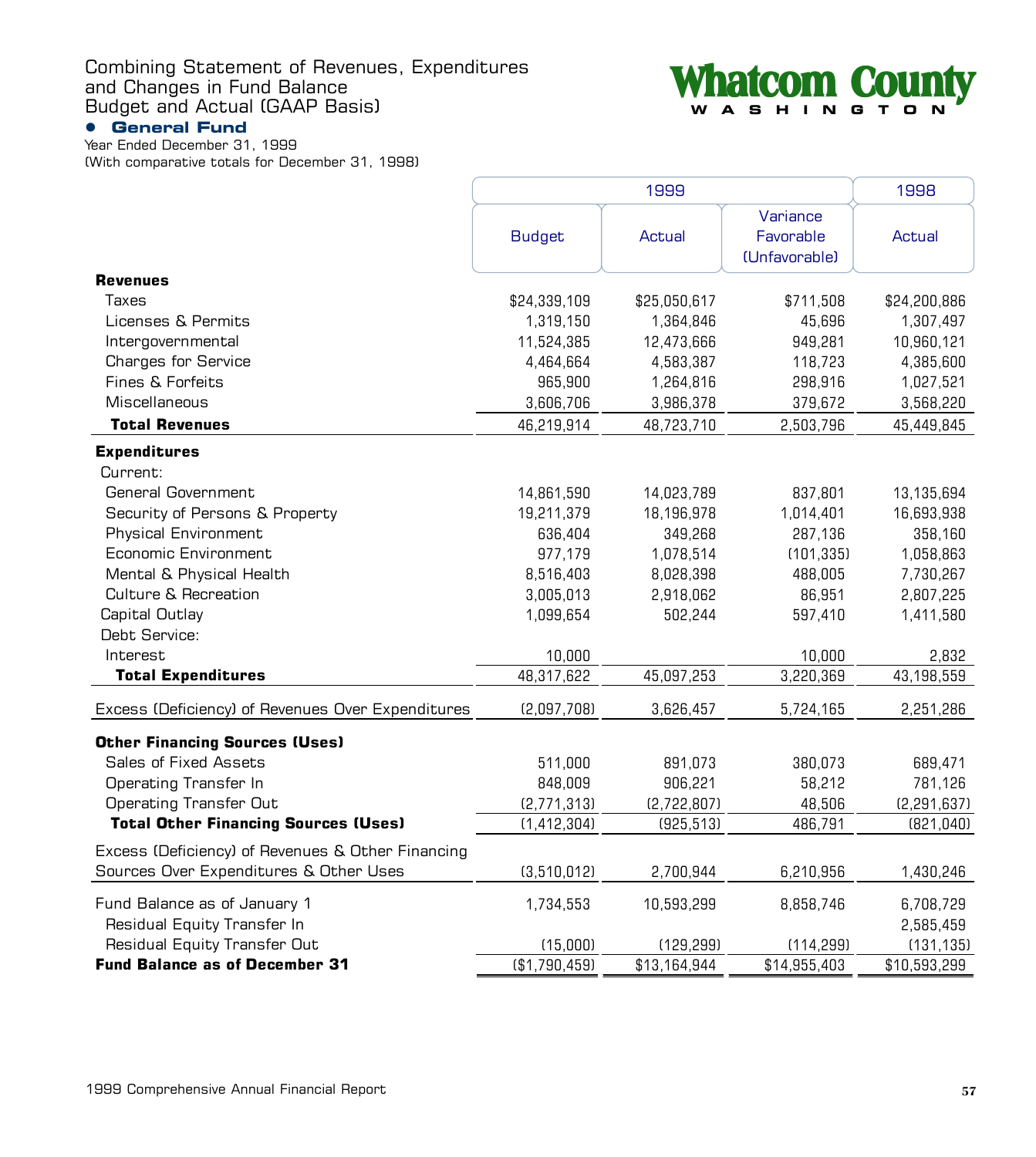### Schedule of Revenues Budget and Actual

### **• General Fund**

Year Ended December 31, 1999 (With comparative totals for December 31, 1998) Page 1 of 2



|                                       |               | 1999          |                                        |              |
|---------------------------------------|---------------|---------------|----------------------------------------|--------------|
|                                       | <b>Budget</b> | <b>Actual</b> | Variance<br>Favorable<br>(Unfavorable) | Actual       |
| <b>REVENUES</b>                       |               |               |                                        |              |
| <b>Taxes</b>                          |               |               |                                        |              |
| <b>General Property Taxes</b>         | \$16,073,509  | \$16,223,561  | \$150,052                              | \$15,821,220 |
| <b>Timber Harvest Taxes</b>           | 151,000       | 136,323       | (14, 677)                              | 275,137      |
| Retail sales and Use Taxes            | 6,250,100     | 6,613,310     | 363,210                                | 6,190,886    |
| <b>Excise Taxes</b>                   | 562,500       | 629,658       | 67,158                                 | 627,263      |
| Penalties and Interest                | 1,302,000     | 1,447,765     | 145,765                                | 1,286,379    |
| <b>Total Taxes</b>                    | 24,339,109    | 25,050,617    | 711,508                                | 24,200,885   |
| <b>Licenses and Permits</b>           |               |               |                                        |              |
| <b>Business Licenses and Permits</b>  | \$313,500     | \$260,169     | (\$53,331)                             | \$322,084    |
| Non-Business Licenses and Permits     | 1,005,650     | 1,104,677     | 99,027                                 | 985,413      |
| <b>Total Licenses and Permits</b>     | 1,319,150     | 1,364,846     | 45,696                                 | 1,307,497    |
| Intergovernmental                     |               |               |                                        |              |
| <b>Federal Grants-Direct</b>          | \$473,389     | \$635,939     | \$162,550                              | \$111,989    |
| Federal Entitlements, Impact Payments |               | 353,835       | 353,835                                | 292,133      |
| <b>Federal Grants-Indirect</b>        | 2,081,427     | 1,961,378     | (120, 049)                             | 1,613,263    |
| <b>State Grants</b>                   | 4,032,809     | 3,430,760     | (602, 049)                             | 3,945,507    |
| <b>State Shared Revenues</b>          | 895,620       | 997,962       | 102,342                                | 987,827      |
| State Entitlements, Impact Payments   | 1,413,200     | 1,690,588     | 277,388                                | 1,397,082    |
| Interlocal Grants, Entitlements       | 419,383       | 884,082       | 464,699                                | 360,040      |
| Intergovernmental Service Revenue     | 2,208,557     | 2,519,122     | 310,565                                | 2,252,282    |
| <b>Total Intergovernmental</b>        | 11,524,385    | 12,473,666    | 949,281                                | 10,960,123   |
| <b>Charges For Services</b>           |               |               |                                        |              |
| General Government                    | \$1,754,482   | \$1,852,523   | \$98,041                               | \$1,764,846  |
| Security of Persons and Property      | 840,160       | 769,926       | (70, 234)                              | 799,926      |
| <b>Physical Environment</b>           | 63,000        | 14,925        | (48, 075)                              |              |
| Economic Environment                  | 920,300       | 1,121,132     | 200,832                                | 1,017,946    |
| Mental and Physical Health            | 470,851       | 439,370       | (31, 481)                              | 427,523      |
| Culture and Recreation                | 248,800       | 247,975       | (825)                                  | 242,036      |
| Internal Service Sales & Services     | 5,000         |               | (5,000)                                |              |
| Other                                 | 162,071       | 137,536       | (24, 535)                              | 133,324      |
| <b>Total Charges For Services</b>     | 4,464,664     | 4,583,387     | 118,723                                | 4,385,601    |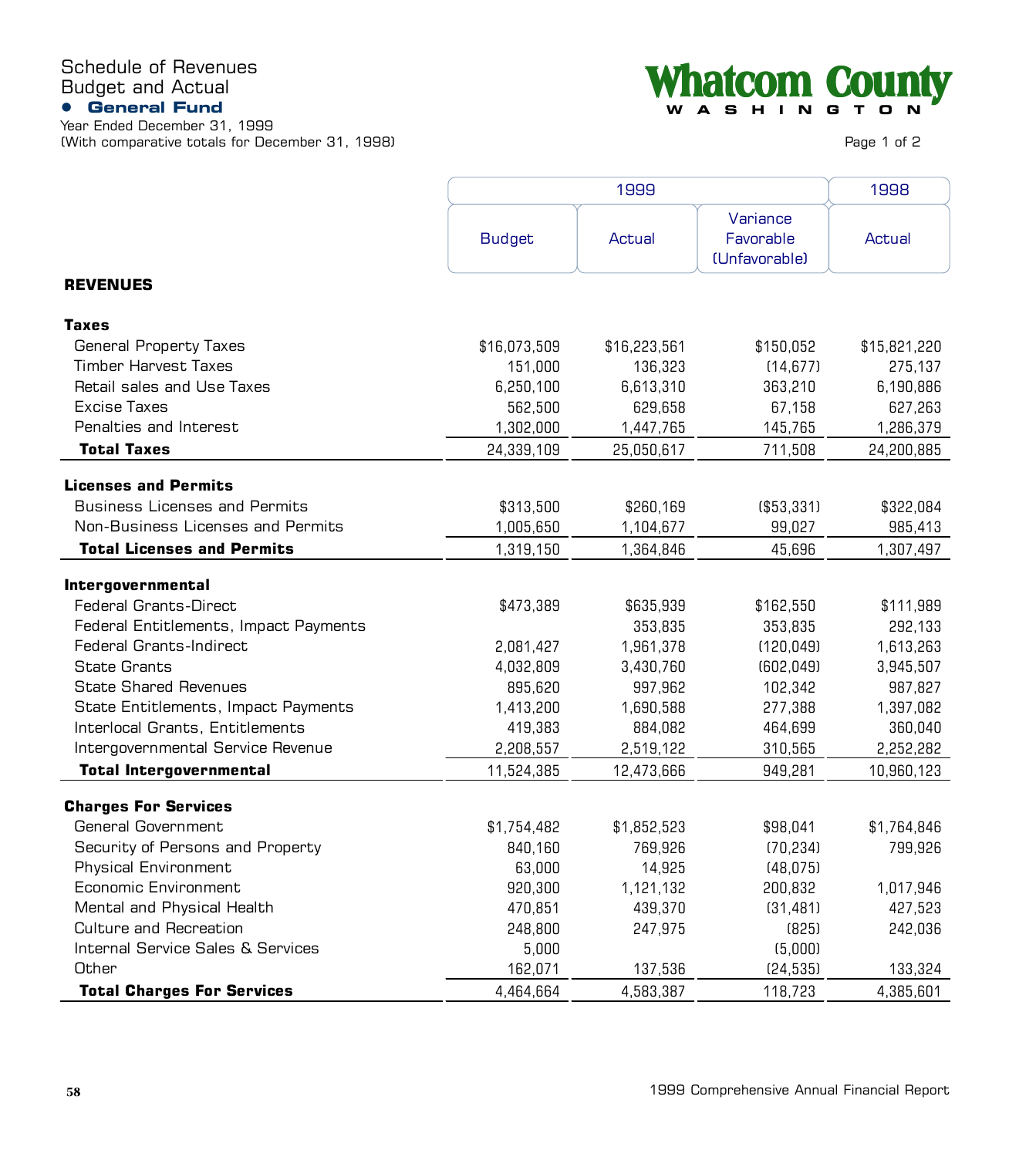### Schedule of Revenues Budget and Actual

### ! General Fund

Year Ended December 31, 1999 (With comparative totals for December 31, 1998) Page 2 of 2



|                                                                           |               | 1999         |                                        |              |
|---------------------------------------------------------------------------|---------------|--------------|----------------------------------------|--------------|
|                                                                           | <b>Budget</b> | Actual       | Variance<br>Favorable<br>(Unfavorable) | Actual       |
| <b>Fines and Forfeits</b>                                                 |               |              |                                        |              |
| <b>Felony Penalties</b>                                                   | \$64,000      | \$226,656    | \$162,656                              | \$111,088    |
| <b>Civil Penalties</b>                                                    | 2,000         | 3,450        | 1,450                                  | 713          |
| Nonparking Infaction Penalty                                              | 522,500       | 627,366      | 104,866                                | 517,452      |
| Parking InfractionPenalty                                                 | 2,000         | 2,173        | 173                                    | 3,466        |
| Criminal Traffic Misdemeanor                                              | 220,000       | 235,859      | 15,859                                 | 222,919      |
| <b>Criminal Non-Traffic Penalties</b>                                     | 84,000        | 87,095       | 3,095                                  | 96,019       |
| <b>Criminal Costs</b>                                                     | 71,400        | 82,217       | 10,817                                 | 75,864       |
| <b>Total Fines and Forfeits</b>                                           | 965,900       | 1,264,816    | 298,916                                | 1,027,521    |
| <b>Miscellaneous</b>                                                      |               |              |                                        |              |
| Interest Earnings                                                         | \$2,852,316   | \$3,089,128  | \$236,812                              | \$2,814,081  |
| Rents and Royalties                                                       | 515,274       | 541,589      | 26,315                                 | 570,394      |
| Contributions - Private Sources                                           | 11,000        | 20,128       | 9,128                                  | 15,953       |
| Other Miscellaneous Revenue                                               | 228,116       | 335,533      | 107,417                                | 167,793      |
| <b>Total Miscellaneous</b>                                                | 3,606,706     | 3,986,378    | 379,672                                | 3,568,221    |
| <b>Total Revenues</b>                                                     | 46,219,914    | 48,723,710   | 2,503,796                              | 45,449,848   |
| <b>OTHER FINANCING SOURCES</b>                                            |               |              |                                        |              |
| Sale of Fixed Assets                                                      | \$511,000     | \$891,073    | \$380,073                              | \$689,471    |
| Operating Transfer In                                                     | 848,009       | 906,221      | 58,212                                 | 781,126      |
| <b>Total Other Financing Sources</b>                                      | 1,359,009     | 1,797,294    | 438,285                                | 1,470,597    |
| <b>RESIDUAL EQUITY TRANSFER IN</b>                                        |               |              |                                        | 2,585,459    |
| TOTAL REVENUES, OTHER FINANCING<br>SOURCES, & RESIDUAL EQUITY TRANSFER IN | \$47,578,923  | \$50,521,004 | \$2,942,081                            | \$49,505,904 |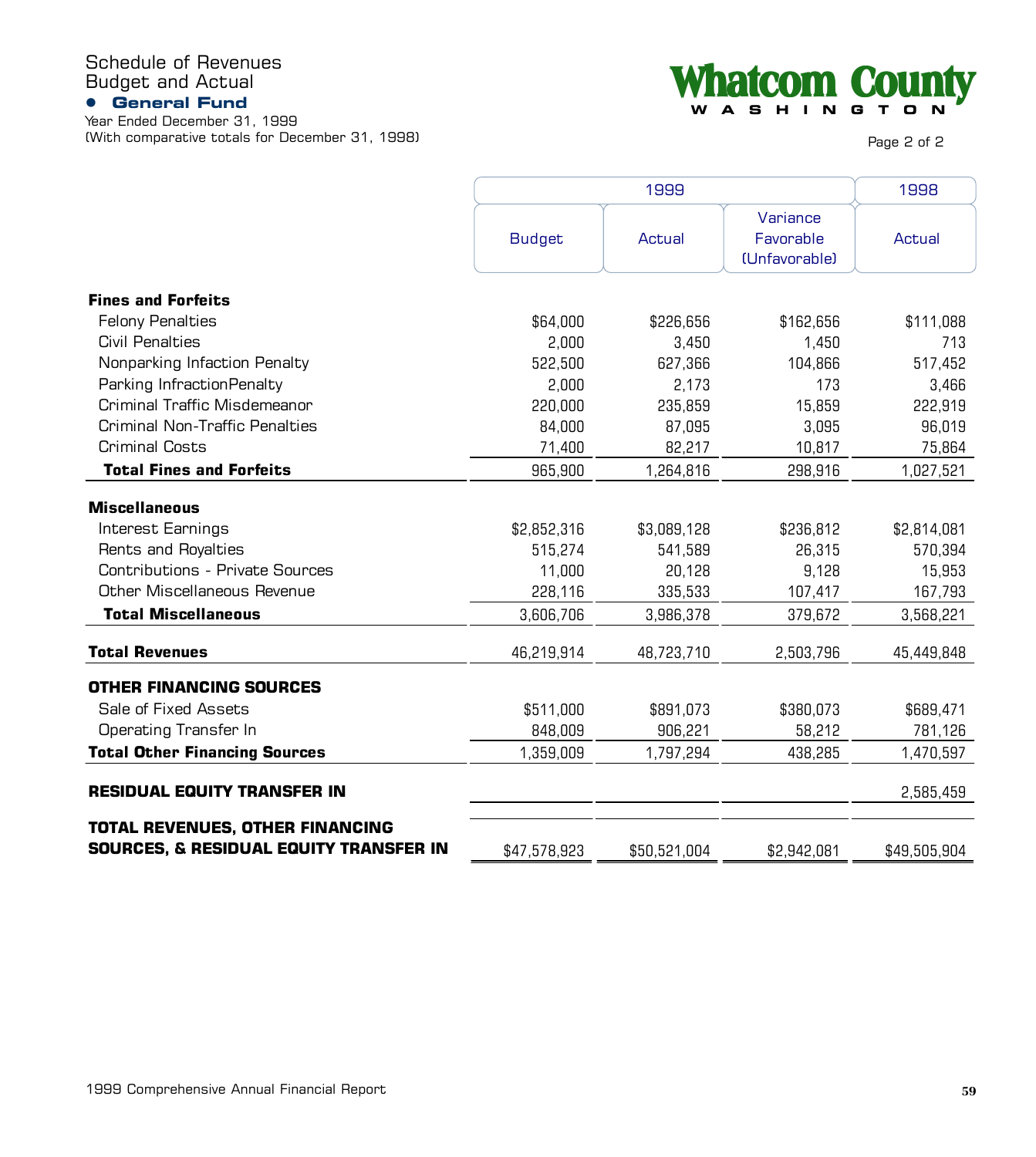### **• General Fund**

Year Ended December 31, 1999 (With comparative totals for December 31, 1998) Page 1 of 5



|                                      |               | 1999        |                                        | 1998        |
|--------------------------------------|---------------|-------------|----------------------------------------|-------------|
|                                      | <b>Budget</b> | Actual      | Variance<br>Favorable<br>(Unfavorable) | Actual      |
| <b>EXPENDITURES BY DEPARTMENT</b>    |               |             |                                        |             |
| <b>Assessor</b>                      |               |             |                                        |             |
| Salaries and Wages                   | \$1,087,712   | \$1,094,771 | (\$7,059)                              | \$1,044,207 |
| <b>Benefits</b>                      | 294,429       | 275,070     | 19,359                                 | 275,314     |
| <b>Supplies</b>                      | 15,200        | 12,457      | 2,743                                  | 19,269      |
| Other Services and Charges           | 41,090        | 28,115      | 12,975                                 | 30,937      |
| Capital Outlay                       |               |             |                                        | 45,648      |
| Interfund Charges                    | 275,507       | 270,971     | 4,536                                  | 355,397     |
| <b>Total Assessor</b>                | 1,713,938     | 1,681,384   | 32,554                                 | 1,770,772   |
| <b>Auditor</b>                       |               |             |                                        |             |
| Salaries and Wages                   | \$445,705     | \$451,134   | (\$5,429)                              | \$425,451   |
| <b>Benefits</b>                      | 123,207       | 114,244     | 8,963                                  | 113,744     |
| <b>Supplies</b>                      | 12,895        | 9,829       | 3,066                                  | 10,957      |
| Other Services and Charges           | 32,475        | 21,022      | 11,453                                 | 19,805      |
| Capital Outlay                       |               |             |                                        | 5,105       |
| Interfund Charges                    | 121,472       | 122,942     | (1, 470)                               | 120,113     |
| <b>Total Auditor</b>                 | 735,754       | 719,171     | 16,583                                 | 695,175     |
| <b>County Council</b>                |               |             |                                        |             |
| Salaries and Wages                   | \$273,904     | \$263,209   | \$10,695                               | \$246,824   |
| <b>Benefits</b>                      | 63,115        | 61,543      | 1,572                                  | 50,005      |
| <b>Supplies</b>                      | 7,865         | 9,088       | (1,223)                                | 8,561       |
| Other Services and Charges           | 92,535        | 72,008      | 20,527                                 | 128,898     |
| Capital Outlay                       |               |             |                                        | 1,953       |
| Interfund Charges                    | 102,463       | 96,829      | 5,634                                  | 87,741      |
| <b>Total County Council</b>          | 539,882       | 502,677     | 37,205                                 | 523,982     |
| <b>County Executive</b>              |               |             |                                        |             |
| Salaries and Wages                   | \$257,187     | \$261,677   | (\$4,490)                              | \$254,546   |
| <b>Benefits</b>                      | 56,864        | 53,718      | 3,146                                  | 54,686      |
| <b>Supplies</b>                      | 5,850         | 3,066       | 2,784                                  | 4,072       |
| Other Services and Charges           | 13,400        | 6,214       | 7,186                                  | 3,002       |
| Intergovernmental Services and Taxes | 1,700         | 408         | 1,292                                  | 290         |
| Interfund Charges                    | 44,823        | 40,407      | 4,416                                  | 37,463      |
| <b>Total County Executive</b>        | 379,824       | 365,490     | 14,334                                 | 354,059     |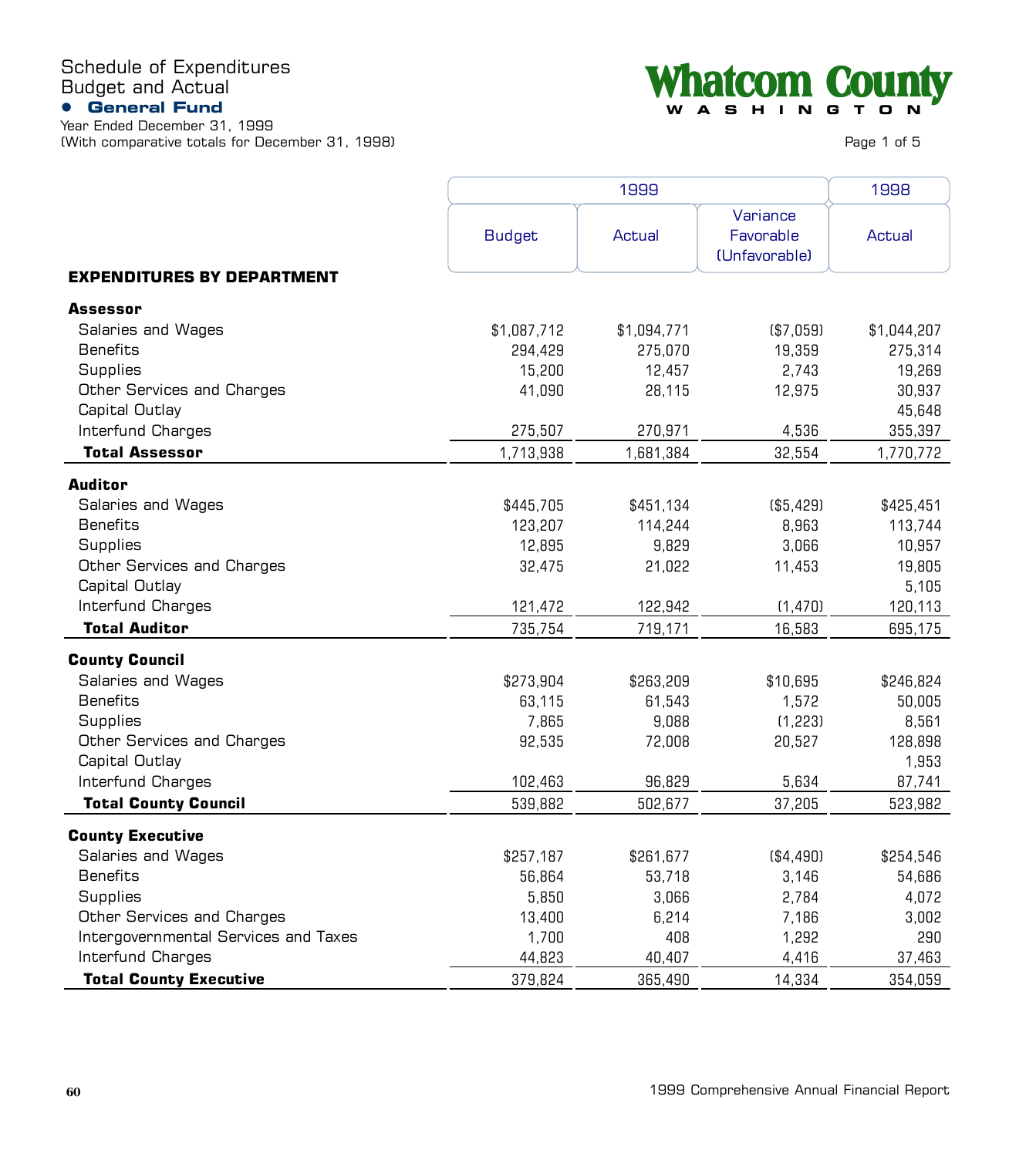### **• General Fund**

Year Ended December 31, 1999 (With comparative totals for December 31, 1998) New York 2014 1998 2 of 5



|                                          |               | 1999        |                            |             |
|------------------------------------------|---------------|-------------|----------------------------|-------------|
|                                          |               |             |                            | 1998        |
|                                          |               |             | Variance                   |             |
|                                          | <b>Budget</b> | Actual      | Favorable<br>(Unfavorable) | Actual      |
|                                          |               |             |                            |             |
| <b>Planning and Development Services</b> |               |             |                            |             |
| Salaries and Wages                       | \$1,649,284   | \$1,648,997 | \$287                      | \$1,502,152 |
| <b>Benefits</b>                          | 406,173       | 371,297     | 34,876                     | 356,549     |
| <b>Supplies</b>                          | 50,275        | 39,347      | 10,928                     | 49,305      |
| Other Services and Charges               | 275,401       | 164,165     | 111,236                    | 179,024     |
| Intergovernmental Services and Taxes     | 200           | (24)        | 224                        | (40)        |
| Capital Outlay                           | 6,908         |             | 6,908                      | 68,759      |
| Interfund Charges                        | 382,353       | 372,323     | 10,030                     | 368,716     |
| <b>Total PDS</b>                         | 2,770,594     | 2,596,105   | 174,489                    | 2,524,465   |
| <b>Treasurer</b>                         |               |             |                            |             |
| Salaries and Wages                       | \$538,749     | \$527,457   | \$11,292                   | \$509,045   |
| <b>Benefits</b>                          | 150,658       | 137,261     | 13,397                     | 136,297     |
| <b>Supplies</b>                          | 9,400         | 8,657       | 743                        | 10,572      |
| Other Services and Charges               | 153,976       | 121,544     | 32,432                     | 72,627      |
| Capital Outlay                           | 88,000        | 69,768      | 18,232                     | 16,421      |
| Interfund Charges                        | 205,498       | 190,218     | 15,280                     | 203,036     |
| <b>Total Treasurer</b>                   | 1,146,281     | 1,054,905   | 91,376                     | 947,998     |
| <b>Sheriff</b>                           |               |             |                            |             |
| Salaries and Wages                       | \$4,013,639   | \$3,911,379 | \$102,260                  | \$3,604,876 |
| <b>Benefits</b>                          | 1,023,250     | 946,920     | 76,330                     | 921,072     |
| <b>Supplies</b>                          | 155,648       | 138,354     | 17,294                     | 83,953      |
| Other Services and Charges               | 282,677       | 264,681     | 17,996                     | 205,635     |
| Capital Outlay                           | 316,311       | 139,653     | 176,658                    | 116,572     |
| Interfund Charges                        | 1,396,293     | 1,423,381   | (27,088)                   | 1,414,827   |
| <b>Total Sheriff</b>                     | 7,187,818     | 6,824,368   | 363,450                    | 6,346,935   |
| Jail                                     |               |             |                            |             |
| Salaries and Wages                       | \$2,488,461   | \$2,417,841 | \$70,620                   | \$2,220,299 |
| <b>Benefits</b>                          | 621,237       | 593,002     | 28,235                     | 573,145     |
| <b>Supplies</b>                          | 554,223       | 622,362     | (68, 139)                  | 534,548     |
| Other Services and Charges               | 1,006,284     | 949,409     | 56,875                     | 805,751     |
| Capital Outlay                           | 214,274       | 70,176      | 144,098                    | 130,965     |
| Interfund Charges                        | 680,266       | 674,997     | 5,269                      | 732,142     |
| <b>Total Jail</b>                        | 5,564,745     | 5,327,787   | 236,958                    | 4,996,850   |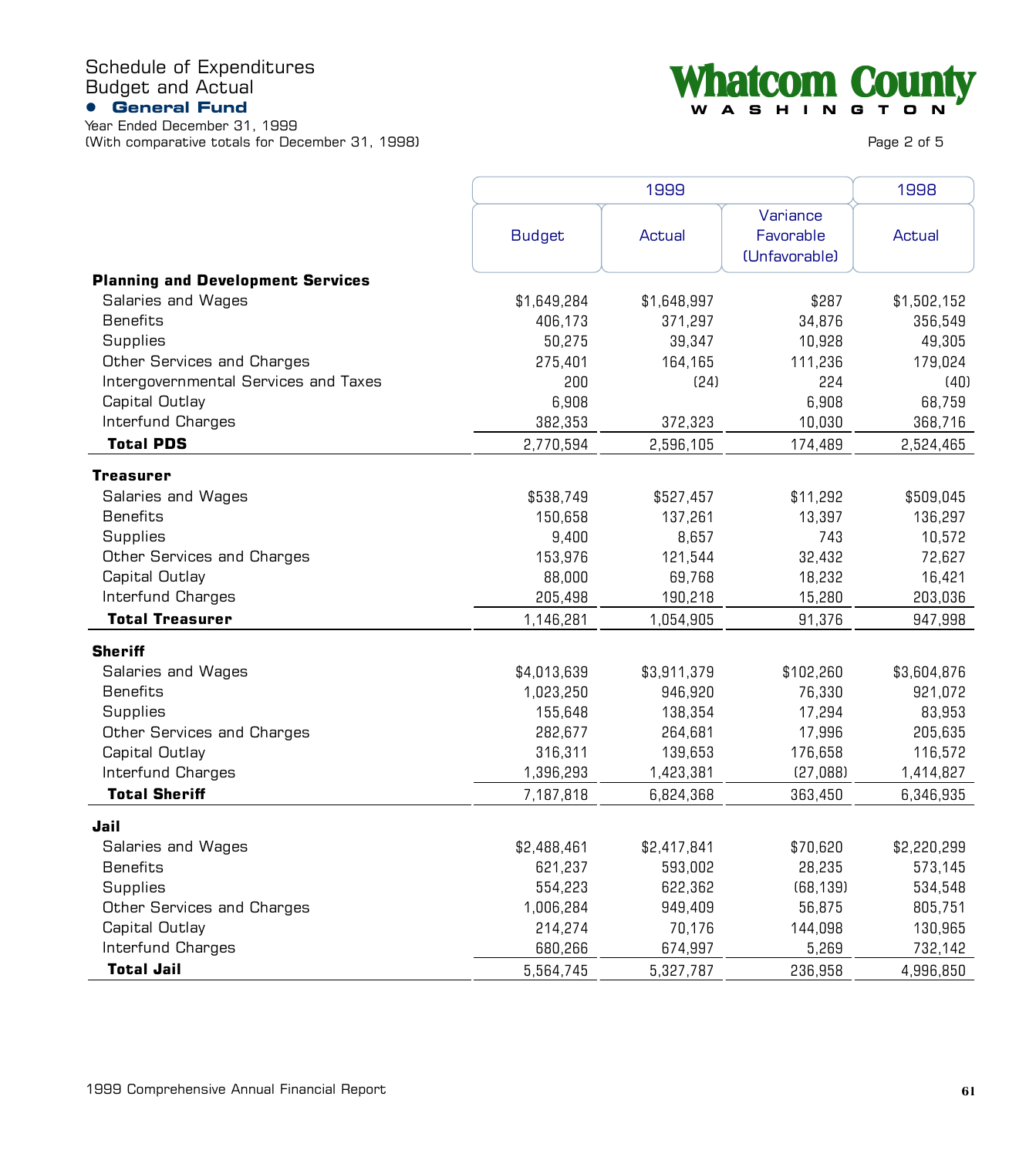### **• General Fund**

Year Ended December 31, 1999 (With comparative totals for December 31, 1998) **Page 3 of 5** 



|                                       |               | 1999        |                                        |             |
|---------------------------------------|---------------|-------------|----------------------------------------|-------------|
|                                       | <b>Budget</b> | Actual      | Variance<br>Favorable<br>(Unfavorable) | Actual      |
| <b>District Court</b>                 |               |             |                                        |             |
| Salaries and Wages                    | \$639,843     | \$628,370   | \$11,473                               | \$614,142   |
| <b>Benefits</b>                       | 157,519       | 143,396     | 14,123                                 | 146,515     |
| <b>Supplies</b>                       | 8,500         | 17,452      | (8,952)                                | 9,623       |
| Other Services and Charges            | 65,002        | 40,772      | 24,230                                 | 44,639      |
| Capital Outlay                        |               | 803         | (803)                                  | 10,284      |
| Interfund Charges                     | 152,610       | 151,575     | 1,035                                  | 149,626     |
| <b>Total District Court</b>           | 1,023,474     | 982,368     | 41,106                                 | 974,829     |
| <b>District Court Probation</b>       |               |             |                                        |             |
| Salaries and Wages                    | \$538,283     | \$536,146   | \$2,137                                | \$517,281   |
| <b>Benefits</b>                       | 135,563       | 127,953     | 7,610                                  | 128,112     |
| <b>Supplies</b>                       | 7,100         | 7,018       | 82                                     | 8,331       |
| Other Services and Charges            | 28,575        | 25,665      | 2,910                                  | 24,017      |
| Capital Outlay                        | 2,781         | 2,549       | 232                                    | 19,546      |
| Interfund Charges                     | 107,292       | 103,579     | 3,713                                  | 100,106     |
| <b>Total District Court Probation</b> | 819,594       | 802,910     | 16,684                                 | 797,393     |
| <b>Hearing Examiner</b>               |               |             |                                        |             |
| Salaries and Wages                    | \$42,116      | \$37,517    | \$4,599                                | \$39,281    |
| <b>Benefits</b>                       | 9,844         | 9,334       | 510                                    | 9,484       |
| <b>Supplies</b>                       | 2,650         | 1,365       | 1,285                                  | 1,504       |
| Other Services and Charges            | 68,572        | 60,963      | 7,609                                  | 61,727      |
| Interfund Charges                     | 17,770        | 12,520      | 5,250                                  | 12,697      |
| <b>Total Hearing Examiner</b>         | 140,952       | 121,699     | 19,253                                 | 124,693     |
| Juvenile                              |               |             |                                        |             |
| Salaries and Wages                    | \$1,858,132   | \$1,783,027 | \$75,105                               | \$1,641,198 |
| <b>Benefits</b>                       | 475,034       | 420,777     | 54,257                                 | 397,026     |
| <b>Supplies</b>                       | 68,854        | 61,457      | 7,397                                  | 50,826      |
| Other Services and Charges            | 555,582       | 375,537     | 180,045                                | 356,045     |
| Capital Outlay                        | 33,299        | 21,215      | 12,084                                 | 40,517      |
| Interfund Charges                     | 443,670       | 405,951     | 37,719                                 | 417,995     |
| <b>Total Juvenile</b>                 | 3,434,571     | 3,067,964   | 366,607                                | 2,903,607   |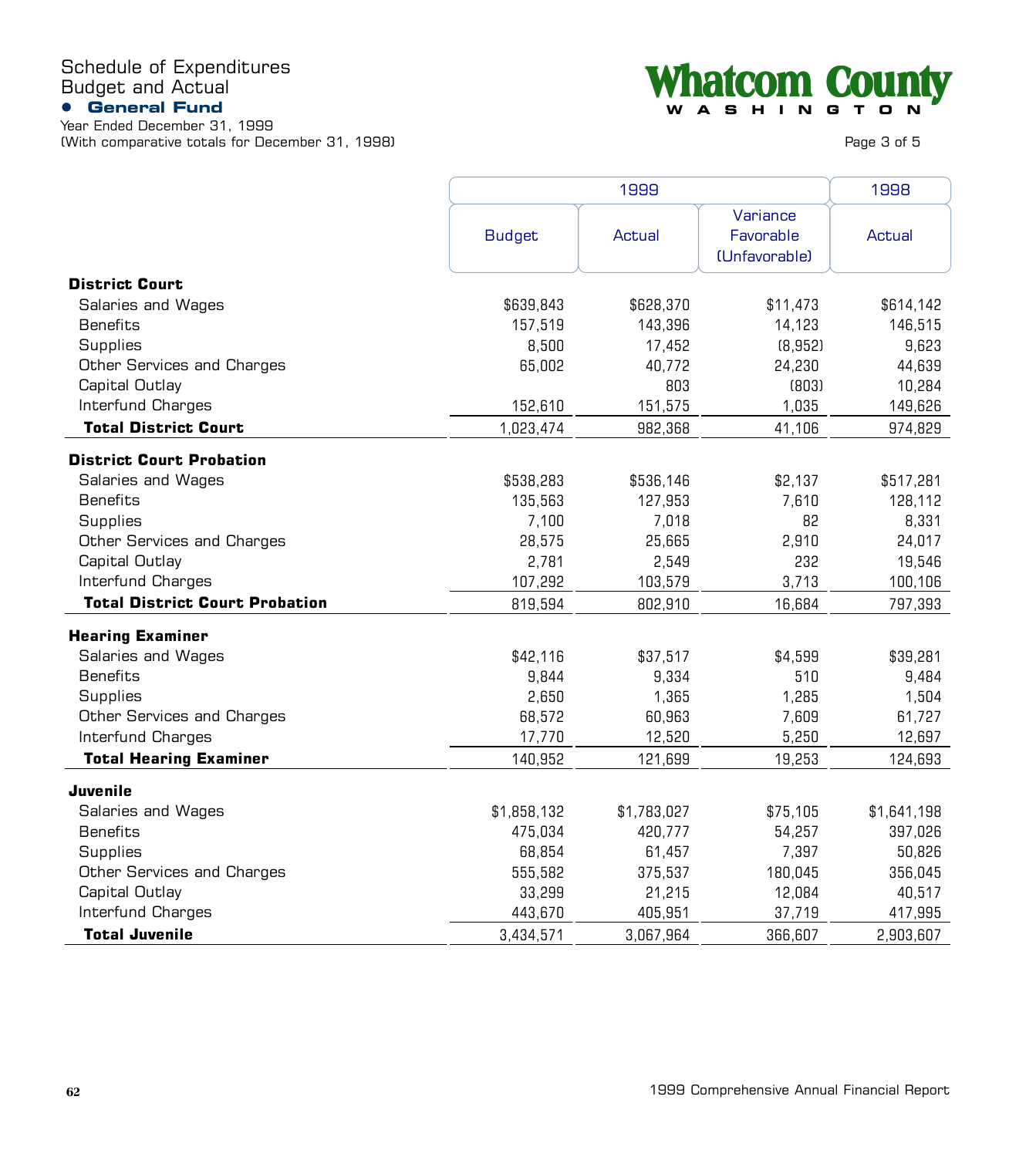### **• General Fund**

Year Ended December 31, 1999 (With comparative totals for December 31, 1998)



Page 4 of 5

|                                    |               | 1999        |                                        | 1998        |
|------------------------------------|---------------|-------------|----------------------------------------|-------------|
|                                    | <b>Budget</b> | Actual      | Variance<br>Favorable<br>(Unfavorable) | Actual      |
| <b>Prosecuting Attorney</b>        |               |             |                                        |             |
| Salaries and Wages                 | \$2,002,510   | \$1,997,914 | \$4,596                                | \$1,812,066 |
| <b>Benefits</b>                    | 465,502       | 459,821     | 5,681                                  | 440,059     |
| <b>Supplies</b>                    | 93,387        | 93,929      | (542)                                  | 85,762      |
| Other Services and Charges         | 75,575        | 61,563      | 14,012                                 | 91,261      |
| Capital Outlay                     |               |             |                                        | 53,264      |
| Interfund Charges                  | 300,612       | 293,853     | 6,759                                  | 289,695     |
| <b>Total Prosecuting Attorney</b>  | 2,937,586     | 2,907,080   | 30,506                                 | 2,772,107   |
| <b>Public Defender</b>             |               |             |                                        |             |
| Salaries and Wages                 | \$1,131,588   | \$1,124,463 | \$7,125                                | \$1,061,172 |
| <b>Benefits</b>                    | 283,250       | 261,996     | 21,254                                 | 256,447     |
| <b>Supplies</b>                    | 16,020        | 14,781      | 1,239                                  | 21,666      |
| Other Services and Charges         | 131,106       | 102,494     | 28,612                                 | 125,323     |
| Capital Outlay                     |               |             |                                        | 38,115      |
| Interfund Charges                  | 138,924       | 142,617     | (3,693)                                | 134,465     |
| <b>Total Public Defender</b>       | 1,700,888     | 1,646,351   | 54,537                                 | 1,637,188   |
| <b>Superior Court</b>              |               |             |                                        |             |
| Salaries and Wages                 | \$1,289,218   | \$1,293,161 | (\$3,943)                              | \$1,131,755 |
| <b>Benefits</b>                    | 295,442       | 280,140     | 15,302                                 | 250,854     |
| <b>Supplies</b>                    | 24,030        | 25,961      | (1, 931)                               | 45,996      |
| Other Services and Charges         | 626,993       | 549,632     | 77,361                                 | 573,689     |
| Capital Outlay                     | 16,848        | 7,595       | 9,253                                  | 58,452      |
| Interfund Charges                  | 328,404       | 325,295     | 3,109                                  | 316,855     |
| <b>Total Superior Court</b>        | 2,580,935     | 2,481,784   | 99,151                                 | 2,377,601   |
| <b>Cooperative Extension</b>       |               |             |                                        |             |
| Salaries and Wages                 | \$139,488     | \$121,479   | \$18,009                               | \$128,130   |
| <b>Benefits</b>                    | 27,099        | 19,591      | 7,508                                  | 18,151      |
| <b>Supplies</b>                    | 9,655         | 15,091      | (5, 436)                               | 12,110      |
| Other Services and Charges         | 35,755        | 22,458      | 13,297                                 | 8,996       |
| Capital Outlay                     | 4,500         | 5,909       | (1,409)                                |             |
| Interfund Charges                  | 61,716        | 59,759      | 1,957                                  | 58,940      |
| <b>Total Cooperative Extension</b> | 278,213       | 244.287     | 33,926                                 | 226,327     |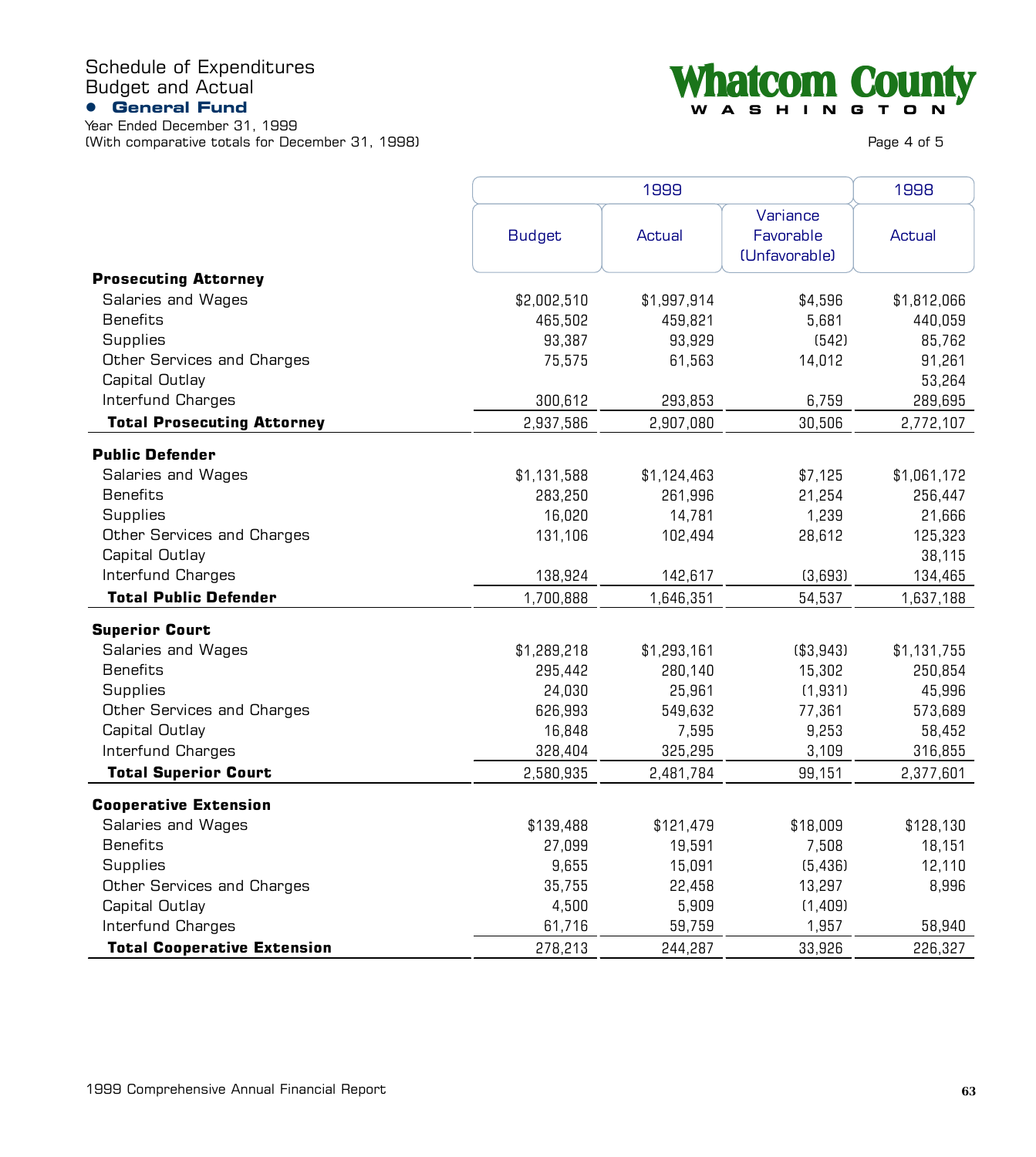### **• General Fund**

Year Ended December 31, 1999 (With comparative totals for December 31, 1998)



Page 5 of 5

|                                      |               | 1999         |                                        | 1998         |
|--------------------------------------|---------------|--------------|----------------------------------------|--------------|
|                                      | <b>Budget</b> | Actual       | Variance<br>Favorable<br>(Unfavorable) | Actual       |
| <b>Non-Departmental</b>              |               |              |                                        |              |
| Salaries and Wages                   | \$647,105     | \$416,430    | \$230,675                              | \$175,051    |
| <b>Benefits</b>                      | 36,686        | 51,066       | (14, 380)                              | 20,912       |
| <b>Supplies</b>                      | 70,130        | 68,596       | 1,534                                  | 38,040       |
| Other Services and Charges           | 1,501,817     | 1,088,228    | 413,589                                | 968,021      |
| Intergovernmental Services and Taxes | 1,798,416     | 1,747,177    | 51,239                                 | 1,610,442    |
| Capital Outlay                       | 369,184       | 122,310      | 246,874                                | 598,384      |
| Debt Service Interest                | 10,000        |              | 10,000                                 | 2,832        |
| Interfund Charges                    | 2,784,382     | 2,729,099    | 55,283                                 | 2,119,793    |
| <b>Total Non-Departmental</b>        | 7,217,720     | 6,222,906    | 994,814                                | 5,533,475    |
| Park                                 |               |              |                                        |              |
| Salaries and Wages                   | \$1,453,711   | \$1,473,080  | (\$19,369)                             | \$1,383,344  |
| <b>Benefits</b>                      | 349,712       | 332,885      | 16,827                                 | 329,748      |
| <b>Supplies</b>                      | 218,074       | 200,088      | 17,986                                 | 195,631      |
| Other Services and Charges           | 322,957       | 327,948      | (4,991)                                | 299,407      |
| Intergovernmental Services and Taxes | 41.485        | 2,347        | 39,138                                 | 41,426       |
| Capital Outlay                       | 1,510         | 1,374        | 136                                    | 165,884      |
| Interfund Charges                    | 335,361       | 333,202      | 2,159                                  | 321,481      |
| <b>Total Park</b>                    | 2,722,810     | 2,670,924    | 51,886                                 | 2,736,921    |
| <b>Public Health</b>                 |               |              |                                        |              |
| Salaries and Wages                   | \$3,057,185   | \$2,954,847  | \$102,338                              | \$2,785,227  |
| <b>Benefits</b>                      | 859,168       | 797,744      | 61,424                                 | 766,309      |
| <b>Supplies</b>                      | 230,855       | 191,920      | 38,935                                 | 232,212      |
| Other Services and Charges           | 3,399,244     | 3,131,330    | 267,914                                | 2,992,944    |
| Intergovernmental Services & Taxes   | 18,030        | 18,030       |                                        |              |
| Capital Outlay                       | 44,978        | 53,648       | (8,670)                                | 38,402       |
| Interfund Charges                    | 598,896       | 581,680      | 17,216                                 | 561,863      |
| <b>Total Public Health</b>           | 8,208,356     | 7,729,199    | 479,157                                | 7,376,957    |
| <b>TOTAL EXPENDITURES</b>            | \$51,103,935  | \$47,949,359 | \$3,154,576                            | \$45,621,334 |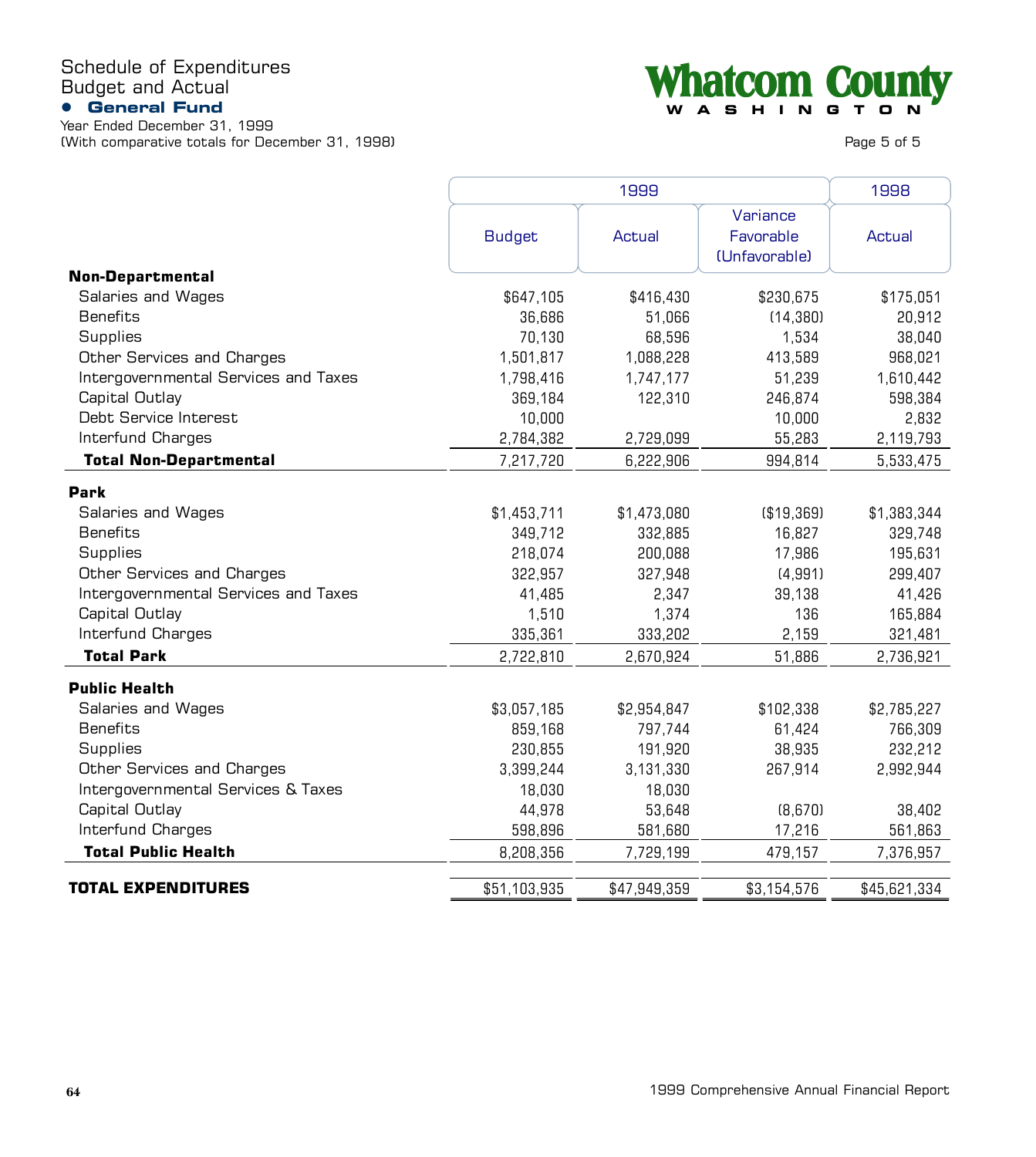

# Special Revenue Funds

Special Revenue Funds are established in Whatcom County pursuant to state statutes or local ordinance in order to segregate resources that are designated to be used for specified purposes. Both revenues and expenditures are budgeted in compliance with procedures established in Article 6 of the Whatcom County Charter. Appropriations are authorized by ordinance at the fund level. The modified accrual basis of accounting is applied. The following lists all Special Revenue Funds included in this report:

#### County Roads

A fund to finance the design, construction and maintenance of county roads.

### Election Reserve

A fund to finance elections and election equipment.

### River Improvement

This fund was closed in 1995. Flood control projects are now financed in the Flood Control Fund.

### Veterans Relief

A fund to finance emergency financial assistance to veterans and their survivors.

### Tax Refund

This fund is used for administrative refunds such as errors, appeals, and senior citizen petitions as per RCW 84.69.

### Treasurer O & M

A fund to account for extraordinary costs incurred collecting delinquent real and personal taxes.

### Park Off Road Vehicle

A fund to finance the planning, acquisition, development and management of off road vehicle trails and areas.

### Solid Waste Management

A fund to account for the provision of solid waste services to the residents of Whatcom County.

### Convention Center

A fund to account for stadium tax revenue used to promote tourism.

### Victim Witness

A fund established to administer the victim witness programs. The fund is financed by the 20% of penalties assessed by the county courts.

### Community Economic Revitalization Board (CERB)

A fund to finance and account for the loans proceeds from the state CERB Fund and the repayment of the loan.

### Whatcom County Emergency Contingency

A fund to finance emergency expenditures due to disaster or other unanticipated emergency.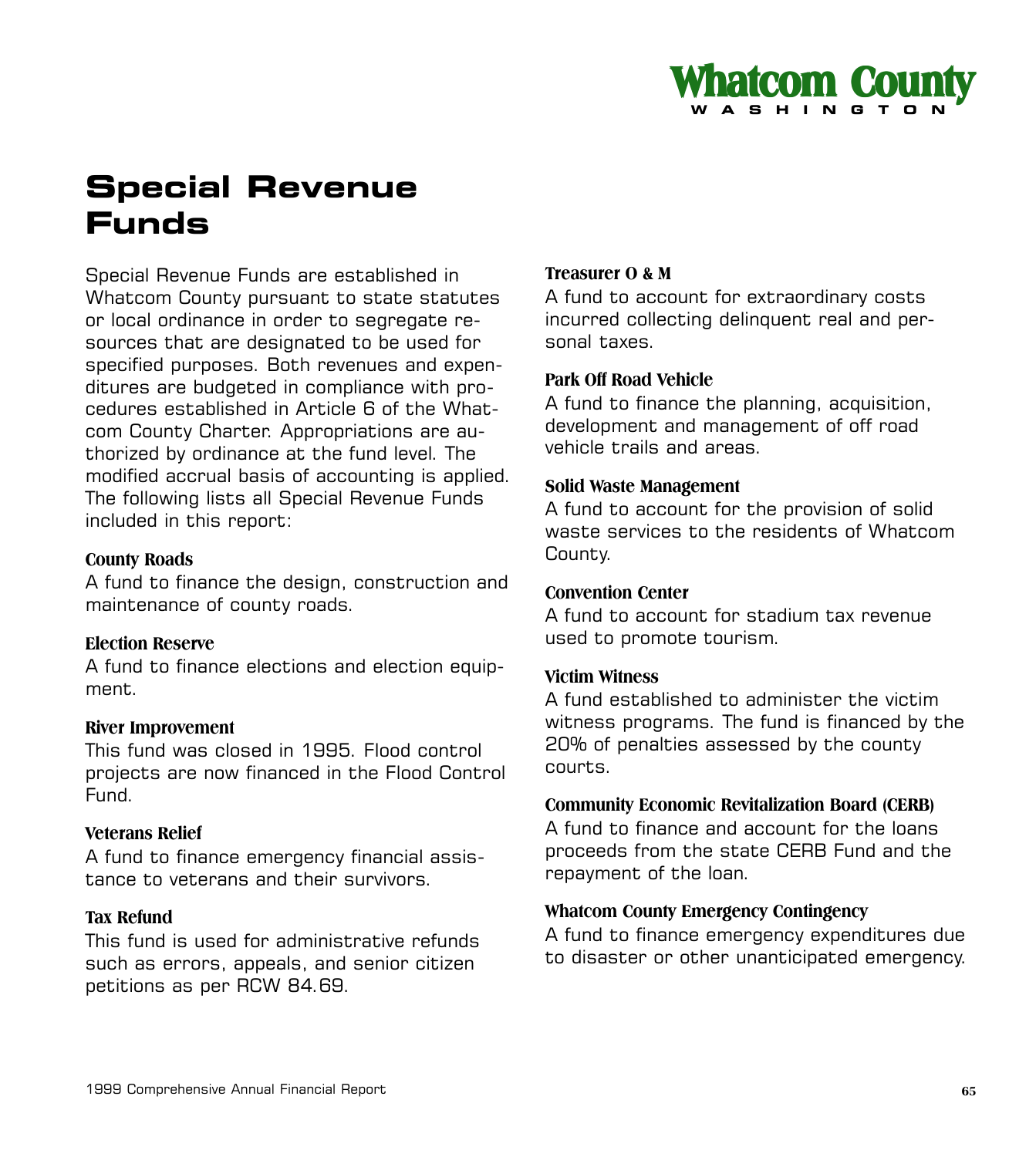

#### Drug Task Force

A fund to finance and account for the multijurisdictional function of drug enforcement.

### Community Development

A fund to finance and account for delayed payment loans to low and moderate income single family home owners. The fund was originally established with a Federal Community Development Block Grant.

#### Imminent Threat Grant

A fund established by an Emergency Imminent Threat Grant from the Washington Department of Community Development. An emergency occurred in the community of Acme, Washington that threatened their water supply. The grant funds were used to dig a new well and provide the community with a safe water source.

#### Emergency Communication

A fund established for collection of the excise tax of \$.50 per month per telephone access line, approved by the voters of Whatcom County.

#### County Drug Fund

Money from convicted drug offenders placed into this fund by court order is used to fight the battle against drugs in Whatcom County.

#### Auditor's Operation and Maintenance Fund

A fund created with a state mandated \$2 surcharge on all instruments recorded by the County Auditor. Expenditures from this fund shall be used for installation and maintenance of an improved system for copying, reserving and indexing documents recorded in the county.

#### Whatcom County Emergency Management Fund

A fund created to carry out federal and state mandated programs to prepare the community (emergency services systems and the public) to respond to emergency disasters that are beyond the capacity of regular emergency services.

### Sumas Sub-Flood Control Zone

A fund created as a result of voters approving a one year excess levy in 1990 authorizing matching funds to conduct flood control work on the Sumas River.

#### Flood Control Zone District

A fund to finance the maintenance and operation of flood control projects.

#### Point Roberts Transportation Benefit District

A fund created to address the transportation needs of the Point Roberts area.

#### Conservation Futures

A fund to account for a special tax levy to be used to purchase land within Whatcom County for conservation purposes.

#### Lake Management District No. 1

A fund used to account for special assessments collected and used to manage water issues in the Lake Samish area.

#### County Road Improvement Districts

A fund financed by special assessments to account for maintenance and operation road and street lighting improvement districts.

#### Sewer Improvement District No. 1

A fund to finance maintenance of sewers in the Birchwood District, which is outside of the City of Bellingham limits.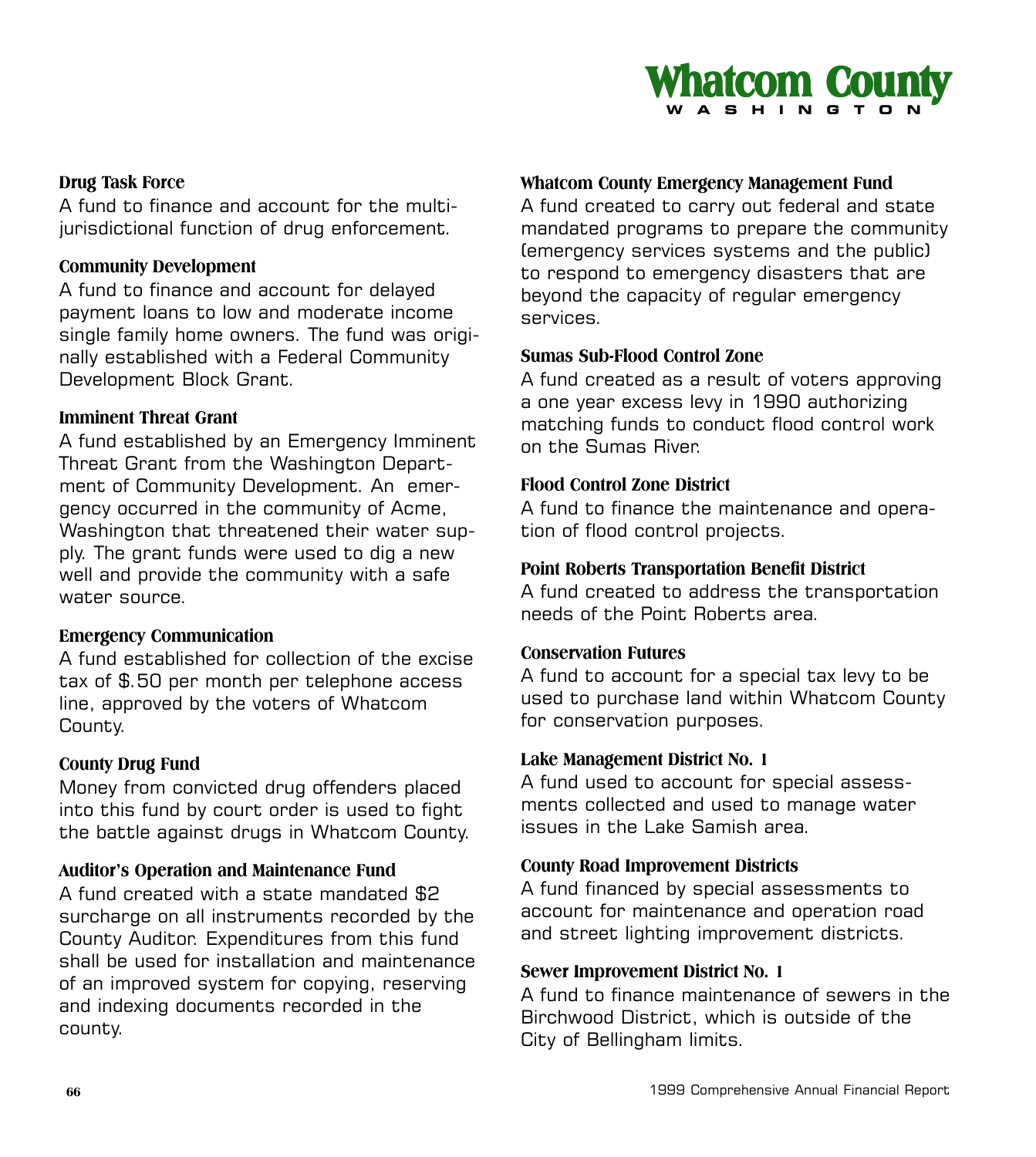

### Lynden/ Everson Sub-Zone Fund

A fund established to account for charges to those who are receiving or will receive benefit from flood control work in the Lynden/ Everson Sub-Zone.

#### Sumas/ Nooksack/ Everson Sub-Zone Fund

A fund established to account for charges to those who are receiving or will receive benefit from flood control work in the Sumas/ Nooksack/ Everson Sub-Zone.

#### Acme/ Van Zandt Sub-Zone Fund

A fund established to account for charges to those who are receiving or will receive benefit from flood control work in the Acme/ Van Zandt Sub-Zone.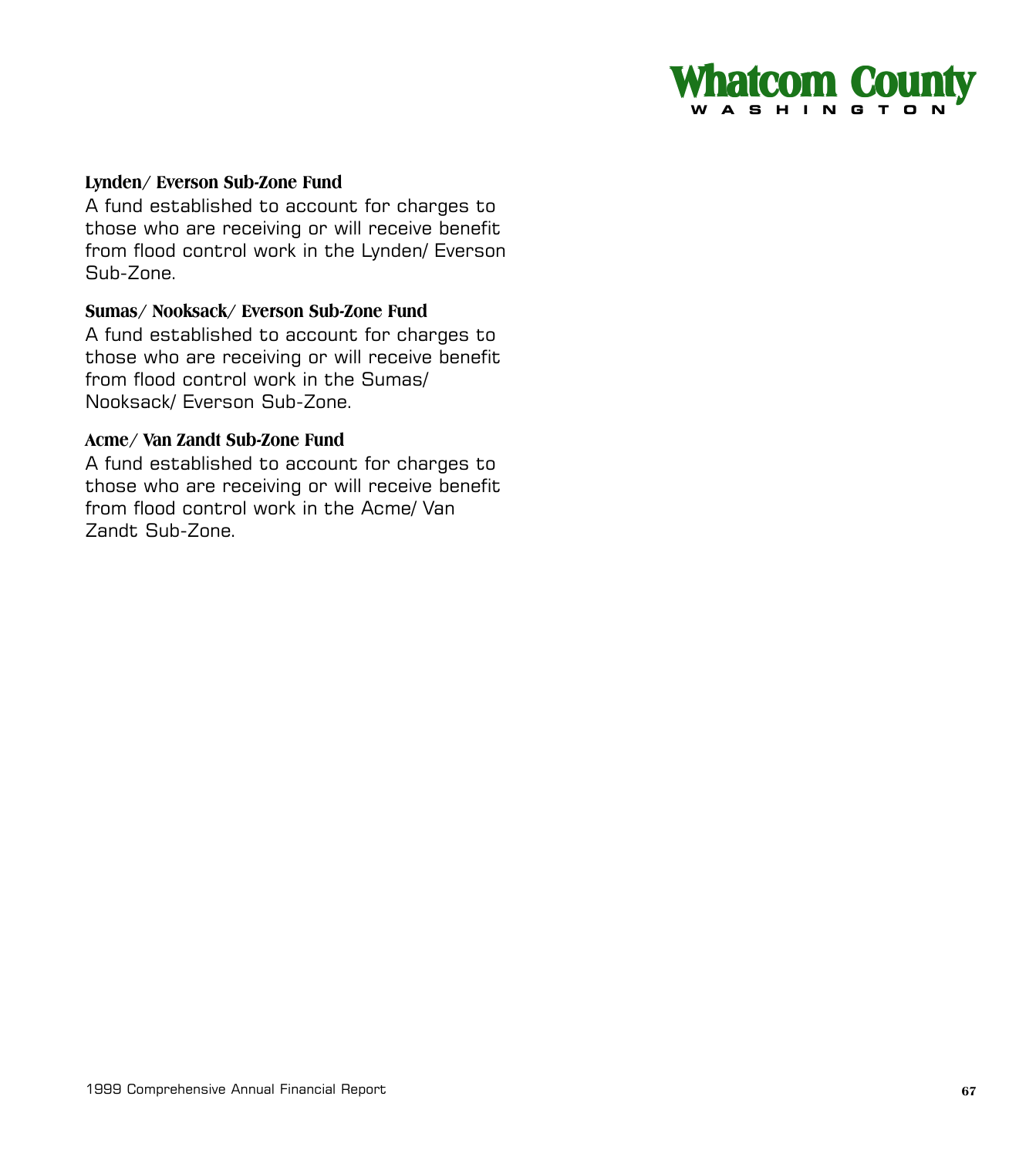# Combining Balance Sheet

#### **• Special Revenue Funds**

Year Ended December 31, 1999

(With comparative totals for December 31, 1998)

Page 1 of 4 5

|                                           | <b>County Road</b> | Election<br><b>Reserve</b> | Veteran's<br>Relief | <b>Tax Refund</b> | <b>Treasurer</b><br><b>D &amp; M</b> |
|-------------------------------------------|--------------------|----------------------------|---------------------|-------------------|--------------------------------------|
| <b>Assets</b>                             |                    |                            |                     |                   |                                      |
| Cash & Equivalents                        | \$11,232,819       | \$11,896                   | \$91,371            | \$1,187           | \$129,904                            |
| Investments At Cost                       |                    |                            |                     |                   |                                      |
| Taxes Receivable (Net)                    | 639,893            | 17,195                     | 5,883               |                   |                                      |
| Accounts Receivable (Net)                 | (9,025)            | 21                         |                     |                   |                                      |
| Special Assessments (Net)                 |                    |                            |                     |                   |                                      |
| Interest Receivable (Net)                 |                    |                            |                     |                   |                                      |
| Notes Receivable (Net)                    | 10,000             |                            |                     |                   |                                      |
| Due From Other Funds                      | 15,321             |                            |                     |                   |                                      |
| Due From Other Governments                | 43,686             | 247,445                    |                     |                   |                                      |
| Long-Term Notes Receivable                | 20,000             |                            |                     |                   |                                      |
| <b>Total Assets</b>                       | \$11,952,694       | \$276,557                  | \$97,254            | \$1,187           | \$129,904                            |
| <b>Liabilities and Fund Balance</b>       |                    |                            |                     |                   |                                      |
| <b>Liabilities</b>                        |                    |                            |                     |                   |                                      |
| Accounts Payable                          | \$259,372          | \$6,344                    | \$1,560             |                   | \$51                                 |
| Due to Other Funds                        | 195                |                            |                     |                   |                                      |
| Interfund Loans Payable                   |                    | 20,000                     |                     |                   |                                      |
| Due to Other Governments                  | 28,420             | 1,355                      |                     |                   |                                      |
| Other Accrued Liabilities                 | (55, 523)          |                            |                     |                   |                                      |
| <b>Custodial Accounts</b>                 |                    |                            |                     |                   |                                      |
| Other Current Liabilities                 | 2,490              |                            |                     |                   |                                      |
| Deferred Revenue                          | 660,397            | 17,195                     | 5,884               |                   |                                      |
| Deferred Credits                          | 38,207             |                            |                     |                   |                                      |
| <b>Total Liabilities</b>                  | 933,558            | 44,894                     | 7,444               |                   | 51                                   |
| <b>Fund Balance</b>                       |                    |                            |                     |                   |                                      |
| Fund Balance - Reserved                   | 178,003            |                            |                     |                   | 3,850                                |
| Fund Balance - Unreserved/ Undesignated   | 10,841,133         | 231,663                    | 89,810              | 1,187             | 126,003                              |
| <b>Total Fund Balance</b>                 | 11,019,136         | 231,663                    | 89,810              | 1,187             | 129,853                              |
| <b>Total Liabilities and Fund Balance</b> | \$11,952,694       | \$276,557                  | \$97,254            | \$1,187           | \$129,904                            |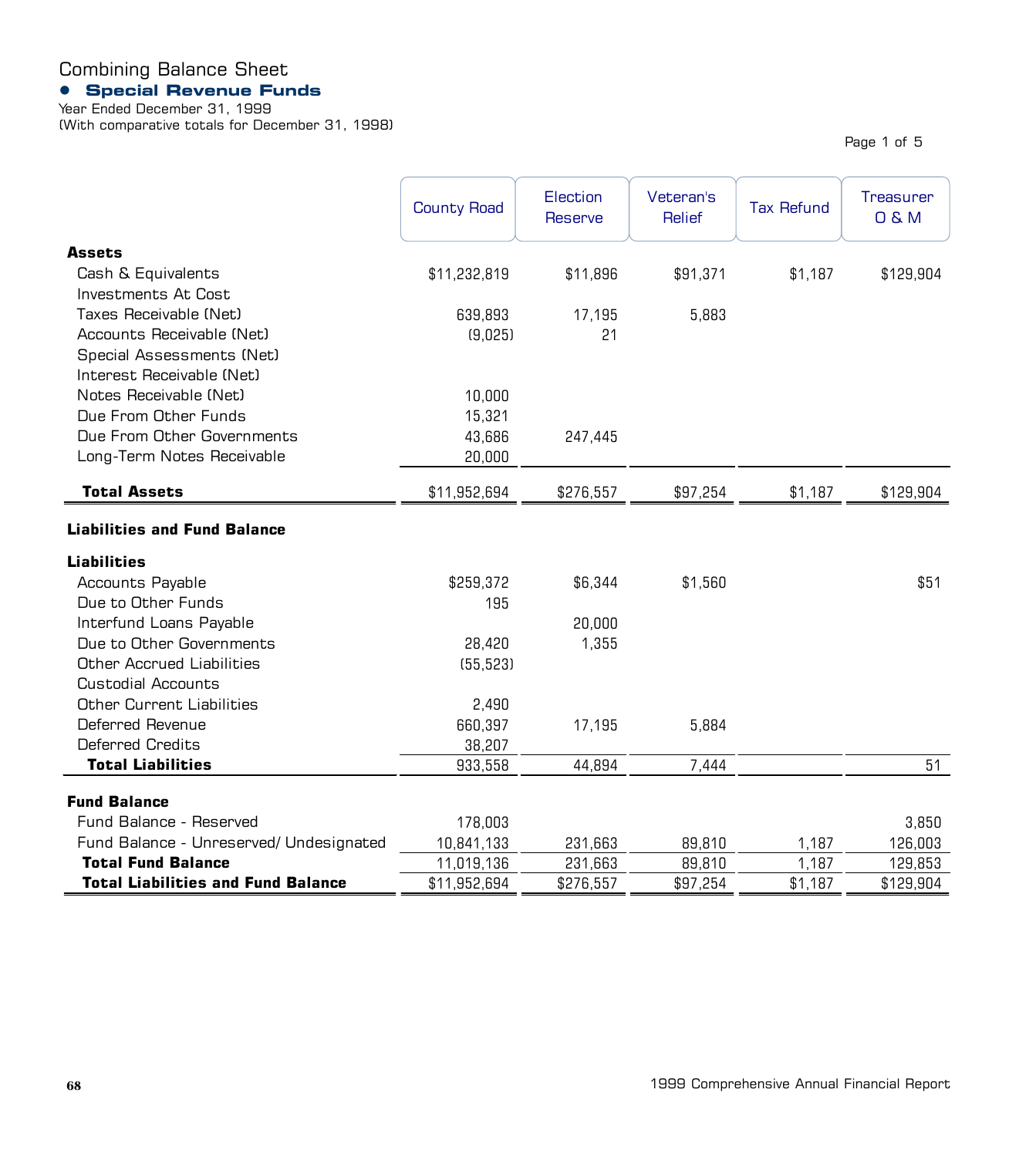

Page 2 of 4 5

| Water<br><b>Resources</b> | Park ORV | Solid Waste        | Convention<br>Center | Victim/<br><b>Witness</b><br>Assistance | <b>CERB</b> | Emergency<br>Contingency<br>Fair | <b>Drug Task</b><br>Force |
|---------------------------|----------|--------------------|----------------------|-----------------------------------------|-------------|----------------------------------|---------------------------|
| \$1,446,515               | \$29,165 | \$227<br>888,507   | \$140,070            | \$74,449                                | \$61        | \$5,250                          | \$16,170                  |
|                           |          | 268,976            |                      |                                         |             |                                  |                           |
|                           |          | 4,215              |                      |                                         |             |                                  |                           |
| 111,422                   |          | 54,644             |                      |                                         |             |                                  |                           |
| \$1,557,937               | \$29,165 | \$1,216,569        | \$140,070            | \$74,449                                | \$61        | \$5,250                          | \$16,170                  |
|                           |          |                    |                      |                                         |             |                                  |                           |
| \$98,231                  |          | \$57,241<br>3,359  |                      | \$407                                   |             |                                  |                           |
| 1,062<br>2,224            |          | 203                |                      | 249                                     |             |                                  |                           |
| 7,250                     |          |                    |                      |                                         |             |                                  |                           |
| 108,767                   |          | 60,803             |                      | 656                                     |             |                                  |                           |
| 247,233<br>1,201,937      | 29,165   | 2,300<br>1,153,466 | 140,070              | 73,793                                  | 61          | 5,250                            | 10,000<br>6,170           |
| 1,449,170                 | 29,165   | 1,155,766          | 140,070              | 73,793                                  | 61          | 5,250                            | 16,170                    |
| \$1,557,937               | \$29,165 | \$1,216,569        | \$140,070            | \$74,449                                | \$61        | \$5,250                          | \$16,170                  |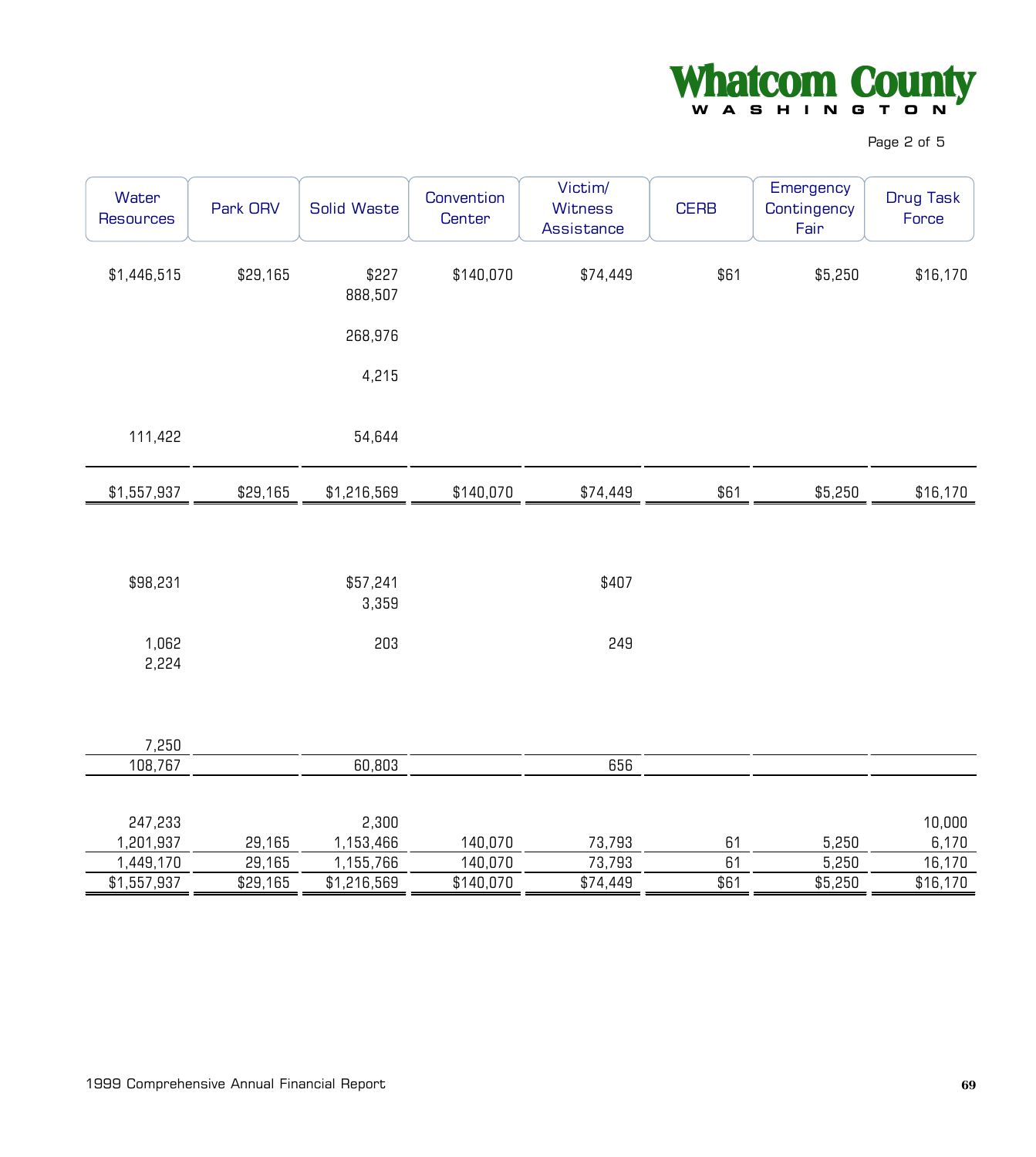# Combining Balance Sheet

### **• Special Revenue Funds**

Year Ended December 31, 1999 (With comparative totals for December 31, 1998)

Page 3 of 4 5

|                                                                                                                                                                                                   | Community<br>Development | Imminent<br><b>Threat Grant</b> | Emgergency<br>Communi-<br>cations | Whatcom<br><b>County Drug</b> | Auditor's<br><b>O &amp; M</b> |
|---------------------------------------------------------------------------------------------------------------------------------------------------------------------------------------------------|--------------------------|---------------------------------|-----------------------------------|-------------------------------|-------------------------------|
| <b>Assets</b><br>Cash & Equivalents<br><b>Investments At Cost</b><br>Taxes Receivable (Net)                                                                                                       | \$5,333                  | \$3                             | \$32,753                          | \$614,389                     | \$246,938                     |
| Accounts Receivable (Net)<br>Special Assessments (Net)<br>Interest Receivable (Net)<br>Notes Receivable (Net)<br>Due From Other Funds<br>Due From Other Governments<br>Long-Term Notes Receivable | 144,640                  |                                 |                                   |                               |                               |
| <b>Total Assets</b>                                                                                                                                                                               | \$149,973                | \$3                             | \$32,753                          | \$614,389                     | \$246,938                     |
| <b>Liabilities and Fund Balance</b>                                                                                                                                                               |                          |                                 |                                   |                               |                               |
| <b>Liabilities</b>                                                                                                                                                                                |                          |                                 |                                   |                               |                               |
| Accounts Payable                                                                                                                                                                                  |                          |                                 |                                   |                               | \$3,562                       |
| Due to Other Funds<br>Interfund Loans Payable                                                                                                                                                     |                          |                                 |                                   | 2,974                         |                               |
| Due to Other Governments                                                                                                                                                                          |                          |                                 |                                   |                               |                               |
| Other Accrued Liabilities                                                                                                                                                                         |                          |                                 |                                   |                               |                               |
| <b>Custodial Accounts</b><br>Other Current Liabilities                                                                                                                                            |                          |                                 | 32,753                            |                               |                               |
| Deferred Revenue                                                                                                                                                                                  | 144,640                  |                                 |                                   |                               |                               |
| Deferred Credits                                                                                                                                                                                  |                          |                                 |                                   |                               |                               |
| <b>Total Liabilities</b>                                                                                                                                                                          | 144,640                  |                                 | 32,753                            | 2,974                         | 3,562                         |
| <b>Fund Balance</b>                                                                                                                                                                               |                          |                                 |                                   |                               |                               |
| Fund Balance - Reserved                                                                                                                                                                           |                          |                                 |                                   | 60,000                        |                               |
| Fund Balance - Unreserved/ Undesignated                                                                                                                                                           | 5,333                    | 3                               |                                   | 551,415                       | 243,376                       |
| <b>Total Fund Balance</b>                                                                                                                                                                         | 5,333                    | 3                               |                                   | 611,415                       | 243,376                       |
| <b>Total Liabilities and Fund Balance</b>                                                                                                                                                         | \$149,973                | \$3                             | \$32,753                          | \$614,389                     | \$246,938                     |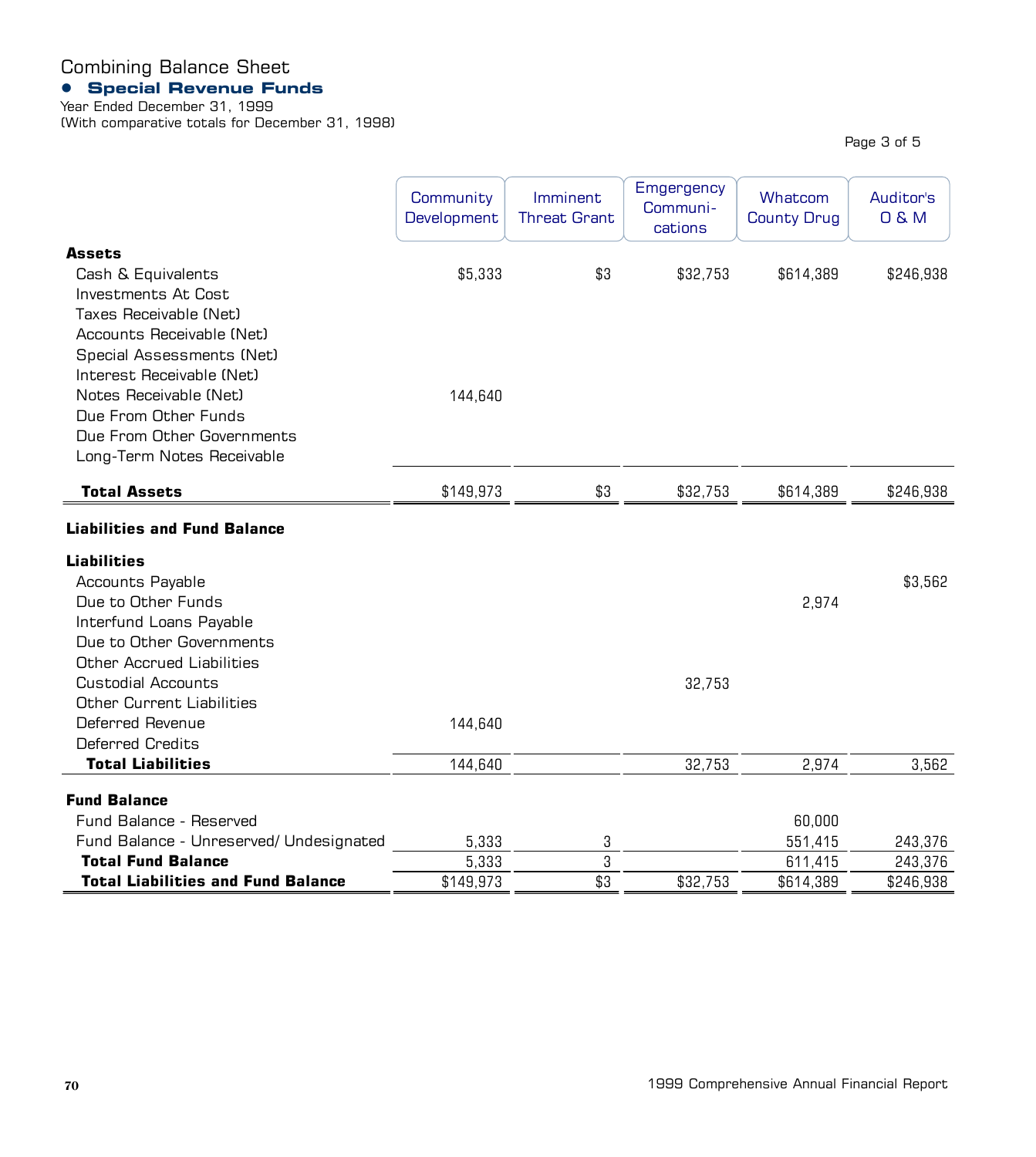

Page 4 of 5

| Emergency<br>Management | Sub-Flood<br>Control<br><b>District</b> | <b>Flood Control</b><br>Zone District | Point<br>Roberts<br><b>Fuel Tax</b> | Conservation<br><b>Futures</b> | Lake<br>Management<br>District 1 | Road<br>Improvement<br><b>Districts</b> | <b>Sewer Fund</b> |
|-------------------------|-----------------------------------------|---------------------------------------|-------------------------------------|--------------------------------|----------------------------------|-----------------------------------------|-------------------|
| \$101,085               | (\$2,244)                               | \$31,095<br>7,841,907                 | \$76                                | \$1,787,495<br>32,632          | \$93<br>26,063                   | \$58,255<br>101,496                     | \$5,066           |
|                         |                                         | 13,003<br>37,914                      |                                     |                                | 124                              | 2,751<br>482                            |                   |
|                         |                                         | 5,916<br>71,986                       |                                     |                                |                                  |                                         |                   |
| \$101,085               | (\$2,244)                               | \$8,001,821                           | \$76                                | \$1,820,127                    | \$26,280                         | \$162,984                               | \$5,066           |
| \$19,363                |                                         | \$58,692<br>10,863                    |                                     |                                |                                  | \$1,925<br>1,052                        |                   |
| 688                     |                                         |                                       |                                     |                                |                                  |                                         |                   |
|                         |                                         |                                       |                                     | 32,632                         |                                  | 2,751                                   |                   |
| 20,051                  |                                         | 69,555                                |                                     | 32,632                         |                                  | 5,728                                   |                   |
|                         |                                         |                                       |                                     |                                |                                  |                                         |                   |
| 59,515<br>21,519        | (2, 244)                                | 185,625<br>7,746,641                  | 76                                  |                                | 26,280                           | 157,256                                 | 5,066             |
| 81,034                  | (2, 244)                                | 7,932,266                             | 76                                  | 1,787,495<br>1,787,495         | 26,280                           | 157,256                                 | 5,066             |
| \$101,085               | (\$2,244)                               | \$8,001,821                           | \$76                                | \$1,820,127                    | \$26,280                         | \$162,984                               | \$5,066           |
|                         |                                         |                                       |                                     |                                |                                  |                                         |                   |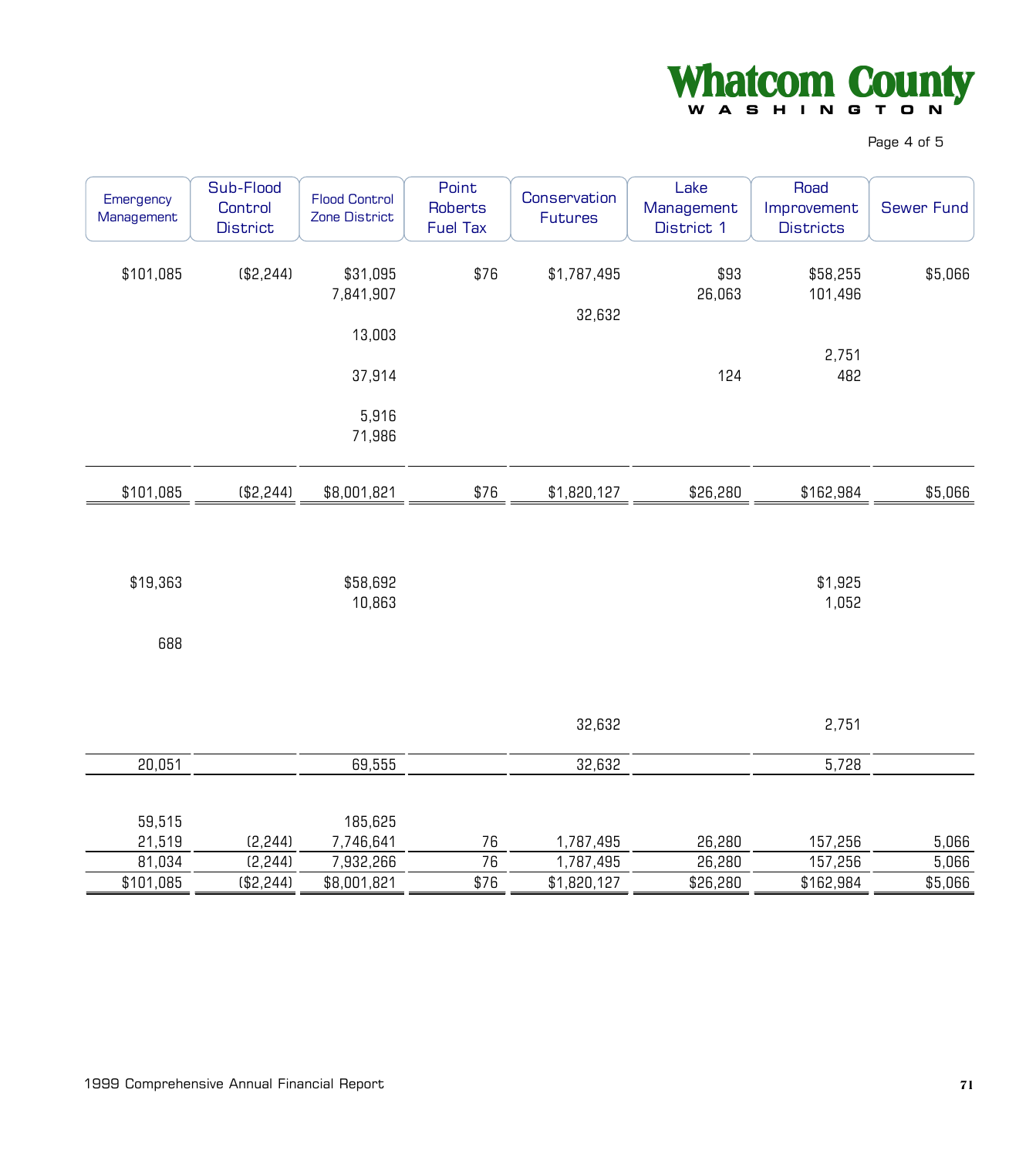# Combining Balance Sheet

### **• Special Revenue Funds**

Year Ended December 31, 1999 (With comparative totals for December 31, 1998)



Page 5 of 5

|                                                                                                                                                                                                                                                                                    | Lynden/<br>Everson Sub-<br>Zone Fund | Sumas/<br>Nooksack/<br>Everson Sub-<br>Zone Fund | Acme/Van<br>Zandt Sub-<br>Zone Fund | 1999                                                                                                         | 1998                                                                                                          |
|------------------------------------------------------------------------------------------------------------------------------------------------------------------------------------------------------------------------------------------------------------------------------------|--------------------------------------|--------------------------------------------------|-------------------------------------|--------------------------------------------------------------------------------------------------------------|---------------------------------------------------------------------------------------------------------------|
| Assets<br>Cash & Equivalents<br>Investments At Cost<br>Taxes Receivable (Net)<br>Accounts Receivable (Net)<br>Special Assessments (Net)<br>Interest Receivable (Net)<br>Notes Receivable (Net)<br>Due From Other Funds<br>Due From Other Governments<br>Long-Term Notes Receivable | \$83,428                             | \$98,263                                         | \$25,729                            | \$16,266,841<br>8,857,973<br>695,603<br>272,975<br>2,751<br>42,735<br>154,640<br>21,237<br>529,183<br>20,000 | \$13,005,075<br>6,765,804<br>665,273<br>203,449<br>3,286<br>31,806<br>154,640<br>3,569<br>1,327,286<br>30,000 |
| <b>Total Assets</b>                                                                                                                                                                                                                                                                | \$83,428                             | \$98,263                                         | \$25,729                            | \$26,863,938                                                                                                 | \$22,190,188                                                                                                  |
| <b>Liabilities and Fund Balance</b><br><b>Liabilities</b><br>Accounts Payable<br>Due to Other Funds<br>Interfund Loans Payable                                                                                                                                                     | 1,975                                | 2,885                                            | 759                                 | \$506,748<br>24,062<br>20,000                                                                                | \$355,968<br>35,135<br>30,000                                                                                 |
| Due to Other Governments<br>Other Accrued Liabilities<br>Custodial Accounts<br>Other Current Liabilities<br>Deferred Revenue<br>Deferred Credits<br><b>Total Liabilities</b>                                                                                                       |                                      |                                                  | 759                                 | 31,977<br>(53, 299)<br>32,753<br>2,490<br>863,499<br>45,457                                                  | 49,804<br>5,119<br>703<br>2,490<br>841,838<br>6,011                                                           |
|                                                                                                                                                                                                                                                                                    | 1,975                                | 2,885                                            |                                     | 1,473,687                                                                                                    | 1,327,068                                                                                                     |
| <b>Fund Balance</b><br>Fund Balance - Reserved                                                                                                                                                                                                                                     |                                      |                                                  |                                     | 746,526                                                                                                      | 1,046,971                                                                                                     |
| Fund Balance - Unreserved/ Undesignated<br><b>Total Fund Balance</b>                                                                                                                                                                                                               | 81,453<br>81,453                     | 95,378<br>95,378                                 | 24,970<br>24,970                    | 24,643,725<br>25,390,251                                                                                     | 19,816,149<br>20,863,120                                                                                      |
| <b>Total Liabilities and Fund Balance</b>                                                                                                                                                                                                                                          | \$83,428                             | \$98,263                                         | \$25,729                            | \$26,863,938                                                                                                 | \$22,190,188                                                                                                  |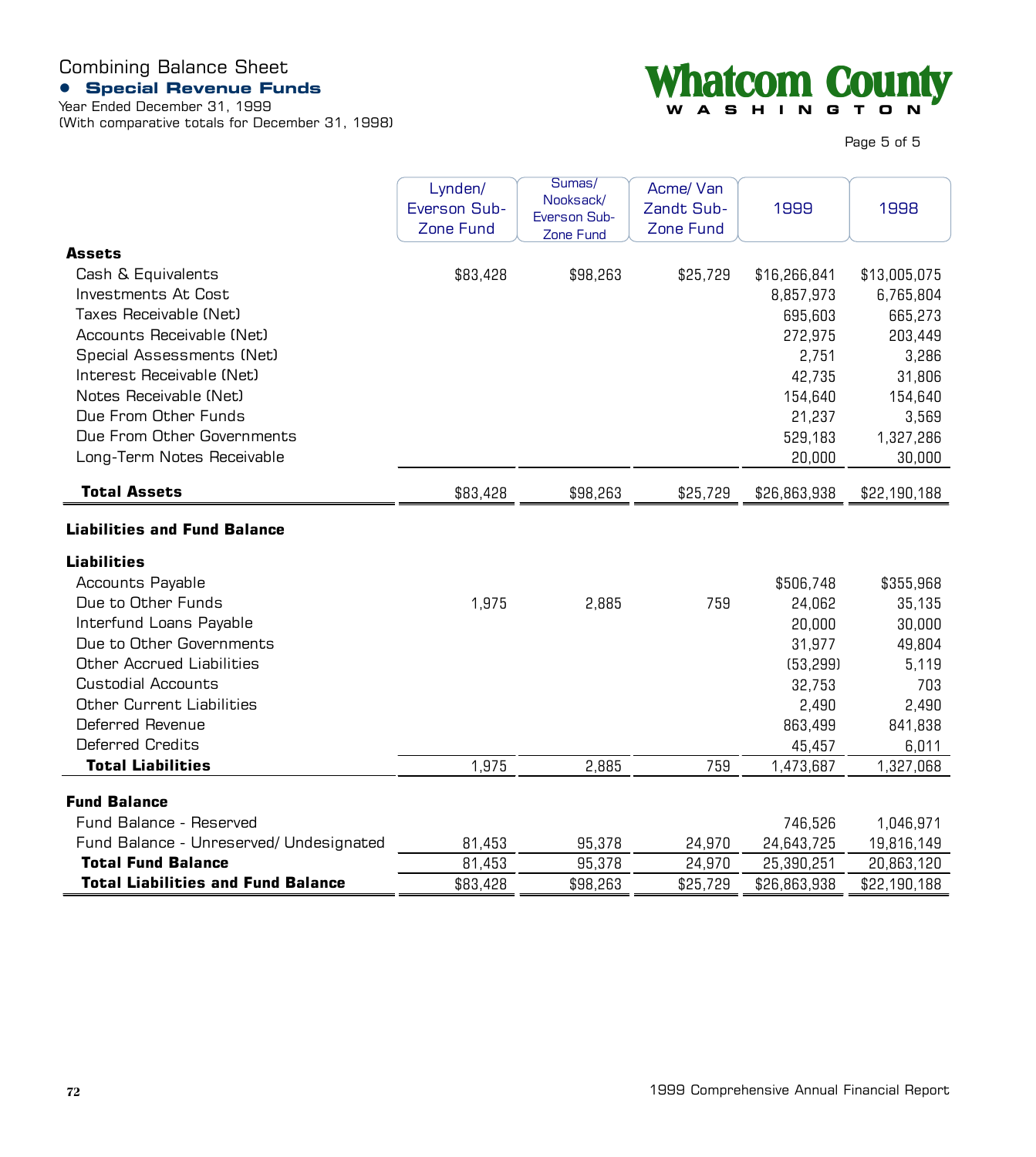# Combining Statement of Revenues, Expenditures and Changes in Fund Balance

### **• Special Revenue Funds**

Year Ended December 31, 1999 (With comparative totals for December 31, 1998)



Page 1 of 5

|                                                                                                                          | <b>County Road</b>                 | Election<br><b>Reserve</b> | Veteran's<br>Relief | <b>Tax Refund</b> | Treasurer's<br><b>D &amp; M</b> |
|--------------------------------------------------------------------------------------------------------------------------|------------------------------------|----------------------------|---------------------|-------------------|---------------------------------|
| <b>Revenues</b><br>Taxes<br>Licenses & Permits                                                                           | \$11,345,558                       | \$364,825                  | \$121,960           |                   |                                 |
| Intergovernmental<br><b>Charges for Service</b>                                                                          | 50,596<br>4,487,194<br>1,212,396   | 25<br>277,863              | 8                   |                   | 27,129                          |
| Fines & Forfeits<br><b>Miscellaneous</b>                                                                                 | 197<br>23,291                      | 430                        | 118                 |                   |                                 |
| <b>Total Revenues</b>                                                                                                    | 17,119,232                         | 643,143                    | 122,086             |                   | 27,129                          |
| <b>Expenditures</b><br>Current:<br>General Government                                                                    | 315,785                            | 633,871                    |                     |                   | 25,714                          |
| Security of Persons & Property<br><b>Physical Environment</b><br>Transportation<br>Economic Environment                  | 11,421,119                         |                            | 140,565             |                   |                                 |
| Culture & Recreation<br>Capital Outlay<br>Debt Service:                                                                  | 5,801,115                          |                            |                     |                   |                                 |
| Principal                                                                                                                |                                    |                            |                     |                   |                                 |
| Interest<br><b>Total Expenditures</b>                                                                                    | 17,538,019                         | 633,871                    | 140,565             |                   | 25,714                          |
| Excess (Deficiency) of Revenues Over                                                                                     |                                    |                            |                     |                   |                                 |
| Expenditures                                                                                                             | (418, 787)                         | 9,272                      | (18, 479)           |                   | 1,415                           |
| <b>Other Financing Sources (Uses)</b><br>Sales of Fixed Assets<br>Operating Transfer In<br><b>Operating Transfer Out</b> | 1,189,078<br>139,800<br>(327, 352) | 19,221<br>88,428           | 6,402               |                   | (28, 774)                       |
| <b>Total Other Financing Sources (Uses)</b>                                                                              | 1,001,526                          | 107,649                    | 6,402               |                   | (28, 774)                       |
| Financing Sources Over Expenditures &<br>Other Uses                                                                      | 582,739                            | 116,921                    | (12, 077)           |                   | (27, 359)                       |
| Fund Balance as of January 1<br>Residual Equity Transfer Out                                                             | 10,436,397                         | 114,742                    | 101,887             | 1,187             | 157,212                         |
| <b>Fund Balance as of December 31</b>                                                                                    | \$11,019,136                       | \$231,663                  | \$89,810            | \$1,187           | \$129,853                       |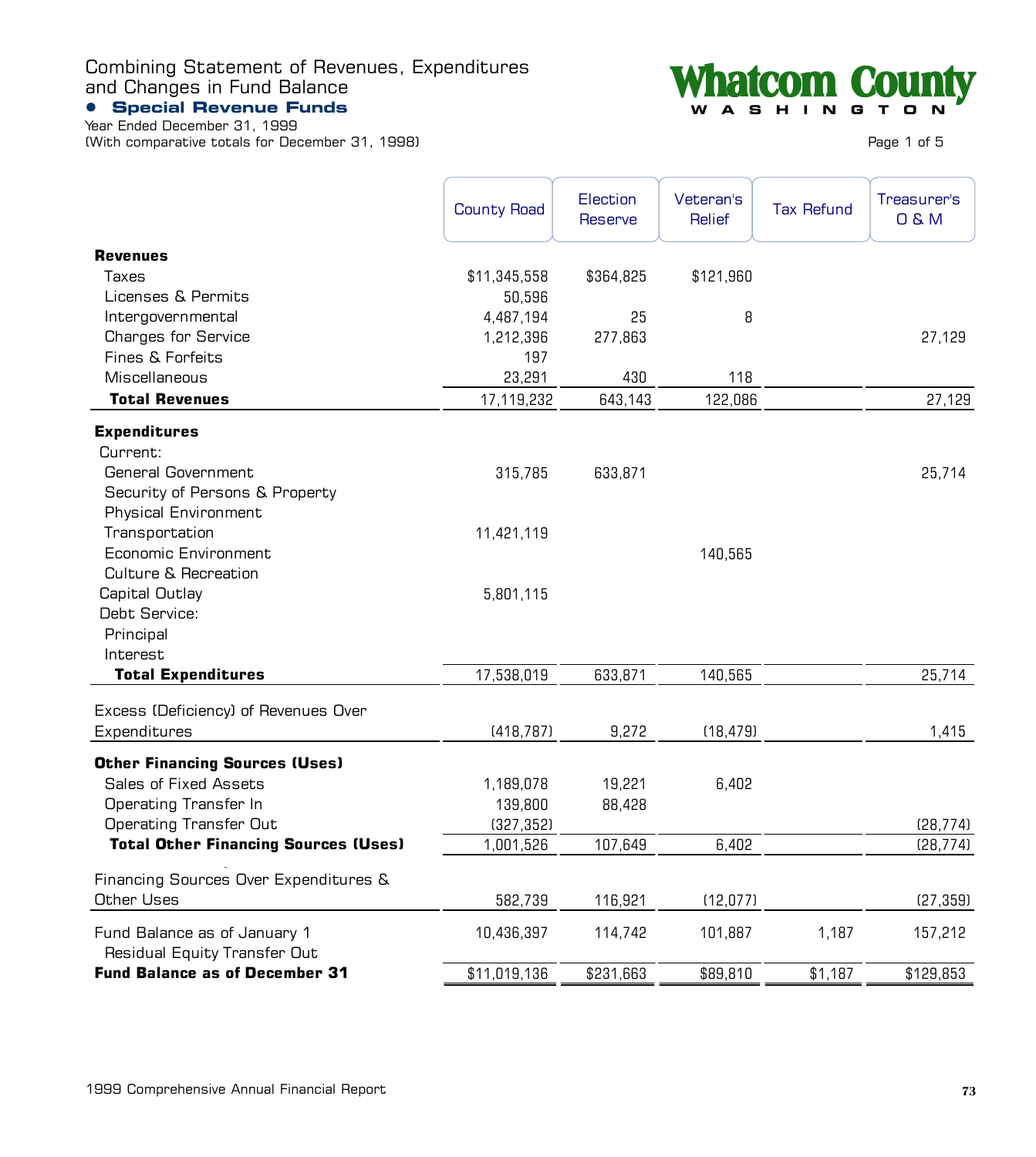## Combining Statement of Revenues, Expenditures and Changes in Fund Balance

#### **• Special Revenue Funds**

Year Ended December 31, 1999 (With comparative totals for December 31, 1998)

**Revenues** Taxes Licenses & Permits Intergovernmental Charges for Service Fines & Forfeits **Miscellaneous Total Revenues Expenditures** Current: General Government Security of Persons & Property Physical Environment **Transportation**  Economic Environment Culture & Recreation Capital Outlay Debt Service: Principal Interest  **Total Expenditures**  Excess (Deficiency) of Revenues Over **Expenditures Other Financing Sources (Uses)** Sales of Fixed Assets Operating Transfer In Operating Transfer Out  **Total Other Financing Sources (Uses)**  y Financing Sources Over Expenditures & Other Uses Fund Balance as of January 1 Residual Equity Transfer Out **Water** Water Park ORV Solid<br>Resources Park ORV Waste **Waste Convention Center** Victim/ **Witness** \$82,365 111,938 249,882 805,676 77,277 22,387 755 40,820 112,693 1,096,378 82,365 99,664 41,258 589,999 634,660 102,525 31,018 1,779 621,017 636,439 102,525 41,258 (508,324) 459,939 (20,160) 58,406 1,957,494 (123,474) (49,500)  $\overline{1,957,494}$  (123,474) (123,474) (49,500) 1,449,170 336,465 (20,160) 8,906 29,165 819,301 160,230 64,887

\$1,449,170 \$29,165 \$1,155,766 \$140,070 \$73,793

Page 2 of 5

**Fund Balance as of December 31**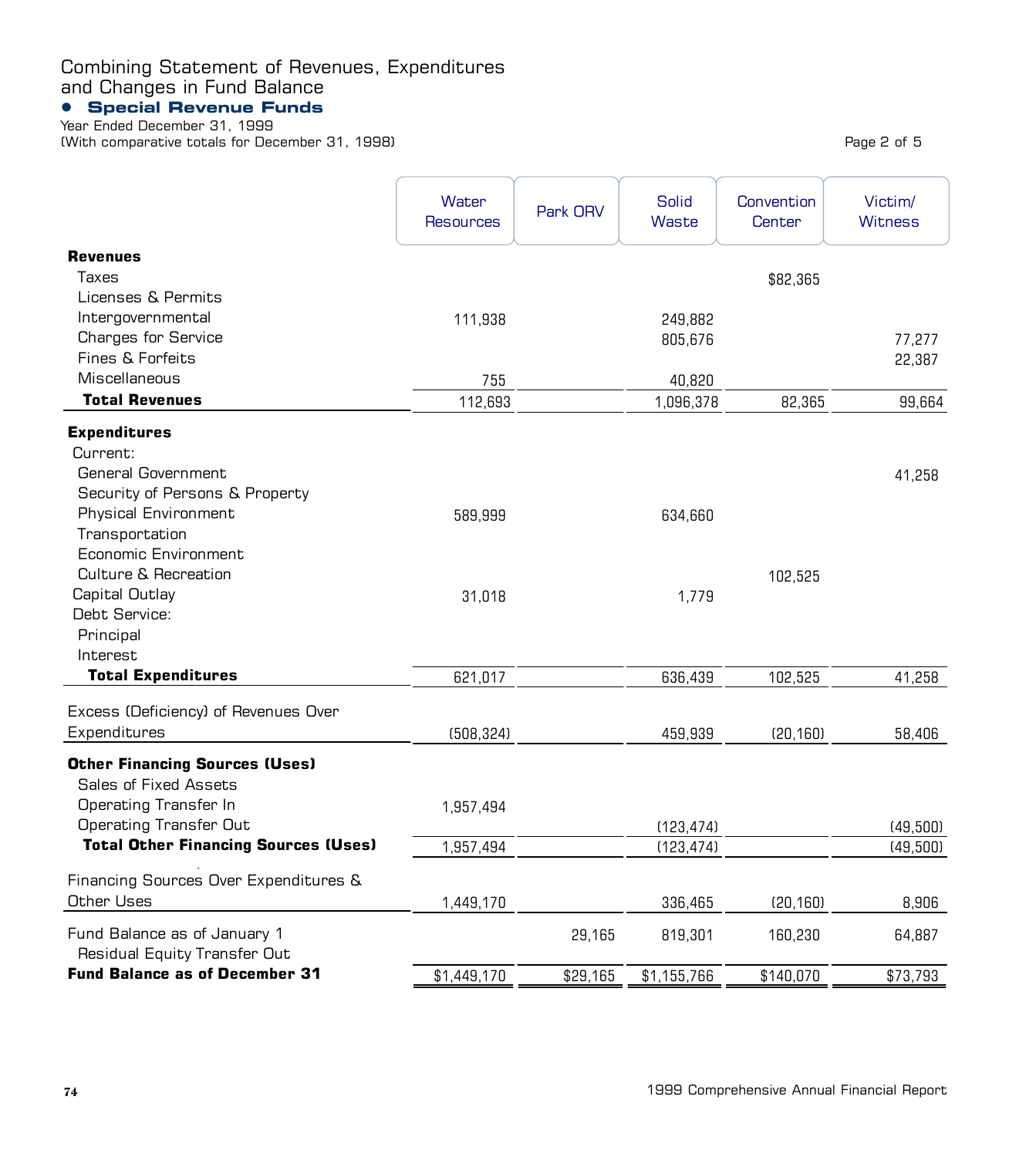

Page 3 of 5

| <b>CERB</b>  | Emergency<br>Contingency<br>Fair | <b>Drug Task</b><br>Force | Community<br>Development | Imminent<br><b>Threat Grant</b> | <b>Sewer</b><br>Improvement<br>District 1 | Whatcom<br><b>County Drug</b> | Auditor's O<br>& M |
|--------------|----------------------------------|---------------------------|--------------------------|---------------------------------|-------------------------------------------|-------------------------------|--------------------|
|              |                                  |                           |                          |                                 |                                           |                               |                    |
|              |                                  |                           |                          |                                 |                                           |                               | 57,700<br>54,246   |
|              |                                  |                           |                          |                                 |                                           | 417,823<br>30,940             |                    |
|              |                                  |                           |                          |                                 |                                           | 448,763                       | 111,946            |
|              |                                  |                           |                          |                                 |                                           | 88,808                        | 6,861              |
| 197,398      |                                  |                           |                          |                                 |                                           | 16,393                        | 29,581             |
| 76,339       |                                  |                           |                          |                                 |                                           |                               |                    |
| 273,737      |                                  |                           |                          |                                 |                                           | 105,201                       | 36,442             |
| (273, 737)   |                                  |                           |                          |                                 |                                           | 343,562                       | 75,504             |
| 273,738      |                                  |                           | (17,000)                 |                                 |                                           | (270, 453)                    |                    |
| 273,738      |                                  |                           | (17,000)                 |                                 |                                           | (270, 453)                    |                    |
|              |                                  |                           |                          |                                 |                                           |                               |                    |
| $\mathbf{1}$ |                                  |                           | (17,000)                 |                                 |                                           | 73,109                        | 75,504             |
| 60           | 5,250                            | 16,170                    | 22,333                   | 3                               | 5,066                                     | 538,306                       | 167,872            |
| \$61         | \$5,250                          | \$16,170                  | \$5,333                  | \$3                             | \$5,066                                   | \$611,415                     | \$243,376          |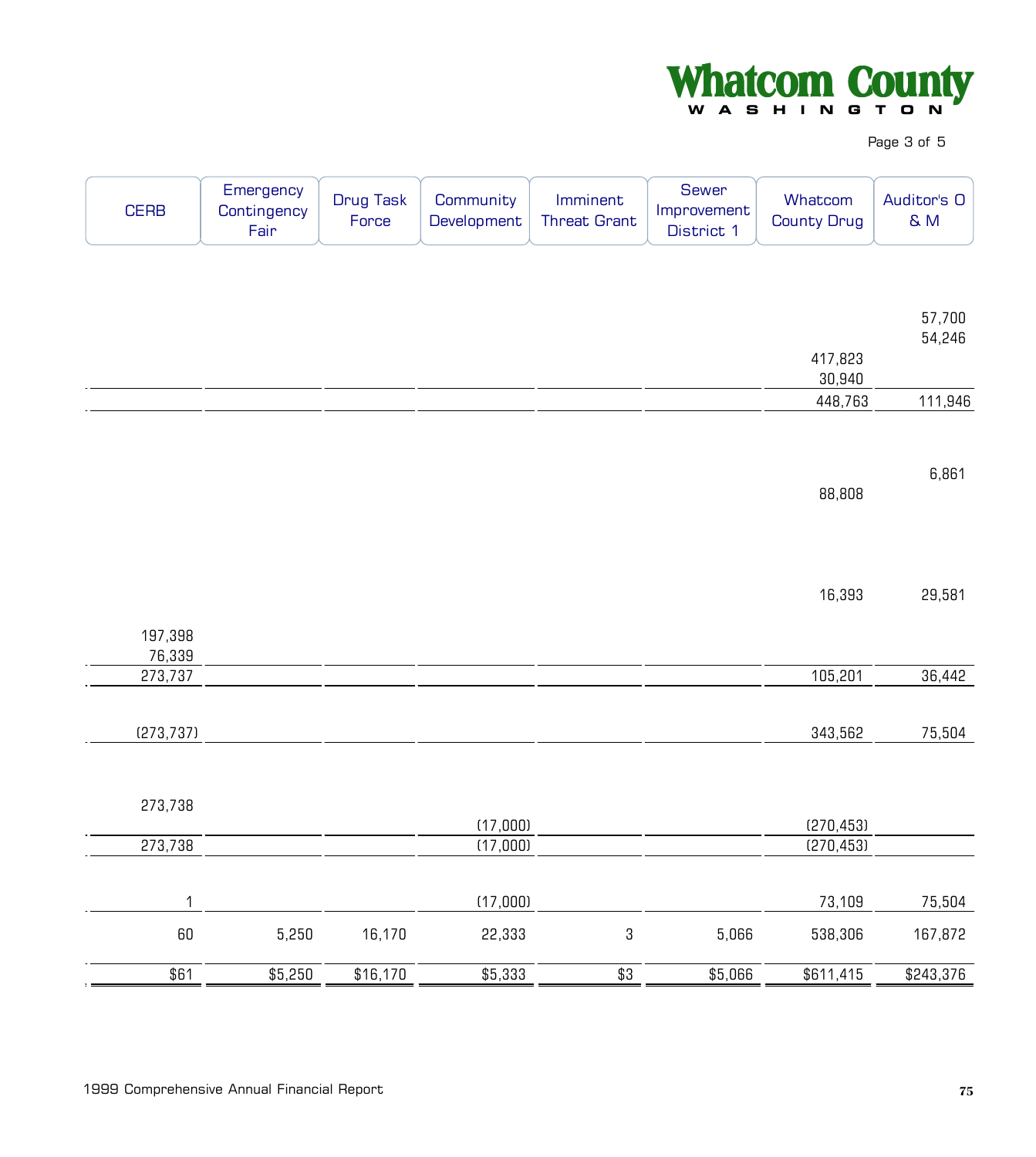#### Combining Statement of Revenues, Expenditures and Changes in Fund Balance

# **• Special Revenue Funds**

Year Ended December 31, 1999 (With comparative totals for December 31, 1998)

|                                                                                                                                   | Emergency<br>Management | Sub-Flood<br>Control<br><b>District</b> | <b>Flood Control</b><br><b>Zone District</b> | <b>Point Roberts</b><br><b>Fuel Tax</b> |
|-----------------------------------------------------------------------------------------------------------------------------------|-------------------------|-----------------------------------------|----------------------------------------------|-----------------------------------------|
| <b>Revenues</b><br>Taxes<br>Licenses & Permits                                                                                    |                         |                                         | \$3,414,987                                  | \$20,498                                |
| Intergovernmental<br><b>Charges for Service</b><br>Fines & Forfeits                                                               | 135,786                 |                                         | 368,622<br>4,756                             |                                         |
| Miscellaneous                                                                                                                     | 6,174                   |                                         | 396,377                                      |                                         |
| <b>Total Revenues</b>                                                                                                             | 141,960                 |                                         | 4,184,742                                    | 20,498                                  |
| <b>Expenditures</b><br>Current:<br>General Government<br>Security of Persons & Property<br>Physical Environment<br>Transportation | 223,743                 |                                         | 1,197,656                                    |                                         |
| Economic Environment<br>Culture & Recreation<br>Capital Outlay<br>Debt Service:<br>Principal<br>Interest                          | 14,848                  |                                         | 7,116                                        |                                         |
| <b>Total Expenditures</b>                                                                                                         | 238,591                 |                                         | 1,204,772                                    |                                         |
| Excess (Deficiency) of Revenues Over<br>Expenditures                                                                              | (96, 631)               |                                         | 2,979,970                                    | 20,498                                  |
| <b>Other Financing Sources (Uses)</b><br>Sales of Fixed Assets<br>Operating Transfer In                                           | 77,509                  |                                         |                                              |                                         |
| <b>Operating Transfer Out</b><br><b>Total Other Financing Sources (Uses)</b>                                                      | 77,509                  |                                         | (1,728,713)<br>(1,728,713)                   | (53, 400)<br>(53, 400)                  |
|                                                                                                                                   |                         |                                         |                                              |                                         |
| Financing Sources Over Expenditures &<br>Other Uses                                                                               | (19, 122)               |                                         | 1,251,257                                    | (32, 902)                               |
| Fund Balance as of January 1<br>Residual Equity Transfer Out                                                                      | 100,156                 | (2, 244)                                | 6,681,009                                    | 32,978                                  |
| <b>Fund Balance as of December 31</b>                                                                                             | \$81,034                | (\$2,244)                               | \$7,932,266                                  | \$76                                    |

Page 4 of 5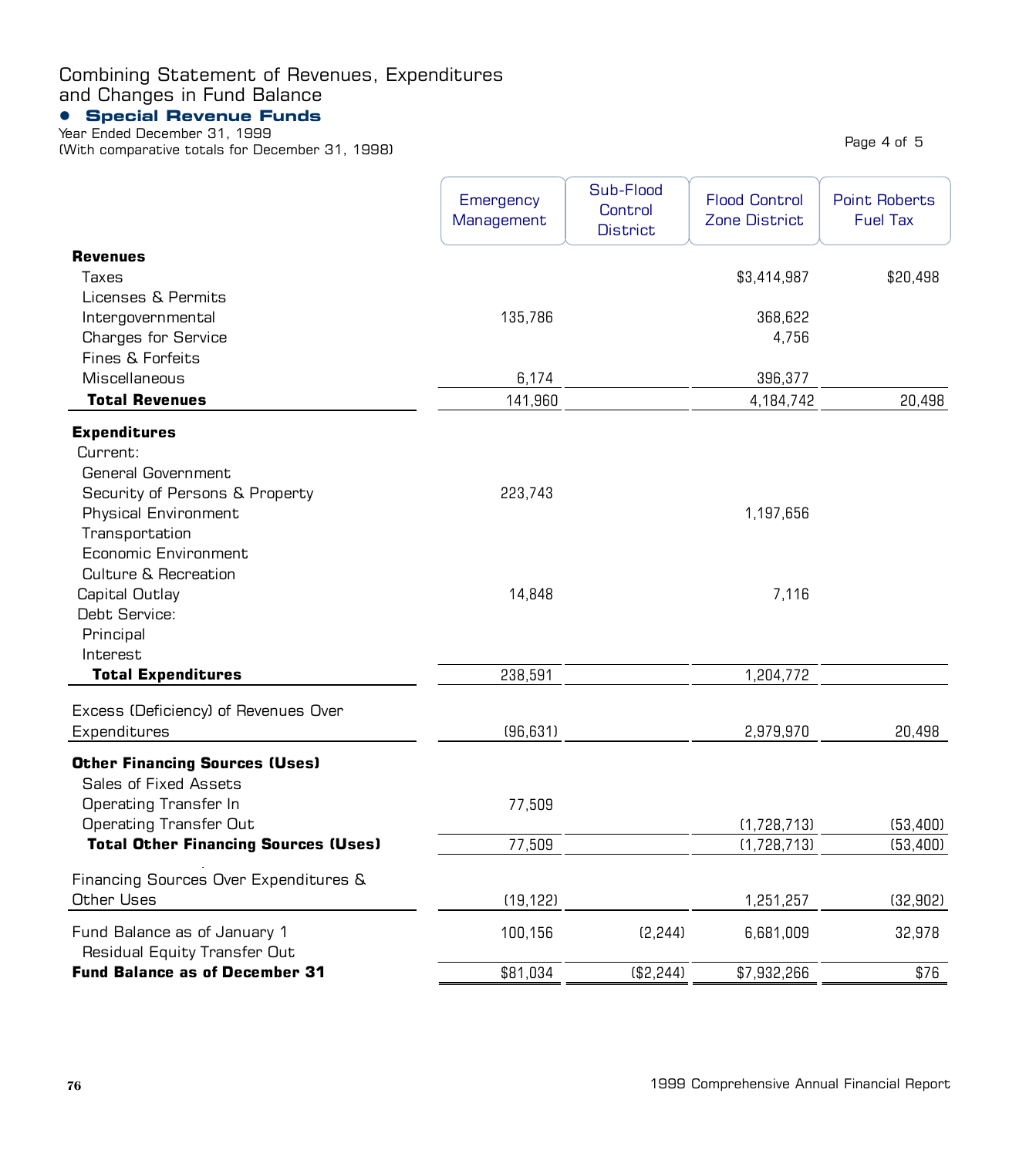

Page 5 of 5

| Conservation<br><b>Futures</b> | Lake<br>Management<br>District 1 | Road<br>Improvement<br><b>Districts</b> | Lynden/<br>Everson Sub-<br>Zone | Sumas/<br>Nooksack/<br><b>Everson Sub-</b><br>Zone | Acme/Van<br>Zandt Sub-<br>Zone | 1999                                                                                                    | 1998                                                                                                     |
|--------------------------------|----------------------------------|-----------------------------------------|---------------------------------|----------------------------------------------------|--------------------------------|---------------------------------------------------------------------------------------------------------|----------------------------------------------------------------------------------------------------------|
| \$677,530                      |                                  | \$26,463                                | \$34,110                        | \$71,063                                           | \$12,747                       | \$16,172,106                                                                                            | \$14,417,594                                                                                             |
|                                |                                  |                                         |                                 |                                                    |                                | 50,596                                                                                                  | 43,857                                                                                                   |
| 47                             |                                  |                                         |                                 |                                                    |                                | 5,411,202                                                                                               | 8,781,922                                                                                                |
|                                |                                  |                                         |                                 |                                                    |                                | 2,459,343                                                                                               | 2,283,584                                                                                                |
|                                |                                  |                                         |                                 |                                                    |                                | 440,407                                                                                                 | 438,734                                                                                                  |
| 242                            | 1,373                            | 6,509                                   |                                 |                                                    |                                | 507,029                                                                                                 | 682,003                                                                                                  |
| 677,819                        | 1,373                            | 32,972                                  | 34,110                          | 71,063                                             | 12,747                         | 25,040,683                                                                                              | 26,647,694                                                                                               |
| 16,594                         | 371                              | 22,998                                  | 1,975                           | 56,859                                             | 4,122                          | 1,023,489<br>312,551<br>2,485,642<br>11,444,117<br>157,159<br>102,525<br>5,901,850<br>197,398<br>76,339 | 1,091,767<br>309,443<br>2,640,737<br>10,990,385<br>124,462<br>104,525<br>12,165,813<br>301,406<br>96,835 |
| 16,594                         | 371                              | 22,998                                  | 1,975                           | 56,859                                             | 4,122                          | 21,701,070                                                                                              | 27,825,373                                                                                               |
| 661,225                        | 1,002                            | 9,974                                   | 32,135                          | 14,204                                             | 8,625                          | 3,339,613                                                                                               | (1, 177, 679)                                                                                            |
| 35,566                         |                                  |                                         |                                 |                                                    |                                | 1,250,267                                                                                               | 1,050,545                                                                                                |
|                                |                                  |                                         |                                 |                                                    |                                | 2,536,969                                                                                               | 638,523                                                                                                  |
|                                |                                  | (1,052)                                 |                                 |                                                    |                                | (2,599,718)                                                                                             | (711, 523)                                                                                               |
| 35,566                         |                                  | (1,052)                                 |                                 |                                                    |                                | 1,187,518                                                                                               | 977,545                                                                                                  |
|                                |                                  |                                         |                                 |                                                    |                                |                                                                                                         |                                                                                                          |
| 696,791                        | 1,002                            | 8,922                                   | 32,135                          | 14,204                                             | 8,625                          | 4,527,131                                                                                               | (200, 134)                                                                                               |
| 1,090,704                      | 25,278                           | 148,334                                 | 49,318                          | 81,174                                             | 16,345                         | 20,863,120                                                                                              | 21,106,713<br>(43, 459)                                                                                  |
| \$1,787,495                    | \$26,280                         | \$157,256                               | \$81,453                        | \$95,378                                           | \$24,970                       | \$25,390,251                                                                                            | \$20,863,120                                                                                             |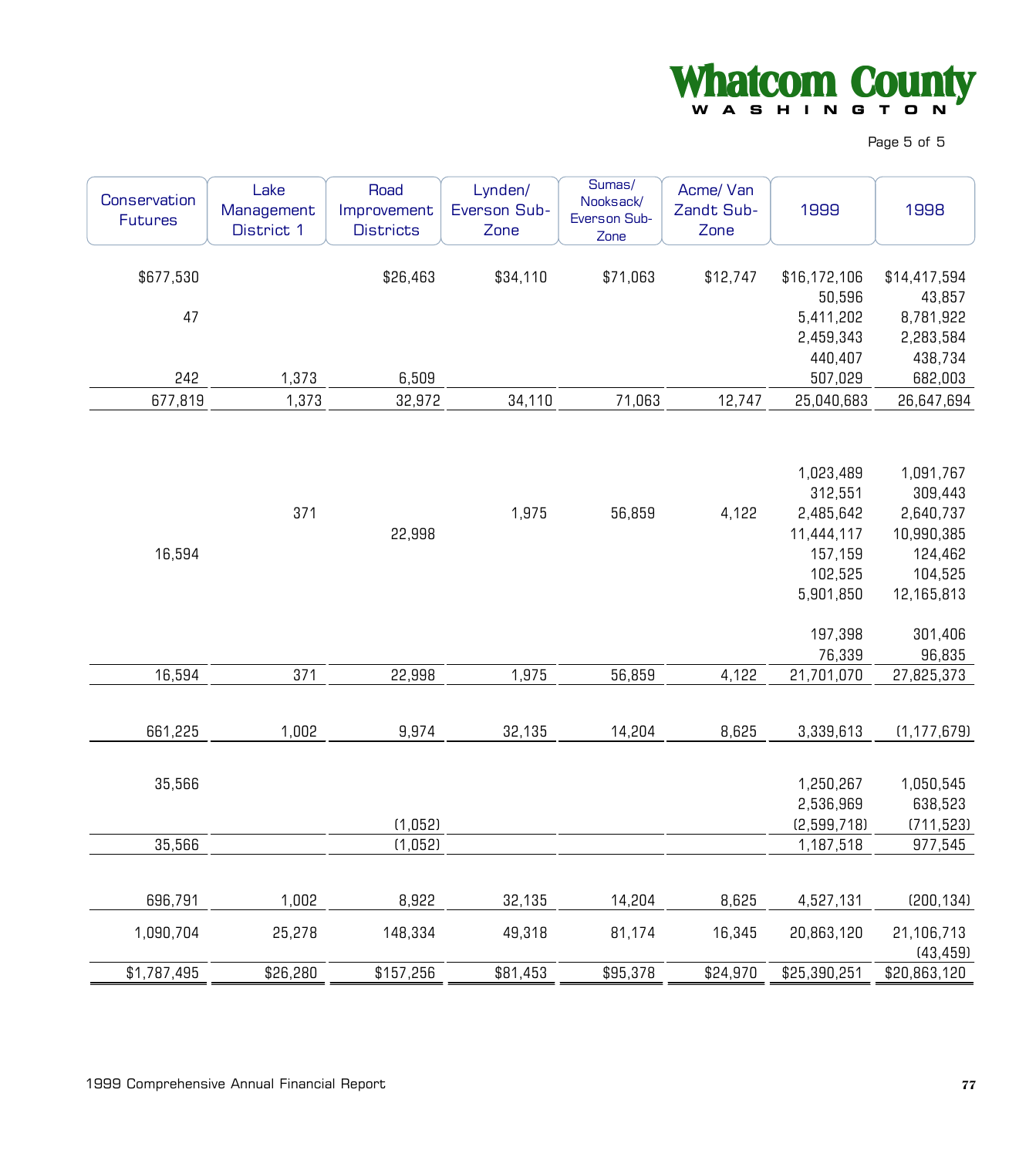

## **• County Road**

|                                                   |               | 1999         |                                        | 1998          |
|---------------------------------------------------|---------------|--------------|----------------------------------------|---------------|
|                                                   | <b>Budget</b> | Actual       | Variance<br>Favorable<br>(Unfavorable) | Actual        |
| <b>Revenues</b>                                   |               |              |                                        |               |
| Taxes                                             | \$11,536,000  | \$11,345,558 | (\$190,442)                            | \$11,243,290  |
| Licenses & Permits                                | 55,000        | 50,596       | (4, 404)                               | 43,857        |
| Intergovernmental                                 | 9,576,100     | 4,487,194    | (5,088,906)                            | 7,656,884     |
| <b>Charges for Service</b>                        | 978,159       | 1,212,396    | 234,237                                | 1,175,071     |
| <b>Fines &amp; Forfeits</b>                       |               | 197          | 197                                    | 1,089         |
| <b>Miscellaneous</b>                              | 59,085        | 23,291       | (35, 794)                              | 305,221       |
| <b>Total Revenues</b>                             | 22,204,344    | 17,119,232   | (5,085,112)                            | 20,425,412    |
| <b>Expenditures</b><br>Current:                   |               |              |                                        |               |
| General Government                                | 224,000       | 315,785      | (91, 785)                              | 342.770       |
| Transportation                                    | 13,852,707    | 11,421,119   | 2,431,588                              | 10,967,110    |
| Capital Outlay                                    | 10,960,139    | 5,801,115    | 5,159,024                              | 10,415,351    |
| <b>Total Expenditures</b>                         | 25,036,846    | 17,538,019   | 7,498,827                              | 21,725,231    |
| Excess (Deficiency) of Revenues Over Expenditures | (2,832,502)   | (418, 787)   | 2,413,715                              | (1, 299, 819) |
| <b>Other Financing Sources (Uses)</b>             |               |              |                                        |               |
| Sales of Fixed Assets                             | 801,000       | 1,189,078    | 388,078                                | 1,003,794     |
| Operating Transfer In                             | 140,013       | 139,800      | (213)                                  | 60,012        |
| Operating Transfer Out                            | (242,388)     | (327, 352)   | (B4, 964)                              | (212,959)     |
| <b>Total Other Financing Sources (Uses)</b>       | 698,625       | 1,001,526    | 302,901                                | 850,847       |
| Excess (Deficiency) of Revenues & Other           |               |              |                                        |               |
| Financing Sources Over Expenditures & Other       | (2, 133, 877) | 582,739      | 2,716,616                              | (448, 972)    |
| Fund Balance as of January 1                      | 6,382,068     | 10,436,397   | 4,054,329                              | 10,885,369    |
| <b>Fund Balance as of December 31</b>             | \$4,248,191   | \$11,019,136 | \$6,770,945                            | \$10,436,397  |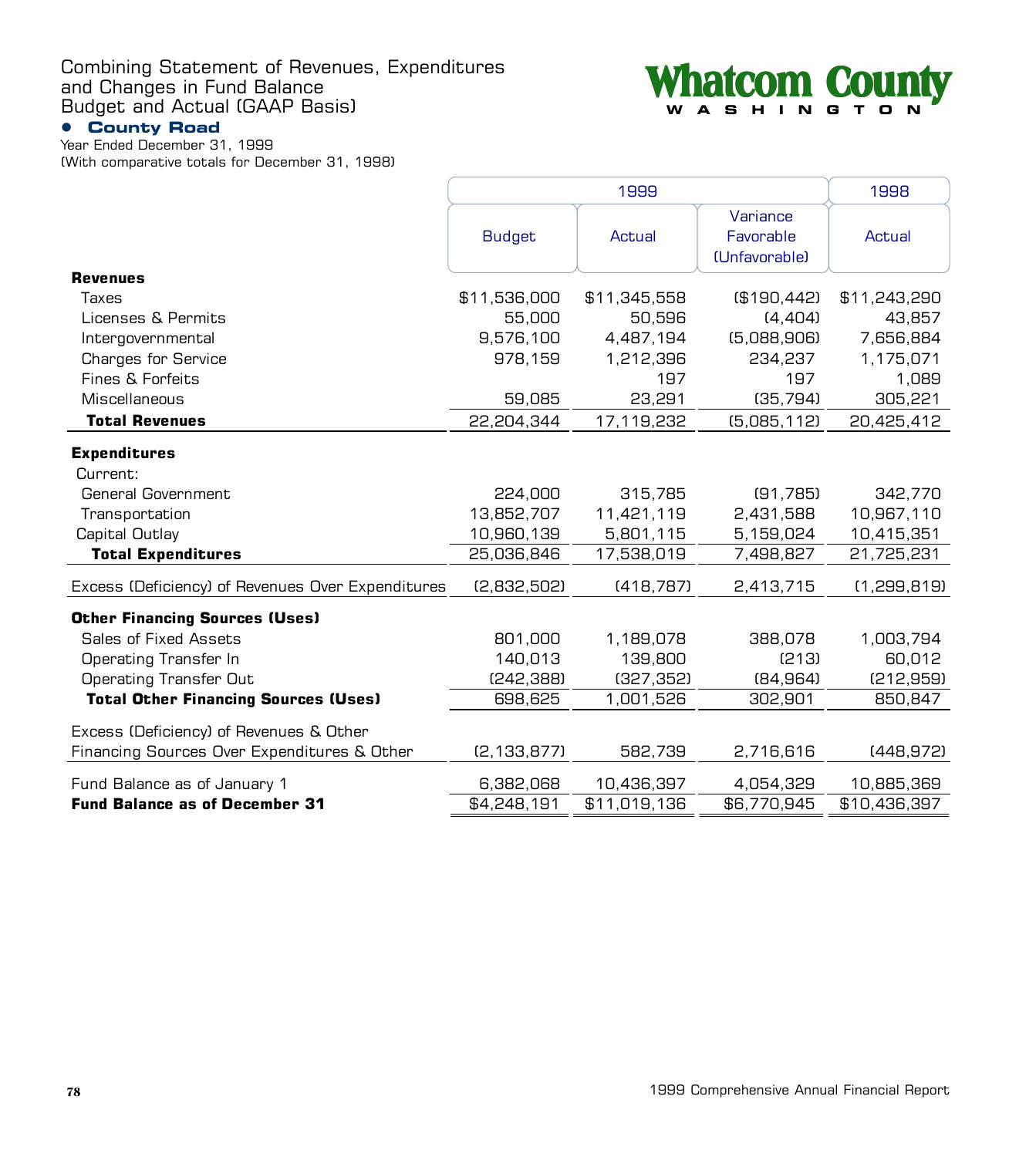

#### **• Election Reserve**

|                                                   |               | 1998      |                                        |           |
|---------------------------------------------------|---------------|-----------|----------------------------------------|-----------|
|                                                   | <b>Budget</b> | Actual    | Variance<br>Favorable<br>(Unfavorable) | Actual    |
| <b>Revenues</b>                                   |               |           |                                        |           |
| Taxes                                             | \$361,129     | \$364,825 | \$3,696                                | \$366,865 |
| Intergovernmental                                 |               | 25        | 25                                     | 24        |
| <b>Charges for Service</b>                        | 222,800       | 277,863   | 55,063                                 | 210,927   |
| Miscellaneous                                     |               | 430       | 430                                    | 155       |
| <b>Total Revenues</b>                             | 583,929       | 643,143   | 59,214                                 | 577,971   |
| <b>Expenditures</b><br>Current:                   |               |           |                                        |           |
| General Government                                | 713,146       | 633,871   | 79,275                                 | 667,002   |
| <b>Total Expenditures</b>                         | 713.146       | 633,871   | 79.275                                 | 667,002   |
| Excess (Deficiency) of Revenues Over Expenditures | (129, 217)    | 9,272     | 138,489                                | (89,031)  |
| <b>Other Financing Sources (Uses)</b>             |               |           |                                        |           |
| Sales of Fixed Assets                             |               | 19,221    | 19,221                                 | 14,290    |
| Operating Transfer In                             | 88,428        | 88,428    |                                        | 88,428    |
| <b>Total Other Financing Sources (Uses)</b>       | 88,428        | 107,649   | 19,221                                 | 102,718   |
| Excess (Deficiency) of Revenues & Other           | (40.789)      | 116.921   |                                        |           |
| Financing Sources Over Expenditures & Other       |               |           | 157,710                                | 13,687    |
| Fund Balance as of January 1                      | 76.881        | 114,742   | 37,861                                 | 101,055   |
| <b>Fund Balance as of December 31</b>             | \$36,092      | \$231,663 | \$195,571                              | \$114,742 |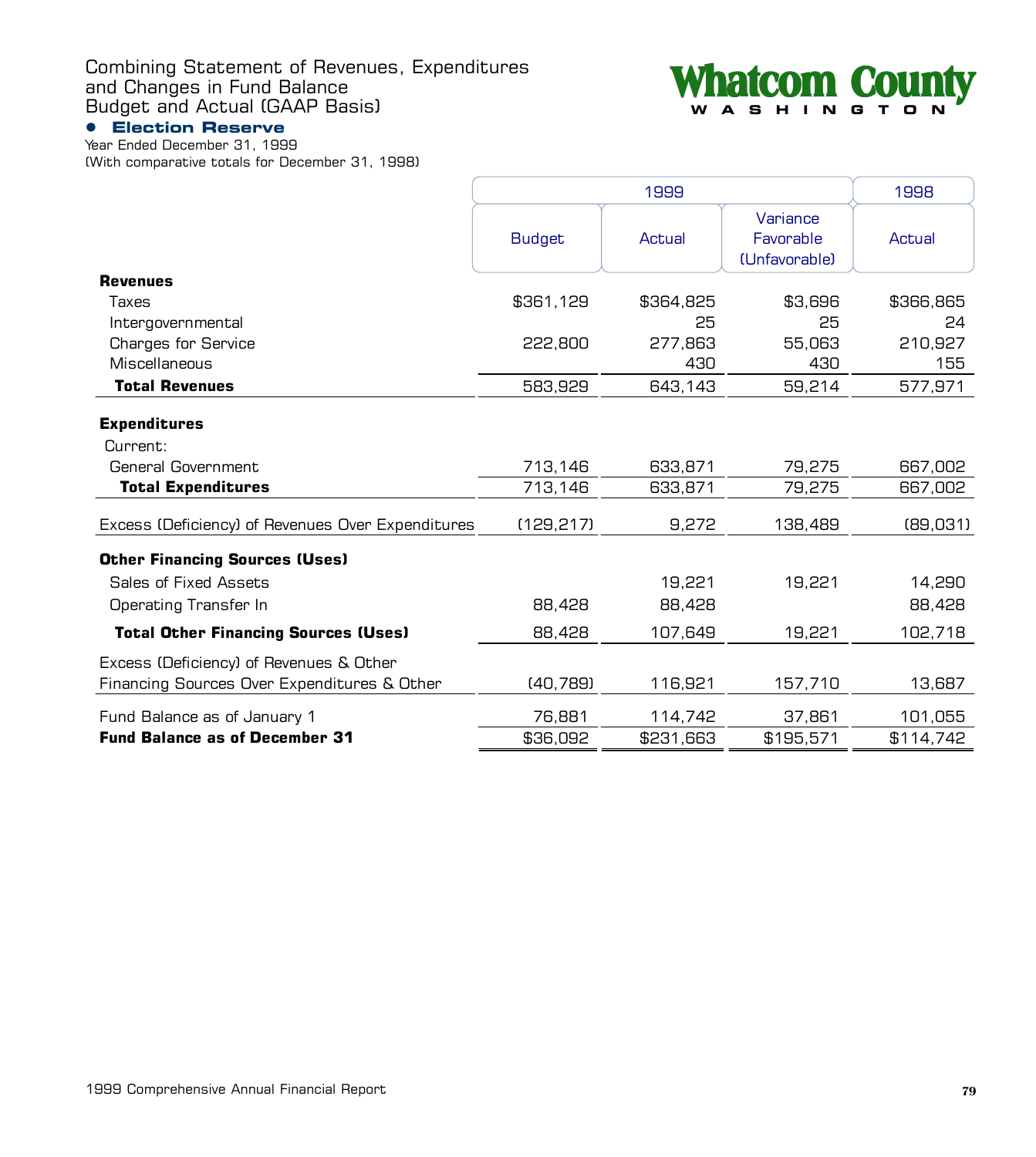

#### **•** Veterans' Relief

|                                                     |               | 1999      |                                        |           |  |  |  |
|-----------------------------------------------------|---------------|-----------|----------------------------------------|-----------|--|--|--|
|                                                     | <b>Budget</b> | Actual    | Variance<br>Favorable<br>(Unfavorable) | Actual    |  |  |  |
| <b>Revenues</b>                                     |               |           |                                        |           |  |  |  |
| Taxes                                               | \$143,480     | \$121,960 | (\$21,520)                             | \$120,136 |  |  |  |
| Intergovernmental                                   |               | 8         | 8                                      | 8         |  |  |  |
| Miscellaneous                                       |               | 118       | 118                                    | 51        |  |  |  |
| <b>Total Revenues</b>                               | 143,480       | 122,086   | (21, 394)                              | 120,195   |  |  |  |
| <b>Expenditures</b><br>Current:                     |               |           |                                        |           |  |  |  |
| Economic Environment                                | 144,746       | 140,565   | 4,181                                  | 118,962   |  |  |  |
| <b>Total Expenditures</b>                           | 144.746       | 140.565   | 4,181                                  | 118,962   |  |  |  |
| Excess (Deficiency) of Revenues Over Expenditures   | (1,266)       | (18, 479) | (17, 213)                              | 1,233     |  |  |  |
| <b>Other Financing Sources (Uses)</b>               |               |           |                                        |           |  |  |  |
| Sales of Fixed Assets                               | 1,500         | 6,402     | 4,902                                  | 4,954     |  |  |  |
| <b>Total Other Financing Sources (Uses)</b>         | 1,500         | 6,402     | 4,902                                  | 4,954     |  |  |  |
| Financing Sources Over Expenditures & Other<br>Uses | 234           | (12, 077) | (12, 311)                              | 6,187     |  |  |  |
| Fund Balance as of January 1                        |               | 101,887   | 101,887                                | 95,700    |  |  |  |
| <b>Fund Balance as of December 31</b>               | \$234         | \$89,810  | \$89,576                               | \$101,887 |  |  |  |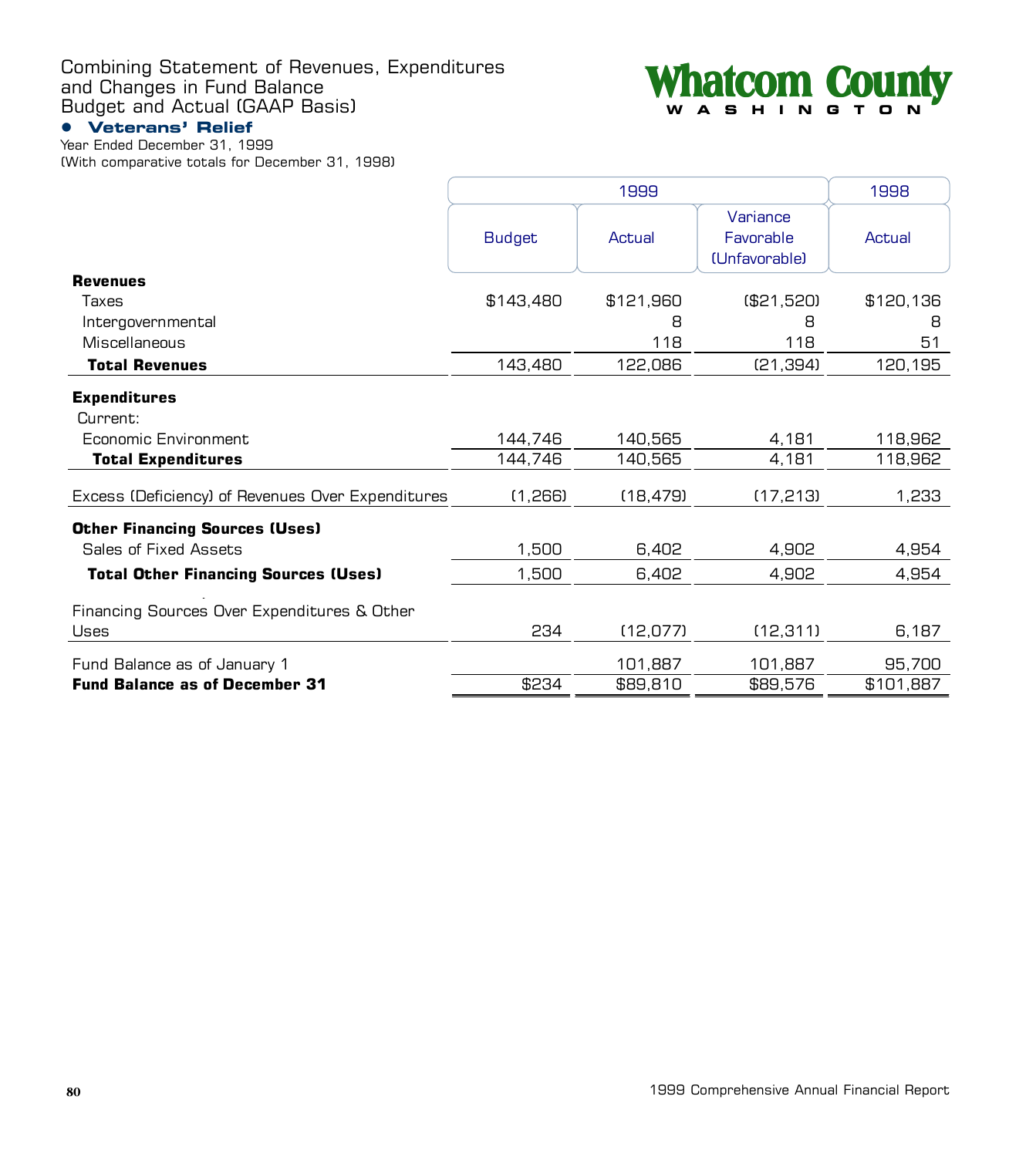

#### **• Tax Refund**

|                                                                                             |               | 1999    |                                        | 1998    |
|---------------------------------------------------------------------------------------------|---------------|---------|----------------------------------------|---------|
|                                                                                             | <b>Budget</b> | Actual  | Variance<br>Favorable<br>(Unfavorable) | Actual  |
| Fund Balance as of January 1<br>Residual Equity Transfer In<br>Residual Equity Transfer Out |               | 1.187   | 1.187                                  | 1.187   |
| <b>Fund Balance as of December 31</b>                                                       |               | \$1,187 | \$1,187                                | \$1,187 |
|                                                                                             |               |         |                                        |         |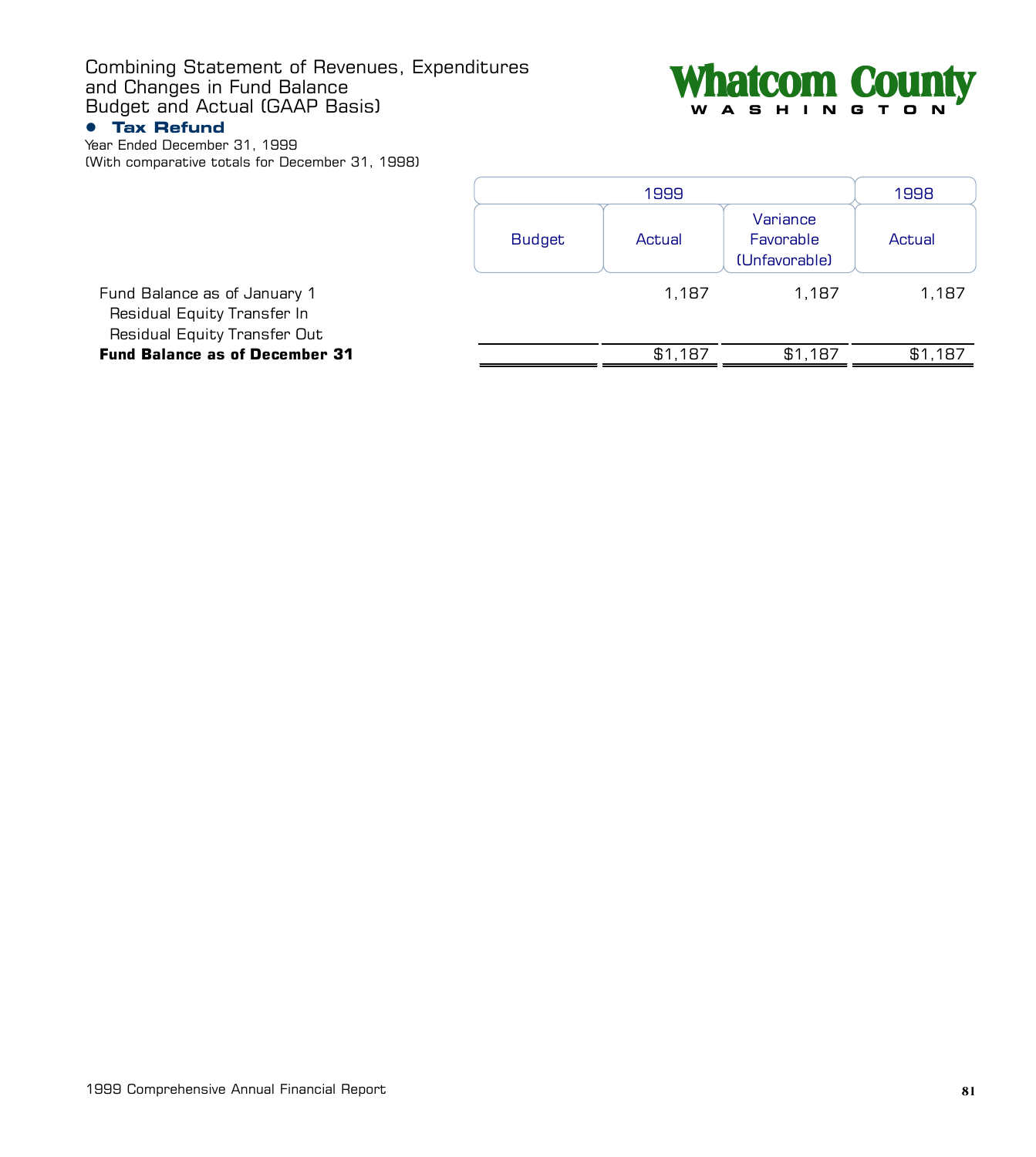

### **• Treasurer's O & M**

|                                                                                             |               | 1999      |                                        | 1998      |
|---------------------------------------------------------------------------------------------|---------------|-----------|----------------------------------------|-----------|
|                                                                                             | <b>Budget</b> | Actual    | Variance<br>Favorable<br>(Unfavorable) | Actual    |
| <b>Revenues</b>                                                                             |               |           |                                        |           |
| <b>Charges for Service</b>                                                                  | 51,132        | 27,129    | (24,003)                               | 90,663    |
| <b>Miscellaneous</b>                                                                        |               |           |                                        | (9,613)   |
| <b>Total Revenues</b>                                                                       | 51,132        | 27,129    | (24.003)                               | 81,050    |
| <b>Expenditures</b><br>Current:                                                             |               |           |                                        |           |
| General Government                                                                          | 47,347        | 25,714    | 21,633                                 | 31,680    |
| Capital Outlay                                                                              | 2,049         |           | 2,049                                  |           |
| <b>Total Expenditures</b>                                                                   | 49,396        | 25,714    | 23,682                                 | 31,680    |
| Excess (Deficiency) of Revenues Over Expenditures                                           | 1,736         | 1,415     | (321)                                  | 49,370    |
| <b>Other Financing Sources (Uses)</b>                                                       |               |           |                                        |           |
| Operating Transfer In                                                                       |               |           |                                        | 17,740    |
| Operating Transfer Out                                                                      | (25,000)      | (28, 774) | (3,774)                                | (37, 367) |
| <b>Total Other Financing Sources (Uses)</b>                                                 | (25,000)      | (28, 774) | (3,774)                                | (19,627)  |
| Excess (Deficiency) of Revenues & Other Financing<br>Sources Over Expenditures & Other Uses | (23, 264)     | (27, 359) | (4,095)                                | 29,743    |
|                                                                                             |               |           |                                        |           |
| Fund Balance as of January 1                                                                |               | 157,212   | 157,212                                | 127,469   |
| <b>Fund Balance as of December 31</b>                                                       | (\$23,264)    | \$129,853 | \$153,117                              | \$157,212 |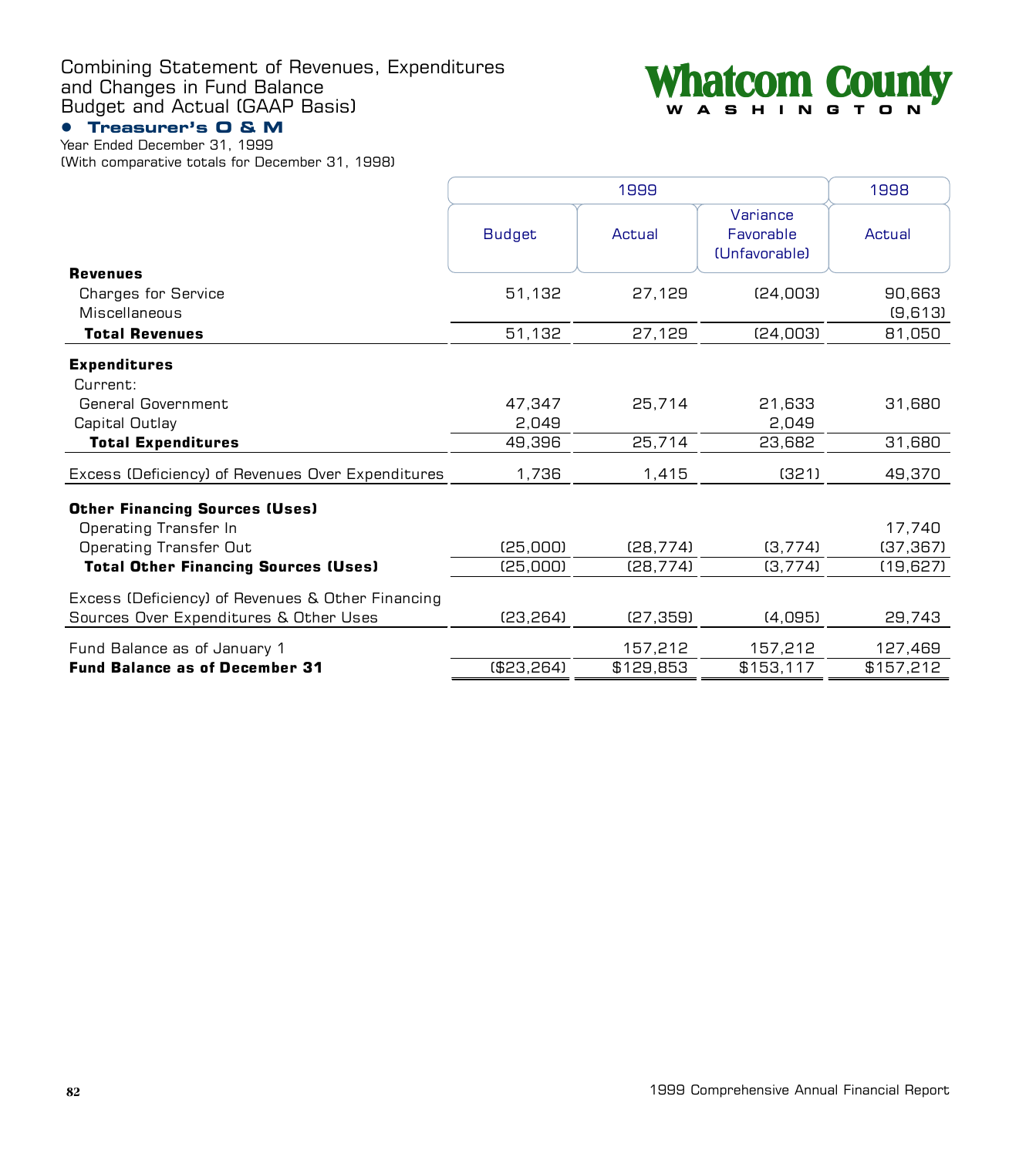

#### **.** Water Resources

| Variance<br><b>Budget</b><br>Actual<br>Favorable<br>Actual<br>(Unfavorable)<br><b>Revenues</b><br>250,000<br>111,938<br>(138,062)<br>Intergovernmental<br><b>Miscellaneous</b><br>755<br>755<br>250,000<br>112,693<br><b>Total Revenues</b><br>(137, 307)<br><b>Expenditures</b><br>Current:<br>2,010,727<br>589.999<br>1,420,728<br><b>Physical Environment</b><br>31,018<br>Capital Outlay<br>27,000<br>(4,018)<br>2,037,727<br>621,017<br>1,416,710<br><b>Total Expenditures</b><br>Excess (Deficiency) of Revenues Over Expenditures<br>(508, 324)<br>(1,787,727)<br>1,279,403<br><b>Other Financing Sources (Uses)</b><br>Sales of Fixed Assets<br>1,966,319<br>(8,825)<br>Operating Transfer In<br>1,957,494<br><b>Total Other Financing Sources (Uses)</b><br>1,966,319<br>(8, 825)<br>1,957,494<br>Excess (Deficiency) of Revenues & Other Financing<br>Sources Over Expenditures & Other Uses<br>178,592<br>1,449,170<br>1,270,578<br>Fund Balance as of January 1<br>(178,592)<br>178,592<br><b>Fund Balance as of December 31</b><br>\$1,449,170<br>\$1,449,170 | 1999 |  |  | 1998 |
|----------------------------------------------------------------------------------------------------------------------------------------------------------------------------------------------------------------------------------------------------------------------------------------------------------------------------------------------------------------------------------------------------------------------------------------------------------------------------------------------------------------------------------------------------------------------------------------------------------------------------------------------------------------------------------------------------------------------------------------------------------------------------------------------------------------------------------------------------------------------------------------------------------------------------------------------------------------------------------------------------------------------------------------------------------------------------|------|--|--|------|
|                                                                                                                                                                                                                                                                                                                                                                                                                                                                                                                                                                                                                                                                                                                                                                                                                                                                                                                                                                                                                                                                            |      |  |  |      |
|                                                                                                                                                                                                                                                                                                                                                                                                                                                                                                                                                                                                                                                                                                                                                                                                                                                                                                                                                                                                                                                                            |      |  |  |      |
|                                                                                                                                                                                                                                                                                                                                                                                                                                                                                                                                                                                                                                                                                                                                                                                                                                                                                                                                                                                                                                                                            |      |  |  |      |
|                                                                                                                                                                                                                                                                                                                                                                                                                                                                                                                                                                                                                                                                                                                                                                                                                                                                                                                                                                                                                                                                            |      |  |  |      |
|                                                                                                                                                                                                                                                                                                                                                                                                                                                                                                                                                                                                                                                                                                                                                                                                                                                                                                                                                                                                                                                                            |      |  |  |      |
|                                                                                                                                                                                                                                                                                                                                                                                                                                                                                                                                                                                                                                                                                                                                                                                                                                                                                                                                                                                                                                                                            |      |  |  |      |
|                                                                                                                                                                                                                                                                                                                                                                                                                                                                                                                                                                                                                                                                                                                                                                                                                                                                                                                                                                                                                                                                            |      |  |  |      |
|                                                                                                                                                                                                                                                                                                                                                                                                                                                                                                                                                                                                                                                                                                                                                                                                                                                                                                                                                                                                                                                                            |      |  |  |      |
|                                                                                                                                                                                                                                                                                                                                                                                                                                                                                                                                                                                                                                                                                                                                                                                                                                                                                                                                                                                                                                                                            |      |  |  |      |
|                                                                                                                                                                                                                                                                                                                                                                                                                                                                                                                                                                                                                                                                                                                                                                                                                                                                                                                                                                                                                                                                            |      |  |  |      |
|                                                                                                                                                                                                                                                                                                                                                                                                                                                                                                                                                                                                                                                                                                                                                                                                                                                                                                                                                                                                                                                                            |      |  |  |      |
|                                                                                                                                                                                                                                                                                                                                                                                                                                                                                                                                                                                                                                                                                                                                                                                                                                                                                                                                                                                                                                                                            |      |  |  |      |
|                                                                                                                                                                                                                                                                                                                                                                                                                                                                                                                                                                                                                                                                                                                                                                                                                                                                                                                                                                                                                                                                            |      |  |  |      |
|                                                                                                                                                                                                                                                                                                                                                                                                                                                                                                                                                                                                                                                                                                                                                                                                                                                                                                                                                                                                                                                                            |      |  |  |      |
|                                                                                                                                                                                                                                                                                                                                                                                                                                                                                                                                                                                                                                                                                                                                                                                                                                                                                                                                                                                                                                                                            |      |  |  |      |
|                                                                                                                                                                                                                                                                                                                                                                                                                                                                                                                                                                                                                                                                                                                                                                                                                                                                                                                                                                                                                                                                            |      |  |  |      |
|                                                                                                                                                                                                                                                                                                                                                                                                                                                                                                                                                                                                                                                                                                                                                                                                                                                                                                                                                                                                                                                                            |      |  |  |      |
|                                                                                                                                                                                                                                                                                                                                                                                                                                                                                                                                                                                                                                                                                                                                                                                                                                                                                                                                                                                                                                                                            |      |  |  |      |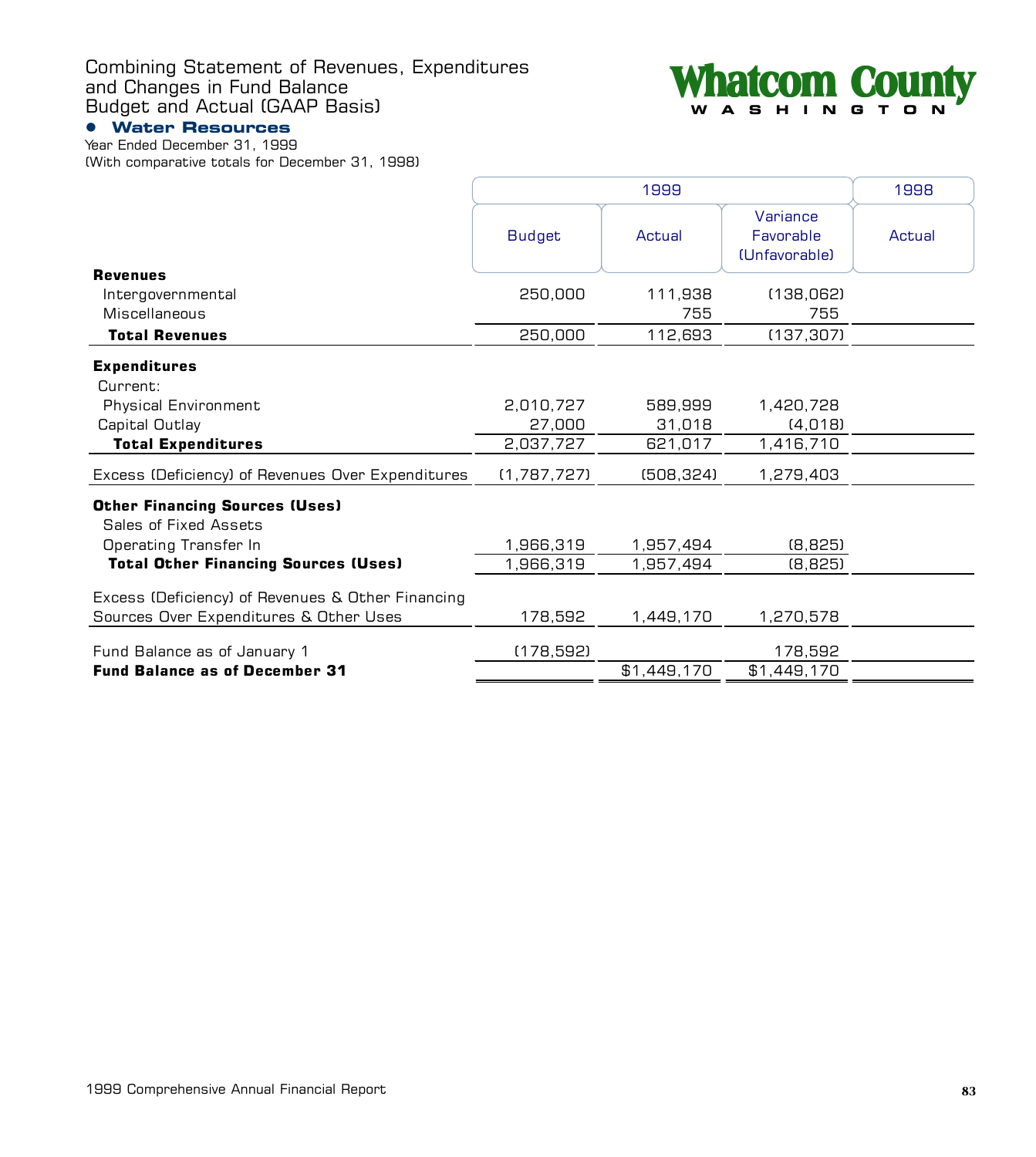

## ! Park ORV

|                                                                                             |               | 1999     |                                        |          |
|---------------------------------------------------------------------------------------------|---------------|----------|----------------------------------------|----------|
|                                                                                             | <b>Budget</b> | Actual   | Variance<br>Favorable<br>(Unfavorable) | Actual   |
| Fund Balance as of January 1<br>Residual Equity Transfer In<br>Residual Equity Transfer Out |               | 29.165   | 29.165                                 | 29.165   |
| <b>Fund Balance as of December 31</b>                                                       |               | \$29,165 | \$29,165                               | \$29,165 |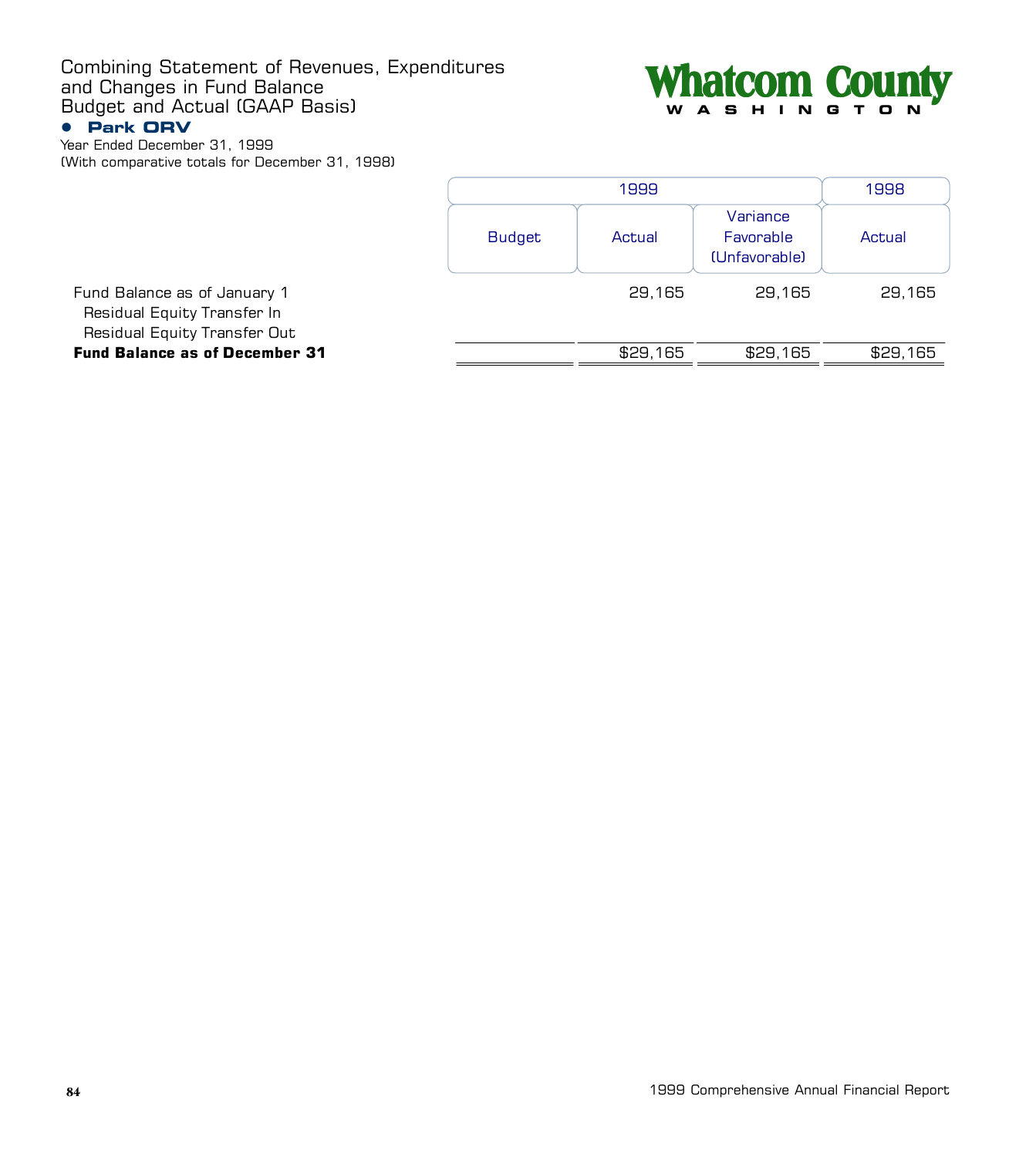

#### **.** Solid Waste

|                                                   |               | 1999        |                                        | 1998      |
|---------------------------------------------------|---------------|-------------|----------------------------------------|-----------|
|                                                   | <b>Budget</b> | Actual      | Variance<br>Favorable<br>(Unfavorable) | Actual    |
| <b>Revenues</b>                                   |               |             |                                        |           |
| Taxes                                             |               |             |                                        |           |
| Licenses & Permits                                |               |             |                                        |           |
| Intergovernmental                                 | 294.263       | 249.882     | (44.381)                               | 234.334   |
| <b>Charges for Service</b>                        | 595,100       | 805.676     | 210.576                                | 615,792   |
| <b>Miscellaneous</b>                              | 28,000        | 40,820      | 12,820                                 | 31,217    |
| <b>Total Revenues</b>                             | 917,363       | 1,096,378   | 179,015                                | 881,343   |
| <b>Expenditures</b>                               |               |             |                                        |           |
| Current:                                          |               |             |                                        |           |
| <b>Physical Environment</b>                       | 837.152       | 634,660     | 202.492                                | 632.682   |
| Capital Outlay                                    | 3.600         | 1.779       | 1.821                                  | (9.991)   |
| <b>Total Expenditures</b>                         | 840,752       | 636,439     | 204,313                                | 622,691   |
| Excess (Deficiency) of Revenues Over Expenditures | 76,611        | 459,939     | 383,328                                | 258,652   |
| <b>Other Financing Sources (Uses)</b>             |               |             |                                        |           |
| Operating Transfer Out                            | (111, 293)    | (123, 474)  | (12, 181)                              | (111,089) |
| <b>Total Other Financing Sources (Uses)</b>       | (111, 293)    | (123, 474)  | (12, 181)                              | (111,089) |
| Excess (Deficiency) of Revenues & Other Financing |               |             |                                        |           |
| Sources Over Expenditures & Other Uses            | (34,682)      | 336,465     | 371.147                                | 147,563   |
| Fund Balance as of January 1                      |               | 819.301     | 819,301                                | 671,738   |
| <b>Fund Balance as of December 31</b>             | (\$34,682)    | \$1,155,766 | \$1,190,448                            | \$819,301 |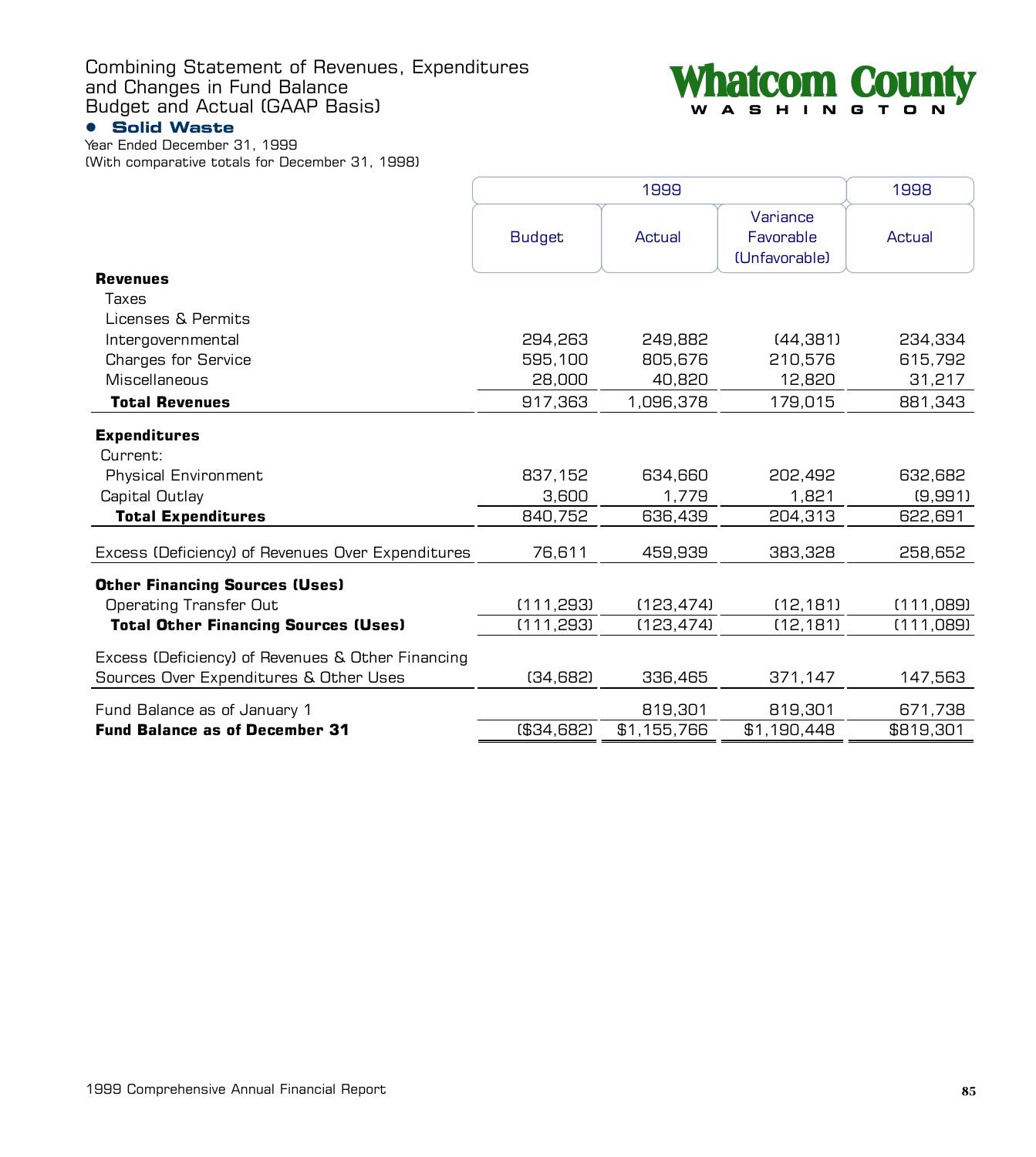

### **• Convention Center**

|                                                                                             |               | 1999      |                                        |           |
|---------------------------------------------------------------------------------------------|---------------|-----------|----------------------------------------|-----------|
|                                                                                             | <b>Budget</b> | Actual    | Variance<br>Favorable<br>(Unfavorable) | Actual    |
| <b>Revenues</b>                                                                             |               |           |                                        |           |
| Taxes                                                                                       | \$80,000      | \$82,365  | \$2,365                                | \$91,004  |
| <b>Total Revenues</b>                                                                       | 80,000        | 82,365    | 2,365                                  | 91,004    |
| <b>Expenditures</b><br>Current:                                                             |               |           |                                        |           |
| Culture & Recreation                                                                        | 106.525       | 102.525   | 4.000                                  | 104.525   |
| <b>Total Expenditures</b>                                                                   | 106,525       | 102,525   | 4,000                                  | 104.525   |
| Excess (Deficiency) of Revenues Over Expenditures                                           | (26.525)      | (20.160)  | 6.365                                  | (13,521)  |
| Excess (Deficiency) of Revenues & Other Financing<br>Sources Over Expenditures & Other Uses | (26,525)      | (20.160)  | 6.365                                  | (13,521)  |
| Fund Balance as of January 1                                                                |               | 160.230   | 160.230                                | 173,752   |
| <b>Fund Balance as of December 31</b>                                                       | (\$26,525)    | \$140,070 | \$166,595                              | \$160,231 |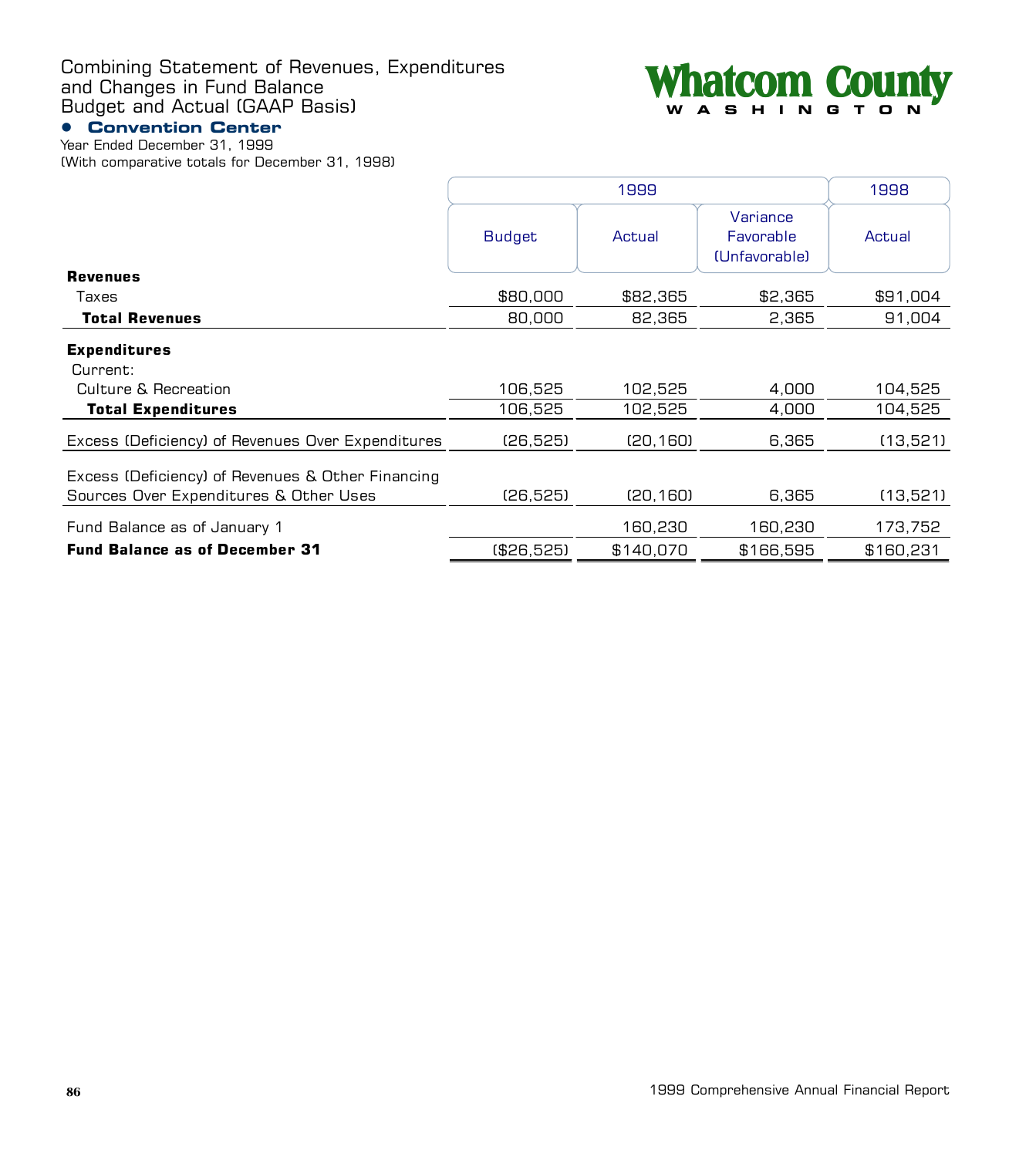

### ! Victim/Witness Assistance

|                                                   |               | 1999     |                                        | 1998     |
|---------------------------------------------------|---------------|----------|----------------------------------------|----------|
|                                                   | <b>Budget</b> | Actual   | Variance<br>Favorable<br>(Unfavorable) | Actual   |
| <b>Revenues</b>                                   |               |          |                                        |          |
| <b>Charges for Service</b>                        | 62,306        | 77,277   | 14,971                                 | 79,501   |
| Fines & Forfeits                                  | 21,000        | 22,387   | 1,387                                  | 20,964   |
| <b>Total Revenues</b>                             | 83,306        | 99,664   | 16,358                                 | 100,465  |
| <b>Expenditures</b>                               |               |          |                                        |          |
| Current:                                          |               |          |                                        |          |
| General Government                                | 40,136        | 41,258   | (1, 122)                               | 38,844   |
| <b>Total Expenditures</b>                         | 40,136        | 41,258   | (1, 122)                               | 38,844   |
| Excess (Deficiency) of Revenues Over Expenditures | 43,170        | 58,406   | 15,236                                 | 61,621   |
| <b>Other Financing Sources (Uses)</b>             |               |          |                                        |          |
| Operating Transfer Out                            | (51.250)      | (49.500) | 1,750                                  | (66,700) |
| <b>Total Other Financing Sources (Uses)</b>       | (51,250)      | (49,500) | 1,750                                  | (66,700) |
| Excess (Deficiency) of Revenues & Other Financing |               |          |                                        |          |
| Sources Over Expenditures & Other Uses            | (8,080)       | 8,906    | 16,986                                 | (5,079)  |
| Fund Balance as of January 1                      |               | 64,887   | 64,887                                 | 69,966   |
| <b>Fund Balance as of December 31</b>             | ( \$8,080)    | \$73,793 | \$81,873                               | \$64,887 |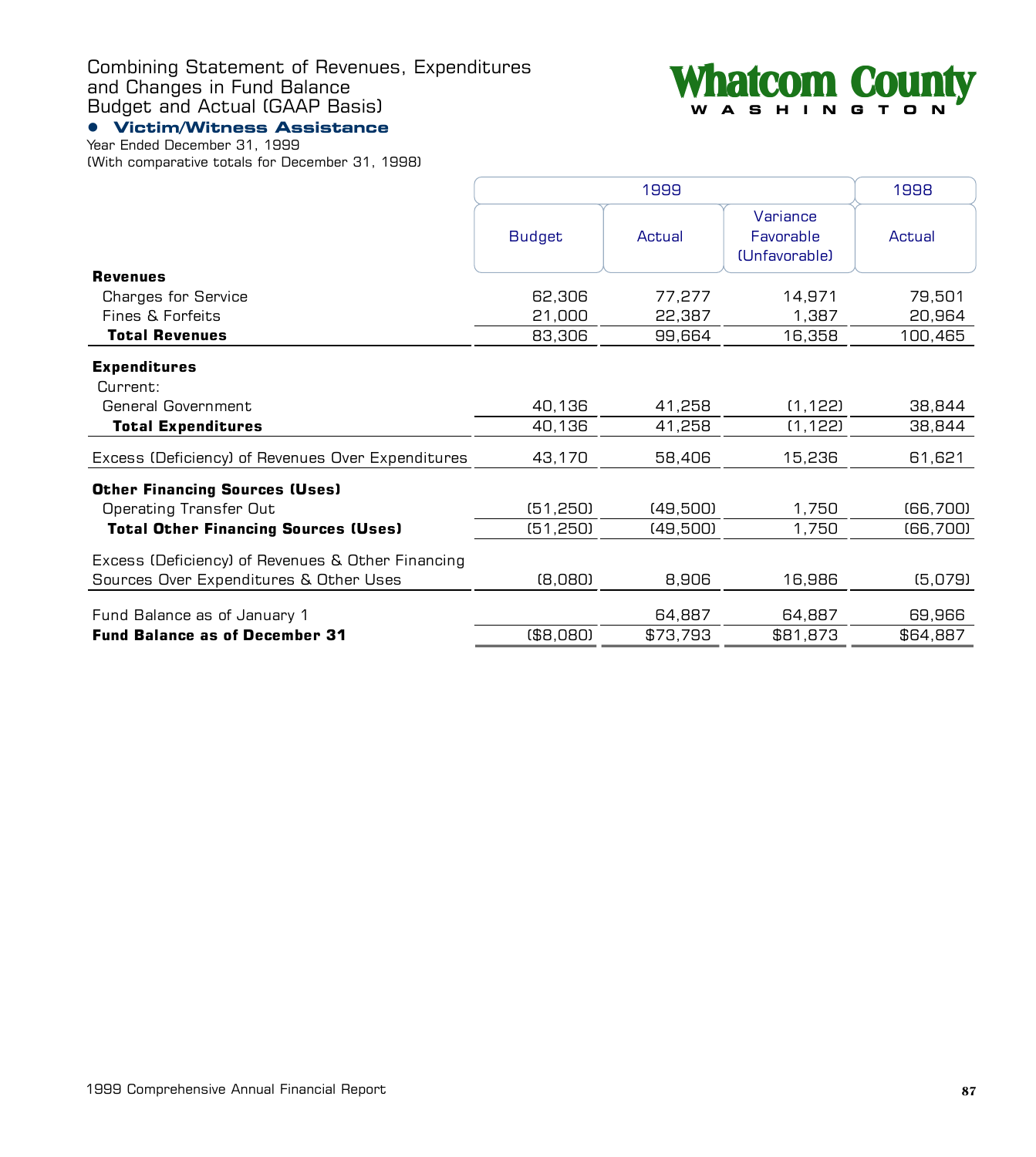

#### ! CERB

|                                                   |               | 1999      |                                        | 1998      |  |
|---------------------------------------------------|---------------|-----------|----------------------------------------|-----------|--|
|                                                   | <b>Budget</b> | Actual    | Variance<br>Favorable<br>(Unfavorable) | Actual    |  |
| <b>Expenditures</b>                               |               |           |                                        |           |  |
| Current:                                          |               |           |                                        |           |  |
| Principal                                         | 197.398       | 197.398   |                                        | 301.406   |  |
| Interest                                          | 76,340        | 76,339    |                                        | 96.835    |  |
| <b>Total Expenditures</b>                         | 273,738       | 273,737   |                                        | 398,241   |  |
| Excess (Deficiency) of Revenues Over Expenditures | (273.738)     | (273.737) |                                        | (398.241) |  |
| <b>Other Financing Sources (Uses)</b>             |               |           |                                        |           |  |
| Operating Transfer In                             | 273,738       | 273,738   |                                        | 398,240   |  |
| <b>Total Other Financing Sources (Uses)</b>       | 273,738       | 273,738   |                                        | 398,240   |  |
| Excess (Deficiency) of Revenues & Other Financing |               |           |                                        |           |  |
| Sources Over Expenditures & Other Uses            |               | 1         |                                        | (1)       |  |
| Fund Balance as of January 1                      | 61            | 60        | (1)                                    | 61        |  |
| <b>Fund Balance as of December 31</b>             | \$61          | \$61      |                                        | \$60      |  |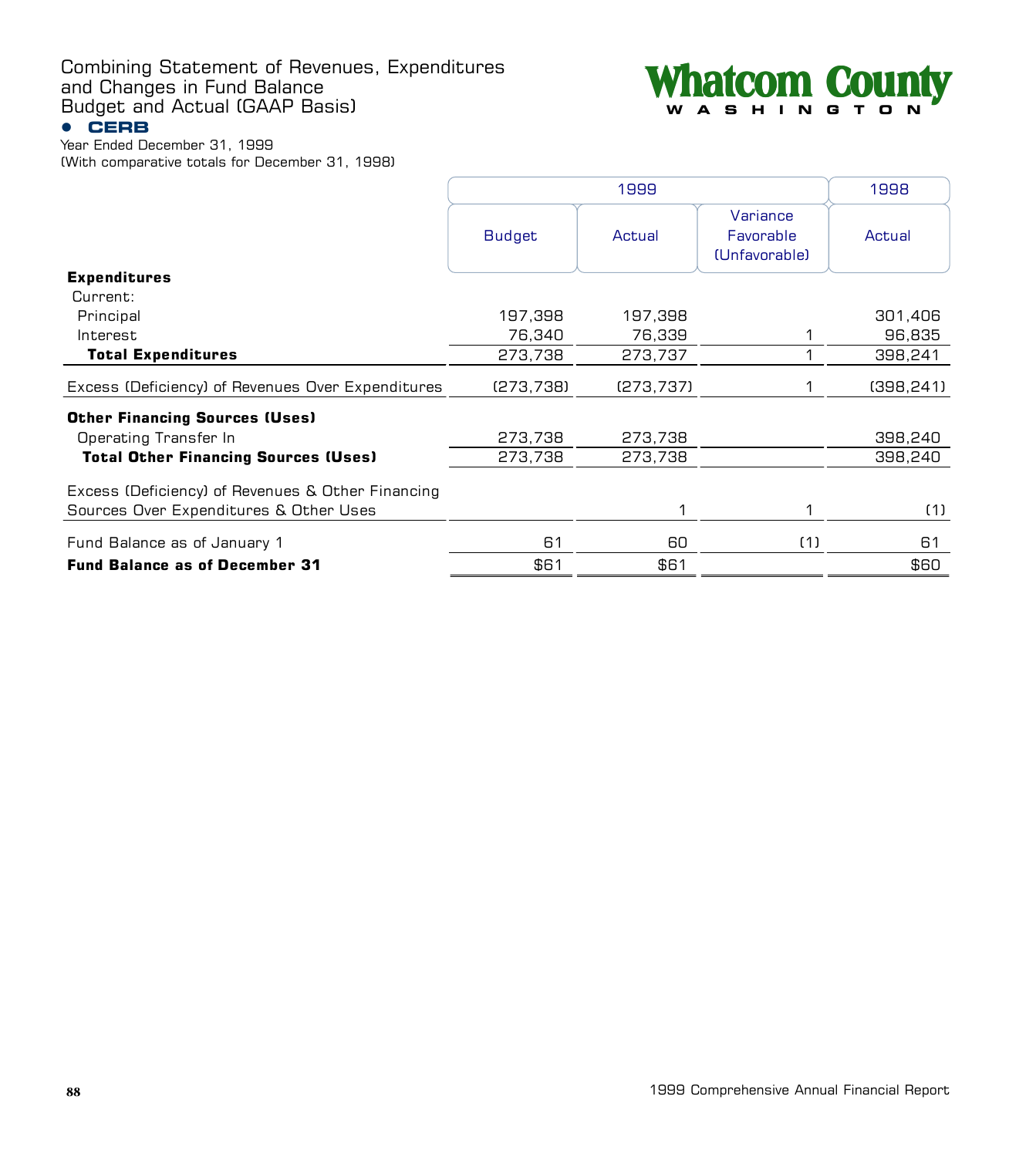

### **• Emergency Contingency Fair**

Year Ended December 31, 1999 (With comparative totals for December 31, 1998)

|               | 1999    | 1998                                   |         |
|---------------|---------|----------------------------------------|---------|
| <b>Budget</b> | Actual  | Variance<br>Favorable<br>(Unfavorable) | Actual  |
|               | 5,250   | 5,250                                  | 5,250   |
|               | \$5,250 | \$5,250                                | \$5,250 |

Fund Balance as of January 1 **Fund Balance as of December 31**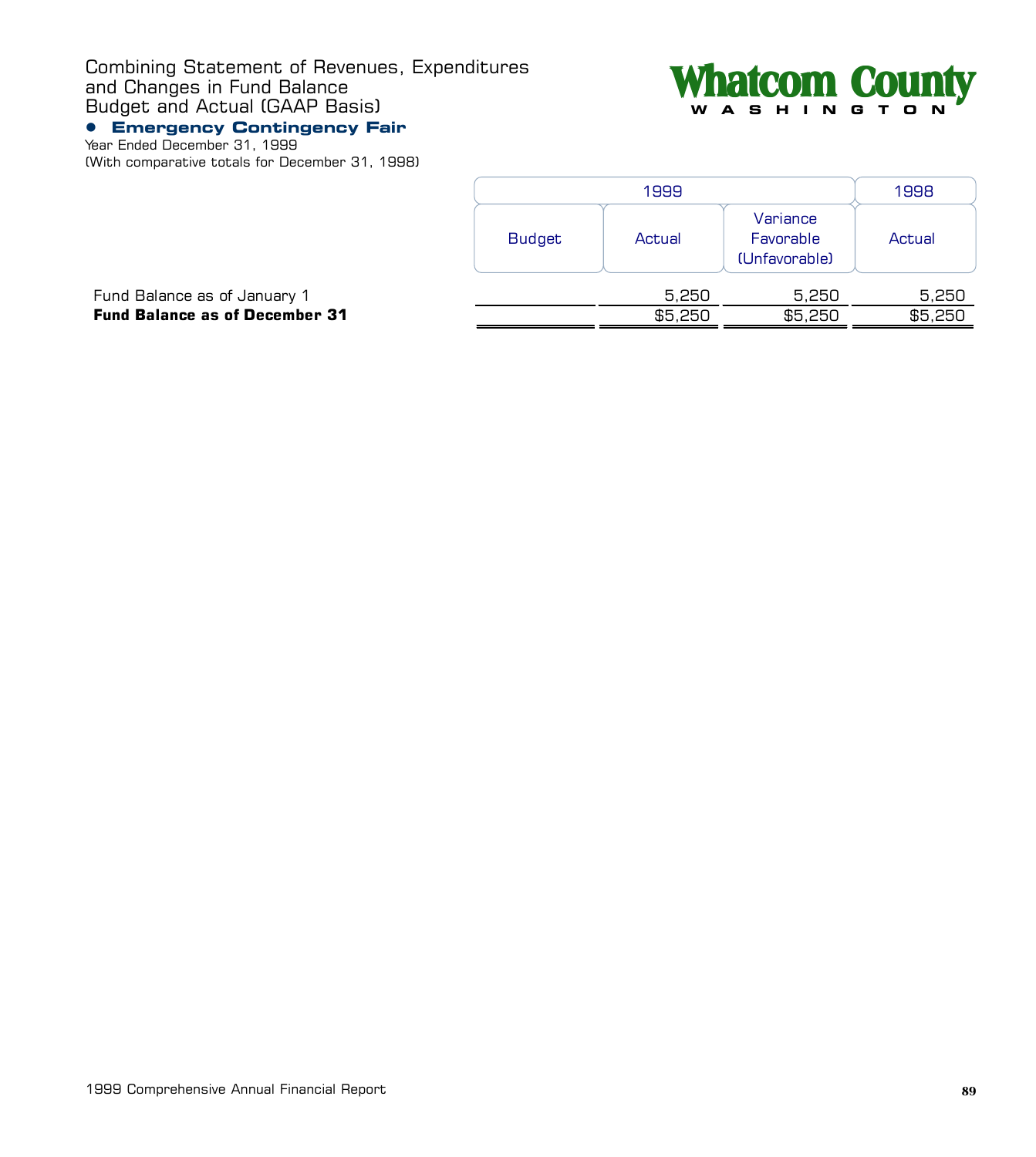

# **• Drug Task Force**

Fund Balance as of January 1 **Fund Balance as of December 31** 

|               | 1999     | 1998                                   |          |
|---------------|----------|----------------------------------------|----------|
| <b>Budget</b> | Actual   | Variance<br>Favorable<br>(Unfavorable) | Actual   |
|               | 16,170   | 16,170                                 | 16,170   |
|               | \$16,170 | \$16,170                               | \$16,170 |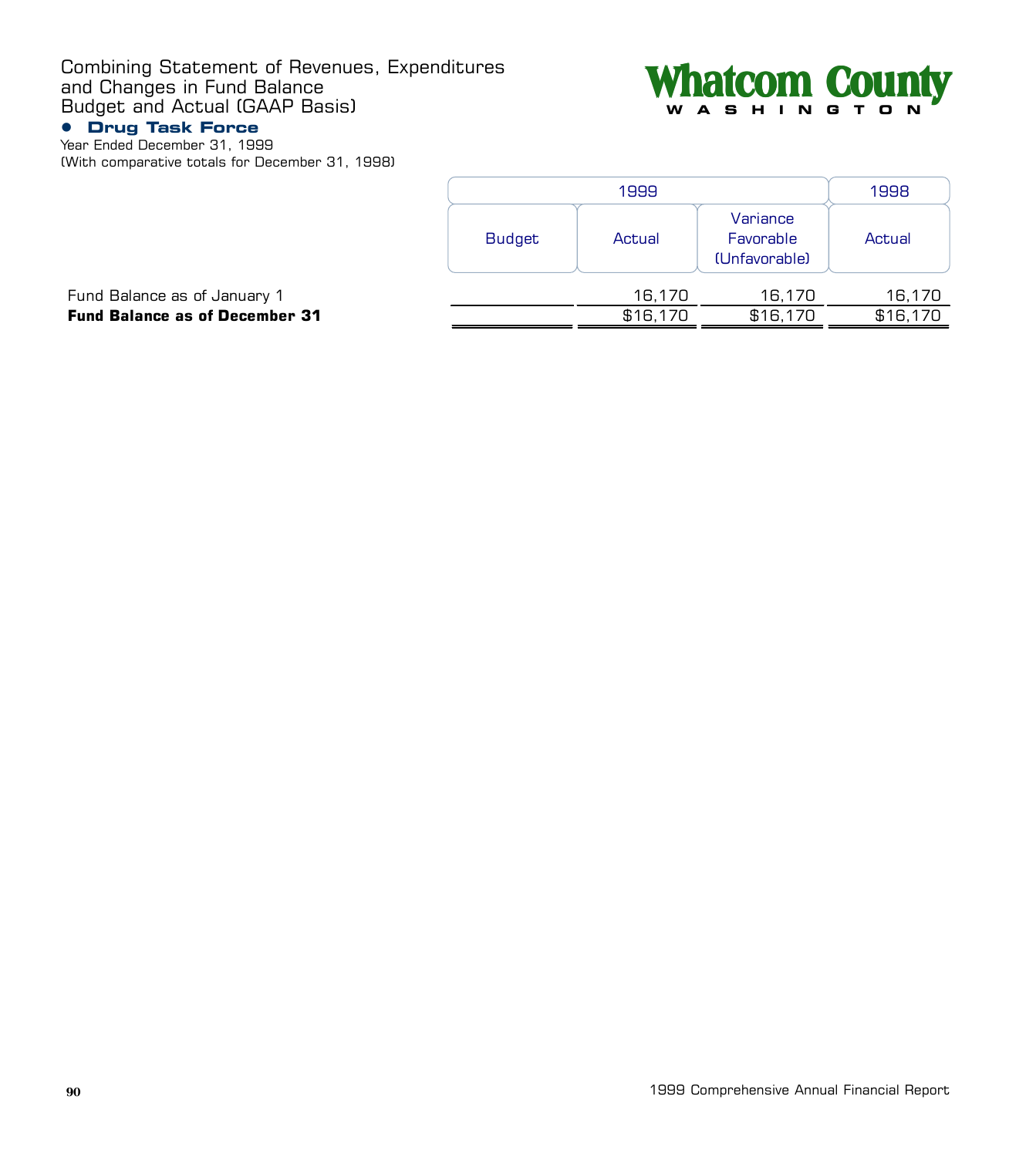

### **• Community Development**

|                                                   | 1999          |          |                                        | 1998     |
|---------------------------------------------------|---------------|----------|----------------------------------------|----------|
|                                                   | <b>Budget</b> | Actual   | Variance<br>Favorable<br>(Unfavorable) | Actual   |
| <b>Expenditures</b>                               |               |          |                                        |          |
| Current:                                          |               |          |                                        |          |
| Economic Environment                              |               |          |                                        | 2,000    |
| <b>Total Expenditures</b>                         |               |          |                                        | 2,000    |
| Excess (Deficiency) of Revenues Over Expenditures |               |          |                                        | (2,000)  |
| <b>Other Financing Sources (Uses)</b>             |               |          |                                        |          |
| Operating Transfer Out                            | (17.000)      | (17.000) |                                        | (17,000) |
| <b>Total Other Financing Sources (Uses)</b>       | (17.000)      | (17.000) |                                        | (17.000) |
| Excess (Deficiency) of Revenues & Other Financing |               |          |                                        |          |
| Sources Over Expenditures & Other Uses            | (17,000)      | (17.000) |                                        | (19,000) |
| Fund Balance as of January 1                      |               | 22,333   | 22.333                                 | 41,333   |
| <b>Fund Balance as of December 31</b>             | (\$17.000)    | \$5,333  | \$22,333                               | \$22,333 |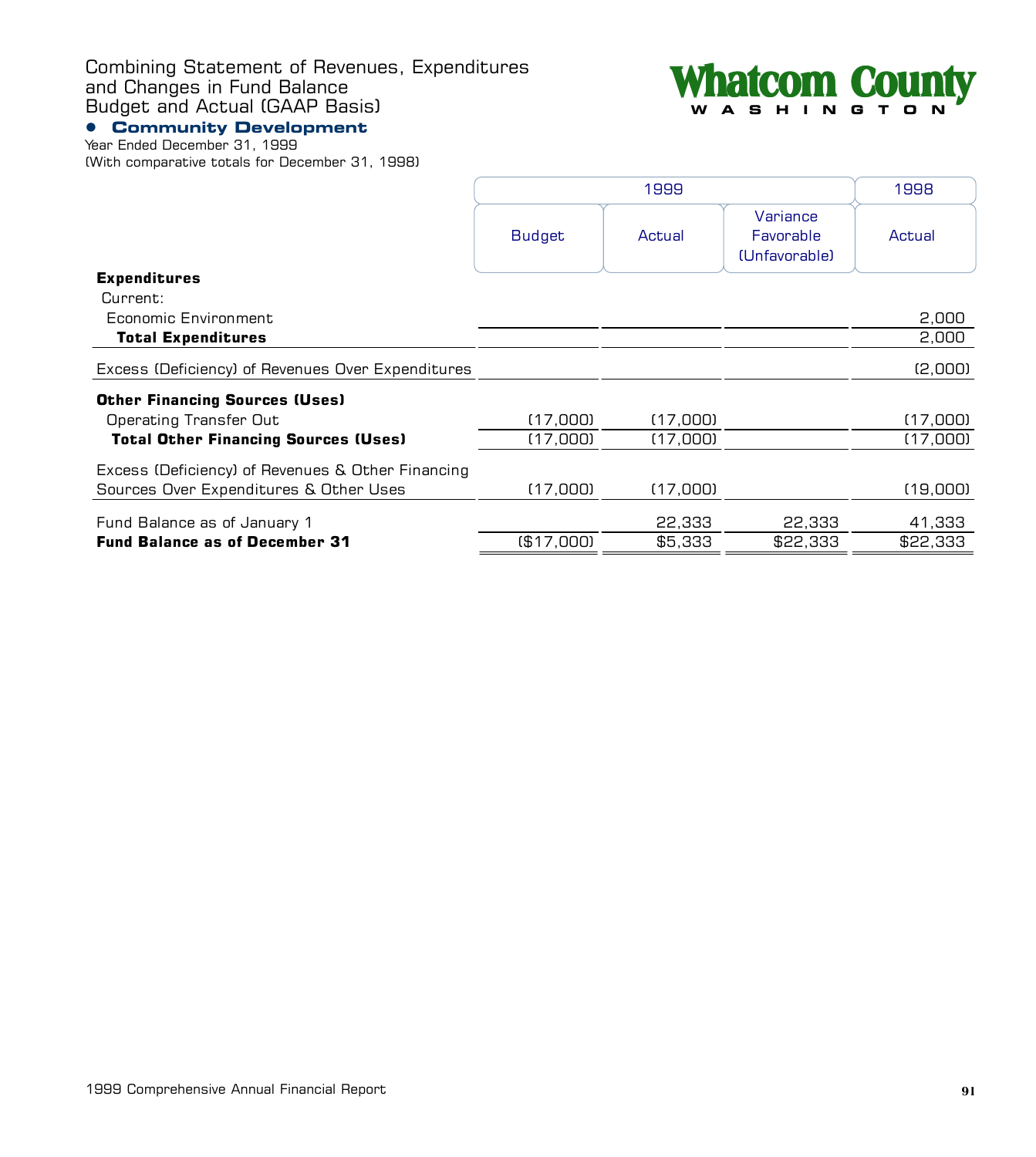

### **• Imminent Threat Grant**

Year Ended December 31, 1999 (With comparative totals for December 31, 1998)

|               | 1999   |                                        | 1998   |
|---------------|--------|----------------------------------------|--------|
| <b>Budget</b> | Actual | Variance<br>Favorable<br>(Unfavorable) | Actual |
|               | ∍      | я                                      |        |
|               | \$3    | \$3                                    | Φo     |

Fund Balance as of January 1 **Fund Balance as of December 31**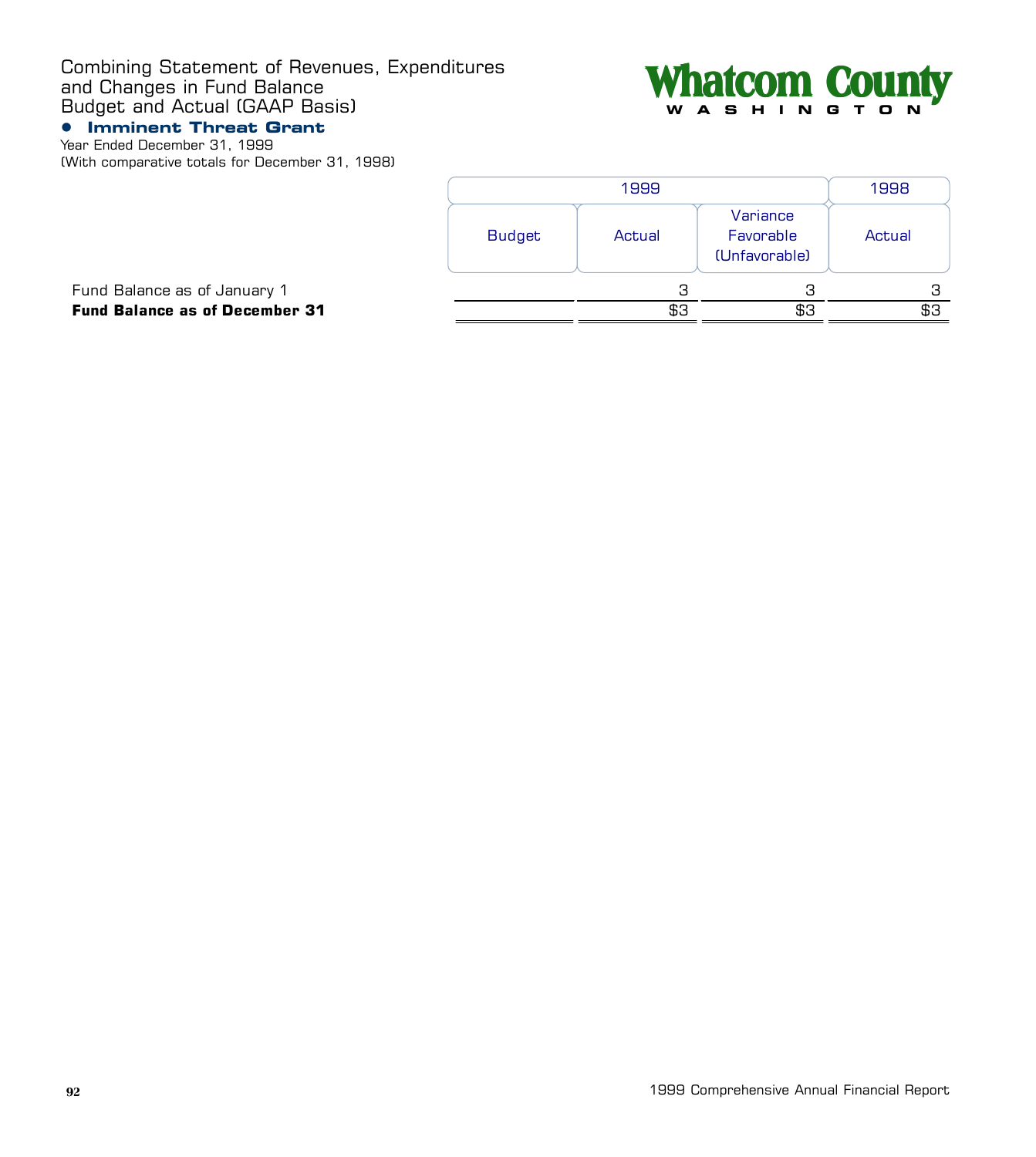

### **• Sewer Improvement District 1**

Year Ended December 31, 1999 (With comparative totals for December 31, 1998)

|               | 1998    |                                        |         |
|---------------|---------|----------------------------------------|---------|
| <b>Budget</b> | Actual  | Variance<br>Favorable<br>(Unfavorable) | Actual  |
|               | 5,066   | 5,066                                  | 5,066   |
|               | \$5,066 | \$5,066                                | \$5,066 |

Fund Balance as of January 1 **Fund Balance as of December 31**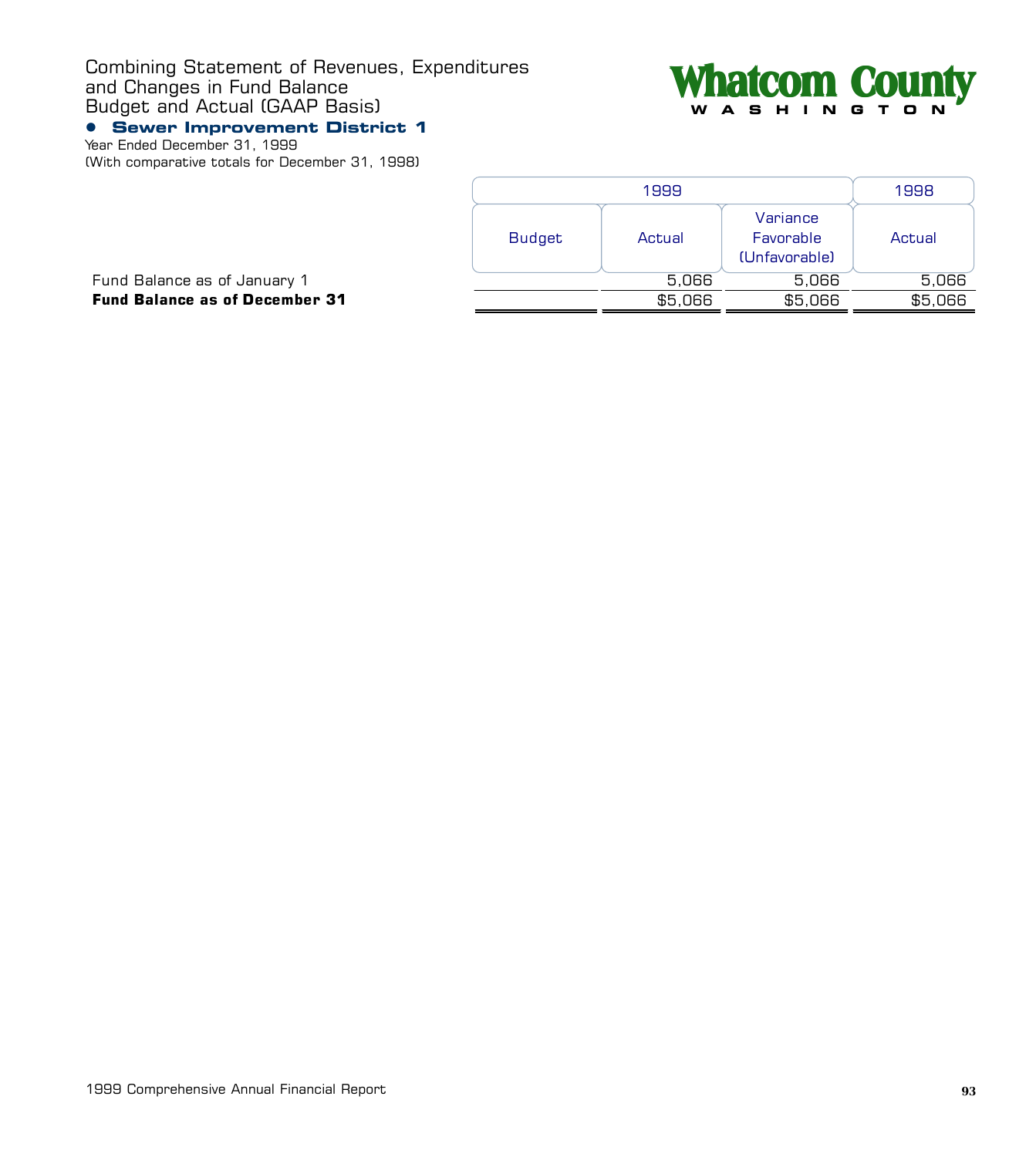

# **• Whatcom County Drug**

|                                                                                             | 1999          |            |                                        | 1998       |
|---------------------------------------------------------------------------------------------|---------------|------------|----------------------------------------|------------|
|                                                                                             | <b>Budget</b> | Actual     | Variance<br>Favorable<br>(Unfavorable) | Actual     |
| <b>Revenues</b>                                                                             |               |            |                                        |            |
| <b>Charges for Service</b>                                                                  | 5,600         |            | (5.600)                                | 2.832      |
| <b>Fines &amp; Forfeits</b>                                                                 | 310,000       | 417,823    | 107,823                                | 416,681    |
| <b>Miscellaneous</b>                                                                        |               | 30.940     | 30,940                                 |            |
| <b>Total Revenues</b>                                                                       | 315,600       | 448,763    | 133,163                                | 419,513    |
| <b>Expenditures</b><br>Current:                                                             |               |            |                                        |            |
| Security of Persons & Property                                                              | 89,500        | 88,808     | 692                                    | 99,314     |
| Capital Outlay                                                                              | 100,000       | 16,393     | 83,607                                 | 16,363     |
| <b>Total Expenditures</b>                                                                   | 189,500       | 105,201    | 84,299                                 | 115,677    |
| Excess (Deficiency) of Revenues Over Expenditures                                           | 126,100       | 343,562    | 217,462                                | 303,836    |
| <b>Other Financing Sources (Uses)</b>                                                       |               |            |                                        |            |
| Operating Transfer Out                                                                      | (305, 453)    | (270, 453) | 35,000                                 | (265, 396) |
| <b>Total Other Financing Sources (Uses)</b>                                                 | (305, 453)    | (270, 453) | 35,000                                 | (265, 396) |
| Excess (Deficiency) of Revenues & Other Financing<br>Sources Over Expenditures & Other Uses | (179, 353)    | 73,109     | 252,462                                | 38,440     |
| Fund Balance as of January 1                                                                | 65,353        | 538,306    | 472,953                                | 499,866    |
| <b>Fund Balance as of December 31</b>                                                       | (\$114,000)   | \$611,415  | \$725,415                              | \$538,306  |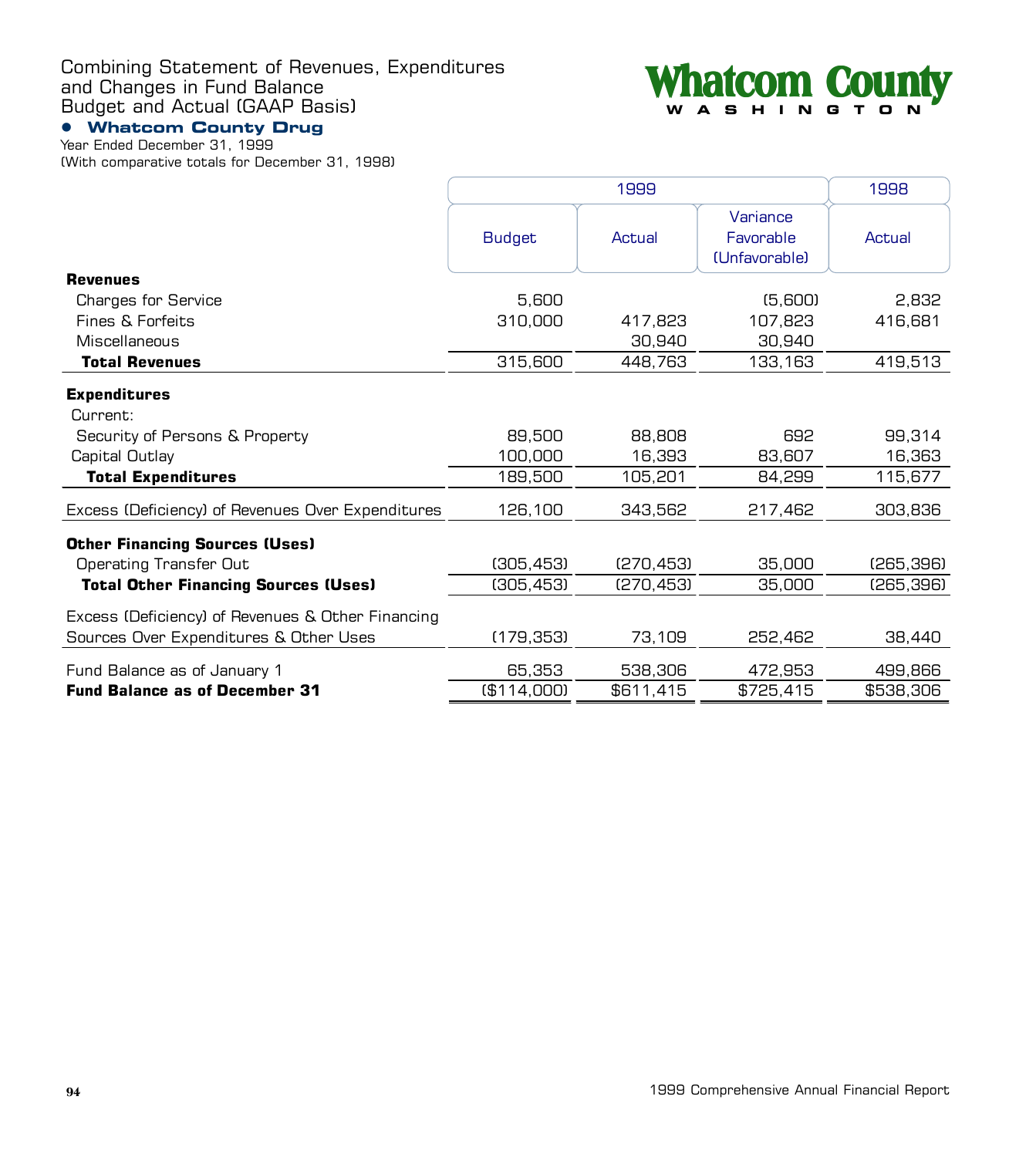

#### **.** Auditor's O & M

|                                                   | 1999          |           |                                        | 1998      |
|---------------------------------------------------|---------------|-----------|----------------------------------------|-----------|
|                                                   | <b>Budget</b> | Actual    | Variance<br>Favorable<br>(Unfavorable) | Actual    |
| <b>Revenues</b>                                   |               |           |                                        |           |
| Intergovernmental                                 | 43,000        | 57.700    | 14.700                                 | 45.531    |
| <b>Charges for Service</b>                        | 50,000        | 54.246    | 4.246                                  | 56,061    |
| <b>Total Revenues</b>                             | 93,000        | 111.946   | 18,946                                 | 101,592   |
| <b>Expenditures</b><br>Current:                   |               |           |                                        |           |
| General Government                                | 16,050        | 6,861     | 9.189                                  | 11,471    |
|                                                   |               |           |                                        |           |
| Capital Outlay                                    | 37.580        | 29.581    | 7.999                                  | 13,015    |
| <b>Total Expenditures</b>                         | 53,630        | 36,442    | 17,188                                 | 24,486    |
| Excess (Deficiency) of Revenues Over Expenditures | 39,370        | 75.504    | 36,134                                 | 77,106    |
| Excess (Deficiency) of Revenues & Other Financing |               |           |                                        |           |
| Sources Over Expenditures & Other Uses            | 39,370        | 75,504    | 36,134                                 | 77,106    |
| Fund Balance as of January 1                      | 37,580        | 167.872   | 130.292                                | 90.767    |
| <b>Fund Balance as of December 31</b>             | \$76,950      | \$243.376 | \$166,426                              | \$167.873 |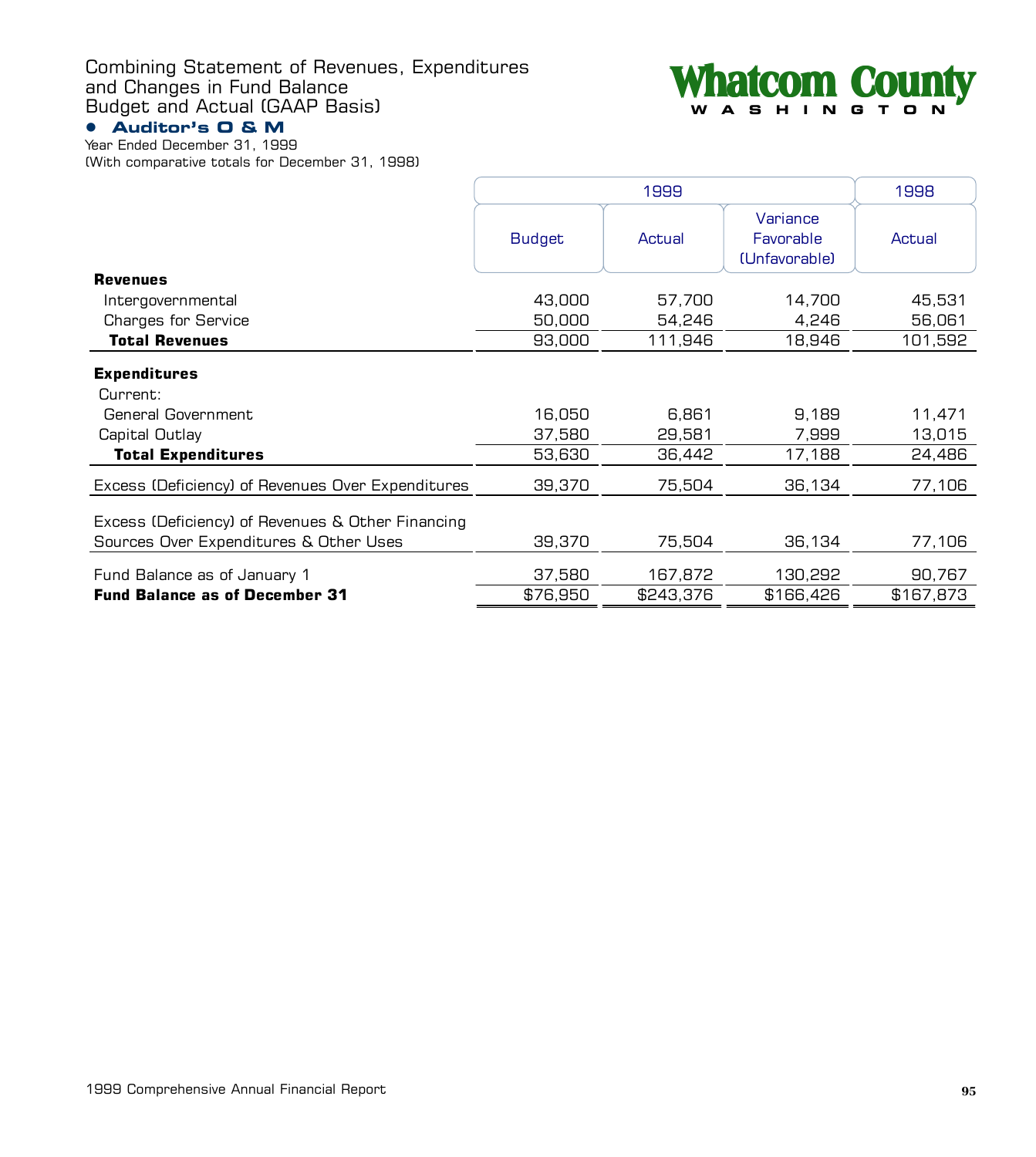

## **• Emergency Management**

|                                                                                             |               | 1998      |                                        |           |
|---------------------------------------------------------------------------------------------|---------------|-----------|----------------------------------------|-----------|
|                                                                                             | <b>Budget</b> | Actual    | Variance<br>Favorable<br>(Unfavorable) | Actual    |
| <b>Revenues</b>                                                                             |               |           |                                        |           |
| Intergovernmental                                                                           | 141,600       | 135,786   | (5.814)                                | 126,423   |
| <b>Miscellaneous</b>                                                                        |               | 6,174     | 6,174                                  |           |
| <b>Total Revenues</b>                                                                       | 141,600       | 141,960   | 360                                    | 126,423   |
| <b>Expenditures</b><br>Current:                                                             |               |           |                                        |           |
| Security of Persons & Property                                                              | 298.325       | 223.743   | 74.582                                 | 210,129   |
| Capital Outlay                                                                              | 5.000         | 14.848    | (9.848)                                | 30,296    |
| <b>Total Expenditures</b>                                                                   | 303,325       | 238,591   | 64,734                                 | 240,425   |
| Excess (Deficiency) of Revenues Over Expenditures                                           | (161, 725)    | (96, 631) | 65,094                                 | (114,002) |
| <b>Other Financing Sources (Uses)</b>                                                       |               |           |                                        |           |
| Operating Transfer In                                                                       | 77,509        | 77,509    |                                        | 74,103    |
| <b>Total Other Financing Sources (Uses)</b>                                                 | 77,509        | 77,509    |                                        | 74,103    |
| Excess (Deficiency) of Revenues & Other Financing<br>Sources Over Expenditures & Other Uses | (B4, 216)     | (19, 122) | 65,094                                 | (39, 899) |
| Fund Balance as of January 1                                                                |               | 100,156   | 100,156                                | 140,055   |
| <b>Fund Balance as of December 31</b>                                                       | (\$B4,216)    | \$81,034  | \$165,250                              | \$100,156 |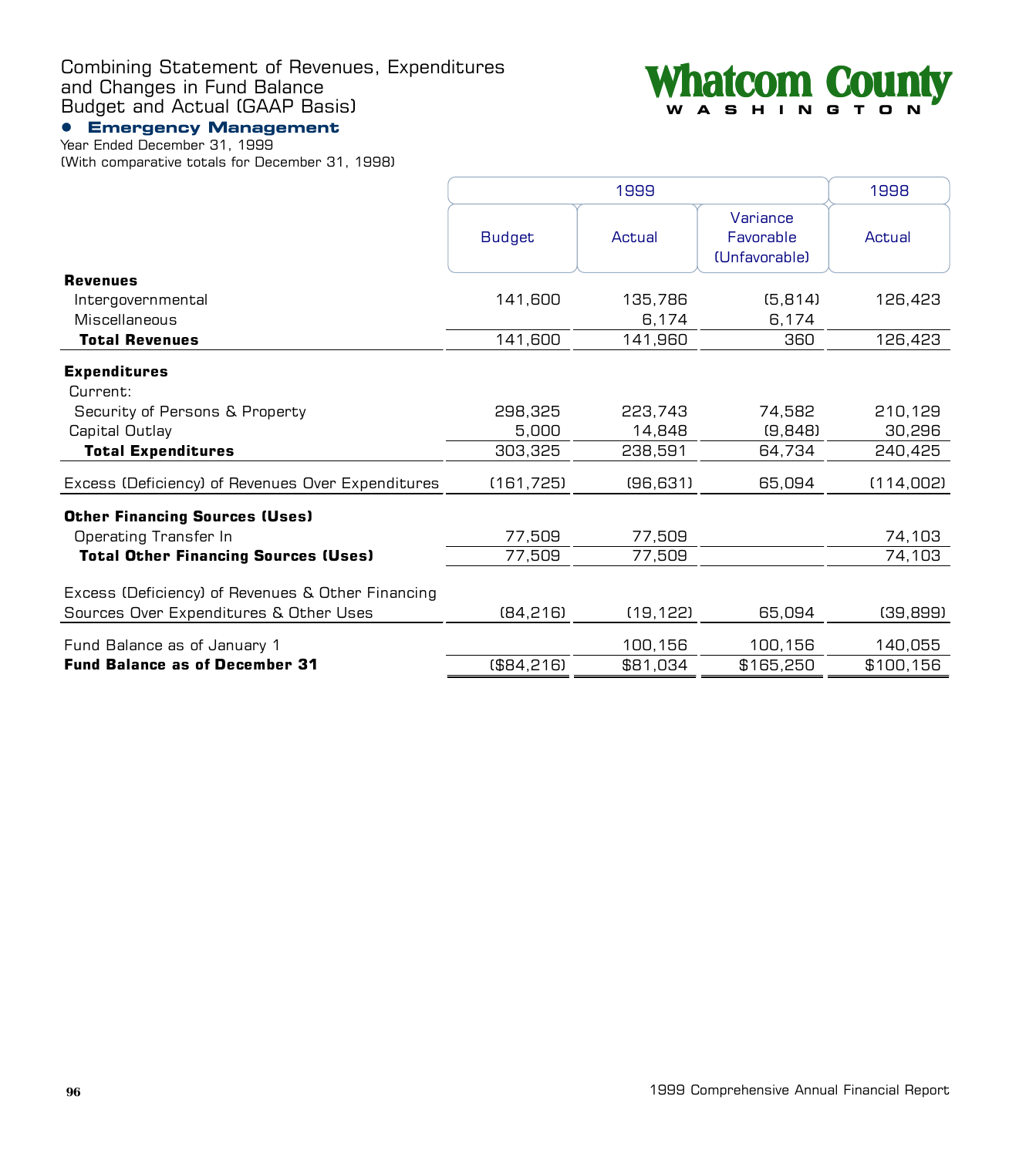

#### **• Sub-Flood Control District**

Year Ended December 31, 1999 (With comparative totals for December 31, 1998)

|               | 1998<br>1999 |                                        |           |
|---------------|--------------|----------------------------------------|-----------|
| <b>Budget</b> | Actual       | Variance<br>Favorable<br>(Unfavorable) | Actual    |
|               | (2,244)      | (2,244)                                | (2,244)   |
|               | (S2.244)     | (\$2.244)                              | (\$2,244) |

Fund Balance as of January 1 **Fund Balance as of December 31**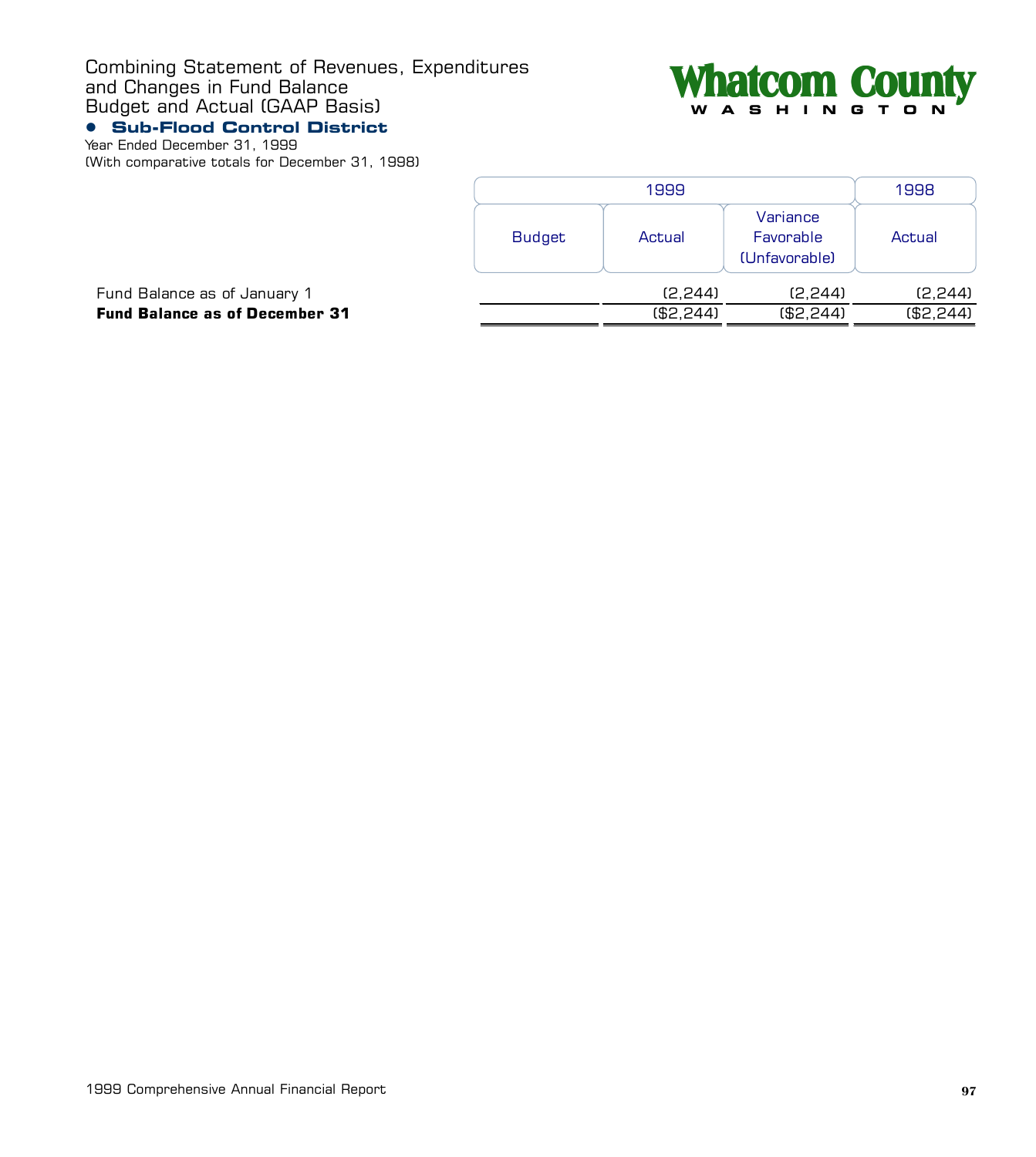

#### **• Flood Control Zone District**

|                                                                                             |               | 1998        |                                        |             |
|---------------------------------------------------------------------------------------------|---------------|-------------|----------------------------------------|-------------|
|                                                                                             | <b>Budget</b> | Actual      | Variance<br>Favorable<br>(Unfavorable) | Actual      |
| <b>Revenues</b>                                                                             |               |             |                                        |             |
| Taxes                                                                                       | \$3,500,000   | \$3.414.987 | (\$B5.013)                             | \$1,725,892 |
| Intergovernmental                                                                           | 1.056.588     | 368,622     | (687.966)                              | 655.015     |
| <b>Charges for Service</b>                                                                  | 399,350       | 4.756       | (394.594)                              | 52.737      |
| <b>Miscellaneous</b>                                                                        | 300,000       | 396,377     | 96,377                                 | 344,230     |
| <b>Total Revenues</b>                                                                       | 5,255,938     | 4,184,742   | (1,071,196)                            | 2,777,874   |
| <b>Expenditures</b><br>Current:                                                             |               |             |                                        |             |
| <b>Physical Environment</b>                                                                 | 3.940.397     | 1.197.656   | 2.742.741                              | 2.007.966   |
| Capital Outlay                                                                              | 14,586        | 7,116       | 7.470                                  | 6,606       |
| <b>Total Expenditures</b>                                                                   | 3,954,983     | 1,204,772   | 2,750,211                              | 2,014,572   |
| Excess (Deficiency) of Revenues Over Expenditures                                           | 1.300.955     | 2,979,970   | 1,679,015                              | 763,302     |
| <b>Other Financing Sources (Uses)</b>                                                       |               |             |                                        |             |
| Operating Transfer Out                                                                      | (1,760,819)   | (1,728,713) | 32,106                                 |             |
| <b>Total Other Financing Sources (Uses)</b>                                                 | (1,760,819)   | (1,728,713) | 32,106                                 |             |
| Excess (Deficiency) of Revenues & Other Financing<br>Sources Over Expenditures & Other Uses | (459.864)     | 1,251,257   | 1,711,121                              | 763,302     |
| Fund Balance as of January 1                                                                | 6,246,373     | 6,681,009   | 434,636                                | 5,917,704   |
| <b>Fund Balance as of December 31</b>                                                       | \$5,786,509   | \$7,932,266 | \$2,145,757                            | \$6,681,006 |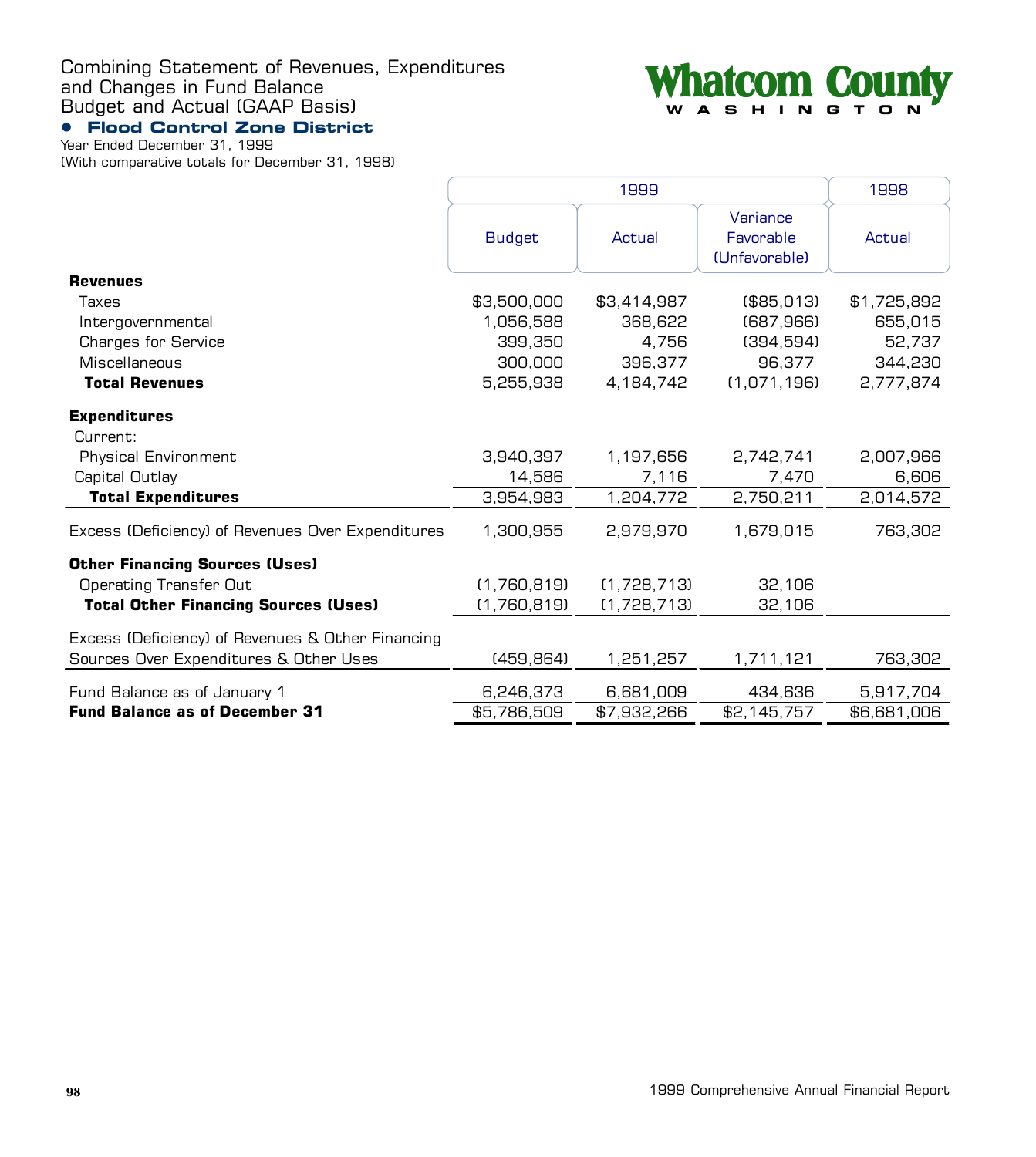

#### **• Point Roberts Fuel Tax**

|                                                                                             | 1999          |           |                                        | 1998     |
|---------------------------------------------------------------------------------------------|---------------|-----------|----------------------------------------|----------|
|                                                                                             | <b>Budget</b> | Actual    | Variance<br>Favorable<br>(Unfavorable) | Actual   |
| <b>Revenues</b>                                                                             |               |           |                                        |          |
| Taxes                                                                                       | \$80,000      | \$20,498  | (\$59.502)                             | \$31,196 |
| <b>Total Revenues</b>                                                                       | 80,000        | 20.498    | (59.502)                               | 31.196   |
| Excess (Deficiency) of Revenues Over Expenditures                                           | 80,000        | 20,498    | (59.502)                               | 31,196   |
| <b>Other Financing Sources (Uses)</b>                                                       |               |           |                                        |          |
| Operating Transfer Out                                                                      | (80,000)      | (53, 400) | 26,600                                 |          |
| <b>Total Other Financing Sources (Uses)</b>                                                 | (80.000)      | (53, 400) | 26,600                                 |          |
| Excess (Deficiency) of Revenues & Other Financing<br>Sources Over Expenditures & Other Uses |               | (32.902)  | (32.902)                               | 31,196   |
| Fund Balance as of January 1                                                                | 1.782         | 32.978    | 31.196                                 | 1.782    |
| <b>Fund Balance as of December 31</b>                                                       | \$1,782       | \$76      | (\$1.706)                              | \$32.978 |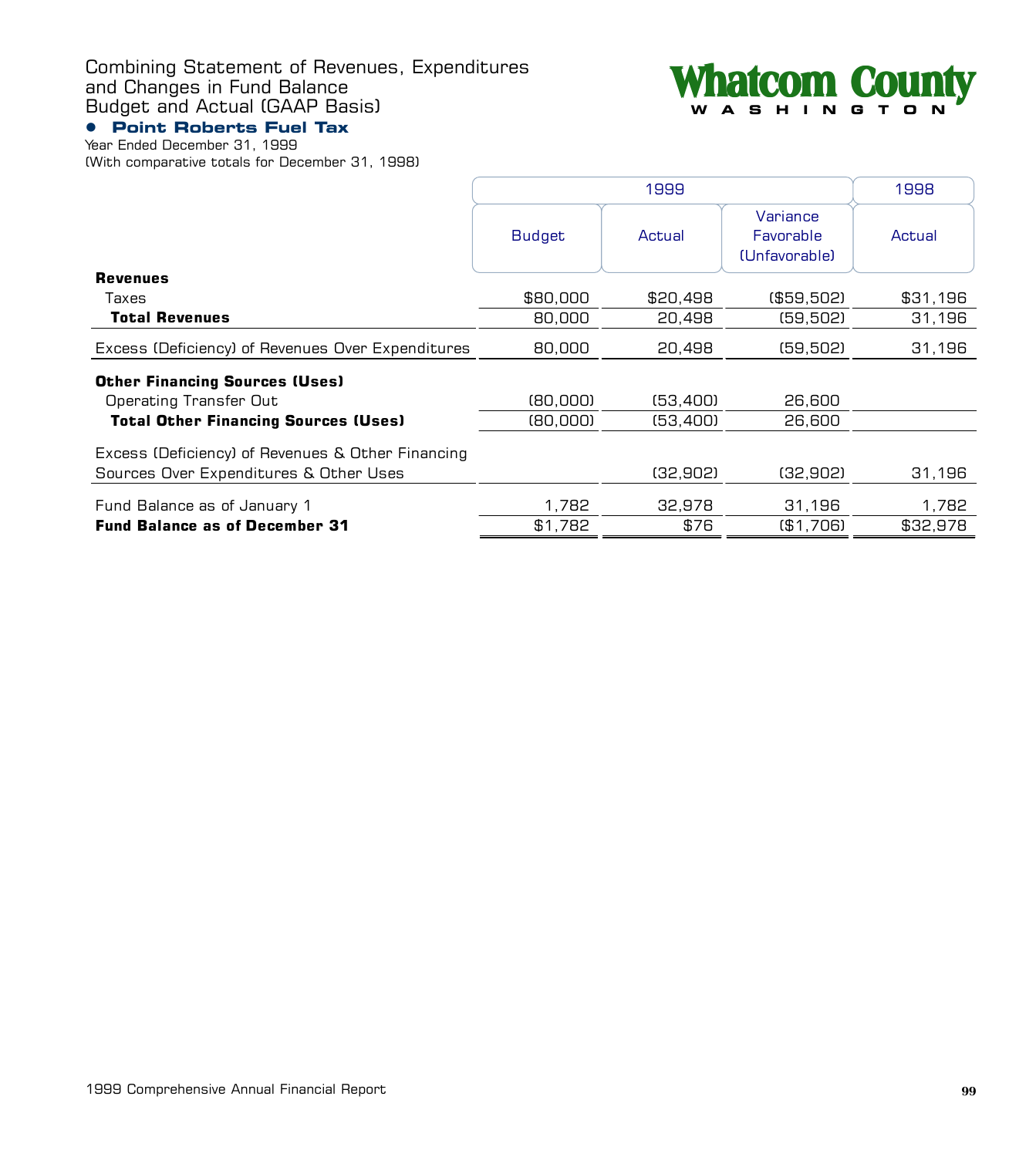

### **• Conservation Futures**

|                                                                                             |               | 1999        |                                        | 1998        |
|---------------------------------------------------------------------------------------------|---------------|-------------|----------------------------------------|-------------|
|                                                                                             | <b>Budget</b> | Actual      | Variance<br>Favorable<br>(Unfavorable) | Actual      |
| <b>Revenues</b>                                                                             |               |             |                                        |             |
| Taxes                                                                                       | \$600,000     | \$677,530   | \$77,530                               | \$667,405   |
| Intergovernmental                                                                           |               | 47          | 47                                     | 63,703      |
| <b>Miscellaneous</b>                                                                        |               | 242         | 242                                    | 785         |
| <b>Total Revenues</b>                                                                       | 600,000       | 677,819     | 77,819                                 | 731,893     |
| <b>Expenditures</b>                                                                         |               |             |                                        |             |
| Current:                                                                                    |               |             |                                        |             |
| Economic Environment                                                                        | 25,000        | 16,594      | 8,406                                  | 3,500       |
| Capital Outlay                                                                              | 50,000        |             | 50,000                                 | 1,694,173   |
| <b>Total Expenditures</b>                                                                   | 75,000        | 16,594      | 58,406                                 | 1,697,673   |
| Excess (Deficiency) of Revenues Over Expenditures                                           | 525,000       | 661,225     | 136,225                                | (965, 780)  |
| <b>Other Financing Sources (Uses)</b>                                                       |               |             |                                        |             |
| Sales of Fixed Assets                                                                       |               | 35,566      | 35,566                                 | 27,507      |
| <b>Total Other Financing Sources (Uses)</b>                                                 |               | 35,566      | 35,566                                 | 27,507      |
| Excess (Deficiency) of Revenues & Other Financing<br>Sources Over Expenditures & Other Uses | 525,000       | 696,791     | 171,791                                | (938, 273)  |
| Fund Balance as of January 1                                                                |               | 1,090,704   | 1,090,704                              | 2,028,977   |
| <b>Fund Balance as of December 31</b>                                                       | \$525,000     | \$1,787,495 | \$1,262,495                            | \$1,090,704 |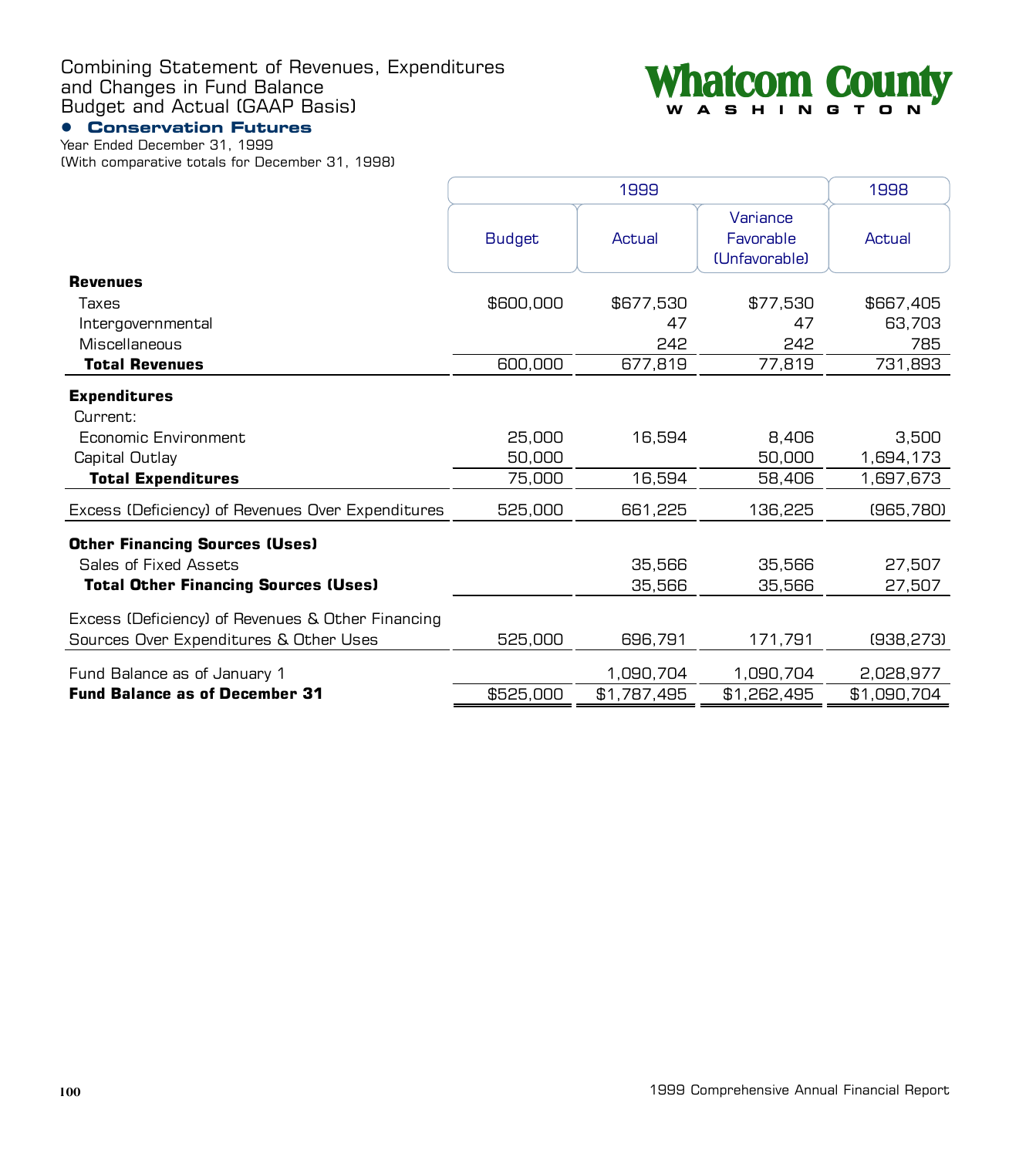

## **• Lake Management District 1**

|                                                                                             | 1999          |          |                                        | 1998     |
|---------------------------------------------------------------------------------------------|---------------|----------|----------------------------------------|----------|
|                                                                                             | <b>Budget</b> | Actual   | Variance<br>Favorable<br>(Unfavorable) | Actual   |
| <b>Revenues</b>                                                                             |               |          |                                        |          |
| <b>Miscellaneous</b>                                                                        | 1.200         | 1.373    | 173                                    | 3,557    |
| <b>Total Revenues</b>                                                                       | 1,200         | 1,373    | 173                                    | 3,557    |
| <b>Expenditures</b><br>Current:                                                             |               |          |                                        |          |
| <b>Physical Environment</b>                                                                 | 5.000         | 371      | 4.629                                  | 89       |
| <b>Total Expenditures</b>                                                                   | 5.000         | 371      | 4.629                                  | 89       |
| Excess (Deficiency) of Revenues Over Expenditures                                           | (3,800)       | 1.002    | 4,802                                  | 3,468    |
| Excess (Deficiency) of Revenues & Other Financing<br>Sources Over Expenditures & Other Uses | (3.800)       | 1.002    | 4.802                                  | 3.468    |
| Fund Balance as of January 1                                                                | 20,310        | 25,278   | 4,968                                  | 21,810   |
| <b>Fund Balance as of December 31</b>                                                       | \$16,510      | \$26,280 | \$9.770                                | \$25,278 |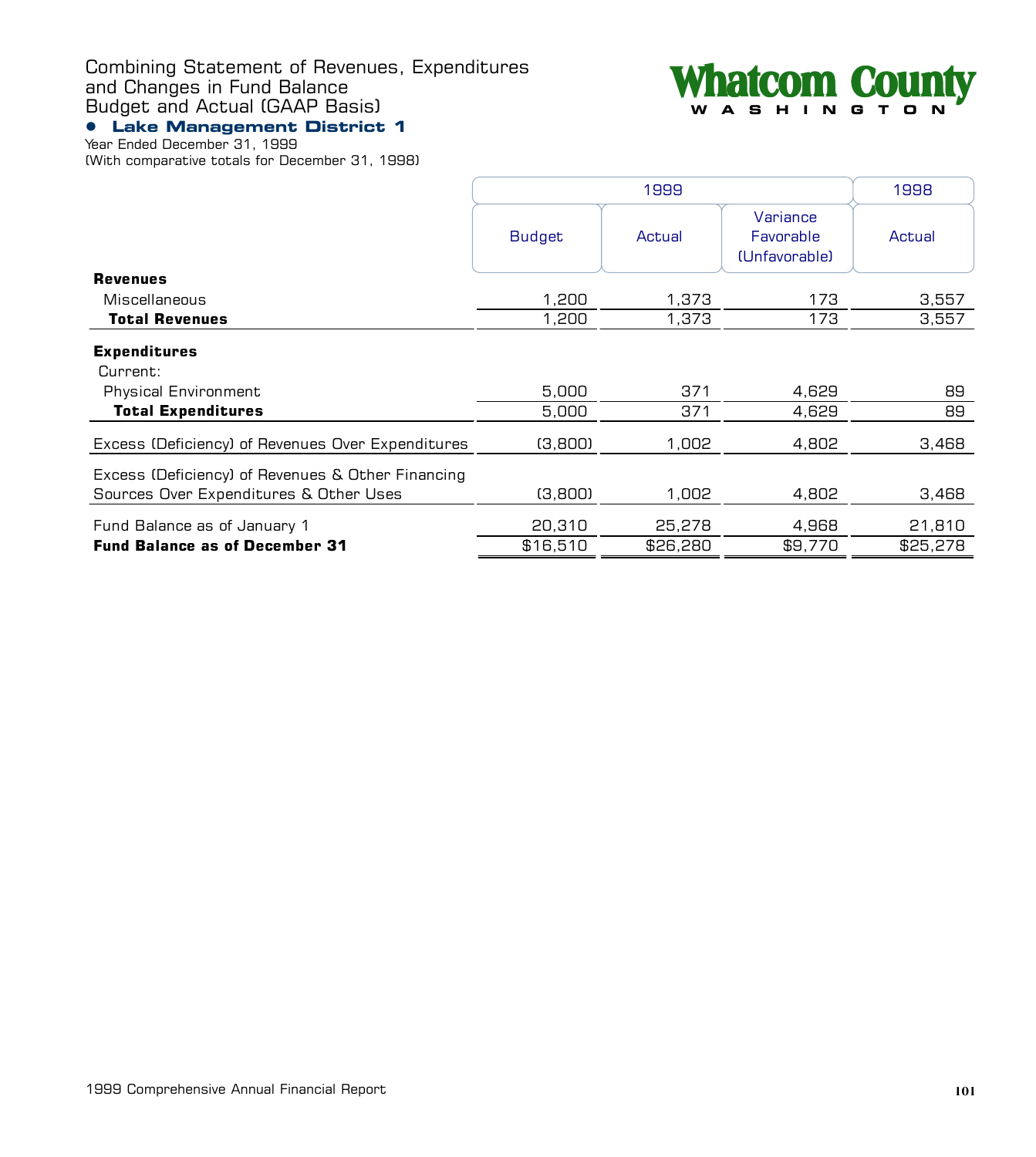

## **• Road Improvement Districts**

|                                                                                             | 1999          |           |                                        | 1998      |
|---------------------------------------------------------------------------------------------|---------------|-----------|----------------------------------------|-----------|
|                                                                                             | <b>Budget</b> | Actual    | Variance<br>Favorable<br>(Unfavorable) | Actual    |
| <b>Revenues</b>                                                                             |               |           |                                        |           |
| Taxes                                                                                       | \$24,195      | \$26,463  | \$2,268                                | \$24,969  |
| Miscellaneous                                                                               | 6,013         | 6,509     | 496                                    | 6,400     |
| <b>Total Revenues</b>                                                                       | 30,208        | 32,972    | 2,764                                  | 31,369    |
| <b>Expenditures</b>                                                                         |               |           |                                        |           |
| Current:                                                                                    |               |           |                                        |           |
| Transportation                                                                              | 24.927        | 22,998    | 1,929                                  | 23,275    |
| <b>Total Expenditures</b>                                                                   | 24,927        | 22,998    | 1,929                                  | 23,275    |
| Excess (Deficiency) of Revenues Over Expenditures                                           | 5,281         | 9,974     | 4.693                                  | 8,094     |
| <b>Other Financing Sources (Uses)</b>                                                       |               |           |                                        |           |
| Operating Transfer Out                                                                      | (1.013)       | (1.052)   | (39)                                   | (1, 012)  |
| <b>Total Other Financing Sources (Uses)</b>                                                 | (1, 013)      | (1,052)   | (39)                                   | (1, 012)  |
| Excess (Deficiency) of Revenues & Other Financing<br>Sources Over Expenditures & Other Uses | 4,268         | 8,922     | 4,654                                  | 7,082     |
| Fund Balance as of January 1                                                                | 134,997       | 148,334   | 13,337                                 | 141,253   |
| <b>Fund Balance as of December 31</b>                                                       | \$139,265     | \$157,256 | \$17,991                               | \$148,335 |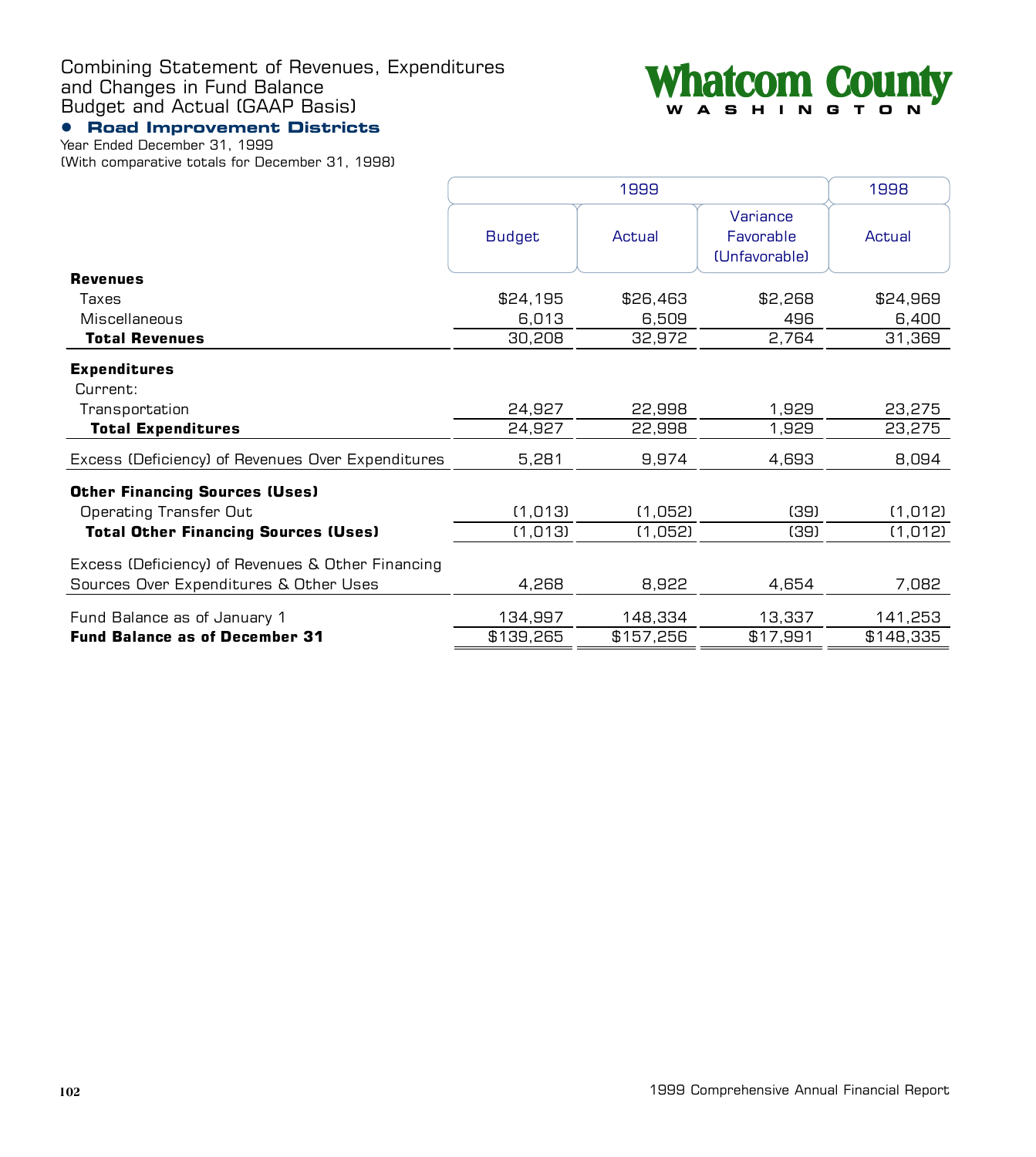

## ! Lynden/Everson Sub-Zone

|                                                                                             |               | 1999     |                                        | 1998     |
|---------------------------------------------------------------------------------------------|---------------|----------|----------------------------------------|----------|
|                                                                                             | <b>Budget</b> | Actual   | Variance<br>Favorable<br>(Unfavorable) | Actual   |
| <b>Revenues</b>                                                                             |               |          |                                        |          |
| Taxes                                                                                       | \$120,000     | \$34,110 | (\$85,890)                             | \$49,318 |
| <b>Total Revenues</b>                                                                       | 120,000       | 34,110   | (85.890)                               | 49,318   |
| <b>Expenditures</b><br>Current:<br><b>Physical Environment</b>                              | 170.000       | 1.975    | 168.025                                |          |
| <b>Total Expenditures</b>                                                                   | 170.000       | 1,975    | 168.025                                |          |
| Excess (Deficiency) of Revenues Over Expenditures                                           | (50.000)      | 32,135   | 82,135                                 | 49,318   |
| Excess (Deficiency) of Revenues & Other Financing<br>Sources Over Expenditures & Other Uses | (50.000)      | 32,135   | 82.135                                 | 49.318   |
| Fund Balance as of January 1                                                                | 56,550        | 49.318   | (7, 232)                               |          |
| <b>Fund Balance as of December 31</b>                                                       | \$6,550       | \$81.453 | \$74.903                               | \$49,318 |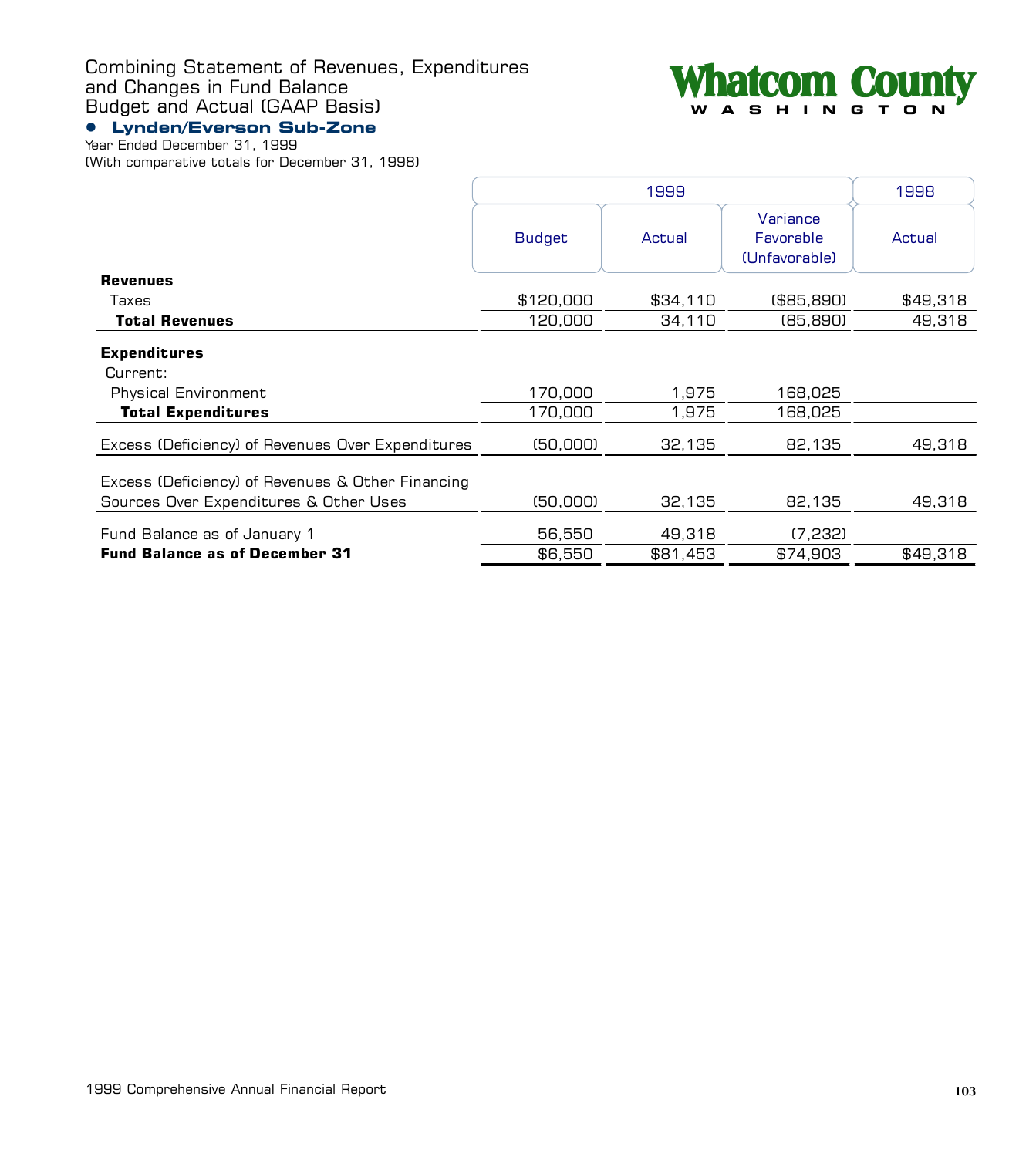

## ! Sumas/Nooksack/Everson Sub-Zone

|                                                   |               | 1999     |                                        | 1998     |
|---------------------------------------------------|---------------|----------|----------------------------------------|----------|
|                                                   | <b>Budget</b> | Actual   | Variance<br>Favorable<br>(Unfavorable) | Actual   |
| <b>Revenues</b>                                   |               |          |                                        |          |
| Taxes                                             | \$160,000     | \$71,063 | (\$88,937)                             | \$81,174 |
| <b>Total Revenues</b>                             | 160,000       | 71,063   | (B8, 937)                              | 81,174   |
| <b>Expenditures</b>                               |               |          |                                        |          |
| Current:                                          |               |          |                                        |          |
| <b>Physical Environment</b>                       | 195,000       | 56,859   | 138,141                                |          |
| <b>Total Expenditures</b>                         | 195.000       | 56,859   | 138,141                                |          |
| Excess (Deficiency) of Revenues Over Expenditures | (35,000)      | 14.204   | 49.204                                 | 81,174   |
| Excess (Deficiency) of Revenues & Other Financing |               |          |                                        |          |
| Sources Over Expenditures & Other Uses            | (35,000)      | 14.204   | 49.204                                 | 81,174   |
| Fund Balance as of January 1                      | 35,225        | 81.174   | 45.949                                 |          |
| <b>Fund Balance as of December 31</b>             | \$225         | \$95,378 | \$95,153                               | \$81,174 |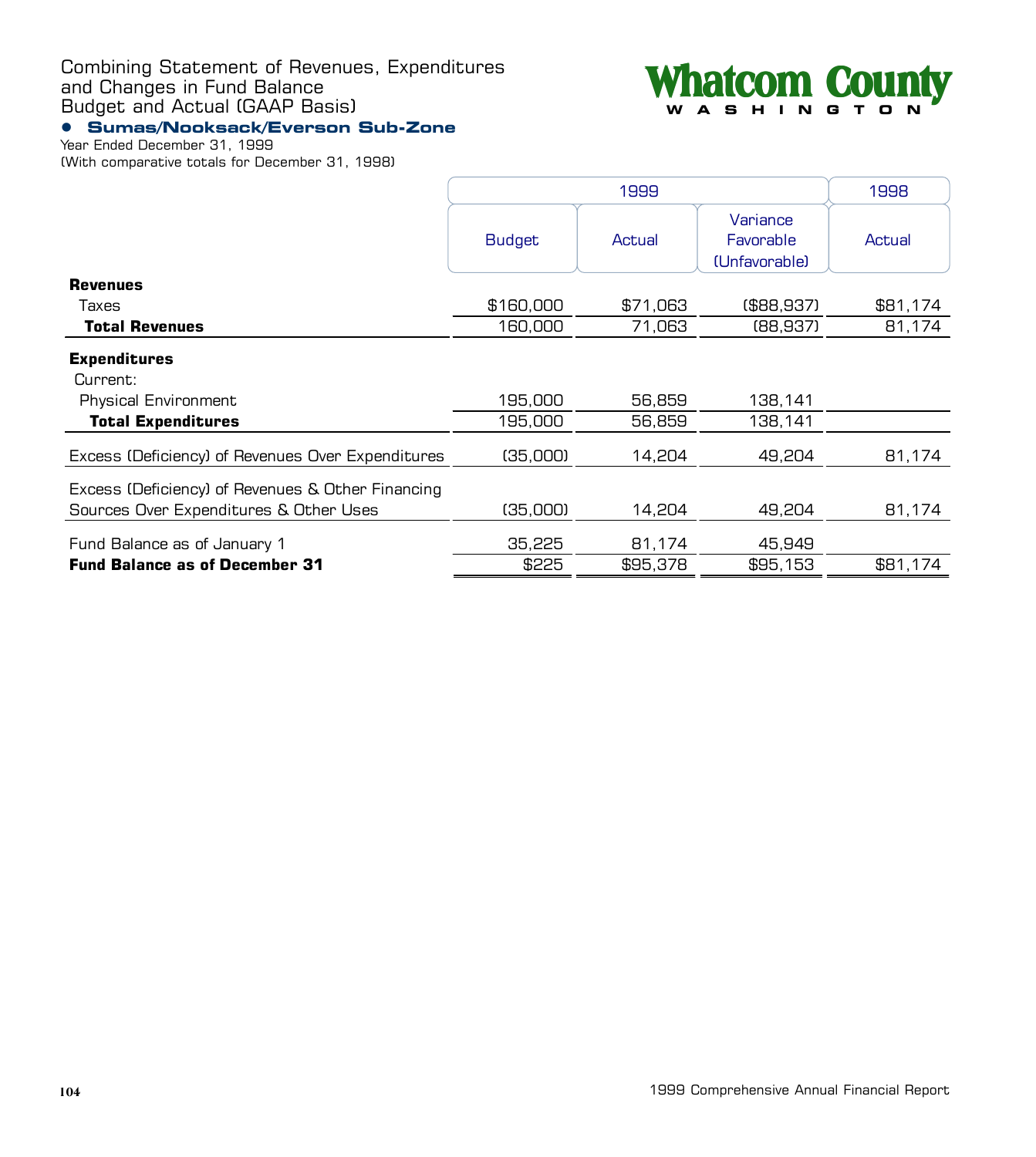

## ! Acme/Van Zandt Sub-Zone

|                                                                                             |               | 1998     |                                        |          |
|---------------------------------------------------------------------------------------------|---------------|----------|----------------------------------------|----------|
|                                                                                             | <b>Budget</b> | Actual   | Variance<br>Favorable<br>(Unfavorable) | Actual   |
| <b>Revenues</b>                                                                             |               |          |                                        |          |
| Taxes                                                                                       | \$46,000      | \$12.747 | (\$33.253)                             | \$16,345 |
| <b>Total Revenues</b>                                                                       | 46,000        | 12,747   | (33.253)                               | 16,345   |
| <b>Expenditures</b><br>Current:                                                             |               |          |                                        |          |
| <b>Physical Environment</b>                                                                 | 65,650        | 4,122    | 61,528                                 |          |
| <b>Total Expenditures</b>                                                                   | 65.650        | 4,122    | 61,528                                 |          |
| Excess (Deficiency) of Revenues Over Expenditures                                           | (19,650)      | 8,625    | 28,275                                 | 16,345   |
| Excess (Deficiency) of Revenues & Other Financing<br>Sources Over Expenditures & Other Uses | (19,650)      | 8,625    | 28.275                                 | 16,345   |
| Fund Balance as of January 1                                                                | 19,650        | 16.345   | (3.305)                                |          |
| <b>Fund Balance as of December 31</b>                                                       |               | \$24,970 | \$24.970                               | \$16,345 |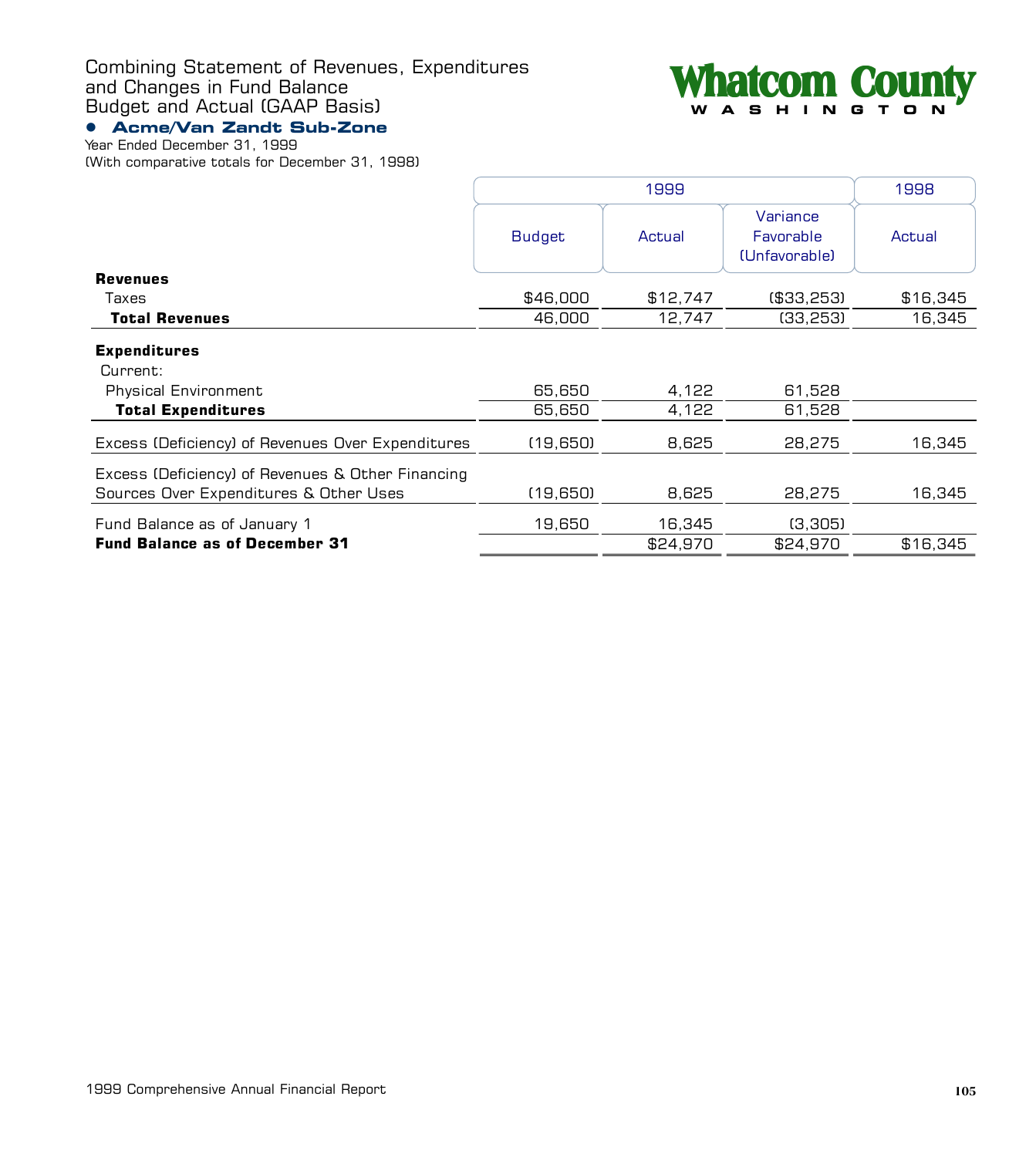

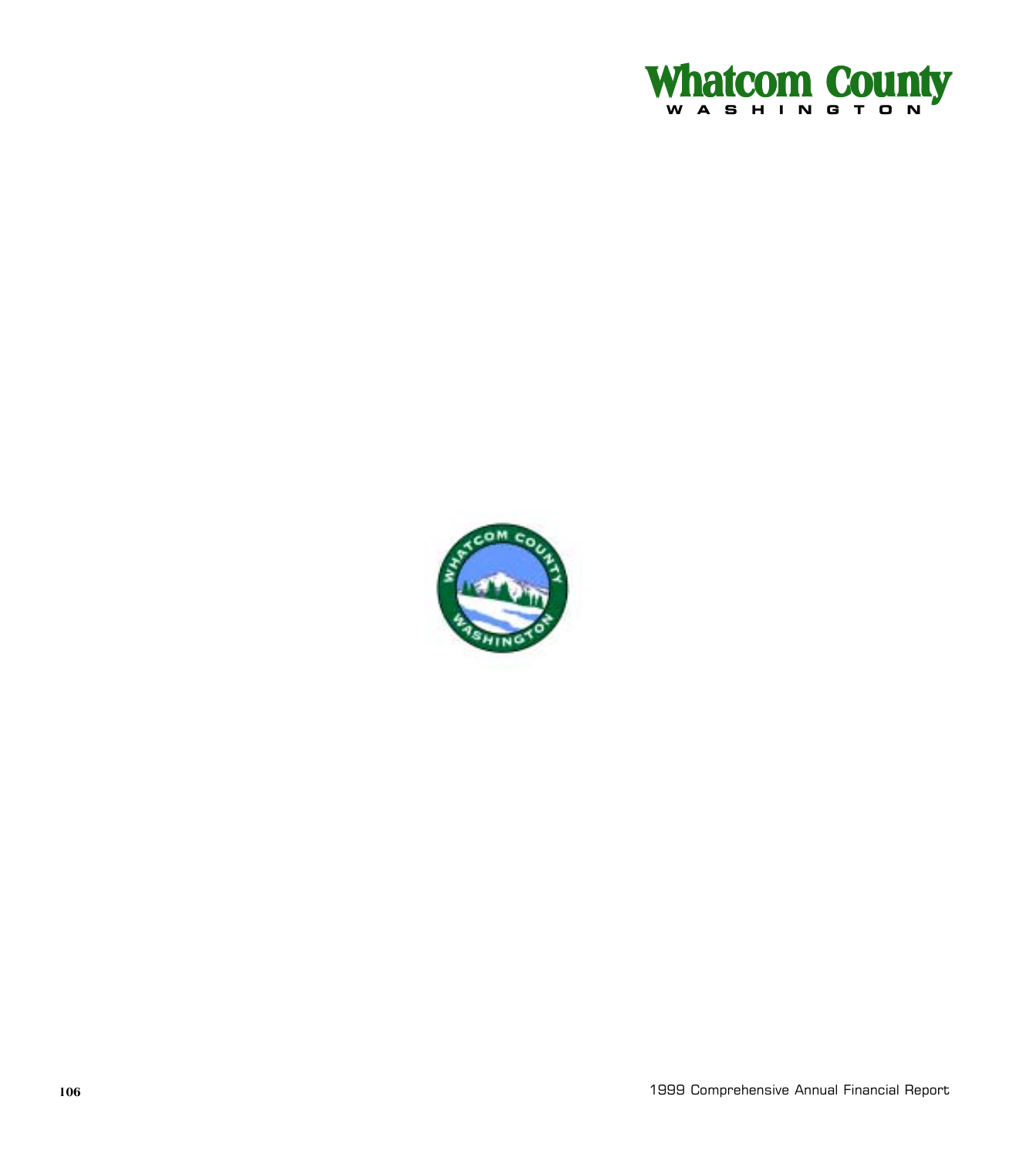

# Debt Service Funds

Debt Service funds are used to account for the accumulation of resources for, and payment of, general long-term debt principal, assessment debt, interest, and related costs. Whatcom County appropriates current year expenditures and anticipated revenue. The modified accrual basis of accounting is applied. A description of each fund is as follows:

### General Obligation Bond

A fund to account for redemption of bonds that are general obligations of the County.

### Road Improvement District Special Assessment Bond

A fund to account for redemption of bonds that will be repaid from the proceeds of special assessments, which have been levied against the affected property owners.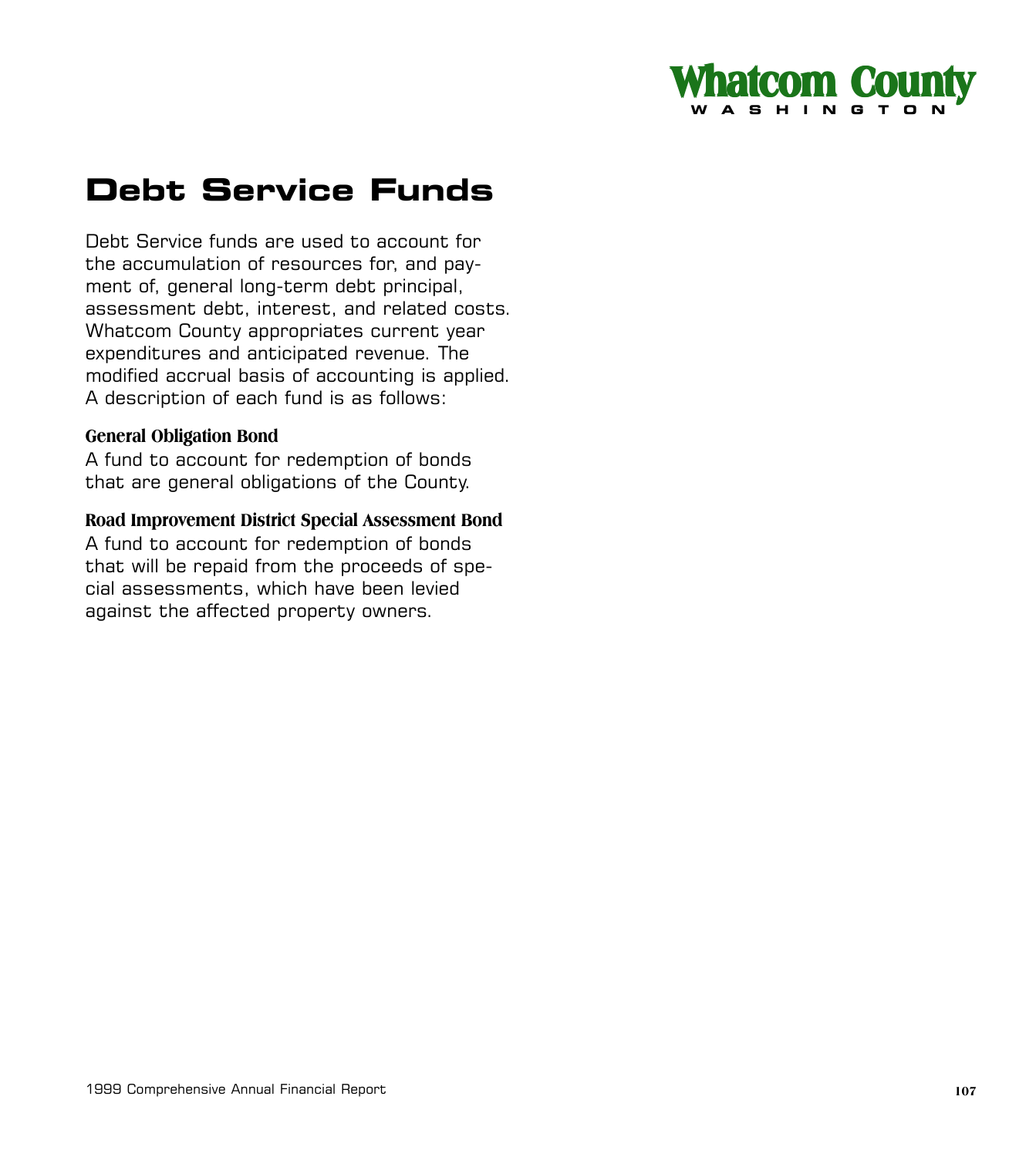## Combining Balance Sheet

#### **• Debt Service Funds**

Year Ended December 31, 1999

(With comparative totals for December 31, 1998)

Page 1 of 2

|                                                                                                                                                | <b>1977 Fair</b><br><b>GO Bond</b> | 1978 Ltd.<br>Tax GO<br><b>Bond</b> | 1981 Ltd.<br>Tax GO<br><b>Bond</b> | 1982 Ltd.<br>Tax GO<br><b>Bond</b> | 1983 Ltd.<br>Tax GO<br><b>Bond</b> | CRID $#4$<br>General<br><b>Debt</b> |
|------------------------------------------------------------------------------------------------------------------------------------------------|------------------------------------|------------------------------------|------------------------------------|------------------------------------|------------------------------------|-------------------------------------|
| <b>Assets</b><br>Cash & Equivalents<br>Investments At Cost<br>Taxes Receivable (Net)<br>Special Assessments (Net)<br>Interest Receivable (Net) | \$30,629<br>139                    | \$22,312                           | (\$60)                             | \$6,699                            | \$5,271                            | \$219                               |
| <b>Total Assets</b>                                                                                                                            | \$30,768                           | \$22,312                           | (\$60)                             | \$6,699                            | \$5,271                            | \$219                               |
| <b>Liabilities and Fund Balance</b>                                                                                                            |                                    |                                    |                                    |                                    |                                    |                                     |
| <b>Liabilities</b><br>Accounts Payable<br>Deferred Revenue                                                                                     | 139                                |                                    |                                    |                                    |                                    |                                     |
| <b>Total Liabilities</b>                                                                                                                       | 139                                | 0                                  | 0                                  | $\Omega$                           | 0                                  | 0                                   |
| <b>Fund Balance</b>                                                                                                                            |                                    |                                    |                                    |                                    |                                    |                                     |
| Fund Balance - Reserved                                                                                                                        | 30,629                             | 22,312                             | (60)                               | 6,699                              | 5,271                              | 219                                 |
| <b>Total Fund Balance</b>                                                                                                                      | 30,629                             | 22,312                             | (60)                               | 6,699                              | 5,271                              | 219                                 |
| <b>Total Liabilities and Fund Balance</b>                                                                                                      | \$30,768                           | \$22,312                           | (\$60)                             | \$6,699                            | \$5,271                            | \$219                               |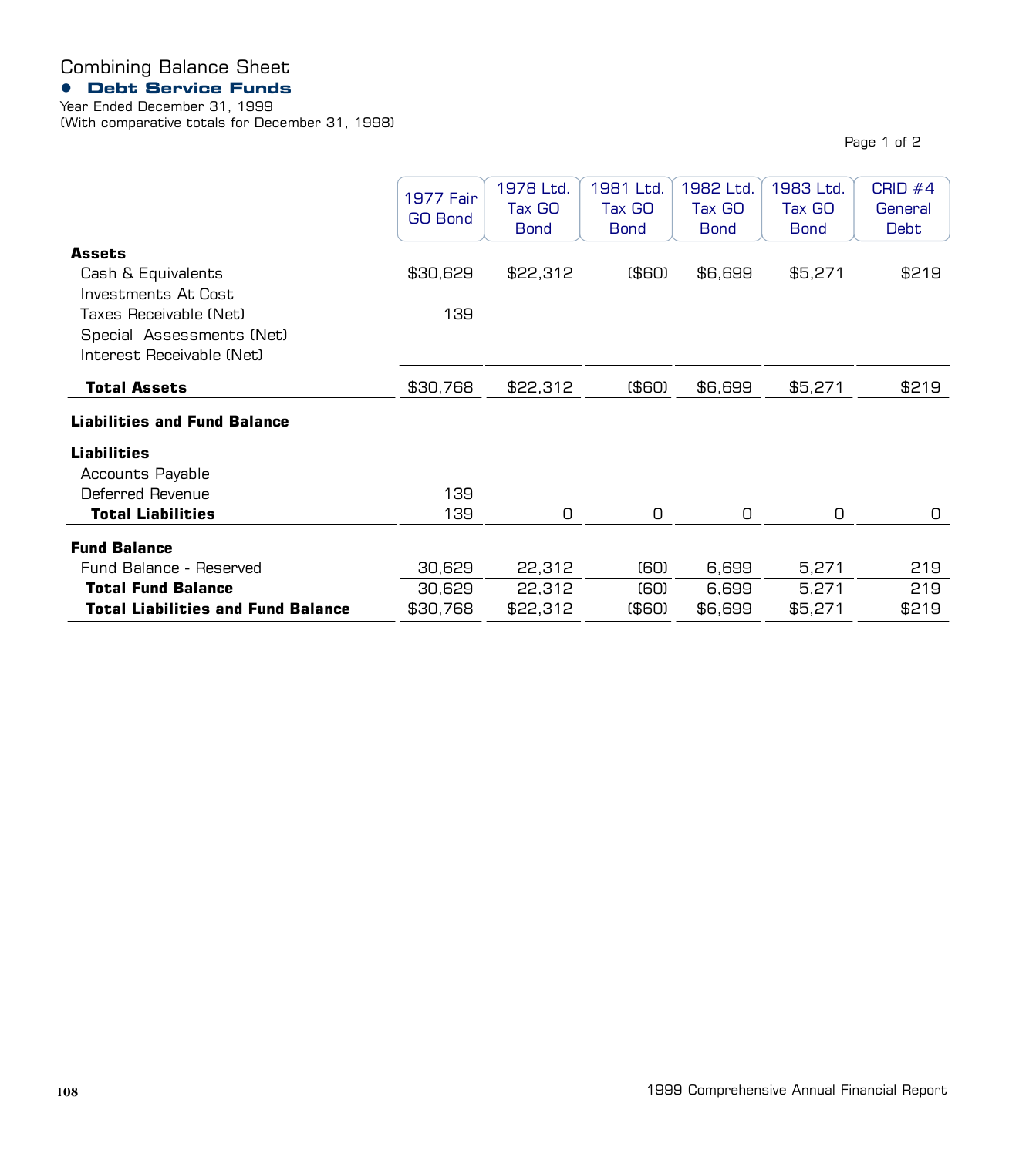

Page 2 of 2

| CRID $#5$<br>General<br><b>Debt</b> | CRID#9<br>General<br>Debt | $LRID$ #10<br>General<br><b>Debt</b> | 1991 Ltd.<br>Tax GO<br><b>Bond</b> | 1993 Ltd.<br>Tax GO<br><b>Bond</b> | 1997 Ltd.<br>Tax GO<br><b>Bond</b> | 1998 Ltd.<br>Tax GO<br><b>Bond</b> | 1999                      | 1998                        |
|-------------------------------------|---------------------------|--------------------------------------|------------------------------------|------------------------------------|------------------------------------|------------------------------------|---------------------------|-----------------------------|
| \$14,602                            | \$17<br>21,315            | \$229<br>29,059                      | \$2,711                            | \$466                              | \$433                              | \$11,423                           | \$94,951<br>50,374<br>139 | \$120,125<br>261,569<br>421 |
| 1,391                               | 7,019<br>93               | 138                                  |                                    |                                    |                                    |                                    | 8,410<br>231              | 254,374<br>1,229            |
| \$15,993                            | \$28,444                  | \$29,426                             | \$2,711                            | \$466                              | \$433                              | \$11,423                           | \$154,105                 | \$637,718                   |
|                                     |                           |                                      |                                    |                                    |                                    |                                    |                           |                             |
|                                     |                           |                                      |                                    |                                    |                                    |                                    |                           |                             |
|                                     |                           | \$94                                 |                                    | \$73                               | \$102                              | \$100                              | \$369                     |                             |
| 1,391                               | 7,019                     |                                      |                                    |                                    |                                    |                                    | 8,549                     | 254,794                     |
| 1,391                               | 7,019                     | 94                                   | 0                                  | 73                                 | 102                                | 100                                | 8,918                     | 254,794                     |
|                                     |                           |                                      |                                    |                                    |                                    |                                    |                           |                             |
| 14,602                              | 21,425                    | 29,332                               | 2,711                              | 393                                | 331                                | 11,323                             | 145,187                   | 382,924                     |
| 14,602                              | 21,425                    | 29,332                               | 2,711                              | 393                                | 331                                | 11,323                             | 145,187                   | 382,924                     |
| \$15,993                            |                           |                                      |                                    |                                    |                                    |                                    |                           |                             |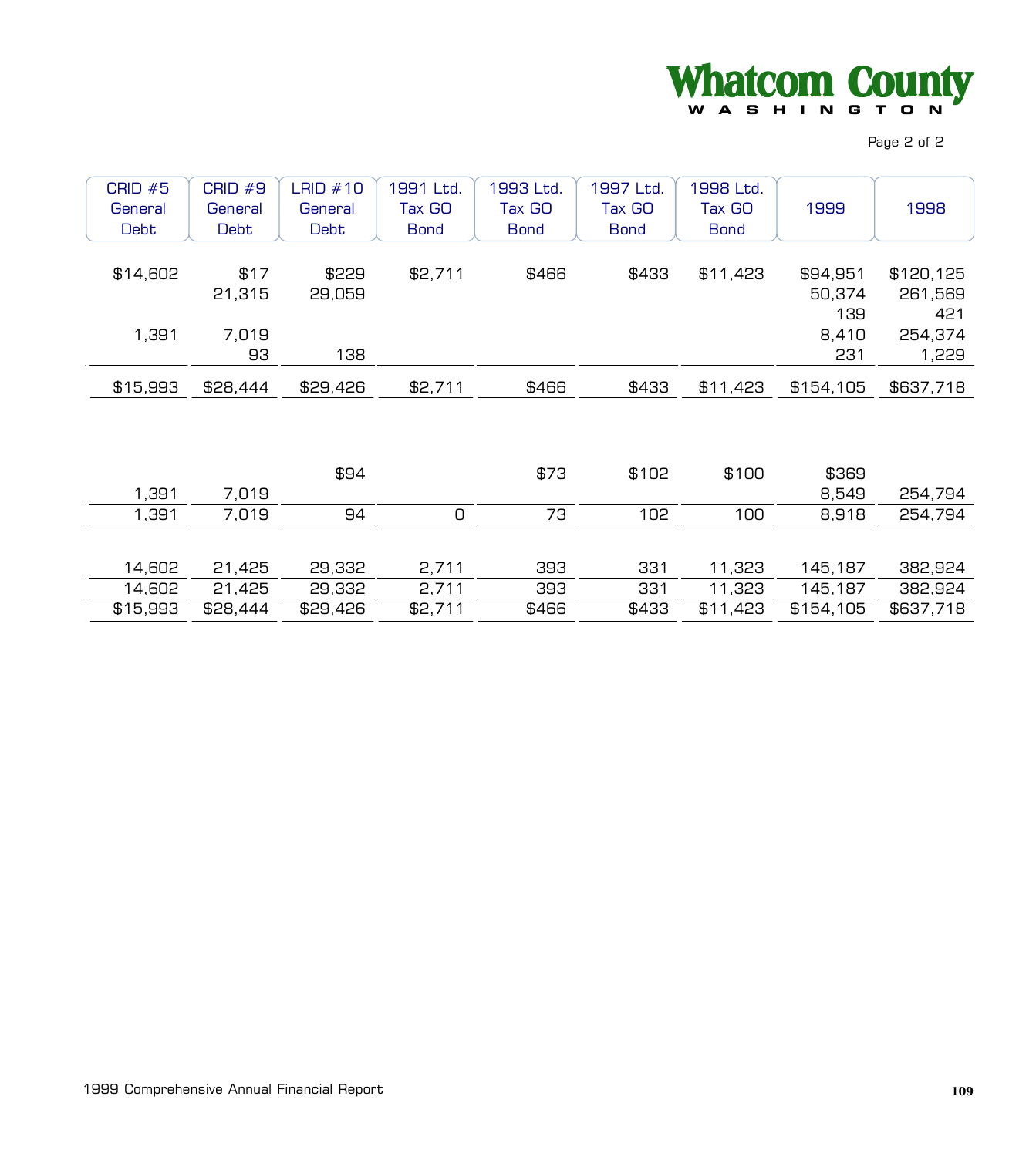## Combining Statement of Revenues, Expenditures and Changes in Fund Balance

#### **• Debt Service Funds**

Year Ended December 31, 1999 (With comparative totals for December 31, 1998)

|                                                                                                                                                         | <b>1977 Fair</b><br><b>GO Bond</b> | 1978<br>Ltd. Tax<br><b>GO Bond</b> | 1981 Ltd.<br>Tax GO<br><b>Bond</b> | 1982 Ltd.<br>Tax GO<br><b>Bond</b> | 1983 Ltd.<br>Tax GO<br><b>Bond</b> | CRID $#4$<br>General<br><b>Debt</b> |
|---------------------------------------------------------------------------------------------------------------------------------------------------------|------------------------------------|------------------------------------|------------------------------------|------------------------------------|------------------------------------|-------------------------------------|
| <b>Revenues</b>                                                                                                                                         |                                    |                                    |                                    |                                    |                                    |                                     |
| Taxes                                                                                                                                                   | \$270                              |                                    |                                    |                                    |                                    |                                     |
| <b>Miscellaneous</b>                                                                                                                                    | 17                                 |                                    |                                    | 35,391                             |                                    |                                     |
| <b>Total Revenues</b>                                                                                                                                   | 287                                |                                    |                                    | 35,391                             |                                    |                                     |
| <b>Expenditures</b>                                                                                                                                     |                                    |                                    |                                    |                                    |                                    |                                     |
| Debt Service:                                                                                                                                           |                                    |                                    |                                    |                                    |                                    |                                     |
| Principal                                                                                                                                               |                                    |                                    |                                    | 105.000                            |                                    |                                     |
| Interest                                                                                                                                                |                                    |                                    |                                    | 48,240                             |                                    |                                     |
| <b>Total Expenditures</b>                                                                                                                               |                                    |                                    |                                    | 153,240                            |                                    |                                     |
| Excess (Deficiency) of Revenues Over<br>Expenditures                                                                                                    | 287                                |                                    |                                    | (117, 849)                         |                                    |                                     |
| <b>Other Financing Sources (Uses)</b><br>Sales of Fixed Assets<br>Operating Transfer In<br>Operating Transfer Out<br>Proceeds of General Long-Term Debt |                                    |                                    |                                    | 117,808                            |                                    |                                     |
| <b>Total Other Financing Sources (Uses)</b>                                                                                                             |                                    |                                    |                                    | 117,808                            |                                    |                                     |
| Excess (Deficiency) of Revenues & Other<br>Financing Sources Over Expenditures &                                                                        | 287                                |                                    |                                    | (41)                               |                                    |                                     |
| Fund Balance as of January 1                                                                                                                            | 30.342                             | 22.312                             | (60)                               | 6.740                              | 5.271                              | 219                                 |
| <b>Fund Balance as of December 31</b>                                                                                                                   | \$30,629                           | \$22.312                           | ( \$60]                            | \$6,699                            | \$5,271                            | \$219                               |

Page 1 of 2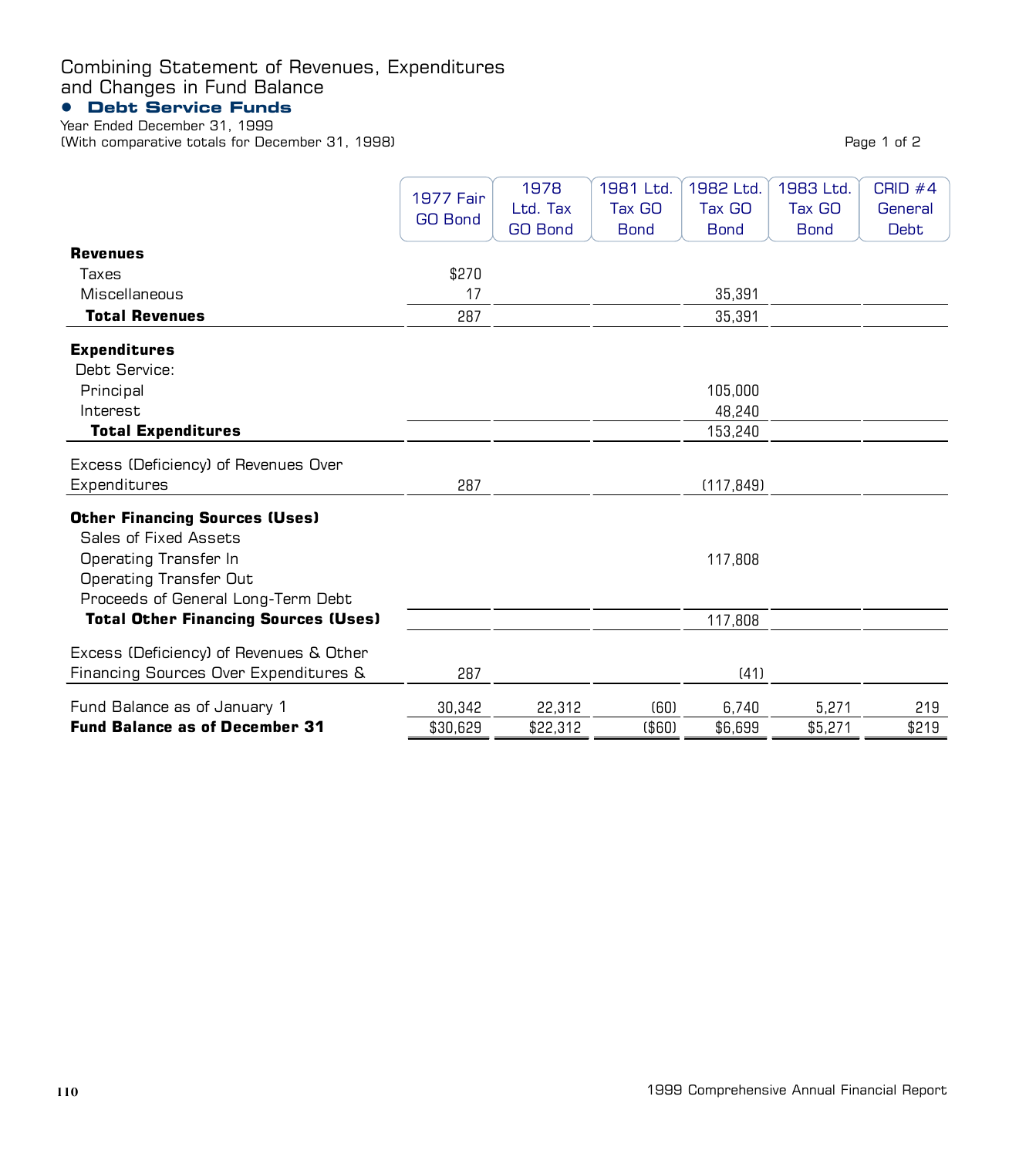

Page 2 of 2

| <b>CRID #5</b><br>General<br><b>Debt</b> | $CRID$ #9<br>General<br>Debt | $LRID$ #10<br>General<br>Debt | 1991 Ltd.<br>Tax GO<br><b>Bond</b> | 1993 Ltd.<br>Tax GO<br><b>Bond</b> | 1997 Ltd.<br>Tax GO<br><b>Bond</b> | 1998 Ltd.<br>Tax GO<br><b>Bond</b> | 1999        | 1998        |
|------------------------------------------|------------------------------|-------------------------------|------------------------------------|------------------------------------|------------------------------------|------------------------------------|-------------|-------------|
|                                          |                              |                               |                                    |                                    |                                    |                                    |             |             |
|                                          |                              |                               |                                    |                                    |                                    |                                    | \$270       | \$593       |
|                                          | 203,702                      | 58,601                        | 190                                | 33                                 |                                    |                                    | 297,934     | 519,254     |
|                                          | 203,702                      | 58,601                        | 190                                | 33                                 |                                    |                                    | 298,204     | 519,847     |
|                                          |                              |                               |                                    |                                    |                                    |                                    |             |             |
|                                          |                              |                               |                                    |                                    |                                    |                                    |             |             |
|                                          |                              | 200,000                       | 425,000                            | 505,000                            | 130,000                            | 110,000                            | 1,475,000   | 1,295,000   |
|                                          |                              | 31,299                        | 94,960                             | 299,829                            | 513,222                            | 141,781                            | 1,129,331   | 1,060,486   |
|                                          |                              | 231,299                       | 519,960                            | 804,829                            | 643,222                            | 251,781                            | 2,604,331   | 2,355,486   |
|                                          |                              |                               |                                    |                                    |                                    |                                    |             |             |
|                                          | 203,702                      | (172, 698)                    | (519, 770)                         | (804, 796)                         | (643, 222)                         | (251, 781)                         | (2,306,127) | (1,835,639) |
|                                          |                              |                               |                                    |                                    |                                    |                                    |             |             |
|                                          |                              |                               |                                    |                                    |                                    |                                    |             |             |
|                                          |                              |                               |                                    |                                    |                                    |                                    |             | 233         |
|                                          |                              |                               | 519,675                            | 804,705                            | 643,518                            | 256.423                            | 2,342,129   | 2,036,359   |
|                                          | (273, 738)                   |                               |                                    |                                    |                                    |                                    | (273.738)   | (398, 240)  |
|                                          |                              |                               |                                    |                                    |                                    |                                    |             | 6,681       |
|                                          | (273, 738)                   |                               | 519,675                            | 804,705                            | 643,518                            | 256,423                            | 2,068,391   | 1,645,033   |
|                                          |                              |                               |                                    |                                    |                                    |                                    |             |             |
|                                          | (70, 036)                    | (172, 698)                    | (95)                               | (91)                               | 296                                | 4,642                              | (237,736)   | (190, 606)  |
|                                          |                              |                               |                                    |                                    |                                    |                                    |             |             |
| 14,602                                   | 91,461                       | 202,030                       | 2,806                              | 484                                | 35                                 | 6,681                              | 382,923     | 573,530     |
| \$14,602                                 | \$21,425                     | \$29,332                      | \$2,711                            | \$393                              | \$331                              | \$11,323                           | \$145,187   | \$382,924   |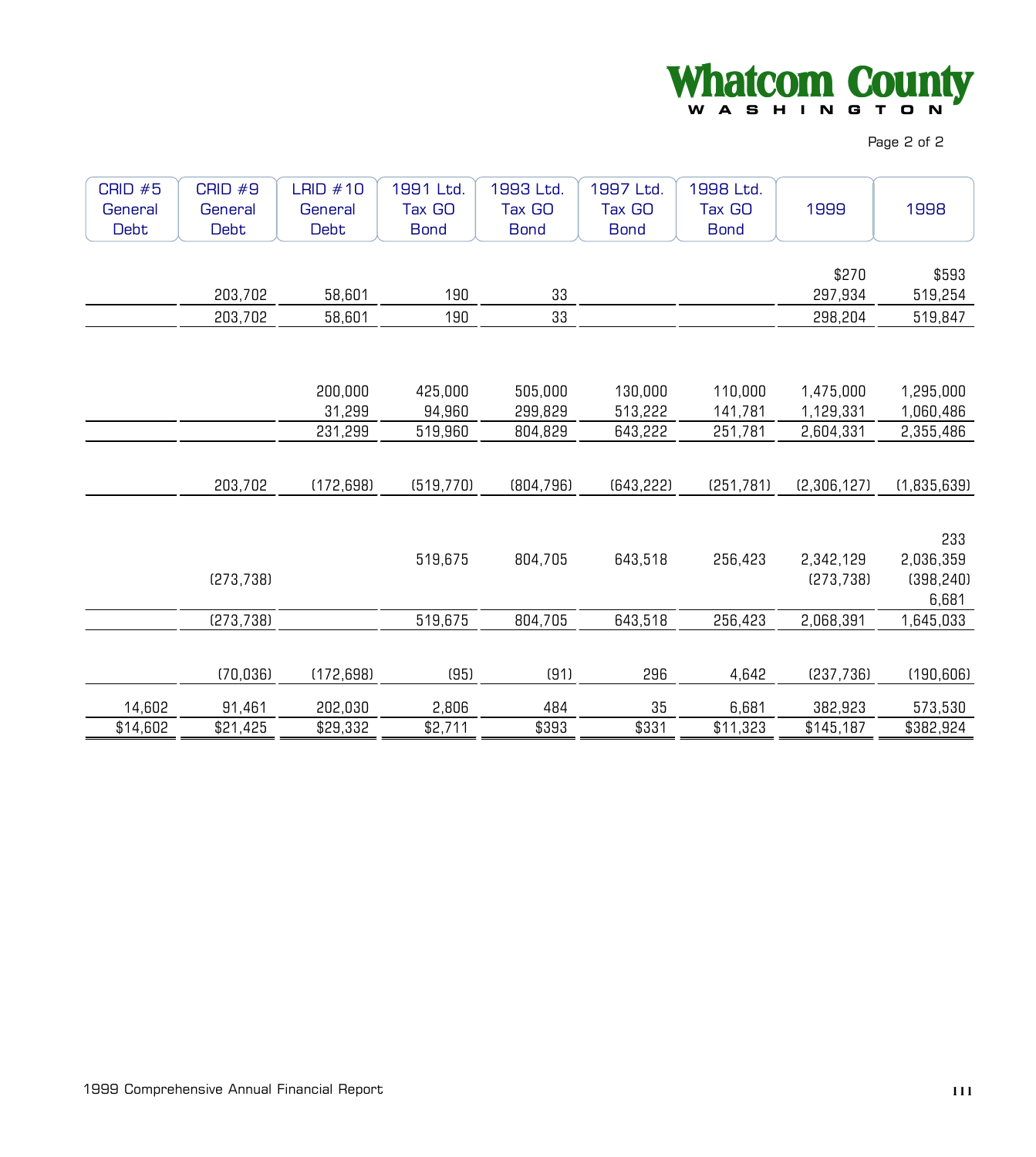

## **• 1977 Fair General Obligation Bond**

|                                                   |               | 1999     |                                        | 1998     |
|---------------------------------------------------|---------------|----------|----------------------------------------|----------|
|                                                   | <b>Budget</b> | Actual   | Variance<br>Favorable<br>(Unfavorable) | Actual   |
| <b>Revenues</b>                                   |               |          |                                        |          |
| Taxes                                             |               | \$270    | (\$270)                                | \$593    |
| Miscellaneous                                     |               | 17       | (17)                                   | 21       |
| <b>Total Revenues</b>                             |               | 287      | (287)                                  | 614      |
| Excess (Deficiency) of Revenues Over Expenditures |               | 287      | (287)                                  | 614      |
| <b>Other Financing Sources (Uses)</b>             |               |          |                                        |          |
| Sales of Fixed Assets                             |               |          |                                        | 233      |
| <b>Total Other Financing Sources (Uses)</b>       |               |          |                                        | 233      |
| Excess (Deficiency) of Revenues & Other Financing |               |          |                                        |          |
| Sources Over Expenditures & Other Uses            |               | 287      | (287)                                  | 847      |
| Fund Balance as of January 1                      |               | 30.342   | (30.342)                               | 29,495   |
| <b>Fund Balance as of December 31</b>             |               | \$30,629 | (\$30,629)                             | \$30,342 |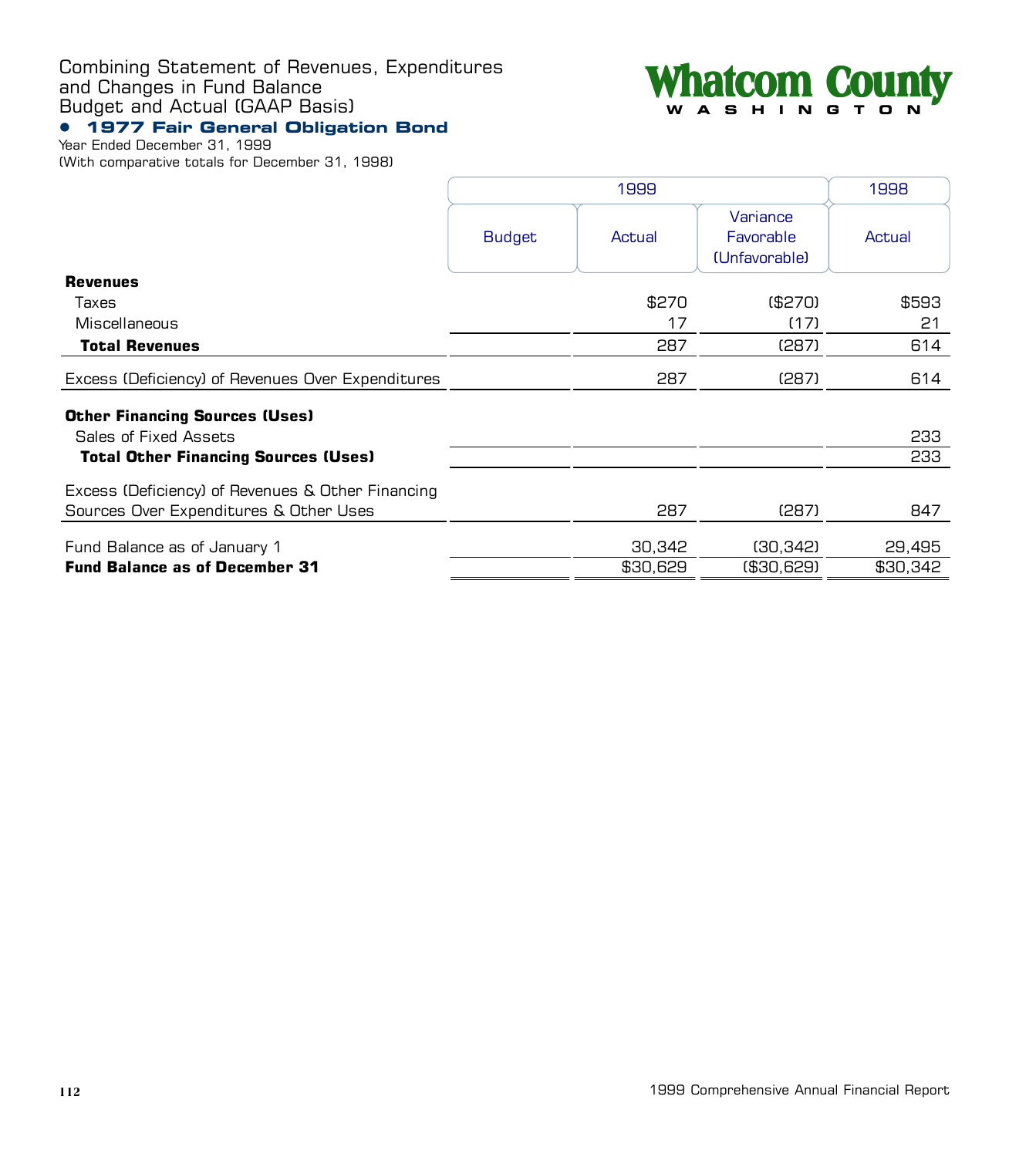

### ! 1977 Ltd. Tax General Obligation Bond

|                                                   |               | 1998     |                                        |           |
|---------------------------------------------------|---------------|----------|----------------------------------------|-----------|
|                                                   | <b>Budget</b> | Actual   | Variance<br>Favorable<br>(Unfavorable) | Actual    |
| <b>Revenues</b>                                   |               |          |                                        |           |
| <b>Miscellaneous</b>                              |               |          |                                        | 250       |
| <b>Total Revenues</b>                             |               |          |                                        | 250       |
| <b>Expenditures</b>                               |               |          |                                        |           |
| Debt Service:                                     |               |          |                                        |           |
| Principal                                         |               |          |                                        | 15,000    |
| Interest                                          |               |          |                                        | 375       |
| <b>Total Expenditures</b>                         |               |          |                                        | 15,375    |
| Excess (Deficiency) of Revenues Over Expenditures |               |          |                                        | (15, 125) |
| Excess (Deficiency) of Revenues & Other Financing |               |          |                                        |           |
| Sources Over Expenditures & Other Uses            |               |          |                                        | (15, 125) |
| Fund Balance as of January 1                      |               | 22,312   | (22, 312)                              | 37,437    |
| <b>Fund Balance as of December 31</b>             |               | \$22,312 | (\$22,312)                             | \$22,312  |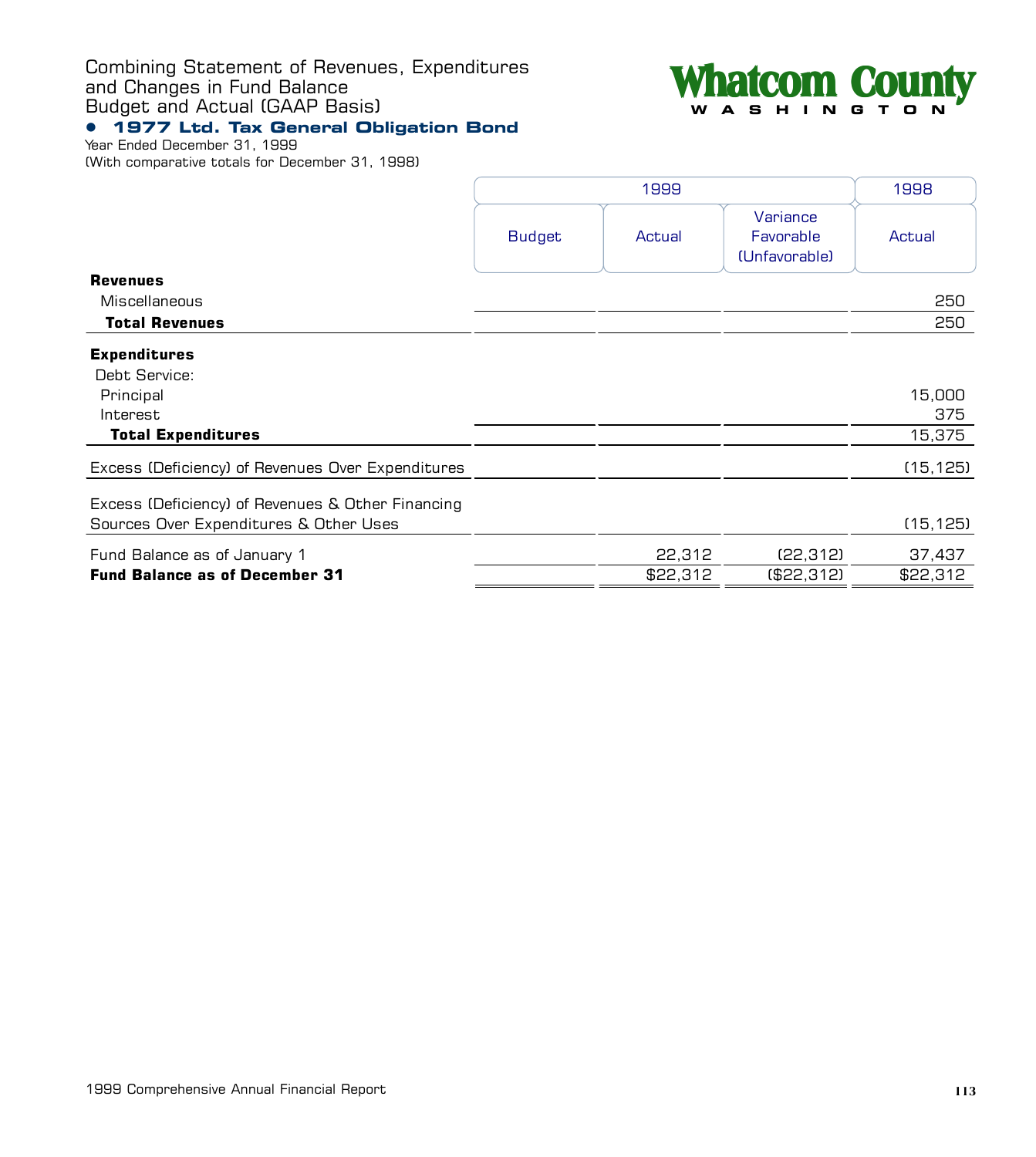

## ! 1981 Ltd. Tax General Obligation Bond

Year Ended December 31, 1999 (With comparative totals for December 31, 1998)

|               | 1999   |                                        | 1998   |
|---------------|--------|----------------------------------------|--------|
| <b>Budget</b> | Actual | Variance<br>Favorable<br>(Unfavorable) | Actual |
|               | (60)   | 60                                     | (60)   |
|               | (\$60  | \$60                                   | `תהיו" |

Fund Balance as of January 1 **Fund Balance as of December 31**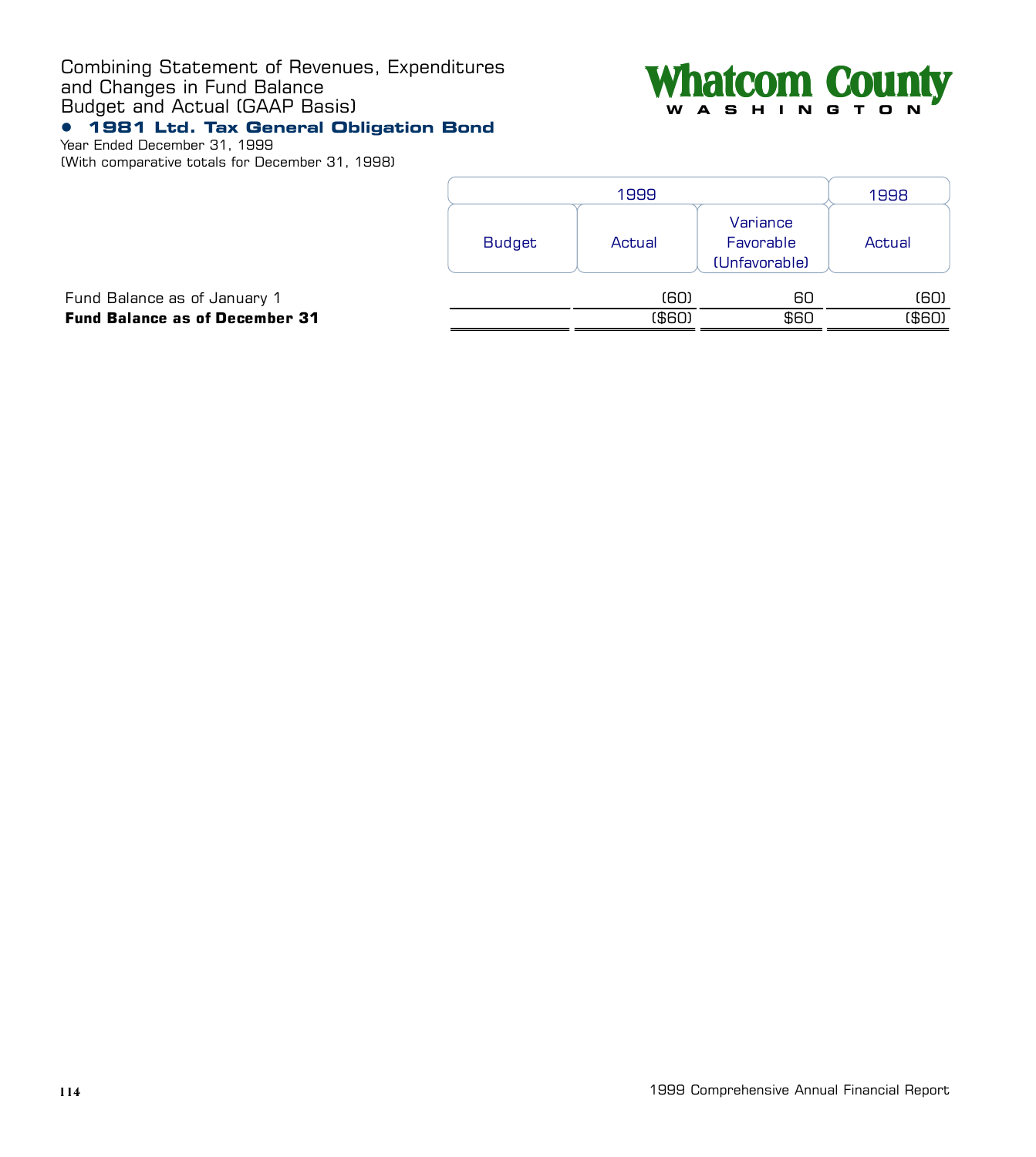

### ! 1982 Ltd. Tax General Obligation Bond

|                                                                                             |               | 1999       |                                        | 1998       |
|---------------------------------------------------------------------------------------------|---------------|------------|----------------------------------------|------------|
|                                                                                             | <b>Budget</b> | Actual     | Variance<br>Favorable<br>(Unfavorable) | Actual     |
| <b>Revenues</b>                                                                             |               |            |                                        |            |
| Miscellaneous                                                                               | 35,458        | 35,391     | (67)                                   | 35,272     |
| <b>Total Revenues</b>                                                                       | 35,458        | 35,391     | (67)                                   | 35,272     |
| <b>Expenditures</b><br>Debt Service:                                                        |               |            |                                        |            |
| Principal                                                                                   | 105,000       | 105,000    |                                        | 95,000     |
| Interest                                                                                    | 48,650        | 48.240     | 410                                    | 57,703     |
| <b>Total Expenditures</b>                                                                   | 153,650       | 153,240    | 410                                    | 152,703    |
| Excess (Deficiency) of Revenues Over Expenditures                                           | (118, 192)    | (117, 849) | 343                                    | (117, 431) |
| <b>Other Financing Sources (Uses)</b><br>Sales of Fixed Assets                              |               |            |                                        |            |
| Operating Transfer In                                                                       | 118,192       | 117,808    | (384)                                  | 95,213     |
| <b>Total Other Financing Sources (Uses)</b>                                                 | 118,192       | 117,808    | (384)                                  | 95,213     |
| Excess (Deficiency) of Revenues & Other Financing<br>Sources Over Expenditures & Other Uses |               | (41)       | (41)                                   | (22, 218)  |
| Fund Balance as of January 1                                                                |               | 6,740      | (6,740)                                | 28,959     |
| <b>Fund Balance as of December 31</b>                                                       |               | \$6,699    | \$6,699                                | \$6,741    |
|                                                                                             |               |            |                                        |            |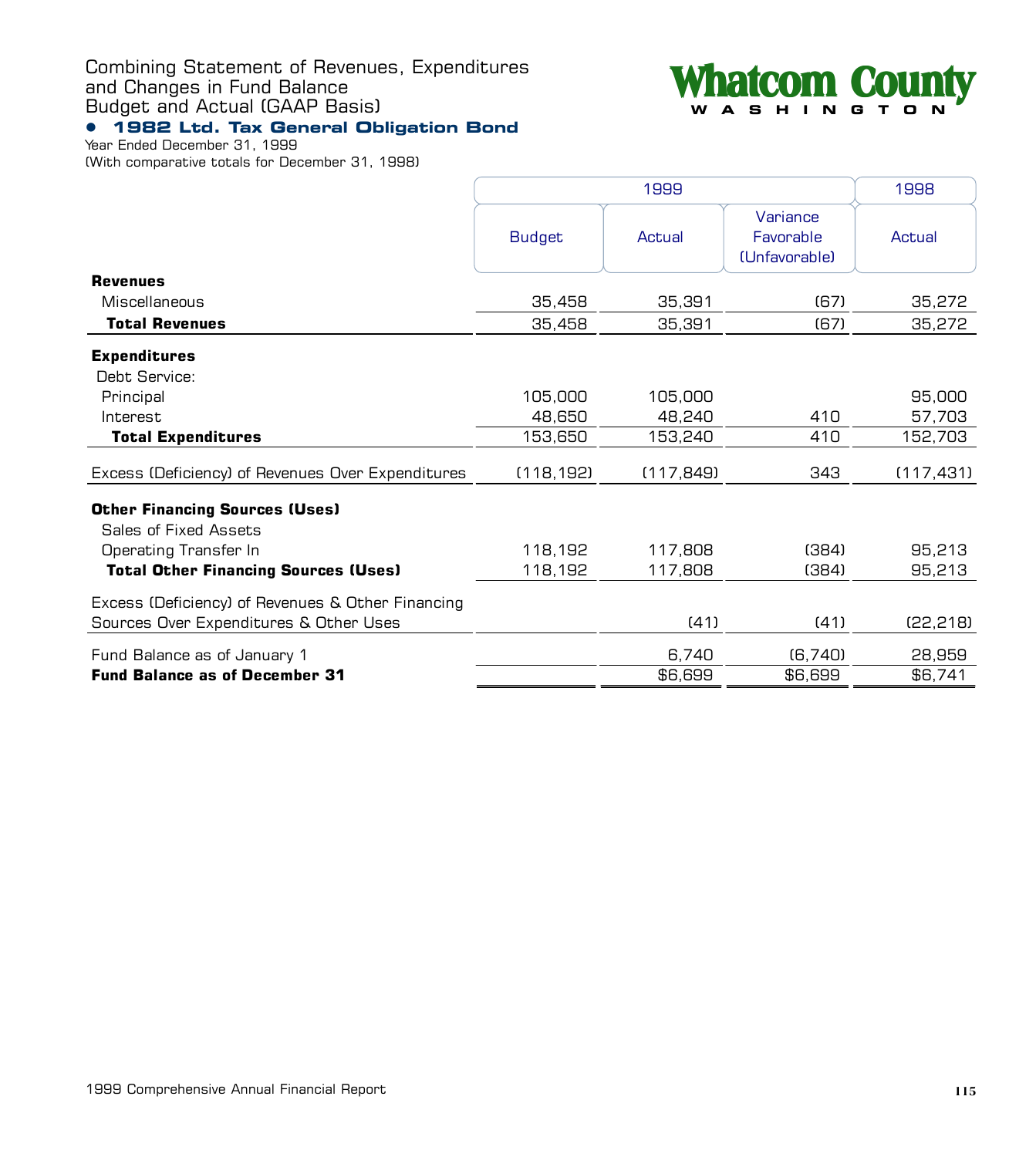

## ! 1983 Ltd. Tax General Obligation Bond

Year Ended December 31, 1999 (With comparative totals for December 31, 1998)

Fund Balance as of January 1 **Fund Balance as of December 31** 

|               | 1999    | 1998                                   |         |
|---------------|---------|----------------------------------------|---------|
| <b>Budget</b> | Actual  | Variance<br>Favorable<br>(Unfavorable) | Actual  |
|               | 5,271   | (5, 271)                               | 5,271   |
|               | \$5.271 | (\$5,271)                              | \$5,271 |

1999 Comprehensive Annual Financial Report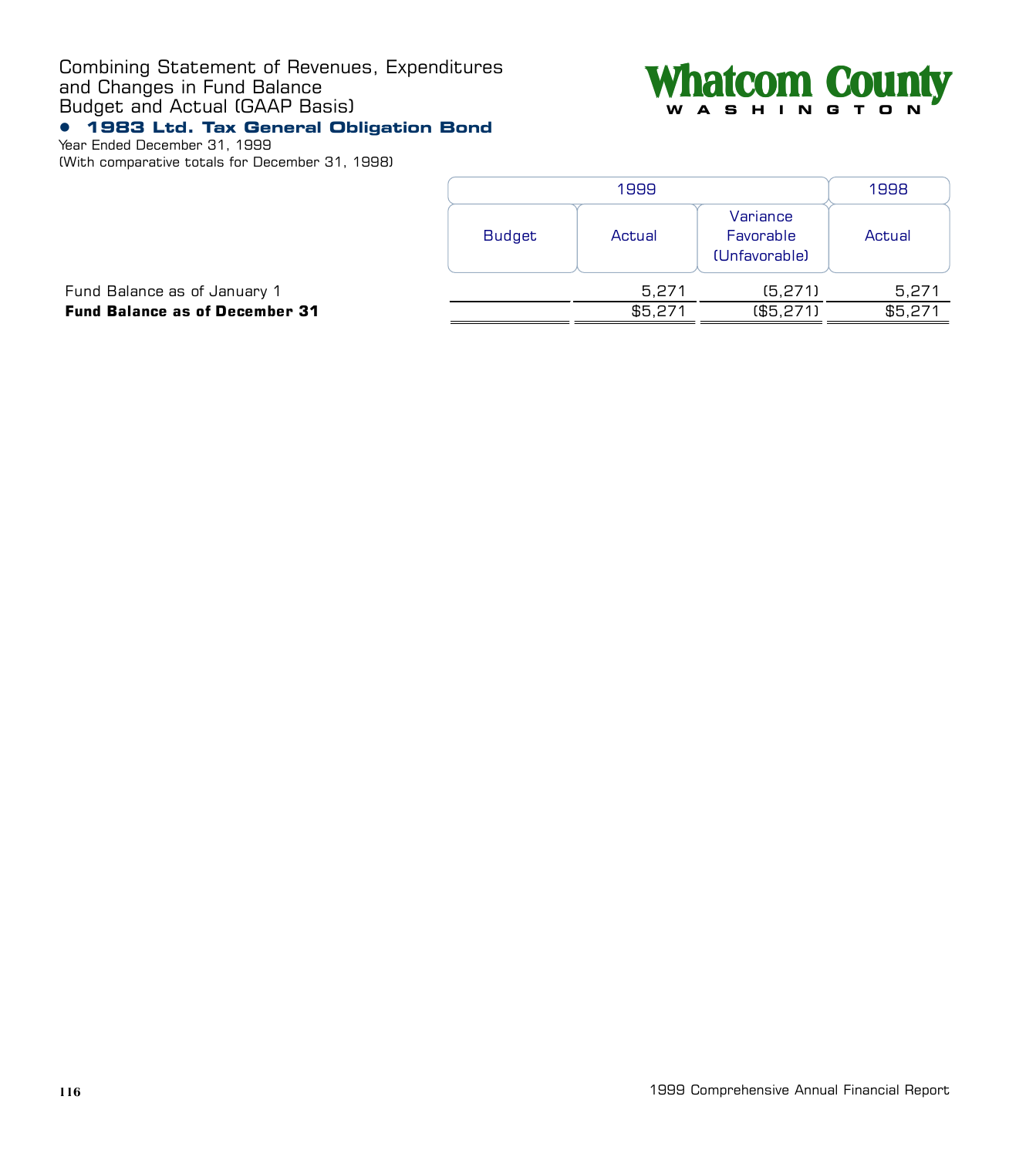

### ! C.R.I.D. No. 4 General Debt

Fund Balance as of January 1 **Fund Balance as of December 31** 

|               | 1998   |                                        |        |
|---------------|--------|----------------------------------------|--------|
| <b>Budget</b> | Actual | Variance<br>Favorable<br>(Unfavorable) | Actual |
|               | 219    | (219)                                  | 219    |
|               | \$219  | (\$219)                                | \$219  |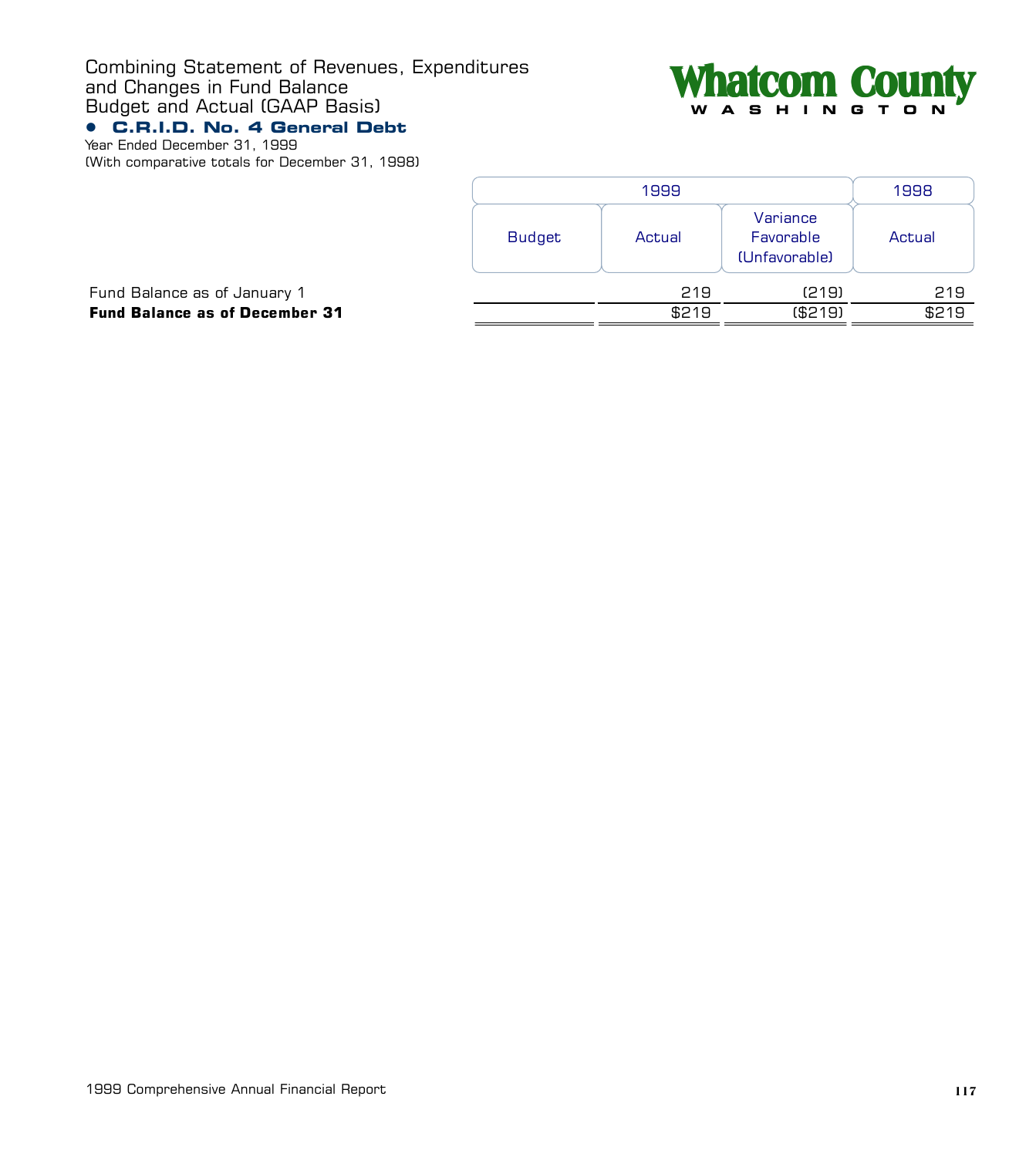

### ! C.R.I.D. No. 5 General Debt

Year Ended December 31, 1999 (With comparative totals for December 31, 1998)

Fund Balance as of January 1 **Fund Balance as of December 31** 

|               | 1998     |                                        |          |
|---------------|----------|----------------------------------------|----------|
| <b>Budget</b> | Actual   | Variance<br>Favorable<br>(Unfavorable) | Actual   |
|               | 14,602   | (14,602)                               | 14,602   |
|               | \$14,602 | (\$14,602)                             | \$14,602 |

1999 Comprehensive Annual Financial Report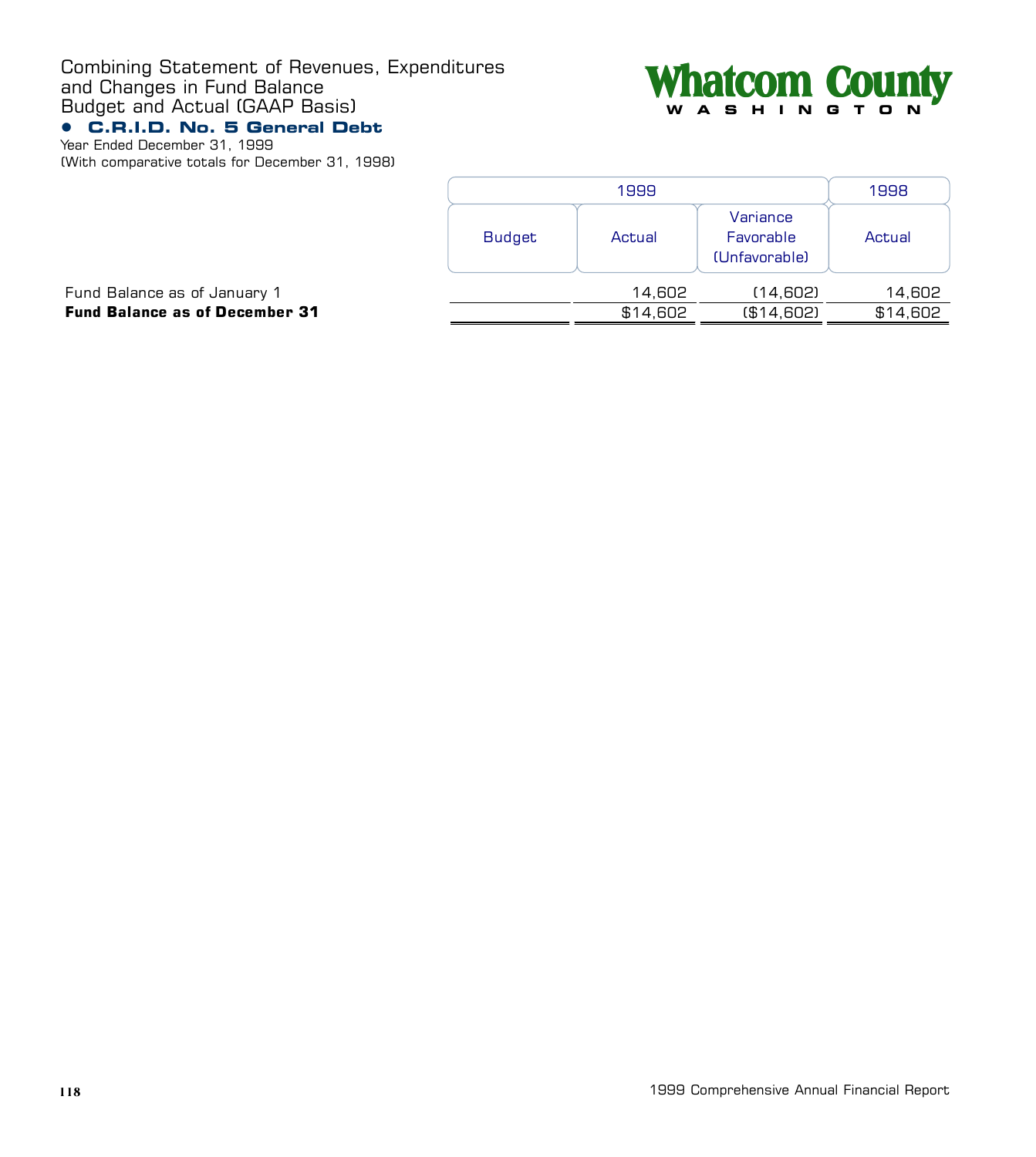

## ! C.R.I.D. No. 9 General Debt

|                                                   |               | 1998      |                                        |           |
|---------------------------------------------------|---------------|-----------|----------------------------------------|-----------|
|                                                   | <b>Budget</b> | Actual    | Variance<br>Favorable<br>(Unfavorable) | Actual    |
| <b>Revenues</b>                                   |               |           |                                        |           |
| <b>Miscellaneous</b>                              | 184.216       | 203,702   | 19,486                                 | 216,715   |
| <b>Total Revenues</b>                             | 184.216       | 203,702   | 19.486                                 | 216,715   |
|                                                   |               |           |                                        |           |
| Excess (Deficiency) of Revenues Over Expenditures | 184.216       | 203,702   | 19.486                                 | 216,715   |
| <b>Other Financing Sources (Uses)</b>             |               |           |                                        |           |
| Operating Transfer Out                            | (273.738)     | (273.738) |                                        | (398.240) |
| <b>Total Other Financing Sources (Uses)</b>       | (273.738)     | (273.738) |                                        | (398.240) |
| Excess (Deficiency) of Revenues & Other Financing |               |           |                                        |           |
| Sources Over Expenditures & Other Uses            | (89,522)      | (70.036)  | 19,486                                 | (181,525) |
| Fund Balance as of January 1                      | 89,522        | 91.461    | 1.939                                  | 272,986   |
| <b>Fund Balance as of December 31</b>             |               | \$21,425  | \$21,425                               | \$91,461  |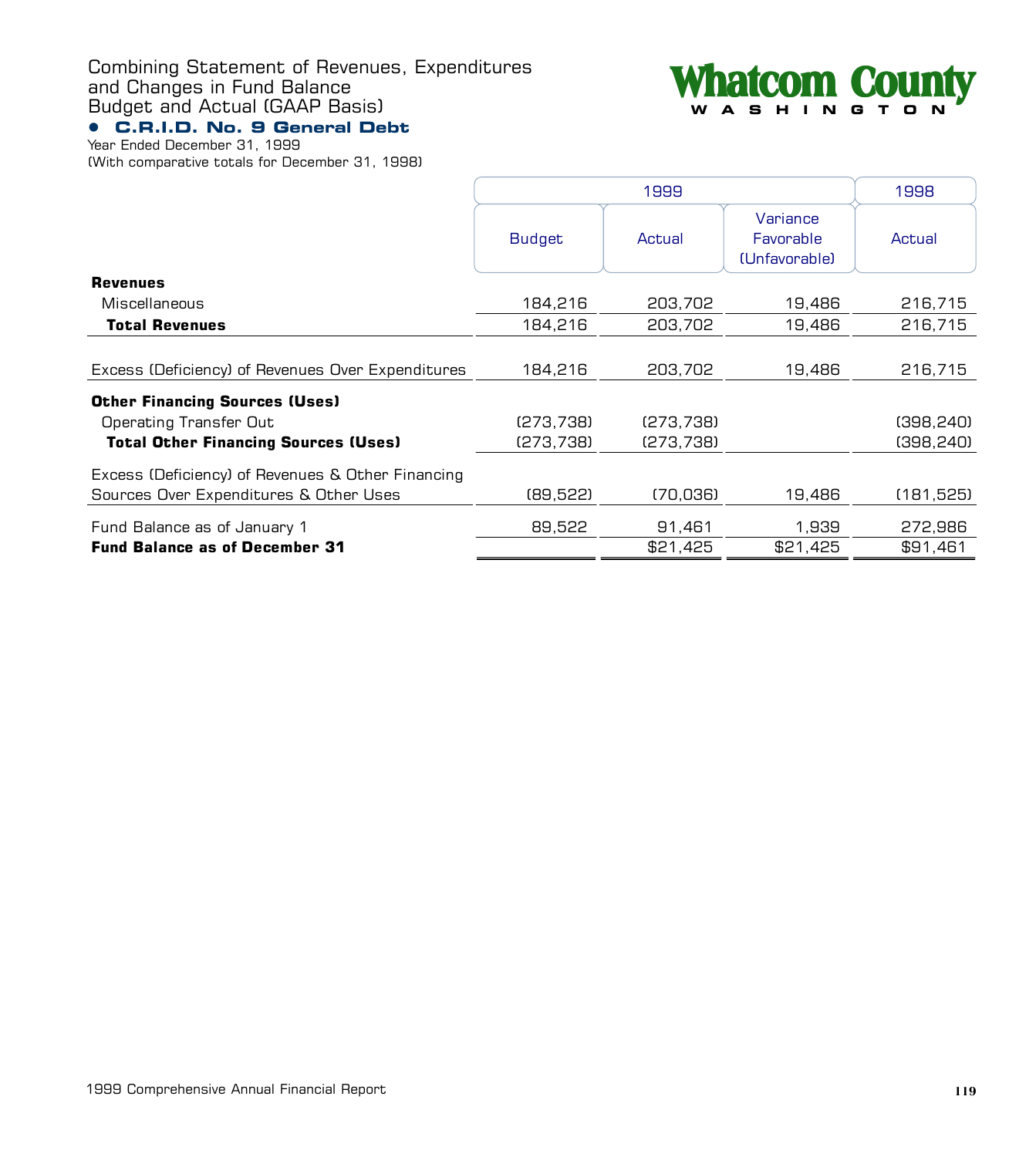

## ! L.R.I.D. No. 10 General Debt

|                                                   |               |            | 1998                                   |           |
|---------------------------------------------------|---------------|------------|----------------------------------------|-----------|
|                                                   | <b>Budget</b> | Actual     | Variance<br>Favorable<br>(Unfavorable) | Actual    |
| <b>Revenues</b>                                   |               |            |                                        |           |
| <b>Miscellaneous</b>                              | 60.396        | 58,601     | (1.795)                                | 266,280   |
| <b>Total Revenues</b>                             | 60,396        | 58.601     | (1.795)                                | 266,280   |
| <b>Expenditures</b>                               |               |            |                                        |           |
| Debt Service:                                     |               |            |                                        |           |
| Principal                                         | 200,000       | 200,000    |                                        | 200,000   |
| Interest                                          | 31,600        | 31,299     | 301                                    | 45,590    |
| <b>Total Expenditures</b>                         | 231,600       | 231.299    | 301                                    | 245,590   |
| Excess (Deficiency) of Revenues Over Expenditures | (171, 204)    | (172, 698) | (1,494)                                | 20,690    |
| <b>Other Financing Sources (Uses)</b>             |               |            |                                        |           |
| Operating Transfer In                             | 8.000         |            | (8.000)                                |           |
| <b>Total Other Financing Sources (Uses)</b>       | 8,000         |            | (8,000)                                |           |
| Excess (Deficiency) of Revenues & Other Financing |               |            |                                        |           |
| Sources Over Expenditures & Other Uses            | (163, 204)    | (172,698)  | (9,494)                                | 20,690    |
| Fund Balance as of January 1                      |               | 202,030    | 202,030                                | 181,340   |
| <b>Fund Balance as of December 31</b>             | (\$163,204)   | \$29,332   | \$192,536                              | \$202,030 |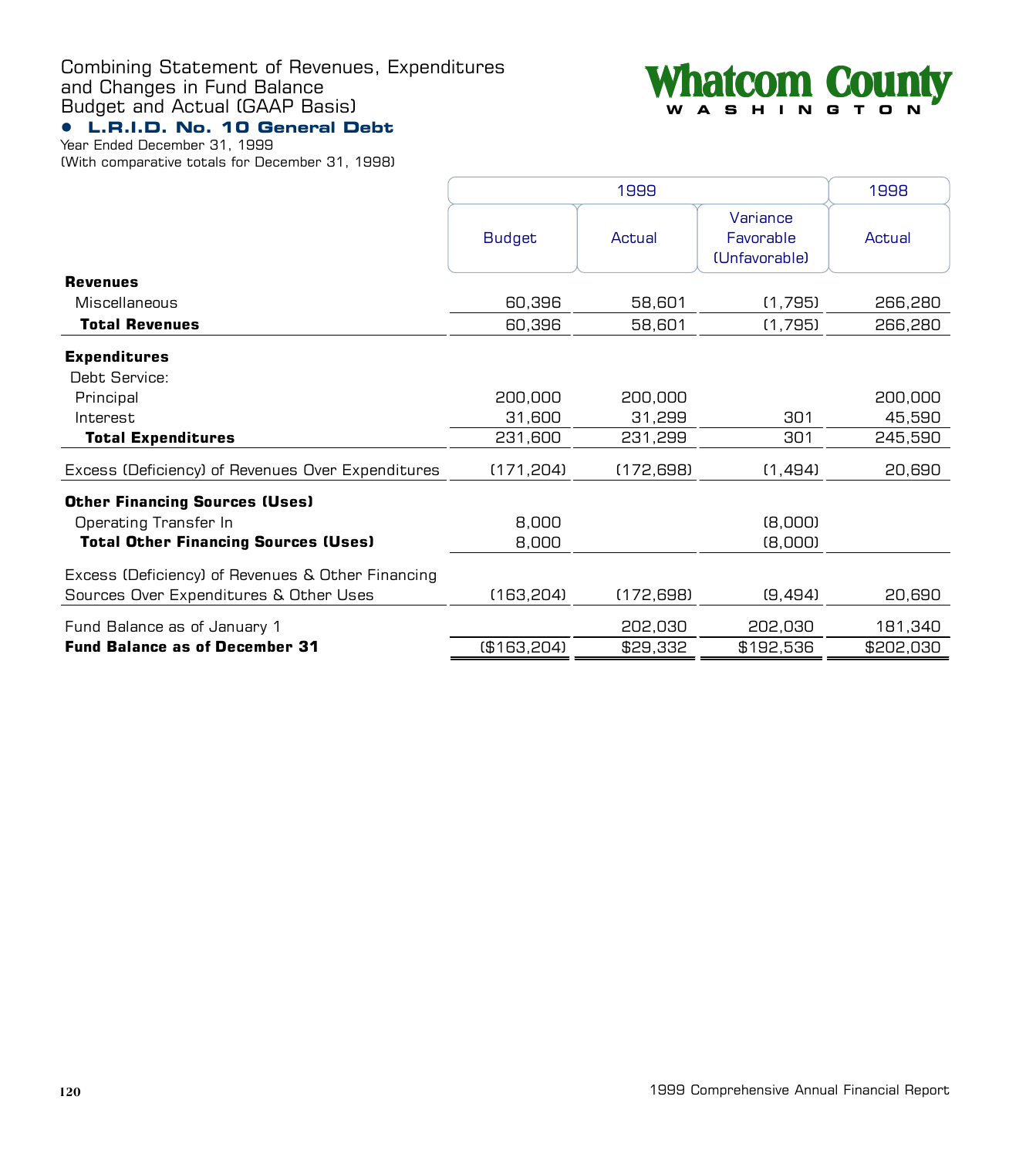

### ! 1991 Ltd. Tax General Obligation Bond

|                                                   |               | 1999      |                                        |            |  |
|---------------------------------------------------|---------------|-----------|----------------------------------------|------------|--|
|                                                   | <b>Budget</b> | Actual    | Variance<br>Favorable<br>(Unfavorable) | Actual     |  |
| <b>Revenues</b>                                   |               |           |                                        |            |  |
| <b>Miscellaneous</b>                              |               | 190       | 190                                    | 716        |  |
| <b>Total Revenues</b>                             |               | 190       | 190                                    | 716        |  |
| <b>Expenditures</b>                               |               |           |                                        |            |  |
| Debt Service:                                     |               |           |                                        |            |  |
| Principal                                         | 425,000       | 425,000   |                                        | 375,000    |  |
| Interest                                          | 95,175        | 94.960    | 215                                    | 118,228    |  |
| <b>Total Expenditures</b>                         | 520.175       | 519,960   | 215                                    | 493,228    |  |
| Excess (Deficiency) of Revenues Over Expenditures | (520, 175)    | (519,770) | 405                                    | (492, 512) |  |
| <b>Other Financing Sources (Uses)</b>             |               |           |                                        |            |  |
| Operating Transfer In                             | 520.175       | 519,675   | (500)                                  | 492,925    |  |
| <b>Total Other Financing Sources (Uses)</b>       | 520.175       | 519.675   | (500)                                  | 492.925    |  |
| Excess (Deficiency) of Revenues & Other Financing |               |           |                                        |            |  |
| Sources Over Expenditures & Other Uses            |               | (95)      | (95)                                   | 413        |  |
| Fund Balance as of January 1                      |               | 2,806     | 2,806                                  | 2,393      |  |
| <b>Fund Balance as of December 31</b>             |               | \$2,711   | \$2,711                                | \$2,806    |  |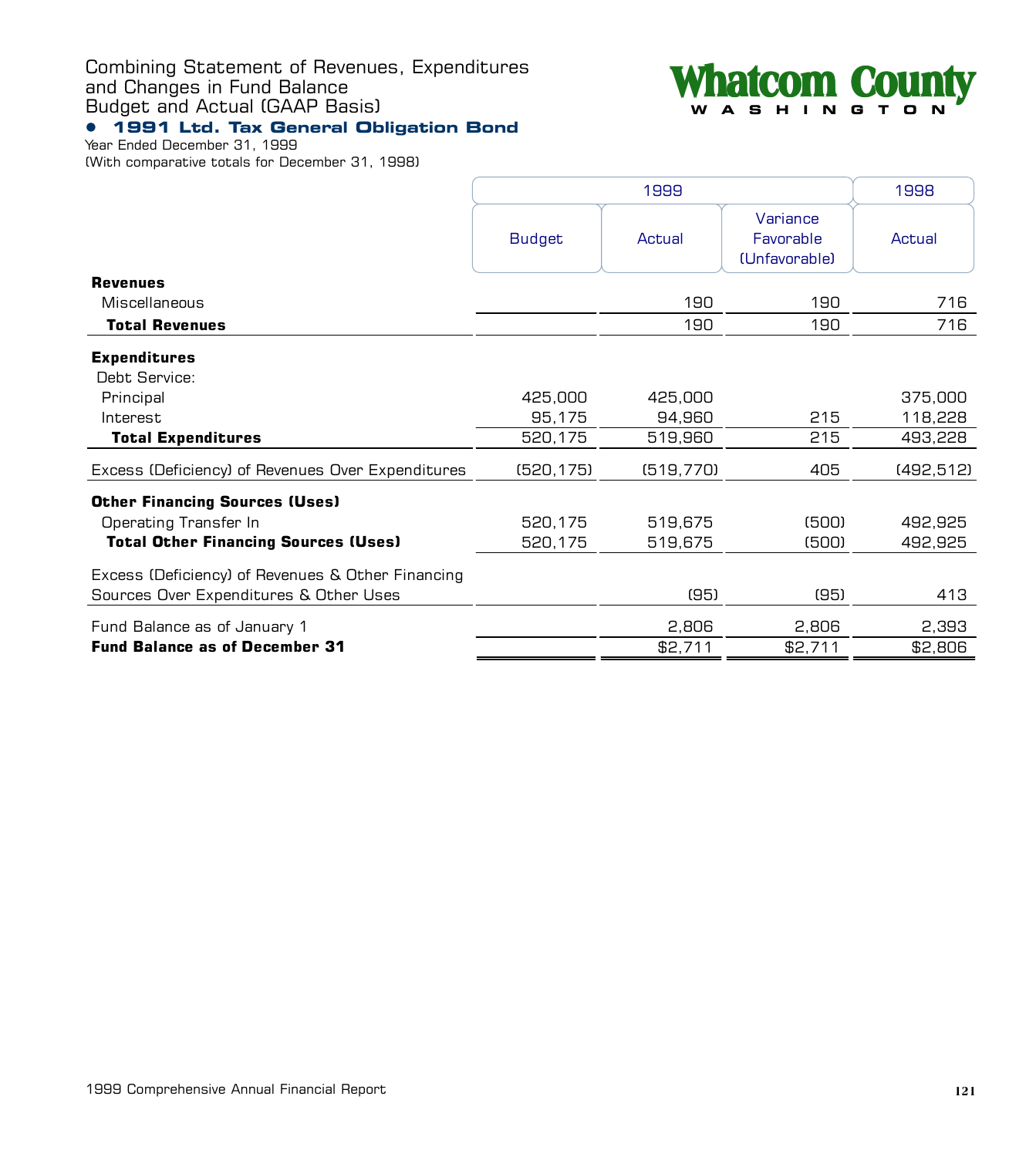

## ! 1993 Ltd. Tax General Obligation Bond

|                                                                                             |               |           | 1998                                   |            |
|---------------------------------------------------------------------------------------------|---------------|-----------|----------------------------------------|------------|
|                                                                                             | <b>Budget</b> | Actual    | Variance<br>Favorable<br>(Unfavorable) | Actual     |
| <b>Revenues</b>                                                                             |               |           |                                        |            |
| <b>Miscellaneous</b>                                                                        |               | 33        | 33                                     |            |
| <b>Total Revenues</b>                                                                       |               | 33        | 33                                     |            |
| <b>Expenditures</b>                                                                         |               |           |                                        |            |
| Debt Service:                                                                               |               |           |                                        |            |
| Principal                                                                                   | 505,000       | 505,000   |                                        | 485,000    |
| Interest                                                                                    | 300,205       | 299,829   | 376                                    | 320,203    |
| <b>Total Expenditures</b>                                                                   | 805,205       | 804.829   | 376                                    | 805,203    |
| Excess (Deficiency) of Revenues Over Expenditures                                           | (805, 205)    | (804,796) | 409                                    | (805, 203) |
| <b>Other Financing Sources (Uses)</b>                                                       |               |           |                                        |            |
| Operating Transfer In                                                                       | 805,205       | 804,705   | (500)                                  | 805,038    |
| <b>Total Other Financing Sources (Uses)</b>                                                 | 805,205       | 804,705   | (500)                                  | 805,038    |
| Excess (Deficiency) of Revenues & Other Financing<br>Sources Over Expenditures & Other Uses |               | (91)      | (91)                                   | (165)      |
| Fund Balance as of January 1                                                                |               | 484       | 484                                    | 649        |
| <b>Fund Balance as of December 31</b>                                                       |               | \$393     | \$393                                  | \$484      |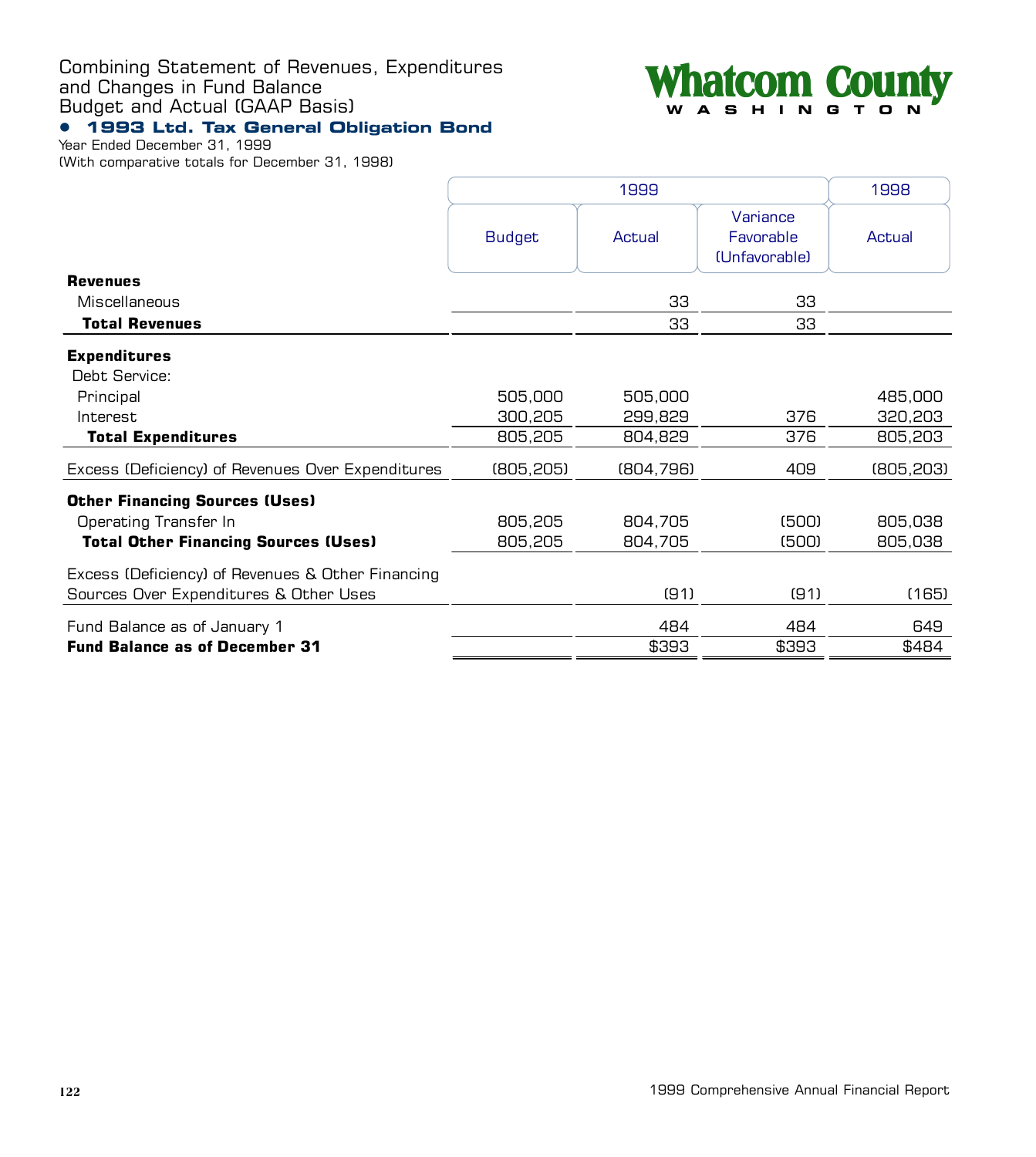

### ! 1997 Ltd. Tax General Obligation Bond

|                                                   |               | 1998      |                                        |           |
|---------------------------------------------------|---------------|-----------|----------------------------------------|-----------|
|                                                   | <b>Budget</b> | Actual    | Variance<br>Favorable<br>(Unfavorable) | Actual    |
| <b>Expenditures</b>                               |               |           |                                        |           |
| Debt Service:                                     |               |           |                                        |           |
| Principal                                         | 130,000       | 130,000   |                                        | 125,000   |
| Interest                                          | 513,518       | 513,222   | 296                                    | 518,387   |
| <b>Total Expenditures</b>                         | 643.518       | 643.222   | 296                                    | 643.387   |
| Excess (Deficiency) of Revenues Over Expenditures | (643,518)     | (643,222) | (296)                                  | (643.387) |
| <b>Other Financing Sources (Uses)</b>             |               |           |                                        |           |
| Operating Transfer In                             | 643.518       | 643,518   |                                        | 643.183   |
| <b>Total Other Financing Sources (Uses)</b>       | 643,518       | 643,518   |                                        | 643,183   |
| Excess (Deficiency) of Revenues & Other Financing |               |           |                                        |           |
| Sources Over Expenditures & Other Uses            |               | 296       | (296)                                  | (204)     |
| Fund Balance as of January 1                      |               | 35        | 35                                     | 239       |
| <b>Fund Balance as of December 31</b>             |               | \$331     | (\$261)                                | \$35      |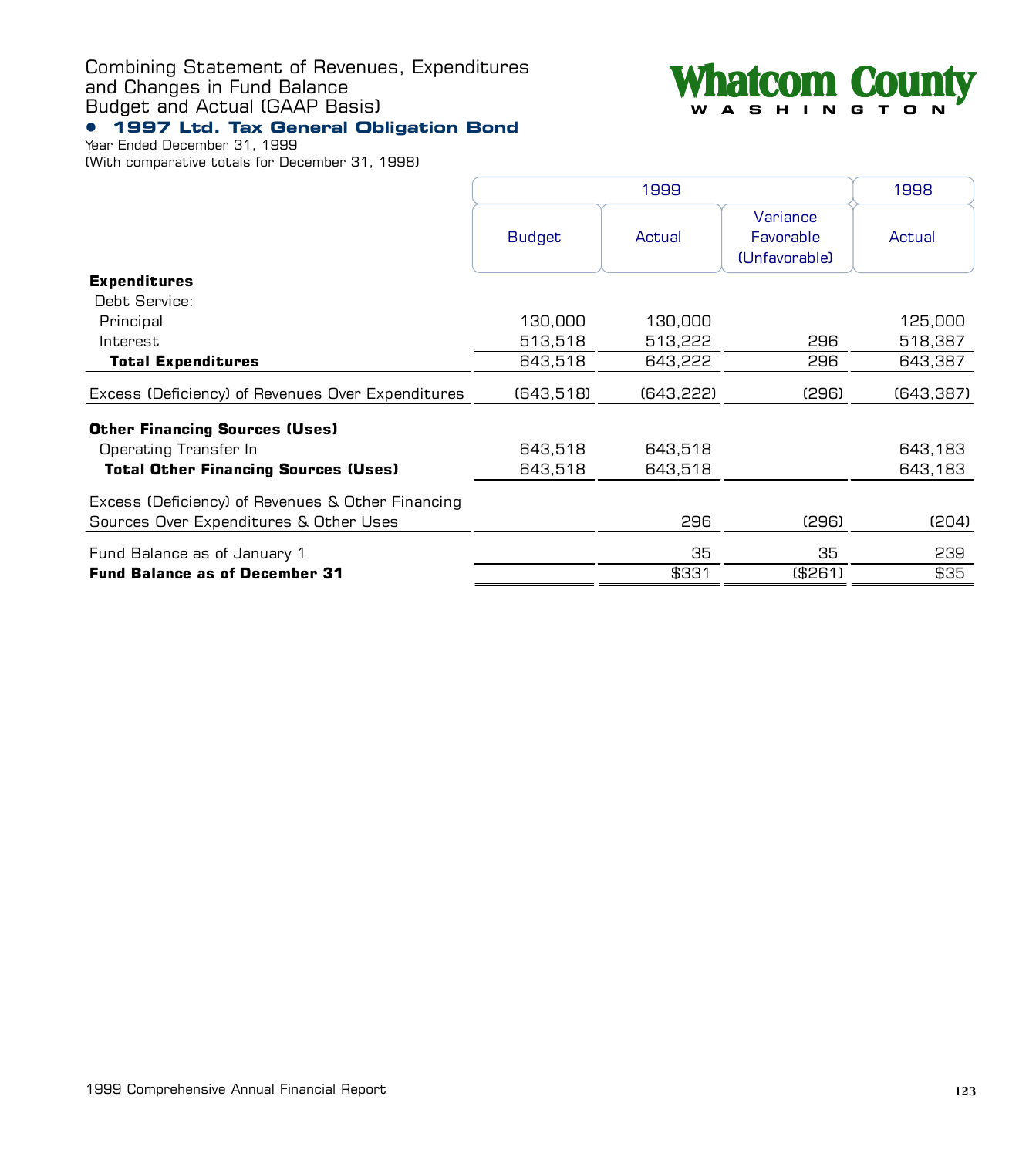

## ! 1998 Ltd. Tax General Obligation Bond

|                                                   | 1999          |           |                                        | 1998    |
|---------------------------------------------------|---------------|-----------|----------------------------------------|---------|
|                                                   | <b>Budget</b> | Actual    | Variance<br>Favorable<br>(Unfavorable) | Actual  |
| <b>Expenditures</b>                               |               |           |                                        |         |
| Debt Service:                                     |               |           |                                        |         |
| Principal                                         | 110,000       | 110,000   |                                        |         |
| Interest                                          | 141,500       | 141,781   | (281)                                  |         |
| <b>Total Expenditures</b>                         | 251,500       | 251,781   | (281)                                  |         |
| Excess (Deficiency) of Revenues Over Expenditures | (251,500)     | (251.781) | 281                                    |         |
| <b>Other Financing Sources (Uses)</b>             |               |           |                                        |         |
| Operating Transfer In                             | 251,500       | 256,423   | 4.923                                  |         |
| Proceeds of General Long-Term Debt                |               |           |                                        | 6,681   |
| <b>Total Other Financing Sources (Uses)</b>       | 251,500       | 256,423   | 4.923                                  | 6,681   |
| Excess (Deficiency) of Revenues & Other Financing |               |           |                                        |         |
| Sources Over Expenditures & Other Uses            |               | 4.642     | 5.204                                  | 6,681   |
| Fund Balance as of January 1                      |               | 6,681     | 6,681                                  |         |
| <b>Fund Balance as of December 31</b>             |               | \$11,323  | \$11,885                               | \$6,681 |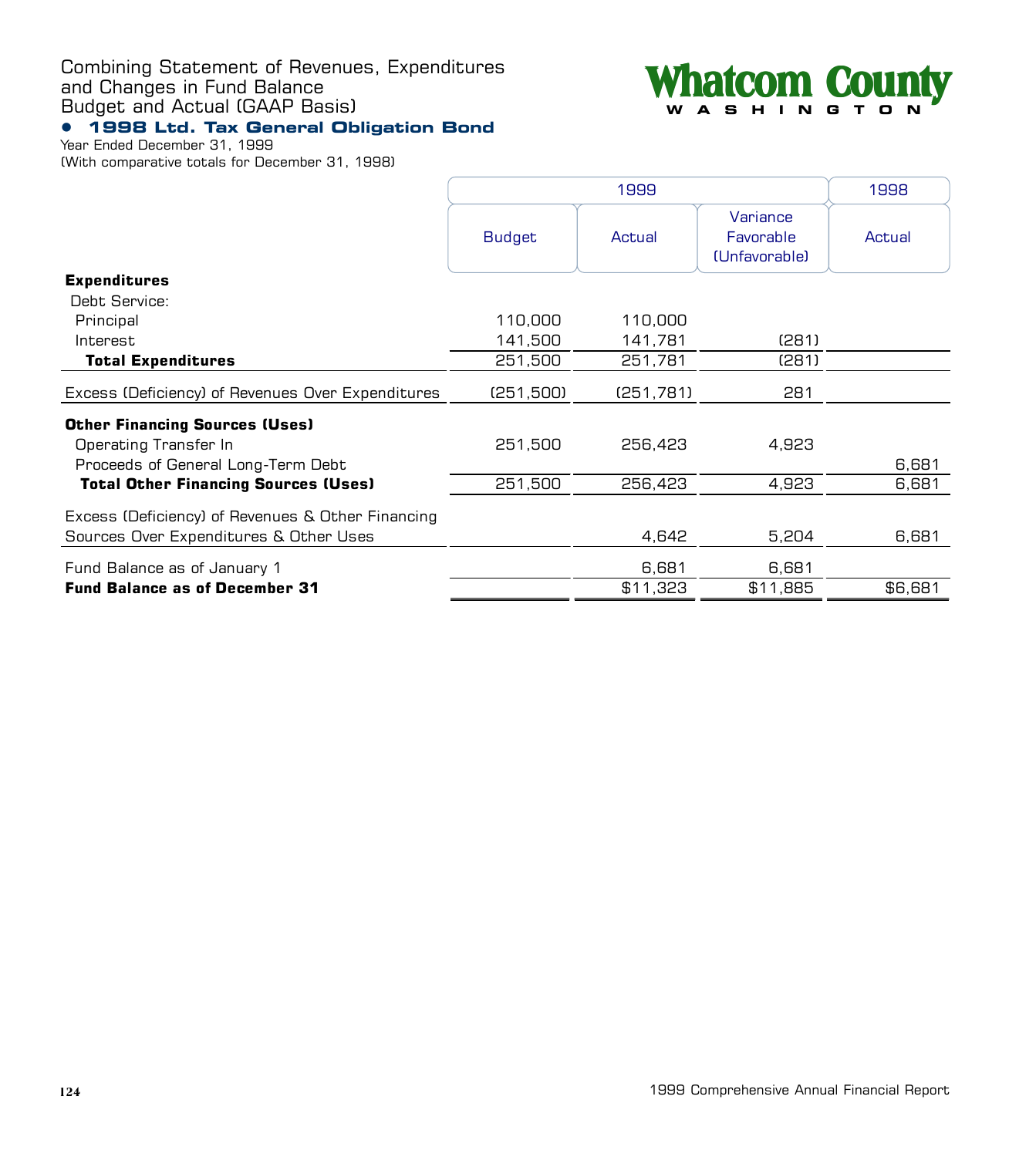

# Capital Project Funds

Capital Projects Funds are established in Whatcom County to account for financial resources to be used for the acquisition or construction of major capital facilities. Both revenues and expenditures are budgeted in compliance with procedures established in the RCW 36.40. The modified accrual basis of accounting is applied. A description of each fund follows:

### 1983 Sewer Construction

A fund to account for acquisition, construction and installation of sewerage facilities in the Nor-Bell Care area.

### Real Estate Excise Tax

A fund to account for an excise tax on each sale of real property, imposed on the unincorporated areas of the county.

### Courthouse Expansion Construction

A reserve fund set up for remodeling of the county courthouse.

### Road Improvement District No. 10 Construction

A fund supported by special assessments for construction of infrastructure improvements to the Horton Road area.

### County Park Improvement Fund

A fund established to account for repair, replacement, improvements and maintenance of existing facilities and equipment for parks, recreation equipment, and senior centers. The funding for expenditure was approved by a vote of the people, authorizing a one year excess

property tax levy in the amount of \$2,500,000.

## Civic Center Building Improvement

A fund created to account for the acquisition of the Civic Center Building.

### Public Utilities Improvement

A fund to account for the collection of a rural county sales and use tax that provides funds for financing public facilities.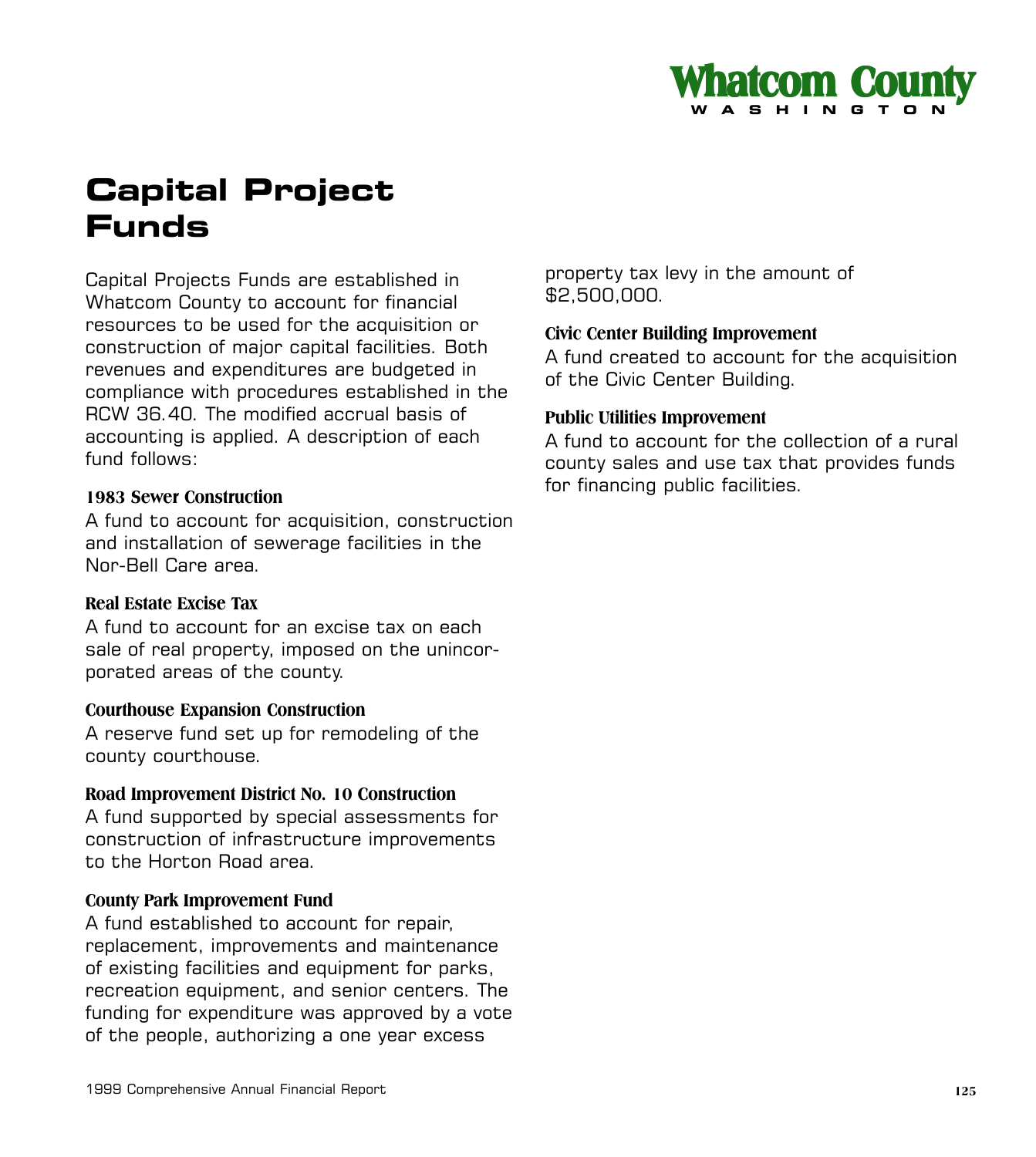## Combining Balance Sheet

## **• Capital Projects Funds**

Year Ended December 31, 1999 (With comparative totals for December 31, 1998)

Page 1 of 2

|                                           | 1983 Sewer<br>Construction | <b>Real Estate</b><br>Excise Tax | Courthouse<br>Construction |
|-------------------------------------------|----------------------------|----------------------------------|----------------------------|
| <b>Assets</b>                             |                            |                                  |                            |
| <b>Current Assets</b>                     |                            |                                  |                            |
| Cash & Equivalents                        | \$19                       | \$777,770                        | \$43                       |
| Investments At Cost                       | 12,322                     |                                  |                            |
| Interest Receivable (Net)                 | 58                         |                                  |                            |
| Due From Other Governments                |                            |                                  |                            |
| <b>Long-Term Assets</b>                   |                            |                                  |                            |
| Investment in Joint Ventures              |                            | 40,769                           |                            |
| <b>Total Assets</b>                       | \$12,399                   | \$818,539                        | \$43                       |
| <b>Liabilities and Fund Balance</b>       |                            |                                  |                            |
| <b>Liabilities</b>                        |                            |                                  |                            |
| Due to Other Funds                        |                            |                                  |                            |
| Revenue Collected in Advance              |                            |                                  |                            |
| <b>Total Liabilities</b>                  |                            |                                  |                            |
| <b>Fund Balance</b>                       |                            |                                  |                            |
| Fund Balance - Unreserved/ Undesignated   | 12,399                     | 818,539                          | 43                         |
| <b>Total Fund Balance</b>                 | 12,399                     | 818,539                          | 43                         |
| <b>Total Liabilities and Fund Balance</b> | \$12,399                   | \$818,539                        | \$43                       |
|                                           |                            |                                  |                            |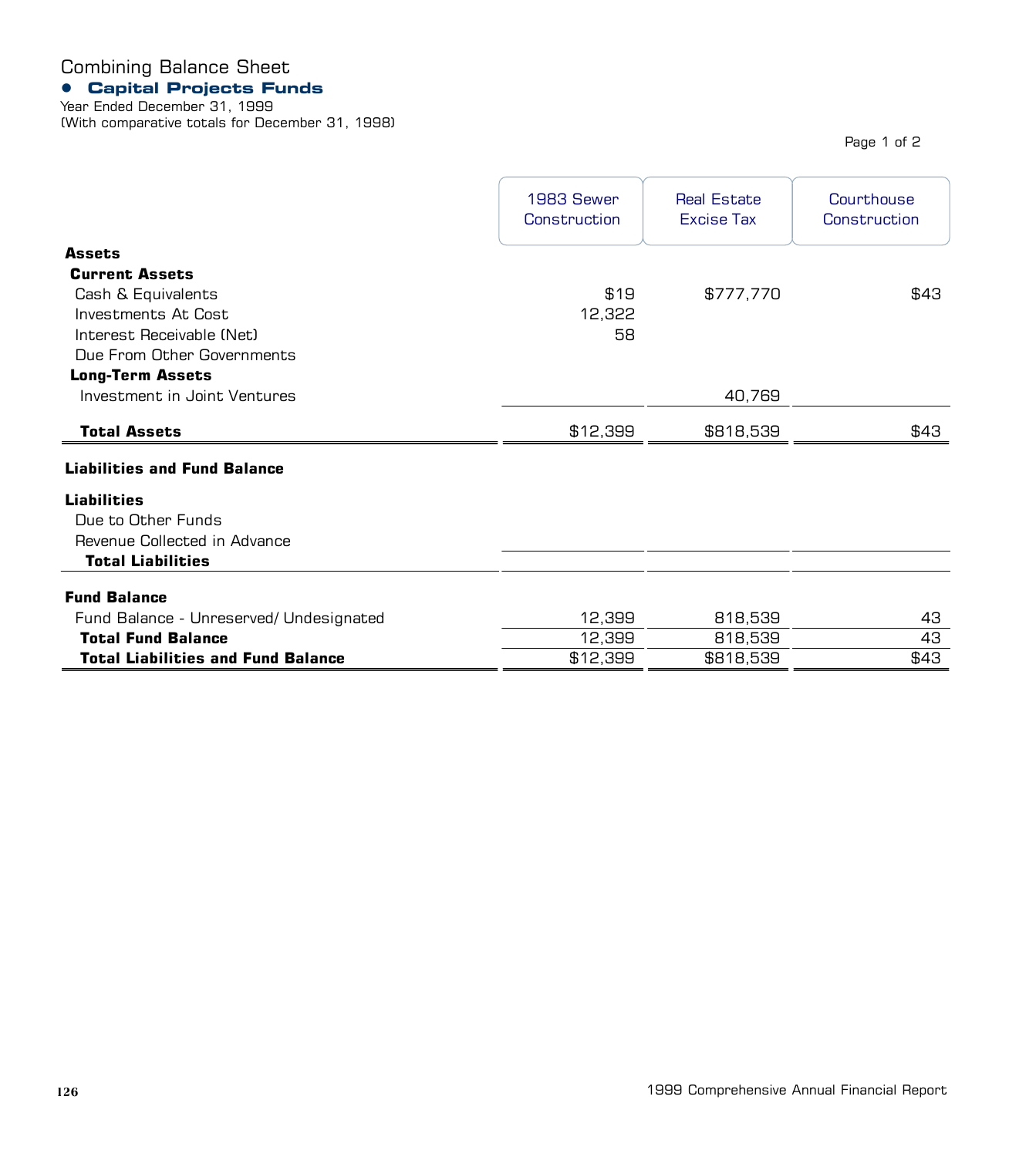

Page 2 of 2

| Road Improvement<br>District 10<br>Construction | <b>County Parks</b><br>Improvement | <b>Civic Center</b><br><b>Building</b><br>Improvement | <b>Public Utilities</b><br>Improvement | 1999                                  | 1998                                   |
|-------------------------------------------------|------------------------------------|-------------------------------------------------------|----------------------------------------|---------------------------------------|----------------------------------------|
| 8,277<br>39                                     | \$7,450<br>72,362<br>343<br>2,279  | \$769,074                                             | \$230,462                              | \$1,784,818<br>92,961<br>440<br>2,279 | \$1,307,383<br>121,055<br>569<br>2,279 |
|                                                 |                                    |                                                       |                                        | 40,769                                | 40,770                                 |
| \$8,316                                         | \$82,434                           | \$769,074                                             | \$230,462                              | \$1,921,267                           | \$1,472,056                            |
|                                                 |                                    |                                                       |                                        |                                       |                                        |
|                                                 |                                    |                                                       |                                        |                                       | 12,000                                 |
|                                                 | 50                                 |                                                       |                                        | 50                                    | 51                                     |
|                                                 | 50                                 |                                                       |                                        | 50                                    | 12,051                                 |
|                                                 |                                    |                                                       |                                        |                                       |                                        |
| 8,316                                           | 82,384                             | 769,074                                               | 230,462                                | 1,921,217                             | 1,460,005                              |
| 8,316                                           | 82,384                             | 769,074                                               | 230,462                                | 1,921,217                             | 1,460,005                              |
| \$8,316                                         | \$82,434                           | \$769,074                                             | \$230,462                              | \$1,921,267                           | \$1,472,056                            |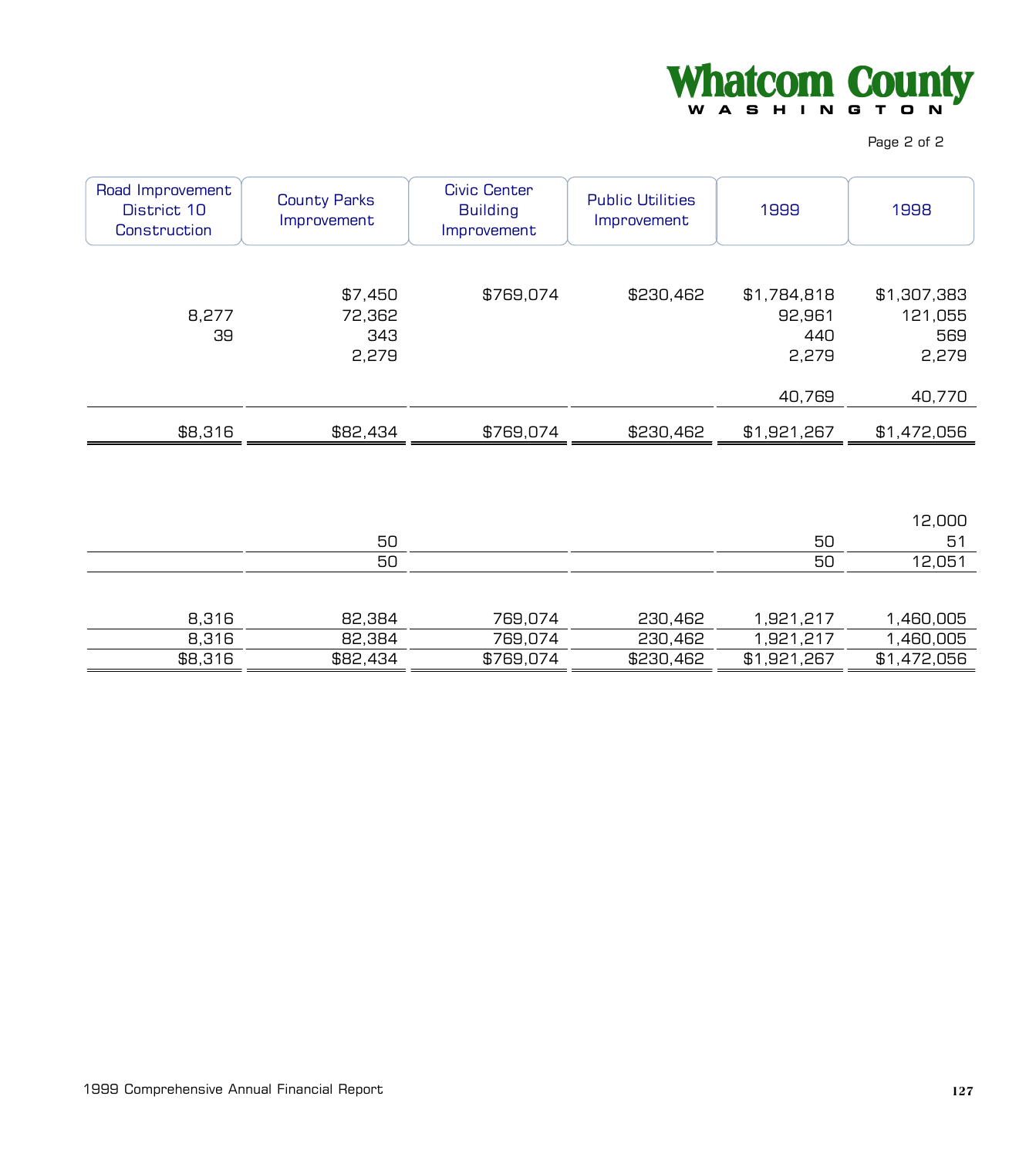## Combining Statement of Revenues, Expenditures and Changes in Fund Balance

## **• Capital Projects Funds**

Year Ended December 31, 1999 (With comparative totals for December 31, 1998)

|                                                   | 1983 Sewer<br>Construction | <b>Real Estate</b><br>Excise Tax | Courthouse<br>Construction |
|---------------------------------------------------|----------------------------|----------------------------------|----------------------------|
| <b>Revenues</b>                                   |                            |                                  |                            |
| Taxes                                             |                            | \$890,347                        |                            |
| Intergovernmental                                 |                            |                                  |                            |
| Miscellaneous                                     | 662                        | (374)                            |                            |
| <b>Total Revenues</b>                             | 662                        | 889,973                          |                            |
| <b>Expenditures</b>                               |                            |                                  |                            |
| Current:                                          |                            |                                  |                            |
| Capital Outlay                                    |                            |                                  |                            |
| <b>Total Expenditures</b>                         |                            |                                  |                            |
| Excess (Deficiency) of Revenues Over Expenditures | 662                        | 889,973                          |                            |
| <b>Other Financing Sources (Uses)</b>             |                            |                                  |                            |
| Operating Transfer Out                            |                            | (648, 379)                       |                            |
| Proceeds of General Long-Term Debt                |                            |                                  |                            |
| <b>Total Other Financing Sources (Uses)</b>       |                            | (648, 379)                       |                            |
| Excess (Deficiency) of Revenues & Other Financing |                            |                                  |                            |
| Sources Over Expenditures & Other Uses            | 662                        | 241,594                          |                            |
| Fund Balance as of January 1                      | 11,737                     | 576,945                          | 43                         |
| Residual Equity Transfer Out                      |                            |                                  |                            |
| <b>Fund Balance as of December 31</b>             | \$12,399                   | \$818,539                        | \$43                       |
|                                                   |                            |                                  |                            |

Page 1 of 2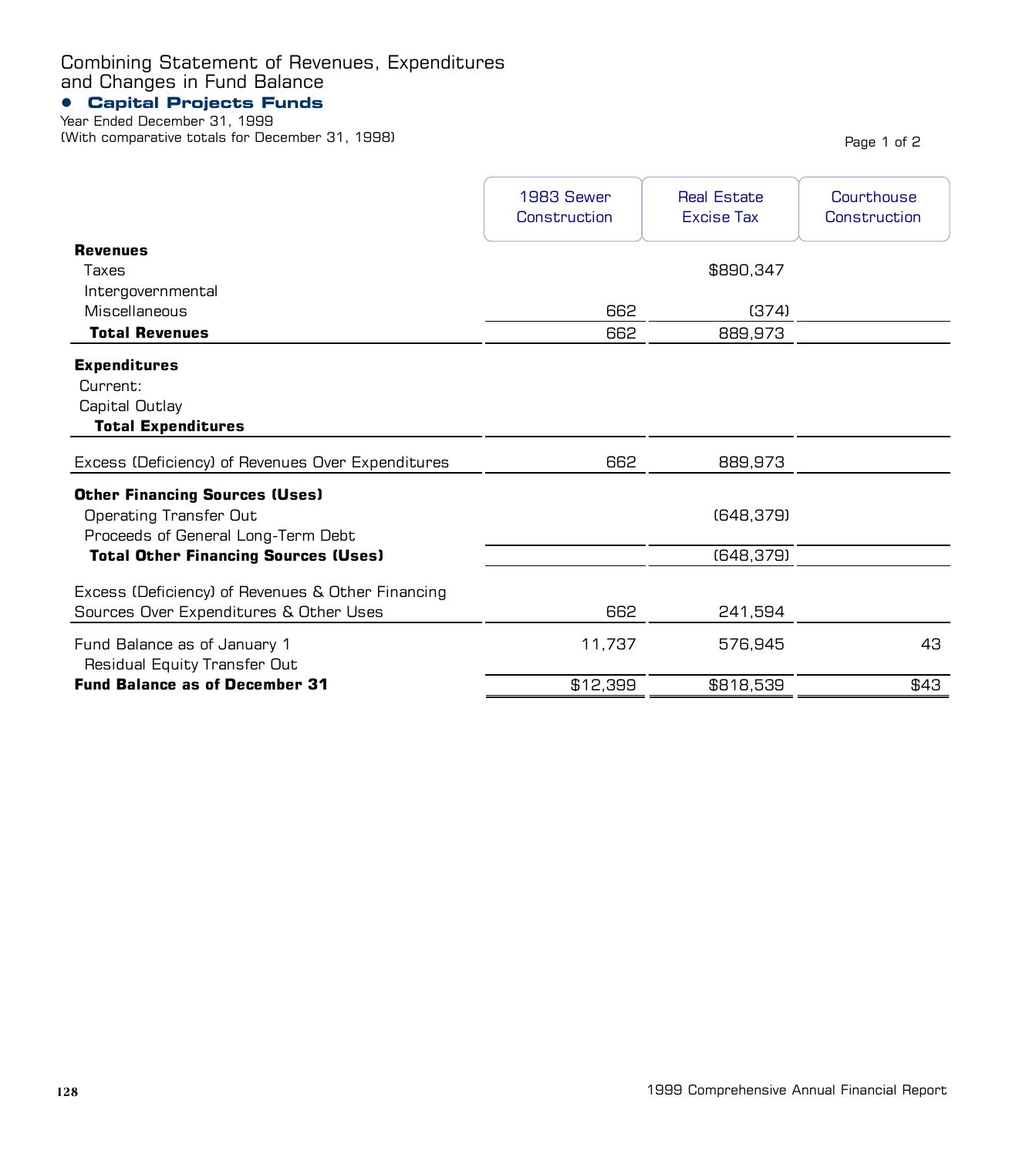

Page 2 of 2

| Road Improvement<br>District 10<br>Construction | <b>County Parks</b><br>Improvement | <b>Civic Center</b><br><b>Building</b><br>Improvement | <b>Public Utilities</b><br>Improvement | 1999        | 1998                    |
|-------------------------------------------------|------------------------------------|-------------------------------------------------------|----------------------------------------|-------------|-------------------------|
|                                                 |                                    |                                                       | \$230,462                              | \$1,120,809 | \$819,263               |
|                                                 | 2,567                              |                                                       |                                        | 2,567       | 600                     |
| 412                                             | 4,448                              |                                                       |                                        | 5,148       | 15,478                  |
| 412                                             | 7,015                              |                                                       | 230,462                                | 1,128,524   | 835,341                 |
|                                                 | 18,933                             |                                                       |                                        | 18,933      | 12,612                  |
|                                                 | 18,933                             |                                                       |                                        | 18,933      | 12,612                  |
| 412                                             | (11, 918)                          |                                                       | 230,462                                | 1,109,591   | 822,729                 |
|                                                 |                                    |                                                       |                                        | (648, 379)  | (621, 562)<br>3,299,074 |
|                                                 |                                    |                                                       |                                        | (648, 379)  | 2,677,512               |
|                                                 |                                    |                                                       |                                        |             |                         |
| 412                                             | (11, 918)                          |                                                       | 230,462                                | 461,212     | 3,500,241               |
| 7,904                                           | 94,302                             | 769,074                                               |                                        | 1,460,005   | 501,764<br>(2,542,000)  |
| \$8,316                                         | \$82,384                           | \$769,074                                             | \$230,462                              | \$1,921,217 | \$1,460,005             |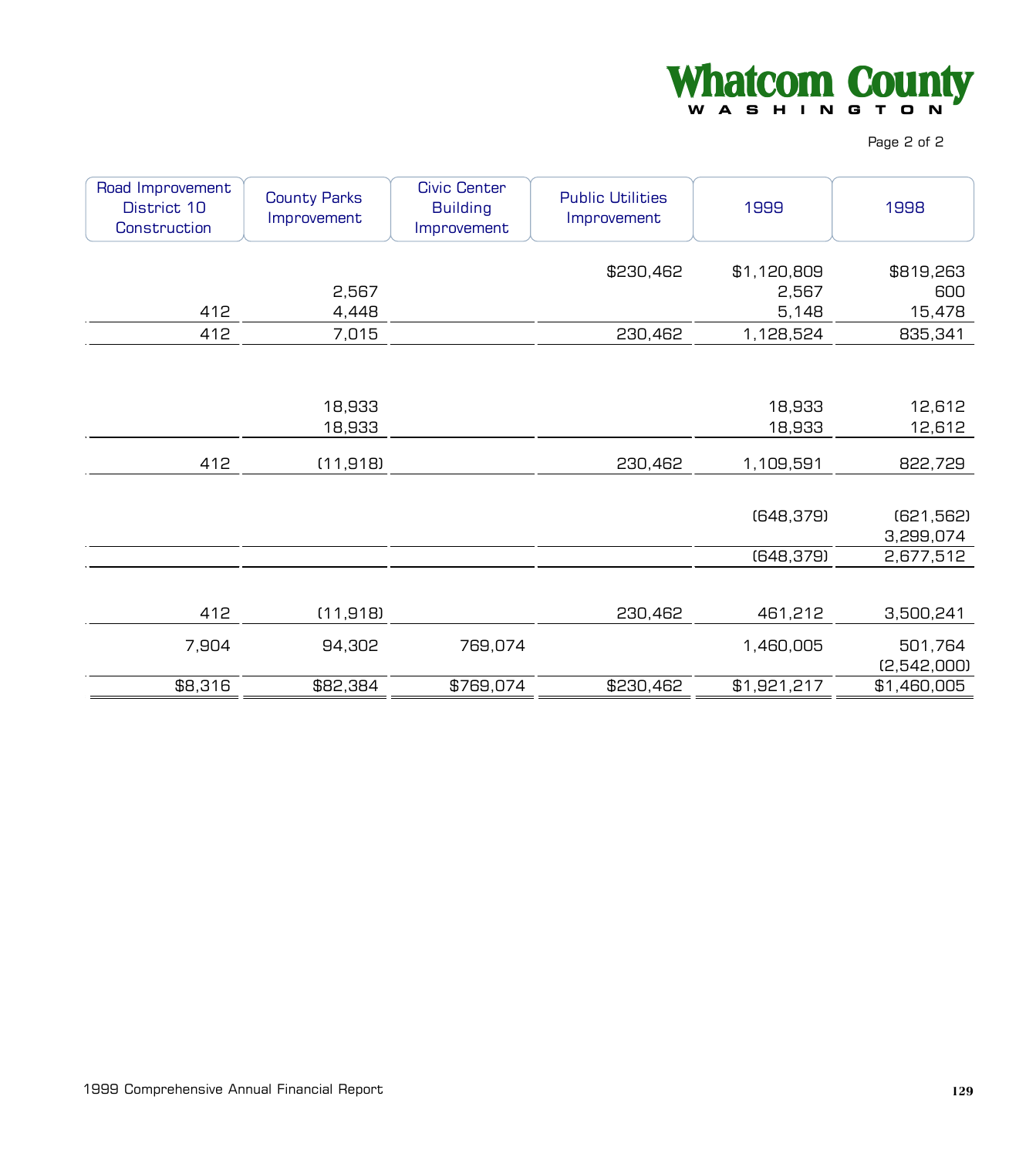

### **. 1983 Sewer Construction**

|                                                   | 1999          |          |                                        | 1998     |
|---------------------------------------------------|---------------|----------|----------------------------------------|----------|
|                                                   | <b>Budget</b> | Actual   | Variance<br>Favorable<br>(Unfavorable) | Actual   |
| <b>Revenues</b>                                   |               |          |                                        |          |
| <b>Miscellaneous</b>                              | 700           | 662      | (38)                                   | 590      |
| <b>Total Revenues</b>                             | 700           | 662      | (38)                                   | 590      |
| Excess (Deficiency) of Revenues Over Expenditures | 700           | 662      | (38)                                   | 590      |
| <b>Other Financing Sources (Uses)</b>             |               |          |                                        |          |
| Operating Transfer Out                            | (12.425)      |          | 12,425                                 |          |
| <b>Total Other Financing Sources (Uses)</b>       | (12, 425)     |          | 12.425                                 |          |
| Excess (Deficiency) of Revenues & Other Financing |               |          |                                        |          |
| Sources Over Expenditures & Other Uses            | (11.725)      | 662      | 12.387                                 | 590      |
| Fund Balance as of January 1                      | 11.725        | 11.737   | 12                                     | 11,147   |
| <b>Fund Balance as of December 31</b>             |               | \$12,399 | \$12,399                               | \$11.737 |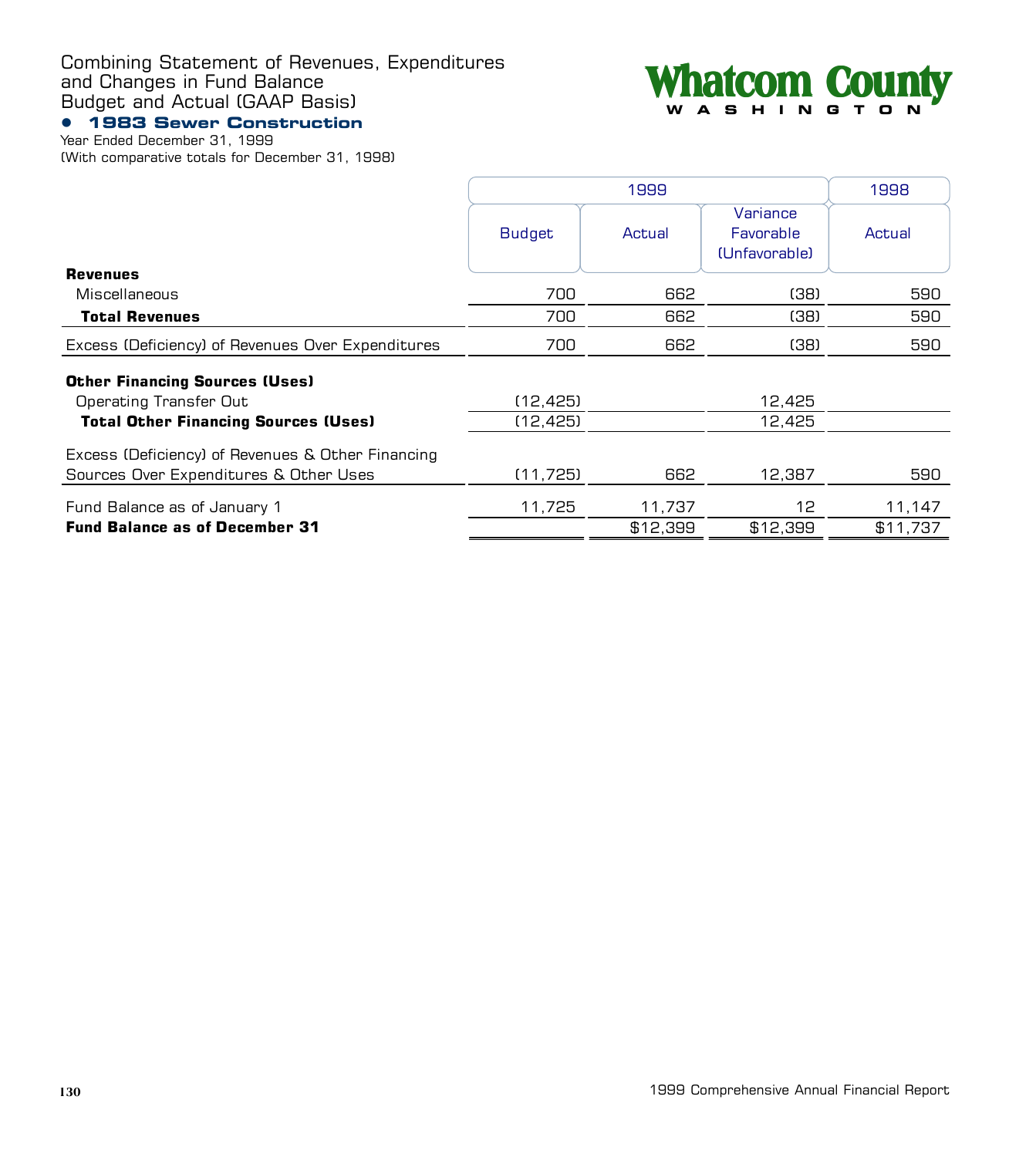

## **• Real Estate Excise Tax**

|                                                   | 1999          |           |                                        | 1998      |
|---------------------------------------------------|---------------|-----------|----------------------------------------|-----------|
|                                                   | <b>Budget</b> | Actual    | Variance<br>Favorable<br>(Unfavorable) | Actual    |
| <b>Revenues</b>                                   |               |           |                                        |           |
| Taxes                                             | \$750,000     | \$890,347 | \$140.347                              | \$819,263 |
| <b>Miscellaneous</b>                              |               | (374)     | (374)                                  | (2,039)   |
| <b>Total Revenues</b>                             | 750,000       | 889.973   | 139.973                                | 817,224   |
| Excess (Deficiency) of Revenues Over Expenditures | 750,000       | 889.973   | 139.973                                | 817.224   |
| <b>Other Financing Sources (Uses)</b>             |               |           |                                        |           |
| Operating Transfer Out                            | (648.879)     | (648.379) | 500                                    | (621,562) |
| <b>Total Other Financing Sources (Uses)</b>       | (648,879)     | (648.379) | 500                                    | (621.562) |
| Excess (Deficiency) of Revenues & Other Financing |               |           |                                        |           |
| Sources Over Expenditures & Other Uses            | 101,121       | 241.594   | 140.473                                | 195,662   |
| Fund Balance as of January 1                      |               | 576.945   | 576.945                                | 381.283   |
| <b>Fund Balance as of December 31</b>             | \$101,121     | \$818,539 | \$717.418                              | \$576.945 |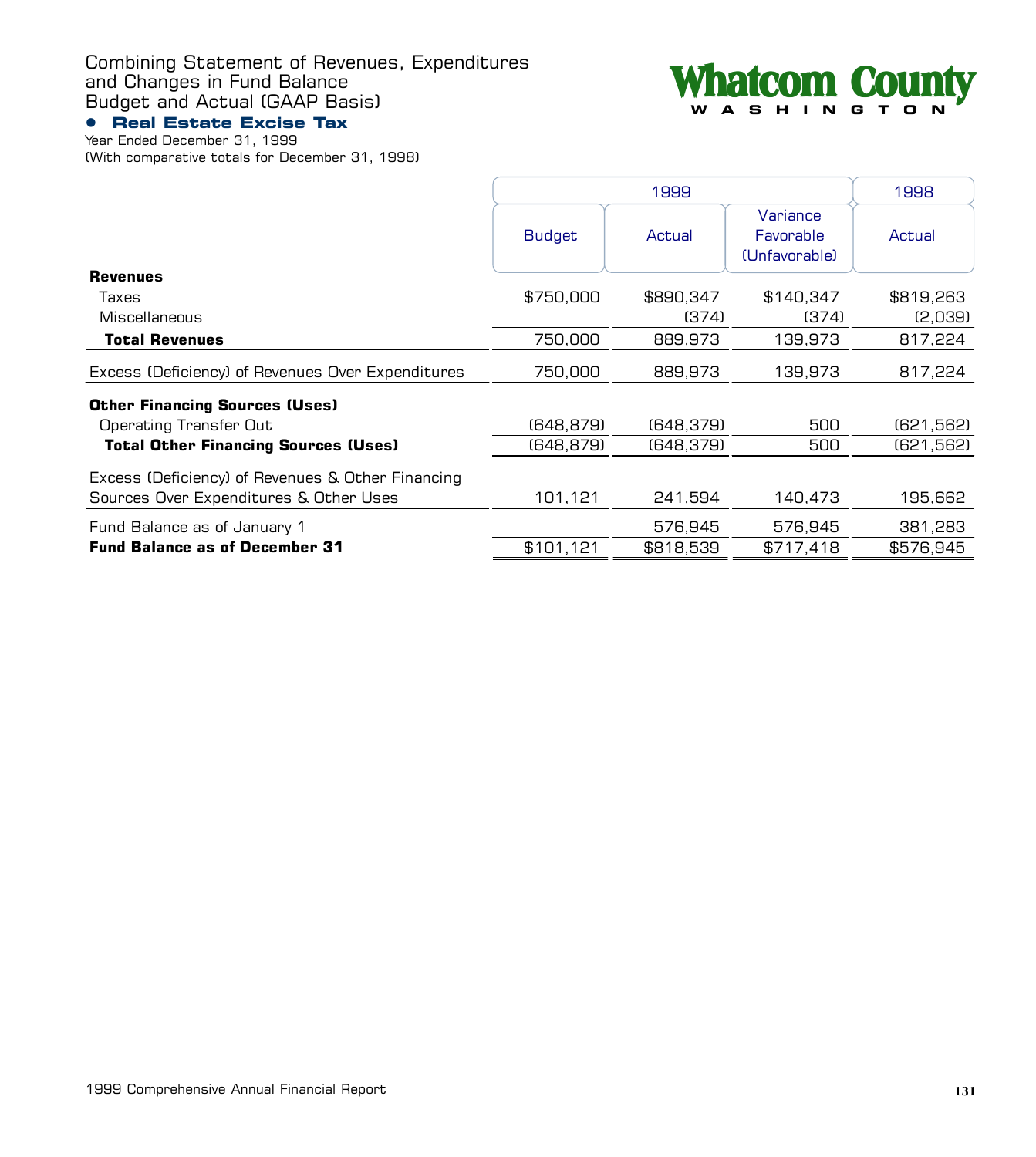

## **• Courthouse Construction**

Year Ended December 31, 1999 (With comparative totals for December 31, 1998)

|               | 1998   |                                        |        |
|---------------|--------|----------------------------------------|--------|
| <b>Budget</b> | Actual | Variance<br>Favorable<br>(Unfavorable) | Actual |
|               | 43     | 43                                     | 43     |
|               | \$43   | \$43                                   | ደ ለ ገ  |

Fund Balance as of January 1 **Fund Balance as of December 31**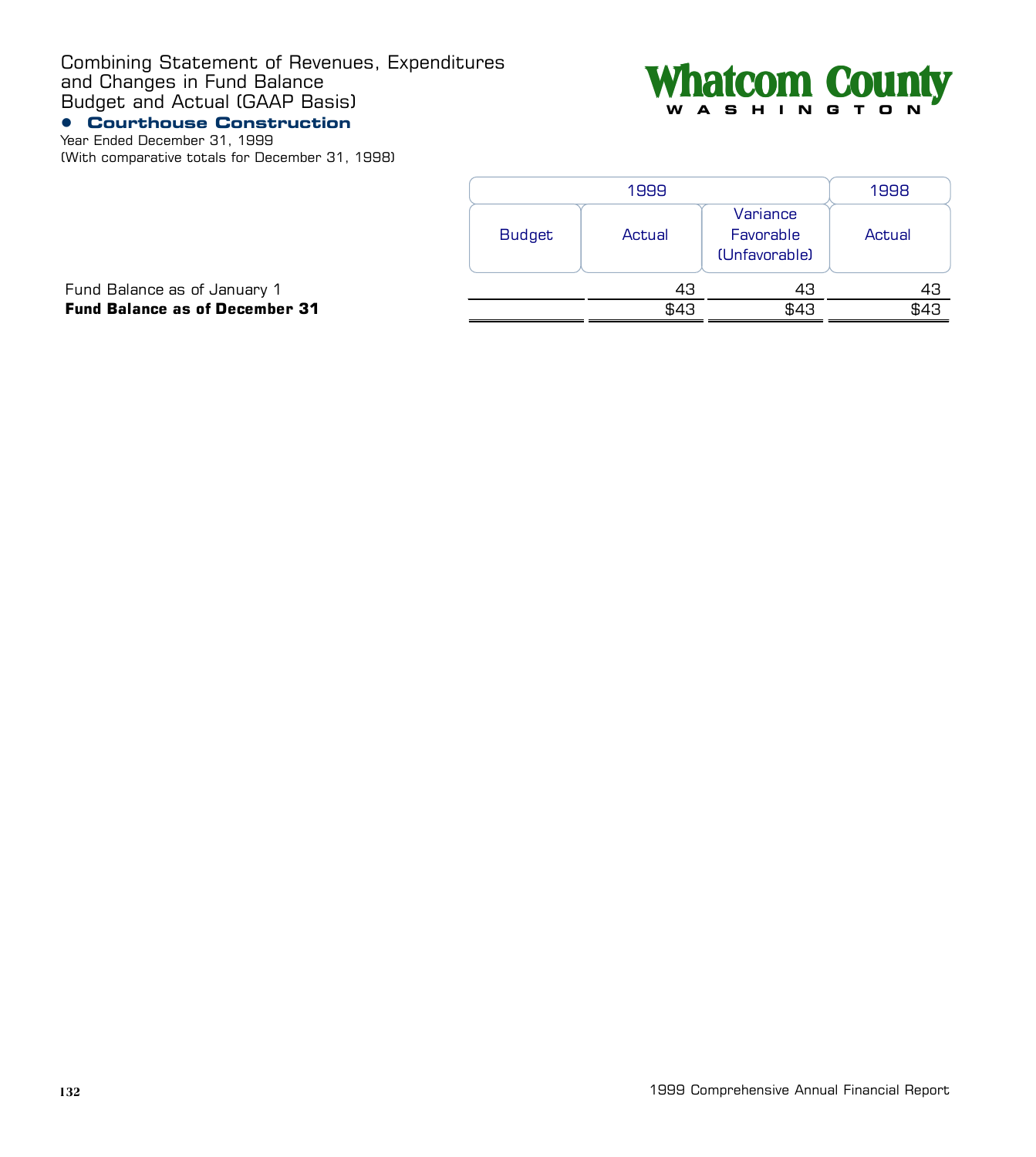

## ! Road Improvement District No. 10 Construction

|                                                   | 1999          |         |                                        | 1998    |
|---------------------------------------------------|---------------|---------|----------------------------------------|---------|
|                                                   | <b>Budget</b> | Actual  | Variance<br>Favorable<br>(Unfavorable) | Actual  |
| <b>Revenues</b>                                   |               |         |                                        |         |
| Miscellaneous                                     | 400           | 412     | 12                                     | 399     |
| <b>Total Revenues</b>                             | 400           | 412     | 12                                     | 399     |
|                                                   |               |         |                                        |         |
| Excess (Deficiency) of Revenues Over Expenditures | 400           | 412     | 12                                     | 399     |
| <b>Other Financing Sources (Uses)</b>             |               |         |                                        |         |
| Operating Transfer Out                            | (8.000)       |         | 8.000                                  |         |
| <b>Total Other Financing Sources (Uses)</b>       | (8.000)       |         | 8,000                                  |         |
| Excess (Deficiency) of Revenues & Other Financing |               |         |                                        |         |
| Sources Over Expenditures & Other Uses            | (7.600)       | 412     | 8.012                                  | 399     |
| Fund Balance as of January 1                      | 7.897         | 7.904   |                                        | 7,505   |
| <b>Fund Balance as of December 31</b>             | \$297         | \$8,316 | \$8,019                                | \$7.904 |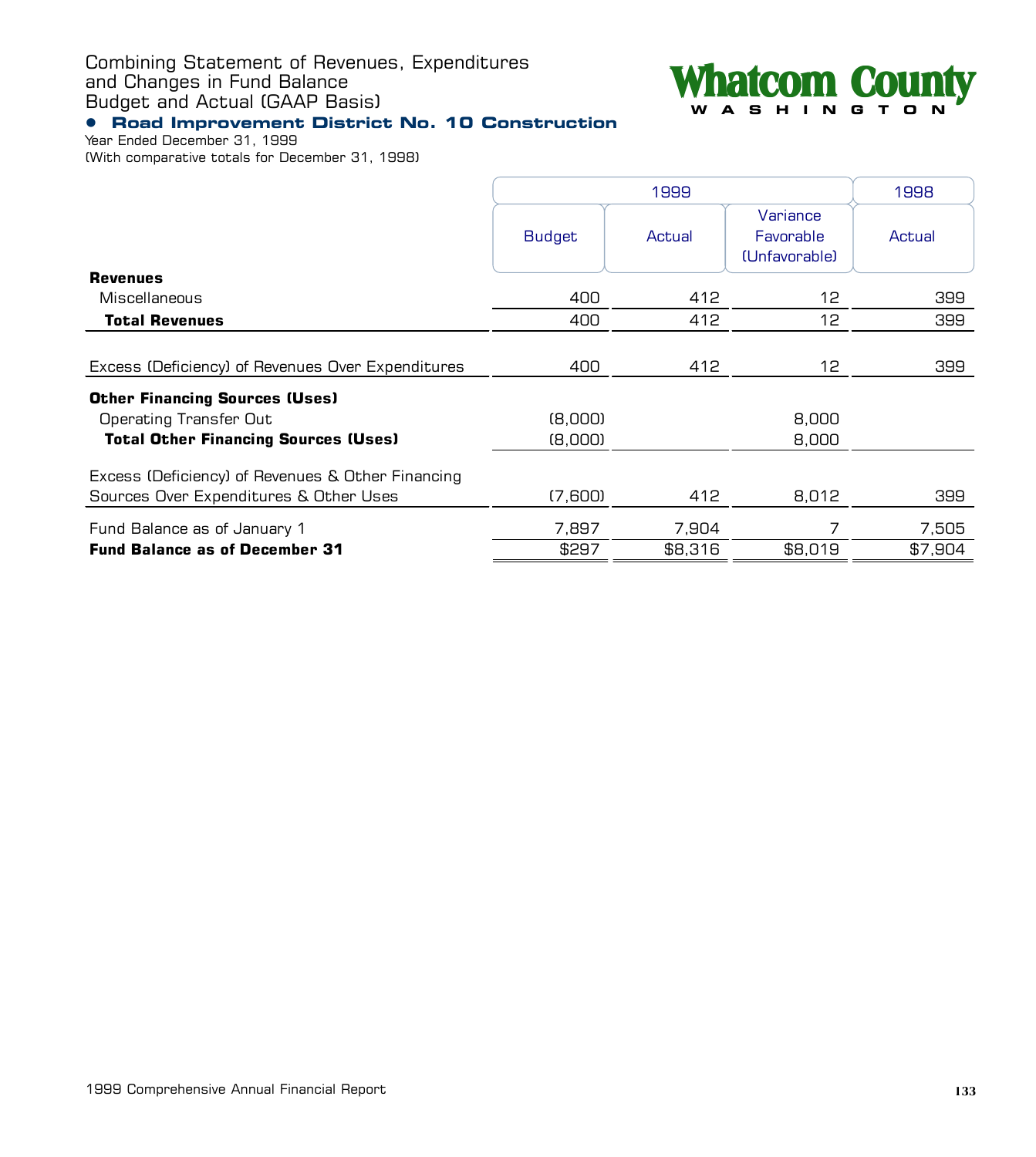

## **• County Parks Improvement**

|                                                   |               | 1998      |                                        |          |
|---------------------------------------------------|---------------|-----------|----------------------------------------|----------|
|                                                   | <b>Budget</b> | Actual    | Variance<br>Favorable<br>(Unfavorable) | Actual   |
| <b>Revenues</b>                                   |               |           |                                        |          |
| Intergovernmental                                 |               | 2.567     | 2,567                                  | 600      |
| <b>Miscellaneous</b>                              | 3.500         | 4,448     | 948                                    | 16,528   |
| <b>Total Revenues</b>                             | 3,500         | 7,015     | 3,515                                  | 17,128   |
| <b>Expenditures</b>                               |               |           |                                        |          |
| Current:                                          |               |           |                                        |          |
| Capital Outlay                                    | 52,000        | 18.933    | 33,067                                 | 12,612   |
| <b>Total Expenditures</b>                         | 52,000        | 18.933    | 33,067                                 | 12,612   |
| Excess (Deficiency) of Revenues Over Expenditures | (48,500)      | (11, 918) | 36,582                                 | 4,516    |
| Excess (Deficiency) of Revenues & Other Financing |               |           |                                        |          |
|                                                   |               |           |                                        |          |
| Sources Over Expenditures & Other Uses            | (48,500)      | (11, 918) | 36,582                                 | 4,516    |
| Fund Balance as of January 1                      |               | 94.302    | 94.302                                 | 101.786  |
| Residual Equity Transfer Out                      |               |           |                                        | (12.000) |
| <b>Fund Balance as of December 31</b>             | (\$48.500)    | \$82,384  | \$130,884                              | \$94.302 |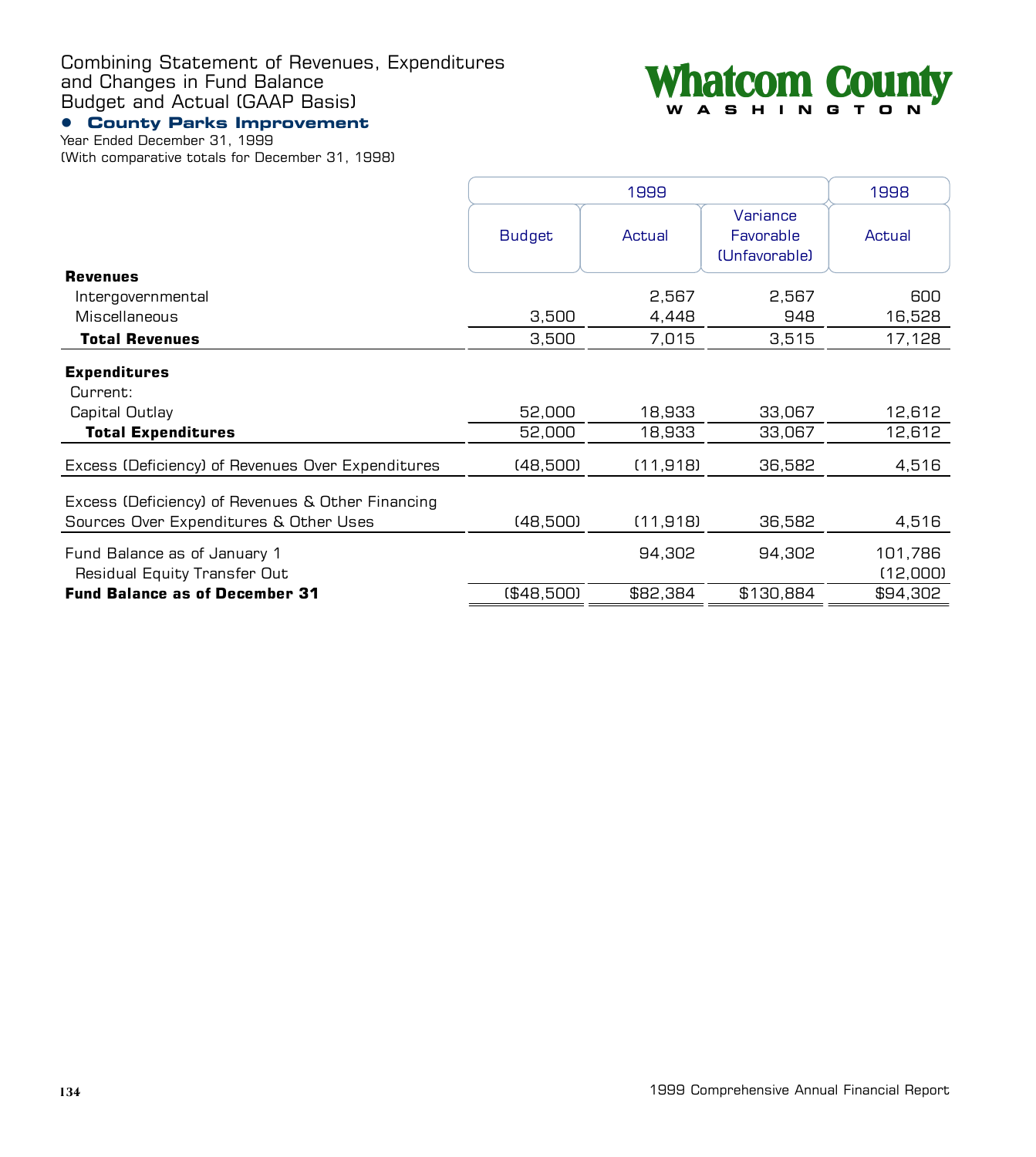

## **• Civic Center Building Improvement**

|                                                   | 1999          |           |                                        | 1998        |
|---------------------------------------------------|---------------|-----------|----------------------------------------|-------------|
|                                                   | <b>Budget</b> | Actual    | Variance<br>Favorable<br>(Unfavorable) | Actual      |
| <b>Other Financing Sources (Uses)</b>             |               |           |                                        |             |
| Proceeds of General Long-Term Debt                |               |           |                                        | 3.299.074   |
| <b>Total Other Financing Sources (Uses)</b>       |               |           |                                        | 3.299.074   |
| Excess (Deficiency) of Revenues & Other Financing |               |           |                                        |             |
| Sources Over Expenditures & Other Uses            |               |           |                                        | 3.299.074   |
| Fund Balance as of January 1                      |               | 769.074   | 769.074                                |             |
| Residual Equity Transfer Out                      |               |           |                                        | (2,530,000) |
| <b>Fund Balance as of December 31</b>             |               | \$769.074 | \$769.074                              | \$769,074   |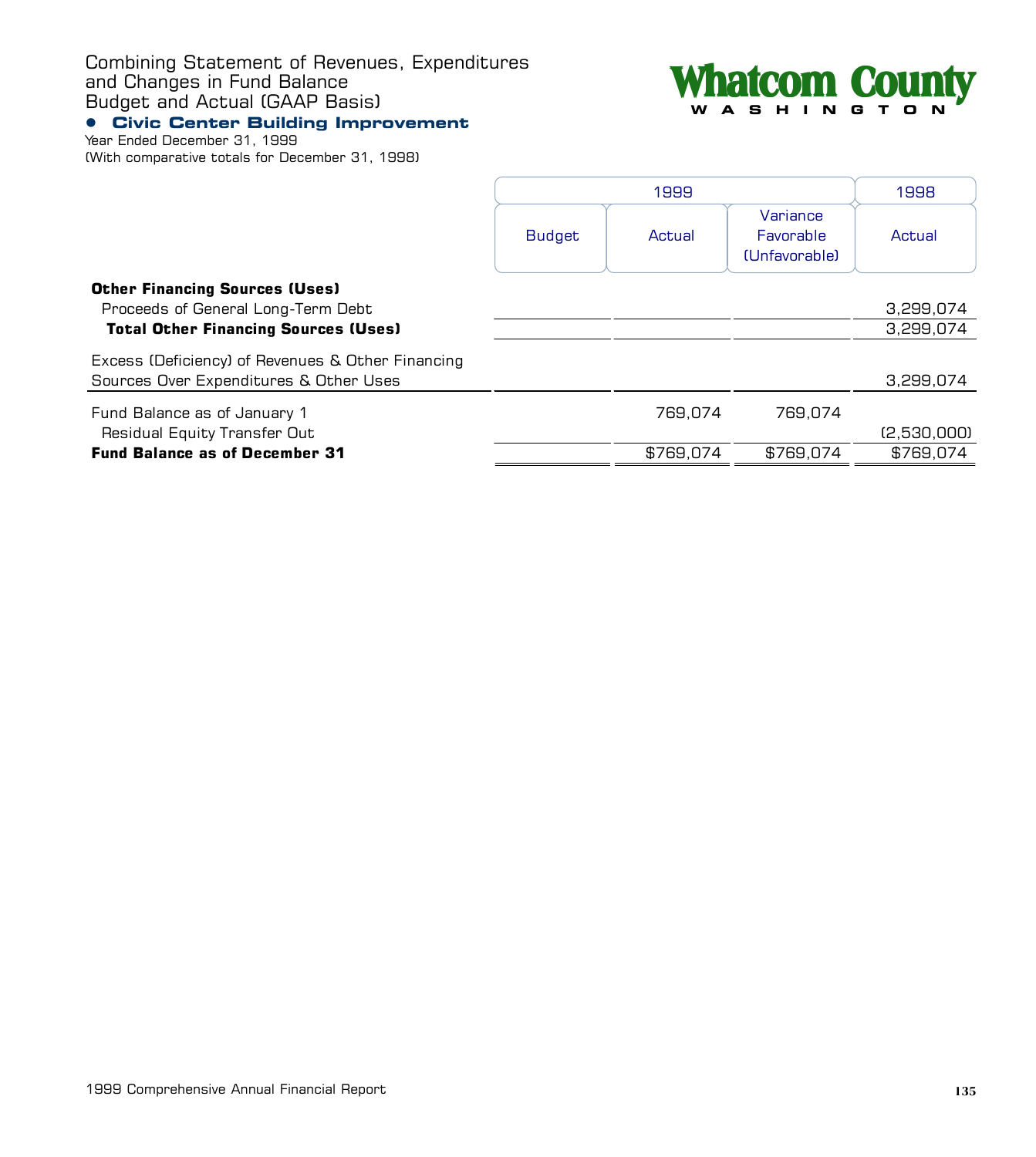

### **• Public Utilities Improvement**

|                                                                                             | 1999          |           |                                        | 1998   |
|---------------------------------------------------------------------------------------------|---------------|-----------|----------------------------------------|--------|
|                                                                                             | <b>Budget</b> | Actual    | Variance<br>Favorable<br>(Unfavorable) | Actual |
| <b>Revenues</b>                                                                             |               |           |                                        |        |
| Taxes                                                                                       |               | \$230,462 | \$230,462                              |        |
| <b>Total Revenues</b>                                                                       |               | 230,462   | 230,462                                |        |
| Excess (Deficiency) of Revenues Over Expenditures                                           |               | 230.462   | 230,462                                |        |
| Excess (Deficiency) of Revenues & Other Financing<br>Sources Over Expenditures & Other Uses |               | 230,462   | 230,462                                |        |
| Fund Balance as of January 1                                                                |               |           |                                        |        |
| <b>Fund Balance as of December 31</b>                                                       |               | \$230,462 | \$230,462                              |        |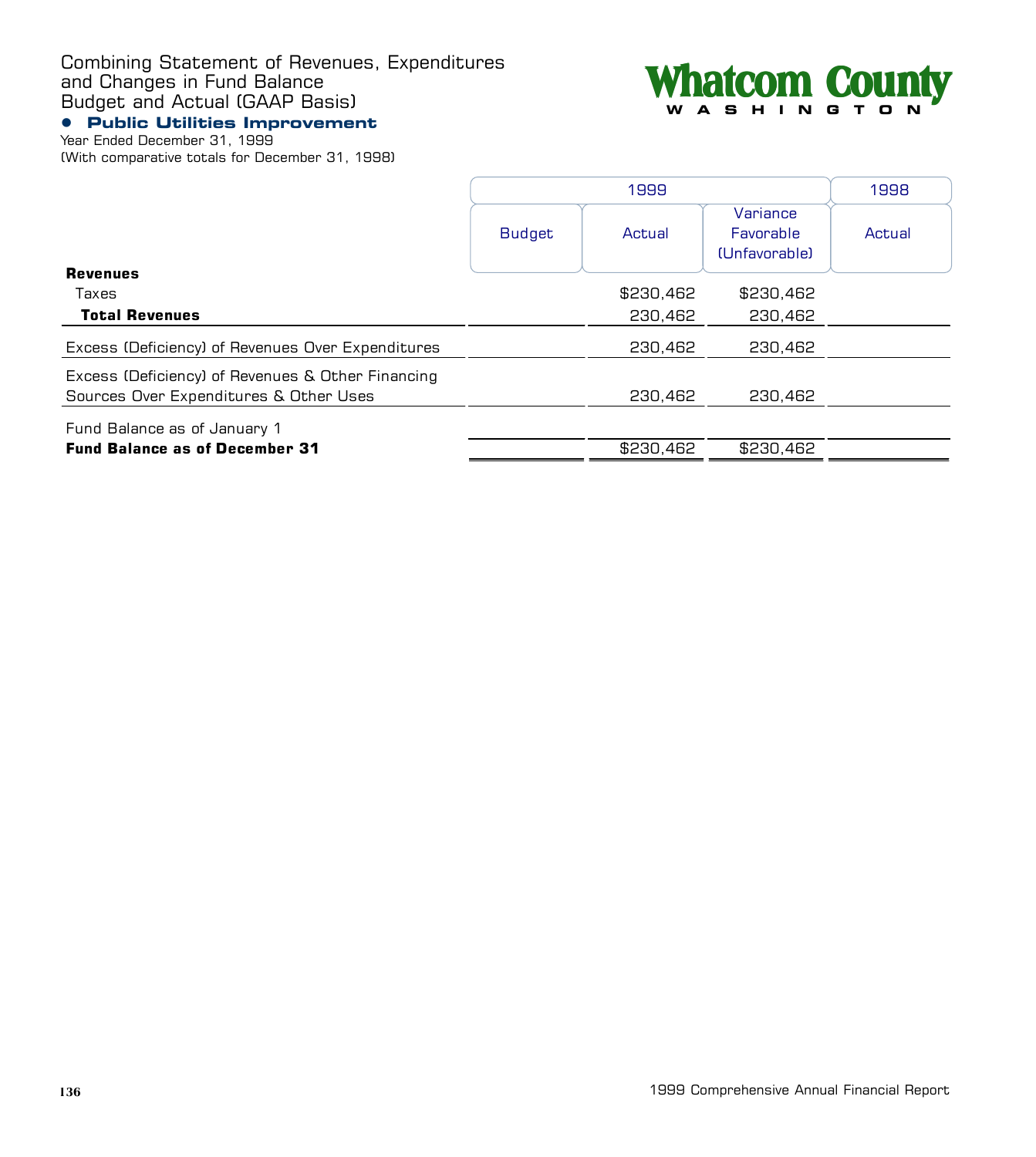

# Internal Service Funds

Internal Service Funds are established to account for the financing of goods or services provided by one department to other departments of Whatcom County, or to other governments, on a cost reimbursement basis. The accrual basis of accounting is used in the following funds:

### Equipment Rental and Revolving

A fund to finance the maintenance and operation of equipment used by the Public Works Department and other departments. This fund also maintains an inventory of road construction materials for the County.

### Administrative Services

A fund to finance the central services of Whatcom County. These activities include finance, human resources, information services, and records. Also, to account for the countyís self insurance activities, tort claims, and facilities management.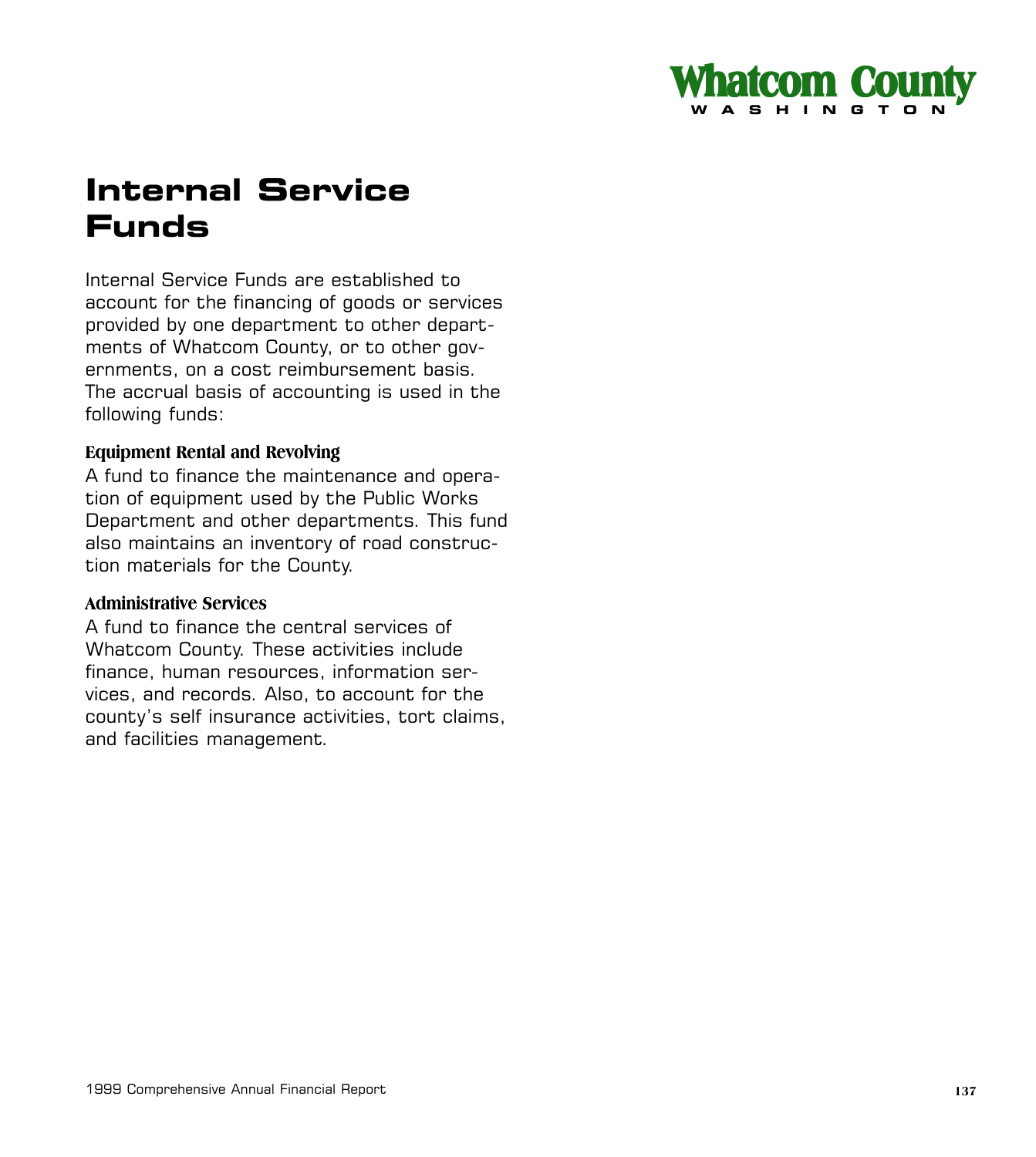## Combining Balance Sheet

### **• Internal Service Funds**

Year Ended December 31, 1999 (With comparative totals for December 31, 1998)



Page 1 of 2

|                             | Equipment<br>Rental | Administrative<br><b>Services</b> | 1999         | 1998         |
|-----------------------------|---------------------|-----------------------------------|--------------|--------------|
| <b>Assets</b>               |                     |                                   |              |              |
| Current Assets              |                     |                                   |              |              |
| Cash & Equivalents          | \$4,592,136         | \$3,838,639                       | \$8,430,775  | \$8,603,697  |
| Deposits With Fiscal Agent  |                     | 2,000                             | 2,000        | 2,000        |
| Investments At Cost         |                     | 1,214,256                         | 1,214,256    | 1,149,335    |
| Accounts Receivable (Net)   | 632                 | 260                               | 892          | 11,168       |
| Interest Receivable (Net)   |                     | 5,761                             | 5,761        | 5,402        |
| Due From Other Funds        | 43,436              |                                   | 43,436       | 285,897      |
| Due From Other Governments  | 54,051              |                                   | 54,051       | 70,102       |
| Inventory                   | 1,277,457           | 11,987                            | 1,289,444    | 840,096      |
| <b>Current Assets</b>       | 5,967,712           | 5,072,903                         | 11,040,615   | 10,967,697   |
| Long-Term Assets            |                     |                                   |              |              |
| Land                        | 755,331             |                                   | 755,331      | 888,687      |
| Building & Structures (Net) | 1,472,022           | 16,532                            | 1,488,554    | 1,248,528    |
| Capital Leases (Net)        |                     | 137,572                           | 137,572      | 146,921      |
| Other Improvements (Net)    | 308,108             |                                   | 308,108      | 524,735      |
| Machinery & Equipment (Net) | 4,394,316           | 328,442                           | 4,722,758    | 4,647,307    |
| <b>Long-Term Assets</b>     | 6,929,777           | 482,546                           | 7,412,323    | 7,456,178    |
| <b>Total Assets</b>         | \$12,897,489        | \$5,555,449                       | \$18,452,938 | \$18,423,875 |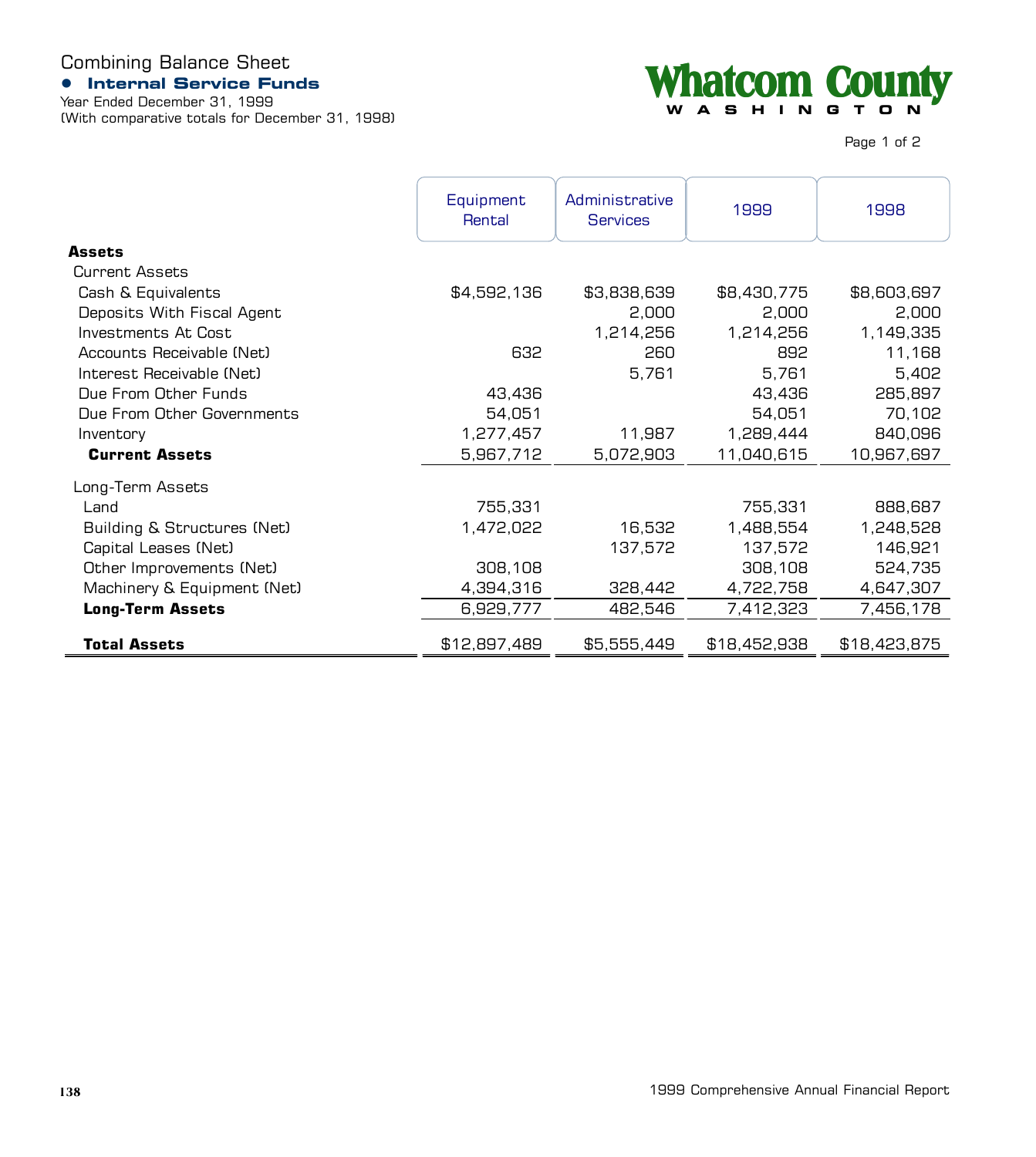# Combining Balance Sheet

#### **• Internal Service Funds**

Year Ended December 31, 1999 (With comparative totals for December 31, 1998)



|                                          | Equipment<br>Rental | Administrative<br><b>Services</b> | 1999         | 1998         |
|------------------------------------------|---------------------|-----------------------------------|--------------|--------------|
| <b>Liabilities and Fund Equity</b>       |                     |                                   |              |              |
| <b>Liabilities</b>                       |                     |                                   |              |              |
| Current Liabilities                      |                     |                                   |              |              |
| Accounts Payable                         | \$155,290           | \$248,294                         | \$403,584    | \$494,819    |
| Claims Cost Payable                      |                     | 2,252,054                         | 2,252,054    | 1,727,587    |
| Due to Other Funds                       | 298                 |                                   | 298          | 3.431        |
| Accrued Wages & Benefits                 | (237)               |                                   | (237)        | (237)        |
| Due to Other Governments                 | 3,651               | 10,141                            | 13.792       | 22,108       |
| Other Accrued Liabilities                | (3,797)             | 1,400                             | (2,397)      | (3,378)      |
| <b>Current Liabilities</b>               | 155,205             | 2,511,889                         | 2,667,094    | 2,244,330    |
| Long - Term Liabilities                  |                     |                                   |              |              |
| <b>Employee Leave Benefits</b>           | 157,542             | 184.931                           | 342.473      | 319,087      |
| Other Long-Term Liabilities              |                     | 236,192                           | 236,192      | 208,757      |
| <b>Long-Term Liabilities</b>             | 157,542             | 421,123                           | 578,665      | 527,844      |
| <b>Total Liabilities</b>                 | 312,747             | 2,933,012                         | 3,245,759    | 2,772,174    |
| <b>Fund Equity</b>                       |                     |                                   |              |              |
| Contributed Capital                      | 4,042,290           | 411,187                           | 4,453,477    | 4,316,178    |
| Retained Earnings - Reserved             | 500,000             |                                   | 500,000      | 500,000      |
| Retained Earnings - Unreserved           | 8,042,452           | 2,211,250                         | 10,253,702   | 10,835,523   |
| <b>Total Fund Equity</b>                 | 12,584,742          | 2,622,437                         | 15,207,179   | 15,651,701   |
| <b>Total Liabilities and Fund Equity</b> | \$12,897,489        | \$5,555,449                       | \$18,452,938 | \$18,423,875 |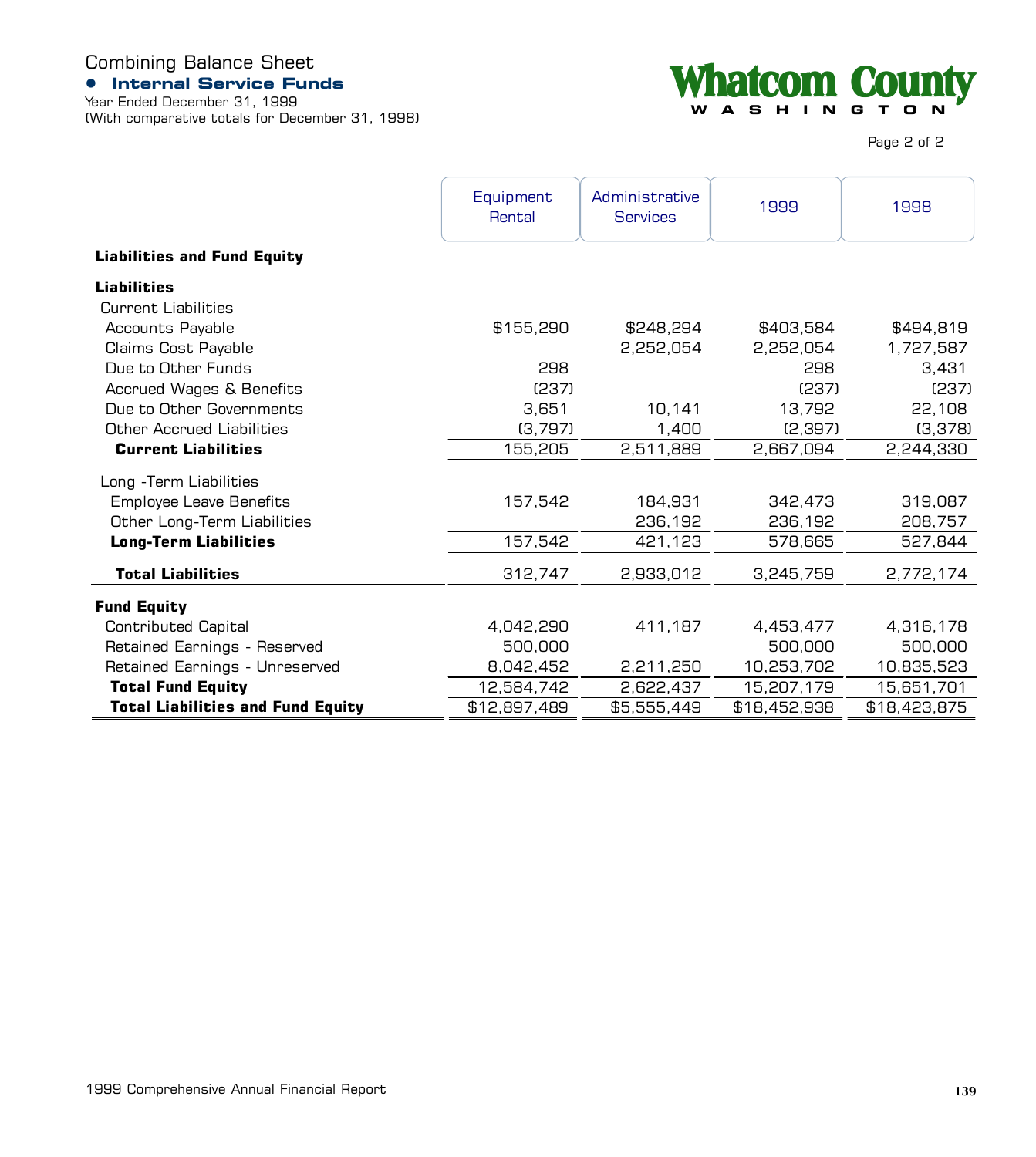### Combining Statement of Revenues, Expenses and Changes in Fund Equity

#### **• Internal Service Funds**



Year Ended December 31, 1999 (With comparative totals for December 31, 1998)

|                                                                         | Equipment<br>Rental               | Administrative<br><b>Services</b> | 1999                               | 1998                               |
|-------------------------------------------------------------------------|-----------------------------------|-----------------------------------|------------------------------------|------------------------------------|
| <b>Operating Revenue</b>                                                |                                   |                                   |                                    |                                    |
| Intergovernmental<br><b>Charges for Service</b><br><b>Miscellaneous</b> | 3,197,176<br>3,067,960            | 7,457,644<br>405,885              | 10,654,820<br>3,473,845            | 10,434,116<br>3,423,199            |
| <b>Total Operating Revenues</b>                                         | 6,265,136                         | 7,863,529                         | 14,128,665                         | 13,857,315                         |
| General Operations<br>General Administration<br>Depreciation            | 4,788,619<br>388,509<br>1,317,487 | 8,452,662<br>201,439              | 13,241,281<br>388,509<br>1,518,926 | 12,286,788<br>441,485<br>1,374,800 |
| <b>Total Operating Expenses</b>                                         | 6,494,615                         | 8,654,101                         | 15,148,716                         | 14,103,073                         |
| <b>Operating Income (Loss)</b>                                          | (229, 479)                        | (790, 572)                        | (1,020,051)                        | (245, 758)                         |
| <b>Non-Operating Revenues (Expenses)</b>                                |                                   |                                   |                                    |                                    |
| Gain (Loss) on Sale of Fixed Assets<br>Interest Revenue                 | 36,108                            | 65,280                            | 36,108<br>65,280                   | 46,186                             |
| Interest Expense<br>Other Non-Operating Revenues                        | 53,284                            | (6,890)                           | (6,890)<br>53,284                  | (151, 345)<br>138,629              |
| <b>Total Non-Operating Revenues (Expenses)</b>                          | 89,392                            | 58,390                            | 147,782                            | 33,470                             |
| <b>Income Before Operating Transfers</b>                                | (140, 087)                        | (732, 182)                        | (872, 269)                         | (212, 288)                         |
| Operating Transfers In<br><b>Operating Transfers Out</b>                |                                   | 687,240<br>(396, 792)             | 687,240<br>(396, 792)              | 525,988<br>(149, 034)              |
| <b>Net Income (Loss)</b>                                                | (140, 087)                        | (441, 734)                        | (581, 821)                         | 164,666                            |
| <b>Fund Equity Changes:</b>                                             |                                   |                                   |                                    |                                    |
| Retained Earning, January 1<br>Net Income (Loss)                        | 8,682,539<br>(140, 087)           | 2,652,984<br>(441, 734)           | 11,335,523<br>(581, 821)           | 11,170,857<br>164,666              |
| Retained Earning, December 31                                           | 8,542,452                         | 2,211,250                         | 10,753,702                         | 11,335,523                         |
| Contributed Capital, January 1<br>Contributed Capital Increases         | 3,904,991<br>8,000                | 411,187                           | 4,316,178<br>8,000                 | 4,185,043                          |
| Residual Equity Transfer In (Out)                                       | 129,299                           |                                   | 129,299                            | 131,135                            |
| Contributed Capital, December 31                                        | 4,042,290                         | 411,187                           | 4,453,477                          | 4,316,178                          |
| <b>Fund Equity as of December 31</b>                                    | \$12,584,742                      | \$2,622,437                       | \$15,207,179                       | \$15,651,701                       |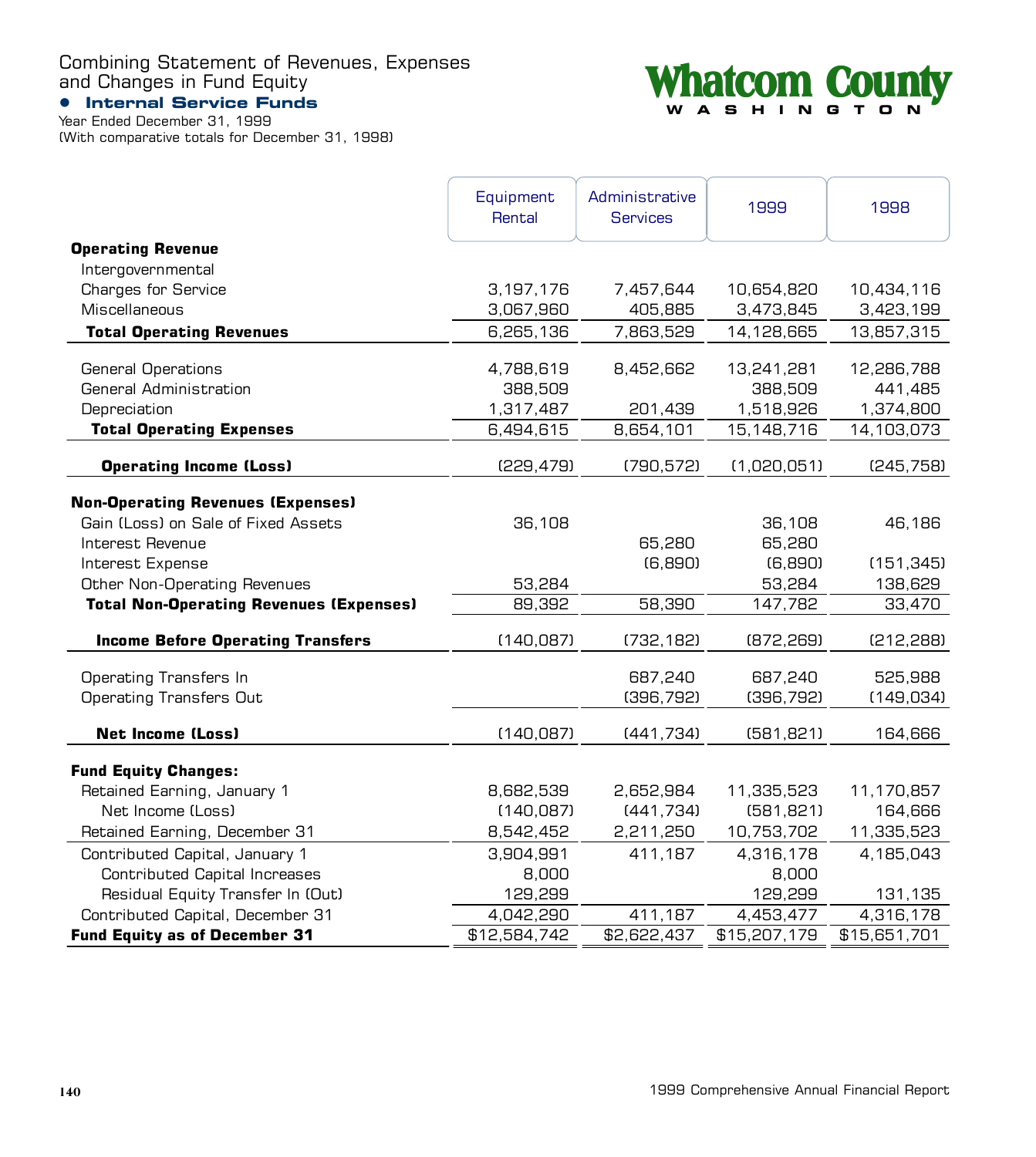

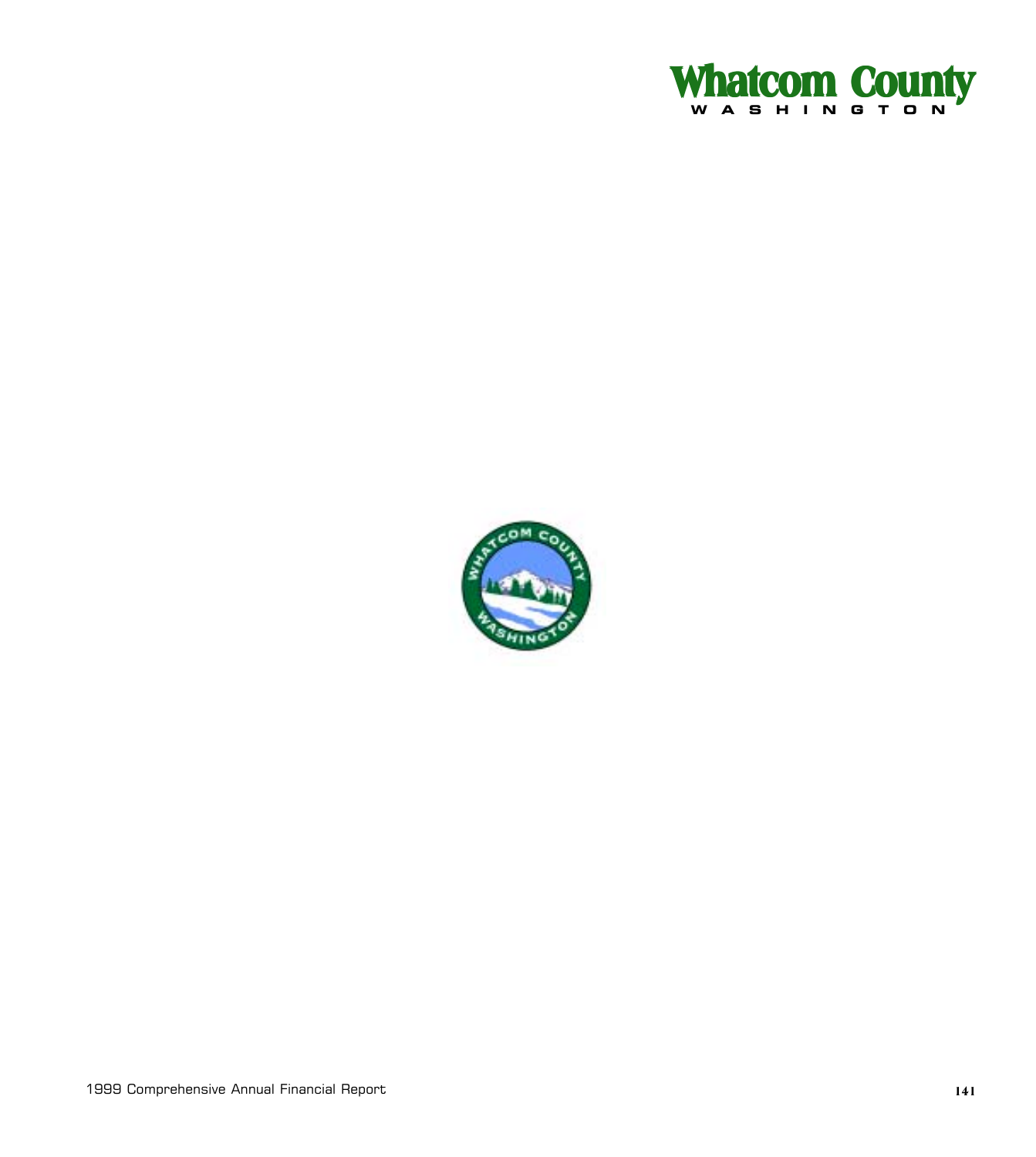#### Combining Statement of Cashflows

#### **• Internal Service Funds**

Year Ended December 31, 1999 (With comparative totals for December 31, 1998)



Page 1 of 2

|                                                                         | Equipment<br>Rental | Administrative<br><b>Services</b> | 1999           | 1998          |
|-------------------------------------------------------------------------|---------------------|-----------------------------------|----------------|---------------|
| <b>Cash Flows From Operating Activities:</b>                            |                     |                                   |                |               |
| Cash Received From Customers                                            | \$6,427,871         | \$7,969,581                       | \$14,397,452   | \$13,895,191  |
| Cash Payments For Goods And Services                                    | (4,845,851)         | (5,442,336)                       | (10, 288, 187) | (B, 858, 089) |
| Cash Payments To Employees                                              | (791.627)           | (2.559.424)                       | (3,351,051)    | (3,083,934)   |
| Miscellaneous Cash Receipts                                             | 13,645              |                                   | 13,645         | 264,347       |
| <b>Total Cash Flows From Operating Activities</b>                       | \$804,038           | (\$32,179)                        | \$771,859      | \$2,217,515   |
| <b>Cash Flows From Non-Capital Financing Activities:</b>                |                     |                                   |                |               |
| Operating Transfer In                                                   |                     | 687.240                           | 687.240        | 525,988       |
| Operating Transfer Out                                                  |                     | (396,792)                         | (396, 792)     | (149, 034)    |
| <b>Total Cash Flows From Non-Capital Financing</b><br><b>Activities</b> |                     | \$290,448                         | \$290,448      | \$376,954     |
| <b>Cash Flows From Capital Financing Activities:</b>                    |                     |                                   |                |               |
| Interest on Lease                                                       |                     | (6,890)                           | (6,890)        | (5,601)       |
| Interest on Short-Term Loan                                             |                     |                                   |                | (145, 744)    |
| Contributions From Other Funds                                          | 8,000               |                                   | 8,000          |               |
| Proceeds From Sale of Assets                                            | 265.851             |                                   | 265,851        | 128.151       |
| Residual Equity Transfer In (Out)                                       | 129,299             |                                   | 129,299        | 131,135       |
| Payments For Capital Assets                                             | (1, 271, 955)       | (359, 534)                        | (1,631,489)    | (1,514,128)   |
| <b>Total Cash Flows From Capital Financing</b>                          |                     |                                   |                |               |
| <b>Activities</b>                                                       | (\$B68, 805)        | (\$366,424)                       | (\$1,235,229)  | (\$1,406,187) |
| Net Increase (Decrease) in Cash                                         | (64.767)            | (108.155)                         | (172.922)      | 1.188.282     |
| Cash And Cash Equivalents January, 1                                    | 4,656,903           | 3,946,794                         | 8,603,697      | 7,415,415     |
| <b>Cash And Cash Equivalents December, 31</b>                           | \$4,592,136         | \$3,838,639                       | \$8,430,775    | \$8,603,697   |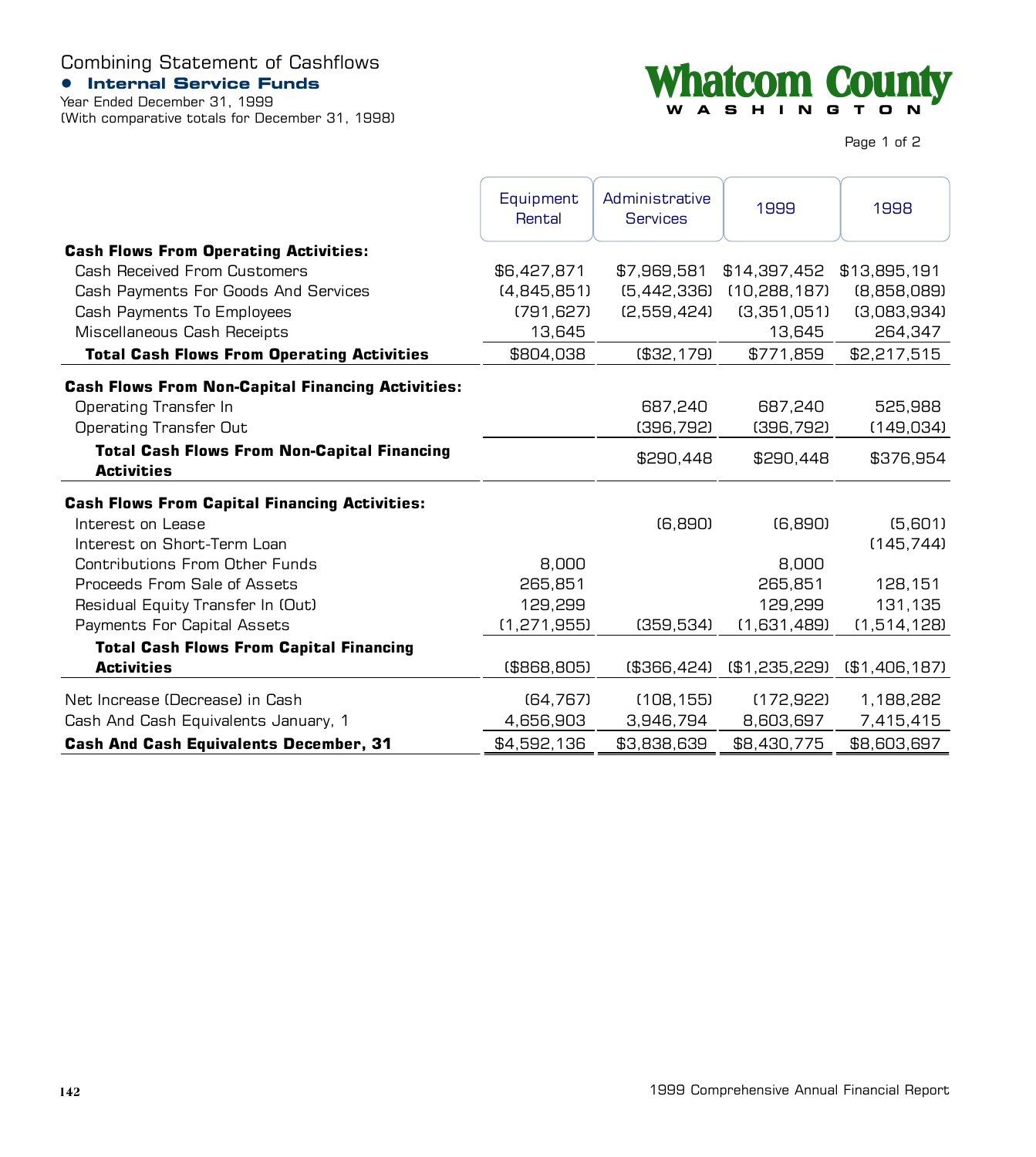#### Combining Statement of Cashflows

#### **• Internal Service Funds**

Year Ended December 31, 1999 (With comparative totals for December 31, 1998)



|                                                                                            | Equipment<br>Rental | Administrative<br><b>Services</b> | 1999          | 1998        |
|--------------------------------------------------------------------------------------------|---------------------|-----------------------------------|---------------|-------------|
| Reconciliation Of Operating Income To Net Cash<br><b>Provided By Operating Activities:</b> |                     |                                   |               |             |
|                                                                                            |                     |                                   |               |             |
| Operating Income                                                                           | (\$229,479)         | (\$790,572)                       | (\$1,020,051) | (\$245,760) |
| <b>Adjustments To Reconcile Operating Income:</b>                                          |                     |                                   |               |             |
| Depreciation Expense                                                                       | 1,317,487           | 201,439                           | 1,518,926     | 1,374,800   |
| (Increase) Decrease in Receivable                                                          | 120                 | 10,156                            | 10,276        | 84,560      |
| (Increase) Decrease in Interfund Receivable                                                | 146,564             | 95,897                            | 242,461       | (64, 213)   |
| (Increase) Decrease in Prepaid Expenses                                                    |                     |                                   |               | 1,257       |
| (Increase) Decrease in intergovernmental Receivable                                        | 16,051              |                                   | 16,051        | 16,747      |
| (Increase) Decrease in Inventory                                                           | (449.115)           | (233)                             | (449.348)     | 311.919     |
| Increase (Decrease) in Deposit W/ Fiscal Agent                                             |                     |                                   |               | 782         |
| Increase (Decrease) in Accounts Payable                                                    | (8, 455)            | 436,417                           | 427.962       | 616,823     |
| Increase (Decrease) in Due to Other Funds                                                  |                     | (3,431)                           | (3,431)       | 3,431       |
| Increase (Decrease) in Due To Governments                                                  |                     | (6, 198)                          | (6, 198)      | (2,793)     |
| Increase (Decrease) in Other Accrued Liabilities                                           |                     |                                   |               | 1,400       |
| Increase (Decrease) in Interfund Payables                                                  | 298                 |                                   | 298           | (55.942)    |
| Increase (Decrease) in Accrued Leave Benefits                                              | (960)               | 24,346                            | 23,386        | 9,490       |
| Increase (Decrease) in Intergovernmental Payables                                          | (2, 118)            |                                   | (2, 118)      | 5.769       |
| Miscellaneous Cash Receipts                                                                | 13,645              |                                   | 13,645        | 264,347     |
| Increase (Decrease) in Accrued Wages                                                       |                     |                                   |               | (105, 102)  |
| <b>Net Cash Provided By Operating Activities</b>                                           | \$804,038           | (\$32,179)                        | \$771,859     | \$2,217,515 |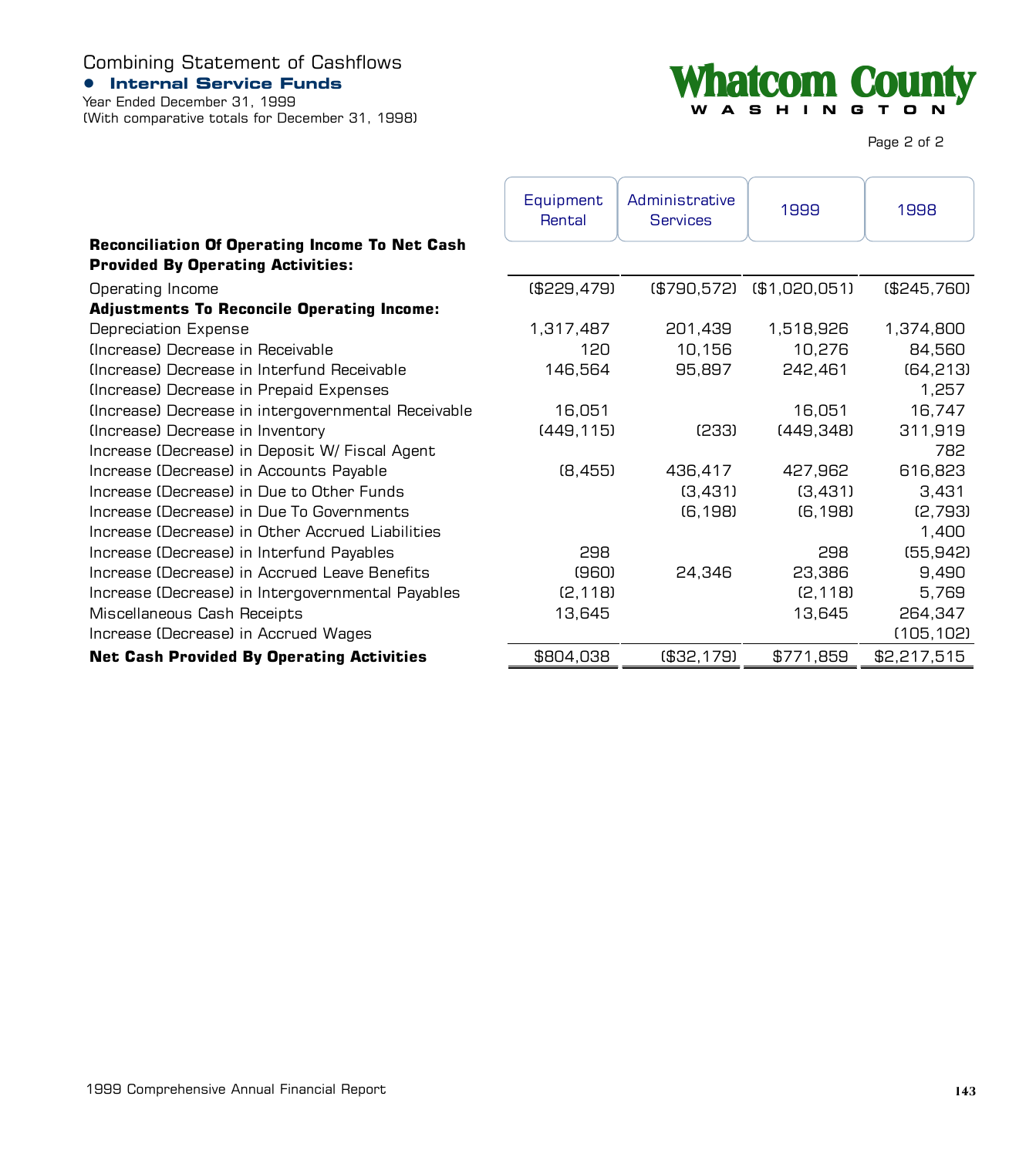

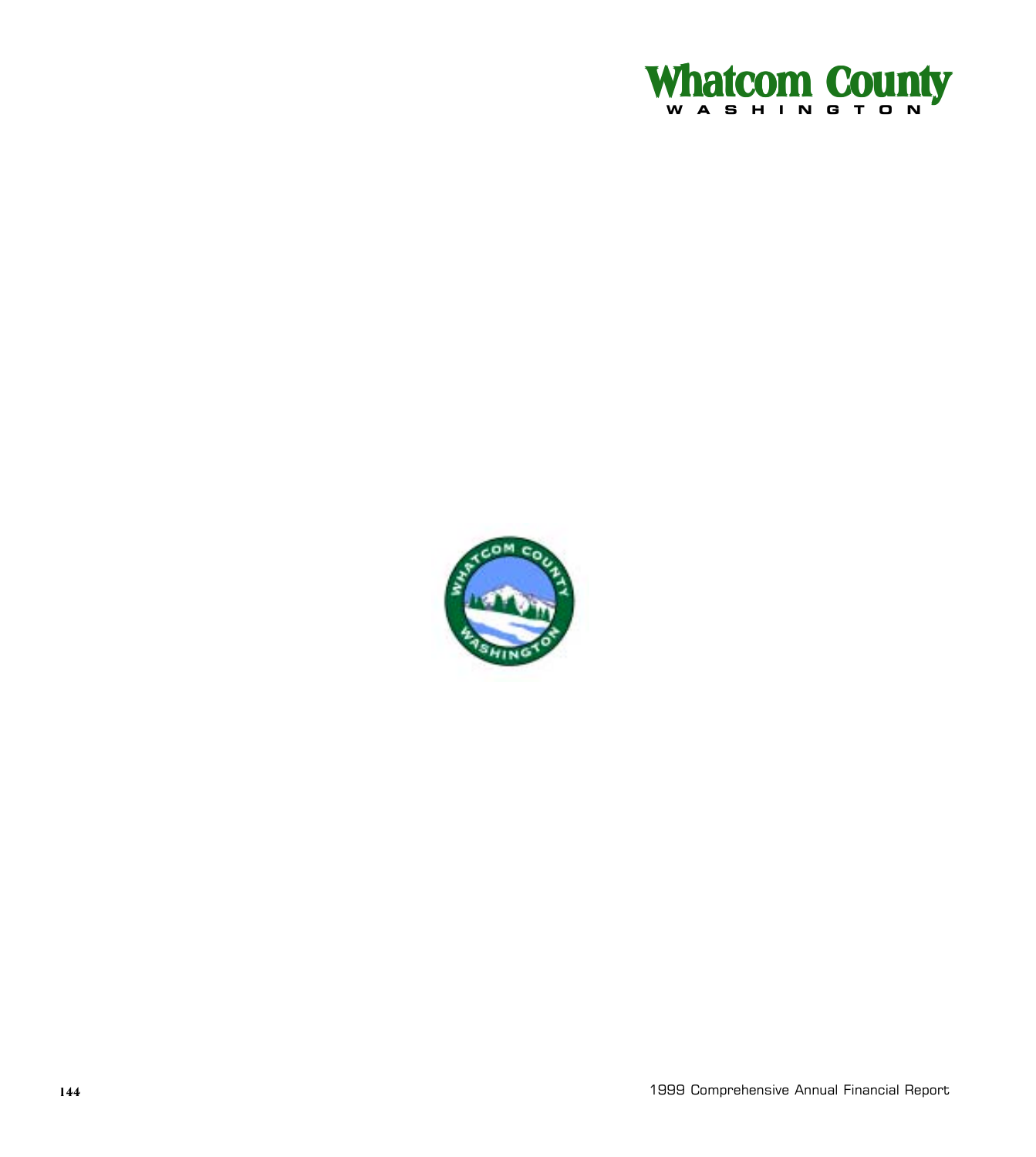

Agency Funds are established to account for assets held by Whatcom County acting in the capacity of agent. Agency Funds are funds over which the County has no oversight responsibility or financial interdependency. Many independent districts are required by state statute to process all monies through the County Treasurer's office. Such funds do not represent assets of Whatcom County. Agency Funds are custodial in nature and therefore do not involve measurement of results or operations. Each independent district is responsible for preparing its own annual financial report.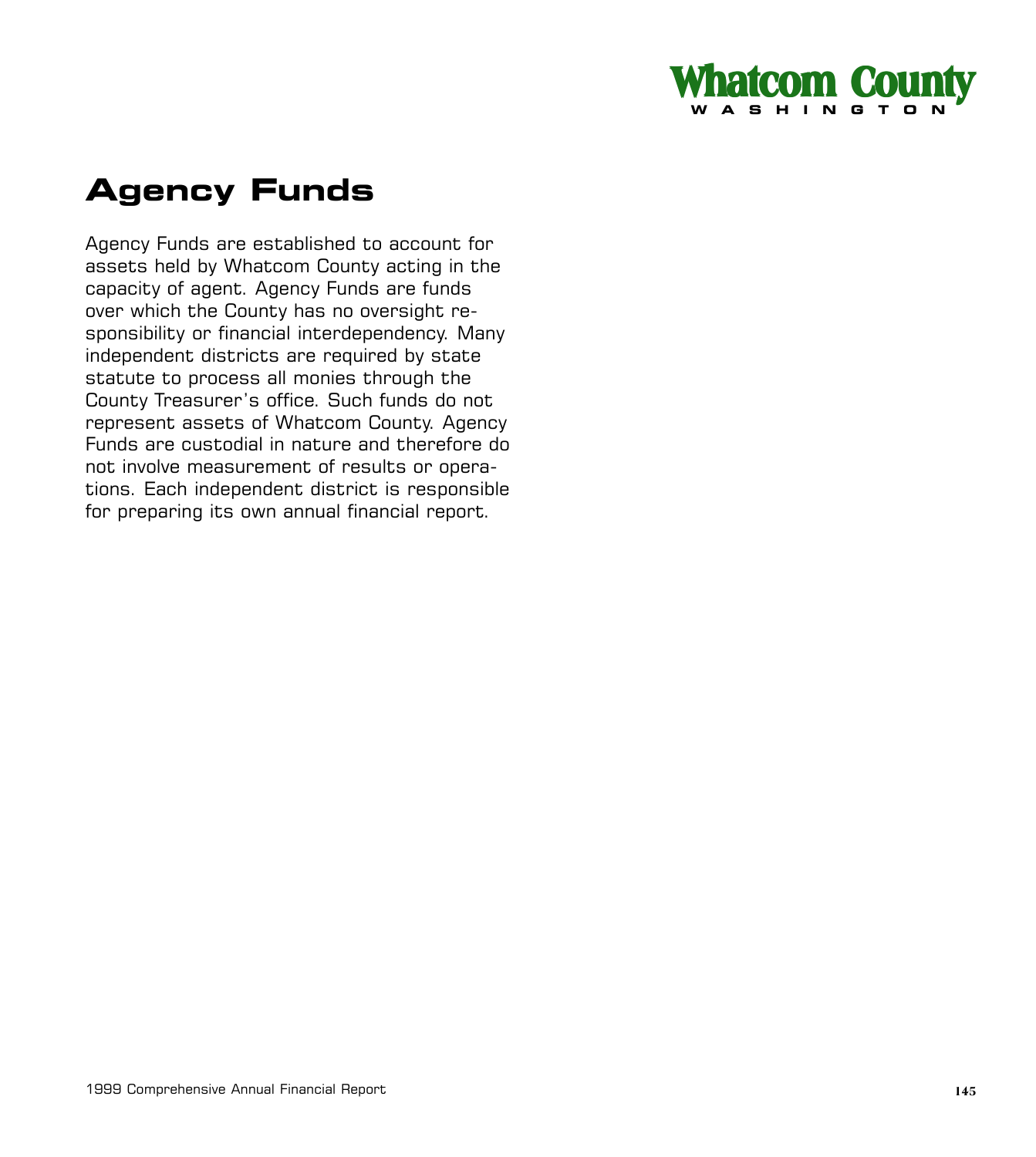# Combining Balance Sheet

### **• Agency Funds**

Year Ended December 31, 1999 (With comparative totals for December 31, 1998)

Page 1 of 2 3

|                                                           | Cemetery<br><b>Districts</b> | Drainage,<br>Diking & Flood<br><b>Cntr Districts</b> | Park &<br>Recreation<br><b>Districts</b> | Rural Library | <b>Northwest</b><br>Regional<br>Council | Council of<br>Government |
|-----------------------------------------------------------|------------------------------|------------------------------------------------------|------------------------------------------|---------------|-----------------------------------------|--------------------------|
| <b>Assets</b>                                             |                              |                                                      |                                          |               |                                         |                          |
| <b>Current Assets</b>                                     |                              |                                                      |                                          |               |                                         |                          |
| Cash & Equivalents                                        | \$518,457                    | \$106,359                                            | \$47,560                                 | \$79,032      | \$284,791                               | \$71,524                 |
| Deposits With Fiscal Agent<br>Investments At Cost         | 690,940                      | 379,601                                              | 94,162                                   | 3,447,489     | 320,117                                 | 99,083                   |
| Accounts Receivable (Net)                                 |                              |                                                      |                                          |               |                                         |                          |
| Due From Other Governments                                |                              |                                                      |                                          |               |                                         |                          |
| <b>Total Assets</b>                                       | \$1,209,397                  | \$485,960                                            | \$141,722                                | \$3,526,521   | \$604,908                               | \$170,607                |
| <b>Liabilities</b>                                        |                              |                                                      |                                          |               |                                         |                          |
| <b>Current Liabilities</b>                                |                              |                                                      |                                          |               |                                         |                          |
| Warrants Payable                                          |                              |                                                      |                                          |               |                                         |                          |
| Accounts Payable                                          | 7,070                        |                                                      | 1,280                                    | 215,874       | 418,510                                 | 39,340                   |
| Matured Long-Term Debt                                    |                              |                                                      |                                          |               |                                         |                          |
| Matured Interest Payable                                  |                              |                                                      |                                          |               |                                         |                          |
| Other Accrued Liabilities<br>Revenue Collected in Advance | 350                          |                                                      |                                          | (1.934)       | (705)                                   | 978                      |
| Custodial Accounts                                        | 1,201,977                    | 485,960                                              | 140,442                                  | 3,312,581     | 187,103                                 | 130,289                  |
|                                                           |                              |                                                      |                                          |               |                                         |                          |
| <b>Total Liabilities</b>                                  | \$1,209,397                  | \$485,960                                            | \$141,722                                | \$3,526,521   | \$604,908                               | \$170,607                |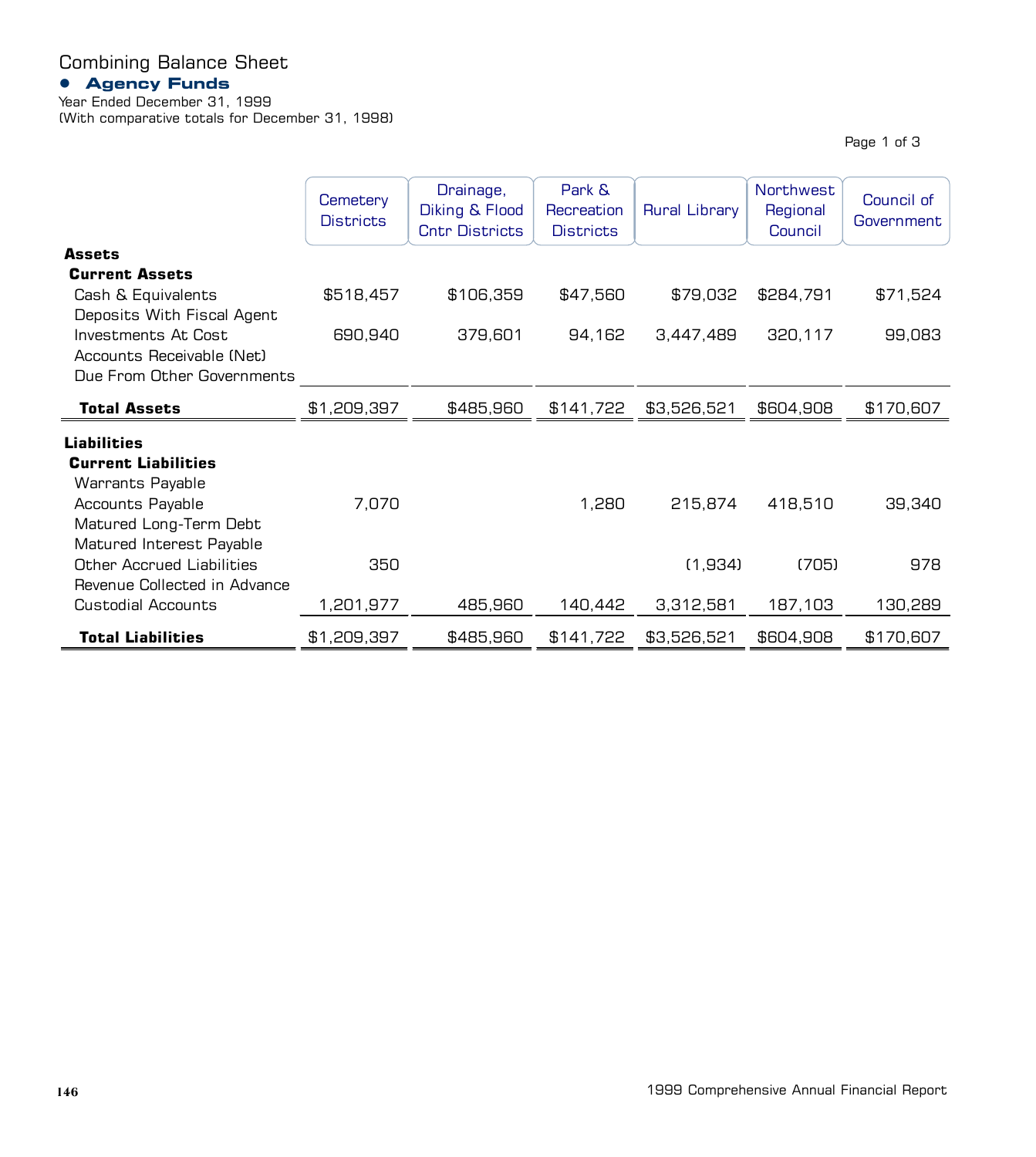

| Hospital<br><b>Districts</b> | Port                       | P.U.D.<br><b>District</b> | Whatcom<br>Transit         | School<br><b>Districts</b> | <b>Fire Districts</b>     | Water<br><b>Districts</b> | Treasurer's<br><b>Suspense</b> |
|------------------------------|----------------------------|---------------------------|----------------------------|----------------------------|---------------------------|---------------------------|--------------------------------|
|                              |                            |                           |                            |                            |                           |                           |                                |
| \$337                        | \$1,221,731                | \$708                     |                            | \$5,376,514<br>232,508     | \$535,426                 | \$300,202                 | \$2,887,313                    |
|                              | 32,665,674                 | 4,682,253                 | 26,012,082                 | 54,366,352                 | 9,639,299                 | 3,387,272                 |                                |
|                              |                            |                           |                            |                            |                           | 803                       | 194                            |
| \$337                        | \$33,887,405               | \$4,682,961               | \$26,012,082               | \$59,975,374               | \$10,174,725              | \$3,688,277               | \$2,887,507                    |
|                              |                            |                           |                            |                            |                           |                           |                                |
|                              |                            |                           |                            |                            |                           |                           |                                |
|                              | \$1,063,225                | 2,660                     |                            | \$5,214,094                | 549,785                   | 130,293                   |                                |
|                              |                            |                           |                            | 180,000<br>52,508          |                           |                           |                                |
|                              |                            | 148                       |                            | 23,271                     | 3,594                     | 7,187                     |                                |
|                              |                            |                           |                            |                            |                           |                           | 85,176                         |
|                              |                            |                           |                            |                            |                           |                           |                                |
| 337<br>\$337                 | 32,824,180<br>\$33,887,405 | 4,680,153<br>\$4,682,961  | 26,012,082<br>\$26,012,082 | 54,505,501<br>\$59,975,374 | 9,621,346<br>\$10,174,725 | 3,550,797<br>\$3,688,277  | 2,802,331<br>\$2,887,507       |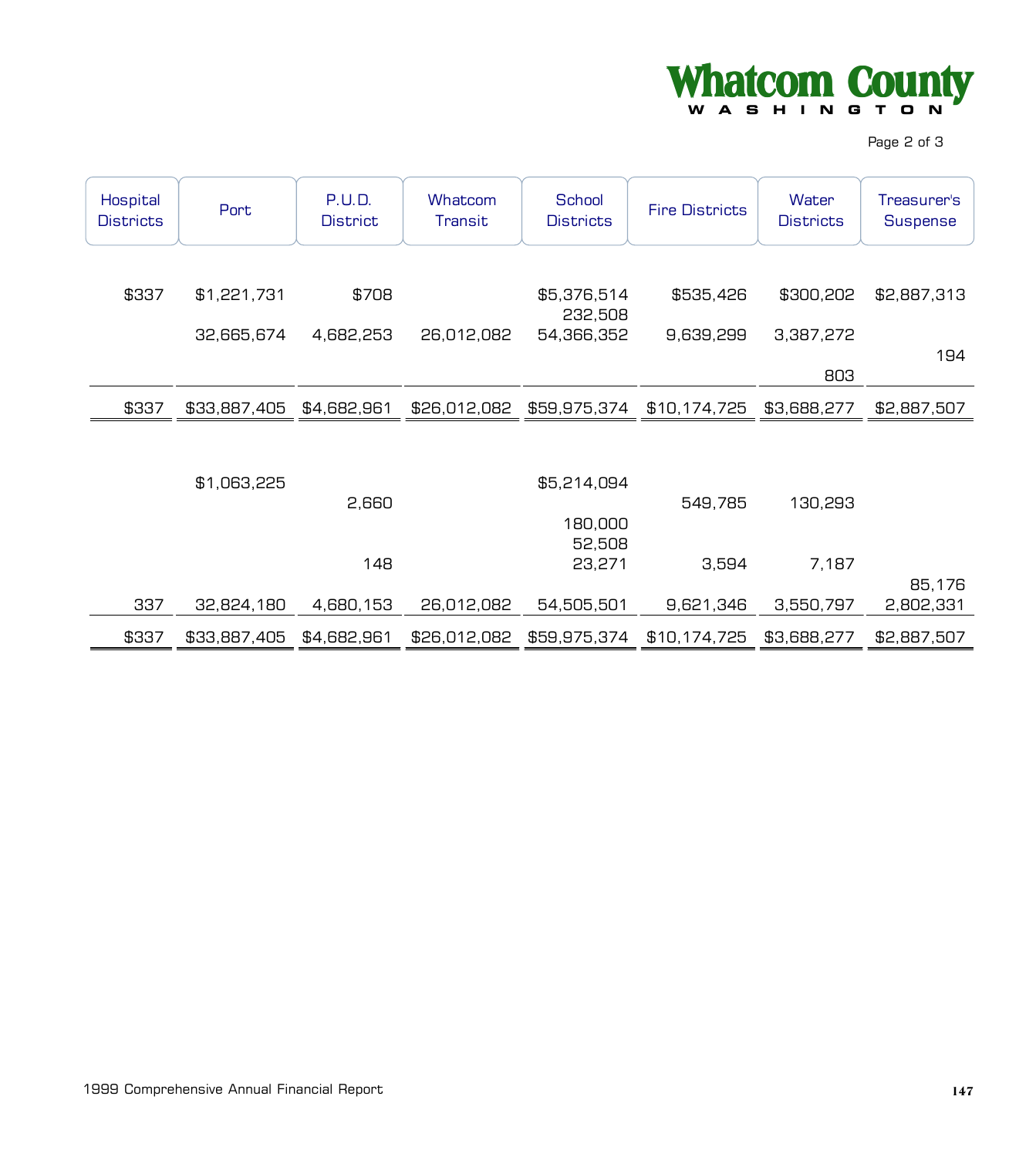#### Combining Balance Sheet

#### **• Agency Funds**

Year Ended December 31, 1999 (With comparative totals for December 31, 1998)



Page 3 of 3

|                                                                                                                                                                                                             | <b>Claims Fund</b> | <b>Salary Fund</b> | 1999                                                                             | 1998                                                                   |
|-------------------------------------------------------------------------------------------------------------------------------------------------------------------------------------------------------------|--------------------|--------------------|----------------------------------------------------------------------------------|------------------------------------------------------------------------|
| <b>Assets</b><br><b>Current Assets</b>                                                                                                                                                                      |                    |                    |                                                                                  |                                                                        |
| Cash & Equivalents<br>Deposits With Fiscal Agent<br>Investments At Cost<br>Accounts Receivable (Net)<br>Due From Other Governments                                                                          | \$2,162,803        | \$1,680            | \$13,594,437<br>232,508<br>135,784,324<br>194<br>803                             | \$15,616,557<br>160,986<br>138,686,784<br>(48)                         |
| <b>Total Assets</b>                                                                                                                                                                                         | \$2,162,803        | \$1,680            | \$149,612,266                                                                    | \$154,464,279                                                          |
| <b>Liabilities</b>                                                                                                                                                                                          |                    |                    |                                                                                  |                                                                        |
| <b>Current Liabilities</b><br>Warrants Payable<br>Accounts Payable<br>Matured Long-Term Debt<br>Matured Interest Payable<br>Other Accrued Liabilities<br>Revenue Collected in Advance<br>Custodial Accounts | \$2,162,803        | 1,680              | \$8,440,122<br>1,364,812<br>180,000<br>52,508<br>32,889<br>85,176<br>139,456,759 | \$8,929,267<br>1,354,124<br>130,000<br>30,986<br>36,596<br>143,983,306 |
| <b>Total Liabilities</b>                                                                                                                                                                                    | \$2,162,803        | \$1,680            | \$149,612,266                                                                    | \$154,464,279                                                          |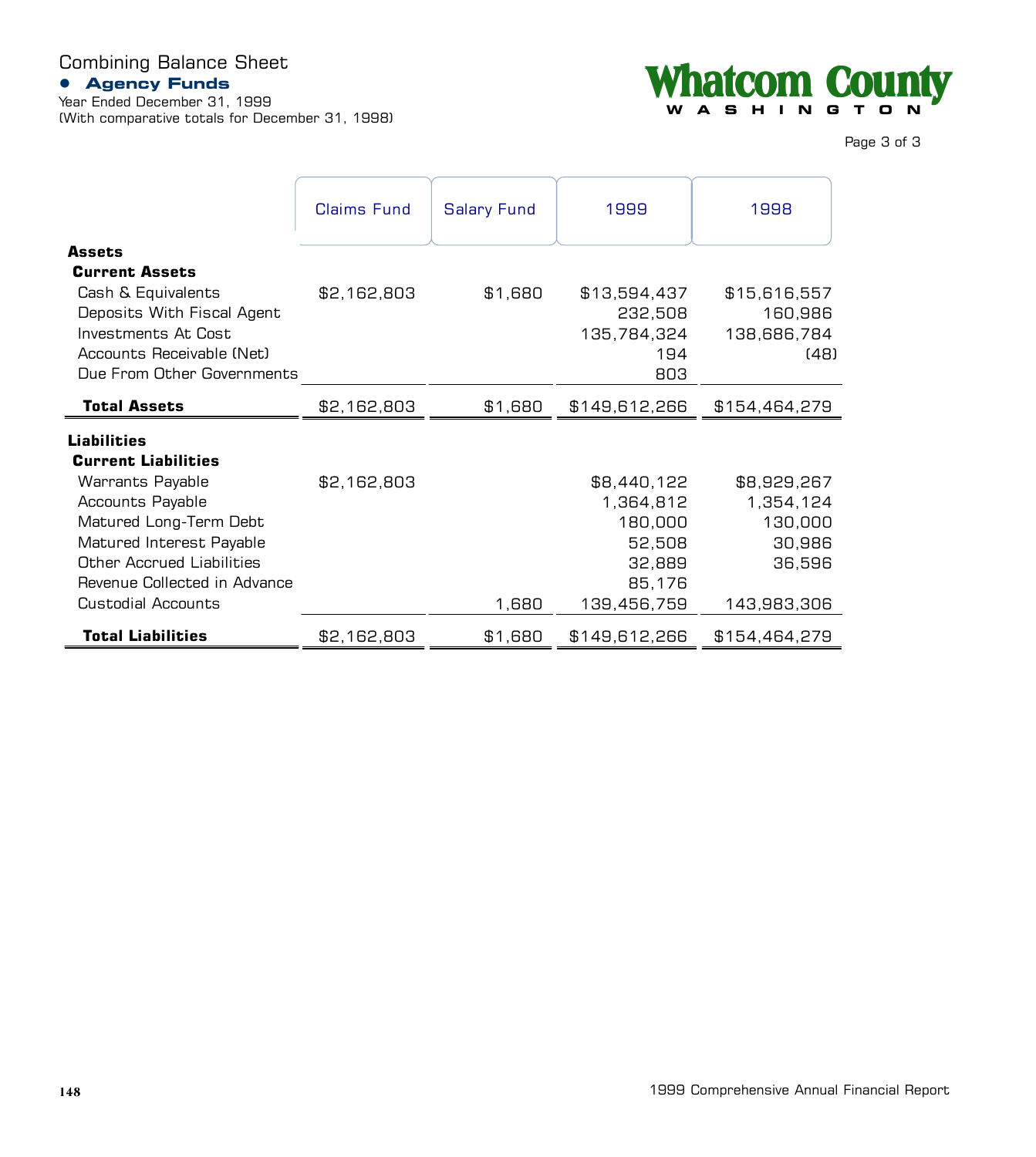

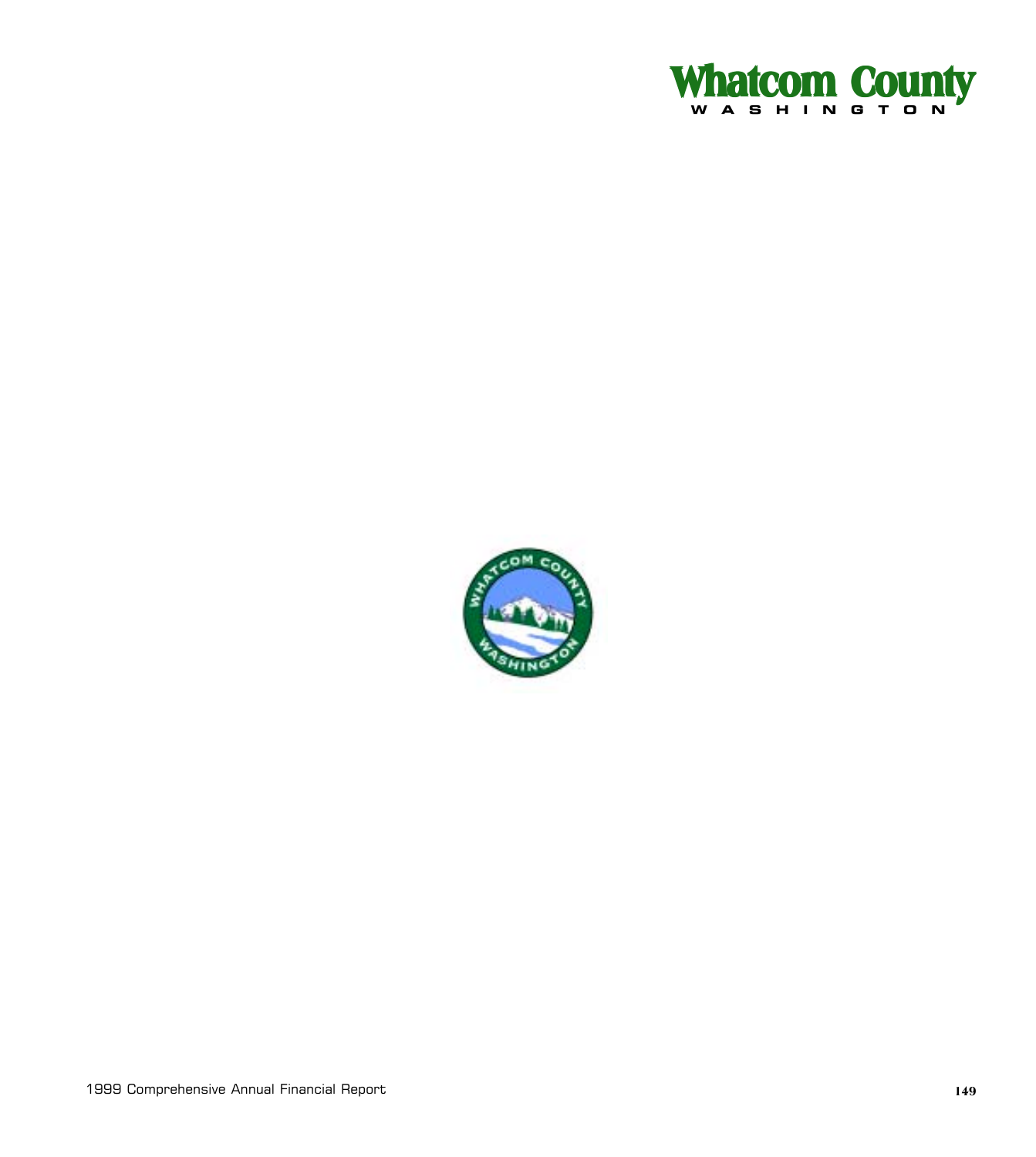Year Ended December 31, 1999



Page 1 of 8

|                           | <b>Balance</b><br>January 1 | Additions | <b>Deletions</b> | <b>Balance</b><br>December 31 |
|---------------------------|-----------------------------|-----------|------------------|-------------------------------|
| <b>Cemetery Districts</b> |                             |           |                  |                               |
| <b>Assets</b>             |                             |           |                  |                               |
| Cash & Equivalents        | \$428,832                   | \$900.493 | \$810,868        | \$518,457                     |
| Investments At Cost       | 654.522                     | 36,968    | 550              | 690,940                       |
| <b>Total Assets</b>       | \$1,083,354                 | \$937.461 | \$811,418        | \$1,209,397                   |
| <b>Liabilities</b>        |                             |           |                  |                               |
| Accounts Payable          | \$12,030                    | \$203,307 | \$208,267        | \$7,070                       |
| Other Accrued Liabilities | 1.807                       | 207.517   | 208.974          | 350                           |
| Custodial Accounts        | 1,069,517                   | 132,460   |                  | 1,201,977                     |
| <b>Total Liabilities</b>  | \$1,083,354                 | \$543.284 | \$417.241        | \$1,209,397                   |

|                                                       | <b>Balance</b><br>January 1 | Additions | <b>Deletions</b> | <b>Balance</b><br>December 31 |
|-------------------------------------------------------|-----------------------------|-----------|------------------|-------------------------------|
| <b>Drainage, Diking &amp; Flood Control Districts</b> |                             |           |                  |                               |
| <b>Assets</b>                                         |                             |           |                  |                               |
| Cash & Equivalents                                    | \$79.128                    | \$180,824 | \$153,593        | \$106,359                     |
| Investments At Cost                                   | 364,443                     | 46.192    | 31.034           | 379.601                       |
| <b>Total Assets</b>                                   | \$443,571                   | \$227,016 | \$184.627        | \$485,960                     |
| <b>Liabilities</b>                                    |                             |           |                  |                               |
| Accounts Payable                                      | \$13,413                    | \$56,576  | \$69,989         | (SO)                          |
| Custodial Accounts                                    | 430.158                     | 55,802    |                  | 485,960                       |
| <b>Total Liabilities</b>                              | \$443.571                   | \$112,378 | \$69,989         | \$485,960                     |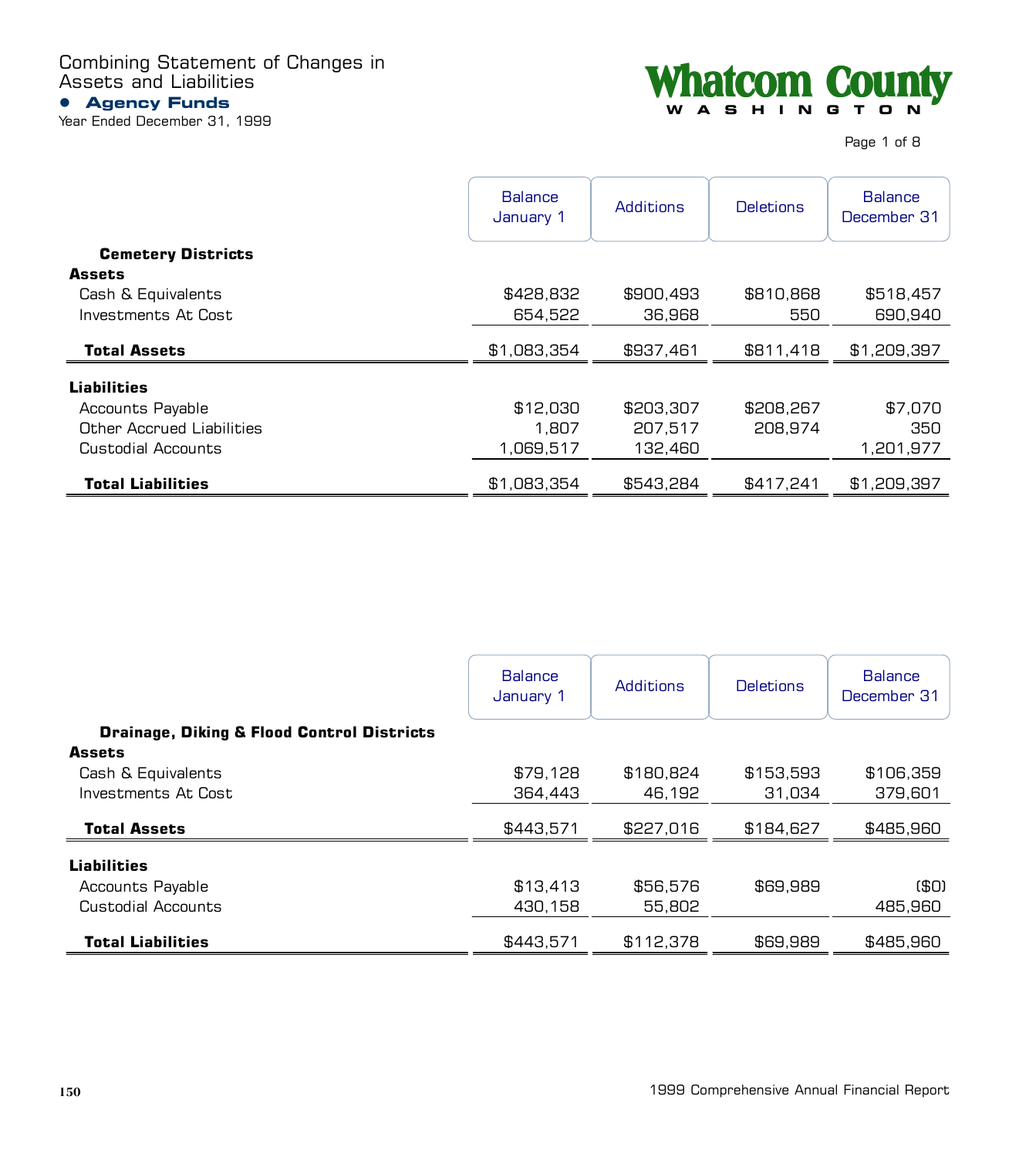Year Ended December 31, 1999



|                                        | <b>Balance</b><br>January 1 | <b>Additions</b> | <b>Deletions</b> | <b>Balance</b><br>December 31 |
|----------------------------------------|-----------------------------|------------------|------------------|-------------------------------|
| <b>Park &amp; Recreation Districts</b> |                             |                  |                  |                               |
| <b>Assets</b>                          |                             |                  |                  |                               |
| <b>Current Assets</b>                  |                             |                  |                  |                               |
| Cash & Equivalents                     | \$21,441                    | \$237,533        | \$211,415        | \$47.560                      |
| Investments At Cost                    | 89,127                      | 5.035            |                  | 94,162                        |
| <b>Total Assets</b>                    | \$110,568                   | \$242,568        | \$211,415        | \$141,722                     |
| <b>Liabilities</b>                     |                             |                  |                  |                               |
| <b>Current Liabilities</b>             |                             |                  |                  |                               |
| Warrants Payable                       | 652                         |                  | 652              |                               |
| Accounts Payable                       | 860                         | 35,353           | 34,933           | 1.280                         |
| Other Accrued Liabilities              |                             | 9.857            | 9,857            |                               |
| Matured Long-Term Debt                 | 53                          |                  | 53               |                               |
| Custodial Accounts                     | 109,003                     | 31,439           |                  | 140,442                       |
|                                        |                             |                  |                  |                               |
| <b>Total Liabilities</b>               | \$110,568                   | \$76,649         | \$45,495         | \$141,722                     |

|                           | <b>Balance</b><br>January 1 | Additions    | <b>Deletions</b> | <b>Balance</b><br>December 31 |
|---------------------------|-----------------------------|--------------|------------------|-------------------------------|
| <b>Rural Library</b>      |                             |              |                  |                               |
| <b>Assets</b>             |                             |              |                  |                               |
| Cash & Equivalents        | \$142,327                   | \$11,116,807 | \$11,180,101     | \$79,032                      |
| Investments At Cost       | 2,789,721                   | 2.914.968    | 2,257,200        | 3,447,489                     |
| <b>Total Assets</b>       | \$2,932,048                 | \$14,031,775 | \$13,437,301     | \$3,526,521                   |
| <b>Liabilities</b>        |                             |              |                  |                               |
| Accounts Payable          | \$109,286                   | \$1,797.991  | \$1,691,403      | \$215,874                     |
| Other Accrued Liabilities | (1.358)                     | 2.821.072    | 2.821.648        | (1.934)                       |
| Custodial Accounts        | 2.824.120                   | 488.461      |                  | 3.312.581                     |
| <b>Total Liabilities</b>  | \$2,932,048                 | \$5,107,524  | \$4,513,051      | \$3,526,521                   |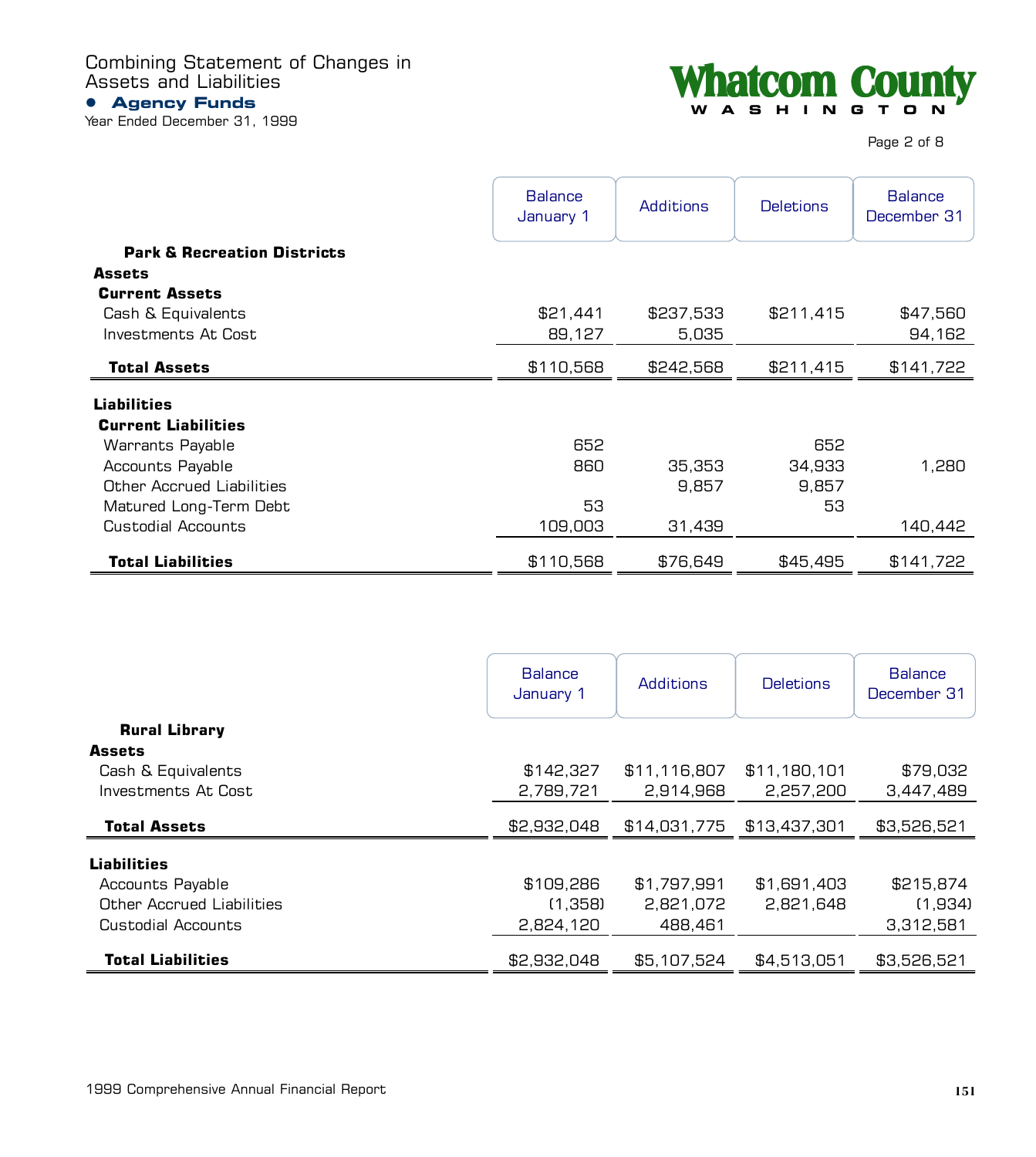Year Ended December 31, 1999



Page 3 of 8

|                                   | <b>Balance</b><br>January 1 | Additions    | <b>Deletions</b> | <b>Balance</b><br>December 31 |
|-----------------------------------|-----------------------------|--------------|------------------|-------------------------------|
| <b>Northwest Regional Council</b> |                             |              |                  |                               |
| <b>Assets</b>                     |                             |              |                  |                               |
| Cash & Equivalents                | \$764.887                   | \$15,718,049 | \$16,198,145     | \$284.791                     |
| Investments At Cost               | 303,002                     | 17.115       |                  | 320.117                       |
| <b>Total Assets</b>               | \$1,067,889                 | \$15,735,164 | \$16,198,145     | \$604,908                     |
| <b>Liabilities</b>                |                             |              |                  |                               |
| Accounts Payable                  | 440,470                     | 6.243.444    | 6.265.404        | 418.510                       |
| Other Accrued Liabilities         | (824)                       | 2.454.094    | 2.453.975        | (705)                         |
| Custodial Accounts                | 628,243                     |              | 441.140          | 187.103                       |
| <b>Total Liabilities</b>          | \$1,067,889                 | \$8.697.539  | \$9.160.519      | \$604.908                     |

|                               | <b>Balance</b><br><b>Deletions</b><br>Additions<br>January 1 |             | <b>Balance</b><br>December 31 |           |
|-------------------------------|--------------------------------------------------------------|-------------|-------------------------------|-----------|
| <b>Council of Governments</b> |                                                              |             |                               |           |
| <b>Assets</b>                 |                                                              |             |                               |           |
| Cash & Equivalents            | \$20,962                                                     | \$1,490,197 | \$1,439,635                   | \$71,524  |
| Investments At Cost           | 95,408                                                       | 314.575     | 310,900                       | 99.083    |
| <b>Total Assets</b>           | \$116,370                                                    | \$1,804,772 | \$1,750,535                   | \$170,607 |
| <b>Liabilities</b>            |                                                              |             |                               |           |
| Accounts Payable              | \$12,077                                                     | \$379,558   | \$352,295                     | \$39,340  |
| Other Accrued Liabilities     |                                                              | 488,409     | 487.431                       | 978       |
| Custodial Accounts            | 104.293                                                      | 25,996      |                               | 130,289   |
| <b>Total Liabilities</b>      | \$116,370                                                    | \$893,963   | \$839,726                     | \$170,607 |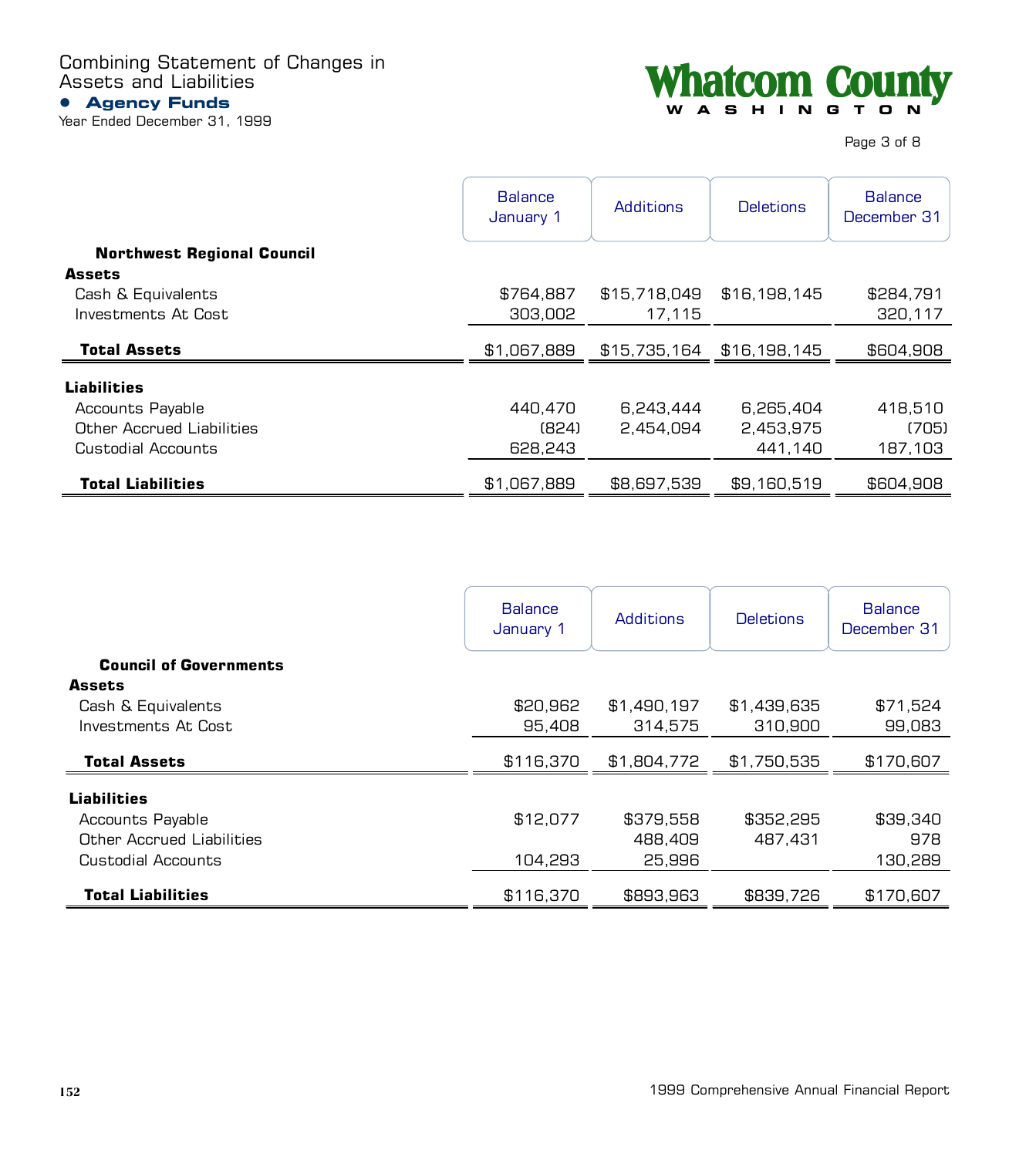Year Ended December 31, 1999



Page 4 of 8

|                           | <b>Balance</b><br>January 1 | Additions | <b>Deletions</b> | <b>Balance</b><br>December 31 |
|---------------------------|-----------------------------|-----------|------------------|-------------------------------|
| <b>Hospital Districts</b> |                             |           |                  |                               |
| <b>Assets</b>             |                             |           |                  |                               |
| Cash & Equivalents        | \$158                       | \$239,320 | \$239,141        | \$337                         |
| <b>Total Assets</b>       | \$158                       | \$239,320 | \$239,141        | \$337                         |
| <b>Liabilities</b>        |                             |           |                  |                               |
| Custodial Accounts        | \$158                       | \$179     |                  | \$337                         |
| <b>Total Liabilities</b>  | \$158                       | \$179     |                  | \$337                         |

|                            | <b>Balance</b><br><b>Deletions</b><br><b>Additions</b><br>January 1 |              | <b>Balance</b><br>December 31 |              |
|----------------------------|---------------------------------------------------------------------|--------------|-------------------------------|--------------|
| <b>Port</b>                |                                                                     |              |                               |              |
| <b>Assets</b>              |                                                                     |              |                               |              |
| <b>Current Assets</b>      |                                                                     |              |                               |              |
| Cash & Equivalents         | \$218,705                                                           | \$66,973,783 | \$65,970,757                  | \$1,221,731  |
| Investments At Cost        | 28,484,999                                                          | 31,443,230   | 27.262.556                    | 32,665,674   |
| <b>Total Assets</b>        | \$28,703,704                                                        | \$98.417.014 | \$93,233,313                  | \$33,887,405 |
| <b>Liabilities</b>         |                                                                     |              |                               |              |
| <b>Current Liabilities</b> |                                                                     |              |                               |              |
| Warrants Payable           | \$174,196                                                           | \$25,879,398 | \$24,990,369                  | \$1,063,225  |
| Custodial Accounts         | 28,529,508                                                          | 4,294,672    |                               | 32,824,180   |
| <b>Total Liabilities</b>   | \$28,703,704                                                        | \$30,174,070 | \$24,990,369                  | \$33,887,405 |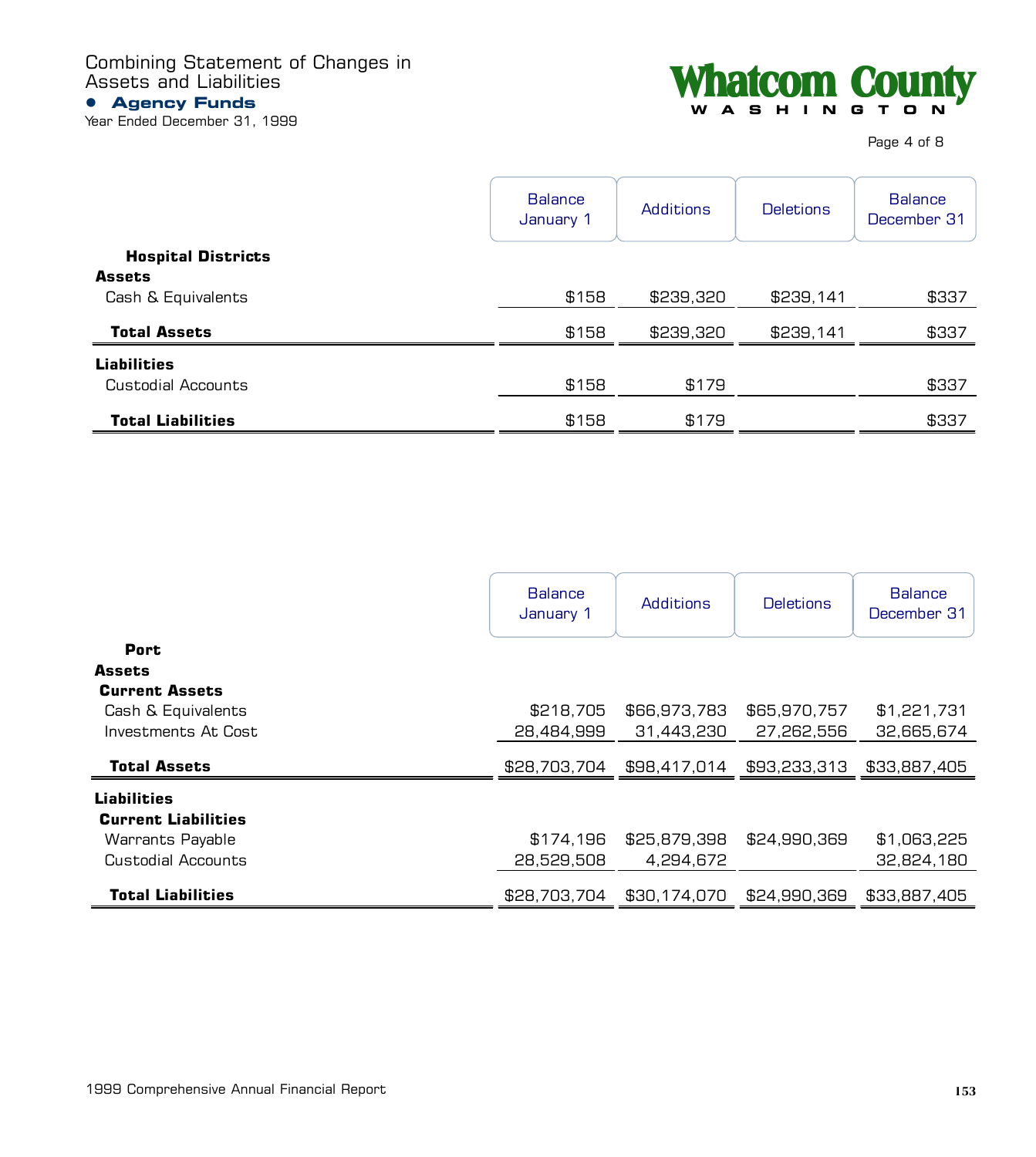Year Ended December 31, 1999



Page 5 of 8

|                            | <b>Balance</b> | Additions<br><b>Deletions</b> |              | <b>Balance</b> |  |
|----------------------------|----------------|-------------------------------|--------------|----------------|--|
|                            | January 1      |                               |              | December 31    |  |
| <b>P.U.D. District</b>     |                |                               |              |                |  |
| <b>Assets</b>              |                |                               |              |                |  |
| <b>Current Assets</b>      |                |                               |              |                |  |
| Cash & Equivalents         | \$739          | \$28,724,302                  | \$28,724,333 | \$708          |  |
| Investments At Cost        | 2,737,052      | 12.253.016                    | 10.307.814   | 4.682.253      |  |
| <b>Total Assets</b>        | \$2,737,791    | \$40,977,318                  | \$39,032,148 | \$4,682,961    |  |
| <b>Liabilities</b>         |                |                               |              |                |  |
| <b>Current Liabilities</b> |                |                               |              |                |  |
| Accounts Payable           | \$259,569      | \$4,790,749                   | \$5,047,658  | \$2,660        |  |
| Other Accrued Liabilities  | 1.553          | 739.437                       | 740.842      | 148            |  |
| Custodial Accounts         | 2,476,669      | 2.203.484                     |              | 4,680,153      |  |
| <b>Total Liabilities</b>   | \$2,737,791    | \$7,733,670                   | \$5,788,500  | \$4,682,961    |  |

|                          | <b>Balance</b><br>January 1 | Additions    |              | <b>Balance</b><br>December 31 |
|--------------------------|-----------------------------|--------------|--------------|-------------------------------|
| <b>Whatcom Transit</b>   |                             |              |              |                               |
| <b>Assets</b>            |                             |              |              |                               |
| Cash & Equivalents       | \$4                         | \$23,975,037 | \$23,975,041 |                               |
| Investments At Cost      | 23,407,613                  | 13,990,706   | 11.386.237   | 26,012,082                    |
| <b>Total Assets</b>      | \$23,407.617                | \$37,965,742 | \$35,361,278 | \$26,012,082                  |
| <b>Liabilities</b>       |                             |              |              |                               |
| Custodial Accounts       | \$23,407.617                | \$2,604,465  |              | \$26,012,082                  |
| <b>Total Liabilities</b> | \$23,407.617                | \$2,604,465  |              | \$26,012,082                  |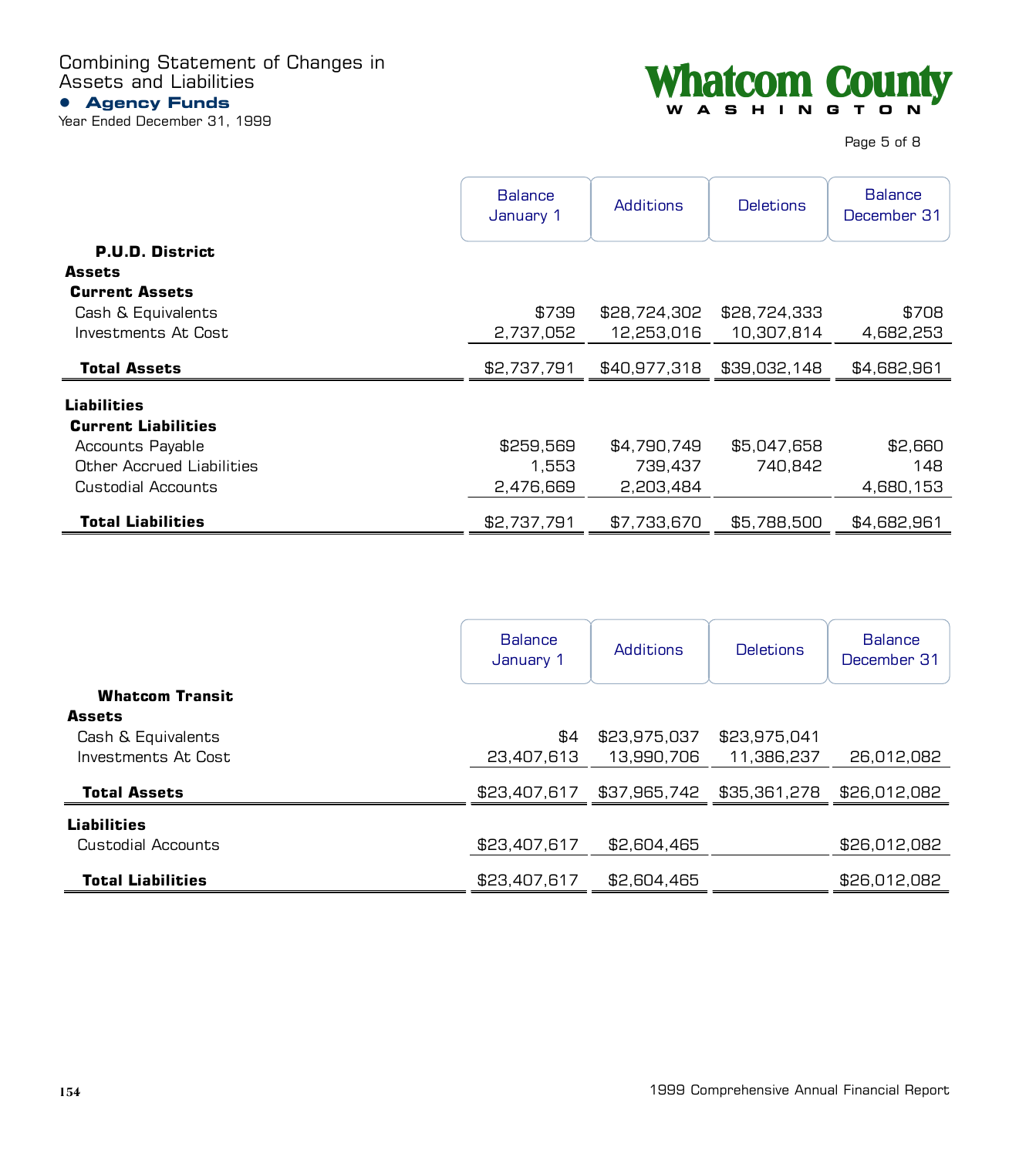# Combining Statement of Changes in Assets and Liabilities

#### **• Agency Funds**

Year Ended December 31, 1999



Page 6 of 8

|                                                                                                              | <b>Balance</b><br>January 1               | <b>Additions</b>                          | <b>Deletions</b>                          | <b>Balance</b><br>December 31             |
|--------------------------------------------------------------------------------------------------------------|-------------------------------------------|-------------------------------------------|-------------------------------------------|-------------------------------------------|
| <b>School Districts</b><br><b>Assets</b><br><b>Current Assets</b>                                            |                                           |                                           |                                           |                                           |
| Cash & Equivalents<br>Deposits With Fiscal Agent<br><b>Investments At Cost</b>                               | \$7,859,177<br>160,986<br>68,464,184      | \$276,360,814<br>11,910,649<br>69,101,844 | \$278,843,477<br>11,839,127<br>83,199,676 | \$5,376,514<br>232,508<br>54,366,352      |
| <b>Total Assets</b>                                                                                          | \$76,484,347                              | \$357,373,306                             | \$373,882,280                             | \$59,975,374                              |
| <b>Liabilities</b><br><b>Current Liabilities</b><br>Warrants Payable                                         | \$7,579,449                               | \$158,526,110                             | \$160,891,465                             | \$5,214,094                               |
| Matured Long-Term Debt<br>Matured Interest Payable<br>Other Accrued Liabilities<br><b>Custodial Accounts</b> | 130,000<br>30,986<br>23,271<br>68,720,641 | 10,184,023<br>4,265,650                   | 10,134,023<br>4,244,128<br>14,215,140     | 180,000<br>52,508<br>23,271<br>54,505,501 |
| <b>Total Liabilities</b>                                                                                     |                                           |                                           |                                           | \$59,975,374                              |
|                                                                                                              | <b>Balance</b><br>January 1               | <b>Additions</b>                          | <b>Deletions</b>                          | <b>Balance</b><br>December 31             |
| <b>Fire Districts</b><br><b>Assets</b><br><b>Current Assets</b>                                              |                                           |                                           |                                           |                                           |
| Cash & Equivalents<br><b>Investments At Cost</b>                                                             | \$739,581<br>7,624,217                    | \$29,282,148<br>7,918,855                 | \$29,486,303<br>5,903,773                 | \$535,426<br>9,639,299                    |
| <b>Total Assets</b>                                                                                          | \$8,363,798                               | \$37,201,003                              | \$35,390,076                              | \$10,174,725                              |
| Liabilities<br><b>Current Liabilities</b>                                                                    |                                           |                                           |                                           |                                           |
| Accounts Payable<br>Other Accrued Liabilities<br><b>Custodial Accounts</b>                                   | \$364,641<br>7,455<br>7,991,702           | \$6,781,987<br>2,562,604<br>1,629,644     | \$6,596,843<br>2,566,465                  | \$549,785<br>3,594<br>9,621,346           |
| <b>Total Liabilities</b>                                                                                     | \$8,363,798                               | \$10,974,235                              | \$9,163,308                               | \$10,174,725                              |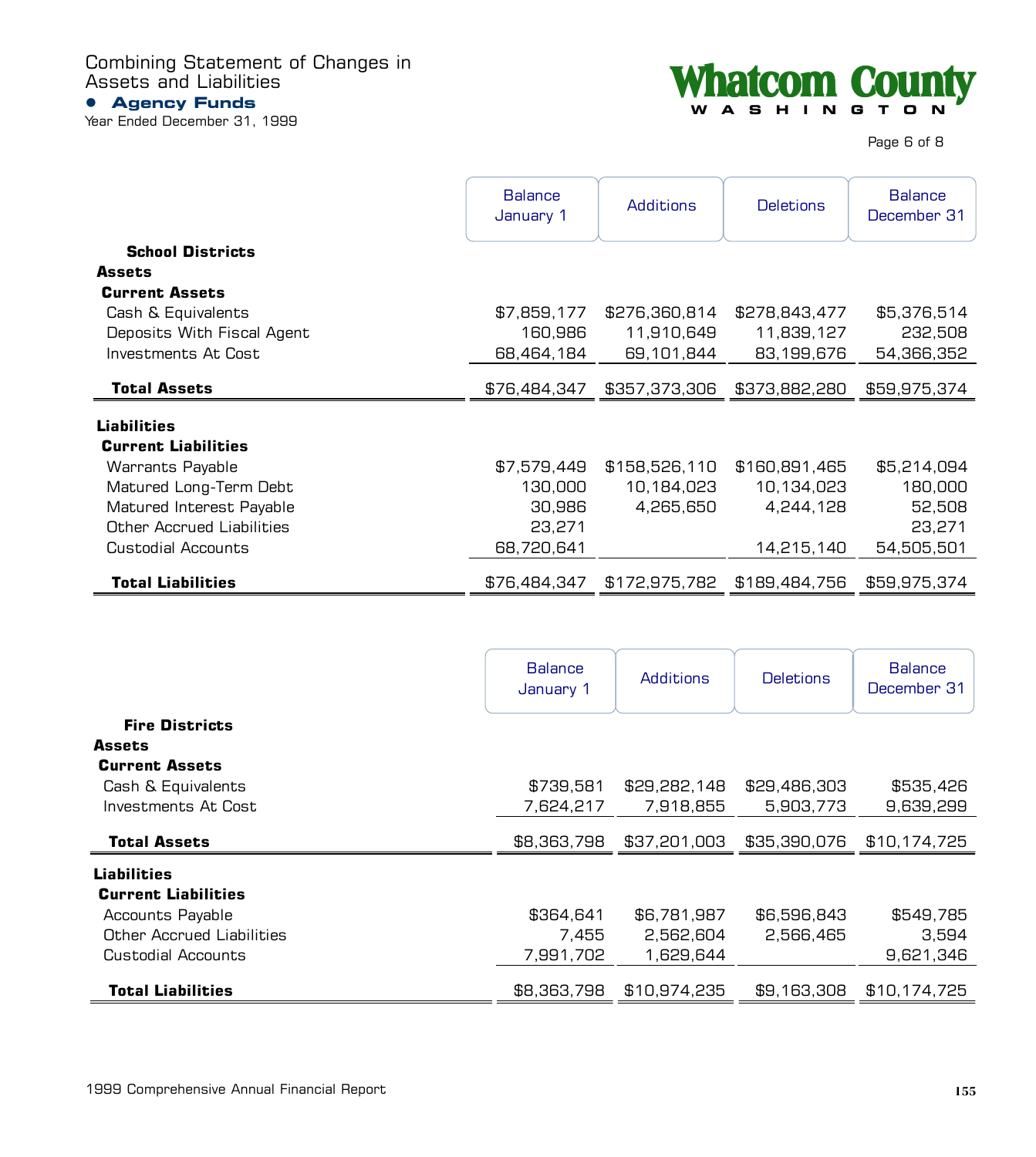## Combining Statement of Changes in Assets and Liabilities

## **• Agency Funds**

Year Ended December 31, 1999



Page 7 of 8

|                                                                     | <b>Balance</b><br>January 1     | Additions<br><b>Deletions</b>    |                                     | <b>Balance</b><br>December 31   |
|---------------------------------------------------------------------|---------------------------------|----------------------------------|-------------------------------------|---------------------------------|
| <b>Water Districts</b><br><b>Assets</b><br><b>Current Assets</b>    |                                 |                                  |                                     |                                 |
| Cash & Equivalents<br>Investments At Cost<br>Due from Federal       | \$587.626<br>3,672,495          | \$15,308,389<br>2,607,124<br>803 | \$15,595,814<br>2.892.347           | \$300,202<br>3.387.272<br>803   |
| <b>Total Assets</b>                                                 | \$4,260,121                     | \$17,916,316<br>\$18,488,160     |                                     | \$3,688,277                     |
| <b>Liabilities</b><br><b>Current Liabilities</b>                    |                                 |                                  |                                     |                                 |
| Accounts Payable<br>Other Accrued Liabilities<br>Custodial Accounts | \$141.777<br>4,638<br>4,113,706 | \$4,552,461<br>1.283.680         | \$4,563,945<br>1,281,131<br>562,909 | \$130,293<br>7.187<br>3.550.797 |
| <b>Total Liabilities</b>                                            | \$4.260.121                     | \$5,836,141                      | \$6,407,985                         | \$3,688,277                     |

|                             | <b>Balance</b><br>January 1 | Additions    | <b>Deletions</b> | <b>Balance</b><br>December 31 |
|-----------------------------|-----------------------------|--------------|------------------|-------------------------------|
| <b>Treasurer's Suspense</b> |                             |              |                  |                               |
| Assets                      |                             |              |                  |                               |
| Cash & Equivalents          | \$3,576,341                 | \$85,823,378 | \$86,512,406     | \$2,887,313                   |
| Accounts Receivable (Net.)  | (48)                        | 5.201.415    | 5.201.173        | 194                           |
| <b>Total Assets</b>         | \$3,576,293                 | \$91,024,793 | \$91.713.579     | \$2,887,507                   |
| <b>Liabilities</b>          |                             |              |                  |                               |
| Other Accrued Liabilities   |                             | 85.223       | 47               | 85.176                        |
| Custodial Accounts          | \$3,576,293                 |              | \$773,962        | \$2,802,331                   |
| <b>Total Liabilities</b>    | \$3,576,293                 | \$85,223     | \$774,009        | \$2,887,507                   |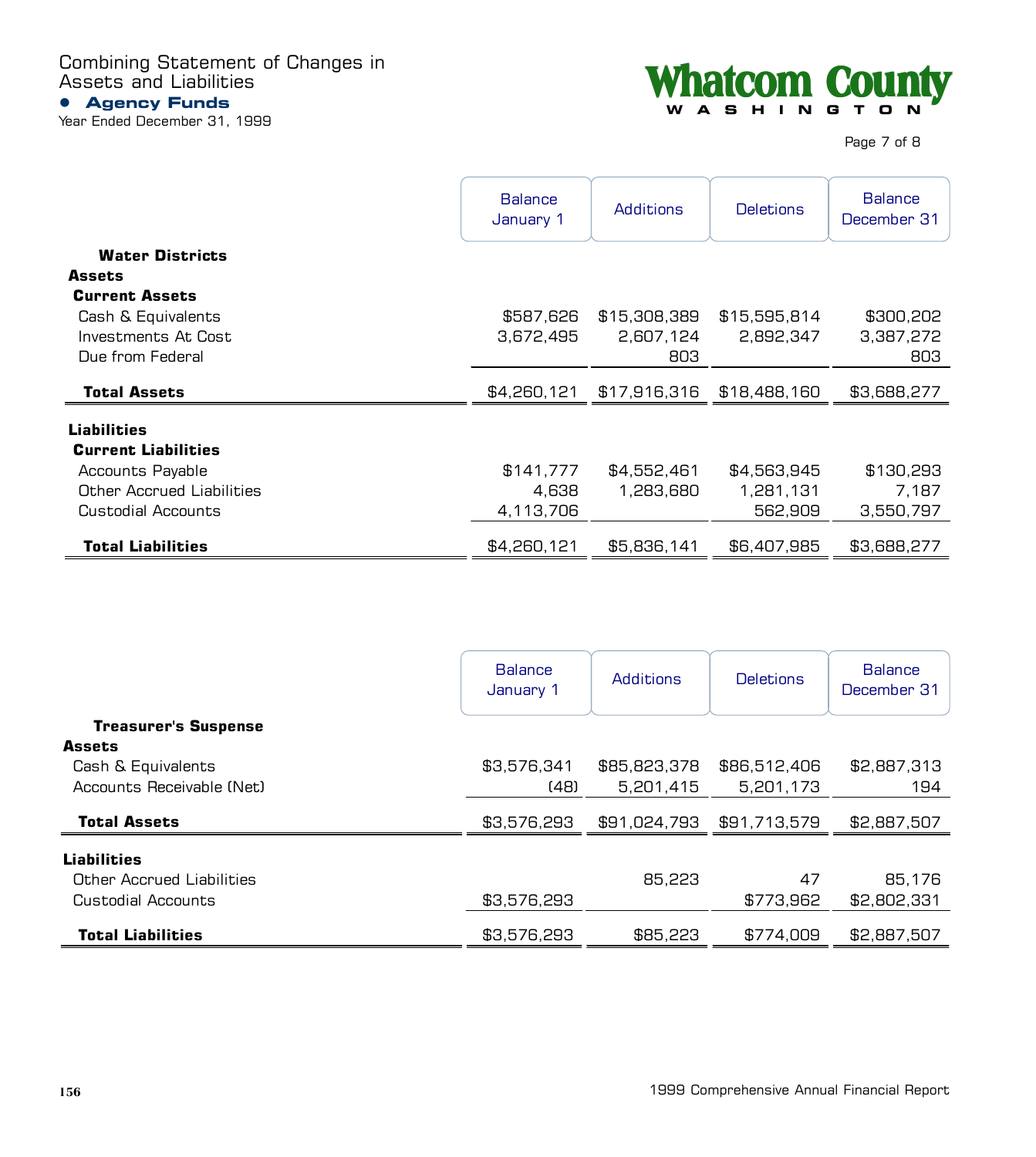Year Ended December 31, 1999



Page 8 of 8

|                          | <b>Balance</b><br>January 1 | Additions     | <b>Deletions</b> | <b>Balance</b><br>December 31 |
|--------------------------|-----------------------------|---------------|------------------|-------------------------------|
| <b>Claims Fund</b>       |                             |               |                  |                               |
| <b>Assets</b>            |                             |               |                  |                               |
| Cash & Equivalents       | \$1,174,969                 | \$246,760,383 | \$245,772,550    | \$2,162,803                   |
| <b>Total Assets</b>      | \$1,174,969                 | \$246,760,383 | \$245,772,550    | \$2,162,803                   |
| <b>Liabilities</b>       |                             |               |                  |                               |
| Warrants Payable         | \$1,174,969                 | \$72,521,014  | \$71,533,180     | \$2,162,803                   |
| <b>Total Liabilities</b> | \$1,174,969                 | \$72,521,014  | \$71,533,180     | \$2,162,803                   |

|                          | <b>Balance</b><br>January 1 | Additions | <b>Deletions</b> | <b>Balance</b><br>December 31 |
|--------------------------|-----------------------------|-----------|------------------|-------------------------------|
| <b>Salary Fund</b>       |                             |           |                  |                               |
| <b>Assets</b>            |                             |           |                  |                               |
| Cash & Equivalents       | \$1,680                     |           |                  | \$1,680                       |
| <b>Total Assets</b>      | \$1,680                     | \$0       | \$0              | \$1,680                       |
| <b>Liabilities</b>       |                             |           |                  |                               |
| Custodial Accounts       | \$1,680                     |           |                  | \$1,680                       |
| <b>Total Liabilities</b> | \$1,680                     | \$0       | \$0              | \$1,680                       |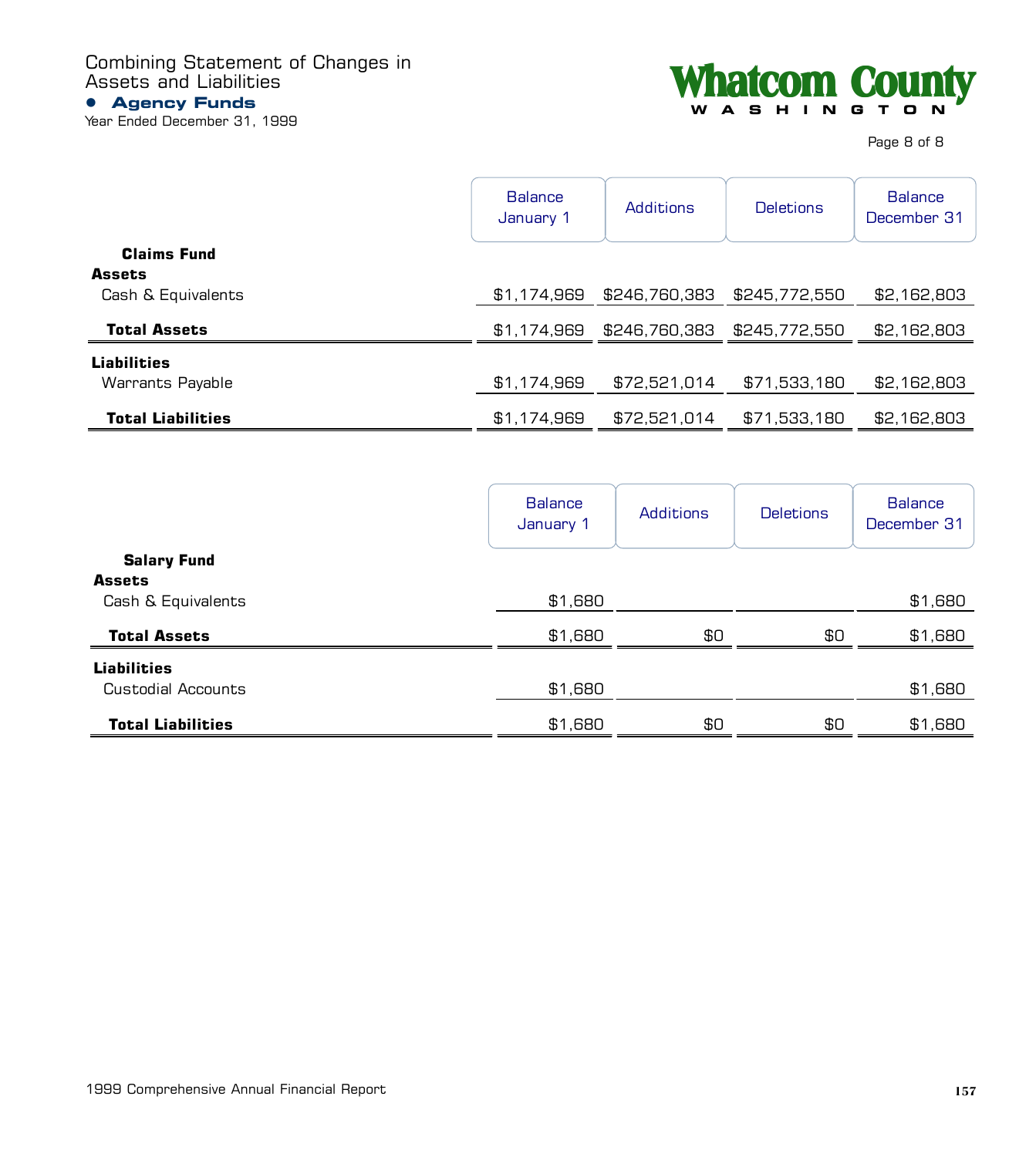

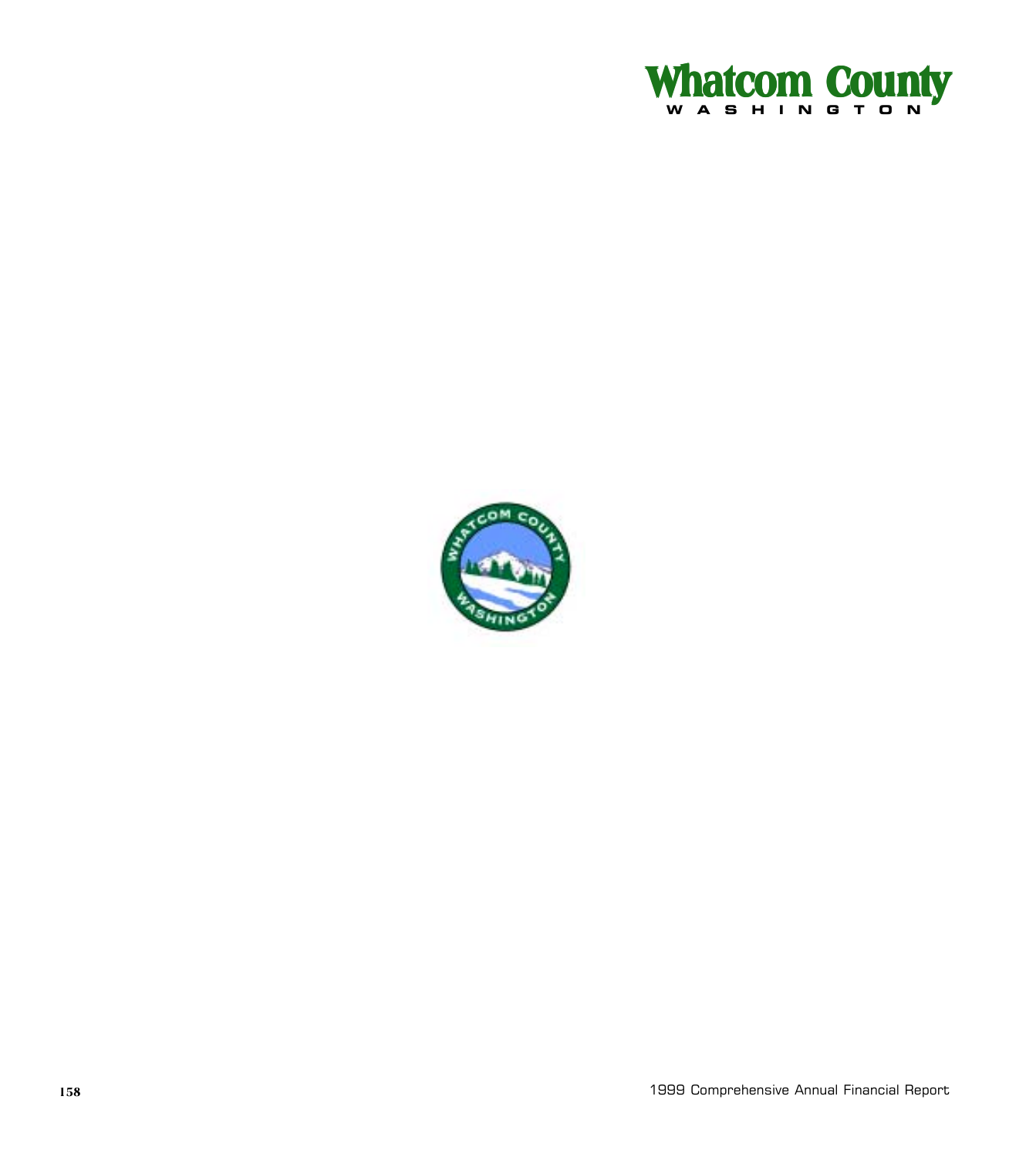

# General Fixed Assets Account Group

The General Fixed Assets Account Group is used to account for governmental fixed assets except those used in Proprietary Funds. The assets are valued at historical cost or estimated historical cost if actual historical cost is not available. Depreciation is not provided for nor subtracted from the value of these assets.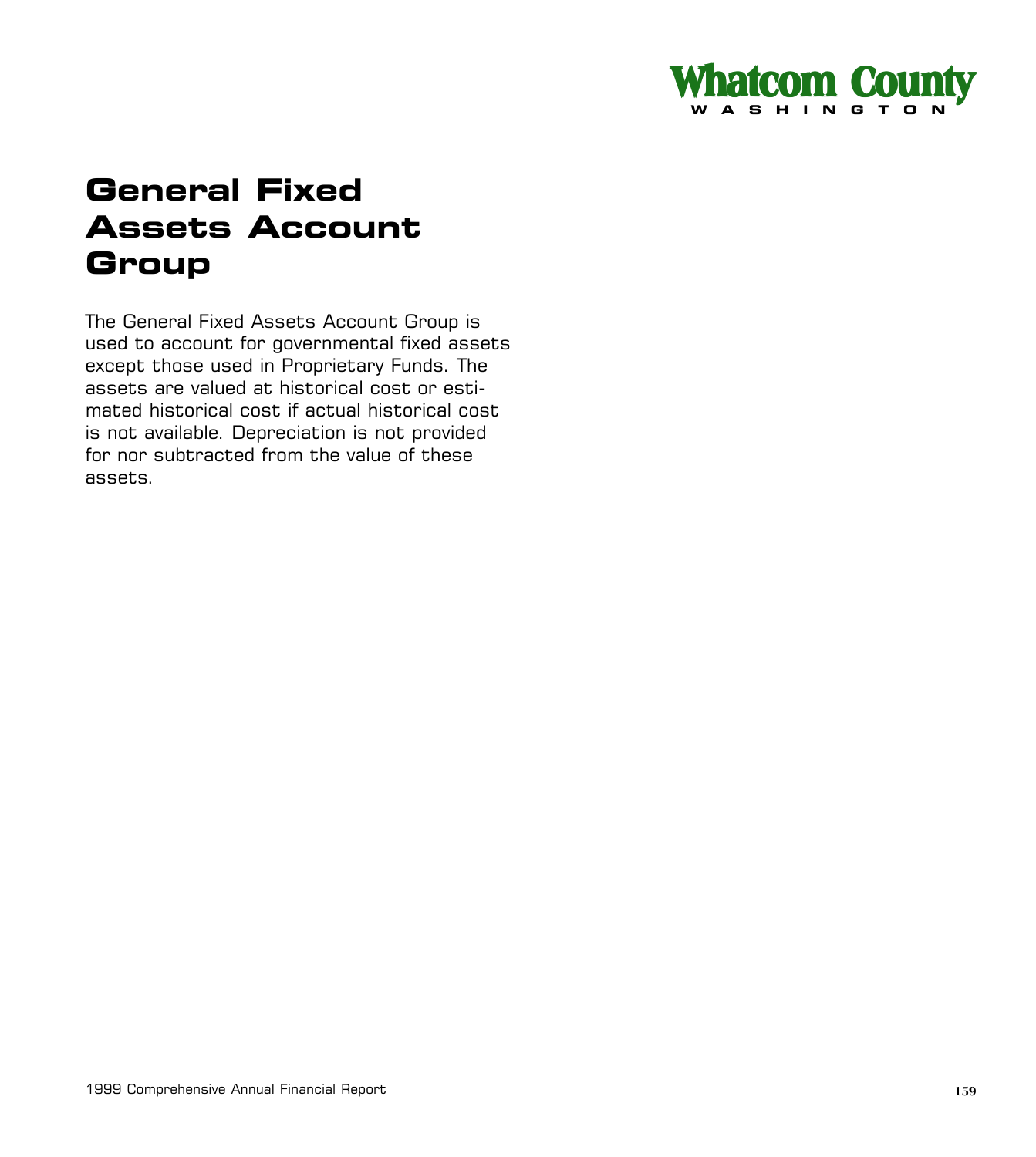

| <b>General Fixed Assets</b>                     |              |
|-------------------------------------------------|--------------|
| Land                                            | \$10,659,137 |
| Building & Structures (Net)                     | 51.294.222   |
| Leasehold Improvements (Net)                    | 76,791       |
| Other Improvements (Net)                        | 442.283      |
| Machinery & Equipment (Net)                     | 6.371.574    |
| <b>Total Fixed Assets</b>                       | \$68,844,007 |
| <b>Investment in General Fixed Assets</b>       |              |
| General Fund                                    | \$68,308,503 |
| State Grants                                    | 235,291      |
| Other Sources                                   | 300,213      |
| <b>Total Investment in General Fixed Assets</b> | \$68,844,007 |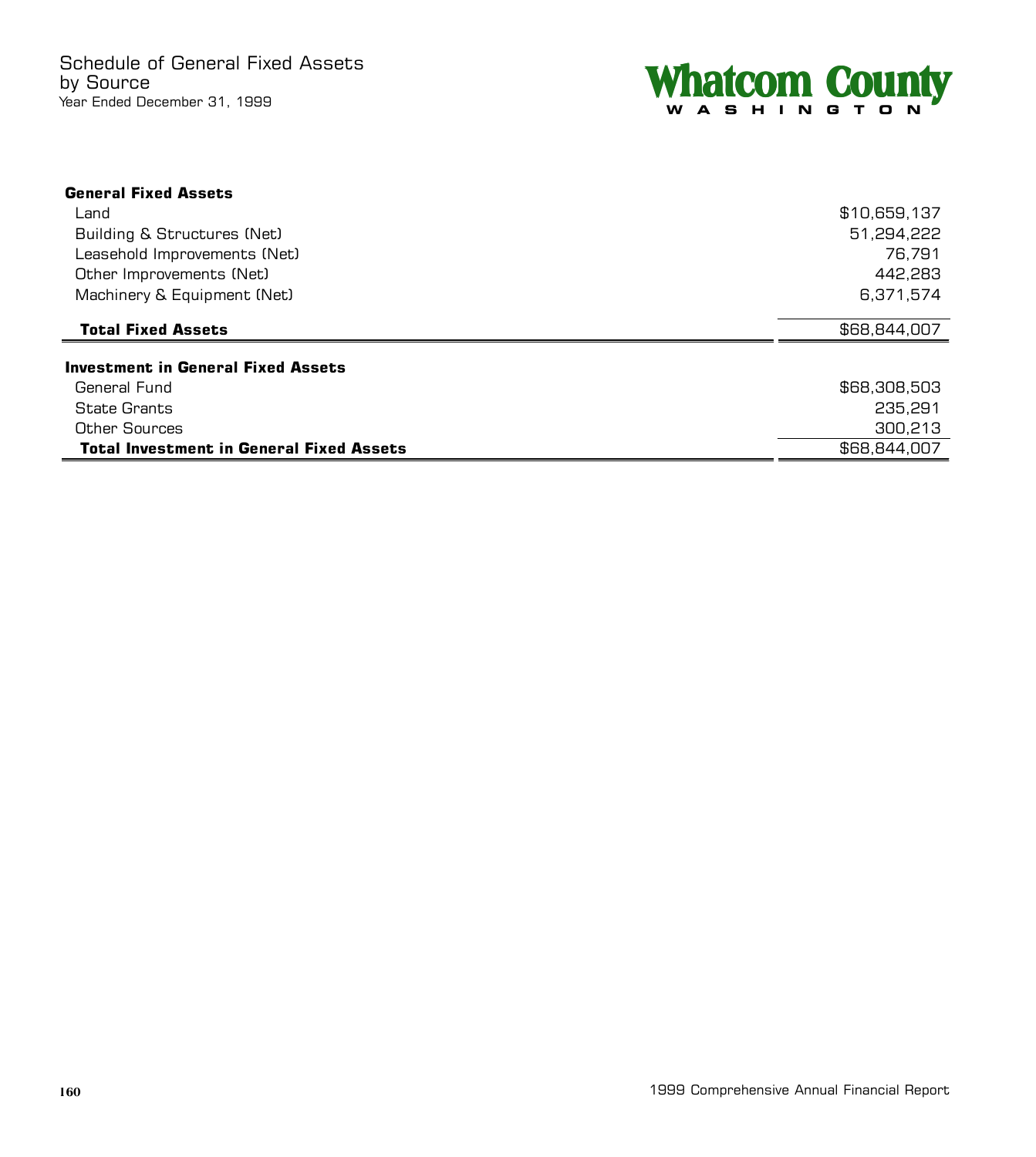

|                                                                                                                                                                |              | <b>YEAR END ASSETS BY TYPE</b> |                   |                                |                                                                  |                                                                            |
|----------------------------------------------------------------------------------------------------------------------------------------------------------------|--------------|--------------------------------|-------------------|--------------------------------|------------------------------------------------------------------|----------------------------------------------------------------------------|
|                                                                                                                                                                | Land         | <b>Building</b>                | Improve-<br>ments | Leasehold<br>Improve-<br>ments | Machinery &<br>Equipment                                         | <b>Fixed Assets</b><br>12/31/99                                            |
| <b>GENERAL GOVERNMENT</b><br>Legislative<br>Courts<br>Legal Services<br>Finance & Other Administration<br><b>Central Services</b><br><b>Personnel Services</b> |              |                                |                   |                                | \$27,147<br>109,375<br>126,439<br>915,699<br>1,440,856<br>16,300 | \$27,147<br>\$109,375<br>\$126,439<br>\$915,699<br>\$1,440,856<br>\$16,300 |
| Miscellaneous General<br>Government                                                                                                                            | 1,539,033    | 40,201,543                     | 135,476           |                                | 1,000,052                                                        | \$42,876,104                                                               |
| TOTAL GENERAL GOVERNMENT                                                                                                                                       | 1,539,033    | 40,201,543                     | 135,476           |                                | 3,635,868                                                        | 45,511,920                                                                 |
| SECURITY OF PERSONS AND<br><b>PROPERTY</b>                                                                                                                     | 87,490       | 7,212,704                      | 21,878            |                                | 1,919,101                                                        | 9,241,172                                                                  |
| <b>TRANSPORTATION</b>                                                                                                                                          | 312,333      |                                |                   |                                | 312,592                                                          | 624,925                                                                    |
| ECONOMIC ENVIRONMENT                                                                                                                                           |              |                                |                   |                                | 25,600                                                           | 25,600                                                                     |
| PHYSICAL ENVIRONMENT                                                                                                                                           | 156,357      | 327,204                        | 31,443            |                                | 43,113                                                           | 558,117                                                                    |
| MENTAL AND PHYSICAL HEALTH                                                                                                                                     | 54,879       | 654,701                        | 12.281            | 76,791                         | 204.565                                                          | 1,003,217                                                                  |
| CULTURE AND RECREATION                                                                                                                                         | 8,509,046    | 2,898,070                      | 241,206           |                                | 230,735                                                          | 11.879.056                                                                 |
| <b>TOTAL GENERAL FIXED</b><br><b>ASSETS</b>                                                                                                                    | \$10,659,137 | \$51,294,222                   | \$442,283         | \$76,791                       | \$6,371,574                                                      | \$68,844,007                                                               |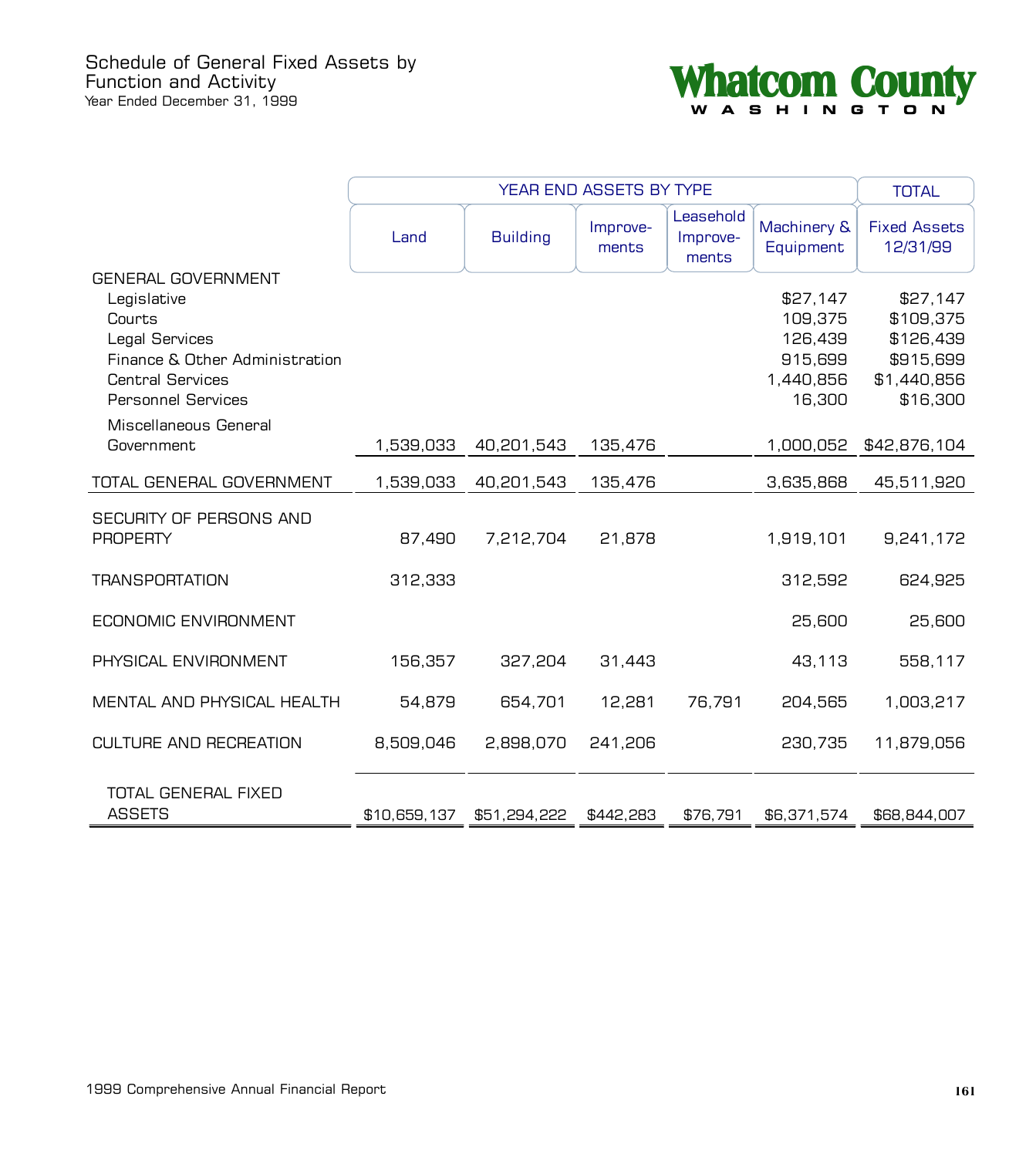

|                                  | <b>Balance</b>    |                  | <b>Changes in Assets</b> |             | <b>Balance</b> |
|----------------------------------|-------------------|------------------|--------------------------|-------------|----------------|
|                                  | As of<br>01/01/99 | <b>Additions</b> | <b>Deductions</b>        | Adjustments | As of 12/31/99 |
| <b>GENERAL GOVERNMENT</b>        |                   |                  |                          |             |                |
| Legislative                      | 11,200            | 15,947           |                          |             | 27,147         |
| Courts                           | \$100,831         | \$10,144         | \$1,600                  |             | 109,375        |
| Legal Services                   | 125,759           | 2.040            | 1.360                    |             | 126,439        |
| Finance & Other Administration   | 837,340           | 99,349           | 20,990                   |             | 915,699        |
| <b>Central Services</b>          | 1.312.598         | 128,258          |                          |             | 1,440,856      |
| <b>Personnel Services</b>        | 16,300            |                  |                          |             | 16,300         |
| Miscellaneous General Government | 42,706,069        | 170,035          |                          |             | 42,876,104     |
|                                  |                   |                  |                          |             |                |
| TOTAL GENERAL GOVERNMENT         | 45,110,097        | 425,773          | 23,950                   |             | 45,511,920     |
| SECURITY OF PERSONS AND PROPERTY | 860,427           | 258,288          | 5,049                    | 8.127.506   | 9,241,172      |
| <b>TRANSPORTATION</b>            | 471,831           | 153,094          |                          |             | 624,925        |
| ECONOMIC ENVIRONMENT             | 25,600            |                  |                          |             | 25,600         |
| PHYSICAL ENVIRONMENT             | 518,203           | 39.914           |                          |             | 558,117        |
| MENTAL AND PHYSICAL HEALTH       | 954.369           | 53.648           | 4.800                    |             | 1,003,217      |
| CULTURE AND RECREATION           | 11.855.770        | 23,286           |                          |             | 11.879.056     |
| TOTAL GENERAL FIXED ASSETS       | \$59,796,298      | \$954,002        | \$33,799                 | \$8,127,506 | \$68,844,007   |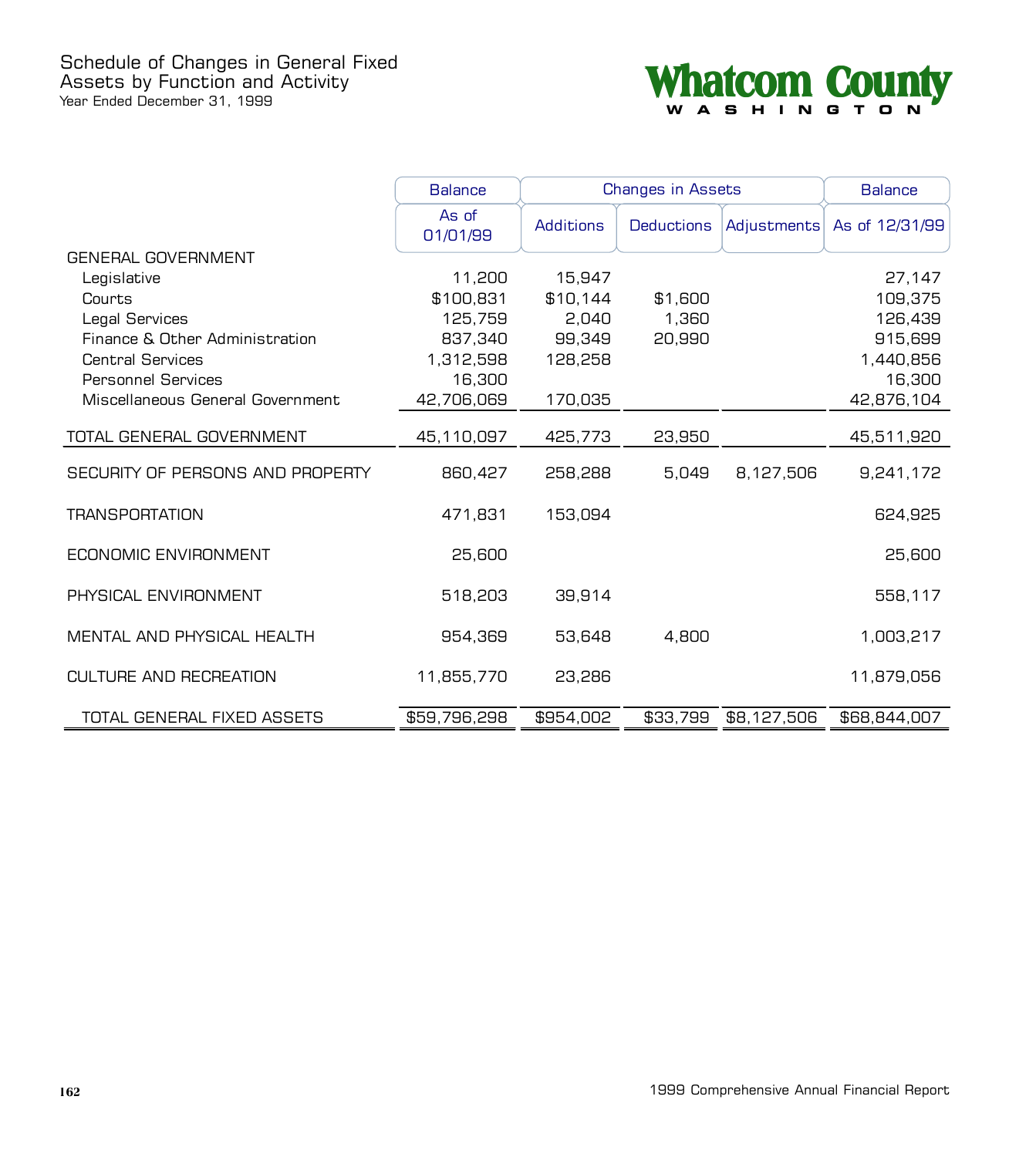

# General Long Term Debt Account Group

The General Long-Term Debt Account Group (GLTDAG) is used to account for the Countyís unmatured long-term indebtedness that has not been identified as a specific fund liability of a proprietary or trust fund. Besides general obligation debt instruments (e.g., bonds, notes, warrants), the GLTDAG also is used to report revenue bonds that will be repaid from general government resources, special assessment debt when the County is "obligated in some manner," special revenue bonds and certain liabilities that normally are not expected to be liquidated with expendable available financial resources.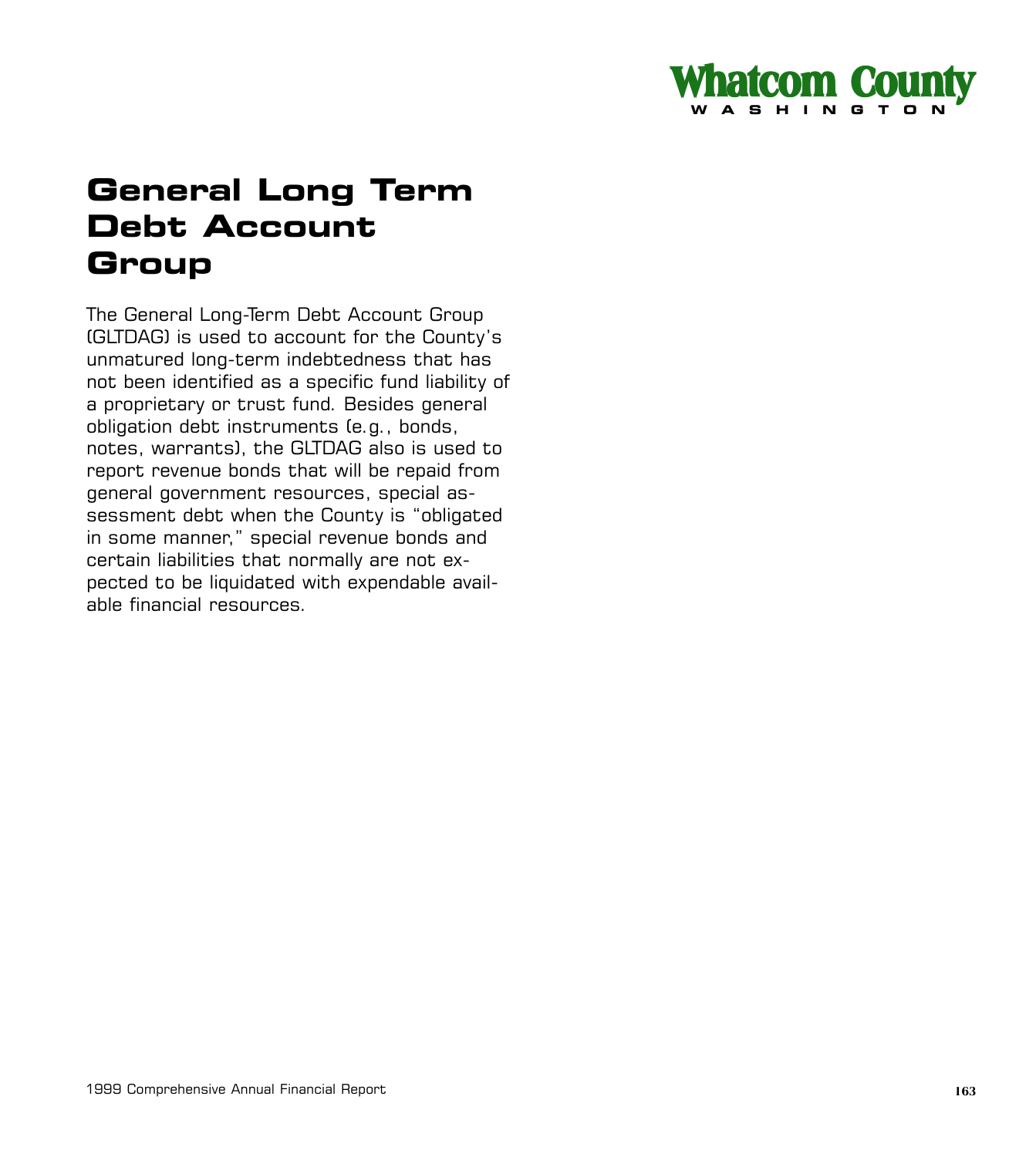# Combining Balance Sheet

#### ! General Long-Term Debt Group of Accounts

Year Ended December 31, 1999 (With comparative totals for December 31, 1998)



|                                | 1999         | 1998         |
|--------------------------------|--------------|--------------|
| <b>Assets</b>                  |              |              |
| Amount to be Provided          | 24,255,207   | 25,692,585   |
| <b>Assets</b>                  | \$24,255,207 | \$25,692,585 |
| <b>Liabilities</b>             |              |              |
| General Obligation Bonds (Net) | 19,430,000   | 20,705,000   |
| Special Assessment Bonds (Net) | 1.140.241    | 1,537,639    |
| Employee Leave Benefits        | 3.230.433    | 3.189.588    |
| Landfill Closure Costs         | 250,000      |              |
| Other Long Term Liabilities    | 204,533      | 260,358      |
| <b>Long Term Liabilities</b>   | \$24,255,207 | \$25.692.585 |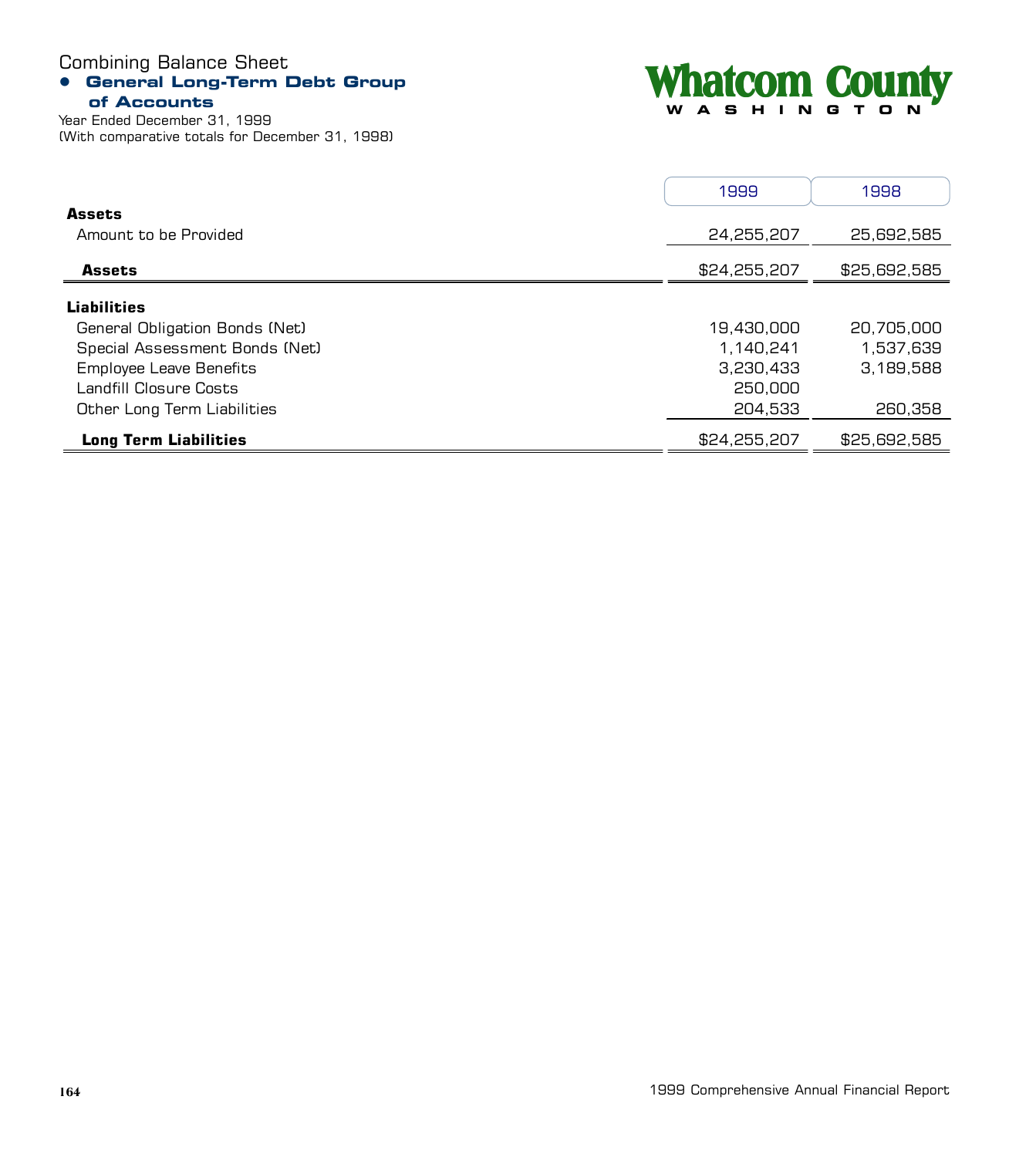

# Statistical Section

1999 Comprehensive Annual Financial Report 165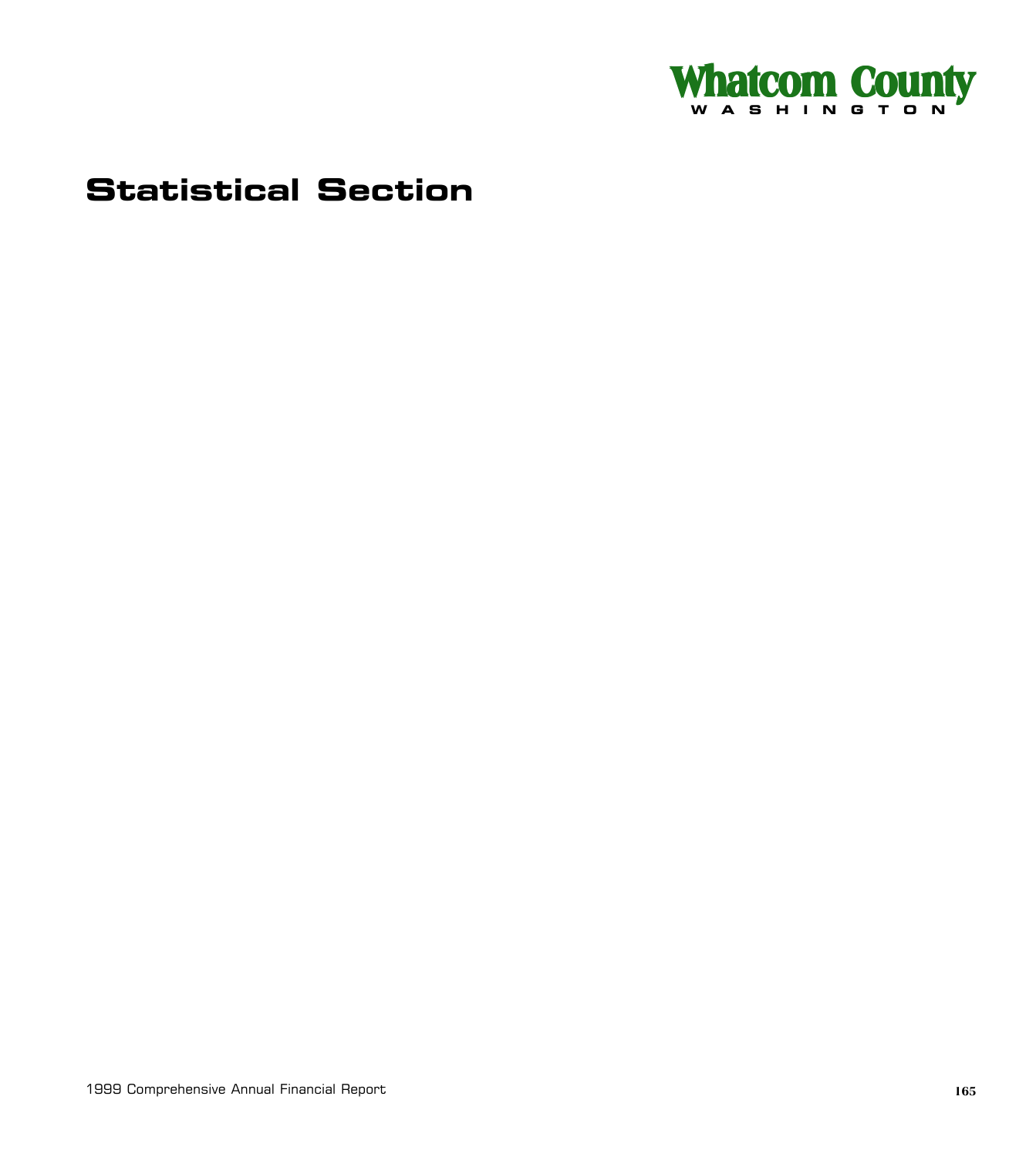# General Government Expenditures by Function (1)

#### ! Last Ten Fiscal Years

Page 1 of 2

|      |            | Security of |             |            |             | Mental &  |            | Intra-           |
|------|------------|-------------|-------------|------------|-------------|-----------|------------|------------------|
| Year | General    | Persons &   | Physical    | Trans-     | Economic    | Physical  | Culture    | Govern-          |
|      | Government | Property    | Environment | portation  | Environment | Health    | Recreation | mental           |
|      |            |             |             |            |             |           |            |                  |
| 1990 | 12,317,191 | 8,379,871   | 847,845     | 8,618,420  | 615,669     | 5,579,687 | 2,947,614  | $\mathbf 0$      |
|      |            |             |             |            |             |           |            |                  |
| 1991 | 14,614,401 | 9,730,262   | 1,682,744   | 9,752,761  | 1,212,590   | 6,006,449 | 3,463,565  | $\mathbf 0$      |
|      |            |             |             |            |             |           |            |                  |
| 1992 | 15,219,942 | 10,964,657  | 1,325,932   | 9,343,275  | 1,520,925   | 6,009,134 | 3,428,600  | $\mathbf 0$      |
|      |            |             |             |            |             |           |            |                  |
| 1993 | 15,334,507 | 11,938,978  | 752,583     | 10,217,219 | 1,282,391   | 6,699,872 | 2,766,231  | $\mathbf 0$      |
|      |            |             |             |            |             |           |            |                  |
| 1994 | 14,879,934 | 13,288,183  | 1,681,962   | 9,870,981  | 1,298,507   | 6,662,809 | 2,603,148  | $\mathbf 0$      |
|      |            |             |             |            |             |           |            |                  |
| 1995 | 15,536,340 | 14,365,755  | 1,817,130   | 9,428,456  | 965,641     | 7,143,697 | 2,701,136  | $\boldsymbol{0}$ |
|      |            |             |             |            |             |           |            |                  |
| 1996 | 11,770,828 | 14,133,452  | 1,907,928   | 10,703,423 | 950,057     | 6,702,229 | 2,663,466  | $\boldsymbol{0}$ |
|      |            |             |             |            |             |           |            |                  |
| 1997 | 12,306,262 | 15,058,747  | 2,762,472   | 10,809,665 | 1,489,765   | 7,130,541 | 2,731,892  | $\mathbf 0$      |
|      |            |             |             |            |             |           |            |                  |
| 1998 | 14,227,461 | 17,003,381  | 2,366,215   | 10,990,385 | 1,183,325   | 7,730,267 | 2,911,750  | $\mathbf 0$      |
|      |            |             |             |            |             |           |            |                  |
| 1999 | 15,047,278 | 18,509,529  | 2,834,910   | 11,444,117 | 1,235,673   | 8,028,398 | 3,020,587  | $\mathbf 0$      |

(1) Includes general, special revenue, capital projects, debt service, and special assessment funds.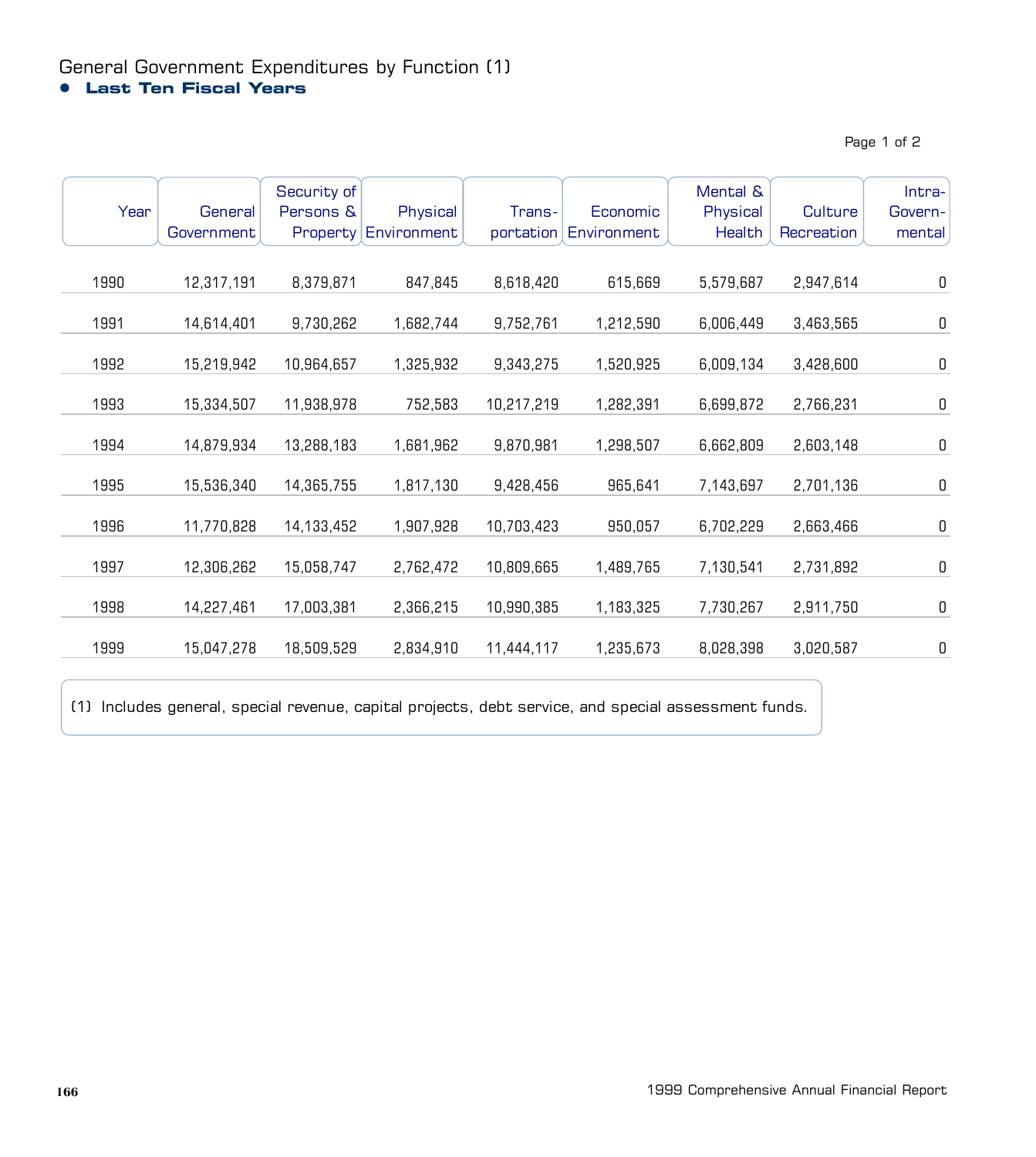

| <b>Other</b><br>Financing<br>Uses | Capital<br>Outlays | Debt<br>Service | Total      |
|-----------------------------------|--------------------|-----------------|------------|
| 5,264,206                         | 7,054,785          | 1,329,706       | 52,954,994 |
| 5,664,458                         | 6,722,605          | 3,888,407       | 62,738,242 |
| 6,754,622                         | 18,530,072         | 2,296,684       | 75,393,843 |
| 12,124,229                        | 18,127,833         | 7,507,177       | 86,751,020 |
| 7,704,879                         | 10,054,403         | 2,434,073       | 70,478,879 |
| 7,518,960                         | 7,255,829          | 2,579,690       | 69,312,634 |
| 4,536,564                         | 6,915,944          | 2,727,494       | 63,011,385 |
| 4,870,189                         | 13,672,005         | 2,561,469       | 73,393,007 |
| 3,911,873                         | 13,599,996         | 2,756,559       | 76,681,212 |
| 6,159,294                         | 6,508,375          | 2,878,067       | 75,666,228 |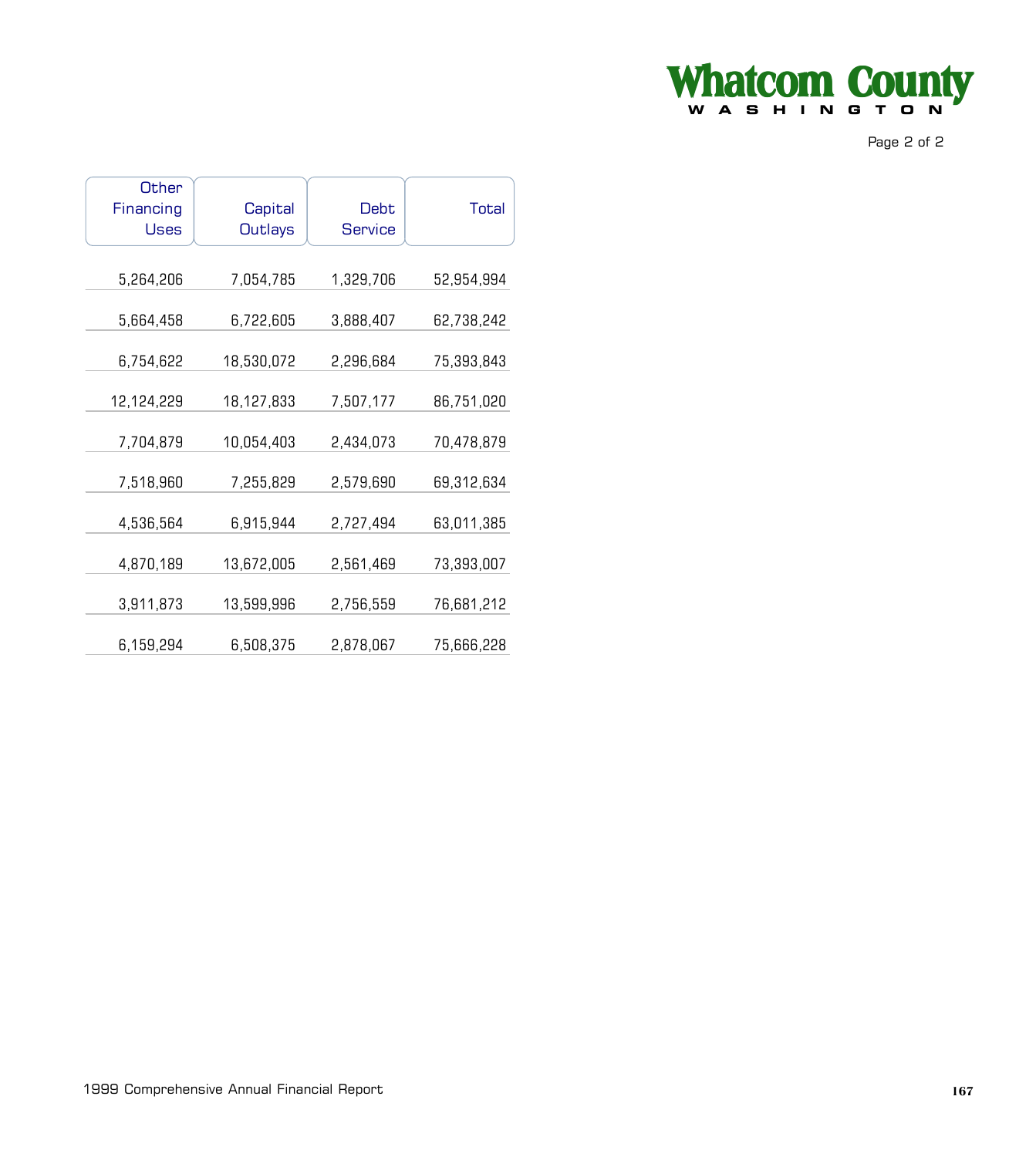# General Government Revenues by Source (1)

! Last Ten Fiscal Years



| Year | Taxes      | Licenses<br>$\delta$<br>Permits | Inter-<br>Govern-<br>mental | <b>Charges</b><br>for<br><b>Service</b> | Fines &<br>Forfeits | Misc.     | Intra-<br>Govern-<br>mental | Other<br>Financing<br><b>Sources</b> | <b>Total</b> |
|------|------------|---------------------------------|-----------------------------|-----------------------------------------|---------------------|-----------|-----------------------------|--------------------------------------|--------------|
| 1990 | 23,256,764 | 1,003,978                       | 11,641,154                  | 8,563,059                               | 847,207             | 4,693,698 | 0                           | 11,807,602                           | 61,813,462   |
| 1991 | 24,585,901 | 1,034,730                       | 14,344,724                  | 9,329,287                               | 915,468             | 4,868,622 | 0                           | 18,553,399                           | 73,632,131   |
| 1992 | 26,916,675 | 1,024,506                       | 12,446,562                  | 9,196,879                               | 1,133,419           | 4,895,059 | 0                           | 7,767,475                            | 63,380,575   |
| 1993 | 31,137,897 | 1,376,959                       | 13,060,505                  | 6,750,748                               | 1,278,444           | 5,739,585 | 0                           | 22,080,362                           | 81,424,500   |
| 1994 | 32,935,517 | 1,341,723                       | 14,477,141                  | 5,314,895                               | 1,518,559           | 5,674,464 | 0                           | 8,307,957                            | 69,570,256   |
| 1995 | 35,135,468 | 1,128,653                       | 14,693,127                  | 5,199,775                               | 1,377,609           | 5,219,506 | 0                           | 8,407,289                            | 71,161,427   |
| 1996 | 35,430,869 | 1,268,937                       | 17,326,228                  | 5,293,274                               | 1,197,890           | 3,777,127 | 0                           | 5,933,163                            | 70,227,488   |
| 1997 | 38,250,989 | 1,340,274                       | 18,017,481                  | 6,085,563                               | 1,619,031           | 4,124,349 | 0                           | 8,054,550                            | 77,492,237   |
| 1998 | 39,438,336 | 1,351,354                       | 19,508,309                  | 6,053,392                               | 1,466,255           | 4,753,738 | 0                           | 8,502,012                            | 81,073,396   |
| 1999 | 42,343,802 | 1,415,442                       | 17,887,436                  | 7,042,730                               | 1,705,224           | 4,796,491 | 0                           | 7,926,658                            | 83,117,783   |

(1) Includes general, special revenue, capital projects, debt service, and special assessment funds.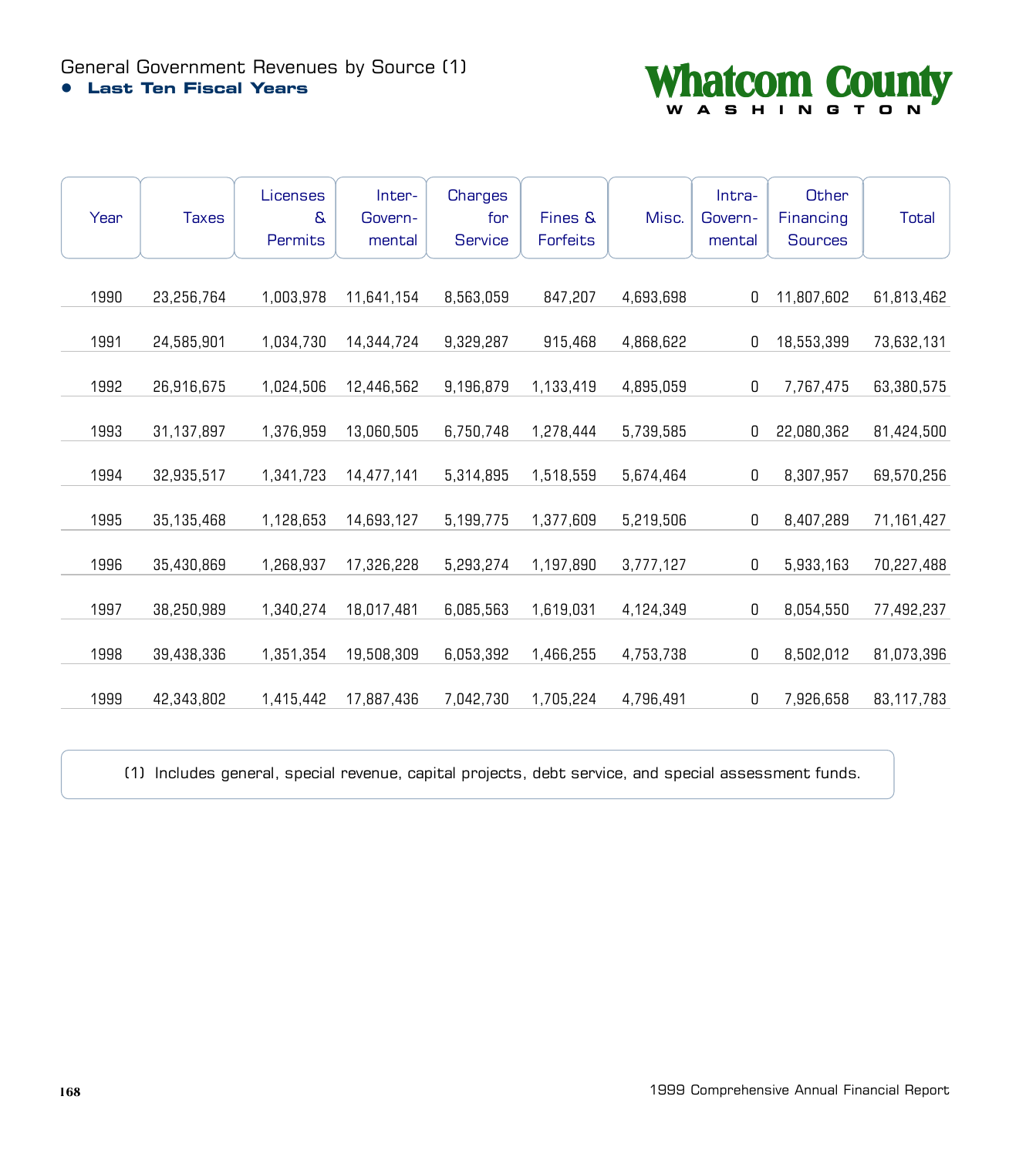! Last Ten Fiscal Years



|      |              |                    |           |            |                   | Ratio of           |             | Ratio of          |
|------|--------------|--------------------|-----------|------------|-------------------|--------------------|-------------|-------------------|
|      |              |                    | Percent   | Delinquent |                   | <b>Total Tax</b>   | Outstanding | Delinquent        |
| Year | <b>Total</b> | <b>Current Tax</b> | of Levy   | Tax        | <b>Total Tax</b>  | <b>Collections</b> | Delinquent  | Taxes To          |
|      | Tax Levy     | Collection         | Collected | Collection | <b>Collection</b> | To Total Levy      | Taxes       | <b>Total Levy</b> |
| 1990 | 13,346,855   | 12,835,724         | 96.17%    | 685,418    | 13,521,142        | 101.31%            | 812,964     | 6.09%             |
| 1991 | 15,110,092   | 14,614,628         | 96.72%    | 485,686    | 15.100.314        | 99.94%             | 822,742     | 5.44%             |
|      |              |                    |           |            |                   |                    |             |                   |
| 1992 | 16,701,753   | 16,184,299         | 96.90%    | 457,690    | 16,641,989        | 99.64%             | 882,506     | 5.28%             |
| 1993 | 19,056,793   | 18,606,092         | 97.63%    | 509,139    | 19,115,231        | 100.31%            | 824,068     | 4.32%             |
|      |              |                    |           |            |                   |                    |             |                   |
| 1994 | 21,296,312   | 20,716,153         | 97.28%    | 465,815    | 21,181,968        | 99.46%             | 938,411     | 4.41%             |
| 1995 | 22,962,054   | 22,186,141         | 96.62%    | 554,689    | 22,740,830        | 99.04%             | 1,159,635   | 5.05%             |
|      |              |                    |           |            |                   |                    |             |                   |
| 1996 | 25,292,251   | 24,547,885         | 97.06%    | 707,630    | 25,255,515        | 99.85%             | 1,196,371   | 4.73%             |
| 1997 | 27,178,522   | 26,465,092         | 97.38%    | 655,200    | 27,120,292        | 99.79%             | 1,322,065   | 4.86%             |
|      |              |                    |           |            |                   |                    |             |                   |
| 1998 | 27,864,587   | 27,068,437         | 97.14%    | 754,999    | 27,823,436        | 99.85%             | 1,430,947   | 5.14%             |
| 1999 | 28,585,345   | 27.646.933         | 96.72%    | 858,703    | 28,505,636        | 99.72%             | 1,492,835   | 5.22%             |
|      |              |                    |           |            |                   |                    |             |                   |

Does not include Agency Funds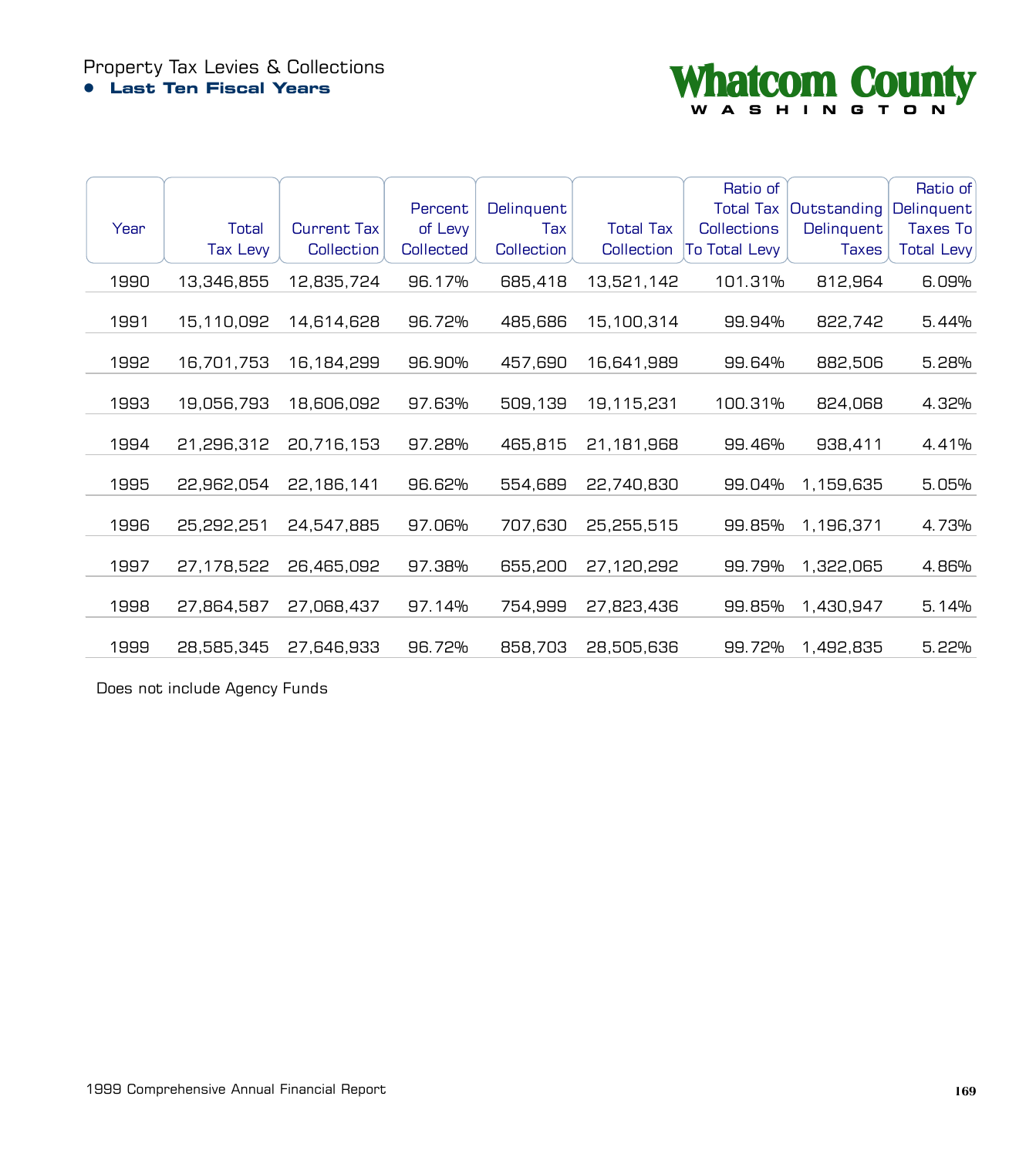Assessed Value of Taxable Property (1)

! Last Ten Fiscal Years



| <b>Fiscal</b><br>Year | <b>Real Property</b><br>Tax<br><b>Assessed Value</b><br>Year |                | <b>Personal Property</b><br><b>Assessed Value</b> | <b>Public Utilities</b><br><b>And Water Craft</b> | <b>Total Assessed</b><br>Value |
|-----------------------|--------------------------------------------------------------|----------------|---------------------------------------------------|---------------------------------------------------|--------------------------------|
| 1990                  | 1991                                                         | 4,618,763,170  | 302,929,930                                       | 326,654,761                                       | \$5,248,347,861                |
| 1991                  | 1992                                                         | 5,020,081,880  | 379,889,490                                       | 295,474,124                                       | \$5,695,445,494                |
| 1992                  | 1993                                                         | 6,012,211,890  | 361,369,510                                       | 293,777,887                                       | \$6,667,359,287                |
| 1993                  | 1994                                                         | 7,233,761,115  | 387,349,485                                       | 313,794,924                                       | \$7,934,905,524                |
| 1994                  | 1995                                                         | 8,180,835,325  | 404.220.321                                       | 334,660,434                                       | \$8,919,716,080                |
| 1995                  | 1996                                                         | 8,717,963,010  | 402,239,851                                       | 317,727,609                                       | \$9,437,930,470                |
| 1996                  | 1997                                                         | 9.241.501.960  | 410.699.900                                       | 382,793,629                                       | \$10,034,995,489               |
| 1997                  | 1998                                                         | 9,655,317,130  | 410,421,086                                       | 378,523,956                                       | \$10,444,262,172               |
| 1998                  | 1999                                                         | 9,938,624,420  | 427,546,605                                       | 337,392,696                                       | \$10,703,563,721               |
| 1999                  | 2000                                                         | 10,130,282,150 | 448.738.355                                       | 375.873.011                                       | \$10,954,893,516               |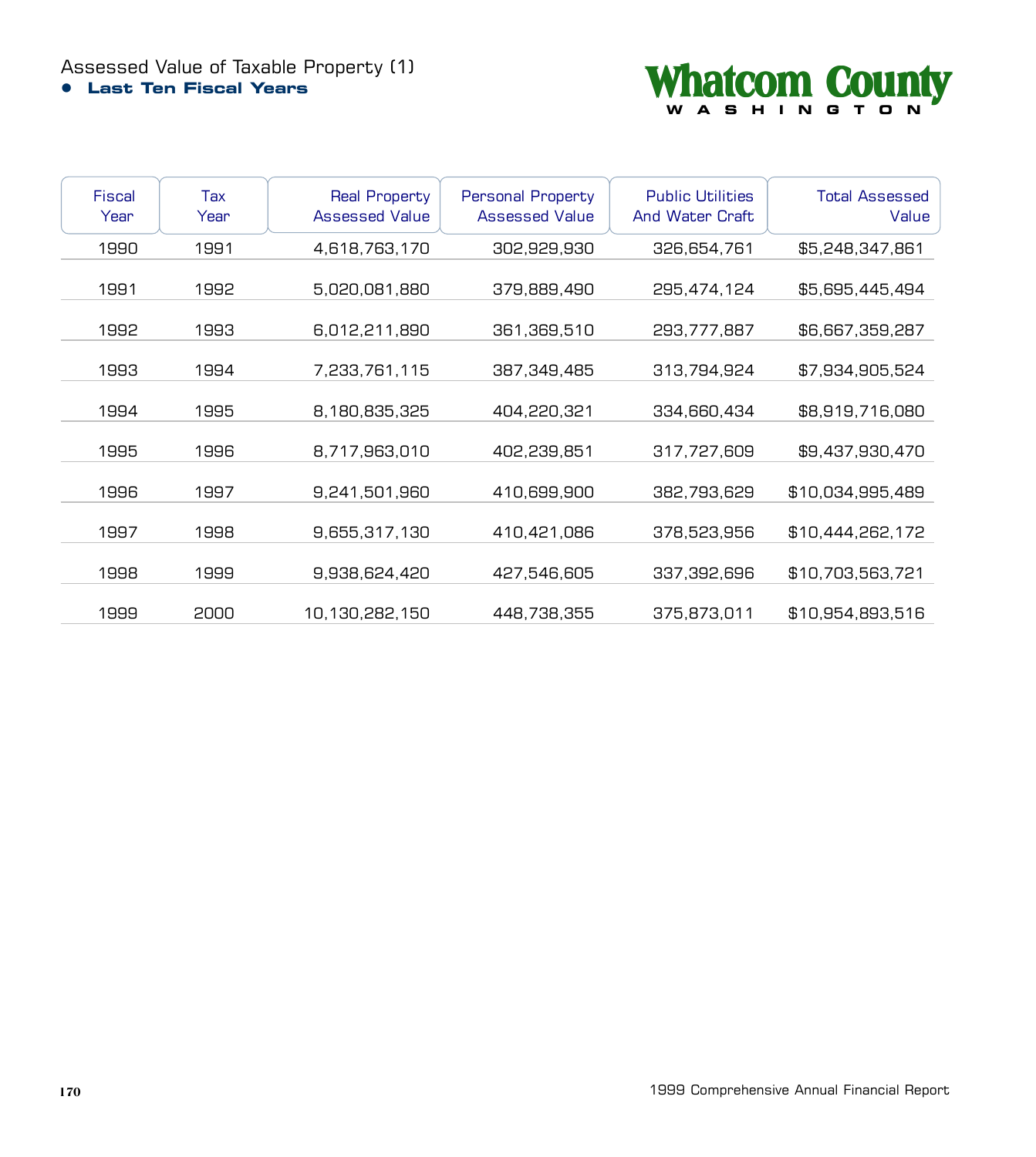

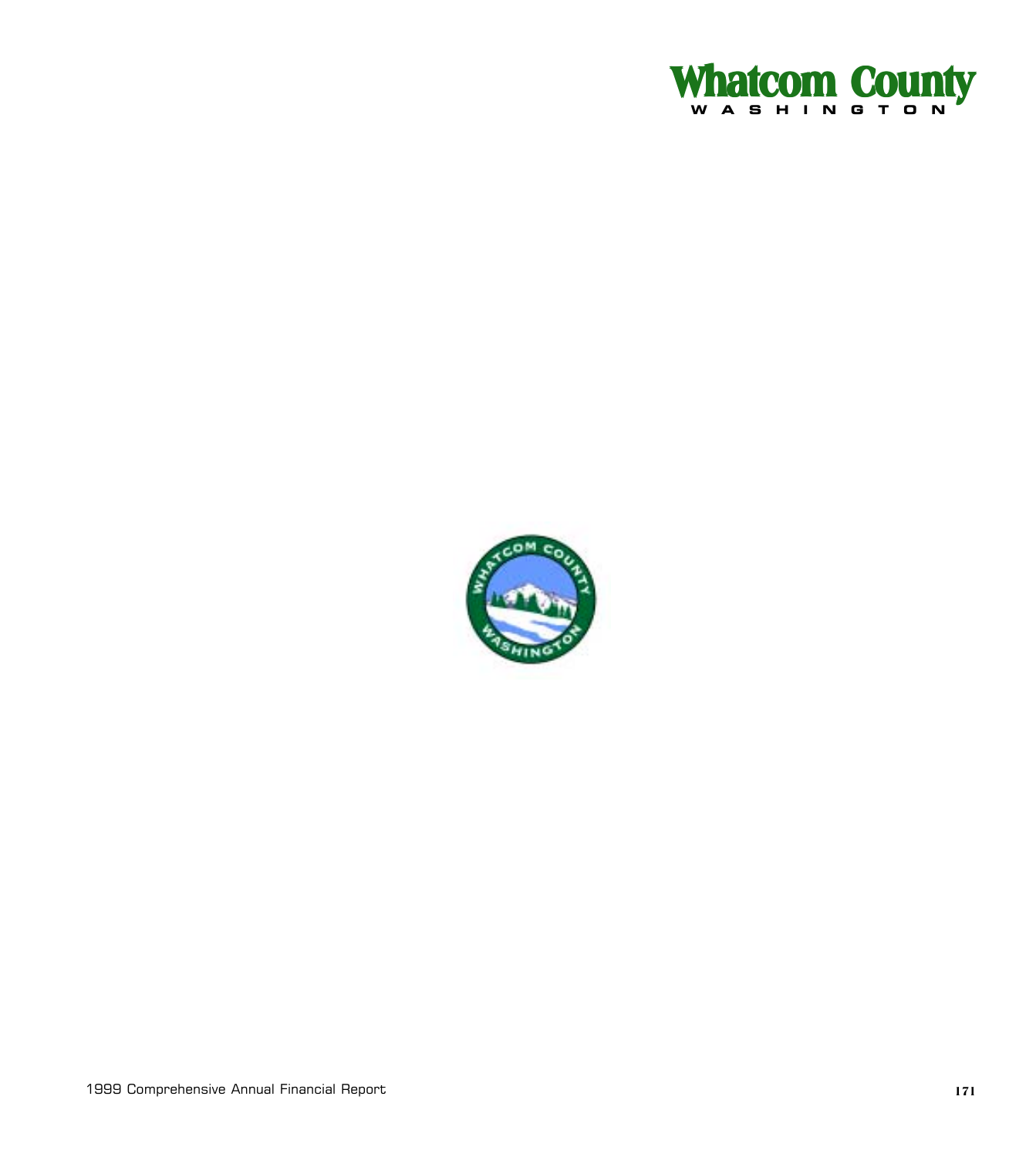# Property Tax Rates (Per \$1,000 of Assessed Value) Direct & Overlapping Governments

**• Last Ten Fiscal Years** 

Page 1 of 2

| WHATCOM COUNTY GOVERNMENT |                 |                                           |                               |                        | <b>AGENCIES</b>            |                          |                          |                          |                       |
|---------------------------|-----------------|-------------------------------------------|-------------------------------|------------------------|----------------------------|--------------------------|--------------------------|--------------------------|-----------------------|
| Year                      | General<br>Fund | <b>Special</b><br>Revenue<br><b>Funds</b> | <b>Debt</b><br><b>Service</b> | <b>Total</b><br>County | School<br><b>Districts</b> | Fire<br><b>Districts</b> | Port<br><b>Districts</b> | Cities &<br><b>Towns</b> | <b>State</b><br>of WA |
| 1990                      | 1.598           | 2.345                                     | 0.067                         | 4.010                  | 3.446                      | 0.963                    | 0.497                    | 2.997                    | 4.029                 |
| 1991                      | 1.564           | 2.250                                     | 0.056                         | 3.870                  | 4.076                      | 1.630                    | 0.486                    | 3.585                    | 4.148                 |
| 1992                      | 1.600           | 2.297                                     | 0.004                         | 3.901                  | 3.280                      | 1.037                    | 0.496                    | 3.576                    | 4.733                 |
| 1993                      | 1.517           | 2.324                                     | 0.004                         | 3.845                  | 3.962                      | 1.020                    | 0.471                    | 3.306                    | 4.302                 |
| 1994                      | 1.446           | 2.290                                     | 0.003                         | 3.739                  | 3.651                      | 0.991                    | 0.446                    | 3.003                    | 3.946                 |
| 1995                      | 1.388           | 2.170                                     | 0.003                         | 3.561                  | 3.750                      | 1.118                    | 0.425                    | 2.926                    | 3.783                 |
| 1996                      | 1.470           | 2.206                                     | 0.002                         | 3.679                  | 3.642                      | 1.123                    | 0.413                    | 2.621                    | 3.745                 |
| 1997                      | 1.500           | 2.256                                     | 0.002                         | 3.758                  | 3.838                      | 1.137                    | 0.402                    | 2.582                    | 3.640                 |
| 1998                      | 1.470           | 2.252                                     | 0.000                         | 3.722                  | 3.700                      | 1.168                    | 0.396                    | 2.919                    | 3.597                 |
| 1999                      | 1.473           | 2.292                                     | 0.000                         | 3.765                  | 4.068                      | 1.198                    | 0.396                    | 2.929                    | 3.421                 |

Property is assessed at %100 of its true and fair value.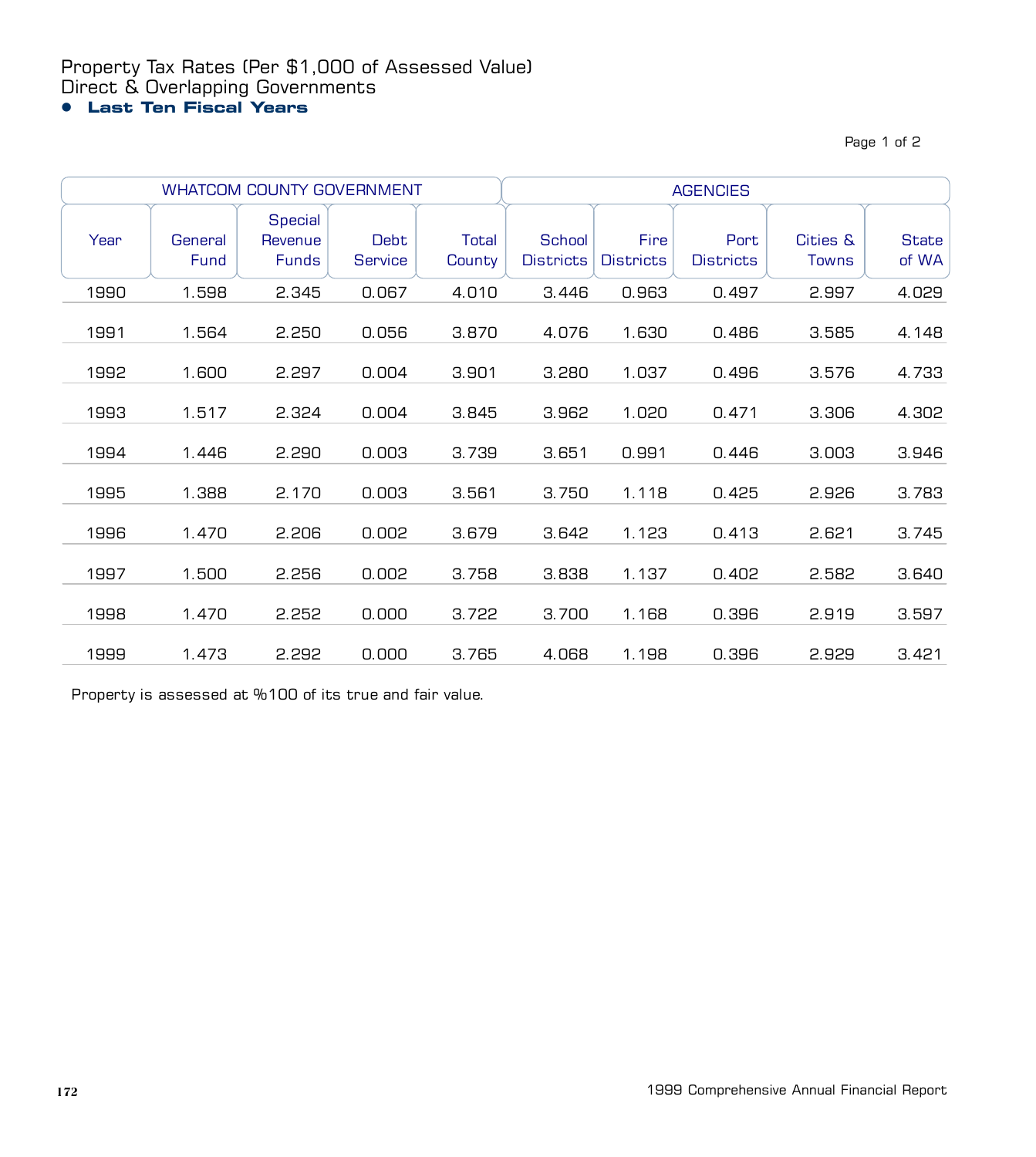

| <b>AGENCIES</b>         |                                    |                                  |                          |                                  |                                 |                      |                                 |              |
|-------------------------|------------------------------------|----------------------------------|--------------------------|----------------------------------|---------------------------------|----------------------|---------------------------------|--------------|
| <b>Rural</b><br>Library | <b>Hospital</b><br><b>District</b> | Park<br>& Rec<br><b>District</b> | Water<br><b>District</b> | Flood<br>Zone<br><b>District</b> | <b>Sewer</b><br><b>District</b> | Cemetary<br>District | <b>Total</b><br><b>Agencies</b> | <b>Total</b> |
| 0.500                   | 0.277                              | 0.199                            | 0.078                    | 0.558                            | 0.000                           | 0.074                | 13.618                          | 17.628       |
| 0.472                   | 0.261                              | 0.115                            | 0.042                    | 0.000                            | 0.000                           | 0.085                | 14.900                          | 18.770       |
| 0.481                   | 0.685                              | 0.113                            | 0.041                    | 0.000                            | 0.000                           | 0.084                | 14.526                          | 18.427       |
| 0.478                   | 0.229                              | 0.000                            | 0.300                    | 0.000                            | 0.000                           | 0.082                | 14.150                          | 17.995       |
| 0.479                   | 0.222                              | 0.136                            | 0.256                    | 0.000                            | 0.000                           | 0.085                | 13.215                          | 16.954       |
| 0.521                   | 0.458                              | 0.092                            | 0.980                    | 0.000                            | 0.000                           | 0.084                | 14.137                          | 17.698       |
| 0.479                   | 0.431                              | 0.091                            | 0.983                    | 0.000                            | 0.000                           | 0.081                | 13.608                          | 17.287       |
| 0.494                   | 0.391                              | 0.109                            | 0.961                    | 0.000                            | 0.000                           | 0.083                | 13.637                          | 17.395       |
| 0.500                   | 0.391                              | 0.109                            | 0.861                    | 0.000                            | 0.000                           | 0.085                | 13.727                          | 17.449       |
| 0.500                   | 0.474                              | 0.106                            | 0.787                    | 0.000                            | 0.000                           | 0.085                | 13.964                          | 17.729       |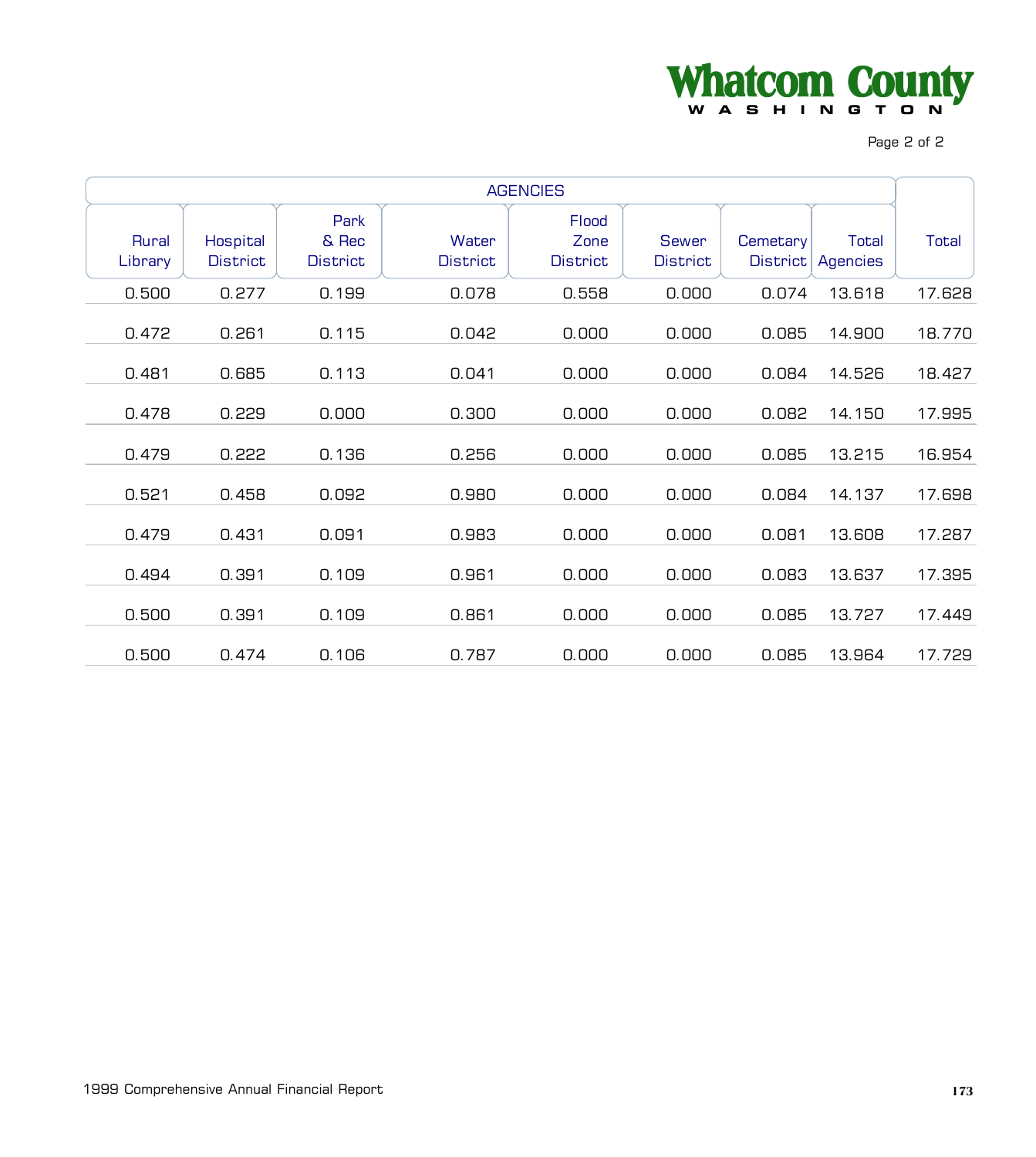

|                                   |                           | 1999             | Percentage of         |
|-----------------------------------|---------------------------|------------------|-----------------------|
| Taxpayer                          | <b>Type of Business</b>   | <b>Assessed</b>  | <b>Total Assessed</b> |
|                                   |                           | Valuation        | Valuation             |
| Altantic-Richfield Co. (ARCO)     | Oil Refinery              | 390,416,185      | 3.564%                |
| Puget Sound Power & Light         | Electric Power Utility    | 166,012,557      | 1.515%                |
| Aloca Aluminum (INTALCO)          | Aluminum Reduction        | 163.779.655      | 1.495%                |
| Encogen Northwest LP              | Electric Cogeneration     | 118,937,920      | 1.086%                |
| Tenaska Wash, Partners I P        | Electric Cogeneration     | 81.781.055       | 0.747%                |
| Sumas Cogeneration Co LP          | Electric Cogeneration     | 72.863.200       | 0.665%                |
| <b>Tosco Corporation</b>          | Oil Refinery              | 71.429.165       | 0.652%                |
| Georgia Pacific Corporation       | Pulp, Paper Manufacturing | 63,565,872       | 0.580%                |
| Trillium Corporation              | Real Estate Development   | 54,461,650       | 0.497%                |
| <b>Bellis Fair Partners</b>       | Retail Shopping Mall      | 46,383,500       | 0.423%                |
| Totals                            |                           | \$1,229,630,759  | 11.224%               |
| County Total 1999 Assessed Value: |                           | \$10,954,893,516 |                       |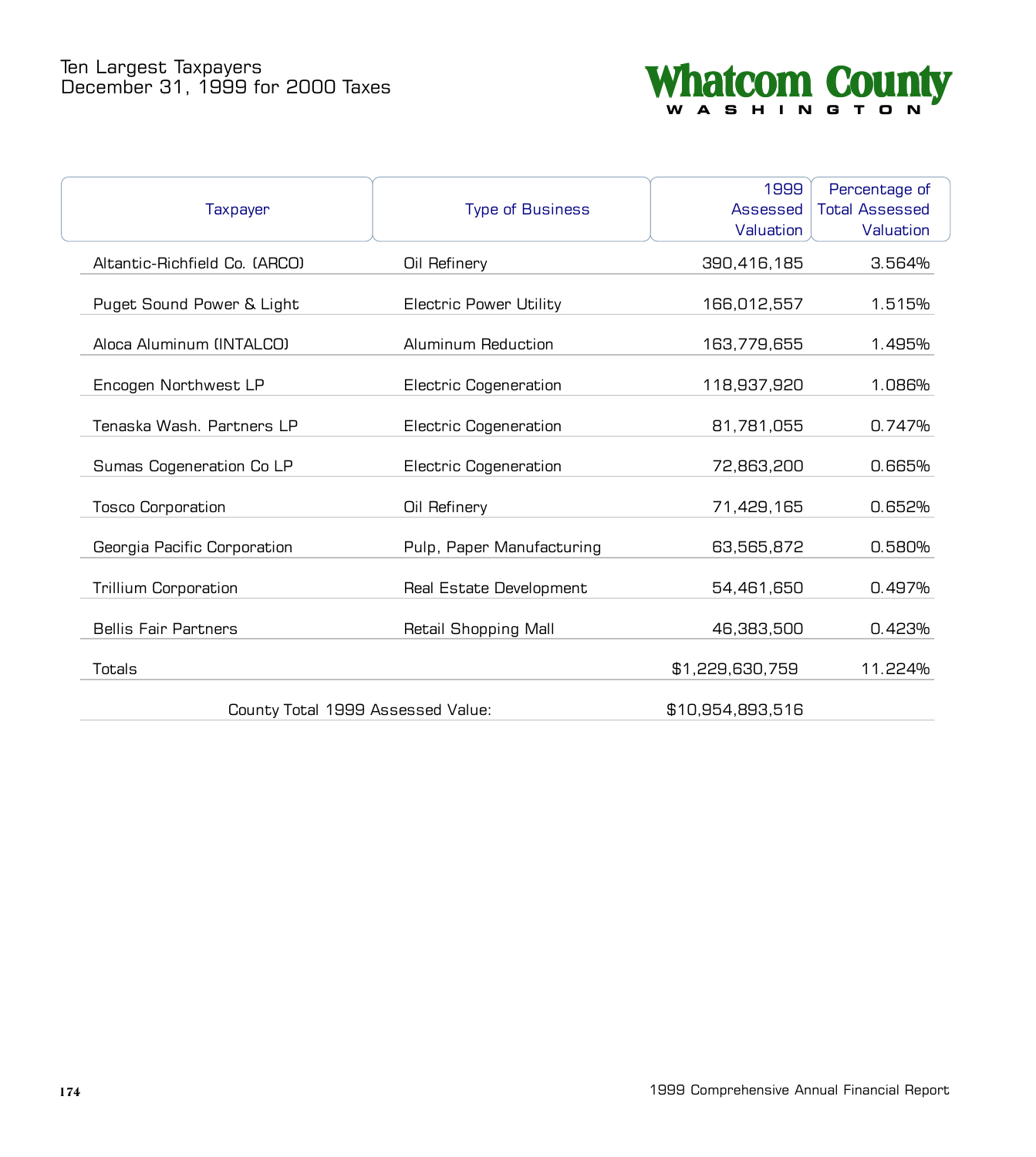## Special Assessment Billings & Collections

! Last Ten Fiscal Years



|               | <b>Assessments</b> | Assessment      |                    | <b>Assessments</b> |
|---------------|--------------------|-----------------|--------------------|--------------------|
| <b>Fiscal</b> | Receivable         | Roll            | <b>Assessments</b> | Receivable         |
| Year          | January 1          | <b>Billings</b> | Collected (1)      | December 31        |
| 1990          | 2,999,548          | 0               | 325,807            | \$2,673,741        |
| 1991          | 2,673,741          | 0               | 257,990            | \$2,415,751        |
| 1992          | 2,415,751          | 1,043,673       | 239,328            | \$3,220,096        |
| 1993          | 3,220,096          | $\mathsf D$     | 391,944            | \$2,828,152        |
| 1994          | 2,828,152          | 0               | 200,454            | \$2,627,698        |
| 1995          | 2,627,698          | 0               | 95,087             | \$2,532,611        |
| 1996          | 2,532,611          | 0               | 0                  | \$2,532,611        |
| 1997          | 2,532,611          | 0               | (349)              | \$2,532,960        |
| 1998          | 2,532,960          | 0               | 2,275,300          | \$257,660          |
| 1999          | 257,660            | 0               | 246,499            | \$11,161           |

(1) Includes cancellations, supplements, and adjustments.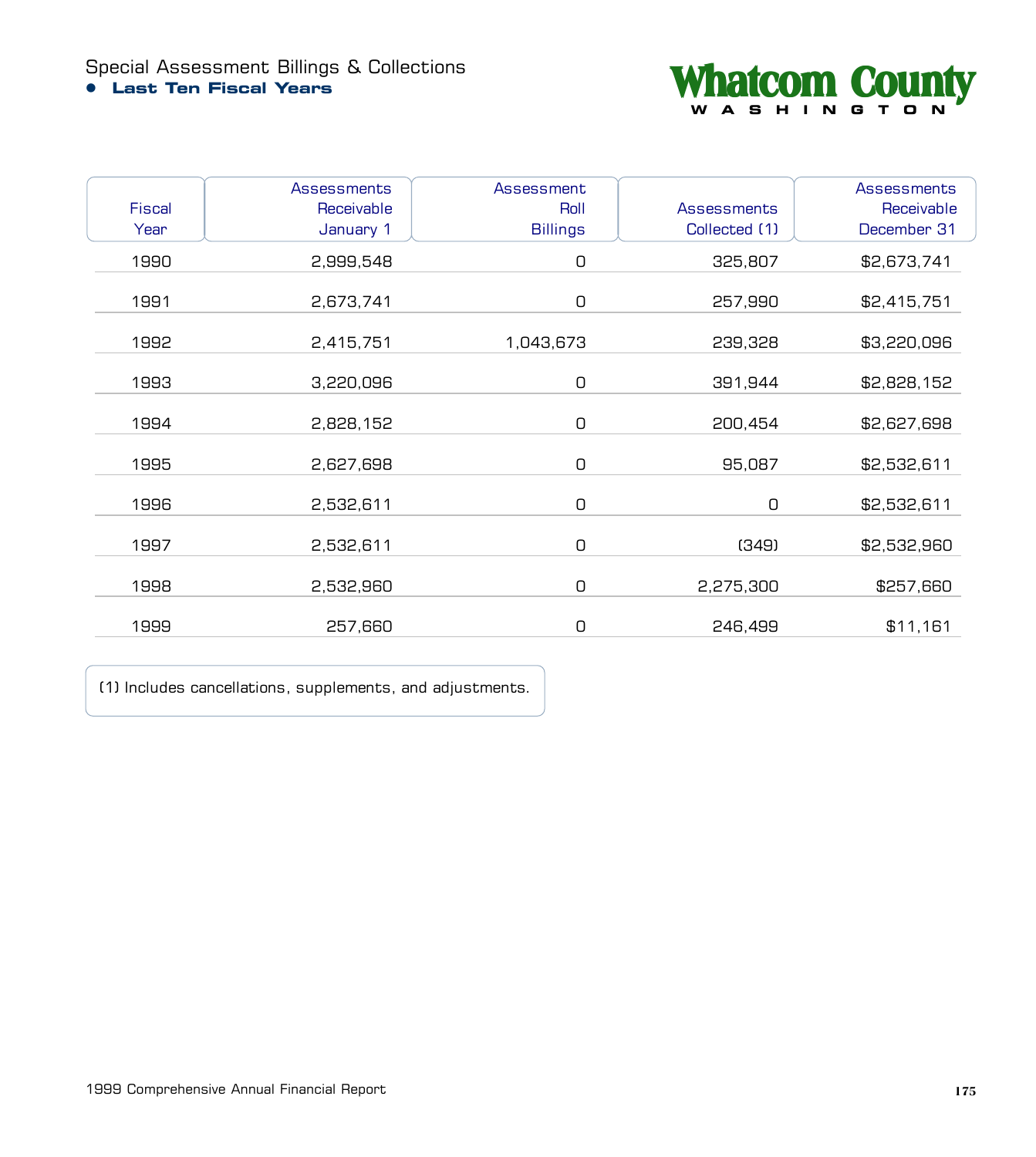Computation of Legal Debt Margin As of December 31, 1999



Total Property Value:  $$ 10,703,563,721$ 

| <b>INDEBTEDNESS FOR GENERAL PURPOSES WITHOUT A VOTE</b><br>Legal Limit 1.5% of Taxable Property Value                                 | 160,553,456      |
|---------------------------------------------------------------------------------------------------------------------------------------|------------------|
| Indebtedness (Liabilities):<br>GO Bond<br>19,430,000<br>Lease Purchase Agreements<br>204,533                                          |                  |
| <b>Sick &amp; Vacation Benefits</b><br>3,230,433<br>Accounts Payable<br>1,681,678                                                     |                  |
| <b>Total Liabilities</b><br>24,546,644                                                                                                |                  |
| Less Assets Available:<br>Cash on Hand plus Investments<br>79,884<br><b>Uncollected Taxes</b><br>139<br><b>Total Assets</b><br>80,023 |                  |
| Indebtedness Incurred - Section I                                                                                                     | 24,466,621       |
| Indebtedness Margin Before Excess<br>Less Indebtedness Incurred From Section II in Excess of 1% of Taxable Property Value             | 136,086,835<br>0 |
| MARGIN OF INDEBTEDNESS AVAILABLE WITHOUT A VOTE                                                                                       | \$136,086,835    |
| II. INDEBTEDNESS FOR GENERAL PURPOSES WITH A 3/5 VOTE<br>Legal Limit of 2 1/2% of Taxable Property Value                              | 267,589,093      |
| Indebtedness Incurred:<br><b>GO Bond Fund Liabilities</b><br>0<br>0<br>Lease Purchase Agreements<br>Less Assets Available<br>U        |                  |
| Indebtedness Incurred - Section II                                                                                                    | O                |
| <b>MARGIN OF INDEBTEDNESS AVAILABLE WITH 3/5 VOTE</b>                                                                                 | \$267,589,093    |
|                                                                                                                                       |                  |
| Total Indebtedness Allowable (Legal Limit 2 1/2%)                                                                                     | 267,589,093      |
| Less: Indebtedness Incurred - Section I & II                                                                                          | 24,466,621       |
| <b>MARGIN OF INDEBTEDNESS AVAILABLE</b>                                                                                               |                  |

All other funds have net assets exceeding liabilities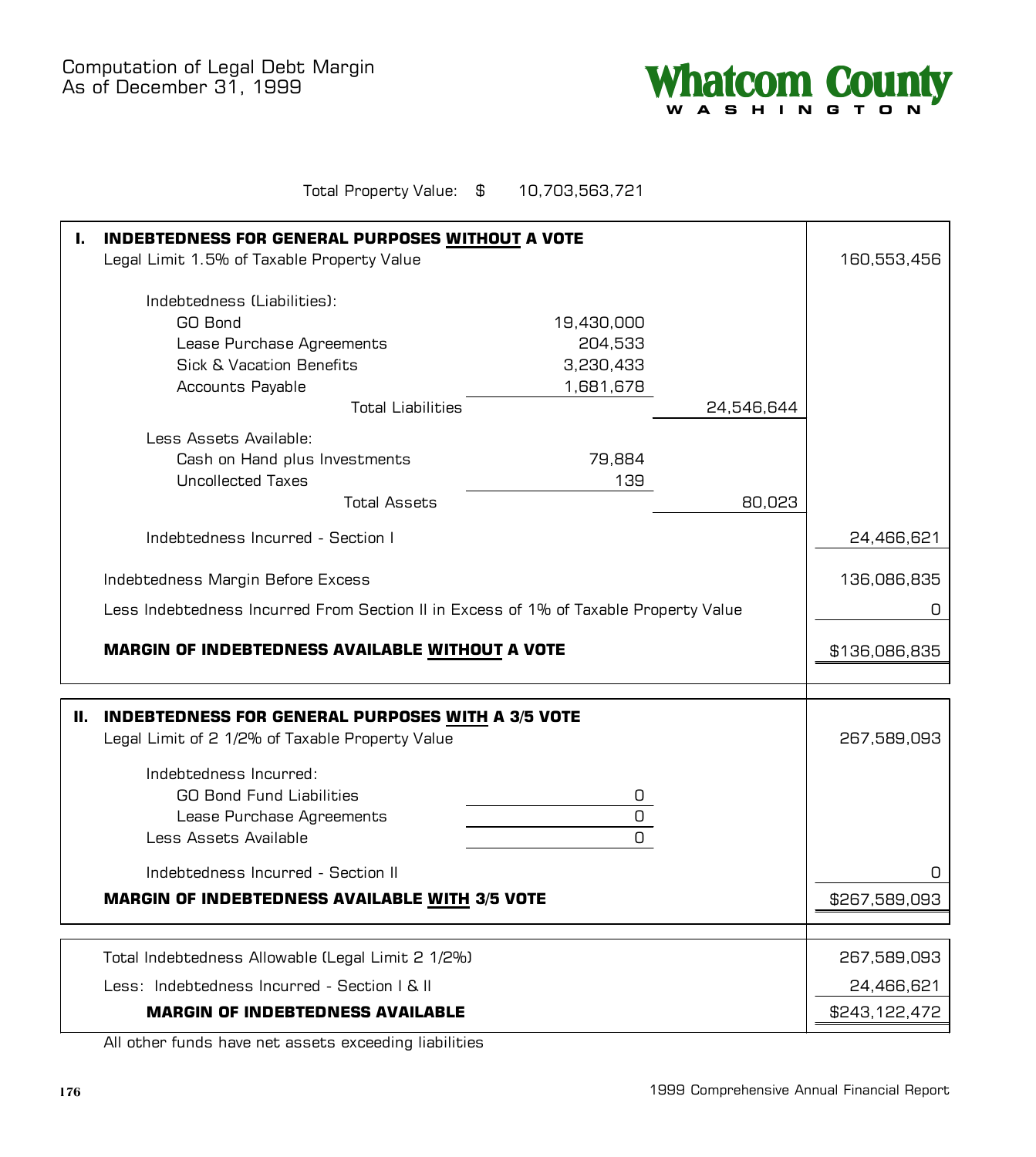Ratio of Net General Obligation Bonded Debt to Assessed Value & Net General Obligation Bonded Debt per Capita



**• Last Ten Fiscal Years** 

|               |            |                  | <b>Gross</b>  | <b>Debt Service</b> | <b>Net</b>    | Ratio of Net          | Net Bonded    |
|---------------|------------|------------------|---------------|---------------------|---------------|-----------------------|---------------|
| <b>Fiscal</b> | Population | Assessed         | <b>Bonded</b> | Money               | <b>Bonded</b> | <b>Bonded Debt to</b> | Debt Per      |
| Year          | (1)        | Value (2)        | Debt (3)      | Available (4)       | Debt          | <b>Assessed Value</b> | <b>Capita</b> |
| 1990          | 127,780    | \$5,248,347,861  | \$2,367,000   | \$584,973           | \$1,782,027   | 0.034%                | 13.95         |
| 1991          | 132,200    | \$5,695,445,494  | \$12,625,000  | \$564,458           | \$12,060,542  | 0.212%                | 91.23         |
|               |            |                  |               |                     |               |                       |               |
| 1992          | 137,100    | \$6,667,359,287  | \$12,054,000  | \$254,929           | \$11,799,071  | 0.177%                | 86.06         |
|               |            |                  |               |                     |               |                       |               |
| 1993          | 140,000    | \$7,934,905,524  | \$19,607,000  | \$247,062           | \$19,359,938  | 0.244%                | 138.29        |
| 1994          | 145,000    | \$8,919,716,080  | \$18,825,000  | \$110,262           | \$18,714,738  | 0.210%                | 129.07        |
|               |            |                  |               |                     |               |                       |               |
| 1995          | 148,300    | \$9,437,930,470  | \$17,957,000  | \$97,493            | \$17,859,507  | 0.189%                | 120.43        |
| 1996          | 152,800    | \$10,034,995,489 | \$16,904,000  | \$88,679            | \$16,815,321  | 0.168%                | 110.05        |
|               |            |                  |               |                     |               |                       |               |
| 1997          | 156,200    | \$10,444,262,172 | \$18,440,000  | \$104,603           | \$18,335,397  | 0.176%                | 117.38        |
|               |            |                  |               |                     |               |                       |               |
| 1998          | 157,500    | \$10,703,563,721 | \$20,705,000  | \$74,610            | \$20,630,390  | 0.193%                | 130.99        |
|               |            |                  |               |                     |               |                       |               |
| 1999          | 161,300    | \$10,954,893,516 | \$19,430,000  | \$79,884            | \$19,350,116  | 0.177%                | 119.96        |

(1) Population Estimate supplied by Whatcom Council of Governments.

(2) From Table 4.

(3) General obligation debt reported in the enterprise funds and special assessment debt with government commitment have been excluded.

(4) Amount available for repayment of general obligation bonds (not including Special Assessment.)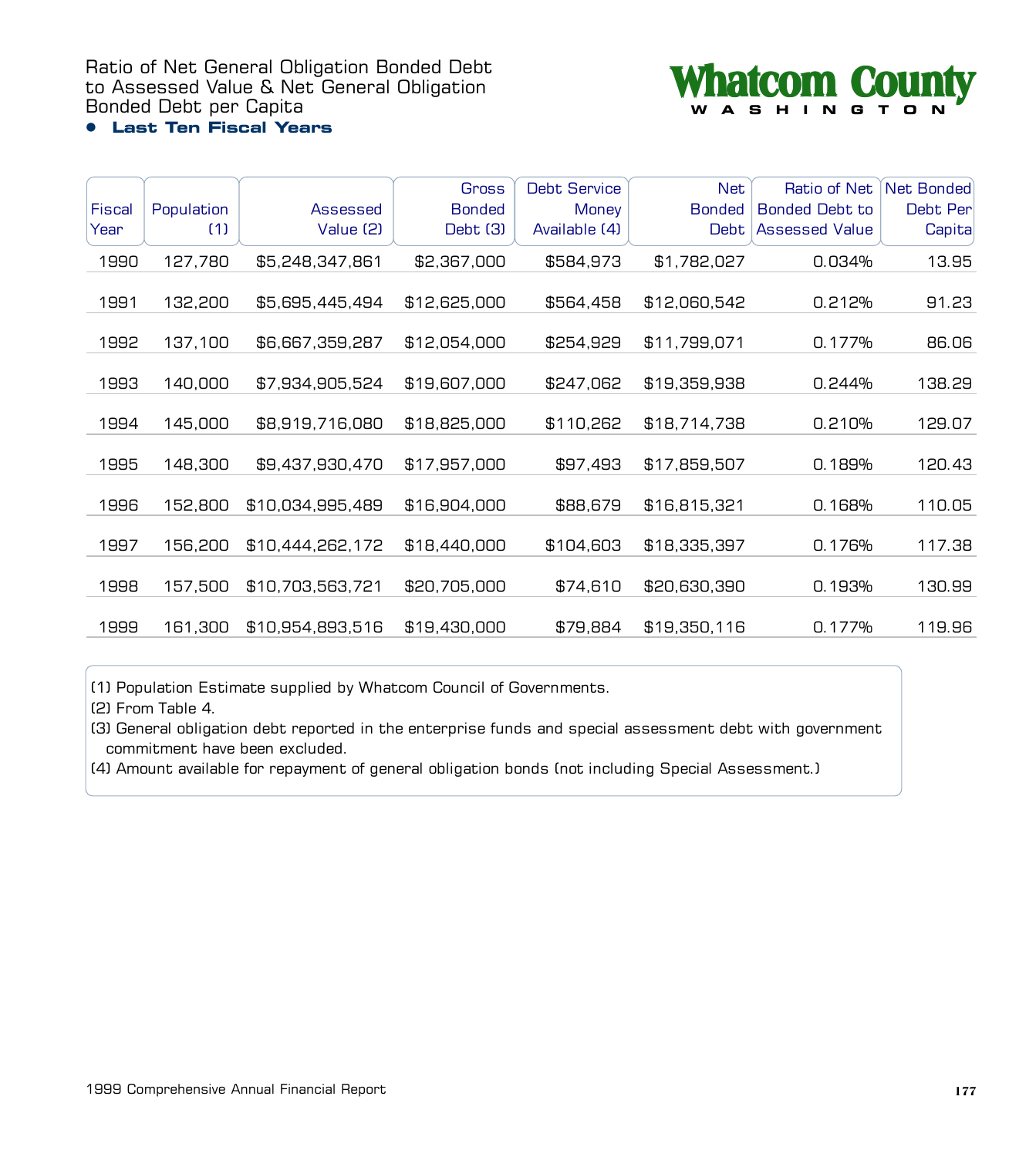Ratio of Annual Debt Service Expenditures for General Obligations Bonded Debt (1) to Total General Governmental Expenditures



#### **• Last Ten Fiscal Years**

| Fiscal<br>Year | Principal<br>(1) | Interest<br>(2) | <b>Total Debt</b><br>Service | <b>Total General</b><br>Governmental<br>Expenditures (3) | Ratio of Net<br><b>Bonded Debt to</b><br><b>Assessed Value</b> |
|----------------|------------------|-----------------|------------------------------|----------------------------------------------------------|----------------------------------------------------------------|
| 1990           | \$702,485        | \$627,221       | \$1,329,706                  | \$52,954,994                                             | 2.51%                                                          |
| 1991           | \$924,454        | \$2,989,951     | \$3,914,405                  | \$62,764,240                                             | 6.24%                                                          |
| 1992           | \$886,007        | \$1,410,677     | \$2,296,684                  | \$75,393,843                                             | 3.05%                                                          |
| 1993           | \$5,933,961      | \$1,573,216     | \$7,507,177                  | \$86,751,020                                             | 8.65%                                                          |
| 1994           | \$990,389        | \$1,443,684     | \$2,434,073                  | \$70,478,879                                             | 3.45%                                                          |
| 1995           | \$1,183,759      | \$1,395,931     | \$2,579,690                  | \$69,312,634                                             | 3.72%                                                          |
| 1996           | \$1,308,433      | \$1,419,061     | \$2,727,494                  | \$63,011,385                                             | 4.33%                                                          |
| 1997           | \$1,161,774      | \$1,399,695     | \$2,561,469                  | \$73,393,007                                             | 3.49%                                                          |
| 1998           | \$1,596,406      | \$1,160,153     | \$2,756,559                  | \$76,681,212                                             | 3.59%                                                          |
| 1999           | \$1,672,398      | \$1,205,669     | \$2,878,067                  | \$75,666,228                                             | 3.80%                                                          |

(1) General obligation bonds reported in the enterprise funds with government commitment have been excluded.

(2) Excludes bond issuance and other costs.

(3) Includes general, special revenue, debt service, & capital projects funds.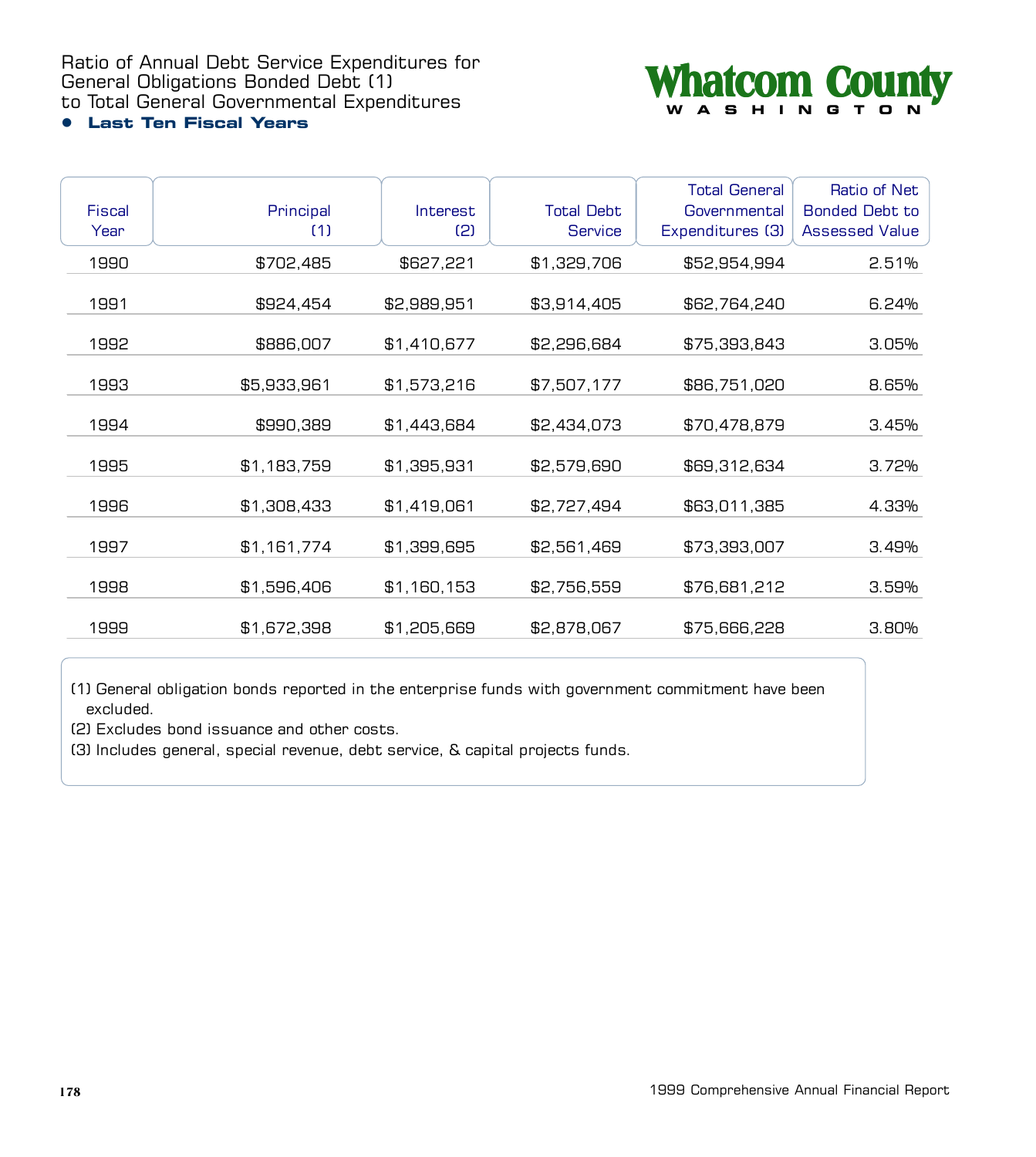

|                        | Gross         | Percentage            | Amount                |
|------------------------|---------------|-----------------------|-----------------------|
| Jurisdiction           | <b>Debt</b>   | Applicable to         | Applicable to         |
|                        | Outstanding   | <b>Whatcom County</b> | <b>Whatcom County</b> |
|                        |               |                       |                       |
| Whatcom County         | \$19,430,000  | 100%                  | \$19,430,000          |
|                        |               |                       |                       |
| <b>Port Districts</b>  | 15,000,000    | 100%                  | 15,000,000            |
|                        |               |                       |                       |
| <b>Fire Districts</b>  | 4.518.581     | 100%                  | 4.518.581             |
| <b>Water Districts</b> | 380,000       | 100%                  | 380,000               |
|                        |               |                       |                       |
| School Districts       | 164,976,522   | 100%                  | 164,976,522           |
|                        |               |                       |                       |
| <b>Park Districts</b>  | 1.100.000     | 100%                  | 1.100.000             |
|                        |               |                       |                       |
| <b>TOTAL</b>           | \$205,405,103 |                       | \$205,405,103         |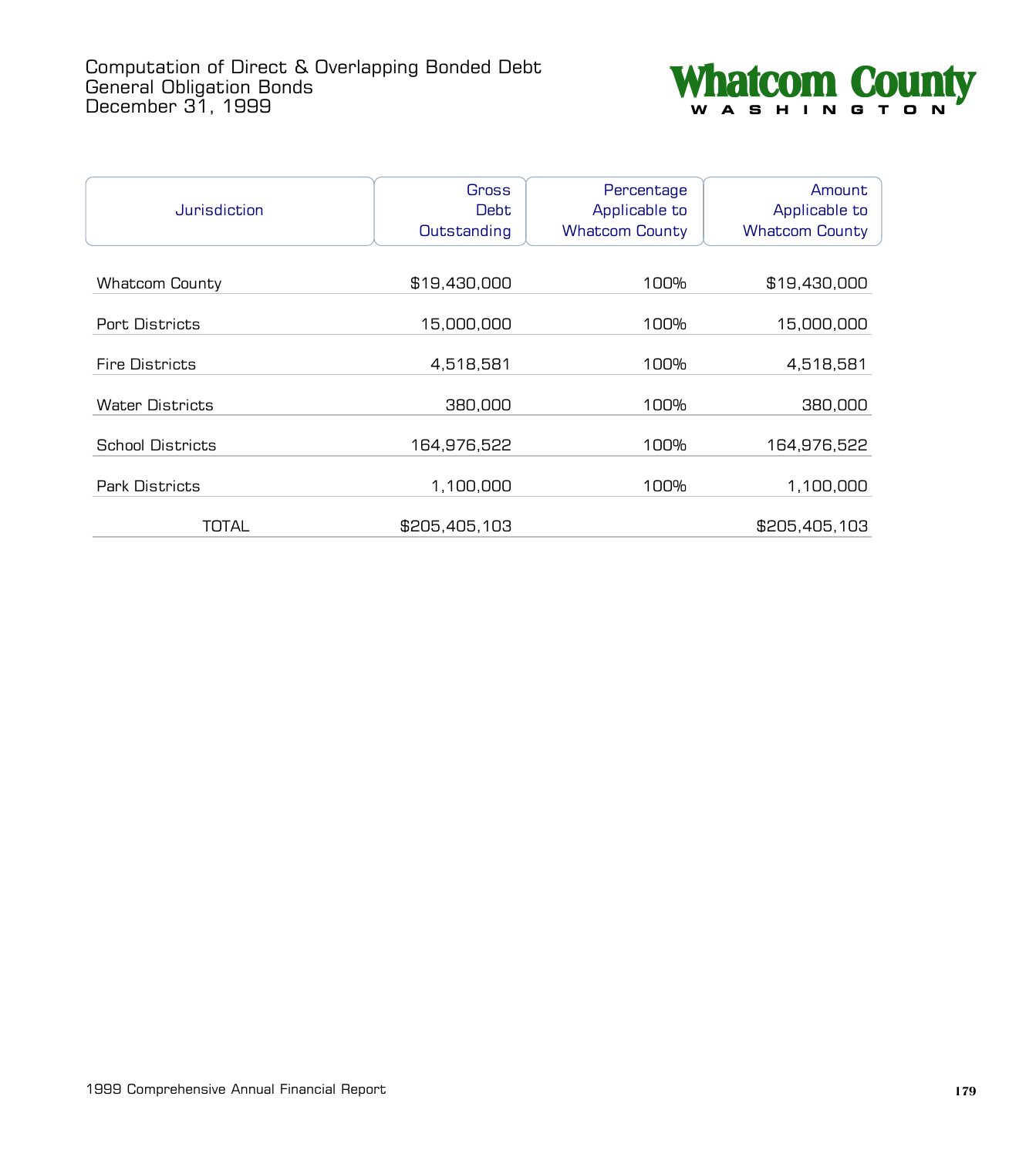### Demographic Statistics

#### ! Last Ten Fiscal Years



| <b>Fiscal</b><br>Year | Population<br>(1) | Per Capita<br>Income (2) | School<br>Enrollment (3) | Unemployment<br>Rate (4) |
|-----------------------|-------------------|--------------------------|--------------------------|--------------------------|
| 1990                  | 127,780           | 17,246                   | 20,801                   | 5.0%                     |
| 1991                  | 132,200           | 17,758                   | 21,407                   | 6.5%                     |
| 1992                  | 137,100           | 18,094                   | 21,441                   | 7.6%                     |
| 1993                  | 140,000           | 18,243                   | 21,693                   | 7.8%                     |
| 1994                  | 145,000           | 18,853                   | 22,139                   | 7.3%                     |
| 1995                  | 148,300           | 19,589                   | 22,928                   | 7.3%                     |
| 1996                  | 152,800           | 20,694                   | 22,973                   | 7.5%                     |
| 1997                  | 156,200           | 21,438                   | 23,383                   | 6.0%                     |
| 1998                  | 157,500           | Not Available            | 24.024                   | 5.8%                     |
| 1999                  | 161,300           | Not Available            | 24,250                   | 5.2%                     |

(1) Population Estimate supplied by Whatcom Council of Government..

(2) Per Capita Income supplied by State of Washington Employment Security Department.

(3) Total number of students. School Enrollment supplied by ESD-189.

(4) Unemployment rate supplied by State of Washington Employment Security Department.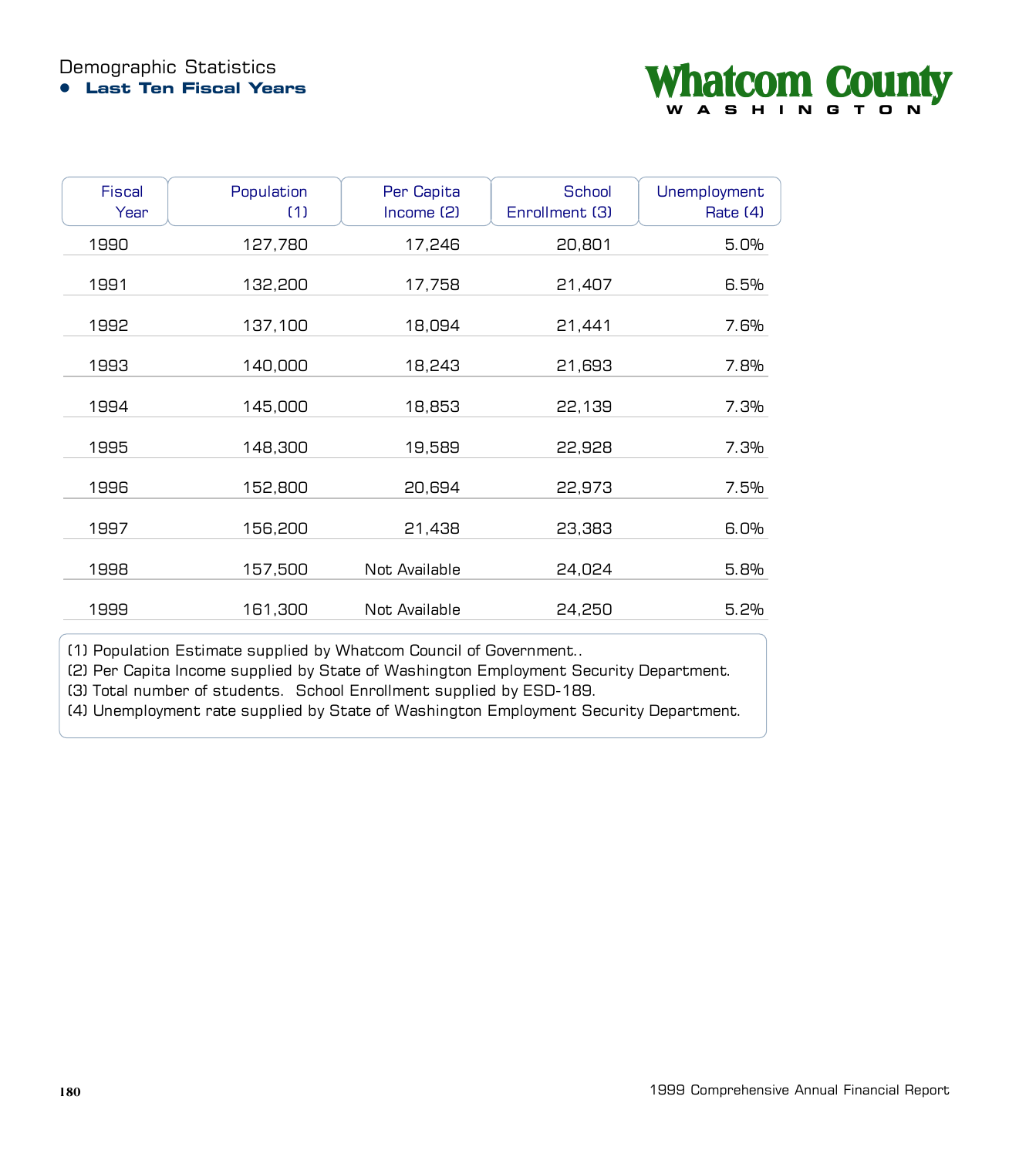**• Last Ten Fiscal Years** 



| Year | <b>Total New Construction</b><br>Value (1) | <b>Total Property Value (2)</b> | Total Bank Deposits (3) |
|------|--------------------------------------------|---------------------------------|-------------------------|
| 1990 | 119,619,659                                | 5,248,347,861                   | 1,187,272,000           |
| 1991 | 255,811,615                                | 5,695,445,494                   | Not Avaliable           |
| 1992 | 294,765,410                                | 6,667,359,287                   | Not Avaliable           |
| 1993 | 291,423,907                                | 7,934,905,524                   | 1,434,564,000           |
| 1994 | 414,515,578                                | 8,919,716,080                   | 1,573,620,000           |
| 1995 | 555,800,874                                | 9,437,930,470                   | 1,646,404,000           |
| 1996 | 255,938,718                                | 10,034,995,489                  | 1,676,763,000           |
| 1997 | 255,041,583                                | 10,444,262,172                  | 1,596,518,000           |
| 1998 | 222,637,443                                | 10,703,563,721                  | 1,615,981,000           |
| 1999 | 309,746,172                                | 10,954,893,516                  | 1,682,130,000           |

(1) Source: Whatcom County Assessor's Office

(2) Source: Whatcom County Assessor's Office.

(3) Source: FDIC (as of June 30th of each year)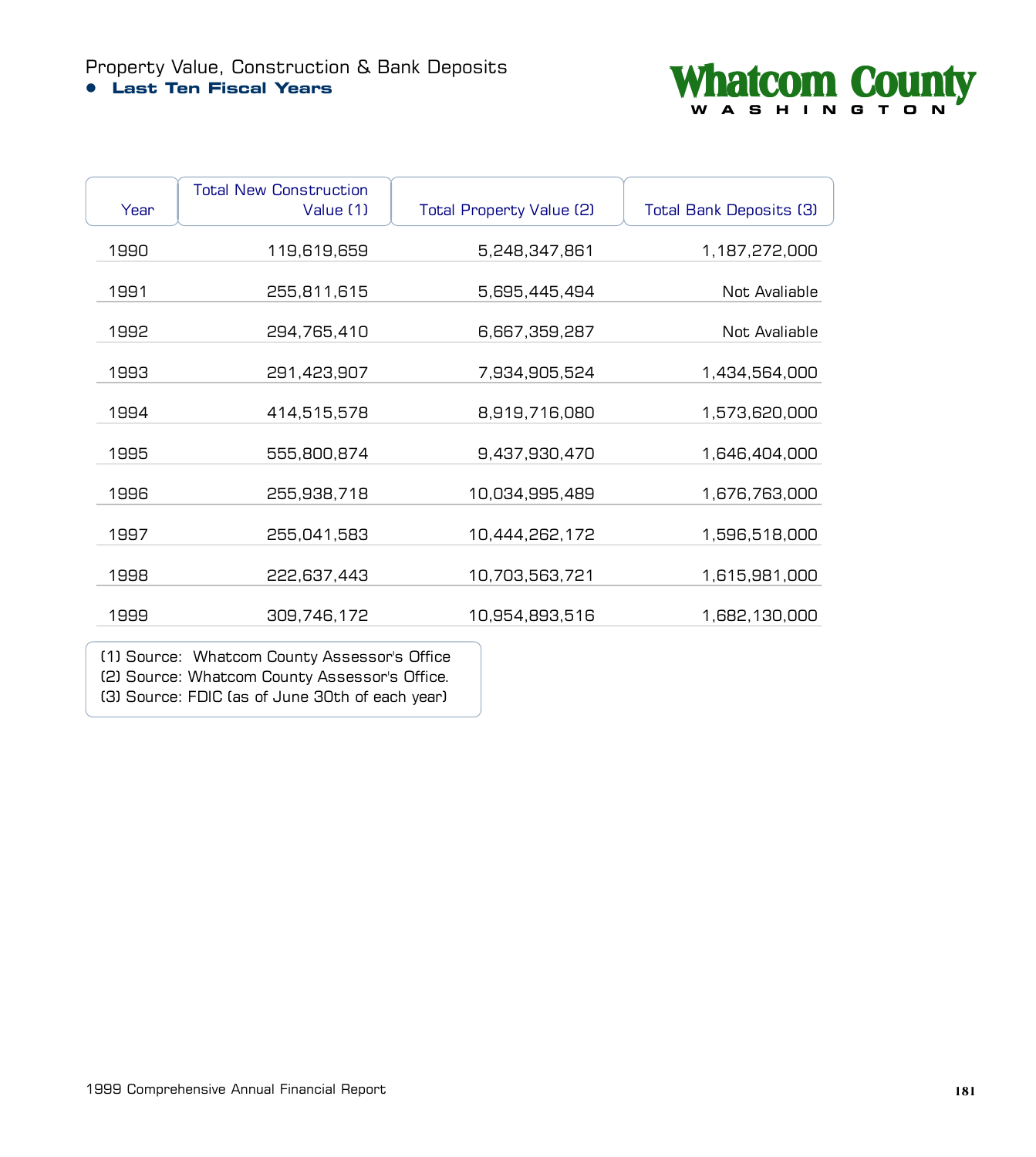#### Miscellaneous Statistics

**• Last Eight Fiscal Years** 



|                                      | 1992    | 1993    | 1994    | 1995   | 1996                    | 1997     | 1998    | 1999   |
|--------------------------------------|---------|---------|---------|--------|-------------------------|----------|---------|--------|
| Miles of Road (1):                   |         |         |         |        |                         |          |         |        |
| Unimproved                           | 2.00    | 2.00    | 1.63    | 1.63   | 1.63                    | 1.63     | 1.63    | 1.63   |
| <b>Graded &amp; Drained</b>          | 0.96    | 0.96    | 0.96    | 0.96   | 0.96                    | 0.96     | 0.96    | 0.96   |
| Gravel                               | 62.12   | 62.12   | 61.19   | 60.72  | 58.84                   | 58.07    | 57.17   | 56.58  |
| Oiled                                | 730.24  | 723.24  | 717.32  | 703.17 | 692.72                  | 686.44   | 676.57  | 667.01 |
| Asphalt                              | 158.09  | 165.88  | 171.35  | 173.24 | 178.67                  | 186.16   | 196.70  | 203.96 |
| Concrete                             | 16.33   | 16.33   | 18.40   | 17.60  | 17.60                   | 15.60    | 15.60   | 18.52  |
| <b>Total Roads</b>                   | 969.74  | 970.53  | 970.85  | 957.32 | 950.42                  | 948.86   | 948.63  | 948.66 |
| Fire Protection (2):                 |         |         |         |        |                         |          |         |        |
| No. of Districts                     | 18      | 18      | 18      | 18     | 17                      | 17       | 17      | 17     |
| No. of Paid Firemen                  | 14.5    | 15.5    | 15.5    | 21     | 23                      | 30       | 34      | 49     |
| No. of Volunteer Firemen             | 584     | 599     | 589     | 605    | 604                     | 609      | 621     | 631    |
| <b>Leisure Facilities (3):</b>       |         |         |         |        |                         |          |         |        |
| Parks-Number                         | 9       | 9       | 9       | 9      | 9                       | 9        | 9       | 9      |
| Parks-Acres                          | 2201.54 | 2127.28 | 2127.28 |        | 2127.28 2211.28 2211.28 |          | 3650.28 | 3652.6 |
| <b>ORV Park Acres</b>                | $\cup$  | 0       | 0       | 0      | $\cup$                  | $\Omega$ | 0       | 0      |
| <b>Senior Centers</b>                | $B^*$   | $B^*$   | $B^*$   | 8*     | 8*                      | $B^*$    | $B^*$   | 8*     |
| <b>General Elections (4):</b>        |         |         |         |        |                         |          |         |        |
| Number of Registered Voters          | 79,501  | 79,513  | 85,670  | 88,678 | 95,665                  | 85,538   | 90,258  | 90,987 |
| Number of Voters                     | 64,463  | 44,911  | 48,749  | 45,511 | 65,565                  | 50,593   | 57,090  | 53,038 |
| Percent of Registered Voters         |         |         |         |        |                         |          |         |        |
| Voting                               | 81.1%   | 56.5%   | 56.9%   | 51.3%  | 68.5%                   | 59.2%    | 63.3%   | 58.3%  |
| <b>Public Schools/Education (5):</b> |         |         |         |        |                         |          |         |        |
| Number of Schools:                   |         |         |         |        |                         |          |         |        |
| Elementary                           | 29      | 30      | 32      | 32     | 32                      | 33       | 34      | 35     |
| Middle                               | 8       | 8       | 9       | 9      | 9                       | 9        | 10      | 10     |
| High                                 | 8       | 8       | 8       | 8      | 8                       | 8        | 9       | 9      |
| Alternative or Special Education     | 2       | 2       | 4       | 5      | 5                       | 5        | 7       | 8      |
| <b>Community Colleges</b>            | 1       | 1       | 1       | 1      | 1                       | 1        | 1       | 1      |
| Technical                            | 1       | 1       | 1       | 1      | 1                       | 1        | 1       | 1      |

\*Two Senior Centers are County Owned.

(1) Source: Whatcom County Public Works Department

(2) Source: Whatcom County Small Taxing Districts

(3) Source: Whatcom County Park's Department

(4) Source: Whatcom County Election Department

(5) Source: Education Service District #189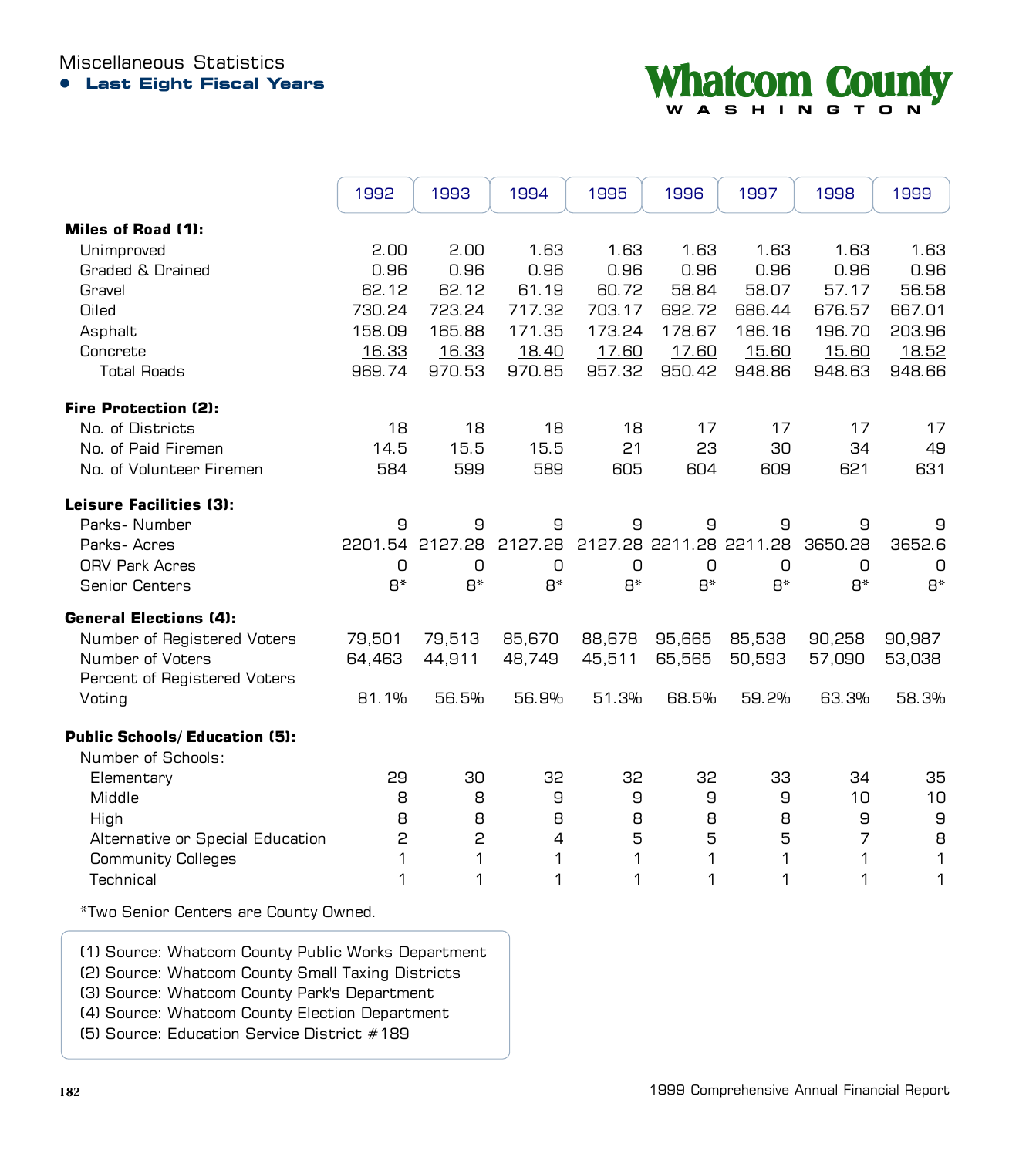

# **Supplemental Schedules**

The Schedule of Expenditures of Federal Awards and State and Local Financial Assistance reports awards, grants, contracts, and other financial assistance received:

- 1) Directly from a federal agency.
- 2) Indirectly from a federal agency through a state agency.
- 3) Directly from state agencies.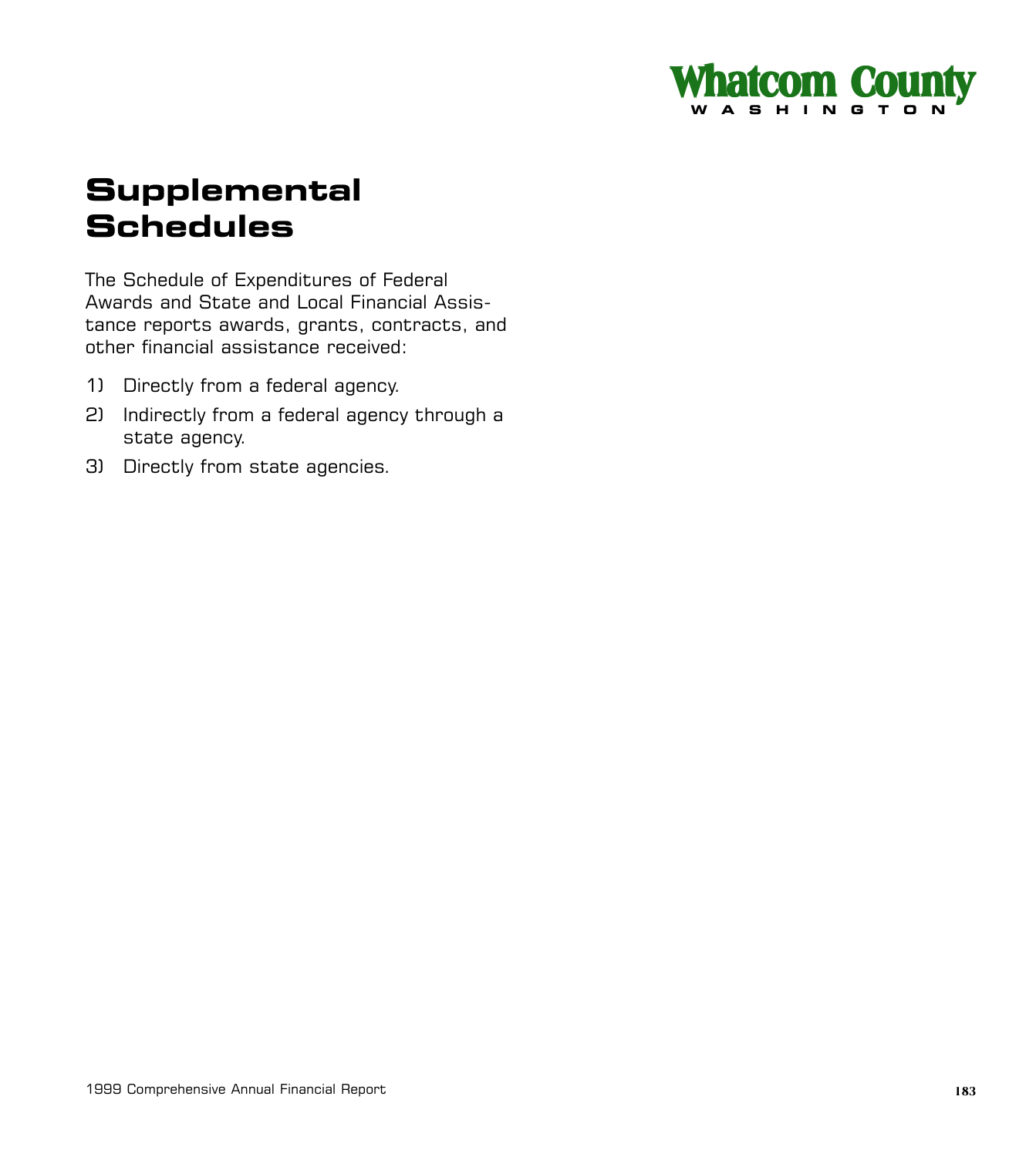

Page 1 of 4

| DEPARTMENT OF AGRICULTURE/Federal Assistance Received Indirectly<br>N/A<br>9903021<br>9903021<br>9903021<br>9903021<br>RCW 36.33.110<br>N/A<br>WANW-99-020 | 34,458<br>216,780<br>2.475<br>340<br>254,053<br>2,650<br>464,112<br>60,000<br>524,112<br>5,353 | NOTE <sub>1</sub><br>NOTE <sub>1</sub>                                                                  |
|------------------------------------------------------------------------------------------------------------------------------------------------------------|------------------------------------------------------------------------------------------------|---------------------------------------------------------------------------------------------------------|
|                                                                                                                                                            |                                                                                                |                                                                                                         |
|                                                                                                                                                            |                                                                                                |                                                                                                         |
|                                                                                                                                                            |                                                                                                |                                                                                                         |
|                                                                                                                                                            |                                                                                                |                                                                                                         |
|                                                                                                                                                            |                                                                                                |                                                                                                         |
|                                                                                                                                                            |                                                                                                |                                                                                                         |
|                                                                                                                                                            |                                                                                                |                                                                                                         |
|                                                                                                                                                            |                                                                                                |                                                                                                         |
|                                                                                                                                                            |                                                                                                |                                                                                                         |
|                                                                                                                                                            |                                                                                                |                                                                                                         |
|                                                                                                                                                            |                                                                                                |                                                                                                         |
|                                                                                                                                                            | 786,168                                                                                        |                                                                                                         |
| DEPARTMENT OF COMMUNITY PLANNING & DEVELOPMENT/Federal Assistance Received Indirectly                                                                      |                                                                                                |                                                                                                         |
| 96-745-076                                                                                                                                                 | 24,000                                                                                         |                                                                                                         |
| F-96-74196-025                                                                                                                                             | 174,147                                                                                        | NOTE <sub>4</sub>                                                                                       |
|                                                                                                                                                            | 198,147                                                                                        |                                                                                                         |
|                                                                                                                                                            |                                                                                                |                                                                                                         |
| 99-1608N                                                                                                                                                   |                                                                                                |                                                                                                         |
| 99-1205B                                                                                                                                                   |                                                                                                |                                                                                                         |
|                                                                                                                                                            | 108,931                                                                                        |                                                                                                         |
|                                                                                                                                                            |                                                                                                |                                                                                                         |
| 98DCVX0066                                                                                                                                                 | 18.621                                                                                         |                                                                                                         |
|                                                                                                                                                            | 73,985                                                                                         |                                                                                                         |
| <b>ISPWP531</b>                                                                                                                                            | 129,014                                                                                        |                                                                                                         |
| I8PNWP513                                                                                                                                                  | 149,578                                                                                        |                                                                                                         |
| 1999APVX0281                                                                                                                                               | 134,645                                                                                        |                                                                                                         |
|                                                                                                                                                            | 130,095                                                                                        |                                                                                                         |
|                                                                                                                                                            | 635,939                                                                                        |                                                                                                         |
|                                                                                                                                                            | 97LBVX3980/98LBVX3980<br>1999APVX0825                                                          | INTERAGENCY COMMITTEE FOR OUTDOOR RECREATION/Federal Assistance Received Indirectly<br>96,765<br>12,166 |

Υ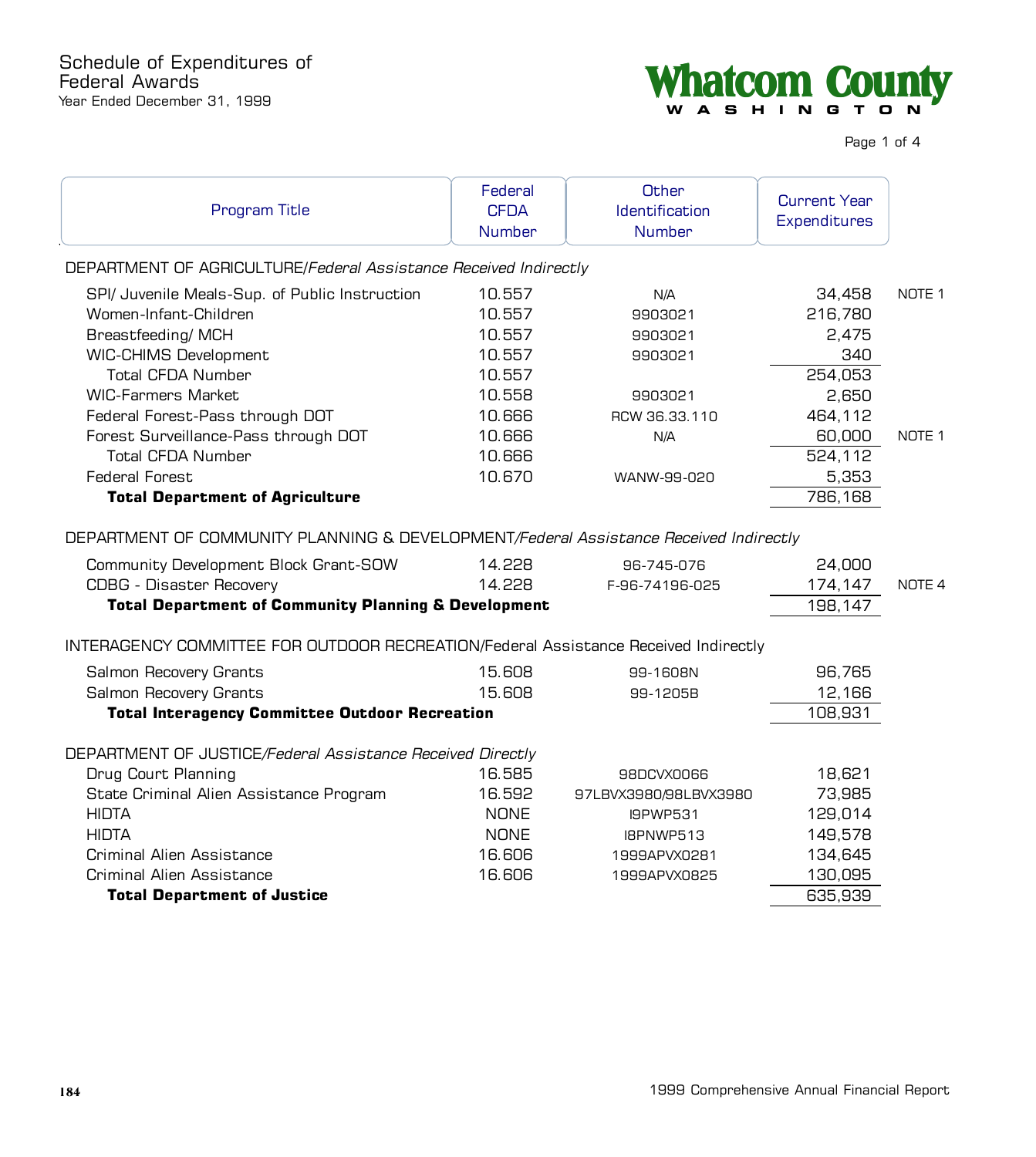

Page 2 of 4

| Program Title                                                                                | Federal<br><b>CFDA</b><br><b>Number</b> | Other<br>Identification<br><b>Number</b> | Current Year<br><b>Expenditures</b> |                   |
|----------------------------------------------------------------------------------------------|-----------------------------------------|------------------------------------------|-------------------------------------|-------------------|
| FEDERAL DEPARTMENT OF TRANSPORTATION/Federal Assistance Received Indirectly-Pass through DOT |                                         |                                          |                                     |                   |
| Surface Transport. Program                                                                   | 20.205                                  | LA 2599                                  | 62,476                              |                   |
| Surface Transport. Program                                                                   | 20.205                                  | LA 3942                                  | 720                                 | NOTE <sub>4</sub> |
| Surface Transport. Program                                                                   | 20,205                                  | LA 3916                                  | 32,202                              |                   |
| Surface Transport. Program                                                                   | 20.205                                  | LA 3922                                  | 2,199                               |                   |
| Surface Transport. Program                                                                   | 20.205                                  | LA 3564                                  | 1,573                               |                   |
| <b>Bridge Replacement</b>                                                                    | 20.205                                  | LA 2976                                  | 2,144                               | NOTE 4            |
| <b>Bridge Replacement</b>                                                                    | 20.205                                  | LA 2975                                  | 9,393                               | NOTE 4            |
| Bridge Replacement                                                                           | 20,205                                  | LA 3131                                  | 9,571                               |                   |
| <b>Bridge Replacement</b>                                                                    | 20,205                                  | LA 3441                                  | 94,365                              |                   |
| <b>Bridge Replacement</b>                                                                    | 20.205                                  | LA 3442                                  | 4.236                               |                   |
| Bridge Highway System                                                                        | 20.205                                  | LA 3814                                  | 564                                 |                   |
| <b>Railroad Protection</b>                                                                   | 20.205                                  | LA 2679                                  | 9,986                               |                   |
| Ferry Boat Discretionary                                                                     | 20.205                                  | LA 3572                                  | 34,757                              |                   |
| <b>Total Department of Transportation</b>                                                    | 20.205                                  |                                          | 264,185                             |                   |
| ENVIRONMENTAL PROTECTION AGENCY/Federal Assistance Received Indirectly-Pass through EPA      |                                         |                                          |                                     |                   |
| DOH Group A Evaluation                                                                       | 66,468                                  | 980600                                   | 4,000                               |                   |
| <b>Total Environmental Protection Agency</b>                                                 | 66.468                                  |                                          | 4,000                               |                   |
| FEDERAL EMERGENCY MANAGEMENT AGENCY/Federal Assistance Received Indirectly-Pass through DCD  |                                         |                                          |                                     |                   |
| <b>FEMA</b>                                                                                  | 83.544                                  | MD-97-7358-284/1159 DR-WA                | 10,059                              |                   |
|                                                                                              |                                         |                                          |                                     |                   |
| <b>FEMA</b>                                                                                  | 83.544                                  | MD-97-6110-133/1079 DR-WA                | 7,222                               |                   |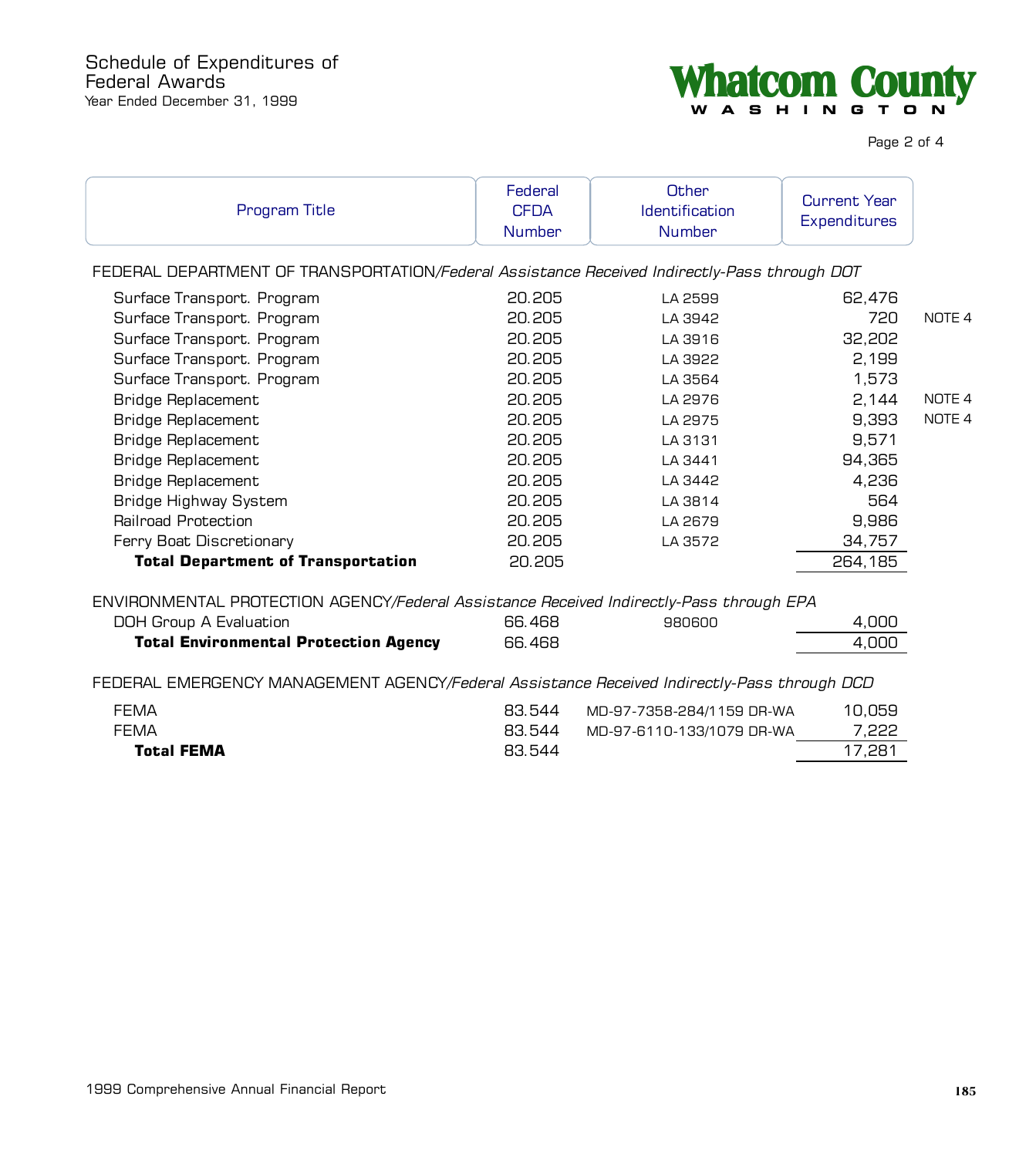

Page 3 of 4

| Program Title                                                                                    | Federal<br><b>CFDA</b><br>Number | Other<br>Identification<br>Number | <b>Current Year</b><br>Expenditures |                   |
|--------------------------------------------------------------------------------------------------|----------------------------------|-----------------------------------|-------------------------------------|-------------------|
| DEPARTMENT OF HEALTH AND HUMAN SERVICES/Federal Assistance Received Indirectly-Pass through DSHS |                                  |                                   |                                     |                   |
| Perinatal Heb. B Program                                                                         | 93.268                           | PF115781                          | 630                                 |                   |
| Infant Immunization                                                                              | 93.268                           | 9903021                           | 33,783                              |                   |
| <b>Total CFDA Number</b>                                                                         | 93.268                           |                                   | 34,413                              |                   |
| <b>Tobacco ASSIST</b>                                                                            | 93.399                           | 9903021                           | 3,300                               |                   |
| Child Support Enforcement                                                                        | 93.563                           | N/A                               | 521,293                             | NOTE <sub>1</sub> |
| Social Svc Block Grant                                                                           | 93.667                           | 9707011                           | 18,477                              |                   |
| Social Svc Block Grant                                                                           | 93.667                           | 9907029                           | 19,080                              |                   |
| Social Svc Block Grant                                                                           | 93.667                           | 9707011                           | 39,045                              |                   |
| Social Svc Block Grant                                                                           | 93.667                           | 9907029                           | 41,987                              |                   |
| Social Svc Block Grant                                                                           | 93.667                           | 9707011                           | 103,276                             |                   |
| Social Svc Block Grant                                                                           | 93.667                           | 9907029                           | 100,257                             |                   |
| Social Svc Block Grant                                                                           | 93.667                           | 9707011                           | 23,494                              |                   |
| Social Svc Block Grant                                                                           | 93.667                           | 9907029                           | 30,917                              |                   |
| Social Svc Block Grant                                                                           | 93.667                           | 9707011                           | 15,396                              |                   |
| Social Svc Block Grant                                                                           | 93.667                           | 9907029                           | 16,521                              |                   |
| Social Svc Block Grant                                                                           | 93.667                           | 9707011                           | 1,474                               |                   |
| Social Svc Block Grant                                                                           | 93.667                           | 9907029                           | 1,518                               |                   |
| <b>Total CFDA Number</b>                                                                         | 93.667                           |                                   | 411,441                             |                   |
| Medical Assistance Program-Medicaid Match                                                        | 93.778                           | 9712006                           | 49,248                              |                   |
| Medical Assistance Program-Medicaid Outreach                                                     | 93.778                           | 9712006                           | 24,177                              |                   |
| Medical Assistance Program-Medicaid Outreach                                                     | 93.778                           | 9712006                           | 64,469                              |                   |
| Medical Assistance Program-Phycho Social                                                         | 93.778                           | 9903021                           | 5,000                               |                   |
| Medical Assistance Program-Passport                                                              | 93.778                           | 9712018                           | 9,037                               |                   |
| Medical Assistance Program-Passport                                                              | 93.778                           | 9907004                           | 8,979                               |                   |
| Medical Assistance Program-Medicad Match                                                         | 93.778                           | 9712006                           | 2,025                               |                   |
| Medical Assistance Program-Medicaid Outreach                                                     | 93.778                           | 9712006                           | 3,489                               |                   |
| <b>Total CFDA Number</b>                                                                         | 93.778                           |                                   | 166,422                             |                   |
| <b>Breast/Cervical Cancer</b>                                                                    | 93.919                           | 9903021                           | 3,750                               |                   |
| <b>HIV Prevention</b>                                                                            | 93.940                           | 9903021                           | 15,281                              |                   |
| Federal Block Grant-Mental Health                                                                | 93.958                           | 9907008                           | 9,155                               |                   |
| Federal Block Grant-Mental Health                                                                | 93.958                           | RSN 94-0 SRSN-Whatcom 98-05       | 9,154                               |                   |
| Total CFDA Number                                                                                | 93.958                           |                                   | 18,309                              |                   |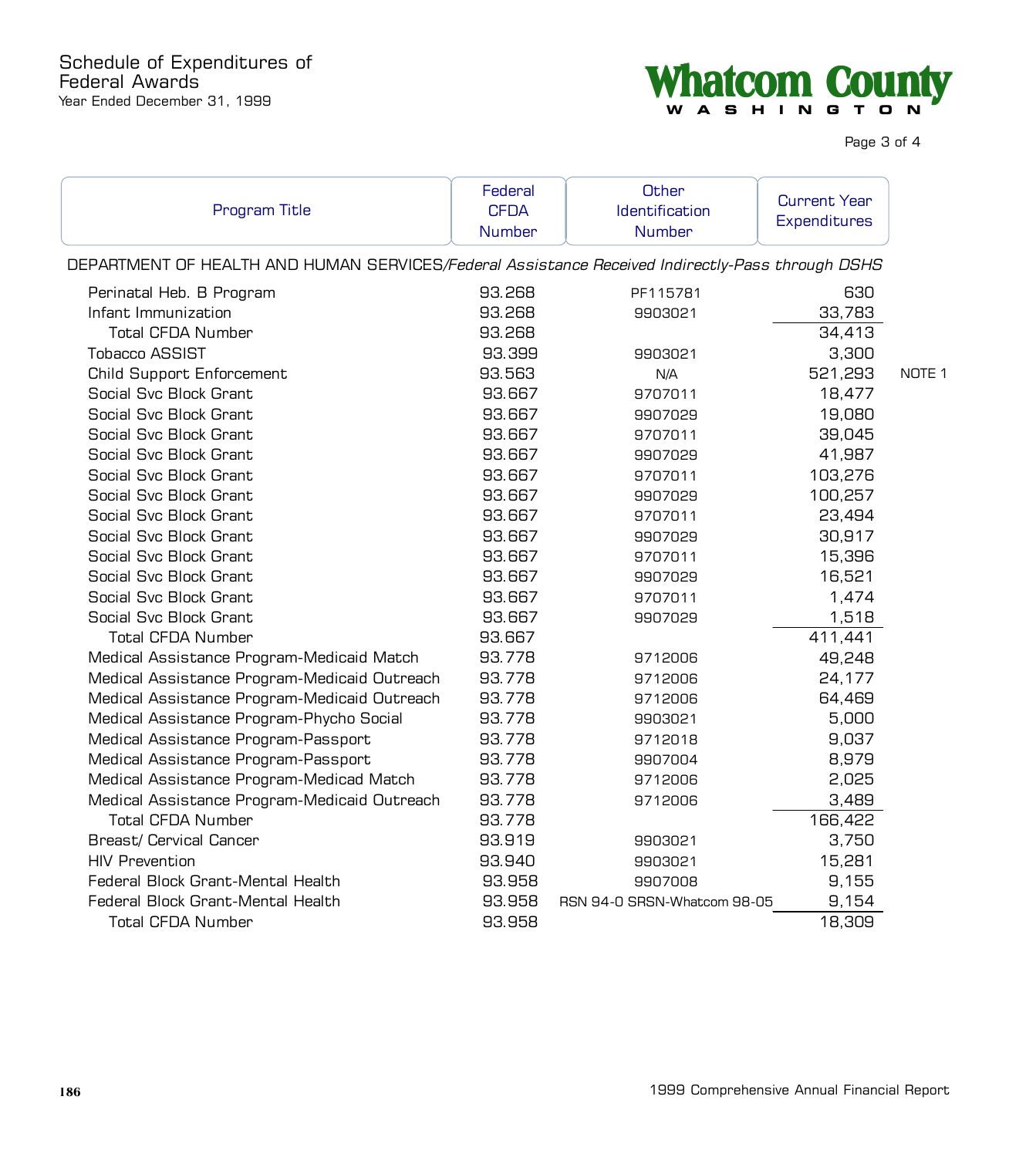

Page 4 of 4

| Program Title                                        | Federal<br><b>CFDA</b><br><b>Number</b> | Other<br><i><u><b>Identification</b></u></i><br><b>Number</b> | Current Year<br><b>Expenditures</b> |
|------------------------------------------------------|-----------------------------------------|---------------------------------------------------------------|-------------------------------------|
| Structural Residential                               | 93.959                                  | 9707027                                                       | 1.764                               |
| <b>ADATSA Outpatient</b>                             | 93.959                                  | 9707027                                                       | 33.656                              |
| <b>ADATSA Outpatient</b>                             | 93.959                                  | 9909010                                                       | 37.224                              |
| GIA                                                  | 93.959                                  | 9909010                                                       | 60,420                              |
| GIA                                                  | 93.959                                  | 9707027                                                       | 30,922                              |
| <b>TANF Out Station</b>                              | 93.959                                  | 9909010                                                       | 11.495                              |
| Prevention                                           | 93.959                                  | 9707027                                                       | 48.872                              |
| Prevention                                           | 93.959                                  | 9909010                                                       | 40,437                              |
| Total CFDA Number                                    | 93.959                                  |                                                               | 264,790                             |
| Health Svc Block Grant-Prevention                    | 93.991                                  | 9903021                                                       | 10.089                              |
| MCH Services Block Grant-Maternal/ Infant            | 93.994                                  | 9903021                                                       | 108.371                             |
| <b>MCH Services Block Grant-CSHCN</b>                | 93.994                                  | 9903021                                                       | 53,863                              |
| Total CFDA Number                                    | 93.994                                  |                                                               | 162,234                             |
| <b>Total Department of Health and Human Services</b> | 1,611,322                               |                                                               |                                     |
|                                                      |                                         |                                                               |                                     |
| <b>TOTAL FEDERAL ASSISTANCE</b>                      |                                         |                                                               | 3,625,972                           |

#### NOTES TO THE SCHEDULE OF EXPENDITURES OF FEDERAL AWARDS

NOTE 1-The county was unable to obtain other identification number.

NOTE 2-The Schedule of Expenditures of Federal Awards is prepared on the same basis of accounting as the county's financial statements. The county uses the modified accural basis of accounting.

NOTE 3-The amounts shown as current year expenditures represent only federal and state grant portions of the program costs. Entire program costs, including the county's portion, may be more than shown.

NOTE 4-Current year grant receipts for prior year costs.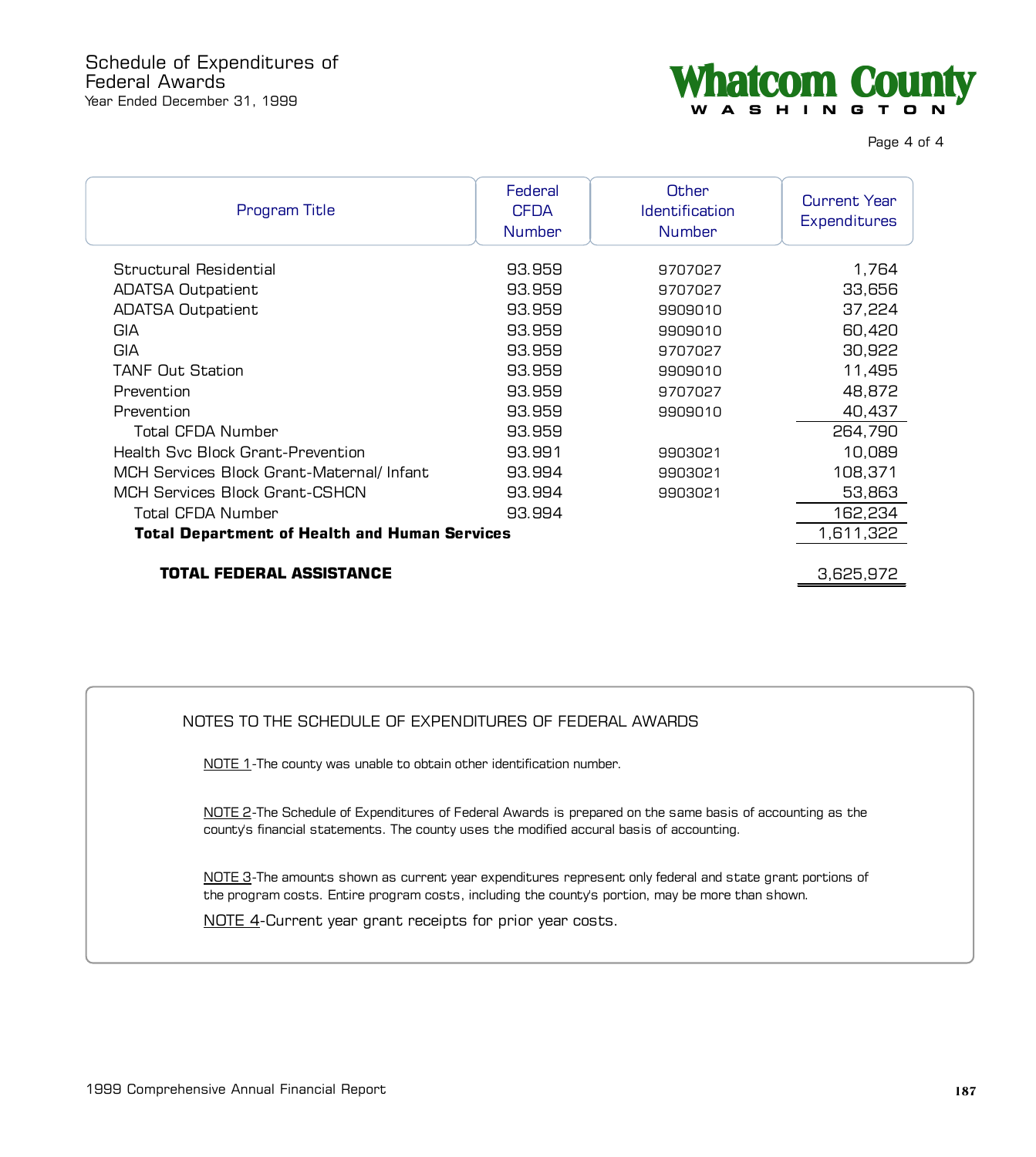

Page 1 of 4

| Program Title                                 | Federal<br>CFDA<br><b>Number</b> | Other<br>Identification<br><b>Number</b> | Current Year<br>Expenditures |                   |
|-----------------------------------------------|----------------------------------|------------------------------------------|------------------------------|-------------------|
| <b>STATE LEGISLATURE</b>                      |                                  |                                          |                              |                   |
| Prosecutor's Salary                           | None                             | N/A                                      | 37,686                       | NOTE 1            |
| Autopsies                                     | None                             | RCW 68.50.104                            | 31,040                       |                   |
| <b>Total State Legislature</b>                |                                  |                                          | 68,726                       |                   |
| OTHER JUDICIAL AGENCIES                       |                                  |                                          |                              |                   |
| <b>Criminal Witness Fees</b>                  | None                             | N/A                                      | 351                          | NOTE <sub>1</sub> |
| <b>Total Other Judicial Agencies</b>          |                                  |                                          | 351                          |                   |
| DEPARTMENT OF ECOLOGY                         |                                  |                                          |                              |                   |
| <b>SOS Chuckanut</b>                          | None                             | 9905012                                  | 36,184                       |                   |
| WRR & MLCF                                    | None                             | G99-00205                                | 31,934                       |                   |
| <b>LTCA</b>                                   | None                             | G98-00123                                | 217,948                      |                   |
| <b>FCAAP</b>                                  | None                             | G98-00092                                | 25,741                       |                   |
| <b>FCAAP</b>                                  | None                             | G98-00232                                | 31,497                       |                   |
| <b>FCAAP</b>                                  | None                             | G98-00200                                | 25,888                       |                   |
| <b>FCAAP</b>                                  | None                             | G0000071                                 | 6,691                        |                   |
| <b>FCAAP</b>                                  | None                             | G0000029                                 | 29,498                       |                   |
| Coastal Zone Management                       | None                             | G0000113                                 | 1,524                        |                   |
| <b>Total Department of Ecology</b>            |                                  |                                          | 406,905                      |                   |
| TRAFFIC SAFETY COMMISSION                     |                                  |                                          |                              |                   |
| <b>Traffic Safety Project</b>                 | None                             | 98 ST N/A                                | 6,570                        |                   |
| <b>Traffic Safety Project</b>                 | None                             | 9907017                                  | 5,369                        |                   |
| <b>Total Traffic Safety Commission</b>        |                                  |                                          | 11,939                       |                   |
| DEPARTMENT OF TRANSPORTATION                  |                                  |                                          |                              |                   |
| <b>Transportation Grants</b>                  | <b>None</b>                      | GCA0925                                  | 132,947                      |                   |
| Highway Litter Pickup                         | None                             | DA99L01                                  | 8,300                        |                   |
| <b>MV Fuel Tax Co Ferries</b>                 | None                             | GC 5773                                  | 48,730                       |                   |
| Coastal Bike Route                            | None                             | STPE-2037-(059)                          | 2,567                        | NOTE 4            |
| <b>Total Department of Transportation</b>     |                                  |                                          | 192,543                      |                   |
| COUNTY ROAD ADMINISTRATION BOARD              |                                  |                                          |                              |                   |
| Rural Arterial Program                        | None                             | 3799-01                                  | 24,697                       |                   |
| Rural Arterial Program                        | None                             | 3799-02                                  | 24,697                       |                   |
| Rural Arterial Program                        | None                             | 3700-01                                  | 4,409                        |                   |
| <b>CAPA</b>                                   | None                             | WAC 136-300                              | 365,862                      |                   |
| <b>Total County Road Administration Board</b> |                                  |                                          | 419,664                      |                   |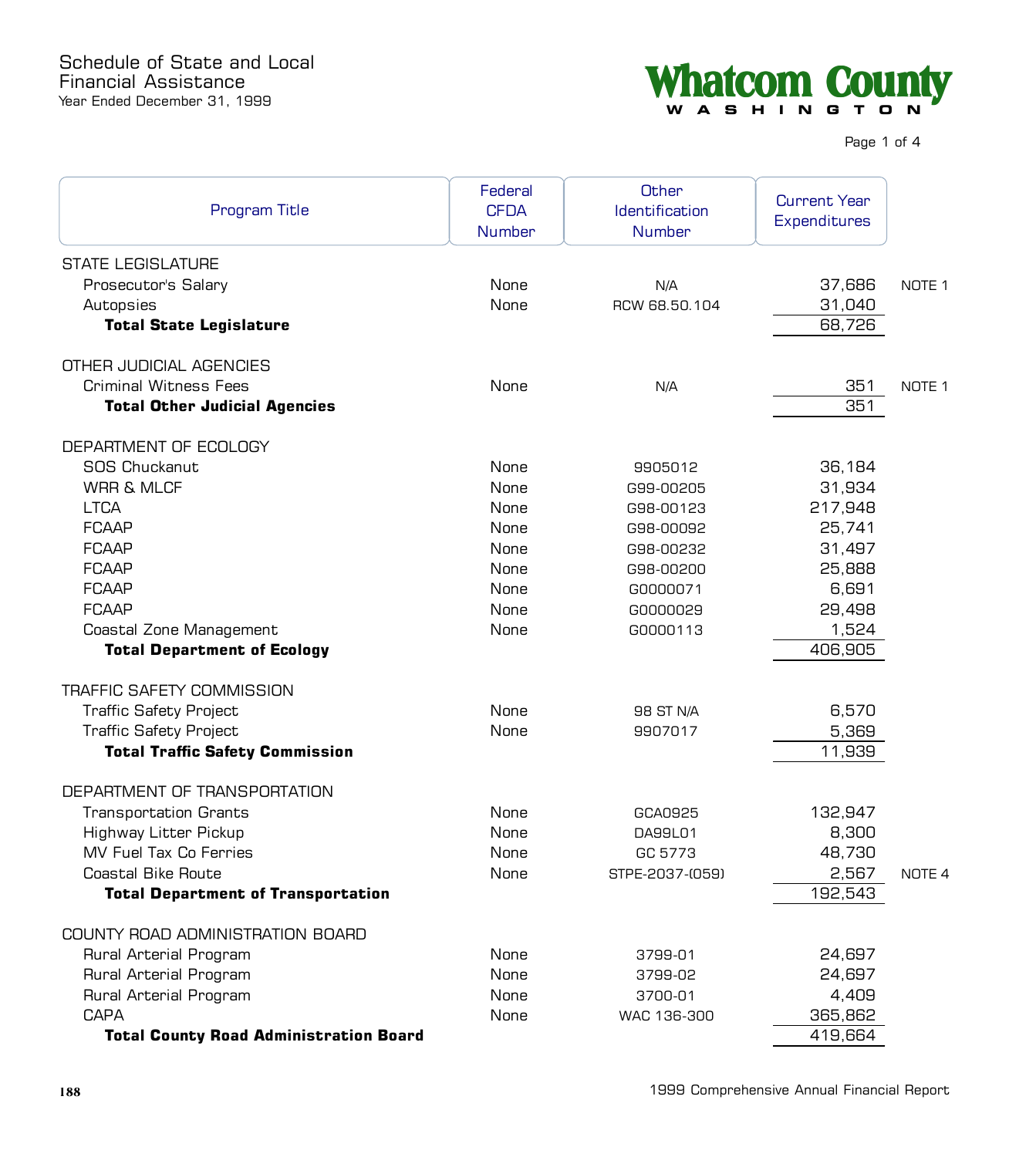

Page 2 of 4

| Program Title                                                | Federal<br><b>CFDA</b> | Other<br>Identification | <b>Current Year</b><br><b>Expenditures</b> |                   |
|--------------------------------------------------------------|------------------------|-------------------------|--------------------------------------------|-------------------|
|                                                              | <b>Number</b>          | Number                  |                                            |                   |
| TRANSPORTATION IMPROVEMENT BOARD                             |                        |                         |                                            |                   |
| Urban Arterial Trust Account                                 | None                   | 8-2-037-(P05)-1         | 4,795                                      |                   |
| <b>TIA/ISTEA</b>                                             | None                   | 9W-037(102)-1           | 9,751                                      |                   |
| <b>Total Transportation Improvement Board</b>                |                        |                         | 14,546                                     |                   |
| DEPARTMENT OF COMMUNITY, TRADE, & ECONOMIC DEVELOPMENT       |                        |                         |                                            |                   |
| DCD-Drug Task Force                                          | None                   | N/A                     | 12,000                                     | NOTE 1            |
| DCD-Drug Task Force                                          | None                   | N/A                     | 52,082                                     | NOTE <sub>1</sub> |
| DCD-Drug Task Force                                          | None                   | N/A                     | 57,549                                     | NOTE 1            |
| DCD-Border Town                                              | None                   | N/A                     | 14,532                                     | NOTE <sub>1</sub> |
| Growth Mgmt Act Incentive Grant                              | None                   | 98-166-184              | 13,020                                     |                   |
| CV Advocacy                                                  | None                   | 9708023                 | 933                                        |                   |
| CV Advocacy                                                  | None                   | 9908016                 | 1,660                                      |                   |
| <b>FEMA</b>                                                  | None                   | MD-97-6110-133          | 1,204                                      |                   |
| <b>FEMA Military</b>                                         | None                   | EM999378                | 33,066                                     |                   |
| Total Department of Community, Trade, & Economic Development |                        |                         | 186,045                                    |                   |
| DEPARTMENT OF SOCIAL AND HEALTH SERVICES                     |                        |                         |                                            |                   |
| Regional AIDS Project                                        | None                   |                         | 126,310                                    |                   |
| <b>DSHS-CPS</b>                                              | None                   | 992014<br>9707028       | 16,584                                     |                   |
| <b>DSHS-CPS</b>                                              | None                   | 9907005                 | 17,739                                     |                   |
| Passport                                                     | None                   | 9712018                 | 9,037                                      |                   |
| Passport                                                     | None                   | 9907004                 | 8,979                                      |                   |
| DSHS-Juv Ct Spec Super-CJS At Risk                           | None                   | 9763-13273              | 46,401                                     |                   |
| DSHS-Juv Ct Spec Super-CJS At Risk                           | None                   | 9963-41903              | 38,232                                     |                   |
| DSHS-Juv Ct Spec Super-CJS Option B                          | None                   | 9763-13273              | 3,752                                      |                   |
| DSHS-Juv Ct Spec Super-CJS SSODA                             | None                   | 9763-13273              | 39,010                                     |                   |
| DSHS-Juv Ct Spec Super-CJS SSODA                             | None                   | 9963-41903              | 38,227                                     |                   |
| <b>DSHS-Juvenile Diversion</b>                               | None                   | 9763-13273              | 38,383                                     |                   |
| <b>DSHS-Juvenile Diversion</b>                               | None                   | 9963-41903              | 38,623                                     |                   |
| DSHS-Parole/Diagnostic                                       | None                   | 9763-13225              | 21,857                                     |                   |
| DSHS-Parole/Diagnostic                                       | None                   | 9963-41903              | 30,689                                     |                   |
| <b>DSHS-Impact Fee</b>                                       | None                   | 9763-13273              | 38,866                                     |                   |
| <b>DSHS-Impact Fee</b>                                       | None                   | 9963-41903              | 39,116                                     |                   |
| DSHS-Juv Ct Spec Super-Commit                                | None                   | 9763-13225              | 59,649                                     |                   |
| DSHS-Juv Ct Spec Super-Commit                                | None                   | 9963-41903              | 34,623                                     |                   |
| DSHS-Governor Advisory Comm-Bldg Prev.                       | None                   | 1200-00298              | 22,252                                     |                   |
| <b>DSHS-Governor Advisory Comm-Jusitic Bldg</b>              | None                   | 1200-00399/1200-00598   | 41,462                                     |                   |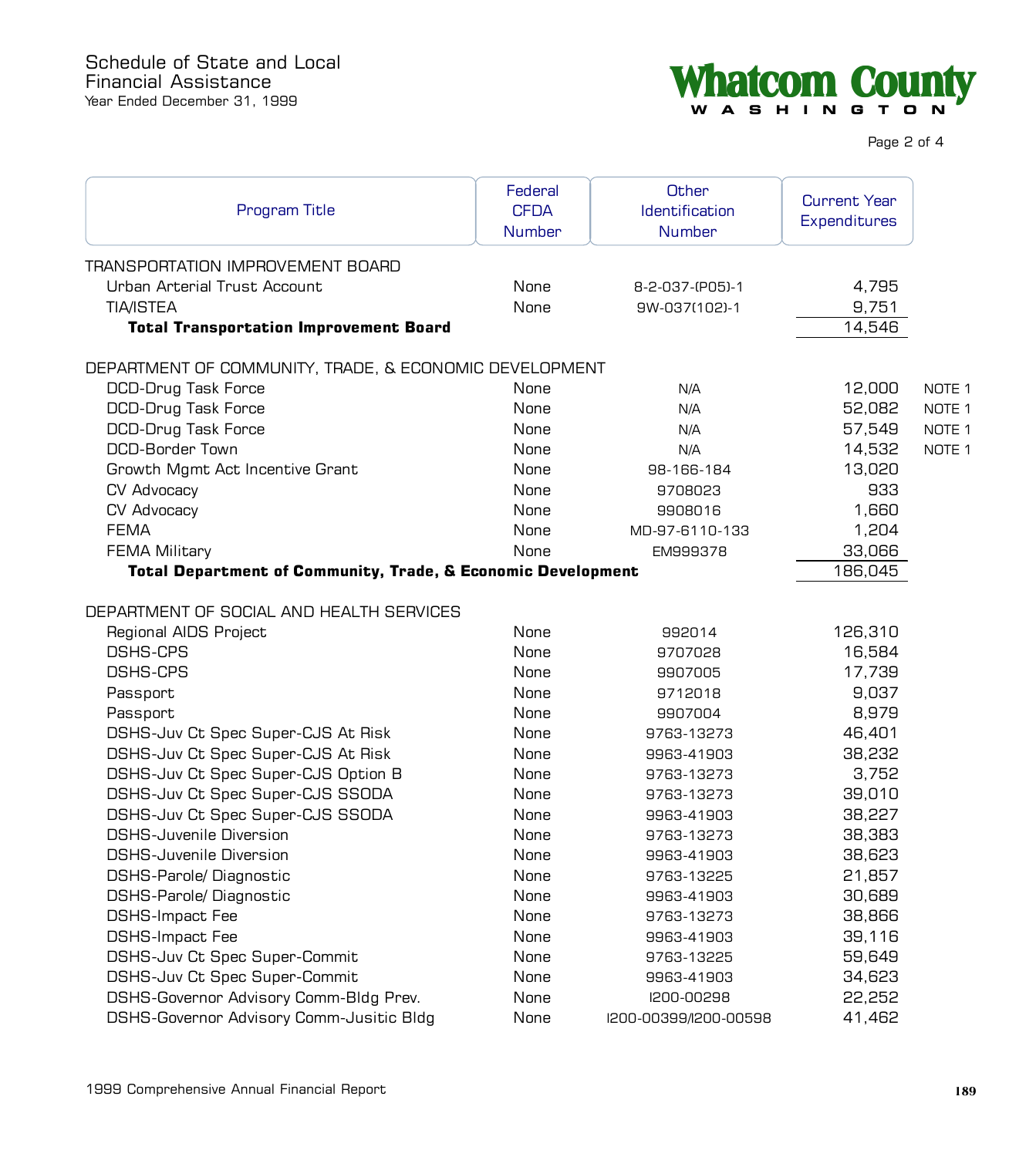

Page 3 of 4

|                                                       | Federal     | Other                       | <b>Current Year</b> |                   |
|-------------------------------------------------------|-------------|-----------------------------|---------------------|-------------------|
| Program Title                                         | <b>CFDA</b> | Identification              | Expenditures        |                   |
|                                                       | Number      | <b>Number</b>               |                     |                   |
| DSHS-Governor Advisory Comm.                          | None        | 9763-13225                  | 49,625              |                   |
| DSHS-Governor Advisory Comm.                          | None        | 916001383                   | 97,586              |                   |
| DSHS-Governor Advisory Comm.                          | None        | 21944                       | 63,001              |                   |
| DSHS-Juv Ct Spec CJAA                                 | None        | 9863-15310                  | 15,403              |                   |
| DSHS-Juv Ct Spec CJAA                                 | None        | 9963-41903                  | 30,120              |                   |
| DSHS-Miscellaneous-Victim Restoration Pjt             | None        | 1-300-02398/1-300-00299     | 78,093              |                   |
| DSHS-Juv Incent (JAIBG)                               | None        | N/A                         | 32,619              | NOTE <sub>1</sub> |
| <b>DSHS-Govenor Ad</b>                                | None        | N/A                         | 17,932              | NOTE <sub>1</sub> |
| <b>Mental Health-NSRSN Grant</b>                      | None        | RSN 94-0/SRSN Whatcom 98-05 | 46,821              |                   |
| Mental Health-NSRSN Grant                             | None        | 9907008                     | 46,821              |                   |
| Youth Services                                        | None        | 9707027                     | 60,163              |                   |
| Pregnant And Parenting Women                          | None        | 9707027                     | 33,209              |                   |
| Training Grants-99 Safety Conference                  | None        | N/A                         | 5,981               | NOTE 1            |
| Training Grants-Star Task Force Safety                | None        | N/A                         | 1,131               | NOTE 1            |
| Detoxification                                        | None        | 9707027                     | 69,693              |                   |
| Detoxification                                        | None        | 9909010                     | 79,522              |                   |
| <b>GIA</b>                                            | None        | 9707027                     | 63,709              |                   |
| <b>GIA</b>                                            | None        | 9909010                     | 187,805             |                   |
| <b>DCFS Grant</b>                                     | None        | 9707027                     | 9,229               |                   |
| <b>TANF Out Station</b>                               | None        | 9707027                     | 22,712              |                   |
| <b>TANF GFS Services</b>                              | None        | 9909010                     | 1,079               |                   |
| ADATSA Assessment                                     | None        | 9707027                     | 72,274              |                   |
| ADATSA Assessment                                     | None        | 9909010                     | 69,345              |                   |
| Social Svc Block Grant                                | None        | 9707011                     | 22,195              |                   |
| Social Svc Block Grant                                | None        | 9907029                     | 26,289              |                   |
| Social Svc Block Grant                                | None        | 9707011                     | 32,849              |                   |
| Social Svc Block Grant                                | None        | 9907029                     | 33,677              |                   |
| Social Svc Block Grant                                | None        | 9707011                     | 69,418              |                   |
| Social Svc Block Grant                                | None        | 9907029                     | 74,883              |                   |
| Social Svc Block Grant                                | None        | 9707011                     | 183,598             |                   |
| Social Svc Block Grant                                | None        | 9907029                     | 178,233             |                   |
| Social Svc Block Grant                                | None        | 9707011                     | 41,764              |                   |
| Social Svc Block Grant                                | None        | 9907029                     | 54,959              |                   |
| Social Svc Block Grant                                | None        | 9707011                     | 27,374              |                   |
| Social Svc Block Grant                                | None        | 9907029                     | 29,372              |                   |
| Social Svc Block Grant                                | None        | 9707011                     | 10,120              |                   |
| Social Svc Block Grant                                | None        | 9907029                     | 10,200              |                   |
| State Reimb Non-Support                               | None        | N/A                         | 56,707              | NOTE 1            |
| <b>Total Department of Social and Health Services</b> |             |                             | 2,715,299           |                   |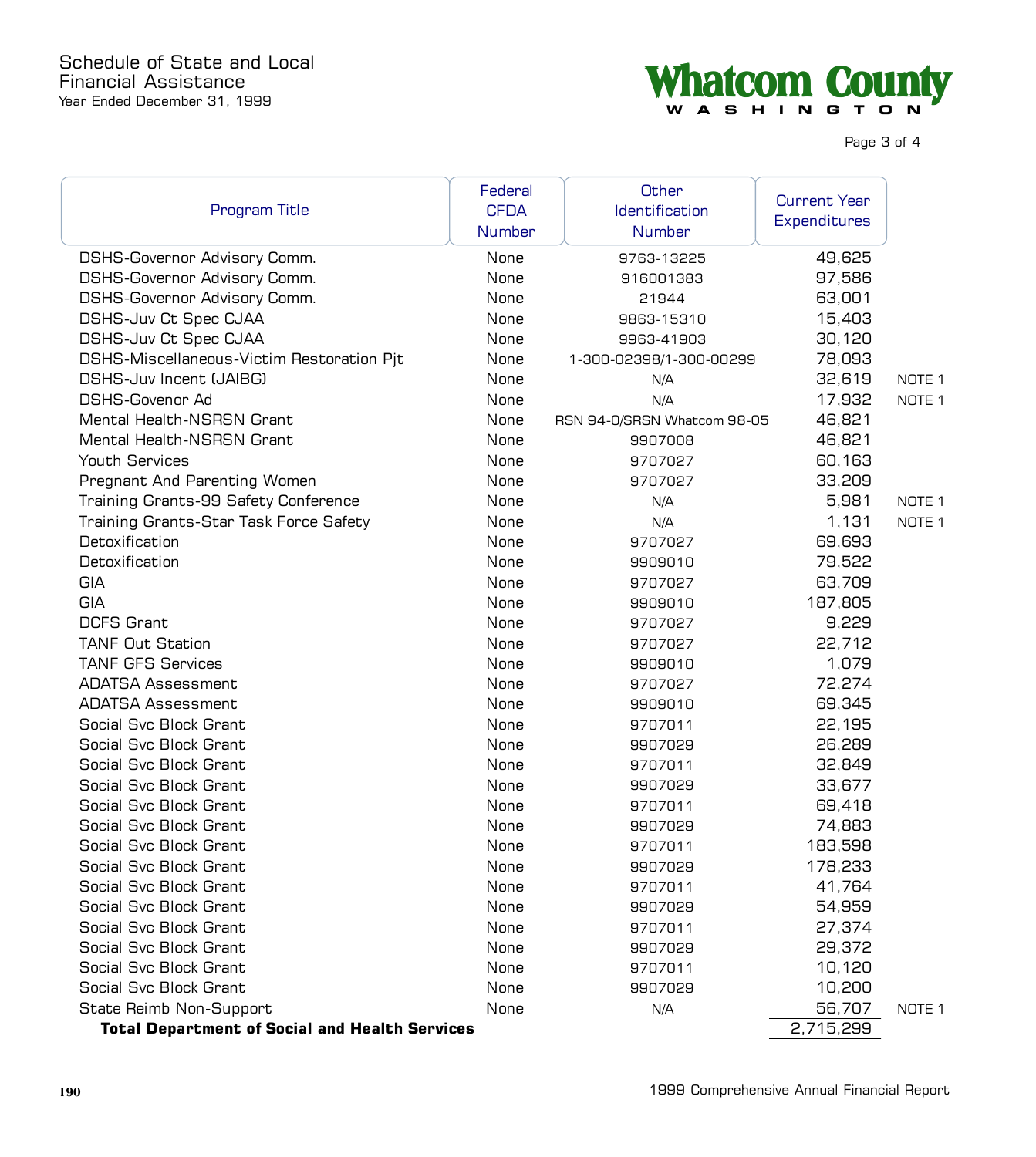

Page 4 of 4

| Program Title                     | Federal<br><b>CFDA</b><br>Number | Other<br>Identification<br><b>Number</b> | <b>Current Year</b><br>Expenditures |
|-----------------------------------|----------------------------------|------------------------------------------|-------------------------------------|
| DEPARTMENT OF HEALTH              |                                  |                                          |                                     |
| DOH Urgent Needs Funding          | None                             | 9903021                                  | 88,038                              |
| DOH Urgent Needs Funding          | None                             | 9903021                                  | 5,000                               |
| DOH Urgent Needs Funding          | None                             | 9903021                                  | 7.948                               |
| <b>DOH Urgent Needs Funding</b>   | <b>None</b>                      | 9903021                                  | 20,461                              |
| DOH Urgent Needs Funding          | None                             | 9903021                                  | 45,758                              |
| DOH Urgent Needs Funding          | None                             | 9903021                                  | 1,591                               |
| DOH Urgent Needs Funding          | None                             | 9903021                                  | 5,167                               |
| DOH Urgent Needs Funding          | None                             | 9903021                                  | 6,688                               |
| <b>DOH Urgent Needs Funding</b>   | <b>None</b>                      | 9903021                                  | 4,500                               |
| DOH Urgent Needs Funding          | None                             | 9903021                                  | 2,650                               |
| DOH Urgent Needs Funding          | None                             | 9903021                                  | 2,678                               |
| DOH Urgent Needs Funding          | None                             | 9903021                                  | 1,571                               |
| DOH Urgent Needs Funding          | None                             | 9903021                                  | 16,654                              |
| DOH Urgent Needs Funding          | None                             | 9903021                                  | 16,515                              |
| DOH Urgent Needs Funding          | None                             | 9903021                                  | 7,168                               |
| DOH Urgent Needs Funding          | None                             | 9903021                                  | 6,629                               |
| <b>Breast &amp; Cervical</b>      | None                             | 9903021                                  | 2,073                               |
| Child Death Review                | None                             | 9903021                                  | 9,820                               |
| <b>SOS Chuckanut</b>              | None                             | 9804018/G9800224                         | 1,487                               |
| Tobacco                           | None                             | 9903021                                  | 14,342                              |
| Psychosocial                      | None                             | 9903021                                  | 5,000                               |
| <b>MCH Enhancement-Coord</b>      | None                             | 9804017                                  | 30,000                              |
| Shellfish                         | None                             | 9903021                                  | 3,500                               |
| <b>Total Department of Health</b> |                                  |                                          | 305,238                             |
| <b>TOTAL STATE ASSISTANCE</b>     |                                  |                                          | 4,321,256                           |

#### NOTES TO THE SCHEDULE OF STATE AND LOCAL FINANCIAL ASSISTANCE

NOTE 1-The County was unable to obtain other identification number.

NOTE 2-The Schedule of State and Local Financial Assistance is prepared on the same basis of accounting as the county's financial statements. The county uses the modified accural basis of accounting.

NOTE 3-The amounts shown as current year expenditures represent only federal and state grant portions of the program costs. Entire program costs, including the county's portion, may be more than shown.

NOTE 4-Current year grant receipts for prior year costs.